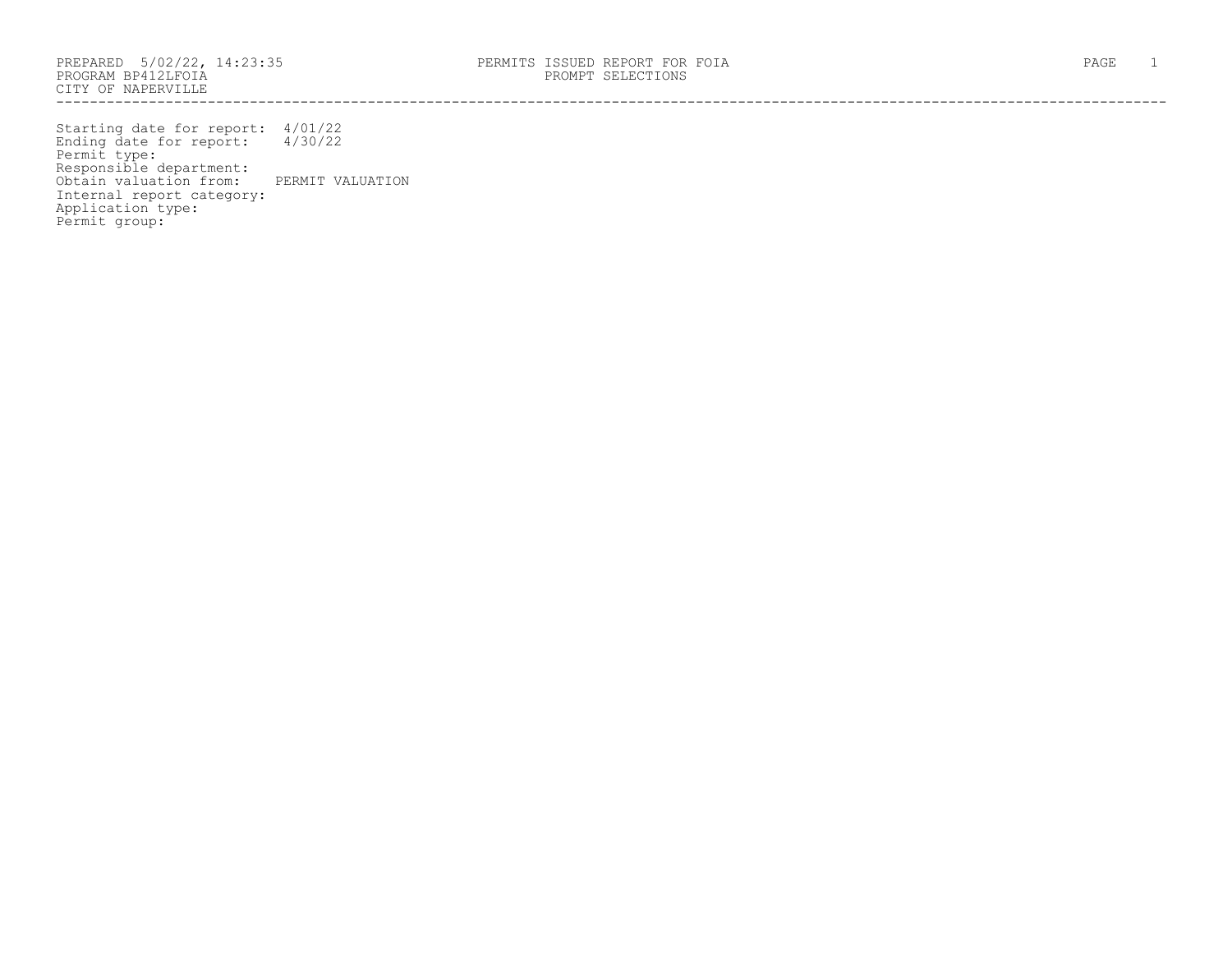## PREPARED 5/02/22, 14:23:35 PERMITS ISSUED REPORT PAGE 1 PROGRAM BP412LFOIA 4/01/22 THRU 4/30/22 CITY OF NAPERVILLE DEPARTMENT - T.E.D./BUILDING

| OBTAINED VALUATION FROM PERMIT VALUATION                                                                                                                                                    |                                                       |                                                              |  |
|---------------------------------------------------------------------------------------------------------------------------------------------------------------------------------------------|-------------------------------------------------------|--------------------------------------------------------------|--|
| APPLICATION APPLICATION TYPE AND DESCRIPTION<br>DATE                                                                                                                                        | Parcel Number<br>Alternate ID Code                    | PROPERTY OWNER/<br>CONTRACTOR                                |  |
| 20-00002780 DECK DECK                                                                                                                                                                       | 3448 EMPRESS DR                                       |                                                              |  |
| $--------- 8/07/20$<br>Contractor #: 815-641-2575                                                                                                                                           | W-01082020090000N1707-211 TIM BITNER                  |                                                              |  |
| STRUCTURE - 000 000 DECK<br>PERMIT TYPE - DECK 00 DECK                                                                                                                                      | ISSUE DATE VALUATION SUBCONTRACTOR(S)<br>4/19/22 6800 |                                                              |  |
| 20-00003750 CAL COMMERCIAL ALTERATION/REPAIR (NO NEW SQ FTG) 20 COURT PL HM                                                                                                                 |                                                       |                                                              |  |
| $--------- 9/30/20$<br>Contractor #: 847-344-6664                                                                                                                                           | D-081831303000 N1832-085 PLATINUM DECKING             |                                                              |  |
|                                                                                                                                                                                             |                                                       |                                                              |  |
| 21-00001289 HME HOUSE METER-ELECTRIC                                                                                                                                                        | 627 BOURBON CT HM                                     |                                                              |  |
| $--------- 4/14/21$<br>Contractor #: 708-214-1246                                                                                                                                           |                                                       | D-08321040080027N1768-162 LINDEN WOODS OF NAPERVILLE LLC     |  |
| ___________                                                                                                                                                                                 |                                                       |                                                              |  |
| 21-00002948 COMM COMMERCIAL/INDUSTRIAL APPLICATION 1255 S NAPER BL                                                                                                                          |                                                       |                                                              |  |
| $--------- 6/29/21$<br>Contractor #: 847-869-5905                                                                                                                                           |                                                       | D-08292030250000N1868-133 G.A. JOHNSON & SON                 |  |
| STRUCTURE - 000 000 THE LOCKUP SELF STORAGE                           ISSUE DATE VALUATION     SUBCONTRACTOR(S)<br>PERMIT TYPE -      BRB  00 BUILDING REVIEW BOARD                 4/19/22 |                                                       |                                                              |  |
| 21-00003109 THA TOWNHOUSE APPLICATION                                                                                                                                                       | 3103 ANNA MARIE LN                                    |                                                              |  |
| $--------- 7/07/21$<br>Contractor #: 224-293-3129                                                                                                                                           | W-01044100661101N1845-198 LENNAR HOMES                |                                                              |  |
| -----------                                                                                                                                                                                 |                                                       | HMD CONSTRUCTION<br>INLAND ELECTRIC<br>EXTERIOR BUILDERS INC |  |
| 21-00003110 THA TOWNHOUSE APPLICATION                                                                                                                                                       | 3105 ANNA MARIE LN                                    |                                                              |  |
| ----------- 7/07/21<br>Contractor #: 224-293-3129                                                                                                                                           | W-01044100661102N1845-198 LENNAR HOMES                |                                                              |  |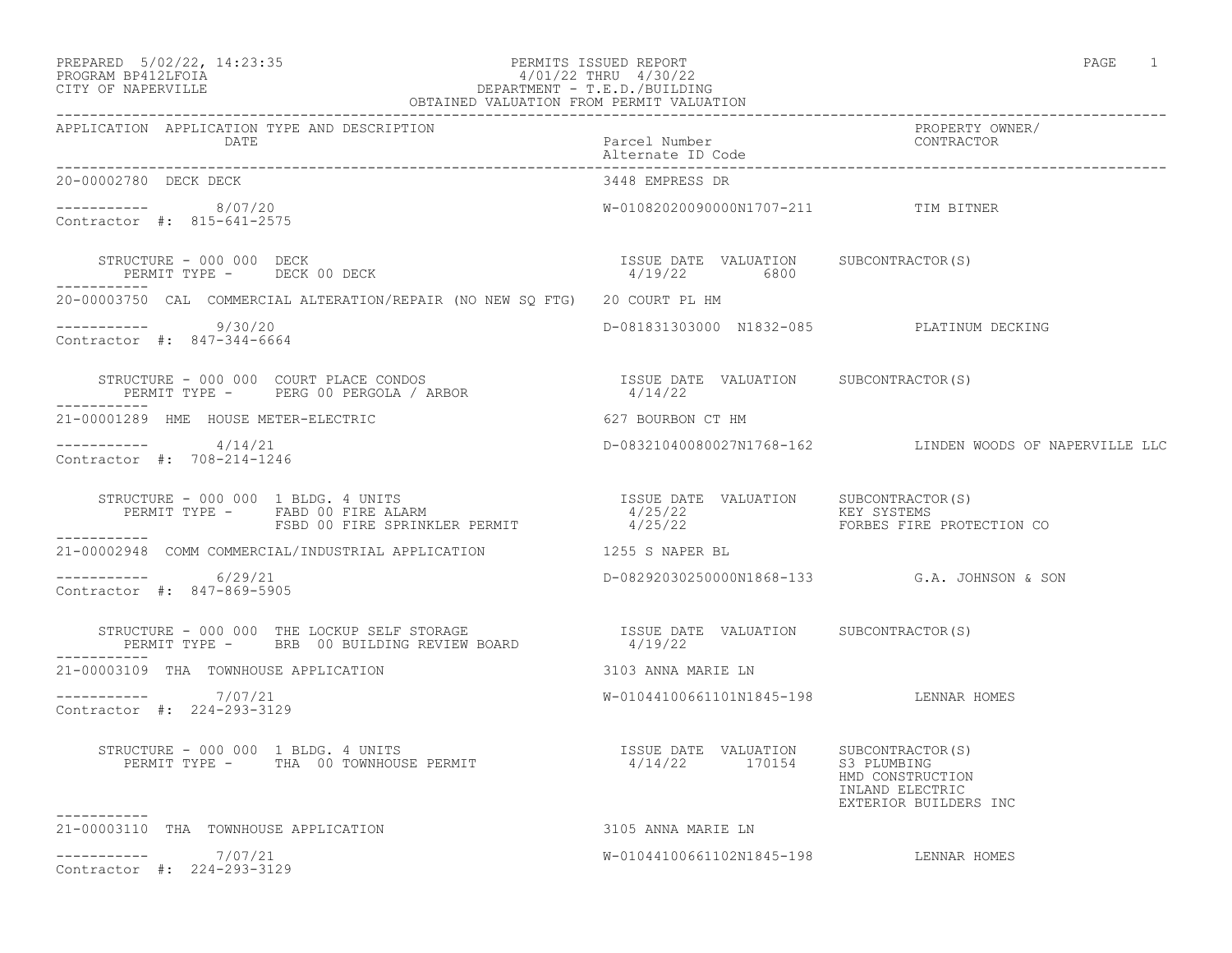| PREPARED | $5/02/22$ , 14:23:35 |  |
|----------|----------------------|--|
|          | PROGRAM BP412LFOIA   |  |

### of the contract of the person of the PERMITS ISSUED REPORT the contract of the contract of the person of the p PROGRAM BP412LFOIA  $4/01/22$  THRU  $4/30/22$ <br>CITY OF NAPERVILLE DEPARTMENT - T.E.D./BUILDING OBTAINED VALUATION FROM PERMIT VALUATION

------------------------------------------------------------------------------------------------------------------------------------

APPLICATION APPLICATION TYPE AND DESCRIPTION PROPERTY OWNER/ DATE Parcel Number Contractor Contractor Contractor Parcel Number Alternate ID Code ------------------------------------------------------------------------------------------------------------------------------------ 21-00003110 (CONTINUED) ----------- STRUCTURE - 000 000 1 BLDG. 4 UNITS ISSUE DATE VALUATION SUBCONTRACTOR(S) PERMIT TYPE - THA 00 TOWNHOUSE PERMIT HMD CONSTRUCTION INLAND ELECTRIC EXTERIOR BUILDERS INC ----------- 21-00003111 THA TOWNHOUSE APPLICATION 3107 ANNA MARIE LN  $--------- 7/07/21$ W-01044100661103N1845-198 LENNAR HOMES Contractor #: 224-293-3129 STRUCTURE - 000 000 1 BLDG. 4 UNITS ISSUE DATE VALUATION SUBCONTRACTOR(S) PERMIT TYPE - THA 00 TOWNHOUSE PERMIT HMD CONSTRUCTION INLAND ELECTRIC EXTERIOR BUILDERS INC ----------- 21-00003112 THA TOWNHOUSE APPLICATION 3109 ANNA MARIE LN  $--------- 7/07/21$ W-01044100661104N1845-198 LENNAR HOMES Contractor #: 224-293-3129  $STRUCTURE - 000 000 1 BLDG. 4 UNITS$ ISSUE DATE VALUATION SUBCONTRACTOR(S)<br>4/14/22 170154 S3 PLUMBING HMD CONSTRUCTION INLAND ELECTRIC EXTERIOR BUILDERS INC ----------- 21-00003709 DECK DECK 610 WINDHAM LN  $--------- 8/09/21$  $D-08182000150000N96 -71$  VALLEY CONSTRUCTION SERVICES Contractor #: 630-886-7072 STRUCTURE - 000 000 DECK ISSUE DATE VALUATION SUBCONTRACTOR(S) PERMIT TYPE - DECK 00 DECK ----------- 21-00003730 FN FENCE APPLICATION 2920 79TH ST ----------- 8/09/21 D-07341000370000N1853-154 OWNER/CONTRACTOR Contractor #: STRUCTURE - 000 000 ISSUE DATE VALUATION SUBCONTRACTOR(S) PERMIT TYPE - FN 00 FENCE ----------- 21-00003761 SFR SINGLE FAMILY RESIDENCE 632 CENTURY FARM LN ----------- 8/10/21 D-07121110120000N1298-38 HALIL BUILDERS Contractor #: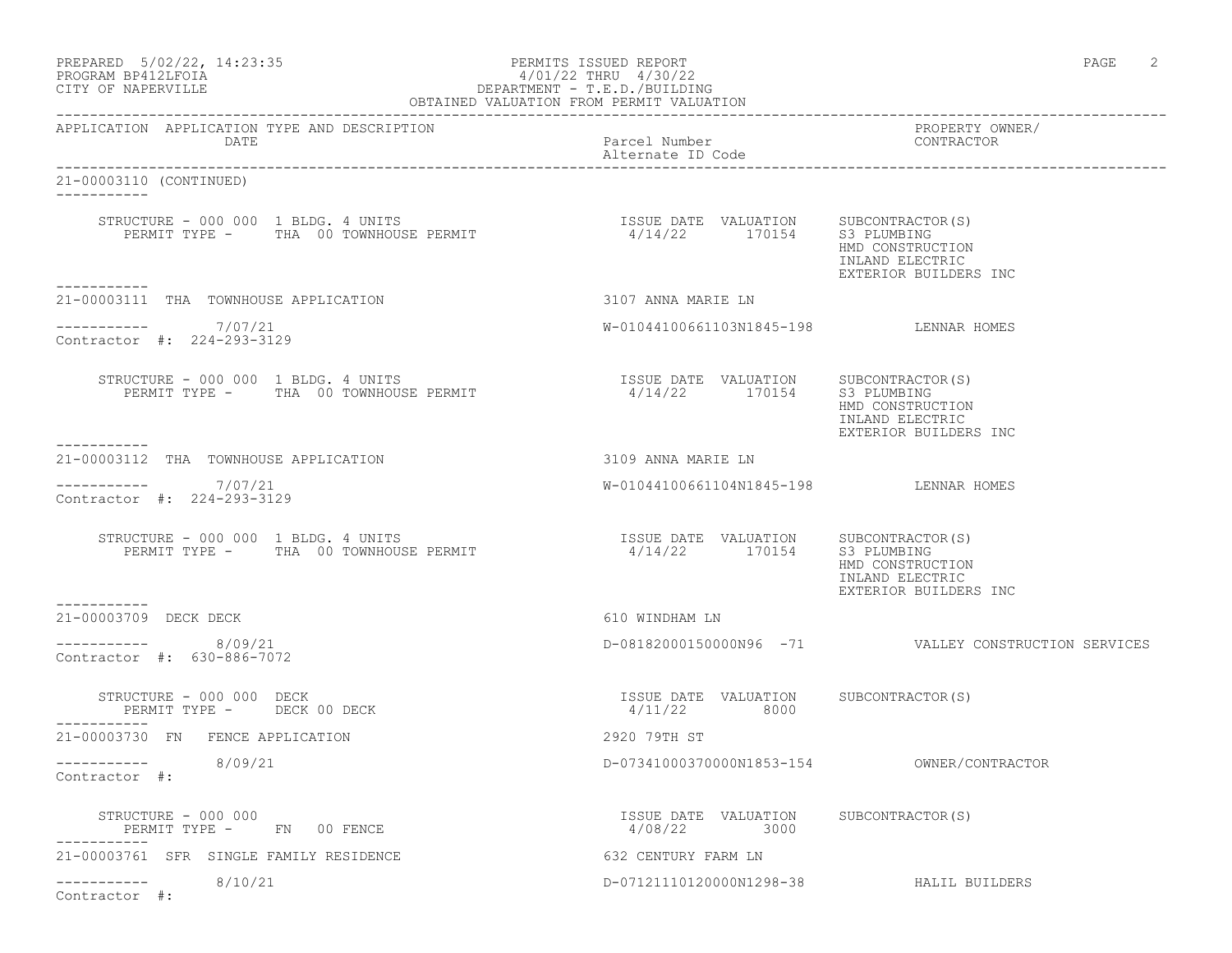| PREPARED |  | $5/02/22$ , 14:23:35 |
|----------|--|----------------------|
| -------- |  |                      |

### PREPARED 5/02/22, 14:23:35 PERMITS ISSUED REPORT<br>PROGRAM BP412LFOIA PAGE 3 PROGRAM BP412LFOIA PROGRAM BP412LFOIA 4/01/22 THRU 4/30/22 CITY OF NAPERVILLE DEPARTMENT - T.E.D./BUILDING OBTAINED VALUATION FROM PERMIT VALUATION

| APPLICATION APPLICATION TYPE AND DESCRIPTION<br><b>DATE</b> |                                                                                                                                                                                                                                          | Parcel Number<br>Alternate ID Code         | PROPERTY OWNER/<br>CONTRACTOR                     |
|-------------------------------------------------------------|------------------------------------------------------------------------------------------------------------------------------------------------------------------------------------------------------------------------------------------|--------------------------------------------|---------------------------------------------------|
| 21-00003761 (CONTINUED)                                     |                                                                                                                                                                                                                                          |                                            |                                                   |
| STRUCTURE - 000 000 SFR                                     | PERMIT TYPE - ELEC 00 ELECTRIC FOR SINGLE FAMILY/DPX 4/01/22                                                                                                                                                                             | ISSUE DATE VALUATION                       | SUBCONTRACTOR(S)<br>KAUNAS ELECTRIC               |
|                                                             | ELEC 00 ELECTRIC FOR SINGLE FAMILY/DPX 4/01/22<br>FB 00 FINISHED BASEMENT ROUGH 4/01/22<br>MECH 00 MECHANICAL FOR SFR/DPX 4/01/22<br>PLRM 00 PLUMBING BASEMENT ROUGH 4/01/22<br>PLUM 00 PLUMBING FOR SINGLE FAMILY/DPX 4/01/22<br>SFRP 0 |                                            | VA SERVICES<br>A & E ROOFING AND SIDING INC       |
| 21-00003919 SIGN SIGN APPLICATIONS                          |                                                                                                                                                                                                                                          | 425 W OGDEN AV                             |                                                   |
| -----------    8/23/21<br>Contractor #: 708-478-2700        |                                                                                                                                                                                                                                          |                                            | D-07124010080000N1110-54 INTEGRITY SIGN COMPANY   |
| STRUCTURE - 000 000                                         | PERMIT TYPE - SIGN 00 SIGN                                                                                                                                                                                                               | ISSUE DATE VALUATION<br>4/14/22            | SUBCONTRACTOR(S)<br>INTEGRITY SIGN COMPANY        |
| 21-00003922 ESC ELECTRIC SERVICE CHANGE                     |                                                                                                                                                                                                                                          | 2451 CORN LILY RD                          |                                                   |
| ---------- 8/23/21<br>Contractor #: 630-833-2389            |                                                                                                                                                                                                                                          |                                            |                                                   |
| STRUCTURE - 000 000 INSTALL EV CHARGER<br>------------      | RUCTURE – 000 000 INSTALL EV CHARGER<br>PERMIT TYPE – EVCR 00 ELECTRIC VEHICLE STATION RES 4/15/22 900 KAPITAL ELECTRIC INC                                                                                                              |                                            |                                                   |
| 21-00004029 ESC ELECTRIC SERVICE CHANGE                     |                                                                                                                                                                                                                                          | 37 S MILL ST                               |                                                   |
| -----------    8/27/21<br>Contractor #: 855-669-4387        |                                                                                                                                                                                                                                          | D-07134150170000N539 -84 MOXIE SOLAR, INC  |                                                   |
|                                                             |                                                                                                                                                                                                                                          |                                            |                                                   |
| 21-00004153 DRWY DRIVEWAY NEW AND ALTERATIONS               |                                                                                                                                                                                                                                          | 2309 KEIM RD                               |                                                   |
| ----------- 9/03/21<br>Contractor #:                        |                                                                                                                                                                                                                                          | W-02052090030000N400 -193 SERGIO CONTRERAS |                                                   |
| ------------                                                |                                                                                                                                                                                                                                          |                                            |                                                   |
| 21-00004282 DRWY DRIVEWAY NEW AND ALTERATIONS               |                                                                                                                                                                                                                                          | 1967 NUTMEG LN                             |                                                   |
| 9/13/21<br>-----------<br>Contractor #: 630-878-3162        |                                                                                                                                                                                                                                          |                                            | D-08284180210000N693 -150 DRESSLER BLOCK CONCRETE |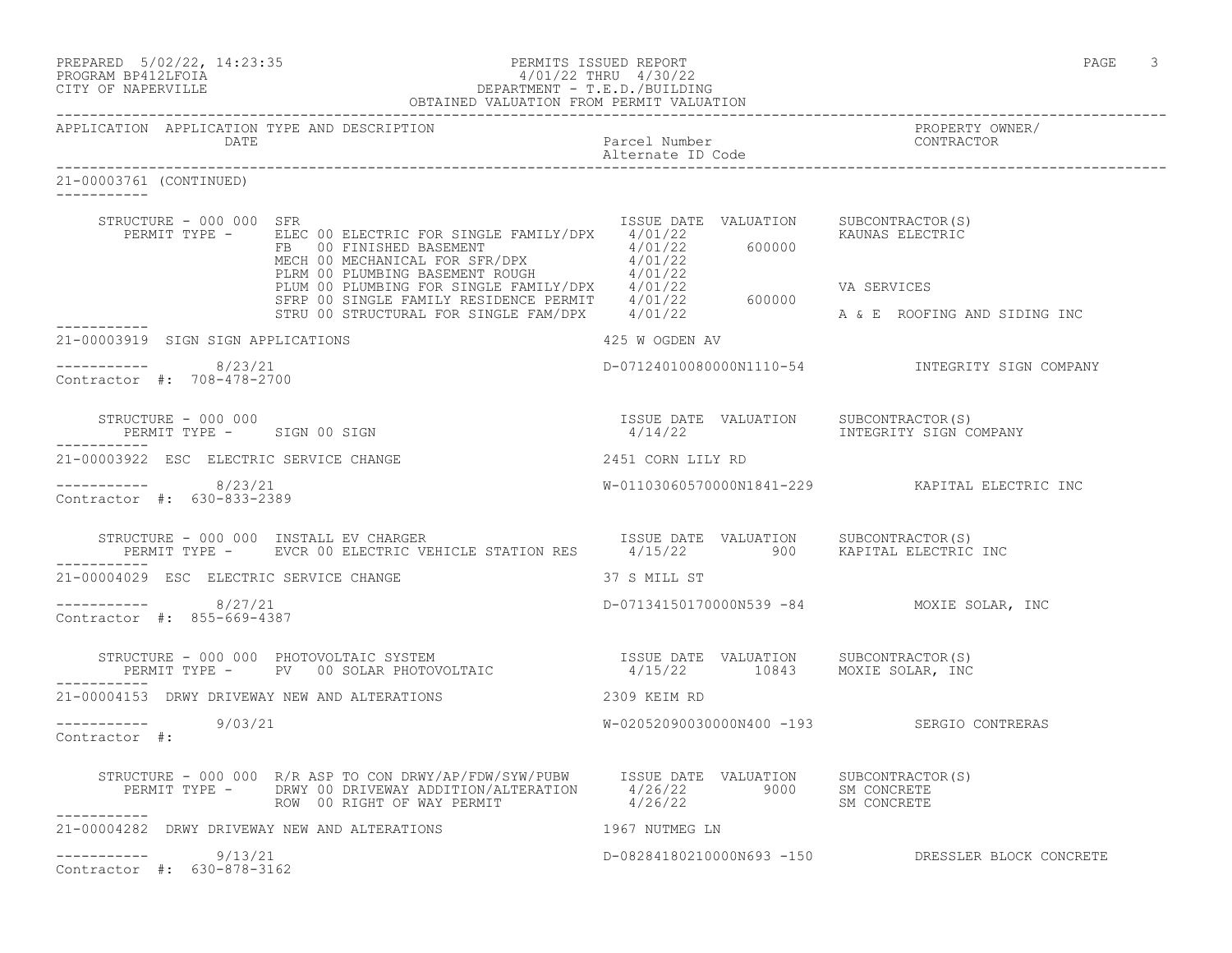### PREPARED 5/02/22, 14:23:35 PERMITS ISSUED REPORT PAGE 4 PROGRAM BP412LFOIA 4/01/22 THRU 4/30/22 CITY OF NAPERVILLE DEPARTMENT - T.E.D./BUILDING OBTAINED VALUATION FROM PERMIT VALUATION

------------------------------------------------------------------------------------------------------------------------------------ APPLICATION APPLICATION TYPE AND DESCRIPTION<br>DATE DATE DATE DATE DATE PARTICLE IN PARTICLE IN THE PARTICLE IN THE PARTICLE IN THE PARTICLE IN THE PARTICLE IN THE PARTICLE IN THE PARTICLE IN THE PARTICLE IN THE PARTICLE IN THE PARTICLE IN THE PARTICLE IN THE PARTICLE IN THE PARTICLE IN T Alternate ID Code ------------------------------------------------------------------------------------------------------------------------------------ 21-00004282 (CONTINUED) ----------- STRUCTURE - 000 000 R/R ASP TO CON DRWY/AP/FDW ISSUE DATE VALUATION SUBCONTRACTOR(S) PERMIT TYPE - DRWY 00 DRIVEWAY ADDITION/ALTERATION 4/22/22 5800 DRESSLER BLOCK CONCRETE ROW 00 RIGHT OF WAY PERMIT  $4/22/22$  DRESSLER BLOCK CONCRETE ----------- 21-00004347 CAL COMMERCIAL ALTERATION/REPAIR (NO NEW SQ FTG) 2216 FERRY RD 114  $--------- 9/16/21$ D-07042051640000N1705-3 SKYLINE REALTY Contractor #: STRUCTURE – 000 000 IRON GATE – CRUZ ISSUE DATE VALUATION SUBCONTRACTOR(S)<br>PERMIT TYPE – CCAD 00 COMMERCIAL – CAD 4/04/22 90000 ON ELECTRIC INC PERMIT TYPE - CCAD 00 COMMERCIAL - CAD<br>PERMIT TYPE - CCAD 00 COMMERCIAL - CAD GROSU PLUMBING & CONSTRUCTION ----------- 21-00004512 DRWY DRIVEWAY NEW AND ALTERATIONS 2229 KEIM RD \_\_\_\_\_\_\_\_\_\_\_ ----------- 9/27/21 W-02052100160000N400 -193 DRESSLER BLOCK CONCRETE Contractor #: 630-878-3162 STRUCTURE - 000 000 R/R ASPHALT DRWY/APRON ISSUE DATE VALUATION SUBCONTRACTOR(S) PERMIT TYPE - DRWY 00 DRIVEWAY ADDITION/ALTERATION  $4/20/22$  DRESSLER BLOCK CONCRETE ROW 00 RIGHT OF WAY PERMIT  $4/20/22$  DRESSLER BLOCK CONCRETE ----------- 21-00004703 DECK DECK 900 E HILLSIDE RD  $--------- 10/06/21$ D-08192180250000N1636-101 TONY HAGERTY Contractor #: 630-816-7316 STRUCTURE - 000 000 GAZEBO ISSUE DATE VALUATION SUBCONTRACTOR(S) PERMIT TYPE - GAZO 00 GAZEBO / PAVILION PERMIT  $4/19/22$  50000 ----------- 21-00004789 CAL COMMERCIAL ALTERATION/REPAIR (NO NEW SQ FTG) 2835 AURORA AV 115 ----------- 10/12/21 D-07221020240000N1153-94 MIDWEST FACILITIES & CONSTR. Contractor #: 815-250-7810 STRUCTURE - 000 000 DOORDASH ISSUE DATE VALUATION SUBCONTRACTOR(S) PERMIT TYPE - FABD 00 FIRE ALARM  $4/15/22$  10 INTELLIGENT SYSTEMS SERVICES I ----------- 21-00004802 ESC ELECTRIC SERVICE CHANGE 208 TANGLEWOOD LN ----------- 10/14/21 D-08071040020000N363 -40 ACE ELECTRIC SERVICE INC Contractor #: 630-369-8065 STRUCTURE - 000 000 UPGRADE TO 200AMP **ISSUE DATE VALUATION** SUBCONTRACTOR(S)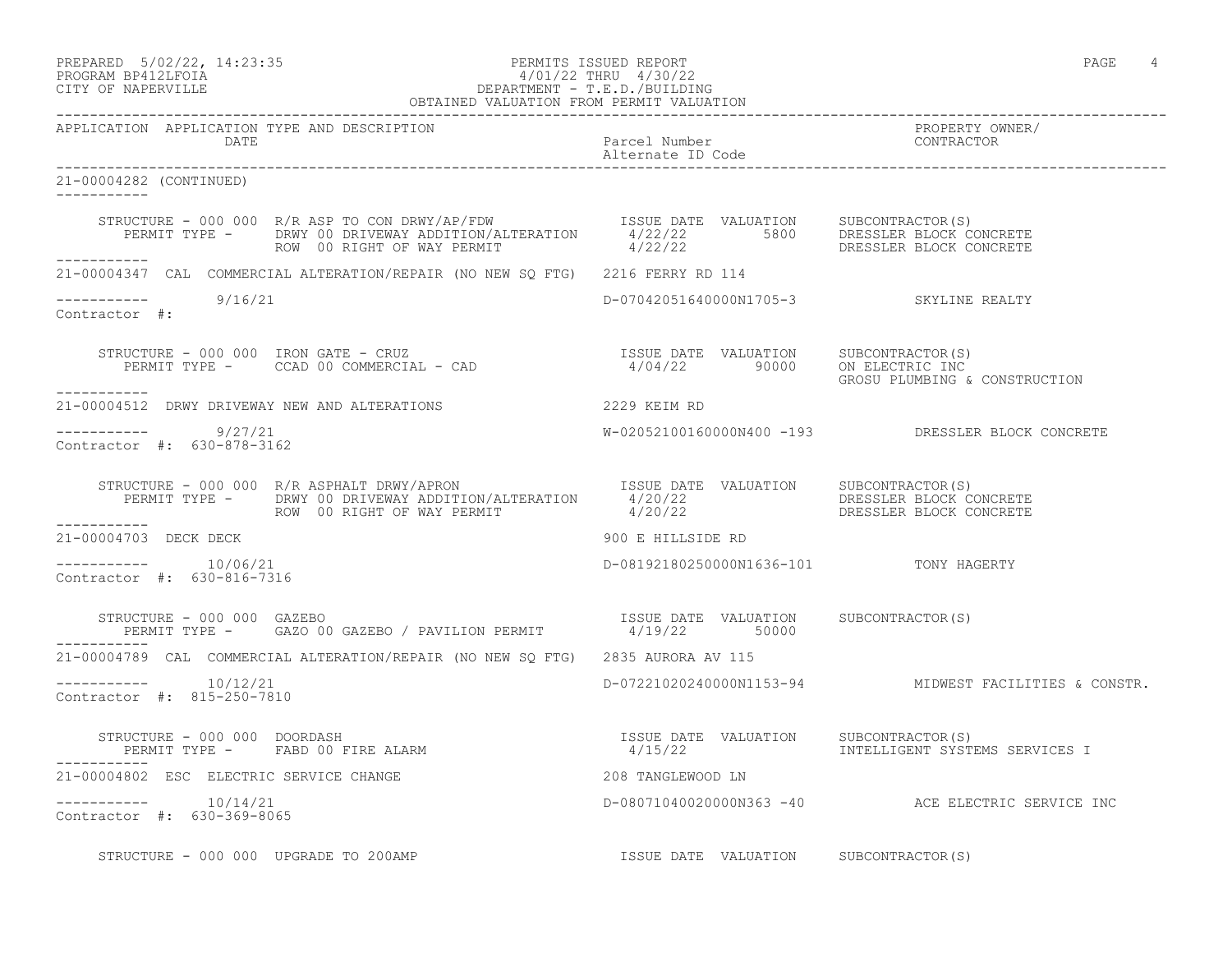## PREPARED 5/02/22, 14:23:35 PERMITS ISSUED REPORT PAGE 5 PROGRAM BP412LFOIA 4/01/22 THRU 4/30/22 CITY OF NAPERVILLE DEPARTMENT - T.E.D./BUILDING

|                                                                                                                                                                                                                                                                           | OBTAINED VALUATION FROM PERMIT VALUATION |                                                           |
|---------------------------------------------------------------------------------------------------------------------------------------------------------------------------------------------------------------------------------------------------------------------------|------------------------------------------|-----------------------------------------------------------|
| APPLICATION APPLICATION TYPE AND DESCRIPTION<br>DATE                                                                                                                                                                                                                      |                                          | PROPERTY OWNER/                                           |
| 21-00004802 (CONTINUED)                                                                                                                                                                                                                                                   |                                          |                                                           |
| PERMIT TYPE - ELSC 00 ELECTRIC SVC CHANGE RES. 4/14/22 ACE ELECTRIC SERVICE INC                                                                                                                                                                                           |                                          |                                                           |
| 21-00004930 DRWY DRIVEWAY NEW AND ALTERATIONS 937 E BAILEY RD                                                                                                                                                                                                             |                                          |                                                           |
| -----------    10/19/21<br>Contractor #:                                                                                                                                                                                                                                  |                                          | D-08322010110000N158 -163 STERNE CONSTRUCTION GROUP, LLC  |
| STRUCTURE - 000 000 R/R CONCRETE DRWY/PUB WALK/APRON/CURB CU ISSUE DATE VALUATION SUBCONTRACTOR(S)<br>PERMIT TYPE - DRWY 00 DRIVEWAY ADDITION/ALTERATION 4/26/22 8100 STERNE CONSTRUCTION GROUP, LLC<br>ROW 00 RIGHT OF WAY PERMIT 4/26/22 8TERNE CONSTRUCTION GROUP, LLC |                                          |                                                           |
| -----------<br>21-00005022 CAL COMMERCIAL ALTERATION/REPAIR (NO NEW SO FTG) 1315 S NAPER BL 105                                                                                                                                                                           |                                          |                                                           |
| -----------    10/26/21<br>Contractor #: 262-443-1488                                                                                                                                                                                                                     |                                          | D-08292030270000N1868-133  INNOVATIVE CONSTRUCTION CONCEP |
| STRUCTURE - 000 000 JERSEY MIKE'S                                                                                                                                                                                                                                         |                                          | FS                                                        |
| 21-00005131 PAT PATIO APPLICATION                                                                                                                                                                                                                                         | 1312 BAYOU PATH CT                       |                                                           |
| $--------- 11/02/21$<br>Contractor #: 630-809-6911                                                                                                                                                                                                                        | D-07093110890000N1767-047 FERNANDO CRUZ  |                                                           |
| STRUCTURE - 000 000 BRICK PATIO W/GAS LINE FOR GRILL & PIT ISSUE DATE VALUATION SUBCONTRACTOR(S)<br>PERMIT TYPE - PAT 00 PATIO<br>-----------                                                                                                                             | 4/13/22 15000                            |                                                           |
| 21-00005135 PAT PATIO APPLICATION                                                                                                                                                                                                                                         | 1304 BAYOU PATH CT                       |                                                           |
| $--------- 11/02/21$<br>Contractor #: 630-809-6911                                                                                                                                                                                                                        | D-07093110870000N1767-047 FERNANDO CRUZ  |                                                           |
| STRUCTURE - 000 000 BRICK PATIO W/ GAS FIREPIT TSSUE DATE VALUATION SUBCONTRACTOR(S)<br>PERMIT TYPE - PAT 00 PATIO                                                                                                                                                        | 4/13/22 25000                            |                                                           |
| 21-00005163 CAL COMMERCIAL ALTERATION/REPAIR (NO NEW SQ FTG) 263 SHUMAN BL 550                                                                                                                                                                                            |                                          |                                                           |
| -----------    11/04/21<br>Contractor #: 630-834-1669                                                                                                                                                                                                                     | D-07014000340000N7 -24 J C ANDERSON INC  |                                                           |
| STRUCTURE - 000 000 IMEG CORPORATION                               ISSUE DATE VALUATION   SUBCONTRACTOR(S)<br>PERMIT TYPE -   FSBD 00 FIRE SPRINKLER PERMIT             4/20/22               VALLEY FIRE PROTECTION                                                      |                                          |                                                           |
| 21-00005182 THA TOWNHOUSE APPLICATION                                                                                                                                                                                                                                     | 1253 JOSIAH RD                           |                                                           |
| $--------- 11/05/21$<br>Contractor #: 847-230-5400                                                                                                                                                                                                                        |                                          | D-05323070250000N1871-13N PULTE GROUP-SCHAUMBURG          |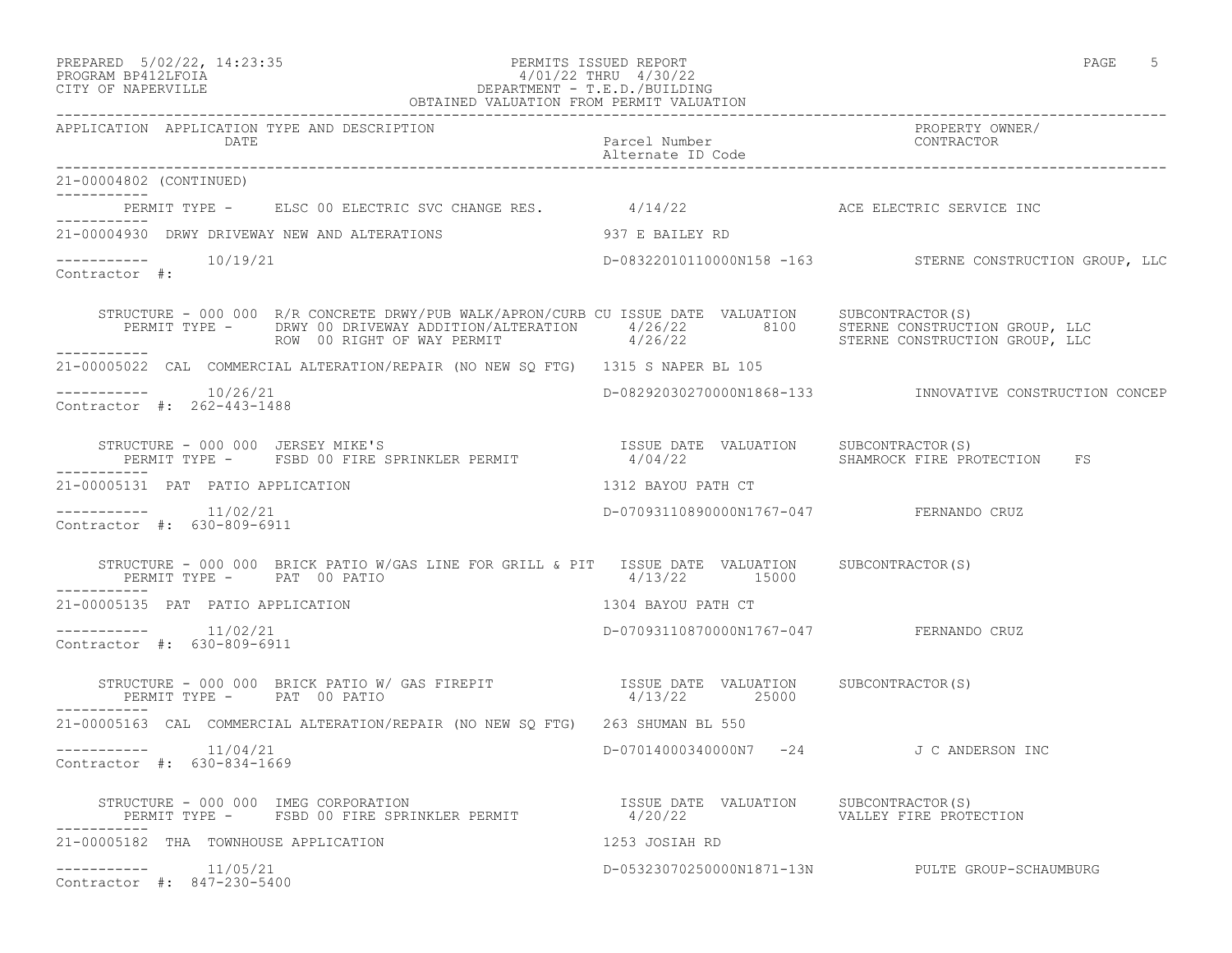| PREPARED | $5/02/22$ , 14:23:35 |  |
|----------|----------------------|--|
|          | PROGRAM BP412LFOIA   |  |

## PERMITS ISSUED REPORT AND SECOND SECOND PAGE 6 PROGRAM BP412LFOIA  $4/01/22$  THRU  $4/30/22$ <br>CITY OF NAPERVILLE DEPARTMENT - T.E.D./BUILDIN CITY OF NAPERVILLE DEPARTMENT - T.E.D./BUILDING

| OBTAINED VALUATION FROM PERMIT VALUATION                                                             |                                       |                                                                                              |  |
|------------------------------------------------------------------------------------------------------|---------------------------------------|----------------------------------------------------------------------------------------------|--|
| APPLICATION APPLICATION TYPE AND DESCRIPTION<br>DATE                                                 | Parcel Number<br>Alternate ID Code    | PROPERTY OWNER/<br>CONTRACTOR                                                                |  |
| 21-00005182 (CONTINUED)<br>------------                                                              |                                       |                                                                                              |  |
| -----------                                                                                          |                                       | HOLIDAY SEWER & WATER/WAUCONDA<br>ROYALTY RESTORATIONS LLC<br>MAC ELECTRICAL CONTRACTORS INC |  |
| 21-00005183 THA TOWNHOUSE APPLICATION                                                                | 1255 JOSIAH RD                        |                                                                                              |  |
| $--------- 11/05/21$<br>Contractor #: 847-230-5400                                                   |                                       | D-05325000141662N1859-13N PULTE GROUP-SCHAUMBURG                                             |  |
|                                                                                                      |                                       | HOLIDAY SEWER & WATER/WAUCONDA<br>ROYALTY RESTORATIONS LLC<br>MAC ELECTRICAL CONTRACTORS INC |  |
| 21-00005184 THA TOWNHOUSE APPLICATION                                                                | 1257 JOSIAH RD                        |                                                                                              |  |
| $---------$ 11/05/21<br>Contractor #: 847-230-5400                                                   |                                       | D-05325000141663N1859-13N PULTE GROUP-SCHAUMBURG                                             |  |
|                                                                                                      |                                       | HOLIDAY SEWER & WATER/WAUCONDA<br>ROYALTY RESTORATIONS LLC<br>MAC ELECTRICAL CONTRACTORS INC |  |
| 21-00005185 THA TOWNHOUSE APPLICATION                                                                | 1259 JOSIAH RD                        |                                                                                              |  |
| $--------$ 11/05/21<br>Contractor #: 847-230-5400                                                    |                                       | D-05325000141664N1859-13N PULTE GROUP-SCHAUMBURG                                             |  |
| STRUCTURE - 000 000 1 BLDG 6 UNITS<br>PERMIT TYPE - THA 00 TOWNHOUSE PERMIT 19500 195000 S3 PLUMBING |                                       | HOLIDAY SEWER & WATER/WAUCONDA<br>ROYALTY RESTORATIONS LLC<br>MAC ELECTRICAL CONTRACTORS INC |  |
| 21-00005186 THA TOWNHOUSE APPLICATION                                                                | 1261 JOSIAH RD                        |                                                                                              |  |
| -----------    11/05/21<br>Contractor #: 847-230-5400                                                |                                       | D-05325000141665N1859-13N PULTE GROUP-SCHAUMBURG                                             |  |
| STRUCTURE - 000 000 1 BLDG 6 UNITS                                                                   | ISSUE DATE VALUATION SUBCONTRACTOR(S) |                                                                                              |  |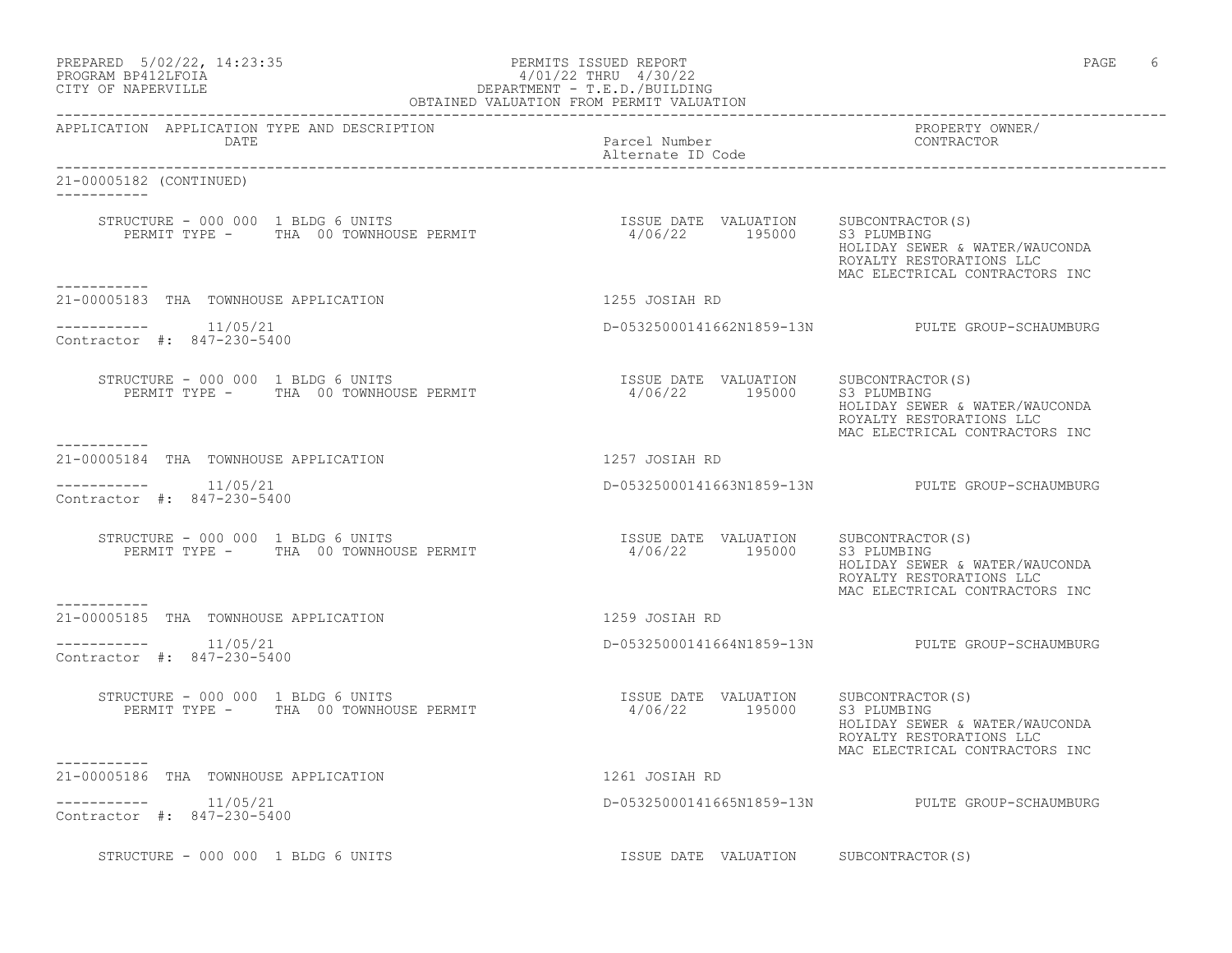### PREPARED 5/02/22, 14:23:35 PERMITS ISSUED REPORT PAGE 7 PROGRAM BP412LFOIA 4/01/22 THRU 4/30/22 CITY OF NAPERVILLE DEPARTMENT - T.E.D./BUILDING OBTAINED VALUATION FROM PERMIT VALUATION

------------------------------------------------------------------------------------------------------------------------------------

| APPLICATION APPLICATION TYPE AND DESCRIPTION<br>DATE                                                                                                                                                                                                                                                                                                                     | Parcel Number<br>Alternate ID Code                      | PROPERTY OWNER/<br>CONTRACTOR                                                                               |
|--------------------------------------------------------------------------------------------------------------------------------------------------------------------------------------------------------------------------------------------------------------------------------------------------------------------------------------------------------------------------|---------------------------------------------------------|-------------------------------------------------------------------------------------------------------------|
| 21-00005186 (CONTINUED)                                                                                                                                                                                                                                                                                                                                                  |                                                         |                                                                                                             |
| PERMIT TYPE - THA 00 TOWNHOUSE PERMIT 4/06/22 195000 S3 PLUMBING<br>----------                                                                                                                                                                                                                                                                                           |                                                         | HOLIDAY SEWER & WATER/WAUCONDA<br>ROYALTY RESTORATIONS LLC<br>MAC ELECTRICAL CONTRACTORS INC                |
| 21-00005187 THA TOWNHOUSE APPLICATION                                                                                                                                                                                                                                                                                                                                    | 1263 JOSIAH RD                                          |                                                                                                             |
| -----------    11/05/21<br>Contractor #: 847-230-5400                                                                                                                                                                                                                                                                                                                    |                                                         | D-05325000141666N1859-13N PULTE GROUP-SCHAUMBURG                                                            |
| STRUCTURE - 000 000 1 BLDG 6 UNITS<br>PERMIT TYPE - THA 00 TOWNHOUSE PERMIT<br>-----------                                                                                                                                                                                                                                                                               | ISSUE DATE VALUATION SUBCONTRACTOR(S)<br>4/06/22 195000 | S3 PLUMBING<br>HOLIDAY SEWER & WATER/WAUCONDA<br>ROYALTY RESTORATIONS LLC<br>MAC ELECTRICAL CONTRACTORS INC |
| 21-00005331 ESC ELECTRIC SERVICE CHANGE                                                                                                                                                                                                                                                                                                                                  | 1213 CLYDE DR                                           |                                                                                                             |
| $--------- 11/16/21$<br>Contractor #:                                                                                                                                                                                                                                                                                                                                    | D-08302060280000N451 -131 93ENERGY                      |                                                                                                             |
| $\begin{array}{cccccc} \texttt{STRUCTURE} & - & 000 & 000 & \texttt{PHOTOVALTAIC} & \texttt{SYSTEM} & & & & & & \\ \texttt{PERMIT TYPE} & - & \texttt{PV} & 00 & \texttt{SOLAR PHOTOVOLTAIC} & & & & & & 4/26/22 & & 26660 & & 93ENERGY \end{array}$                                                                                                                     |                                                         |                                                                                                             |
|                                                                                                                                                                                                                                                                                                                                                                          |                                                         |                                                                                                             |
| 11/18/21<br>Contractor #: 847-381-1245                                                                                                                                                                                                                                                                                                                                   |                                                         | D-07144220090000N101 -82 BARRINGTON POOLS INC                                                               |
| STRUCTURE - 000 000 OUTDOOR INGROUND CONCRETE POOL/SPA/COPIG ISSUE DATE VALUATION<br>PERMIT TYPE - FN 00 FENCE<br>POL1 00 POOL IN GROUND                                                                                                                                                                                                                                 | 4/08/22 154000                                          | SUBCONTRACTOR(S)                                                                                            |
| -----------                                                                                                                                                                                                                                                                                                                                                              |                                                         | 4/08/22 154000 VINCENT ELECTRIC, INC / DANZI                                                                |
| 21-00005406 DRWY DRIVEWAY NEW AND ALTERATIONS                                                                                                                                                                                                                                                                                                                            | 2423 COASTAL SAGE CT                                    |                                                                                                             |
| $--------$ 11/19/21<br>Contractor #: 630-809-6911                                                                                                                                                                                                                                                                                                                        | D-07093110630000N1767-047 FERNANDO CRUZ                 |                                                                                                             |
| $\begin{tabular}{lllllllllll} \texttt{STRUCTURE} & - & 000 & 000 & \texttt{FDW/STOOP/PRIVATE} & \texttt{MALKS} & & & & & & & & \texttt{ISSUE} & \texttt{DATE} & \texttt{VALUATION} & & & & & \texttt{SUBCONTRACTOR(S)} \\ & & & & & & & \texttt{PERMIT} & & & & \texttt{4/11/22} & & & \\ & & & & & & & & \texttt{PERMIT} & & & \texttt{4/11/22} & & & \\ \end{tabular}$ |                                                         |                                                                                                             |
| 21-00005407 CAL COMMERCIAL ALTERATION/REPAIR (NO NEW SO FTG) 135 AMBASSADOR DR                                                                                                                                                                                                                                                                                           |                                                         |                                                                                                             |
| 11/19/21<br>-----------<br>Contractor #: 262-896-8723                                                                                                                                                                                                                                                                                                                    | D-07153040250000N1303-79                                | THE REDMOND COMPANY                                                                                         |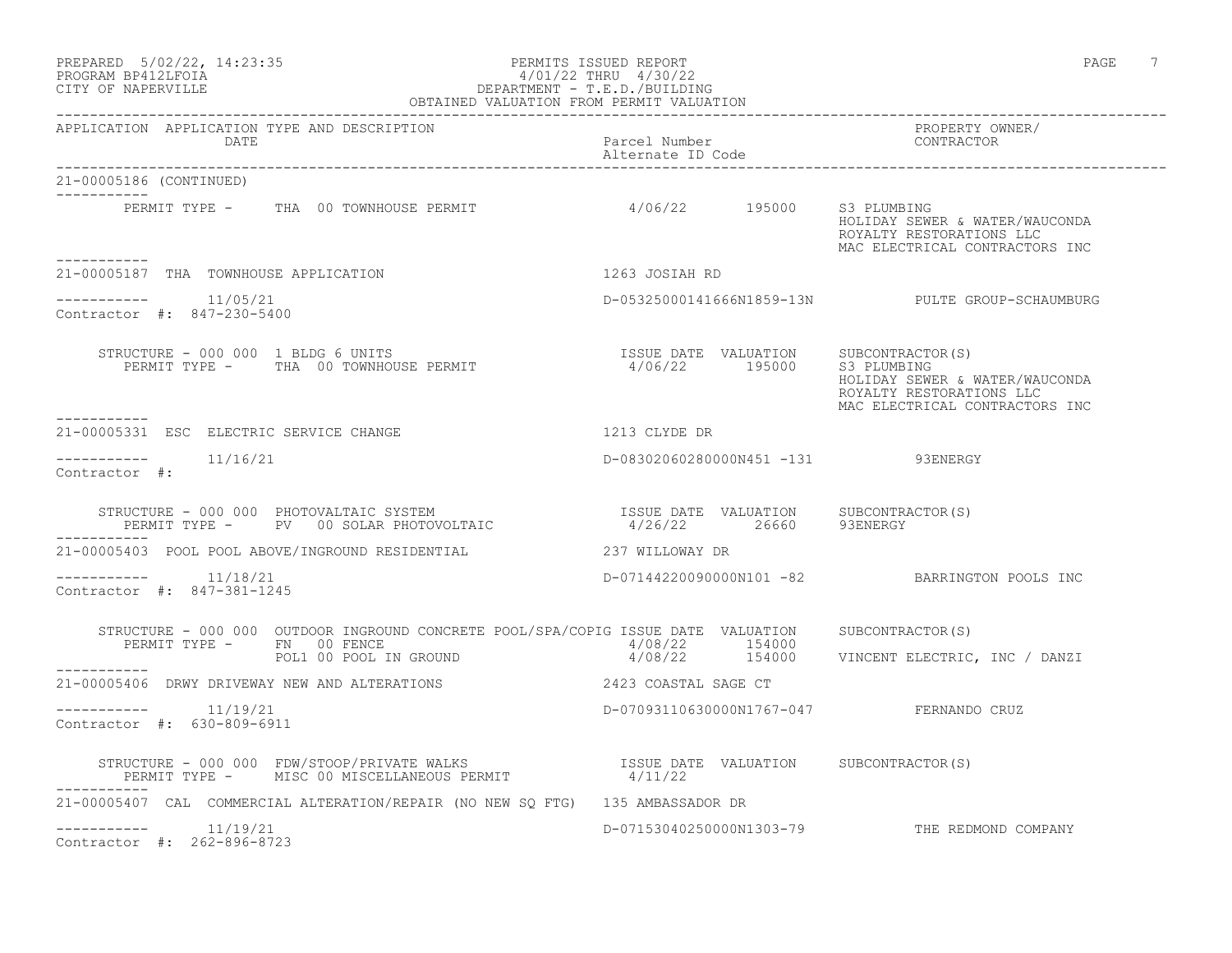## PREPARED 5/02/22, 14:23:35 PERMITS ISSUED REPORT PAGE 8 PROGRAM BP412LFOIA 4/01/22 THRU 4/30/22 CITY OF NAPERVILLE **DEPARTMENT - T.E.D./BUILDING**

| OBTAINED VALUATION FROM PERMIT VALUATION                                                                                                                                                                                   |                                       |                                                        |
|----------------------------------------------------------------------------------------------------------------------------------------------------------------------------------------------------------------------------|---------------------------------------|--------------------------------------------------------|
| APPLICATION APPLICATION TYPE AND DESCRIPTION<br>DATE                                                                                                                                                                       | Parcel Number<br>Alternate ID Code    | PROPERTY OWNER/<br>CONTRACTOR                          |
| 21-00005407 (CONTINUED)<br>------------                                                                                                                                                                                    |                                       |                                                        |
| STRUCTURE - 000 000 JACOBS GET READY CENTER<br>PERMIT TYPE -    FSBD 00 FIRE SPRINKLER PERMIT                  4/08/22                 S J CARLSON FIRE PROTECTION<br>____________                                         |                                       |                                                        |
| 21-00005435 CAL COMMERCIAL ALTERATION/REPAIR (NO NEW SQ FTG) 776 S ROUTE 59 137                                                                                                                                            |                                       |                                                        |
| $--------- 11/23/21$<br>Contractor #: 708-715-1734                                                                                                                                                                         |                                       | D-07223000380000N1307-109 SUGA BUILDERS & CONSTRUCTION |
|                                                                                                                                                                                                                            |                                       |                                                        |
| 21-00005509 CAL COMMERCIAL ALTERATION/REPAIR (NO NEW SQ FTG) 1320 N ROUTE 59 110                                                                                                                                           |                                       |                                                        |
| $--------- 12/03/21$<br>Contractor #: 773-552-9131                                                                                                                                                                         |                                       | D-07103140100000N1576-34 BATH AND KITCHEN EXPERTS      |
|                                                                                                                                                                                                                            |                                       |                                                        |
| 21-00005521 CAL COMMERCIAL ALTERATION/REPAIR (NO NEW SO FTG) 1504 N NAPER BL 144                                                                                                                                           |                                       |                                                        |
| $--------$ 12/06/21<br>Contractor #: 630-705-1550                                                                                                                                                                          |                                       | D-08082000510000N1003-43 THORNDALE CONSTRUCTION        |
| STRUCTURE - 000 000 CRUMBL COOKIES<br>PERMIT TYPE - FABD 00 FIRE ALARM = FERMIT 4/22/22<br>FSBD 00 FIRE SPRINKLER PERMIT 4/22/22<br>FSBD 00 FIRE SPRINKLER PERMIT 4/22/22<br>FSBD 00 FIRE SPRINKLER PERMIT 4/22/22<br>2010 |                                       |                                                        |
| 21-00005569 CAL COMMERCIAL ALTERATION/REPAIR (NO NEW SQ FTG) 1293 S NAPER BL                                                                                                                                               |                                       |                                                        |
| $--------$ 12/09/21<br>Contractor #:                                                                                                                                                                                       |                                       |                                                        |
|                                                                                                                                                                                                                            |                                       | MARCO ELECTRIC INC<br>C M PLUMBING SERVICES, INC.      |
| 21-00005573 CAL COMMERCIAL ALTERATION/REPAIR (NO NEW SQ FTG) 348 S ROUTE 59                                                                                                                                                |                                       |                                                        |
| $--------- 12/10/21$<br>Contractor #: 847-807-8190                                                                                                                                                                         |                                       | D-07221020240000N1153-94 TOWER COMMERCIAL CONSTRUCTION |
| STRUCTURE - 000 000 FIVE BELOW                                                                                                                                                                                             | ISSUE DATE VALUATION SUBCONTRACTOR(S) |                                                        |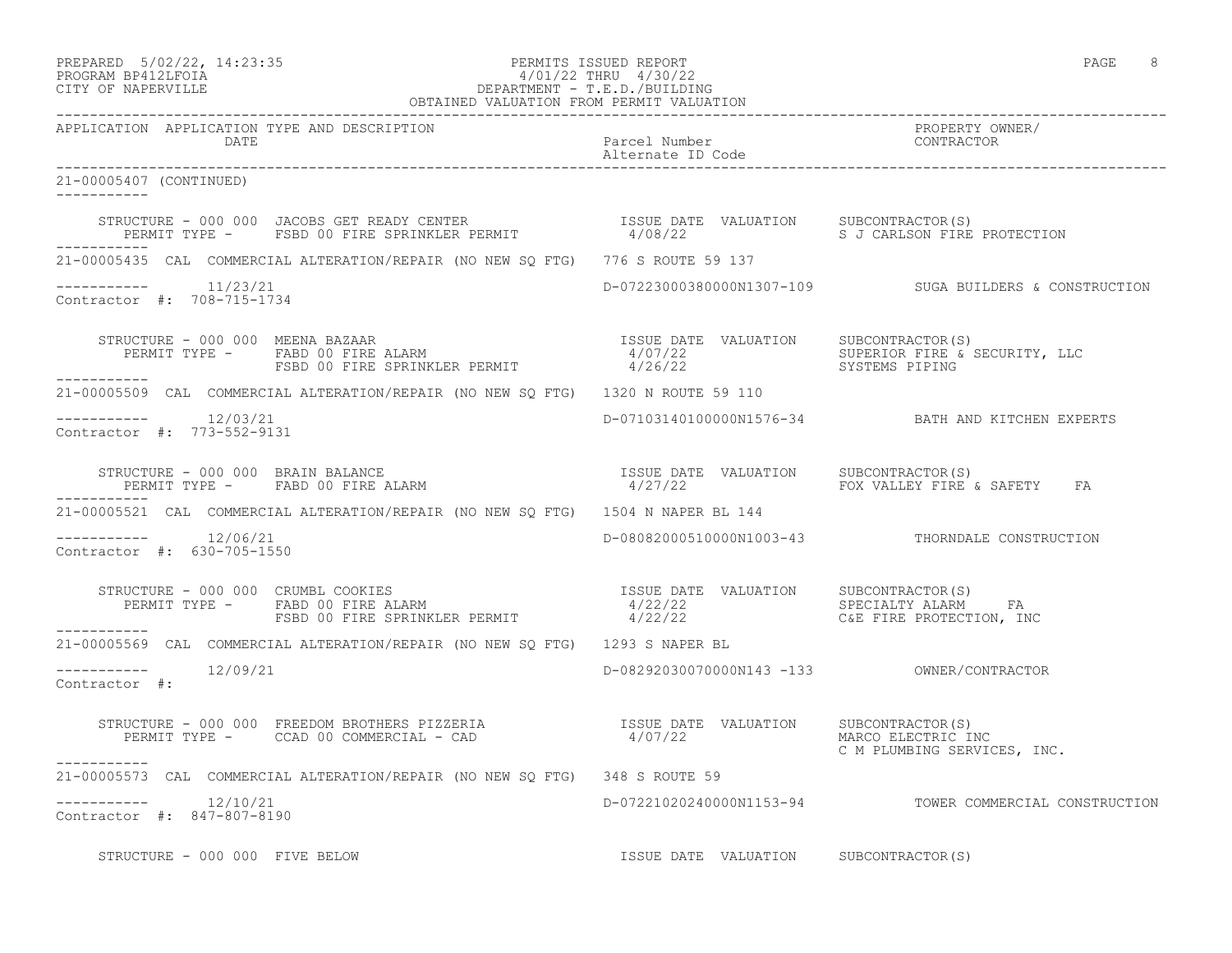### PREPARED 5/02/22, 14:23:35 PERMITS ISSUED REPORT PAGE 9 PROGRAM BP412LFOIA 4/01/22 THRU 4/30/22 CITY OF NAPERVILLE DEPARTMENT - T.E.D./BUILDING OBTAINED VALUATION FROM PERMIT VALUATION

------------------------------------------------------------------------------------------------------------------------------------

| APPLICATION APPLICATION TYPE AND DESCRIPTION<br><b>DATE</b>                                                                                                         | Parcel Number<br>Alternate ID Code        | PROPERTY OWNER/<br>CONTRACTOR                  |
|---------------------------------------------------------------------------------------------------------------------------------------------------------------------|-------------------------------------------|------------------------------------------------|
| 21-00005573 (CONTINUED)<br>___________                                                                                                                              |                                           |                                                |
| PERMIT TYPE - FSBD 00 FIRE SPRINKLER PERMIT 4/25/22 SET METROPOLITAN FIRE PROTECTION<br>-----------                                                                 |                                           |                                                |
| 21-00005600 CAL COMMERCIAL ALTERATION/REPAIR (NO NEW SQ FTG) 320 JACKSON AV                                                                                         |                                           |                                                |
| -----------    12/13/21<br>Contractor #: 844-317-7403                                                                                                               |                                           | D-07134380030000N608 -83 INTEGRAL CONSTRUCTION |
| STRUCTURE - 000 000 NAPERVILLE PARK DIST.<br>PERMIT TYPE - CCAD 00 COMMERCIAL - CAD 4/04/22 125000 BASSETT ELECTRICAL CONTRACTING<br>-----------                    |                                           |                                                |
| 21-00005602 RAD RES ADDITIONS (NEW SQ FTG)                                                                                                                          | 520 E 14TH AV                             |                                                |
| $--------- 12/14/21$<br>Contractor #: 630-355-1122                                                                                                                  |                                           | D-08073010090000N363 -55 SIENA CUSTOM BUILDERS |
|                                                                                                                                                                     |                                           | SUBCONTRACTOR (S)<br>KBS ELECTRIC, INC         |
| ___________<br>21-00005614 CAL COMMERCIAL ALTERATION/REPAIR (NO NEW SQ FTG) 1550 N ROUTE 59 140                                                                     |                                           |                                                |
| $--------$ 12/15/21<br>Contractor #: 708-243-6811                                                                                                                   | D-07101080230000N268 -34 COMAR PROPERTIES |                                                |
| STRUCTURE - 000 000 PREMIUM PHYSICAL THERAPY<br>PERMIT TYPE -    FSBD 00 FIRE SPRINKLER PERMIT                   4/08/22                        ATLANTIC AMERICA    |                                           | ATLANTIC AMERICAN FIRE PROTECT                 |
| 21-00005615 ESC ELECTRIC SERVICE CHANGE                                                                                                                             | 21 S LAIRD ST                             |                                                |
| Contractor #: 630-742-4263                                                                                                                                          | D-07133090120000N47 -83 SJK-PH, INC       |                                                |
| STRUCTURE - 000 000 INSTALL 200AMP SERVICE TSSUE DATE VALUATION PERMIT TYPE - ELSC 00 ELECTRIC SVC CHANGE RES. $4/25/22$<br>---------                               |                                           | SUBCONTRACTOR(S)<br>SJK-PH, INC                |
| 21-00005652 CAL COMMERCIAL ALTERATION/REPAIR (NO NEW SO FTG) 2552 W 75TH ST                                                                                         |                                           |                                                |
| Contractor #: 773-278-1119                                                                                                                                          |                                           |                                                |
| STRUCTURE - 000 000 WALMART<br>RUCTURE - 000 000 WALMART<br>PERMIT TYPE -    CCAD 00 COMMERCIAL - CAD                         4/29/22    1000000   CARBONE PLUMBING |                                           | CARBONE PLUMBING INC<br>TITAN ELECTRIC, LLC    |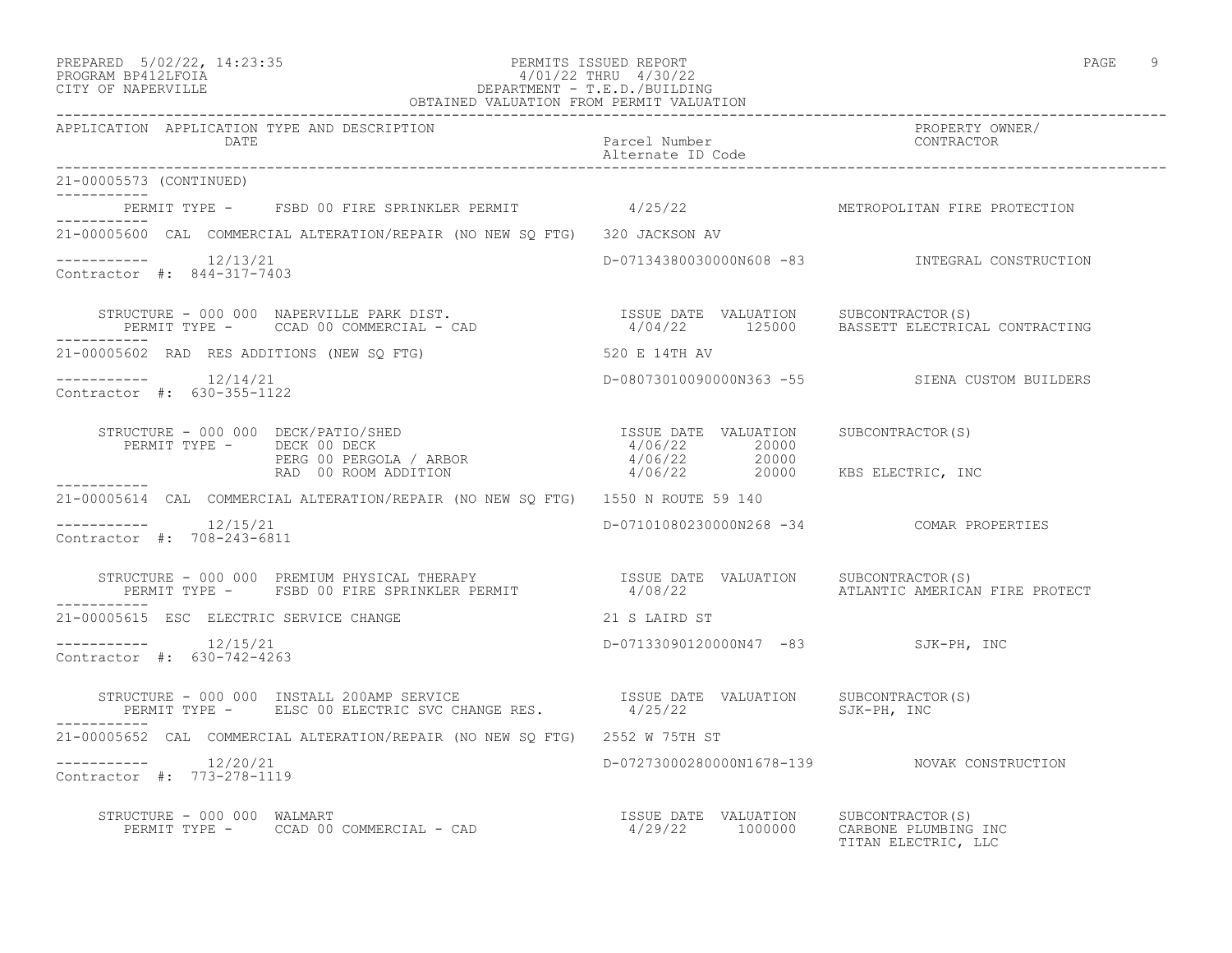## PREPARED 5/02/22, 14:23:35 PERMITS ISSUED REPORT PAGE 10 PROGRAM BP412LFOIA 4/01/22 THRU 4/30/22 CITY OF NAPERVILLE DEPARTMENT - T.E.D./BUILDING

| I<br>× |  |
|--------|--|
|        |  |

| OBTAINED VALUATION FROM PERMIT VALUATION                    |                                                         |                                                                                                             |  |
|-------------------------------------------------------------|---------------------------------------------------------|-------------------------------------------------------------------------------------------------------------|--|
| APPLICATION APPLICATION TYPE AND DESCRIPTION<br><b>DATE</b> | Parcel Number<br>Alternate ID Code<br>Alternate ID Code | PROPERTY OWNER/                                                                                             |  |
| 21-00005662 THA TOWNHOUSE APPLICATION                       | 2220 WEATHERBEE LN                                      |                                                                                                             |  |
| ----------    12/20/21<br>Contractor #: 847-230-5400        |                                                         | D-08052070430000N1871-13 PULTE GROUP-SCHAUMBURG                                                             |  |
| -----------                                                 |                                                         | HOLIDAY SEWER & WATER/WAUCONDA<br>ROYALTY RESTORATIONS LLC<br>MAC ELECTRICAL CONTRACTORS INC                |  |
| 21-00005663 THA TOWNHOUSE APPLICATION                       | 2222 WEATHERBEE LN                                      |                                                                                                             |  |
| $--------- 12/20/21$<br>Contractor #: 847-230-5400          |                                                         | D-08052070361722N1859-013 PULTE GROUP-SCHAUMBURG                                                            |  |
|                                                             |                                                         | HOLIDAY SEWER & WATER/WAUCONDA<br>ROYALTY RESTORATIONS LLC<br>MAC ELECTRICAL CONTRACTORS INC                |  |
| 21-00005664 THA TOWNHOUSE APPLICATION                       | 2224 WEATHERBEE LN                                      |                                                                                                             |  |
| $--------- 12/20/21$<br>Contractor #: 847-230-5400          |                                                         | D-08052070361723N1859-013 PULTE GROUP-SCHAUMBURG                                                            |  |
|                                                             | ISSUE DATE VALUATION SUBCONTRACTOR(S)                   | S3 PLUMBING<br>HOLIDAY SEWER & WATER/WAUCONDA<br>ROYALTY RESTORATIONS LLC<br>MAC ELECTRICAL CONTRACTORS INC |  |
| 21-00005670 THA TOWNHOUSE APPLICATION                       | 2204 WEATHERBEE LN                                      |                                                                                                             |  |
| $--------$ 12/20/21<br>Contractor #: 847-230-5400           |                                                         | D-08052070440000N1871-13 PULTE GROUP-SCHAUMBURG                                                             |  |
|                                                             |                                                         | HOLIDAY SEWER & WATER/WAUCONDA<br>ROYALTY RESTORATIONS LLC<br>MAC ELECTRICAL CONTRACTORS INC                |  |
| 21-00005671 THA TOWNHOUSE APPLICATION                       | 2206 WEATHERBEE LN                                      |                                                                                                             |  |
| $--------- 12/20/21$<br>Contractor #: 847-230-5400          |                                                         | D-08052070361732N1859-013 PULTE GROUP-SCHAUMBURG                                                            |  |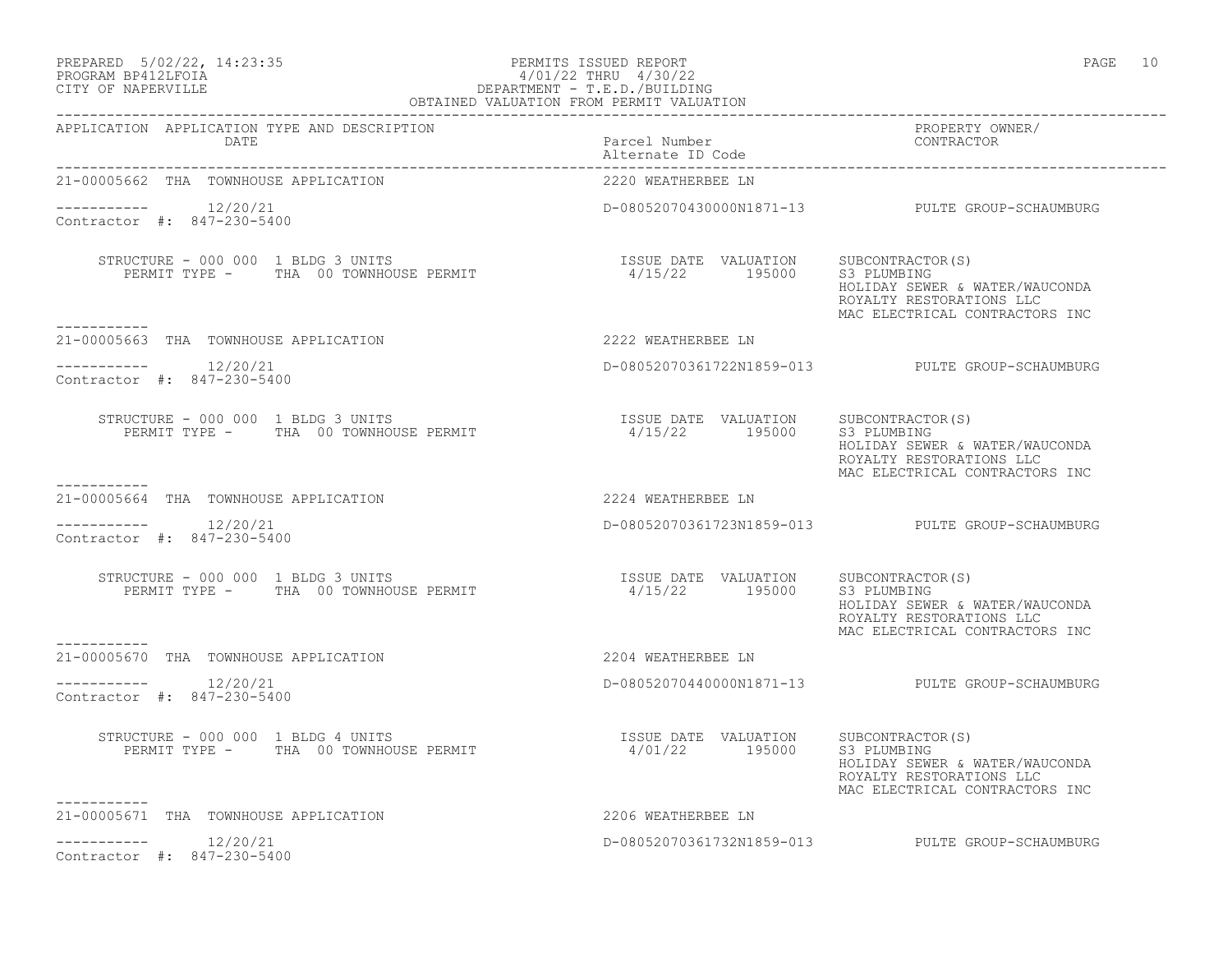| PREPARED | $5/02/22$ , 14:23:35 |  |
|----------|----------------------|--|
|          | PROGRAM BP412LFOIA   |  |

## PERMITS ISSUED REPORT AND SERVED AND REPORT SERVED FOR SALE OF A SAME PAGE 11: PROGRAM BP412LFOIA 4/01/22 THRU 4/30/22<br>CITY OF NAPERVILLE DEPARTMENT - T.E.D./BUILDIN CITY OF NAPERVILLE DEPARTMENT - T.E.D./BUILDING

| OBTAINED VALUATION FROM PERMIT VALUATION                                                                                                                         |                                                  |                                                                                              |
|------------------------------------------------------------------------------------------------------------------------------------------------------------------|--------------------------------------------------|----------------------------------------------------------------------------------------------|
| APPLICATION APPLICATION TYPE AND DESCRIPTION<br>DATE                                                                                                             | Parcel Number<br>Alternate ID Code               | PROPERTY OWNER/<br>CONTRACTOR                                                                |
| 21-00005671 (CONTINUED)                                                                                                                                          |                                                  |                                                                                              |
| -----------                                                                                                                                                      |                                                  | HOLIDAY SEWER & WATER/WAUCONDA<br>ROYALTY RESTORATIONS LLC<br>MAC ELECTRICAL CONTRACTORS INC |
| 21-00005672 THA TOWNHOUSE APPLICATION                                                                                                                            | 2208 WEATHERBEE LN                               |                                                                                              |
| $--------- 12/20/21$<br>Contractor #: 847-230-5400                                                                                                               |                                                  | D-08052070361733N1859-013 PULTE GROUP-SCHAUMBURG                                             |
| -----------                                                                                                                                                      |                                                  | HOLIDAY SEWER & WATER/WAUCONDA<br>ROYALTY RESTORATIONS LLC<br>MAC ELECTRICAL CONTRACTORS INC |
| 21-00005673 THA TOWNHOUSE APPLICATION                                                                                                                            | 2210 WEATHERBEE LN                               |                                                                                              |
| $--------- 12/20/21$<br>Contractor #: 847-230-5400                                                                                                               |                                                  | D-08052070361734N1859-013 PULTE GROUP-SCHAUMBURG                                             |
| STRUCTURE - 000 000 1 BLDG 4 UNITS<br>PERMIT TYPE - THA 00 TOWNHOUSE PERMIT<br>2. THE CONSTRUCTION STRUMENT PERMIT AT THE CONSTRUCTION STRUMBER OF THE CONSTRUES |                                                  | HOLIDAY SEWER & WATER/WAUCONDA<br>ROYALTY RESTORATIONS LLC<br>MAC ELECTRICAL CONTRACTORS INC |
| 21-00005713 RAL RES ALTERATIONS/REMODLING (NO NEW SO FTG) 2424 LISSON RD                                                                                         |                                                  |                                                                                              |
| $--------$ 12/28/21<br>Contractor #: 630-664-1406                                                                                                                |                                                  | W-02041020160000N403 -194 TIMELESS DEVELOPMENT CORP                                          |
| STRUCTURE - 000 000 KITCHEN REMODEL                                                                                                                              |                                                  | ASPEN VOICE & DATA INC                                                                       |
| -----------<br>21-00005729 CAL COMMERCIAL ALTERATION/REPAIR (NO NEW SQ FTG) 2167 CORPORATE LN                                                                    |                                                  |                                                                                              |
| Contractor #: 312-579-0383                                                                                                                                       |                                                  | D-070310101000000N1454-5 VALENTI BUILDER INC.                                                |
| STRUCTURE - 000 000 NORTHERN TRUST<br>PERMIT TYPE - FABD 00 FIRE ALARM                                                                                           | ISSUE DATE VALUATION SUBCONTRACTOR(S)<br>4/06/22 | ORR PROTECTION                                                                               |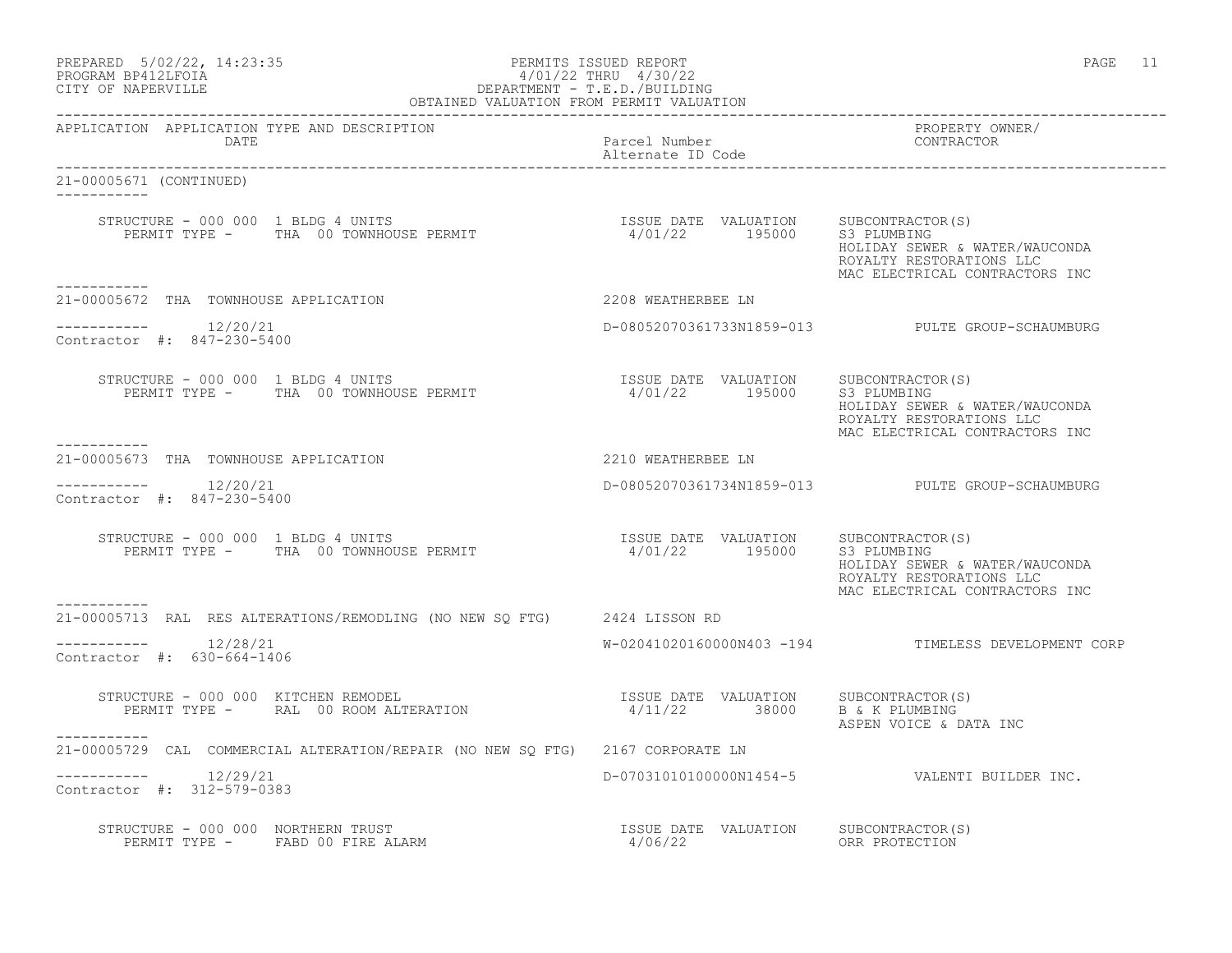#### PREPARED 5/02/22, 14:23:35 PERMITS ISSUED REPORT PAGE 12 PROGRAM BP412LFOIA 4/01/22 THRU 4/30/22 CITY OF NAPERVILLE DEPARTMENT - T.E.D./BUILDING OBTAINED VALUATION FROM PERMIT VALUATION ------------------------------------------------------------------------------------------------------------------------------------

| APPLICATION APPLICATION TYPE AND DESCRIPTION       |                                                                                                                                                                                                                                          |                   | PROPERTY OWNER/<br>CONTRACTOR                       |
|----------------------------------------------------|------------------------------------------------------------------------------------------------------------------------------------------------------------------------------------------------------------------------------------------|-------------------|-----------------------------------------------------|
| 21-00005747 PAT PATIO APPLICATION                  |                                                                                                                                                                                                                                          | 6035 ROSINWEED LN |                                                     |
| $--------- 12/29/21$<br>Contractor #: 630-922-9121 |                                                                                                                                                                                                                                          |                   | W-01224010010000N1448-290 JR'S CREATIVE LANDSCAPING |
| PERMIT TYPE - PAT 00 PATIO<br>------------         | STRUCTURE - 000 000 R/R PAVER PAITO; PAVILION W ELEC HEATERS ISSUE DATE VALUATION SUBCONTRACTOR(S)<br>PERMIT TYPE - PAT 00 PATIO PATIO 1/15/22 29500 COLT ELECTRIC                                                                       |                   |                                                     |
|                                                    | 22-00000037 RAL RES ALTERATIONS/REMODLING (NO NEW SQ FTG) 1857 PADDINGTON AV                                                                                                                                                             |                   |                                                     |
| $--------- 1/04/22$<br>Contractor #:               |                                                                                                                                                                                                                                          |                   |                                                     |
|                                                    | STRUCTURE - 000 000 CABINETS/APPLIANCES/OPEN WALL/NEW LIGHTS ISSUE DATE VALUATION SUBCONTRACTOR(S)<br>PERMIT TYPE - RAL 00 ROOM ALTERATION 4/08/22 26200 RVD ELECTRIC, INC                                                               |                   | ESPIN PLUMBING INC                                  |
|                                                    | 22-00000055 RAL RES ALTERATIONS/REMODLING (NO NEW SQ FTG) 952 JOHN FRIEND DR                                                                                                                                                             |                   |                                                     |
| $---------$ 1/05/22<br>Contractor #: 630-541-8692  |                                                                                                                                                                                                                                          |                   | D-07272120190000N745 -125 AMERICRAFT                |
| -----------                                        | STRUCTURE - 000 000 REMODELING KITCHEN                                 ISSUE DATE VALUATION     SUBCONTRACTOR(S)<br>PERMIT TYPE -      RAL 00 ROOM ALTERATION                          4/13/22       39000                               |                   | AMERICAN CABLE AND ELECTRIC IN                      |
|                                                    | 22-00000060 SFR SINGLE FAMILY RESIDENCE THE SERIES OF SALEGHT ST                                                                                                                                                                         |                   |                                                     |
| $--------- 1/06/22$<br>Contractor #: 630-226-0460  |                                                                                                                                                                                                                                          |                   | D-08191150340000N50 -100 OVERSTREET BUILDERS INC    |
| STRUCTURE - 000 000 SFR                            | ISSUE DATE VALUATION SUBCONTRACTOR(S)                                                                                                                                                                                                    |                   | INDEPENDENT ELECTRIC CONTRACTO                      |
|                                                    | RUCTURE - 000 000 SFR<br>PERMIT TYPE - ELEC 00 ELECTRIC FOR SINGLE FAMILY/DPX 4/05/22<br>MECH 00 MECHANICAL FOR SFR/DPX 4/05/22<br>PATO 00 PATIO WITH STRUCTURE 4/05/22<br>PLIM 00 PLUMBING BASEMENT ROUGH 4/05/22<br>PLUM 00 PLUMBING F |                   | BESTLER PLUMBING                                    |
|                                                    | SFRP 00 SINGLE FAMILY RESIDENCE PERMIT 4/05/22 500000 DONEGAL EXCAVATING<br>STRU 00 STRUCTURAL FOR SINGLE FAM/DPX 4/05/22 500000 APEX EXTERIORS INC - SO ELGIN<br>TREE 00 PARKWAY TREE PLANTING PERMIT 4/05/22                           |                   |                                                     |
| 22-00000082 RAD RES ADDITIONS (NEW SQ FTG)         | 911 KNOLL DR                                                                                                                                                                                                                             |                   |                                                     |
| $---------$ 1/10/22<br>Contractor #: 630-364-3669  |                                                                                                                                                                                                                                          |                   | D-08322020090000N218 -163 REDSTART CONSTRUCTION     |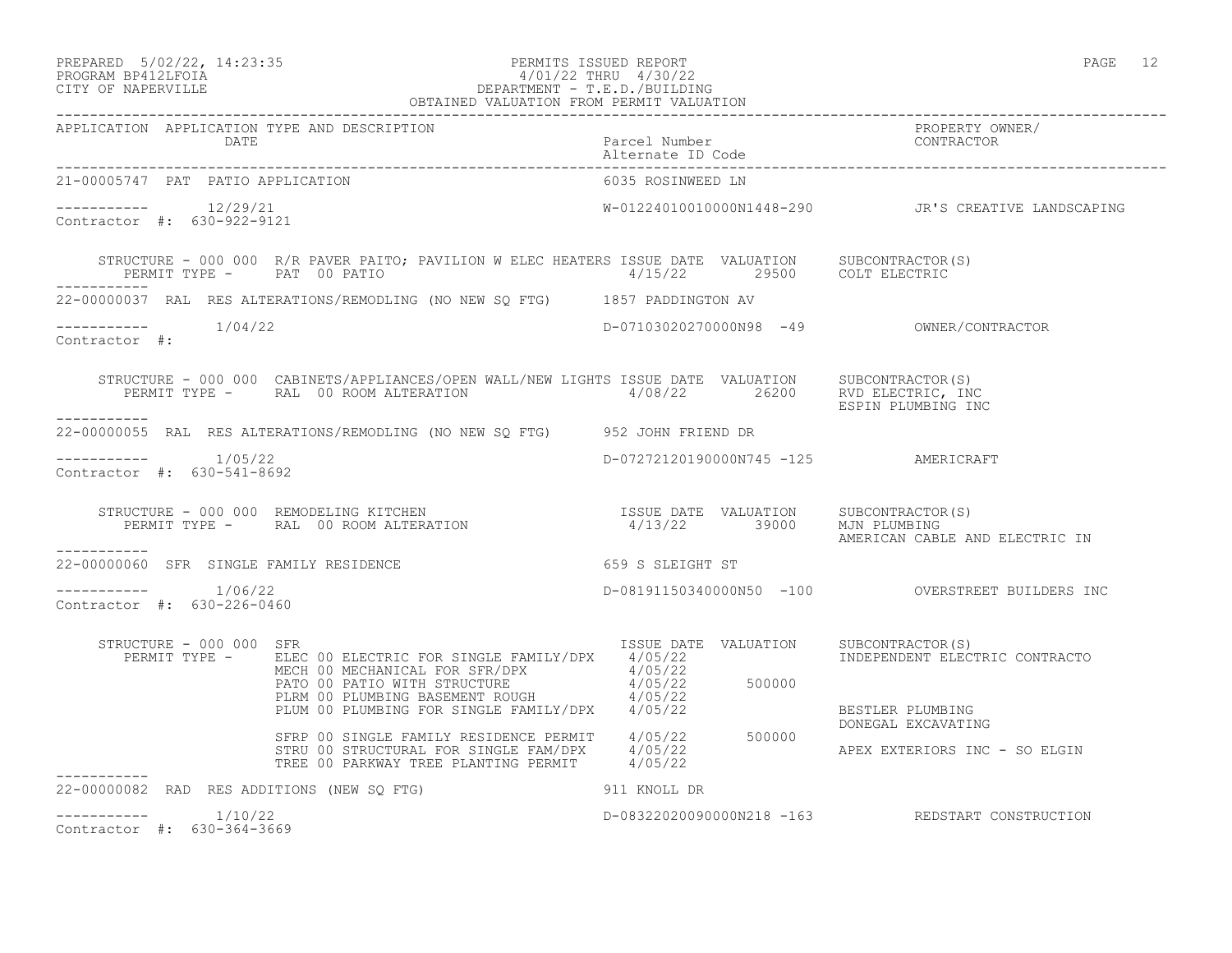| PREPARED | $5/02/22$ , $14:23:35$ |  |
|----------|------------------------|--|
|          | PROGRAM RP412LFOIA     |  |

## PREPARED 5/02/22, 14:23:35 PERMITS ISSUED REPORT PAGE 13 PROGRAM BP412LFOIA 4/01/22 THRU 4/30/22 CITY OF NAPERVILLE DEPARTMENT - T.E.D./BUILDING

| OBTAINED VALUATION FROM PERMIT VALUATION             |                                                                                                                                                                                                                                                                                                                                                                                                                       |                                                                                                  |                                                       |
|------------------------------------------------------|-----------------------------------------------------------------------------------------------------------------------------------------------------------------------------------------------------------------------------------------------------------------------------------------------------------------------------------------------------------------------------------------------------------------------|--------------------------------------------------------------------------------------------------|-------------------------------------------------------|
| APPLICATION APPLICATION TYPE AND DESCRIPTION         | DATE<br>Parcel Number<br>CONTINUES: Alternate ID Code<br>CONTINUES: CONTINUES                                                                                                                                                                                                                                                                                                                                         |                                                                                                  | PROPERTY OWNER/<br>CONTRACTOR                         |
| 22-00000082 (CONTINUED)<br>------------              |                                                                                                                                                                                                                                                                                                                                                                                                                       |                                                                                                  |                                                       |
|                                                      | $\begin{array}{cccc} \texttt{STRUCTURE} & - & 000 & 000 & \texttt{FRONT} & \texttt{PCRCH} & \texttt{REMODEL} \\ \texttt{PERMIT TYPE} & - & \texttt{RAD} & 00 & \texttt{ROOM ADDITION} & \texttt{A} & 4/13/22 & 40000 \\ \end{array} \qquad \begin{array}{cccc} \texttt{ISSUE} & \texttt{DATE} & \texttt{VALUATION} & \texttt{SUBCONTRACTOR(S)} \\ \texttt{A} & 4/13/22 & 40000 & \texttt{A} & 4/13/22 \\ \end{array}$ |                                                                                                  |                                                       |
|                                                      | 22-00000087 CAL COMMERCIAL ALTERATION/REPAIR (NO NEW SO FTG) 1415 BOND ST 111                                                                                                                                                                                                                                                                                                                                         |                                                                                                  |                                                       |
| ----------     1/11/22<br>Contractor #: 630-848-0350 |                                                                                                                                                                                                                                                                                                                                                                                                                       | D-07101020110000N1497-34 AVRAM BUILDERS                                                          |                                                       |
| ___________                                          | STRUCTURE - 000 000 MEDTEC HEALTHCARE<br>PERMIT TYPE - CCAD 00 COMMERCIAL - CAD                             4/13/22        39000    AEMMA ELECTRIC INC<br>ANOTHER PLUMBING COMPANY                                                                                                                                                                                                                                    |                                                                                                  |                                                       |
| 22-00000095 SFR SINGLE FAMILY RESIDENCE              |                                                                                                                                                                                                                                                                                                                                                                                                                       | 520 W JEFFERSON AV                                                                               |                                                       |
| -----------    1/11/22<br>Contractor #: 630-514-3582 |                                                                                                                                                                                                                                                                                                                                                                                                                       |                                                                                                  | D-07134250010000N539 -84 BARCZI CUSTOM HOMES, INC     |
| STRUCTURE - 000 000 SFR                              | PERMIT TYPE - ELEC 00 ELECTRIC FOR SINGLE FAMILY/DPX 4/05/22 HI-<br>EVCR 00 ELECTRIC VEHICLE STATION RES<br>FERMIT TYPE - EVCR 00 ELECTRIC VEHICLE STATION RES<br>FERMIT 4/05/22 1200000<br>FERMIT 4/05/22 1200000<br>MECH 00 MECHANICAL                                                                                                                                                                              | ISSUE DATE VALUATION                                                                             | SUBCONTRACTOR(S)                                      |
|                                                      | PATO 00 PATIO WITH STRUCTURE<br>PLRM 00 PLUMBING BASEMENT ROUGH $4/05/22$<br>PLUM 00 PLUMBING FOR SINGLE FAMILY/DPX $4/05/22$<br>ROW 00 RIGHT OF WAY PERMIT $4/05/22$<br>SFRP 00 SINGLE FAMILY RESIDENCE PERMIT $4/05/22$<br>SFRP 00 SIN                                                                                                                                                                              |                                                                                                  | DONEGAL EXCAVATING                                    |
|                                                      |                                                                                                                                                                                                                                                                                                                                                                                                                       |                                                                                                  | CENTURY BUILDERS & DEVELOPMENT                        |
| 22-00000096 SIGN SIGN APPLICATIONS                   |                                                                                                                                                                                                                                                                                                                                                                                                                       | 2363 AURORA AV                                                                                   |                                                       |
| $--------$ 1/12/22<br>Contractor #: 708-754-6366     |                                                                                                                                                                                                                                                                                                                                                                                                                       | D-07222080120000N1498-95 ALL RIGHT SIGN                                                          |                                                       |
| STRUCTURE - 000 000<br>PERMIT TYPE - SIGN 00 SIGN    |                                                                                                                                                                                                                                                                                                                                                                                                                       | ISSUE DATE VALUATION SUBCONTRACTOR(S)<br>4/13/22 ALL-RIGHT SIGN IN<br>4/13/22 ALL-RIGHT SIGN INC |                                                       |
|                                                      | 22-00000145 CAL COMMERCIAL ALTERATION/REPAIR (NO NEW SQ FTG) 2728 W 75TH ST 120                                                                                                                                                                                                                                                                                                                                       |                                                                                                  |                                                       |
| $--------- 1/17/22$<br>Contractor #: 773-885-9000    |                                                                                                                                                                                                                                                                                                                                                                                                                       |                                                                                                  | D-07273000240000N1573-139 ILLINOIS ELECTRICIANS GROUP |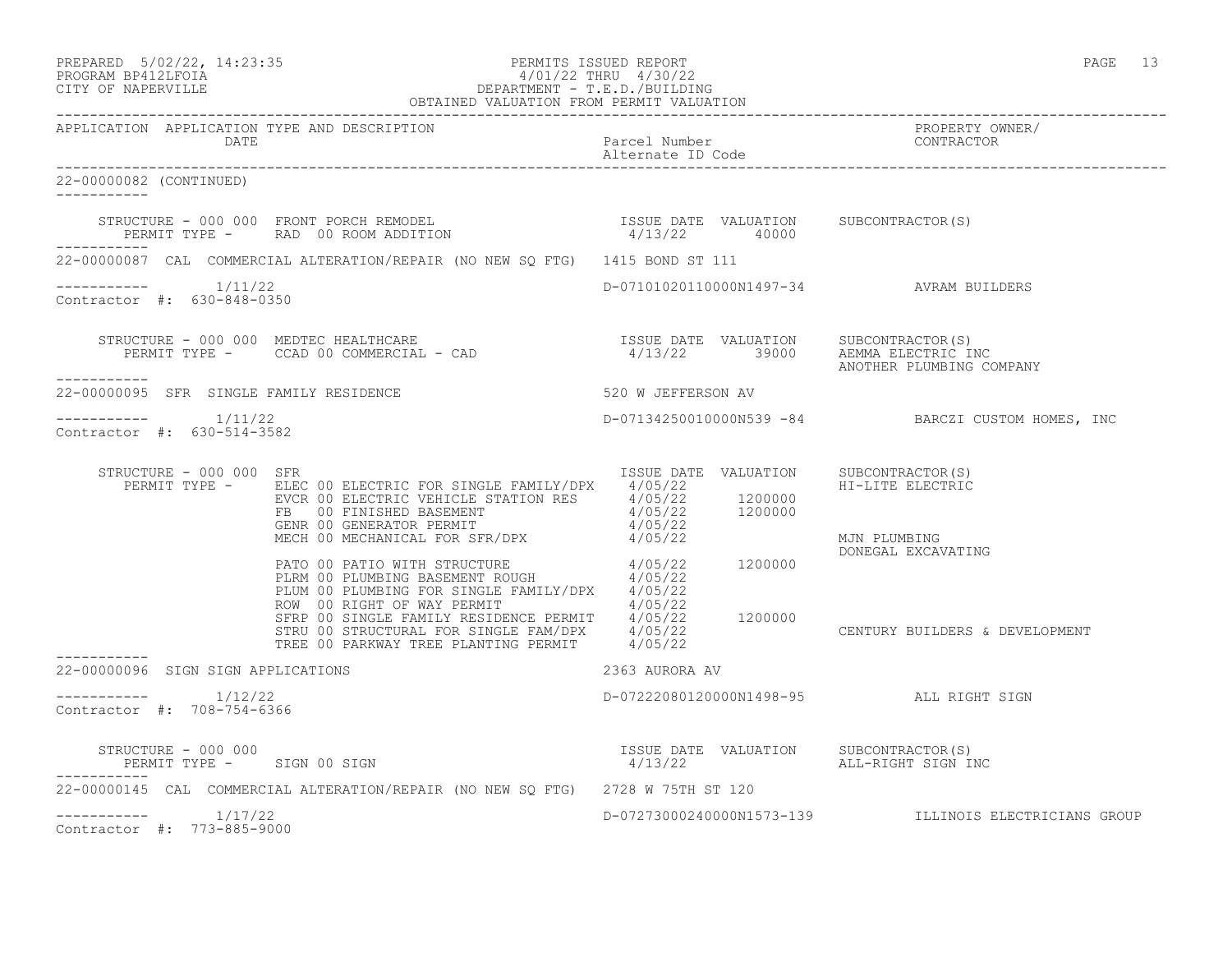| PREPARED | $5/02/22$ , $14:23:35$ |  |
|----------|------------------------|--|
|          | PROGRAM RP412LFOIA     |  |

## PREPARED 5/02/22, 14:23:35 PERMITS ISSUED REPORT PAGE 14 PROGRAM BP412LFOIA 4/01/22 THRU 4/30/22 CITY OF NAPERVILLE DEPARTMENT - T.E.D./BUILDING

| OBTAINED VALUATION FROM PERMIT VALUATION                                                                                                                                                                                       |                                        |                                                    |
|--------------------------------------------------------------------------------------------------------------------------------------------------------------------------------------------------------------------------------|----------------------------------------|----------------------------------------------------|
| APPLICATION APPLICATION TYPE AND DESCRIPTION<br>DATE                                                                                                                                                                           |                                        | PROPERTY OWNER/                                    |
| 22-00000145 (CONTINUED)                                                                                                                                                                                                        |                                        |                                                    |
| STRUCTURE - 000 000 SMOOTHIE KING                             ISSUE DATE VALUATION   SUBCONTRACTOR(S)<br>PERMIT TYPE -   FSBD 00 FIRE SPRINKLER PERMIT             4/08/22         ATLANTIC AMERICAN FIRE PROTECT              |                                        |                                                    |
| 22-00000148 CAL COMMERCIAL ALTERATION/REPAIR (NO NEW SO FTG) 8 W GARTNER RD 140                                                                                                                                                |                                        |                                                    |
| $---------$ 1/17/22<br>Contractor #: 618-741-7615                                                                                                                                                                              |                                        | D-08301050130000N452 -130 HUNTER CONSTRUCTION      |
| ___________                                                                                                                                                                                                                    |                                        | ABB ELECTRIC, INC                                  |
| 22-00000178 PPA PLUMBING PERMIT                                                                                                                                                                                                |                                        |                                                    |
| Contractor #: 630-244-2739                                                                                                                                                                                                     |                                        |                                                    |
| STRUCTURE - 000 000 NEW LATERAL SEWER TO MAIN TSSUE DATE VALUATION SUBCONTRACTOR(S)<br>PERMIT TYPE - SWCP 00 SEWER AND/OR WATER CONN PERMIT 4/13/22 THE RESOLUTY ENTERPRISES                                                   |                                        |                                                    |
| 22-00000197 ESC ELECTRIC SERVICE CHANGE 1415 BRUSH HILL CR                                                                                                                                                                     |                                        |                                                    |
| $--------- 1/24/22$<br>Contractor #: 630-551-2663                                                                                                                                                                              |                                        | D-07143030090000N199 -81 ELECTRICAL CONCEPTS INC   |
| STRUCTURE - 000 000 EMERGENCY PANEL REPLACEMENT                 ISSUE DATE VALUATION     SUBCONTRACTOR(S)<br>PERMIT TYPE -     ELSC 00 ELECTRIC SVC CHANGE RES.            4/13/22                     ELECTRICAL CONCEPTS INC |                                        |                                                    |
| 22-00000204 FSBD FIRE PROTECTION SYSTEM                                                                                                                                                                                        | 367 E BAILEY RD                        |                                                    |
| $--------- 1/24/22$<br>Contractor #: 630-810-1161                                                                                                                                                                              |                                        | D-08321010050000N467 -162 CYBOR FIRE PROTECTION CO |
| STRUCTURE - 000 000<br>PERMIT TYPE - FSBD 00 FIRE SPRINKLER PERMIT 4/27/22 CYBOR FIRE PROTECTION CO                                                                                                                            | ISSUE DATE VALUATION SUBCONTRACTOR(S)  |                                                    |
| 22-00000209 FSBD FIRE PROTECTION SYSTEM                                                                                                                                                                                        | 25W570 CHICAGO AV                      |                                                    |
| $--------- 1/25/22$<br>Contractor #: 847-885-1605                                                                                                                                                                              |                                        | D-08173010020000DNA -87 NOVA FIRE PROTECTION INC   |
|                                                                                                                                                                                                                                | ISSUE DATE VALUATION SUBCONTRACTOR (S) | FOX VALLEY FIRE & SAFETY CO                        |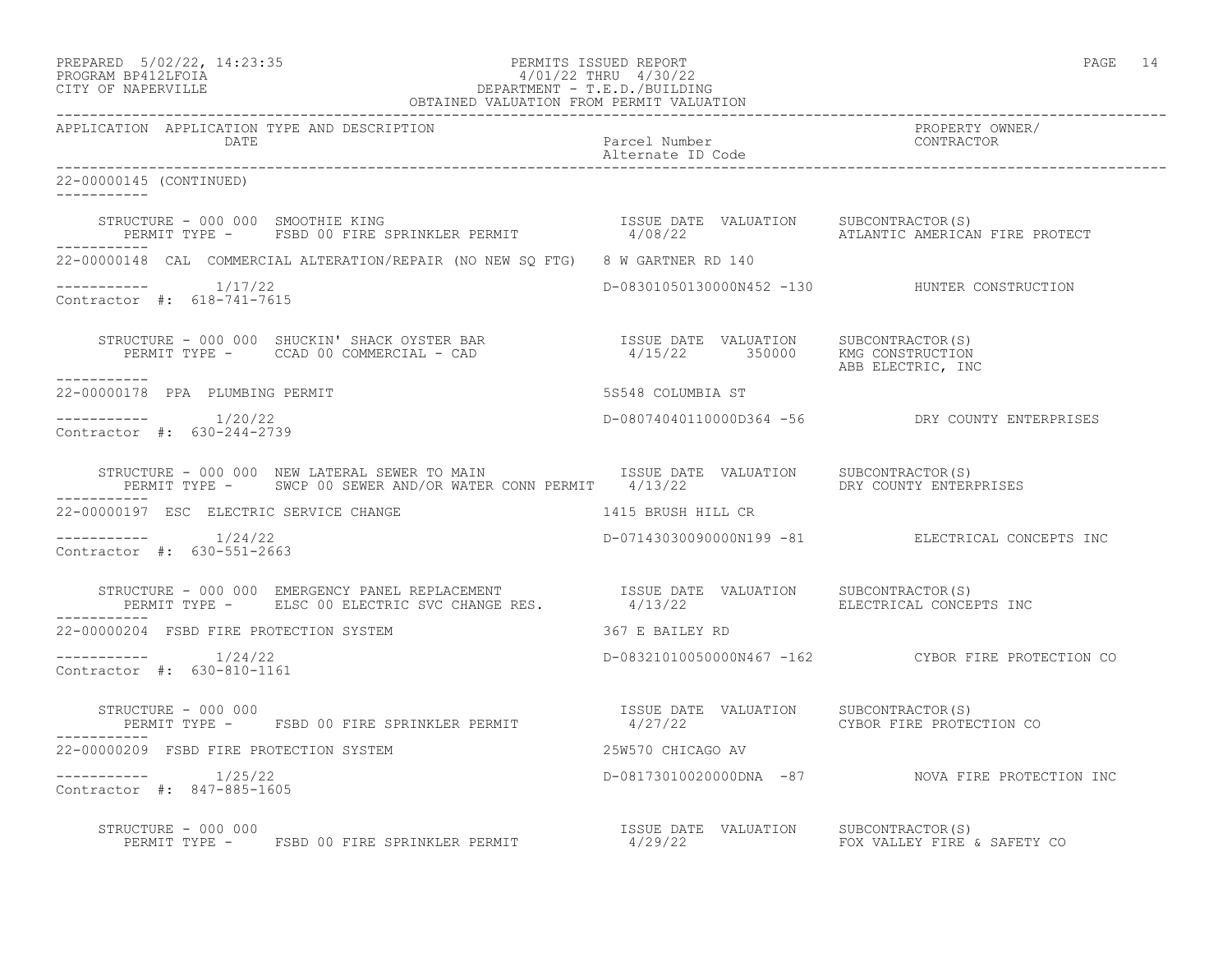## PREPARED 5/02/22, 14:23:35 PERMITS ISSUED REPORT PAGE 15 PROGRAM BP412LFOIA 4/01/22 THRU 4/30/22 CITY OF NAPERVILLE DEPARTMENT - T.E.D./BUILDING

| OBTAINED VALUATION FROM PERMIT VALUATION                                                                               |                                                                       |                                                      |
|------------------------------------------------------------------------------------------------------------------------|-----------------------------------------------------------------------|------------------------------------------------------|
| APPLICATION APPLICATION TYPE AND DESCRIPTION<br>DATE                                                                   | Parcel Number<br>Alternate ID Code                                    | PROPERTY OWNER/<br>CONTRACTOR                        |
| 22-00000215 OCCI OCCUPANCY INSPECTION                                                                                  | 560 FRONTENAC CT                                                      |                                                      |
| $--------- 1/25/22$<br>Contractor #:                                                                                   |                                                                       |                                                      |
| STRUCTURE - 000 000 RANGE USA (ISSUE DAT )<br>PERMIT TYPE - OCC 00 OCC INSPECT. PERMIT COM/RST (4/13/22<br>----------- | ISSUE DATE VALUATION SUBCONTRACTOR(S)                                 |                                                      |
| 22-00000219 RAL RES ALTERATIONS/REMODLING (NO NEW SQ FTG) 47 S JULIAN ST                                               |                                                                       |                                                      |
| $--------- 1/26/22$<br>Contractor #: 630-363-9067                                                                      |                                                                       | D-08184100090000N443 -86 MCNALLY'S HEATING & COLLING |
| STRUCTURE - 000 000 HVAC<br>PERMIT TYPE - RAL 00 ROOM ALTERATION                                                       | ISSUE DATE VALUATION SUBCONTRACTOR(S)<br>4/05/22 16261                |                                                      |
| 22-00000233 FN FENCE APPLICATION                                                                                       | 239 OXFORD CT                                                         |                                                      |
| $---------$ 1/26/22<br>Contractor #: 630-584-7710                                                                      | D-08173130270000N229 -87 PEERLESS FENCE                               |                                                      |
| STRUCTURE - 000 000<br>PERMIT TYPE - FN 00 FENCE<br>------------                                                       | ISSUE DATE VALUATION SUBCONTRACTOR(S)<br>4/04/22                      |                                                      |
| 22-00000236 SIGN SIGN APPLICATIONS                                                                                     | 1763 FREEDOM DR 137                                                   |                                                      |
| $--------- 1/27/22$<br>Contractor #: 630-942-1400                                                                      |                                                                       | D-08053000350000N1582-27 SIGN IDENTITY INC           |
| STRUCTURE - 000 000<br>PERMIT TYPE - SIGN 00 SIGN                                                                      | ISSUE DATE VALUATION SUBCONTRACTOR(S)<br>4/13/22 CENTRAL STATES SIGNS |                                                      |
| 22-00000237 SIGN SIGN APPLICATIONS                                                                                     | 1763 FREEDOM DR 137                                                   |                                                      |
| $--------- 1/27/22$<br>Contractor #: 630-942-1400                                                                      |                                                                       | D-08053000350000N1582-27 SIGN IDENTITY INC           |
| STRUCTURE - 000 000<br>PERMIT TYPE - SIGN 00 SIGN                                                                      | ISSUE DATE VALUATION SUBCONTRACTOR(S)<br>4/14/22                      | CENTRAL STATES SIGNS                                 |
| 22-00000238 SFR SINGLE FAMILY RESIDENCE                                                                                | 635 S LOOMIS ST                                                       |                                                      |
| $--------- 1/27/22$<br>Contractor #: 630-983-6220                                                                      |                                                                       | D-08191140290000N50 -100 AUTUMN HOMES INC            |
| STRUCTURE - 000 000 SFR                                                                                                | ISSUE DATE VALUATION SUBCONTRACTOR(S)                                 |                                                      |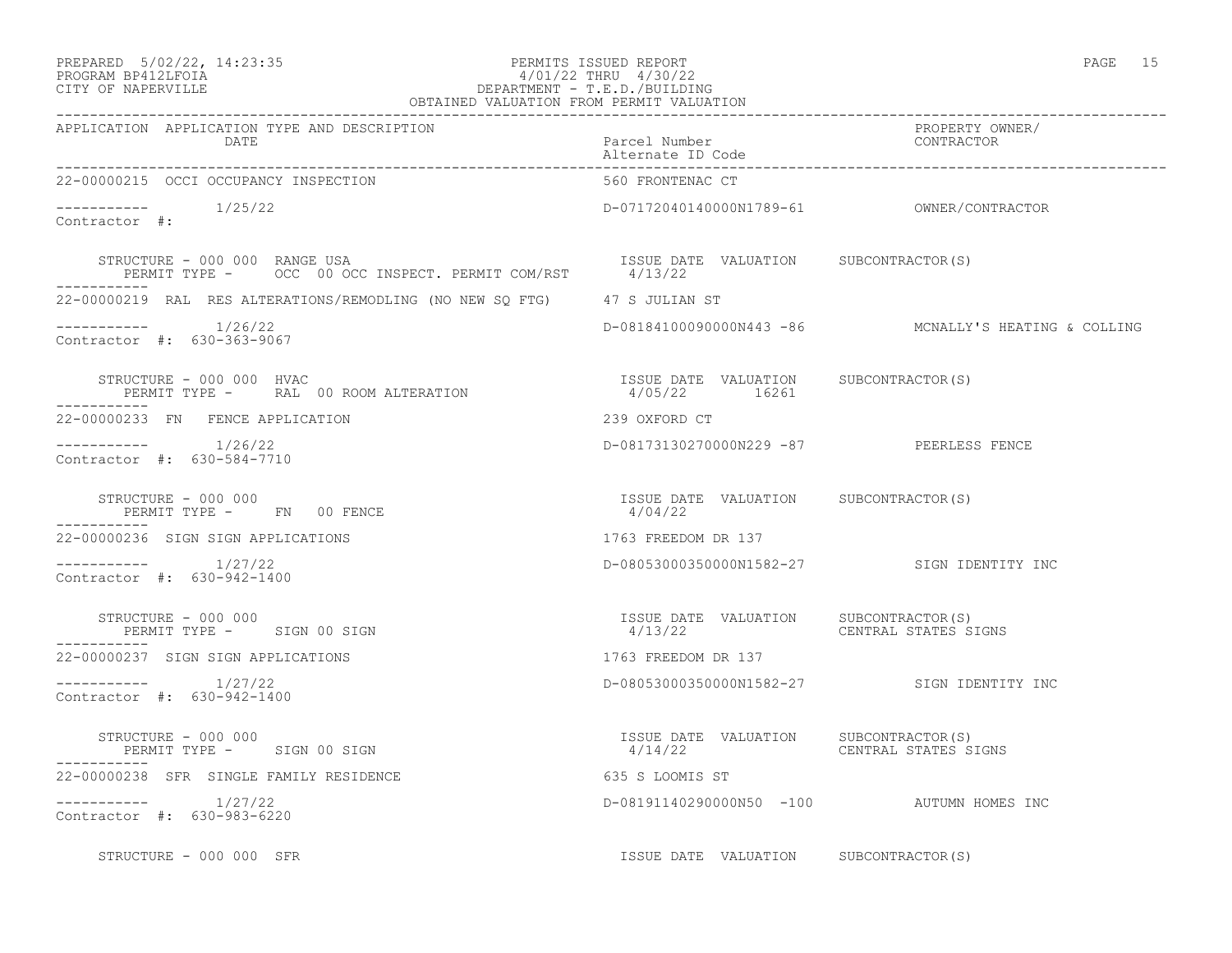PREPARED 5/02/22, 14:23:35 PERMITS ISSUED REPORT PAGE 16

## PROGRAM BP412LFOIA 4/01/22 THRU 4/30/22 CITY OF NAPERVILLE DEPARTMENT - T.E.D./BUILDING OBTAINED VALUATION FROM PERMIT VALUATION

| APPLICATION APPLICATION TYPE AND DESCRIPTION<br>DATE                                                                                                                                                                                                                                | Parcel Number<br>Alternate ID Code                    | PROPERTY OWNER/<br>FRUEBRII UT<br>CONTRACTOR            |
|-------------------------------------------------------------------------------------------------------------------------------------------------------------------------------------------------------------------------------------------------------------------------------------|-------------------------------------------------------|---------------------------------------------------------|
| 22-00000238 (CONTINUED)                                                                                                                                                                                                                                                             |                                                       |                                                         |
| ------------<br>PERMIT TYPE - ELEC 00 ELECTRIC FOR SINGLE FAMILY/DPX 4/19/22<br>MECH 00 MECHANICAL FOR SFR/DPX 4/19/22<br>PLRM 00 PLUMBING BASEMENT ROUGH 4/19/22                                                                                                                   |                                                       | LITTLE ELECTRICAL CONTRACTORS<br>ROBERT EGAN            |
| PLUM 00 PLUMBING FOR SINGLE FAMILY/DPX 4/19/22                                                                                                                                                                                                                                      |                                                       | HOGAN PLUMBING<br>ROBERT EGAN                           |
| SFRP 00 SINGLE FAMILY RESIDENCE PERMIT $4/19/22$ 500000 QUALITY CARPENTRY INC<br>STRU 00 STRUCTURAL FOR SINGLE FAM/DPX $4/19/22$<br>___________                                                                                                                                     |                                                       | HOGAN PLUMBING                                          |
| 22-00000239 CAL COMMERCIAL ALTERATION/REPAIR (NO NEW SQ FTG) 219 S MILL ST                                                                                                                                                                                                          |                                                       |                                                         |
| $--------- 1/27/22$<br>Contractor #: 847-741-7220                                                                                                                                                                                                                                   | D-07134260130000N538 -84 LAMP INC                     |                                                         |
| $\begin{tabular}{lllllll} \multicolumn{2}{c}{STRUCTURE} & - & 000 & 000 & NAPERVILLE PARK DIST - NORTH MAINT. FAC ISSUE DATE & VALUATION & SUBCONTRACTOR(S) \\ PERMIT TYPE & - & CCAD & 00 & COMMERCIAL - CAD & & & & & & 4/13/22 & & 1800000 & & TIMELECTRIC INC \\ \end{tabular}$ |                                                       | PETER PERELLA & CO<br>J L ADLER ROOFING                 |
| -----------<br>22-00000271 RAL RES ALTERATIONS/REMODLING (NO NEW SQ FTG) 601 LYNCHBURG CT                                                                                                                                                                                           |                                                       |                                                         |
| $---------2/01/22$<br>Contractor $\#$ :                                                                                                                                                                                                                                             |                                                       |                                                         |
| STRUCTURE - 000 000 BATHROOM REMODELING, ADDING HEATED FLOOR ISSUE DATE VALUATION SUBCONTRACTOR(S)<br>PERMIT TYPE - RAL 01 ROOM ALTERATION 4/04/22 5000 LCF ELECTRIC LLC<br>-----------                                                                                             |                                                       | MILOSZ NOWICKI                                          |
| 22-00000276 COMM COMMERCIAL/INDUSTRIAL APPLICATION 1507 W OGDEN AV                                                                                                                                                                                                                  |                                                       |                                                         |
| $--------- 2/02/22$<br>Contractor #: 630-863-6200                                                                                                                                                                                                                                   |                                                       | D-07154020020000N653 -80   JOSEPH NICHOLAS CONSTRUCTION |
| STRUCTURE - 000 000 CADILLAC OF NAPERVILLE<br>PERMIT TYPE - COMM 00 COMMERCIAL FULL PERMIT 4/07/22 6000000 BATTAGLIA INDUSTRIES INC.                                                                                                                                                |                                                       | TRUSTY PLUMBING<br>FEZE ROOFING, INC                    |
| 22-00000282 FN FENCE APPLICATION                                                                                                                                                                                                                                                    | 1023 S WASHINGTON ST HM                               |                                                         |
| $---------2/03/22$<br>Contractor #: 815-436-7440                                                                                                                                                                                                                                    |                                                       | CEDAR RUSTIC/JOLIET                                     |
| STRUCTURE - 000 000<br>PERMIT TYPE - FN 00 FENCE                                                                                                                                                                                                                                    | ISSUE DATE VALUATION SUBCONTRACTOR(S)<br>4/05/22 5390 |                                                         |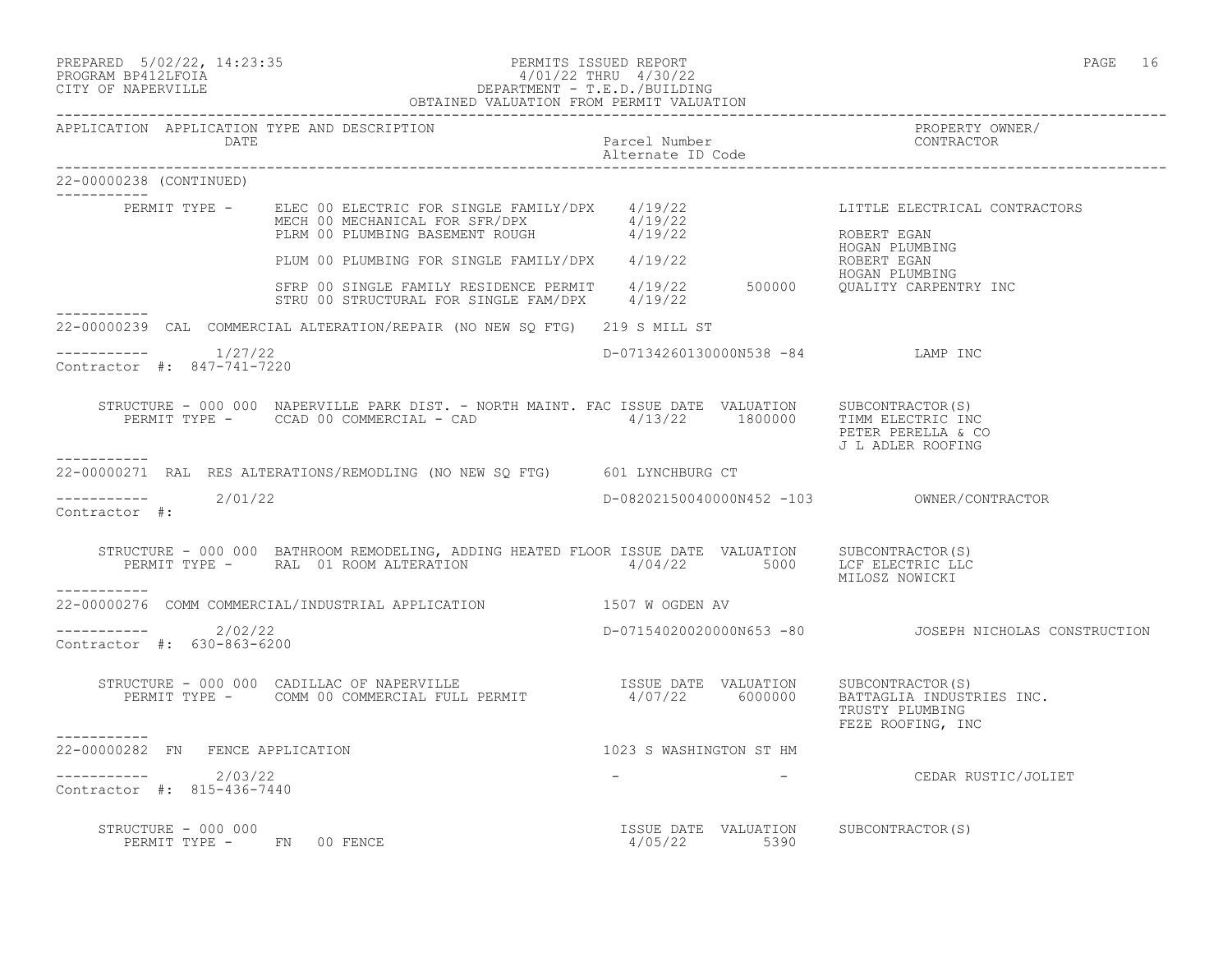## PREPARED 5/02/22, 14:23:35 PERMITS ISSUED REPORT PAGE 17 PROGRAM BP412LFOIA 4/01/22 THRU 4/30/22 CITY OF NAPERVILLE DEPARTMENT - T.E.D./BUILDING

| OBTAINED VALUATION FROM PERMIT VALUATION                                                                                         |                                       |                                                            |
|----------------------------------------------------------------------------------------------------------------------------------|---------------------------------------|------------------------------------------------------------|
| APPLICATION APPLICATION TYPE AND DESCRIPTION<br>DATE                                                                             | Parcel Number                         | PROPERTY OWNER/<br>CONTRACTOR<br>_________________________ |
| 22-00000286 PAT PATIO APPLICATION                                                                                                |                                       |                                                            |
| $--------- 2/04/22$<br>Contractor #: 630-551-2561                                                                                |                                       | D-08281060290000N707 -134 ARNE'S PAVING LLC                |
| STRUCTURE - 000 000 PAVER PATIO, STEPS, PILLARS, SEATWALL ISSUE DATE VALUATION SUBCONTRACTOR(S)<br>PERMIT TYPE - PAT 00 PATIO    | 4/08/22 49200 M & A ELECTRICAL, LLC   |                                                            |
| 22-00000299 RAD RES ADDITIONS (NEW SQ FTG) 514 W JEFFERSON AV                                                                    |                                       |                                                            |
| $--------- 2/07/22$<br>Contractor #: 630-904-5367                                                                                |                                       | D-07134250020000N539 -84 SCHILLERSTROM HOMES INC           |
| -----------                                                                                                                      | 4/12/22 230000 AWM CONSTRUCTION       | EVEN-FLOW PLUMBING SYSTEM INC                              |
| 22-00000304 BDD DEMOLITION SINGLE FAMILY                                                                                         | 410 E CHICAGO AV                      |                                                            |
| $---------2$ 2/08/22<br>Contractor #: 630-833-0003                                                                               |                                       | D-08183280070000N429 -85 MONDO BUILDERS, INC.              |
| STRUCTURE – 000 000 BDD<br>PERMIT TYPE –   BDD 00 DEMOLITION PERMIT                         1/12/22         DONEGAL EXCAVATING   |                                       |                                                            |
| 22-00000305 BDD DEMOLITION SINGLE FAMILY                                                                                         | 416 E CHICAGO AV                      |                                                            |
| $---------2$ 2/08/22<br>Contractor #: 630-833-0003                                                                               |                                       | D-08183280080000N429 -85 MONDO BUILDERS, INC.              |
| STRUCTURE – 000 000 BDD<br>PERMIT TYPE –   BDD 00 DEMOLITION PERMIT                         1/12/22           DONEGAL EXCAVATING |                                       |                                                            |
| 22-00000306 BDD DEMOLITION SINGLE FAMILY                                                                                         | 419 HIGHLAND AV                       |                                                            |
| $---------2/08/22$<br>Contractor #: 630-833-0003                                                                                 |                                       | D-08183280170000N429 -85 MONDO BUILDERS, INC.              |
|                                                                                                                                  |                                       | DONEGAL EXCAVATING                                         |
| 22-00000308 SIGN SIGN APPLICATIONS                                                                                               | 1807 S WASHINGTON ST 120              |                                                            |
| $--------- 2/08/22$<br>Contractor #: 847-650-1335                                                                                | D-08312140330000N568 -161 SIGN PALACE |                                                            |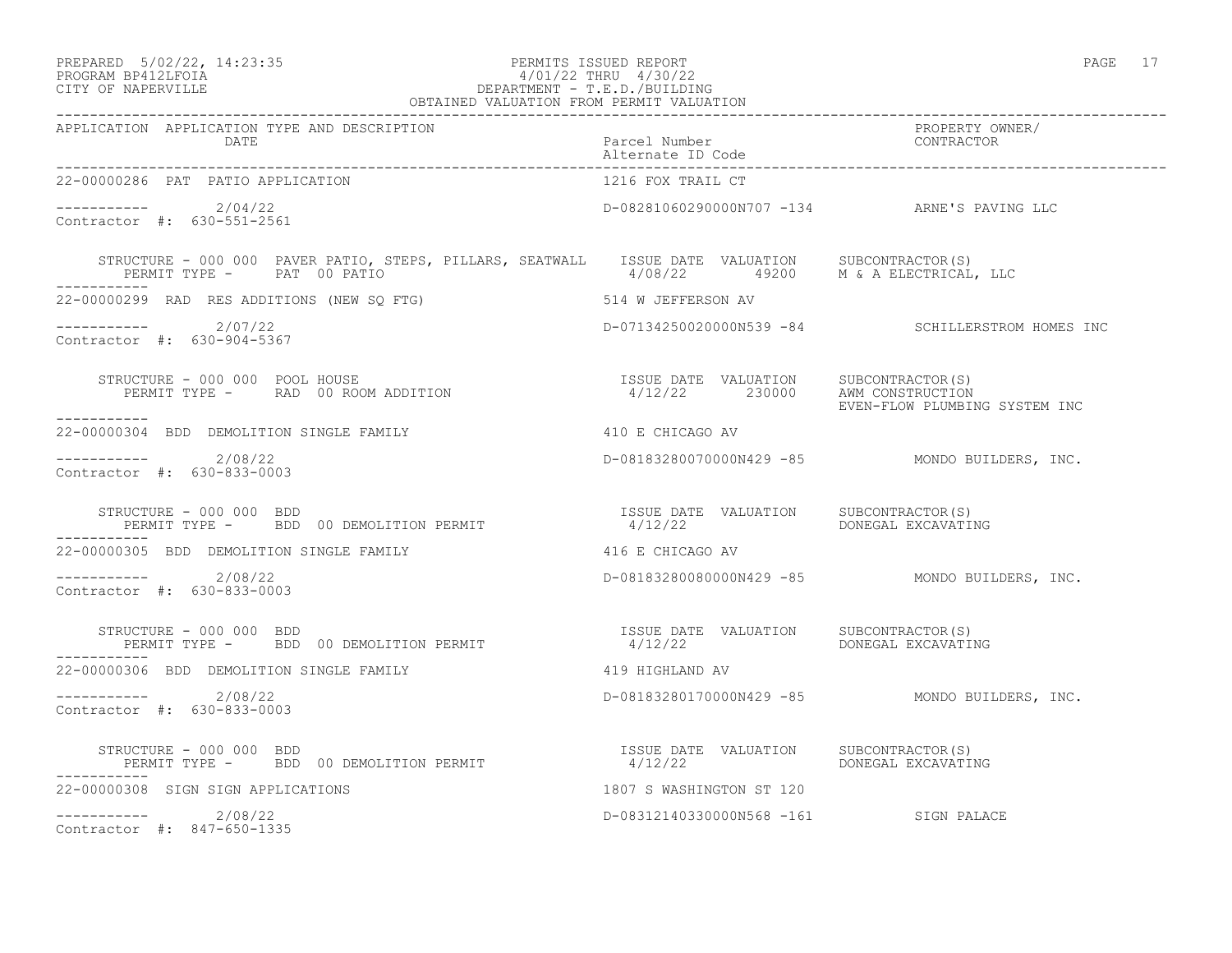| PREPARED            | $5/02/22$ , $14:23:35$ |  |
|---------------------|------------------------|--|
| DDACDAM BDA12T FATA |                        |  |

#### PREPARED 5/02/22, 14:23:35 PERMITS ISSUED REPORT PAGE 18 PROGRAM BP412LFOIA 4/01/22 THRU 4/30/22 CITY OF NAPERVILLE DEPARTMENT - T.E.D./BUILDING OBTAINED VALUATION FROM PERMIT VALUATION

------------------------------------------------------------------------------------------------------------------------------------ APPLICATION APPLICATION TYPE AND DESCRIPTION PROPERTY OWNER/ DATE DATE Parcel Number Contractor Contractor Contractor Contractor Contractor Contractor Contractor Contractor Contractor Contractor Contractor Contractor Contractor Contractor Contractor Contractor Contractor Contractor Alternate ID Code ------------------------------------------------------------------------------------------------------------------------------------ 22-00000308 (CONTINUED) ----------- STRUCTURE - 000 000<br>
PERMIT TYPE - SIGN 00 SIGN CONTRACTOR(S) CHARLEL AND SUBCONTRACTOR(S) SIGNTEC SERVICES LLC PERMIT TYPE - SIGN 00 SIGN ----------- 22-00000318 RAD RES ADDITIONS (NEW SQ FTG) 1648 WHITE PINES CT ----------- 2/08/22 D-07024010140000N738 -22 SCHULER BUILDERS Contractor #: 630-327-9680 STRUCTURE - 000 000 REMOVE & REPLACE COVERED FRONT PORCH ISSUE DATE VALUATION SUBCONTRACTOR(S) PERMIT TYPE - RAD 00 ROOM ADDITION 4/11/22 67000 PREMIUM QUALITY CONSTRUCTION DAC ELECTRIC INC ----------- 22-00000347 FN FENCE APPLICATION 125 N HUFFMAN ST \_\_\_\_\_\_\_\_\_\_\_ ----------- 2/10/22 D-08184010160000N443 -86 PEERLESS FENCE Contractor #: 630-584-7710 STRUCTURE - 000 000 ISSUE DATE VALUATION SUBCONTRACTOR(S) PERMIT TYPE - FN 00 FENCE ----------- 22-00000364 RAD RES ADDITIONS (NEW SQ FTG) 1338 BRUSH HILL CR ----------- 2/14/22 D-07143040080000N199 -81 DESIGN FIRST BUILDERS Contractor #: 630-250-7777 STRUCTURE - 000 000 RESIDENTIAL 2ND STORY RM ADD ABOVE GARAG ISSUE DATE VALUATION SUBCONTRACTOR(S) PERMIT TYPE - RAD 00 ROOM ADDITION 4/26/22 149001 BAKO PLUMBING INC EL-TECH ELECTRIC INC ----------- 22-00000392 RAL RES ALTERATIONS/REMODLING (NO NEW SQ FTG) 457 DUPAHZE ST \_\_\_\_\_\_\_\_\_\_\_ ----------- 2/16/22 W-01014170120000N563 -204 AIROOM INC Contractor #: 847-763-1100 STRUCTURE - 000 000 KITCHEN REMODEL & NEW WOOD FLOORS ISSUE DATE VALUATION SUBCONTRACTOR(S)<br>PERMIT TYPE - RAL 00 ROOM ALTERATION 4/13/22 82500 EXPRESS PLUMBING, INC. PERMIT TYPE - RAL 00 ROOM ALTERATION BRANDY'S ELECTRIC ----------- 22-00000398 CAL COMMERCIAL ALTERATION/REPAIR (NO NEW SQ FTG) 1230 E DIEHL RD 203 ----------- 2/17/22 D-08053020160000N125 -27 ALLEGIANCE CONSTRUCTION GROUP Contractor #: 847-534-2511 STRUCTURE - 000 000 JOHN E. CAMPBELL & ASSOC. ISSUE DATE VALUATION SUBCONTRACTOR(S)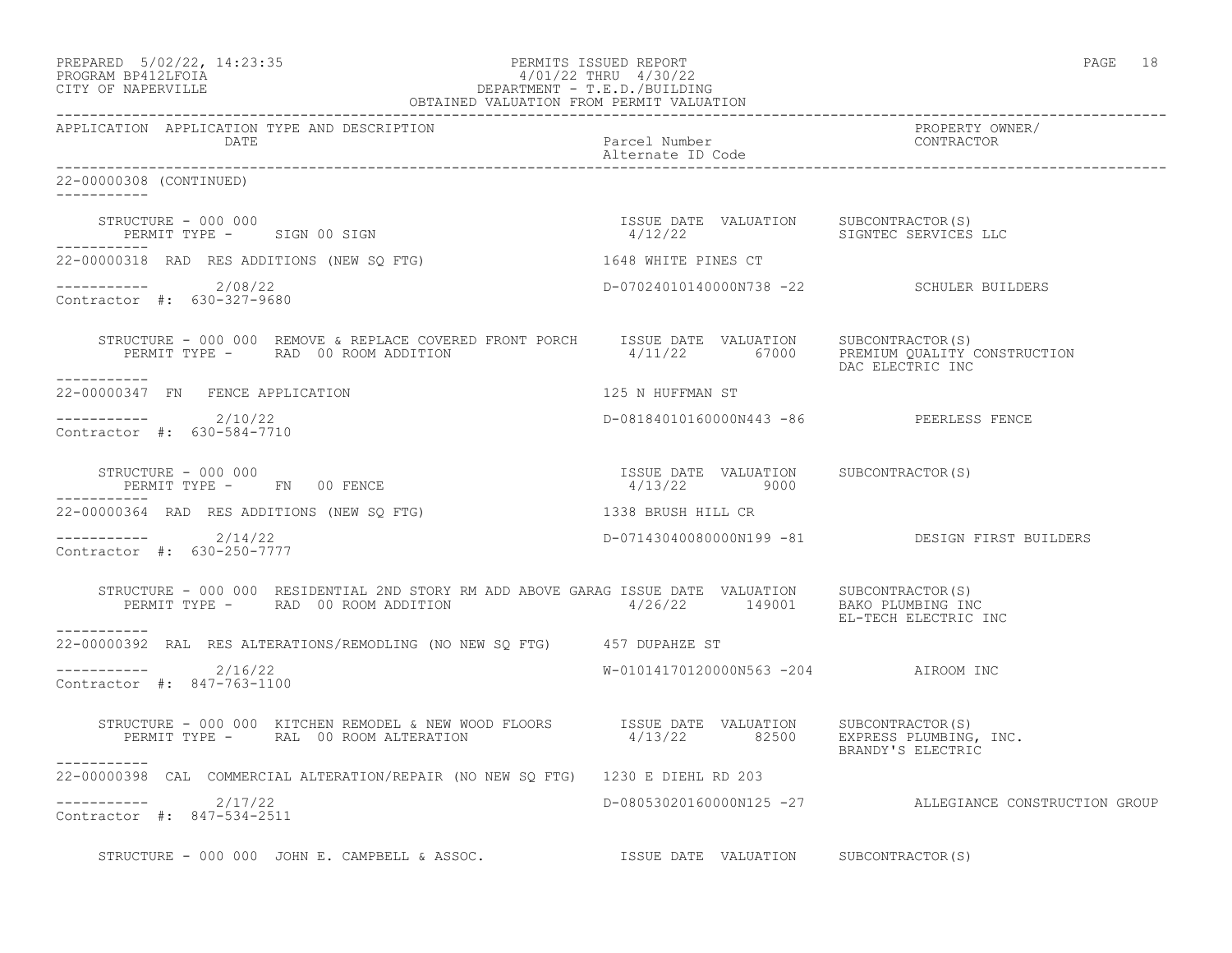PREPARED 5/02/22, 14:23:35 PERMITS ISSUED REPORT PAGE 19

-----------

-----------

-----------

-----------

-----------

# PROGRAM BP412LFOIA 4/01/22 THRU 4/30/22 CITY OF NAPERVILLE DEPARTMENT - T.E.D./BUILDING

 OBTAINED VALUATION FROM PERMIT VALUATION ------------------------------------------------------------------------------------------------------------------------------------ APPLICATION APPLICATION TYPE AND DESCRIPTION PROPERTY OWNER/ DATE Parcel Number CONTRACTOR Alternate ID Code ------------------------------------------------------------------------------------------------------------------------------------ 22-00000398 (CONTINUED) PERMIT TYPE - FABD 00 FIRE ALARM  $4/15/22$  FIRST SECURITY SYSTEMS FA FSBD 00 FIRE SPRINKLER PERMIT 4/15/22 UNITED STATES ALLIANCE FIRE PR 22-00000402 CAL COMMERCIAL ALTERATION/REPAIR (NO NEW SQ FTG) 1250 E DIEHL RD 405  $---------2/17/22$ D-08053020150000N962 -27 ALLEGIANCE CONSTRUCTION GROUP Contractor #: 847-534-2511 STRUCTURE - 000 000 NAC SCHOOL BUS ISSUE DATE VALUATION SUBCONTRACTOR(S) PERMIT TYPE - FABD 00 FIRE ALARM  $4/15/22$  FIRST SECURITY SYSTEMS FA 22-00000403 CAL COMMERCIAL ALTERATION/REPAIR (NO NEW SQ FTG) 55 SHUMAN BL 1025 ----------- 2/17/22 D-08063000140000N7 -25 FOREFRONT CONSTRUCTION SVCS Contractor #: 773-525-7275 STRUCTURE - 000 000 CNB&T ISSUE DATE VALUATION SUBCONTRACTOR(S) PERMIT TYPE - FABD 00 FIRE ALARM  $4/25/22$  FIRST SECURITY SYSTEMS FA FSBD 00 FIRE SPRINKLER PERMIT  $4/25/22$  CHICAGO FIRE PROTECTION 22-00000408 RAD RES ADDITIONS (NEW SQ FTG) 2940 HILLCREST CR  $--------- 2/17/22$ W-01054040130000N1587-196 TIMBERBUILT INC Contractor #: 630-443-7100 STRUCTURE - 000 000 15'X12.5'X15' SUN ROOM ON A TRENCH FOUND ISSUE DATE VALUATION SUBCONTRACTOR(S) PERMIT TYPE - RAD 00 ROOM ADDITION  $4/11/22$  82500 TIMBERBUILT, INC TIMBERBUILT, INC ROOF 22-00000412 PAT PATIO APPLICATION 1512 ALDERLEAF CT  $--------- 2/18/22$ D-07091050210000N1762-032 SPORT COURT MIDWEST Contractor #: 630-350-8652

 STRUCTURE - 000 000 BASKETBALL COURT ISSUE DATE VALUATION SUBCONTRACTOR(S) PERMIT TYPE - PAT 00 PATIO 22-00000429 ESC ELECTRIC SERVICE CHANGE 4132 LOBO LN ----------- 2/21/22 W-01082000120033N1808-211 GRNE SOLAR Contractor #: 312-859-3016 STRUCTURE - 000 000 PHOTOVALTAIC SYSTEM ISSUE DATE VALUATION SUBCONTRACTOR(S) PERMIT TYPE - PV 00 SOLAR PHOTOVOLTAIC 4/04/22 18352 GRNE SOLAR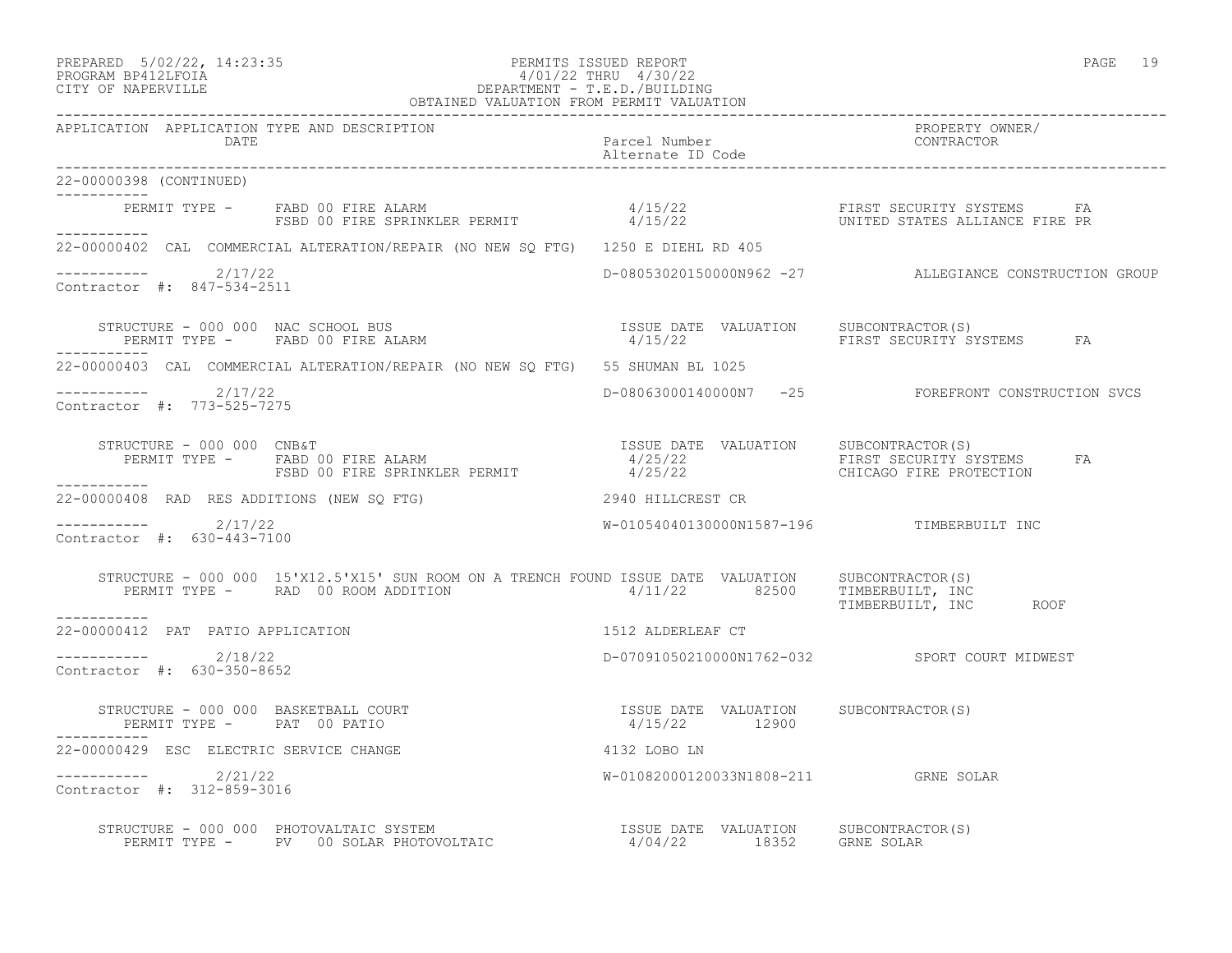### PREPARED 5/02/22, 14:23:35 PERMITS ISSUED REPORT PAGE 20 PROGRAM BP412LFOIA 4/01/22 THRU 4/30/22 CITY OF NAPERVILLE DEPARTMENT - T.E.D./BUILDING OBTAINED VALUATION FROM PERMIT VALUATION

|                                                   | APPLICATION APPLICATION TYPE AND DESCRIPTION<br>APPLICATION APPLICATION TYPE AND DESCRIPTION PACK PACEL Number PACE PROPERTY OWNER PROPERTY OWNER<br>DATE Parcel Number Pack Patent D Code Patent CONTRACTOR PLATE PLATE PODERTY PATE |                                                                        |                                                        |
|---------------------------------------------------|---------------------------------------------------------------------------------------------------------------------------------------------------------------------------------------------------------------------------------------|------------------------------------------------------------------------|--------------------------------------------------------|
| 22-00000430 RAD RES ADDITIONS (NEW SQ FTG)        |                                                                                                                                                                                                                                       | 384 PRAIRIE KNOLL DR                                                   |                                                        |
| $--------$<br>Contractor #: 2/21/22               |                                                                                                                                                                                                                                       |                                                                        |                                                        |
| STRUCTURE - 000 000<br>-----------                | EXACTURE - 000 000<br>PERMIT TYPE - ELSC 00 ELECTRIC SVC CHANGE RES. THE SULL ALL COPPER ELECTRIC<br>RAD 00 ROOM ADDITION 1/19/22 350000 ALL COPPER ELECTRIC<br>ALL COPPER ELECTRIC                                                   |                                                                        | ELEVATION PLUMBING CO<br>COMPLETE FLASHING             |
| 22-00000434 SIGN SIGN APPLICATIONS                |                                                                                                                                                                                                                                       | 2916 W OGDEN AV 120                                                    |                                                        |
| $---------2/21/22$<br>Contractor #: 630-510-2020  |                                                                                                                                                                                                                                       |                                                                        | D-07271010240000N523 -124 PARVIN-CLAUSS SIGN CO        |
| STRUCTURE - 000 000<br>PERMIT TYPE - SIGN 00 SIGN |                                                                                                                                                                                                                                       | ISSUE DATE VALUATION SUBCONTRACTOR(S)<br>4/06/22 PARVIN-CLAUSS SIGN CO |                                                        |
| 22-00000435 PAT PATIO APPLICATION                 |                                                                                                                                                                                                                                       | 609 N SLEIGHT ST                                                       |                                                        |
| $---------2/21/22$<br>Contractor #: 630-416-8998  |                                                                                                                                                                                                                                       |                                                                        | D-08181190230000N44 -70 C.B. CONLIN LANDSCAPE          |
| PERMIT TYPE - PAT 00 PATIO                        | STRUCTURE - 000 000 PAVER PATIO/GRILL ISLAND/RETAINING WALL/ ISSUE DATE VALUATION SUBCONTRACTOR(S)                                                                                                                                    | 4/01/22                                                                | CORDIAL ELECTRIC                                       |
|                                                   | 22-00000447 RAL RES ALTERATIONS/REMODLING (NO NEW SQ FTG) 368 DUPAHZE ST                                                                                                                                                              |                                                                        |                                                        |
| $--------- 2/22/22$<br>Contractor #: 630-960-2242 |                                                                                                                                                                                                                                       |                                                                        | W-02063080080000N562 -205 PATRICK JAMES BUILDERS       |
|                                                   | STRUCTURE – 000 000 MASTER BATHROOM REMODELING                    ISSUE DATE VALUATION     SUBCONTRACTOR(S)<br>PERMIT TYPE –      RAL 00 ROOM ALTERATION                        4/27/22       36000      NRG PLUMBING, INC            |                                                                        | A B S ELECTRIC                                         |
| -----------                                       | 22-00000449 DRWY DRIVEWAY NEW AND ALTERATIONS                                                                                                                                                                                         | 2128 PERIWINKLE LN                                                     |                                                        |
| $---------2/23/22$<br>Contractor #: 331-643-8738  |                                                                                                                                                                                                                                       | D-07224100130000N742 -110 JUSTIN RAMOS                                 |                                                        |
|                                                   | STRUCTURE - 000 000 R/R ASPHALT TO CONCRETE DRIVEWAY/APRON ISSUE DATE VALUATION SUBCONTRACTOR(S)<br>PERMIT TYPE - DRWY 00 DRIVEWAY ADDITION/ALTERATION 4/22/22 5500 JUSTIN RAMOS                                                      |                                                                        |                                                        |
|                                                   | ROW 00 RIGHT OF WAY PERMIT                                                                                                                                                                                                            | 4/22/22                                                                | WARRIORS CONCRETE<br>JUSTIN RAMOS<br>WARRIORS CONCRETE |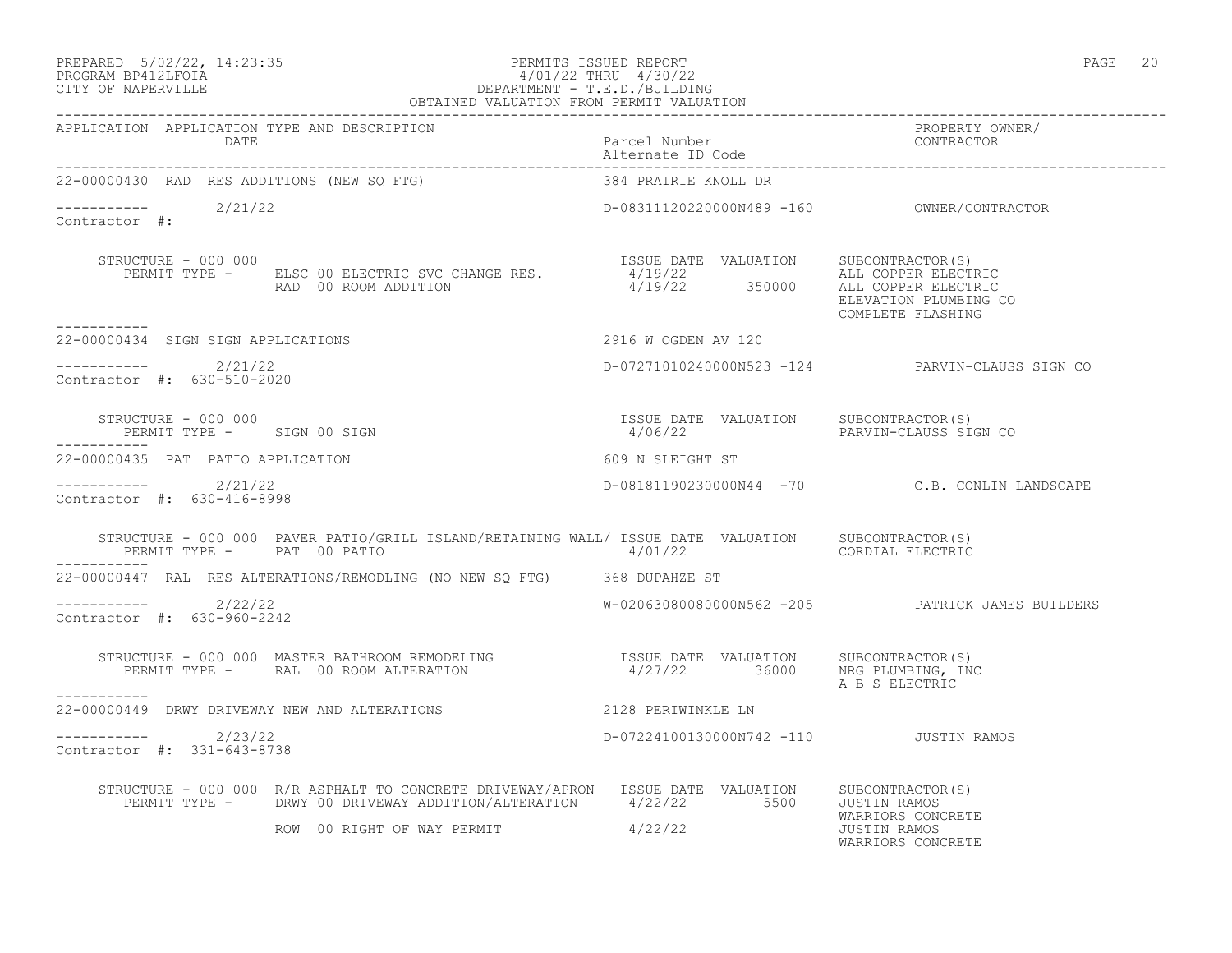## PREPARED 5/02/22, 14:23:35 PERMITS ISSUED REPORT PAGE 21 PROGRAM BP412LFOIA 4/01/22 THRU 4/30/22 CITY OF NAPERVILLE DEPARTMENT - T.E.D./BUILDING

| OBTAINED VALUATION FROM PERMIT VALUATION                                                                                                                                                                                                          |                                                        |                                                        |
|---------------------------------------------------------------------------------------------------------------------------------------------------------------------------------------------------------------------------------------------------|--------------------------------------------------------|--------------------------------------------------------|
| APPLICATION APPLICATION TYPE AND DESCRIPTION<br>DATE                                                                                                                                                                                              | Parcel Number<br>Alternate ID Code                     | PROPERTY OWNER/<br>CONTRACTOR                          |
| 22-00000451 ESC ELECTRIC SERVICE CHANGE                                                                                                                                                                                                           | 1560 KILLDEER DR                                       |                                                        |
| $---------2/23/22$<br>Contractor #: 815-254-0300                                                                                                                                                                                                  |                                                        | D-08304140130000N62 -146 LITTLE ELECTRICAL CONTRACTORS |
| STRUCTURE – 000 000 PHOTOVOLTAIC SYSTEM                            ISSUE DATE VALUATION     SUBCONTRACTOR(S)<br>PERMIT TYPE –     PV   00 SOLAR PHOTOVOLTAIC                    4/19/22        350     LITTLE ELECTRICAL CONTRACT<br>------------ |                                                        |                                                        |
| 22-00000463 DECK DECK                                                                                                                                                                                                                             | 1639 SILVERLEAF ST                                     |                                                        |
| $---------2/23/22$<br>Contractor #: 630-200-3945                                                                                                                                                                                                  |                                                        | D-07091070030000N1762-032 DDT HOME TRANSFORMATIONS LLC |
| STRUCTURE - 000 000 COMPOSITE DECK<br>PERMIT TYPE - DECK 00 DECK<br>PERMIT TYPE - DECK 00 DECK<br>------------                                                                                                                                    | ISSUE DATE VALUATION SUBCONTRACTOR(S)<br>4/29/22 22000 |                                                        |
| 22-00000466 CAL COMMERCIAL ALTERATION/REPAIR (NO NEW SO FTG) 223 S MAIN ST                                                                                                                                                                        |                                                        |                                                        |
| $--------$ 2/24/22<br>Contractor #: 630-740-6563                                                                                                                                                                                                  |                                                        | D-07134290070000N594 -84 SEQUOIA GENERAL CONSTRUCTION  |
|                                                                                                                                                                                                                                                   |                                                        |                                                        |
| 22-00000471 OCCI OCCUPANCY INSPECTION                                                                                                                                                                                                             | 1763 FREEDOM DR 137                                    |                                                        |
| $---------2/24/22$<br>Contractor #:                                                                                                                                                                                                               |                                                        |                                                        |
| STRUCTURE - 000 000 BILLY BRICKS<br>PERMIT TYPE - OCC 00 OCC INSPECT. PERMIT COM/RST 4/06/22                                                                                                                                                      | ISSUE DATE VALUATION SUBCONTRACTOR(S)                  |                                                        |
| 22-00000483 DECK DECK                                                                                                                                                                                                                             | 1115 GREENSFIELD DR                                    |                                                        |
| $--------$ 2/25/22<br>Contractor #:                                                                                                                                                                                                               |                                                        |                                                        |
| STRUCTURE - 000 000 WOOD FRAMES DECK THE STRUCTURE ORDER SUBCONTRACTOR (S)<br>PERMIT TYPE - DECK 00 DECK                                                                                                                                          | $4/12/22$ 1500                                         |                                                        |
| 22-00000497 RAL RES ALTERATIONS/REMODLING (NO NEW SQ FTG) 302 WEATHERFORD LN                                                                                                                                                                      |                                                        |                                                        |
| $---------2/28/22$<br>Contractor #: 847-931-1600                                                                                                                                                                                                  |                                                        | W-02061130080000N295 -190 FIRST PRIORITY DKI           |
| STRUCTURE - 000 000 RESTORATION AFTER FIRE DAMAGE TSSUE DATE VALUATION SUBCONTRACTOR(S)                                                                                                                                                           |                                                        |                                                        |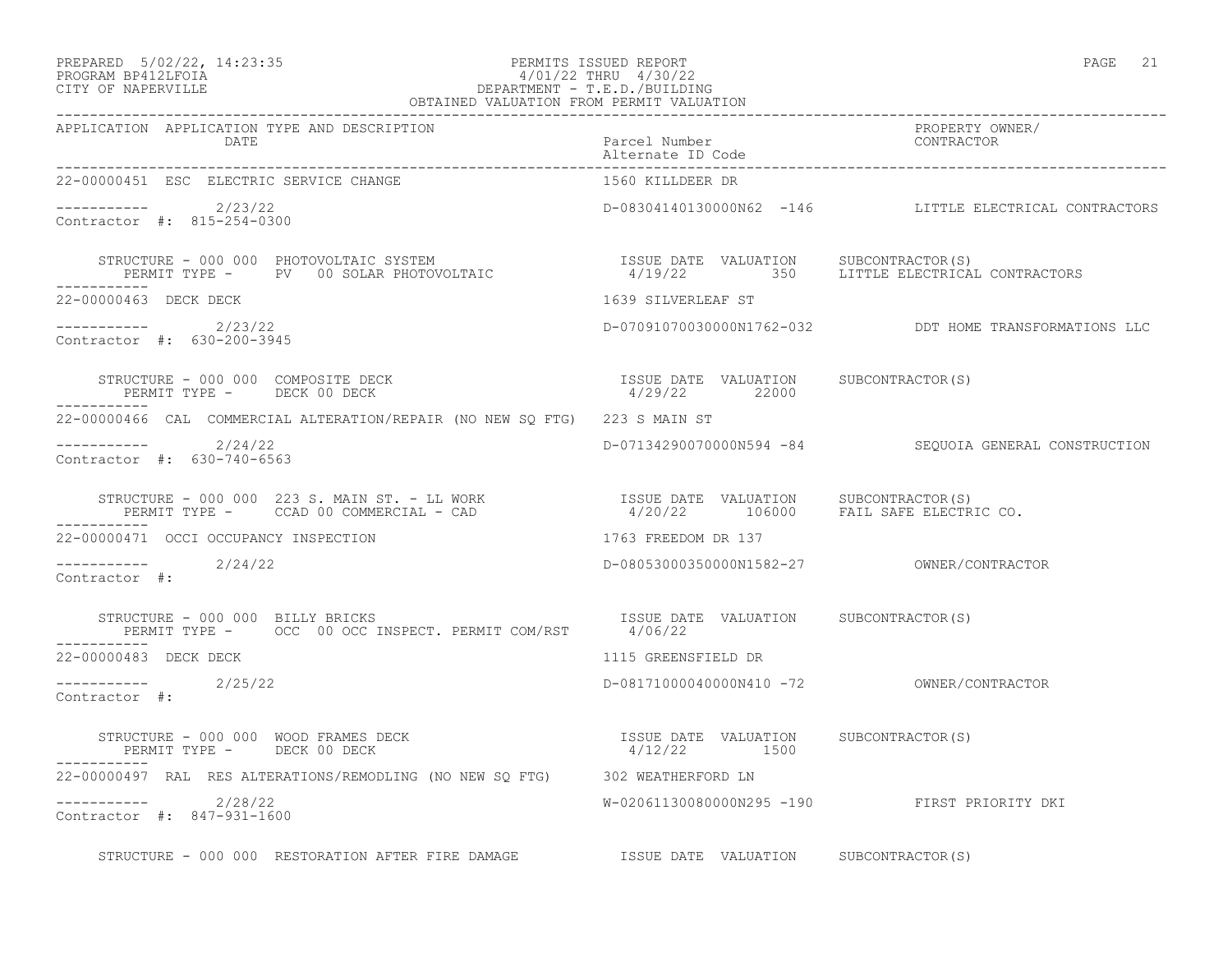### PREPARED 5/02/22, 14:23:35 PERMITS ISSUED REPORT PAGE 22 PROGRAM BP412LFOIA 4/01/22 THRU 4/30/22 CITY OF NAPERVILLE DEPARTMENT - T.E.D./BUILDING OBTAINED VALUATION FROM PERMIT VALUATION

| APPLICATION APPLICATION TYPE AND DESCRIPTION PACKER PACEL Number PACEL PUMPER PROPERTY OWNER PERPLICATION PRO<br>DATE PACEL Number Packed Number (D Code Alternate ID Code Packer Packer CONTRACTOR ALTER)                                         |                                                                       |                                                    |
|----------------------------------------------------------------------------------------------------------------------------------------------------------------------------------------------------------------------------------------------------|-----------------------------------------------------------------------|----------------------------------------------------|
| 22-00000497 (CONTINUED)                                                                                                                                                                                                                            |                                                                       |                                                    |
| PERMIT TYPE - FDR 00 FIRE DAMAGE REPAIR 4/01/22 297117 NORTH-STONE ELECTRIC<br>-----------                                                                                                                                                         |                                                                       | LIFELINE PLUMBING<br>D & H CONSTRUCTION MANAGEMENT |
| 2030 PALMER DR<br>22-00000511 ESC ELECTRIC SERVICE CHANGE                                                                                                                                                                                          |                                                                       |                                                    |
| $--------- 3/01/22$<br>Contractor #:                                                                                                                                                                                                               | W-01042260040000N725 -183 93ENERGY                                    |                                                    |
| STRUCTURE - 000 000 INSTALL OF NEMA 14-50 OUTLET AND WALLBOX ISSUE DATE VALUATION SUBCONTRACTOR(S)<br>PERMIT TYPE - EVCR 00 ELECTRIC VEHICLE STATION RES 4/13/22 1500 93ENERGY                                                                     |                                                                       |                                                    |
| 22-00000512 DRWY DRIVEWAY NEW AND ALTERATIONS 48 S RIVER RD                                                                                                                                                                                        |                                                                       |                                                    |
| ----------- 3/01/22<br>Contractor #: 630-922-0620                                                                                                                                                                                                  |                                                                       | D-07144200140000N123 -82 DRESSLER BLOCK CONCRETE   |
| STRUCTURE - 000 000 R/R BLACKTOP TO CONCRETE DRIVEWAY/APRON ISSUE DATE VALUATION SUBCONTRACTOR(S)<br>PERMIT TYPE - DRWY 00 DRIVEWAY ADDITION/ALTERATION 4/20/22 10770 DRESSLER BLOCK CONCRETE<br>ROW 00 RIGHT OF WAY PERMIT 4/20/22<br>___________ |                                                                       |                                                    |
| 22-00000515 SIGN SIGN APPLICATIONS                                                                                                                                                                                                                 | 1163 E OGDEN AV 719                                                   |                                                    |
| $--------- 3/01/22$<br>Contractor #: 847-650-1335                                                                                                                                                                                                  | D-08081020120000N210 -42 SIGN PALACE                                  |                                                    |
| STRUCTURE - 000 000<br>PERMIT TYPE - SIGN 00 SIGN                                                                                                                                                                                                  | ISSUE DATE VALUATION SUBCONTRACTOR(S)<br>4/13/22 SIGNTEC SERVICES LLC |                                                    |
| 22-00000516 SIGN SIGN APPLICATIONS                                                                                                                                                                                                                 | 1163 E OGDEN AV 719                                                   |                                                    |
| $--------- 3/01/22$<br>Contractor #: 847-650-1335                                                                                                                                                                                                  | D-08081020120000N210 -42 SIGN PALACE                                  |                                                    |
| STRUCTURE - 000 000<br>PERMIT TYPE - SIGN 00 SIGN                                                                                                                                                                                                  | ISSUE DATE VALUATION SUBCONTRACTOR(S)<br>4/13/22 SIGNTEC SERVICES LLC |                                                    |
| 22-00000526 DRWY DRIVEWAY NEW AND ALTERATIONS                                                                                                                                                                                                      | 616 BOWLING GREEN CT                                                  |                                                    |
| $--------- 3/02/22$<br>Contractor #: 630-922-0620                                                                                                                                                                                                  |                                                                       | D-07123010400000N1172-53 DRESSLER BLOCK CONCRETE   |
| STRUCTURE - 000 000<br>PERMIT TYPE -       DRWY 00 DRIVEWAY ADDITION/ALTERATION        4/20/22       12972       DRESSLER BLOCK CONCRETE                                                                                                           |                                                                       |                                                    |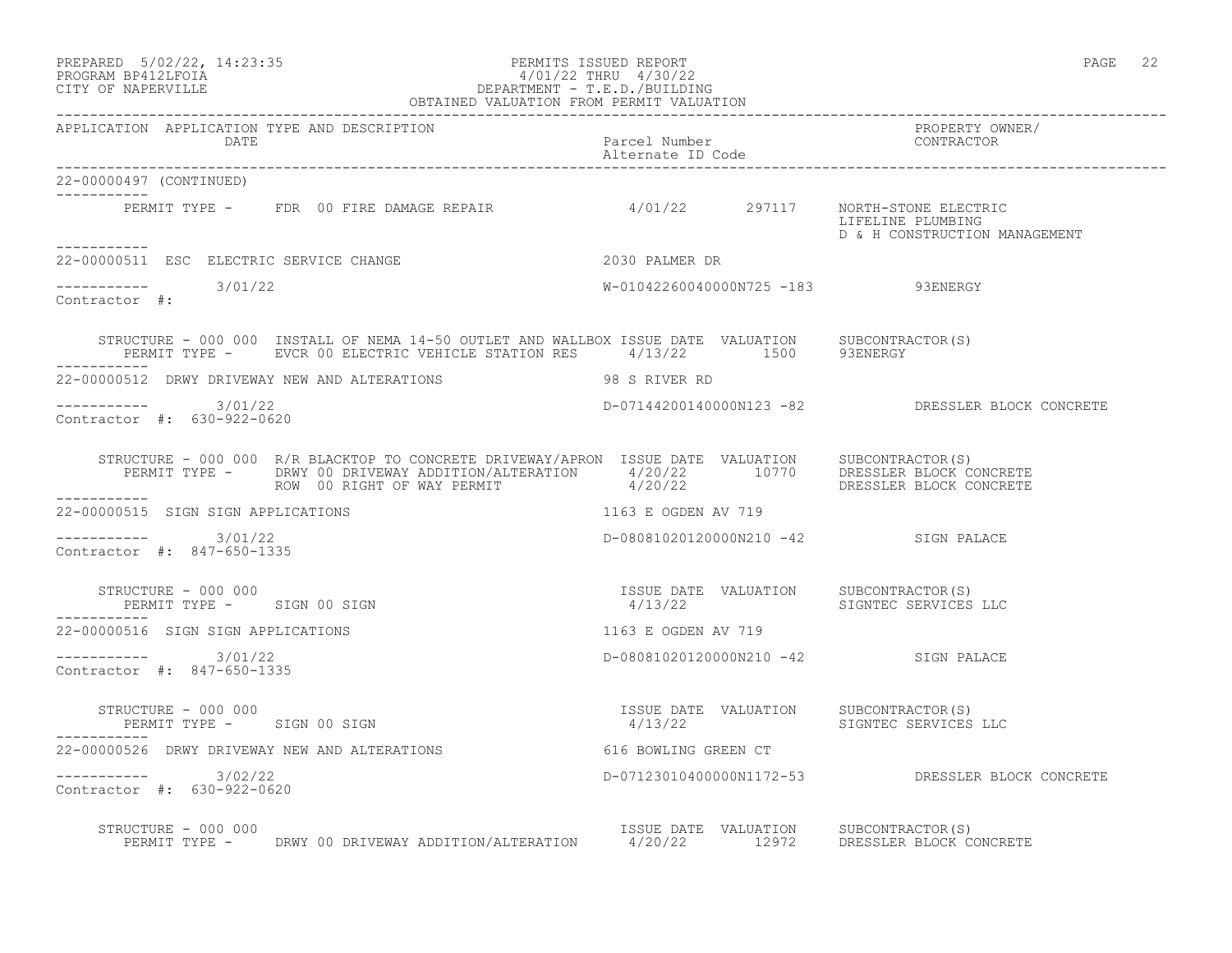## PREPARED 5/02/22, 14:23:35 PERMITS ISSUED REPORT PAGE 23 PROGRAM BP412LFOIA 4/01/22 THRU 4/30/22 CITY OF NAPERVILLE DEPARTMENT - T.E.D./BUILDING

| OBTAINED VALUATION FROM PERMIT VALUATION                                 |                                                                                                                                                                                                                     |  |
|--------------------------------------------------------------------------|---------------------------------------------------------------------------------------------------------------------------------------------------------------------------------------------------------------------|--|
| APPLICATION APPLICATION TYPE AND DESCRIPTION<br>DATE                     | PROPERTY OWNER/<br>Parcel Number<br>Alternate ID Code<br>CONTRACTOR                                                                                                                                                 |  |
| 22-00000526 (CONTINUED)                                                  |                                                                                                                                                                                                                     |  |
|                                                                          | ROW 00 RIGHT OF WAY PERMIT 4/20/22 DRESSLER BLOCK CONCRETE                                                                                                                                                          |  |
| 22-00000534 POOL POOL ABOVE/INGROUND RESIDENTIAL 635 HAWTHORN DR         |                                                                                                                                                                                                                     |  |
| ----------- 3/03/22<br>Contractor #: 773-640-8405                        | D-08193100060000N450 -115 J&M CONSTRUCTION                                                                                                                                                                          |  |
| STRUCTURE - 000 000 ABOVE GROUND POOL                                    | FRUCTURE - 000 000 ABOVE GROUND POOL (S) STRUCTURE - 000 OOO ABOVE GROUND POOL CROUND SUBCONTRACTOR(S)                                                                                                              |  |
| 22-00000545 RPZ REVERSE PRESSURE ZONE/BACKFLOW PREVENTER 1528 CARLYLE RD |                                                                                                                                                                                                                     |  |
| -----------    3/04/22<br>Contractor #: 847-566-0099                     | W-01113110040000N1101-231 AMERICAN NATIONAL SPRINKLERS                                                                                                                                                              |  |
| STRUCTURE - 000 000 RPZ HEADS IN ROW                                     | NUCTURE - 000 000 RPZ HEADS IN ROWN (SUSTERUSS ESSUE DATE VALUATION (SUBCONTRACTOR(S)<br>PERMIT TYPE - LSP 00 LAWN SPRINKLER RESIDENTIAL (4/13/22 5900 AMERICAN NATIONAL SPRINKLERS<br>AMERICAN NATIONAL SPRINKLERS |  |
|                                                                          |                                                                                                                                                                                                                     |  |
| ----------     3/07/22<br>Contractor #: 630-922-0620                     | W-01142010260000N411 -247 DRESSLER BLOCK CONCRETE                                                                                                                                                                   |  |
| STRUCTURE - 000 000<br>------------                                      | STRUCTURE - 000 000<br>PERMIT TYPE - DRWY 00 DRIVEWAY ADDITION/ALTERATION 1990 STRUCTON DRESSLER BLOCK CONCRETE<br>ROW 00 RIGHT OF WAY PERMIT 1/20/22 17500 DRESSLER BLOCK CONCRETE                                 |  |
| 22-00000562 DRWY DRIVEWAY NEW AND ALTERATIONS 920 CHATTANOOGA CT         |                                                                                                                                                                                                                     |  |
| $--------- 3/07/22$<br>Contractor #: 630-406-7709                        | $D-07251070070000N677$ $-128$ GLEN GALIS CONCRETE CONT.                                                                                                                                                             |  |
| STRUCTURE - 000 000<br>ROW 00 RIGHT OF WAY PERMIT                        | ISSUE DATE VALUATION SUBCONTRACTOR(S)<br>PERMIT TYPE - DRWY 00 DRIVEWAY ADDITION/ALTERATION 4/28/22 16175 GLEN GALIS CONCRETE CONT.                                                                                 |  |
| ------------<br>22-00000563 DECK DECK                                    | 1135 SELMA LN                                                                                                                                                                                                       |  |
| $--------$ 3/07/22<br>Contractor #:                                      | D-07272050120000N69 -125 OWNER/CONTRACTOR                                                                                                                                                                           |  |
|                                                                          |                                                                                                                                                                                                                     |  |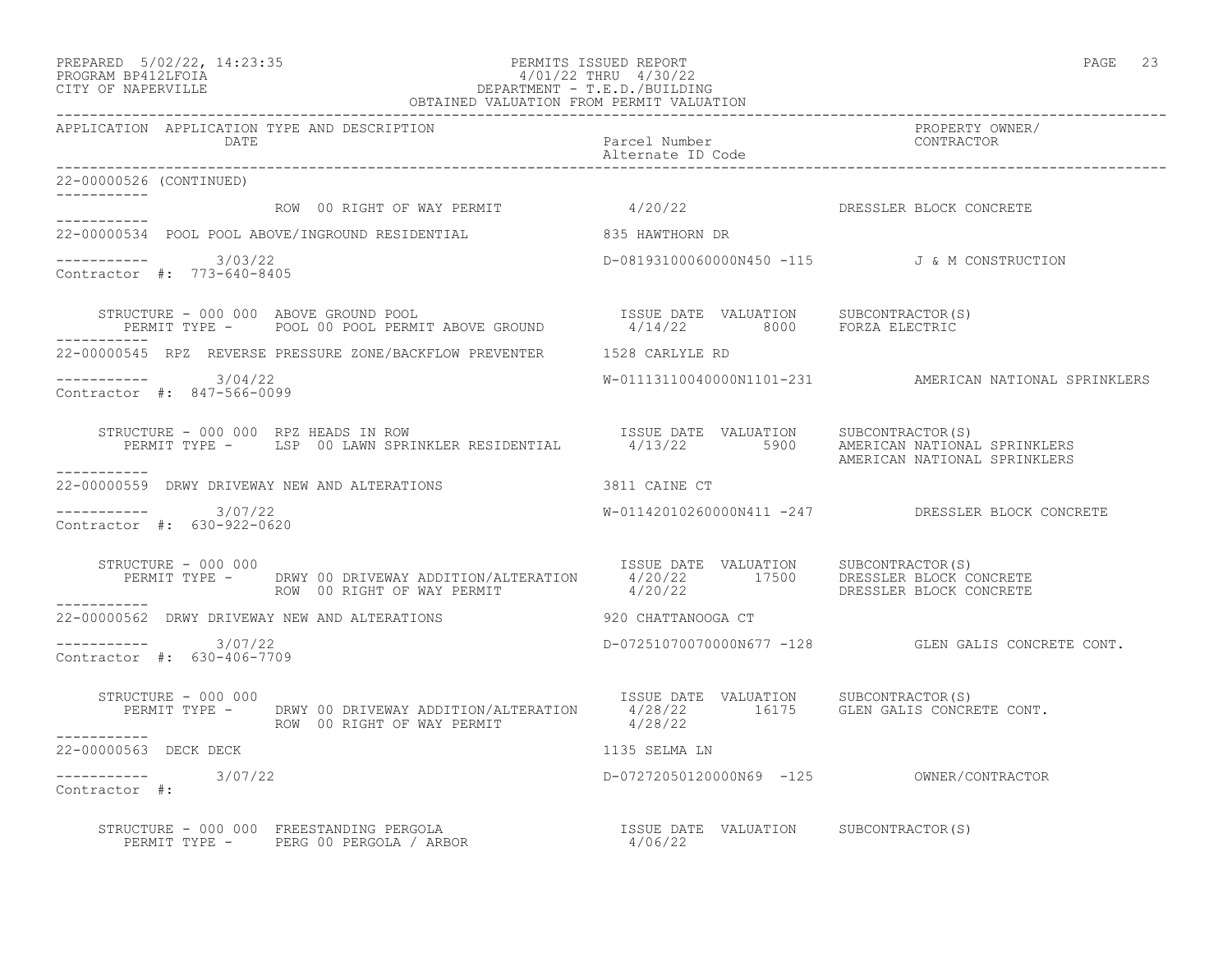## PREPARED 5/02/22, 14:23:35 PERMITS ISSUED REPORT PAGE 24 PROGRAM BP412LFOIA 4/01/22 THRU 4/30/22 CITY OF NAPERVILLE **DEPARTMENT - T.E.D./BUILDING**

| $\cdot$<br>$\overline{\phantom{a}}$<br>(71 |  |
|--------------------------------------------|--|
|--------------------------------------------|--|

| OBTAINED VALUATION FROM PERMIT VALUATION                                                                                                                                                                                          |                                          |                                                        |
|-----------------------------------------------------------------------------------------------------------------------------------------------------------------------------------------------------------------------------------|------------------------------------------|--------------------------------------------------------|
| APPLICATION APPLICATION TYPE AND DESCRIPTION<br>DATE                                                                                                                                                                              | Parcel Number<br>Alternate ID Code       | PROPERTY OWNER/<br>CONTRACTOR                          |
| 22-00000564 DECK DECK                                                                                                                                                                                                             | 2908 PORTSMITH CT                        |                                                        |
| $--------$ 3/07/22<br>Contractor #: 331-757-8131                                                                                                                                                                                  | W-01043030150000N1296-197 ROYAL DECK LLC |                                                        |
| STRUCTURE - 000 000 ELEVATED DECK WITH STAIRS AND PLATFORM ISSUE DATE VALUATION SUBCONTRACTOR(S)<br>PERMIT TYPE - DECK 00 DECK                                                                                                    | 4/29/22 19000                            |                                                        |
| 22-00000565 ESC ELECTRIC SERVICE CHANGE <b>Alternative State 2441 RIO GRANDE</b> CR                                                                                                                                               |                                          |                                                        |
| $--------- 3/07/22$<br>Contractor #: 630-546-9944                                                                                                                                                                                 |                                          | $W-02051080140000N628$ -192 DONATELLO ELECTRIC, INC    |
| STRUCTURE - 000 000 INSTALL 100A SUB PANEL, 4GFIS IN GARAGE ISSUE DATE VALUATION SUBCONTRACTOR(S)<br>PERMIT TYPE - ELSC 00 ELECTRIC SVC CHANGE RES. 4/11/22 PERMIT DONATELLO ELECTRIC, INC                                        |                                          |                                                        |
| 22-00000583 ESC ELECTRIC SERVICE CHANGE                                                                                                                                                                                           | 634 N ELLSWORTH ST                       |                                                        |
| ----------- 3/08/22<br>Contractor #: 312-404-1703                                                                                                                                                                                 |                                          | D-08181120010000N426 -70 ARNOLDAS PELESINAS            |
| STRUCTURE - 000 000 220 V 60 AMP ELECTRIC LINE TO GARAGE FOR ISSUE DATE VALUATION SUBCONTRACTOR(S)<br>PERMIT TYPE - ELSC 00 ELECTRIC SVC CHANGE RES. 4/19/22 ARNOLDAS PELESINAS                                                   |                                          |                                                        |
| 22-00000585 FN FENCE APPLICATION                                                                                                                                                                                                  | 651 AMERSALE DR HM                       |                                                        |
| $--------- 3/08/22$<br>Contractor #: 708-856-8999                                                                                                                                                                                 |                                          | D-0716200039000 N1507-48 ILLINOIS FENCE COMPANY        |
| STRUCTURE - 000 000                                                                                                                                                                                                               | ISSUE DATE VALUATION SUBCONTRACTOR(S)    |                                                        |
| 22-00000588 CAL COMMERCIAL ALTERATION/REPAIR (NO NEW SQ FTG) 1512 N NAPER BL 140                                                                                                                                                  |                                          |                                                        |
| $--------- 3/08/22$<br>Contractor #: 630-935-0851                                                                                                                                                                                 |                                          | D-08082000480000N1003-43 A&G HOME IMPROVEMENT SERVICES |
| STRUCTURE - 000 000 LINDSAY'S SHOE REPAIR                         ISSUE DATE VALUATION    SUBCONTRACTOR(S)<br>PERMIT TYPE -     CCAD 00 COMMERCIAL - CAD                     4/27/22       7000    MSW ELECTRIC & CONSTRUCTION IN |                                          |                                                        |
| 22-00000598 RAL RES ALTERATIONS/REMODLING (NO NEW SQ FTG) 945 APPOMATTOX CR                                                                                                                                                       |                                          |                                                        |
| $--------$ 3/09/22<br>Contractor #: 815-899-2436                                                                                                                                                                                  |                                          | D-07251060140000N75 -128 STRUCTURAL DYNAMICS INC       |
| STRUCTURE - 000 000 FOUNDATION REPAIR TESSUE DATE VALUATION SUBCONTRACTOR(S)                                                                                                                                                      |                                          |                                                        |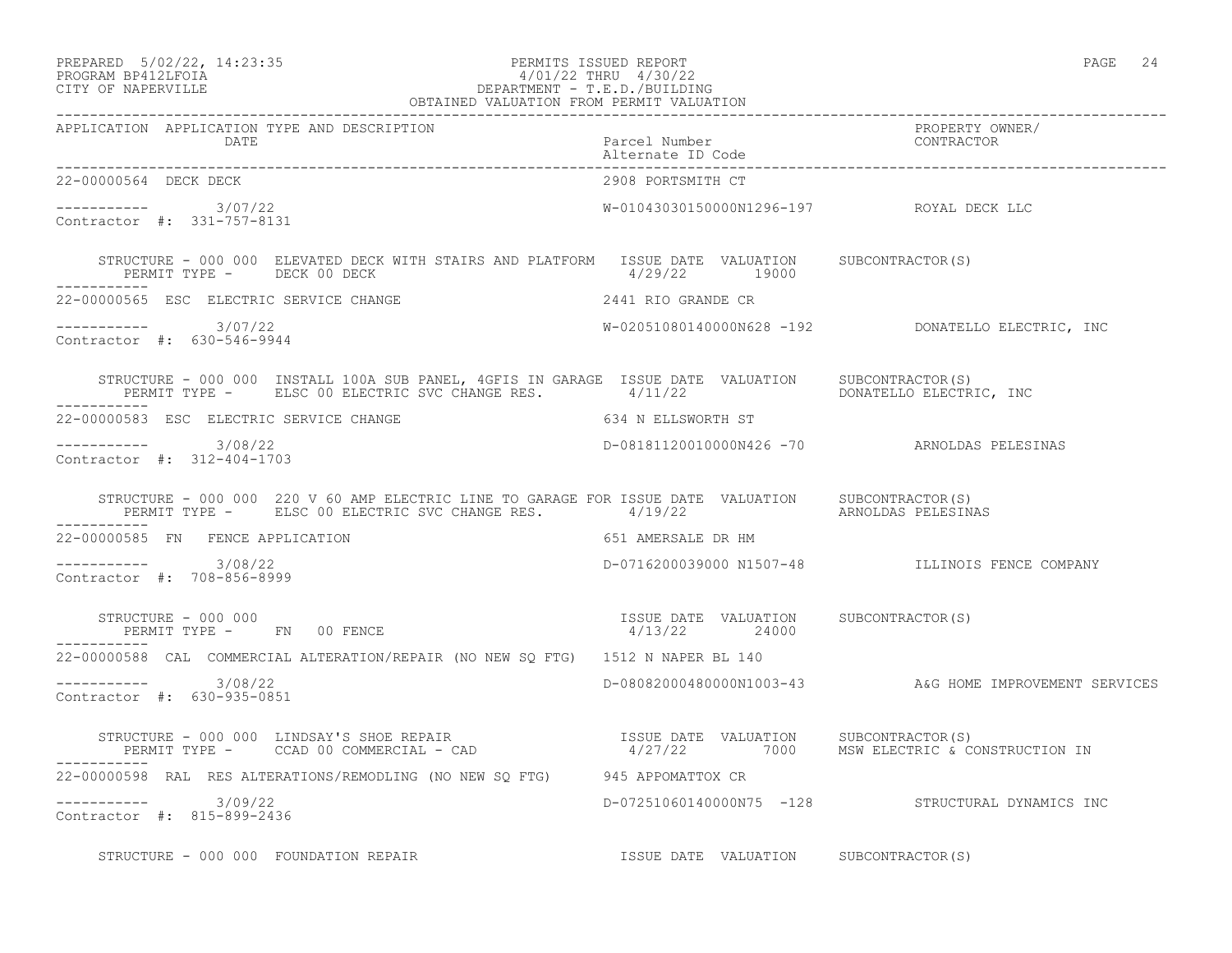### PREPARED 5/02/22, 14:23:35 PERMITS ISSUED REPORT PAGE 25 PROGRAM BP412LFOIA 4/01/22 THRU 4/30/22 CITY OF NAPERVILLE DEPARTMENT - T.E.D./BUILDING OBTAINED VALUATION FROM PERMIT VALUATION

| APPLICATION APPLICATION TYPE AND DESCRIPTION<br>DATE                                                                                                                                      | Parcel Number<br>Alternate ID Code         | PROPERTY OWNER/<br>CONTRACTOR                          |
|-------------------------------------------------------------------------------------------------------------------------------------------------------------------------------------------|--------------------------------------------|--------------------------------------------------------|
|                                                                                                                                                                                           |                                            |                                                        |
| 22-00000598 (CONTINUED)<br>___________                                                                                                                                                    |                                            |                                                        |
| PERMIT TYPE - MISC 00 MISCELLANEOUS PERMIT 4/15/22 18500                                                                                                                                  |                                            |                                                        |
| 22-00000604 CAL COMMERCIAL ALTERATION/REPAIR (NO NEW SQ FTG) 2735 HASSERT BL 143                                                                                                          |                                            |                                                        |
| $--------- 3/09/22$<br>Contractor #:                                                                                                                                                      |                                            |                                                        |
| STRUCTURE – 000 000 KABABISH INDIAN CUISINE                      ISSUE DATE VALUATION     SUBCONTRACTOR(S)<br>PERMIT TYPE –      CCAD 00 COMMERCIAL – CAD                         4/08/22 |                                            |                                                        |
| 22-00000606 RAD RES ADDITIONS (NEW SQ FTG)                                                                                                                                                | 2728 WILLOW RIDGE DR                       |                                                        |
| $--------- 3/09/22$<br>Contractor #: 331-757-8131                                                                                                                                         | W-01023110120000N802 -201 ROYAL DECK LLC   |                                                        |
| STRUCTURE - 000 000                                                                                                                                                                       |                                            |                                                        |
| 22-00000607 DRWY DRIVEWAY NEW AND ALTERATIONS                                                                                                                                             | 20 N RIVER RD                              |                                                        |
| $--------- 3/09/22$<br>Contractor #:                                                                                                                                                      |                                            | D-07144020060000N106 -82 HUNTER PAVING & EXCAVATING    |
| STRUCTURE - 000 000<br>PERMIT TYPE - DRWY 00 DRIVEWAY ADDITION/ALTERATION 4/13/22<br>ROW 00 RIGHT OF WAY PERMIT 4/13/22                                                                   | ISSUE DATE VALUATION SUBCONTRACTOR(S)      |                                                        |
| 22-00000613 RAL RES ALTERATIONS/REMODLING (NO NEW SQ FTG) 1727 ROBERT LN                                                                                                                  |                                            |                                                        |
| $--------- 3/09/22$<br>Contractor #: 630-983-6220                                                                                                                                         | W-01141100230000N843 -246 AUTUMN HOMES INC |                                                        |
| STRUCTURE – 000 000 KITCHEN REMODEL (S)<br>PERMIT TYPE – RAL 00 ROOM ALTERATION (29/22 40000 HOGAN PLUMBING<br>-----------                                                                |                                            | M & A ELECTRICAL, LLC                                  |
| 22-00000614 CAL COMMERCIAL ALTERATION/REPAIR (NO NEW SO FTG) 1307 S NAPER BL                                                                                                              |                                            |                                                        |
| $--------- 3/10/22$<br>Contractor #: 630-740-6563                                                                                                                                         |                                            | D-08292030070000N143 -133 SEQUOIA GENERAL CONSTRUCTION |
| STRUCTURE - 000 000 CLUB PILATES<br>PERMIT TYPE - CCAD 00 COMMERCIAL - CAD (2000) PERMIT TYPE - CCAD 00 COMMERCIAL - CAD (2000) PERMIT TYPE - CCAD 00 COMMERCIAL - CAD                    |                                            | PHOENIX CONSTRUCTION SERVICES                          |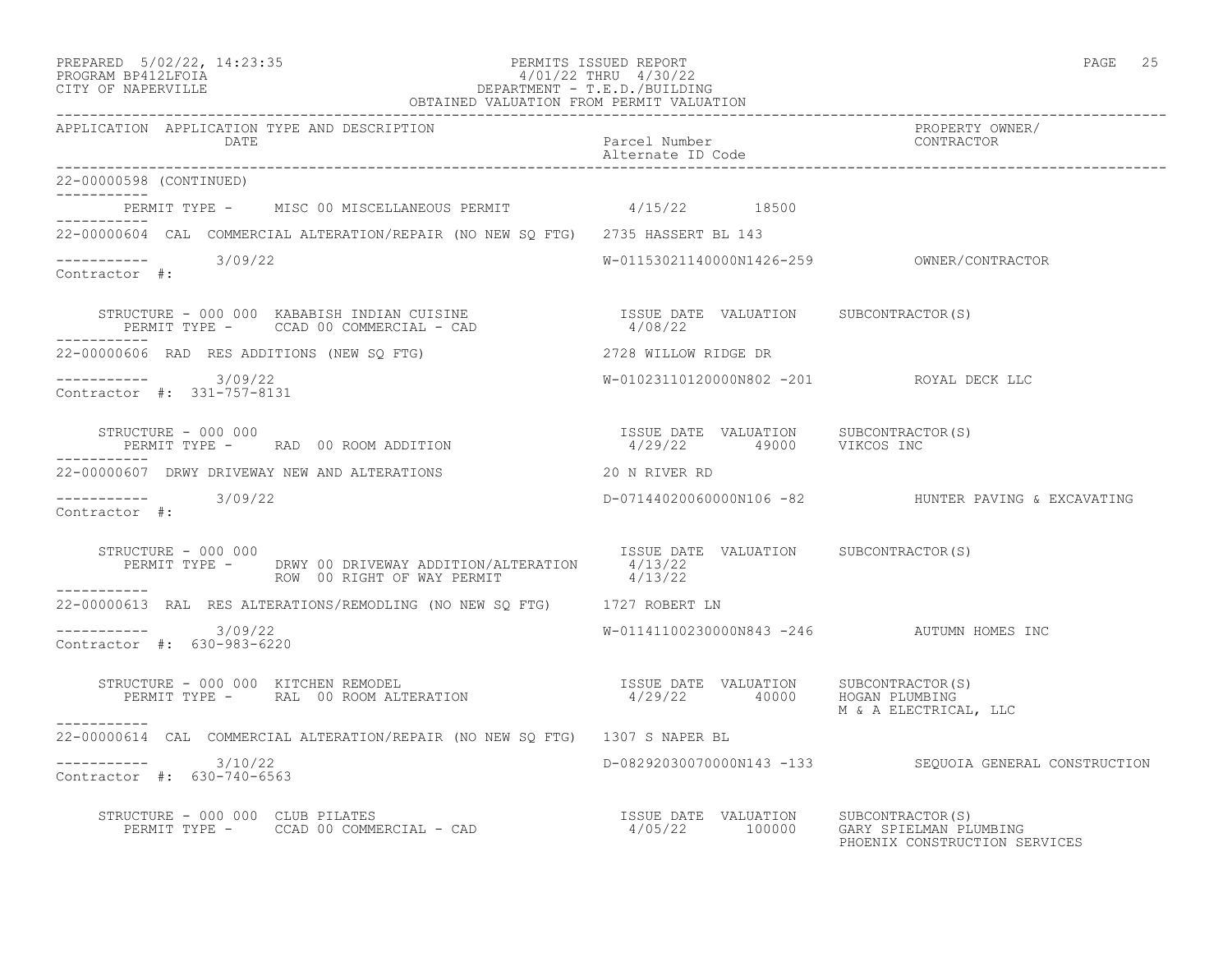## PREPARED 5/02/22, 14:23:35 PERMITS ISSUED REPORT PAGE 26 PROGRAM BP412LFOIA 4/01/22 THRU 4/30/22 CITY OF NAPERVILLE DEPARTMENT - T.E.D./BUILDING

| ┓<br>Pi<br>┍<br>◟<br>ъ. |  |
|-------------------------|--|
|-------------------------|--|

| OBTAINED VALUATION FROM PERMIT VALUATION             |                                                                                                                                                                                              |                                    |                                                          |
|------------------------------------------------------|----------------------------------------------------------------------------------------------------------------------------------------------------------------------------------------------|------------------------------------|----------------------------------------------------------|
| APPLICATION APPLICATION TYPE AND DESCRIPTION<br>DATE |                                                                                                                                                                                              | Parcel Number<br>Alternate ID Code | PROPERTY OWNER/<br>CONTRACTOR                            |
|                                                      | 22-00000616 CAL COMMERCIAL ALTERATION/REPAIR (NO NEW SQ FTG) 1012 95TH ST 4                                                                                                                  |                                    |                                                          |
| ----------- 3/10/22<br>Contractor #: 312-288-8619    |                                                                                                                                                                                              |                                    | W-01112100350000N1644-217 TEMPLAR CONSTRUCTION           |
|                                                      | STRUCTURE - 000 000 AMITA HEALTH<br>PERMIT TYPE - CCAD 00 COMMERCIAL - CAD (2001) PERMIT TYPE - CCAD 00 COMMERCIAL - CAD                                                                     |                                    |                                                          |
| ------------                                         | ESBD 00 FIRE SPRINKLER PERMIT 4/27/22 A+ PLUMBING<br>GREAT LAKES PLUMBING & HEATING                                                                                                          |                                    |                                                          |
|                                                      | 22-00000617 DRWY DRIVEWAY NEW AND ALTERATIONS 640 CHIPPEWA DR                                                                                                                                |                                    |                                                          |
| $--------- 3/10/22$<br>Contractor #: 630-922-0620    |                                                                                                                                                                                              |                                    | D-08064030130000N173 -26 DRESSLER BLOCK CONCRETE         |
| STRUCTURE - 000 000<br>___________                   | STRUCTURE - 000 000<br>PERMIT TYPE - DRWY 00 DRIVEWAY ADDITION/ALTERATION 15SUE DATE VALUATION SUBCONTRACTOR(S)<br>ROW 00 RIGHT OF WAY PERMIT 1/13/22 4780 DRESSLER BLOCK CONCRETE           |                                    |                                                          |
| 22-00000624 ESC ELECTRIC SERVICE CHANGE              | 212 TUPELO AV                                                                                                                                                                                |                                    |                                                          |
| ---------- 3/10/22<br>Contractor #: 708-296-2720     |                                                                                                                                                                                              |                                    | D-08301220210000N481 -130 YOUR NAPERVILLE ELECTRICAN INC |
| -----------                                          | STRUCTURE - 000 000 UPGRADE SERVICE/INSTALL PANEL/NEW BREAKE ISSUE DATE VALUATION SUBCONTRACTOR(S)<br>PERMIT TYPE - ELSC 00 ELECTRIC SVC CHANGE RES. 4/19/22 7000 PERMIT TYPE ELECTRICAN INC |                                    |                                                          |
| 22-00000634 PAT PATIO APPLICATION                    |                                                                                                                                                                                              | 640 S WEBSTER ST                   |                                                          |
| $--------- 3/10/22$<br>Contractor #: 630-333-5222    |                                                                                                                                                                                              |                                    |                                                          |
|                                                      | STRUCTURE – 000 000 BRICK PATIO<br>PERMIT TYPE – PAT 00 PATIO – 1990 – 1990 – 27000 – 27000 – 27000 – 27000 – 27000 – 27000 – 27000 – 27000 – 270                                            |                                    |                                                          |
| 22-00000637 DECK DECK                                |                                                                                                                                                                                              | 1853 PRINCETON CR                  |                                                          |
| $---------$ 3/10/22<br>Contractor #: 630-364-0224    |                                                                                                                                                                                              |                                    | D-08284020040000N160 -150 CLEAN EDGE CONSTRUCTION        |
| PERMIT TYPE - DECK 00 DECK                           | STRUCTURE – 000 000 DECK BUILD<br>PERMIT TYPE – DECK 00 DECK – 1590 MHz (11/22 – 1599)<br>---------                                                                                          |                                    |                                                          |
|                                                      | 22-00000640 RAD RES ADDITIONS (NEW SQ FTG) 1915 SPICE CR                                                                                                                                     |                                    |                                                          |
| $--------- 3/10/22$<br>Contractor #: 800-298-0900    |                                                                                                                                                                                              |                                    | D-08284200040000N693 -150 DEL MAR BUILDERS               |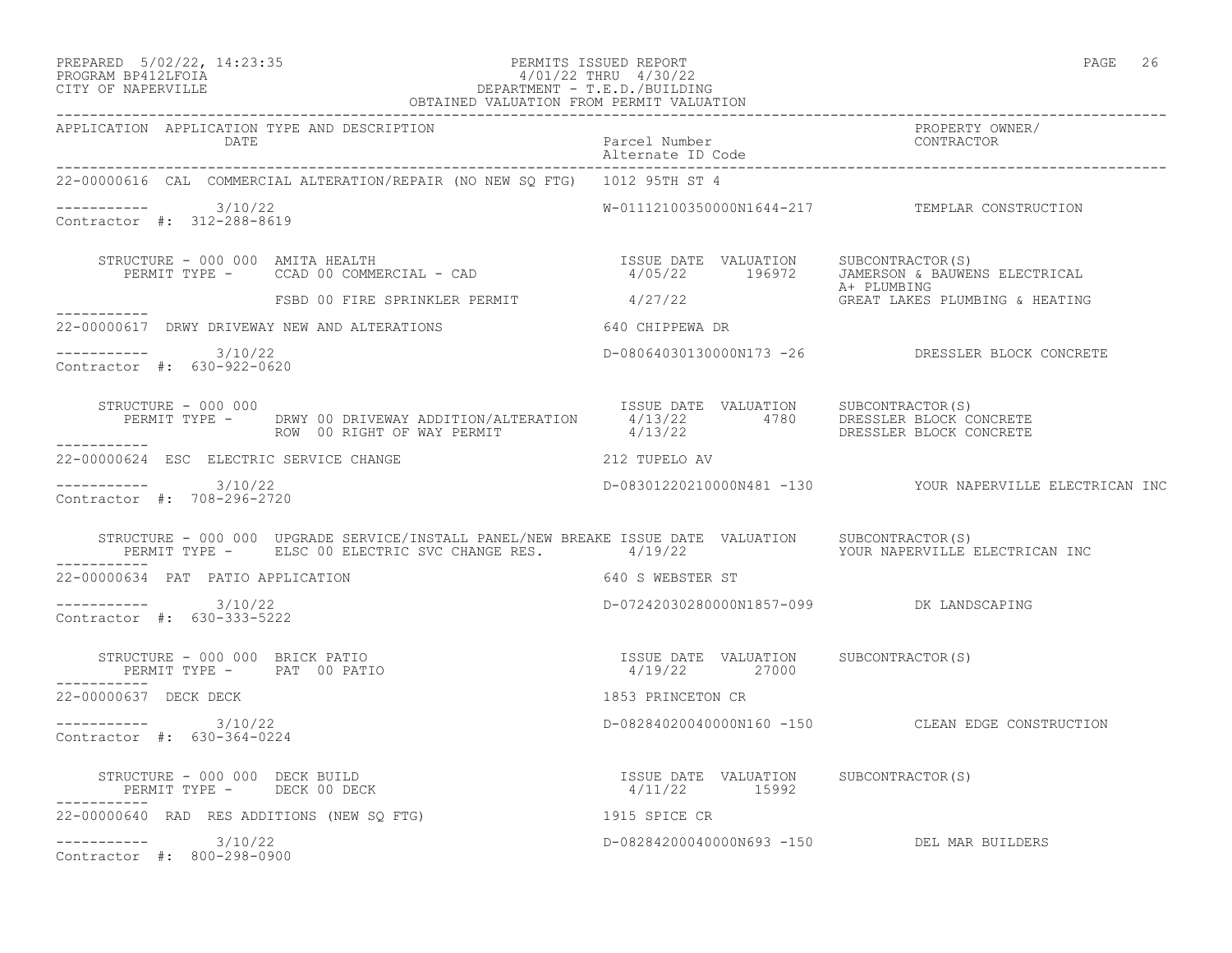| PREPARED 5/02/22, 14:23:35 | PERMITS ISSUED REPORT | PAGE |
|----------------------------|-----------------------|------|
|                            | 1/01/22 TUDII 1/20/22 |      |

# PROGRAM BP412LFOIA 4/01/22 THRU 4/30/22 CITY OF NAPERVILLE CITY OF NAPERVILLE

| OBTAINED VALUATION FROM PERMIT VALUATION                                                                                                                                                                                                      |                                                        |                                                           |  |
|-----------------------------------------------------------------------------------------------------------------------------------------------------------------------------------------------------------------------------------------------|--------------------------------------------------------|-----------------------------------------------------------|--|
| APPLICATION APPLICATION TYPE AND DESCRIPTION<br>DATE                                                                                                                                                                                          | Parcel Number<br>Alternate ID Code                     | PROPERTY OWNER/<br>CONTRACTOR                             |  |
| 22-00000640 (CONTINUED)                                                                                                                                                                                                                       |                                                        |                                                           |  |
| STRUCTURE - 000 000 INTERIOR AND DECK RESTORE FROM TORNADO ISSUE DATE VALUATION SUBCONTRACTOR(S)<br>PERMIT TYPE - RAD 00 ROOM ADDITION 4/04/22 202163 DEL MAR BUILDERS<br>-----------                                                         |                                                        | AFFORDABLE PLUMBING INC<br>BLUE LINE ELECTRICAL CONTRACTO |  |
| 22-00000650 RAL RES ALTERATIONS/REMODLING (NO NEW SQ FTG) 6 S MILL ST                                                                                                                                                                         |                                                        |                                                           |  |
| $--------- 3/11/22$<br>Contractor #: 630-904-5367                                                                                                                                                                                             |                                                        | D-07134160290000N1803-84 SCHILLERSTROM HOMES INC          |  |
| STRUCTURE - 000 000 BASEMENT REMODEL<br>PERMIT TYPE - FB 00 FINISHED BASEMENT - 12006/22 120000 EVEN-FLOW PLUMBING SYSTEM INC<br>-----------                                                                                                  |                                                        | R & K ELECTRICAL                                          |  |
| 22-00000657 PAT PATIO APPLICATION                                                                                                                                                                                                             | 3748 CAINE DR                                          |                                                           |  |
| $--------- 3/11/22$<br>Contractor #: 815-787-9122                                                                                                                                                                                             | W-01114030540000N411 -232 BLUE HILLS INC               |                                                           |  |
| STRUCTURE - 000 000 PATIO<br>PERMIT TYPE - PAT 00 PATIO                                                                                                                                                                                       | ISSUE DATE VALUATION SUBCONTRACTOR(S)<br>4/19/22 42000 |                                                           |  |
| ------------<br>22-00000659 RAL RES ALTERATIONS/REMODLING (NO NEW SQ FTG) 1244 MODAFF RD                                                                                                                                                      |                                                        |                                                           |  |
| $--------- 3/11/22$<br>Contractor #:                                                                                                                                                                                                          |                                                        |                                                           |  |
| STRUCTURE – 000 000 INTERIOR REMODEL/SIDING                        ISSUE DATE VALUATION     SUBCONTRACTOR(S)<br>PERMIT TYPE –      RAL  00 ROOM ALTERATION                           4/20/22        38500     SUPER T PLUMBING<br>----------- |                                                        | BW ELECTRICAL COMPANY                                     |  |
| 22-00000662 DRWY DRIVEWAY NEW AND ALTERATIONS THE STATE RESTANDRIA DR                                                                                                                                                                         |                                                        |                                                           |  |
| $--------$ 3/14/22<br>Contractor #: 630-377-9339                                                                                                                                                                                              | W-02054020060000N343 -208 DAMICO PAVING                |                                                           |  |
| STRUCTURE - 000 000<br>PERMIT TYPE - DRWY 00 DRIVEWAY ADDITION/ALTERATION 4/13/22 3600 DAMICO PAVING<br>ROW 00 RIGHT OF WAY PERMIT 4/13/22 3600 DAMICO PAVING<br>___________                                                                  | ISSUE DATE VALUATION SUBCONTRACTOR(S)                  |                                                           |  |
| 22-00000663 RAL RES ALTERATIONS/REMODLING (NO NEW SQ FTG) 1413 SHEPHERD DR                                                                                                                                                                    |                                                        |                                                           |  |
| $--------- 3/14/22$<br>Contractor #: 630-569-0394                                                                                                                                                                                             | D-07253030130000N565 -143 DJI SERVICES                 |                                                           |  |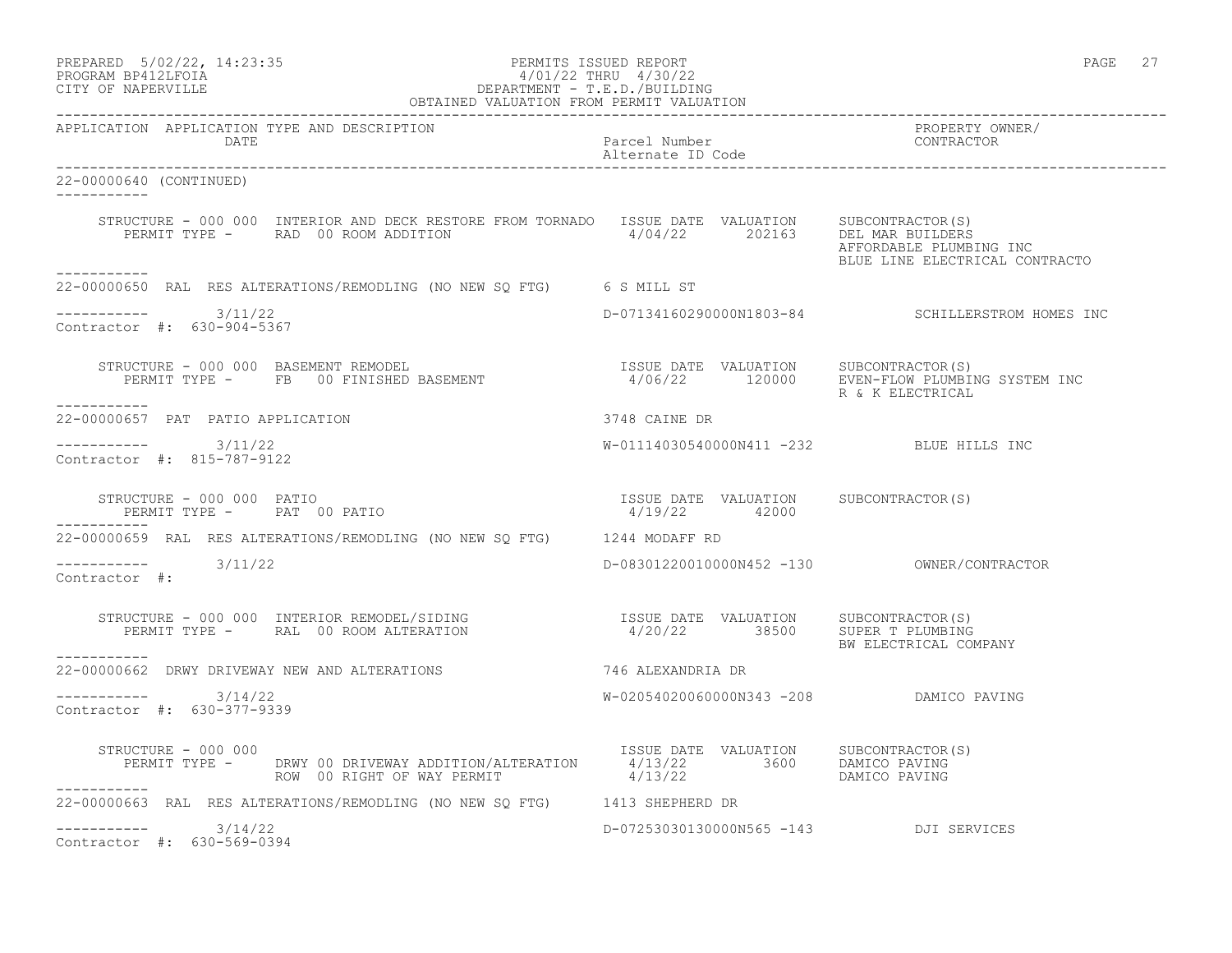| PREPARED 5/02/22, 14:23:35 | PERMITS ISSUED REPORT  | PAGE | 28 |
|----------------------------|------------------------|------|----|
| גדמה זמנומת ווגמממת        | 1/01/00 miinii 1/00/00 |      |    |

# PROGRAM BP412LFOIA 4/01/22 THRU 4/30/22 CITY OF NAPERVILLE CITY OF NAPERVILLE

| OBTAINED VALUATION FROM PERMIT VALUATION             |                                                                                                                                                                                                                                                                                                                                                                                                            |                                       |                                                                                   |
|------------------------------------------------------|------------------------------------------------------------------------------------------------------------------------------------------------------------------------------------------------------------------------------------------------------------------------------------------------------------------------------------------------------------------------------------------------------------|---------------------------------------|-----------------------------------------------------------------------------------|
| APPLICATION APPLICATION TYPE AND DESCRIPTION<br>DATE |                                                                                                                                                                                                                                                                                                                                                                                                            | Parcel Number<br>Alternate ID Code    | PROPERTY OWNER/<br>CONTRACTOR                                                     |
| 22-00000663 (CONTINUED)<br>____________              |                                                                                                                                                                                                                                                                                                                                                                                                            |                                       |                                                                                   |
| STRUCTURE - 000 000<br>-----------                   | STRUCTURE – 000 000<br>PERMIT TYPE – RAL 00 ROOM ALTERATION – 18902 – 18000 PRECISION POWER ELECTRIC                                                                                                                                                                                                                                                                                                       |                                       | PURE PLUMBING                                                                     |
| 22-00000664 DECK DECK                                |                                                                                                                                                                                                                                                                                                                                                                                                            |                                       |                                                                                   |
| $--------- 3/14/22$<br>Contractor #: 847-496-4333    |                                                                                                                                                                                                                                                                                                                                                                                                            |                                       | 1168 ARDMORE DR<br>D-07262060180000N761 -127       ARCHADECK OF CHICAGOLAND-PALAT |
| STRUCTURE - 000 000 PERGOLA                          | $\begin{array}{cccccccc} \texttt{STRUCTURE} & - & 000 & 000 & \texttt{PERGOLA} & & & & & & & & & \texttt{ISSUE} & \texttt{DATE} & \texttt{VALUATION} \\ \texttt{PERMIT} & \texttt{TYPE} & - & \texttt{PATO} & 00 & \texttt{PATIO WITH STRUCTURE} & & & & & 4/05/22 & & 27000 \\ & & & & & & & & & \texttt{PERG} & 00 & \texttt{PERGOLA} & / & \texttt{ARBOR} & & & & & 4/05/22 & & & 27000 \\ \end{array}$ | ISSUE DATE VALUATION SUBCONTRACTOR(S) |                                                                                   |
| 22-00000667 ESC ELECTRIC SERVICE CHANGE              |                                                                                                                                                                                                                                                                                                                                                                                                            | 1500 BLACK WALNUT CT                  |                                                                                   |
| $--------- 3/14/22$<br>Contractor #: 630-943-1317    |                                                                                                                                                                                                                                                                                                                                                                                                            |                                       | W-02041020110000N403 -194 SUNRUN INSTALLATION SERVICES I                          |
| -----------                                          | STRUCTURE - 000 000 PHOTOVALTAIC SYSTEM                            ISSUE DATE VALUATION    SUBCONTRACTOR(S)<br>PERMIT TYPE -     PV   00 SOLAR PHOTOVOLTAIC                    4/06/22       8094    SUNRUN INSTALLATION SERVICES                                                                                                                                                                          |                                       |                                                                                   |
|                                                      | 22-00000668 DRWY DRIVEWAY NEW AND ALTERATIONS 40 1301 GOLDENROD DR                                                                                                                                                                                                                                                                                                                                         |                                       |                                                                                   |
| $--------- 3/14/22$<br>Contractor #: 630-679-1948    |                                                                                                                                                                                                                                                                                                                                                                                                            |                                       | D-07232200020000N631 -97 ALL PRO CONCRETE                                         |
| STRUCTURE - 000 000                                  | STRUCTURE - 000 000<br>PERMIT TYPE - MISC 00 MISCELLANEOUS PERMIT - 1/13/22 4400 ALL PRO CONCRETE INC<br>ROW 00 RIGHT OF WAY PERMIT - 2/13/22                                                                                                                                                                                                                                                              |                                       |                                                                                   |
|                                                      | 22-00000670 CAL COMMERCIAL ALTERATION/REPAIR (NO NEW SO FTG) 47 E CHICAGO AV 220                                                                                                                                                                                                                                                                                                                           |                                       |                                                                                   |
| $--------- 3/15/22$<br>Contractor #: 630-202-0689    |                                                                                                                                                                                                                                                                                                                                                                                                            |                                       | D-07134310190000N1362-085 SILVER BULLET INC.                                      |
| -----------                                          | STRUCTURE - 000 000 MILLER RESOURCE GROUP                           ISSUE DATE VALUATION    SUBCONTRACTOR(S)<br>PERMIT TYPE -     CCAD 00 COMMERCIAL - CAD                          4/13/22       40000    BRIGHT LIGHT ELECTRICA                                                                                                                                                                          |                                       | TMZ PLUMBING INC                                                                  |
| 22-00000671 SFR SINGLE FAMILY RESIDENCE              | 3603 GOLD CUP LN                                                                                                                                                                                                                                                                                                                                                                                           |                                       |                                                                                   |
| $--------- 3/15/22$<br>Contractor #: 817-875-7057    |                                                                                                                                                                                                                                                                                                                                                                                                            | W-01103140280000N1841-229 PULTE GROUP |                                                                                   |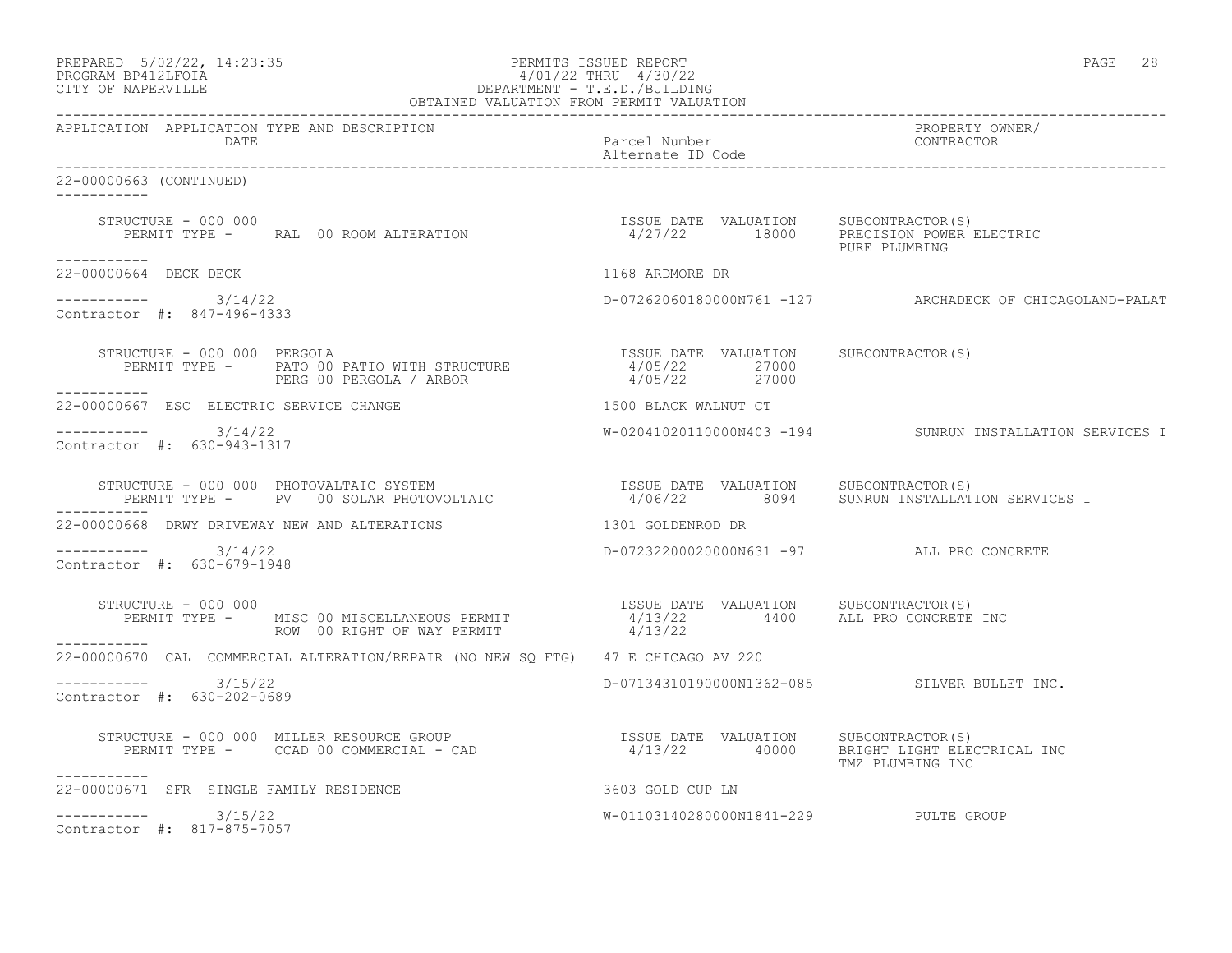|                   | PREPARED 5/02/22, 14:23:35 | PERMITS ISSUED REPORT     | PAGE | າ ຊ |
|-------------------|----------------------------|---------------------------|------|-----|
| PROGRAM PRACTROTA |                            | $1/01/00$ munts $1/00/00$ |      |     |

## PROGRAM BP412LFOIA 4/01/22 THRU 4/30/22 CITY OF NAPERVILLE DEPARTMENT - T.E.D./BUILDING PROGRAM BP412LFOIA  $\frac{4}{01/22}$  THRU  $\frac{4}{30/22}$ <br>CITY OF NAPERVILLE DEPARTMENT - T.E.D./BUILDING<br>OBTAINED VALUATION FROM PERMIT VALUATION

------------------------------------------------------------------------------------------------------------------------------------ APPLICATION APPLICATION TYPE AND DESCRIPTION PROPERTY OWNER/ DATE PARTICLE OF PARTICLE OF PARTICLE DATE PARTICLE OF PARTICLE AND PARTICLE OF PARTICLE OF PARTICLE OF PARTICLE Alternate ID Code ------------------------------------------------------------------------------------------------------------------------------------ 22-00000671 (CONTINUED) ----------- STRUCTURE - 000 000 SFR ISSUE DATE VALUATION SUBCONTRACTOR(S) PERMIT TYPE - ELEC 00 ELECTRIC FOR SINGLE FAMILY/DPX 4/12/22 SUPERIOR ELECTRICAL TECHNOLOGI MECH 00 MECHANICAL FOR SFR/DPX  $4/12/22$ PLRM 00 PLUMBING BASEMENT ROUGH  $4/12/22$  S3 PLUMBING HOLIDAY SEWER & WATER/WAUCONDA PLUM 00 PLUMBING FOR SINGLE FAMILY/DPX 4/12/22 S3 PLUMBING<br>HOLIDAY SEWER & WATER/WAUCONDA HOLIDAY SEWER & WATER/WAUCONDA SFRP 00 SINGLE FAMILY RESIDENCE PERMIT 4/12/22 195800 RABY ROOFING STRU 00 STRUCTURAL FOR SINGLE FAM/DPX 4/12/22 ----------- 22-00000672 SFR SINGLE FAMILY RESIDENCE 2983 LANCELOT LN -----------3/15/22 PULTE GROUP W-01103060180000N1841-229 PULTE GROUP Contractor #: 817-875-7057 STRUCTURE - 000 000 SFR<br>PERMIT TYPE - ELEC 00 ELECTRIC FOR SINGLE FAMILY/DPX 4/12/22 ABLUATION SUPERIOR ELECTRICAL TECHNOLOGI PERMIT TYPE - ELEC 00 ELECTRIC FOR SINGLE FAMILY/DPX 4/12/22 MECH 00 MECHANICAL FOR SFR/DPX  $4/12/22$ PLRM 00 PLUMBING BASEMENT ROUGH  $4/12/22$  S3 PLUMBING HOLIDAY SEWER & WATER/WAUCONDA PLUM 00 PLUMBING FOR SINGLE FAMILY/DPX 4/12/22 S3 PLUMBING HOLIDAY SEWER & WATER/WAUCONDA SFRP 00 SINGLE FAMILY RESIDENCE PERMIT 4/12/22 195800 RABY ROOFING STRU 00 STRUCTURAL FOR SINGLE FAM/DPX 4/12/22 ----------- 22-00000673 SFR SINGLE FAMILY RESIDENCE 2535 ACCOLADE AV  $--------- 3/15/22$ W-01103060450000N1841-229 PULTE GROUP Contractor #: 817-875-7057 STRUCTURE - 000 000 SFR<br>PERMIT TYPE - ELEC 00 ELECTRIC FOR SINGLE FAMILY/DPX 4/12/22 ABLUATION SUPERIOR ELECTRICAL TECHNOLOGI PERMIT TYPE - ELEC 00 ELECTRIC FOR SINGLE FAMILY/DPX 4/12/22 MECH 00 MECHANICAL FOR SFR/DPX  $4/12/22$ PLUM 00 PLUMBING FOR SINGLE FAMILY/DPX  $4/12/22$  S3 PLUMBING HOLIDAY SEWER & WATER/WAUCONDA SFRP 00 SINGLE FAMILY RESIDENCE PERMIT 4/12/22 195800 RABY ROOFING STRU 00 STRUCTURAL FOR SINGLE FAM/DPX 4/12/22 ----------- 22-00000675 SFR SINGLE FAMILY RESIDENCE 3611 GOLD CUP LN 3/15/22 PULTE GROUP W-01103140260000N1841-229 PULTE GROUP Contractor #: 817-875-7057 STRUCTURE - 000 000 SFR<br>PERMIT TYPE - ELEC 00 ELECTRIC FOR SINGLE FAMILY/DPX 4/12/22 ABLUATION SUPERIOR ELECTRICAL TECHNOLOGI PERMIT TYPE - ELEC 00 ELECTRIC FOR SINGLE FAMILY/DPX 4/12/22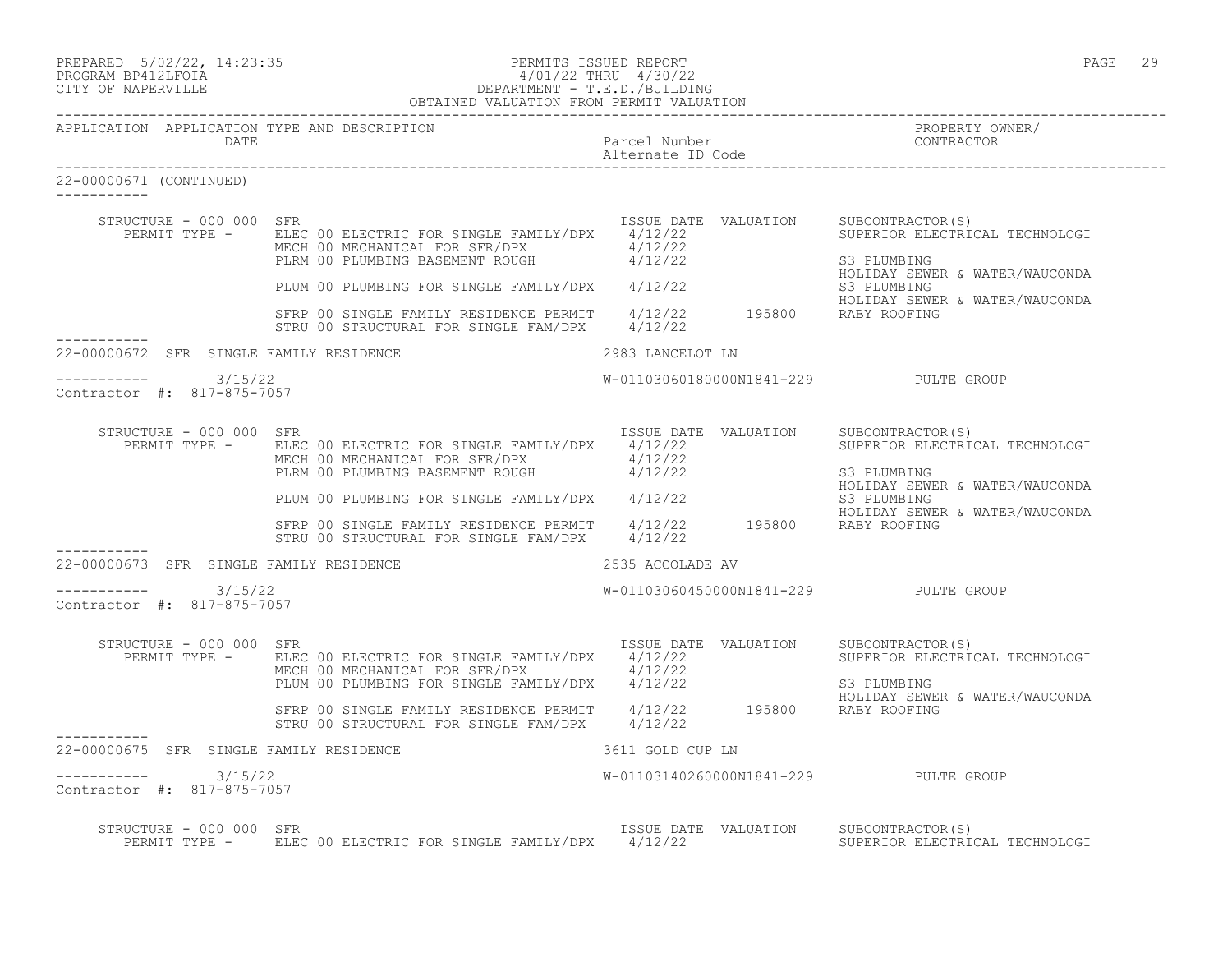PREPARED 5/02/22, 14:23:35 PERMITS ISSUED REPORT PAGE 30

# PROGRAM BP412LFOIA 4/01/22 THRU 4/30/22 CITY OF NAPERVILLE DEPARTMENT - T.E.D./BUILDING

|                                     |                                                             | OBTAINED VALUATION FROM PERMIT VALUATION                                                                                                                                                                                                                |                                    |  |                                                                                                                          |
|-------------------------------------|-------------------------------------------------------------|---------------------------------------------------------------------------------------------------------------------------------------------------------------------------------------------------------------------------------------------------------|------------------------------------|--|--------------------------------------------------------------------------------------------------------------------------|
|                                     | APPLICATION APPLICATION TYPE AND DESCRIPTION<br><b>DATE</b> |                                                                                                                                                                                                                                                         | Parcel Number<br>Alternate ID Code |  | PROPERTY OWNER/<br>CONTRACTOR                                                                                            |
| 22-00000675 (CONTINUED)             |                                                             |                                                                                                                                                                                                                                                         |                                    |  |                                                                                                                          |
| ___________                         |                                                             | MECH 00 MECHANICAL FOR SFR/DPX $4/12/22$<br>PATO 00 PATIO WITH STRUCTURE $4/12/22$ 195800<br>PLRM 00 PLUMBING BASEMENT ROUGH $4/12/22$ 195800                                                                                                           |                                    |  | S3 PLUMBING<br>HOLIDAY SEWER & WATER/WAUCONDA                                                                            |
|                                     |                                                             | PLKM OU PLUMBING BASERIENT NOOGH (1997)<br>PLUM 00 PLUMBING FOR SINGLE FAMILY/DPX 4/12/22                                                                                                                                                               |                                    |  | S3 PLUMBING                                                                                                              |
|                                     |                                                             | SFRP 00 SINGLE FAMILY RESIDENCE PERMIT 4/12/22 195800 RABY ROOFING<br>STRU 00 STRUCTURAL FOR SINGLE FAM/DPX 4/12/22                                                                                                                                     |                                    |  | HOLIDAY SEWER & WATER/WAUCONDA                                                                                           |
|                                     | 22-00000676 SFR SINGLE FAMILY RESIDENCE                     | 3616 GOLD CUP LN                                                                                                                                                                                                                                        |                                    |  |                                                                                                                          |
|                                     | ----------- 3/15/22<br>Contractor #: 817-875-7057           |                                                                                                                                                                                                                                                         |                                    |  | W-01103100120000N1842-229 PULTE GROUP                                                                                    |
|                                     | STRUCTURE - 000 000 SFR                                     | PERMIT TYPE - ELEC 00 ELECTRIC FOR SINGLE FAMILY/DPX 4/15/22<br>MECH 00 MECHANICAL FOR SFR/DPX 4/15/22<br>PLRM 00 PLUMBING BASEMENT ROUGH 4/15/22                                                                                                       |                                    |  | ISSUE DATE VALUATION SUBCONTRACTOR(S)<br>SUPERIOR ELECTRICAL TECHNOLOGI<br>S3 PLUMBING<br>HOLIDAY SEWER & WATER/WAUCONDA |
|                                     |                                                             |                                                                                                                                                                                                                                                         |                                    |  |                                                                                                                          |
|                                     |                                                             | PLUM 00 PLUMBING FOR SINGLE FAMILY/DPX 4/15/22 63 PLUMBING<br>SFRP 00 SINGLE FAMILY RESIDENCE PERMIT 4/15/22 195800 RABY ROOFING<br>SERP 00 SINGLE FAMILY RESIDENCE PERMIT 4/15/22 195800 RABY ROOFING<br>STRU 00 STRUCTURAL FOR SINGLE FAM/DPX 4/15/22 |                                    |  | HOLIDAY SEWER & WATER/WAUCONDA                                                                                           |
|                                     | 22-00000677 TMST TEMPORARY STRUCTURE                        |                                                                                                                                                                                                                                                         | 1759 W OGDEN AV                    |  |                                                                                                                          |
| $--------$ 3/15/22<br>Contractor #: |                                                             |                                                                                                                                                                                                                                                         |                                    |  |                                                                                                                          |
|                                     | STRUCTURE - 000 000                                         | PERMIT TYPE - TMST 00 TEMPORARY STRUCTURE                                                                                                                                                                                                               | 4/05/22                            |  | ISSUE DATE VALUATION SUBCONTRACTOR(S)                                                                                    |
| 22-00000680 DECK DECK               |                                                             |                                                                                                                                                                                                                                                         | 4140 LOBO LN                       |  |                                                                                                                          |
|                                     | ----------- 3/15/22<br>Contractor #: 331-757-8131           |                                                                                                                                                                                                                                                         |                                    |  | W-01082000000031N1808-211 ROYAL DECK LLC                                                                                 |
|                                     | STRUCTURE - 000 000 DECK<br>PERMIT TYPE - DECK 00 DECK      |                                                                                                                                                                                                                                                         | 4/11/22 21000                      |  | ISSUE DATE VALUATION SUBCONTRACTOR(S)                                                                                    |
|                                     | 22-00000688 SFR SINGLE FAMILY RESIDENCE                     |                                                                                                                                                                                                                                                         | 2839 LANCELOT LN                   |  |                                                                                                                          |
|                                     | -----------    3/15/22<br>Contractor #: 817-875-7057        |                                                                                                                                                                                                                                                         |                                    |  | W-01103070100000N1842-229 PULTE GROUP                                                                                    |
|                                     | STRUCTURE - 000 000 SFR                                     |                                                                                                                                                                                                                                                         |                                    |  | ISSUE DATE VALUATION SUBCONTRACTOR(S)                                                                                    |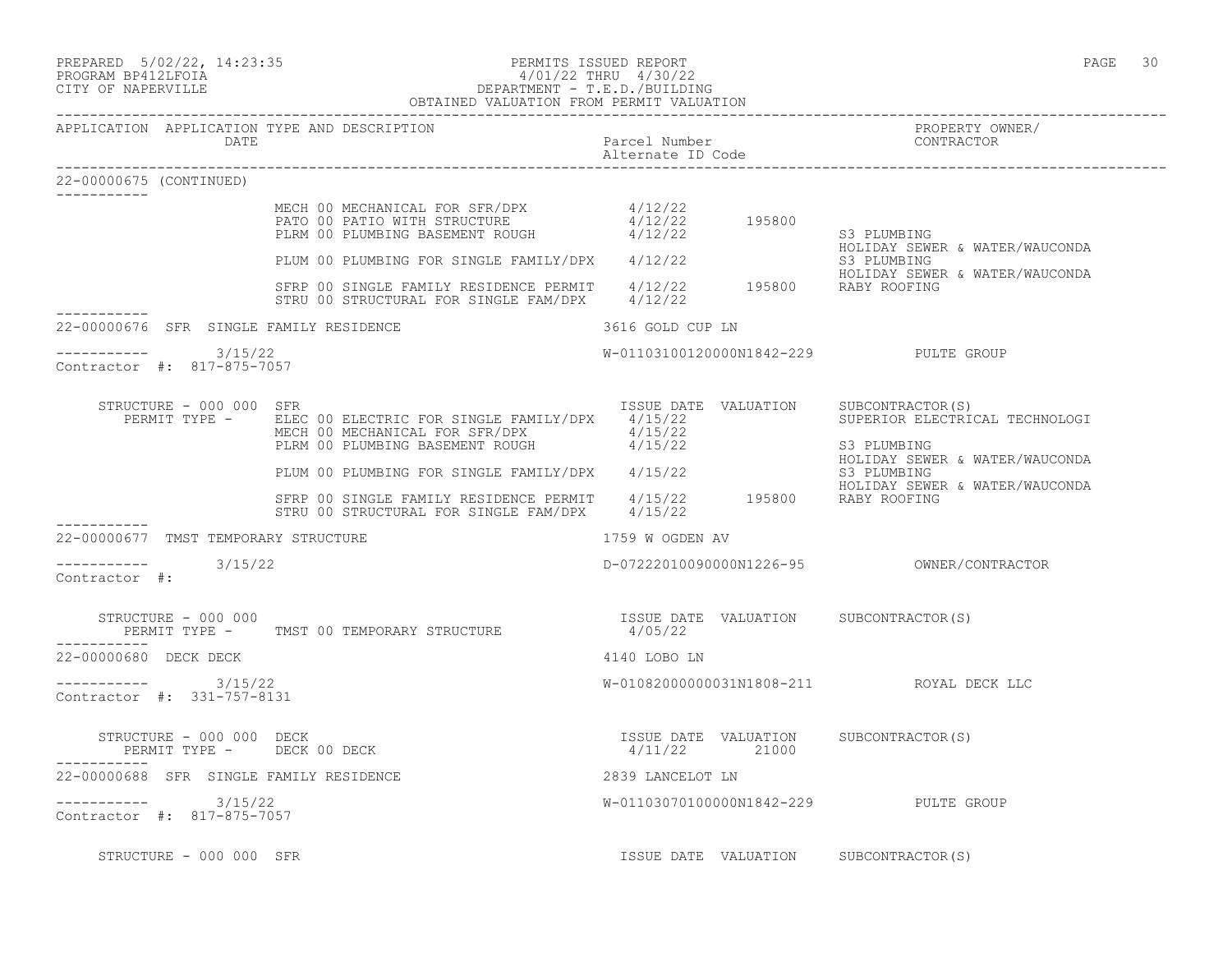PREPARED 5/02/22, 14:23:35 PERMITS ISSUED REPORT PAGE 31

## PROGRAM BP412LFOIA 4/01/22 THRU 4/30/22 CITY OF NAPERVILLE DEPARTMENT - T.E.D./BUILDING OBTAINED VALUATION FROM PERMIT VALUATION

| APPLICATION APPLICATION TYPE AND DESCRIPTION<br>DATE                                                                                                                                                                            | Parcel Number<br>Alternate ID Code                     | PROPERTY OWNER/<br>CONTRACTOR                   |
|---------------------------------------------------------------------------------------------------------------------------------------------------------------------------------------------------------------------------------|--------------------------------------------------------|-------------------------------------------------|
| 22-00000688 (CONTINUED)                                                                                                                                                                                                         |                                                        |                                                 |
| PERMIT TYPE - ELEC 00 ELECTRIC FOR SINGLE FAMILY/DPX 4/22/22<br>MECH 00 MECHANICAL FOR SFR/DPX 4/22/22<br>PLRM 00 PLUMBING BASEMENT ROUGH 4/22/22                                                                               |                                                        | SUPERIOR ELECTRICAL TECHNOLOGI<br>S3 PLUMBING   |
|                                                                                                                                                                                                                                 |                                                        | HOLIDAY SEWER & WATER/WAUCONDA                  |
| PLUM 00 PLUMBING FOR SINGLE FAMILY/DPX 4/22/22<br>S3 PLUMBING SINGLE FAMILY RESIDENCE PERMIT 4/22/22 195800 HOLIDAY SEWER & WATER/WAUCONDA<br>STRU 00 STRUCTURAL FOR SINGLE FAM/DPX 4/22/22 195800 RABY ROOFING<br>------------ |                                                        |                                                 |
| 22-00000691 DECK DECK                                                                                                                                                                                                           | 3519 BREITWIESER LN                                    |                                                 |
| ----------- 3/15/22<br>Contractor #:                                                                                                                                                                                            |                                                        | W-01092060050000N1428-213 OWNER/CONTRACTOR      |
| STRUCTURE - 000 000 DECK<br>PERMIT TYPE - DECK 00 DECK                                                                                                                                                                          | ISSUE DATE VALUATION SUBCONTRACTOR(S)<br>4/21/22 14000 |                                                 |
| 22-00000692 RAL RES ALTERATIONS/REMODLING (NO NEW SQ FTG) 835 HAVENSHIRE RD                                                                                                                                                     |                                                        |                                                 |
| $--------- 3/15/22$<br>Contractor #: 630-596-6947                                                                                                                                                                               |                                                        | D-07253120280000N1034-143 MASTERPIECE CARPENTRY |
| STRUCTURE - 000 000                                                                                                                                                                                                             |                                                        |                                                 |
| ___________<br>22-00000695 SIGN SIGN APPLICATIONS                                                                                                                                                                               | 955 W 75TH ST                                          |                                                 |
| $--------$ 3/15/22<br>Contractor #: 630-424-6100                                                                                                                                                                                | D-07251040180000N941 -128 OLYMPIK SIGNS INC            |                                                 |
| STRUCTURE - 000 000<br>PERMIT TYPE - SIGN 00 SIGN                                                                                                                                                                               | ISSUE DATE VALUATION SUBCONTRACTOR(S)<br>4/12/22       |                                                 |
| 22-00000697 RPZ REVERSE PRESSURE ZONE/BACKFLOW PREVENTER 1471 BAYOU PATH DR                                                                                                                                                     |                                                        |                                                 |
| ----------- 3/15/22<br>Contractor #: 630-293-4962                                                                                                                                                                               | D-07093110430000N1767-047 SALINAS AND SONS             |                                                 |
| RUCTURE – 000 000 RPZ HEADS IN ROW TSSUE DATE VALUATION SUBCONTRACTOR(S)<br>PERMIT TYPE – LSP 00 LAWN SPRINKLER RESIDENTIAL 4/13/22 4700 SALINAS AND SONS<br>STRUCTURE - 000 000 RPZ HEADS IN ROW<br>-----------                |                                                        | WHEATLAND PLUMBING                              |
| 22-00000708 SFR SINGLE FAMILY RESIDENCE                                                                                                                                                                                         | 2828 LANCELOT LN                                       |                                                 |
| $--------- 3/16/22$<br>Contractor #: 817-875-7057                                                                                                                                                                               | W-01103100050000N1842-229 PULTE GROUP                  |                                                 |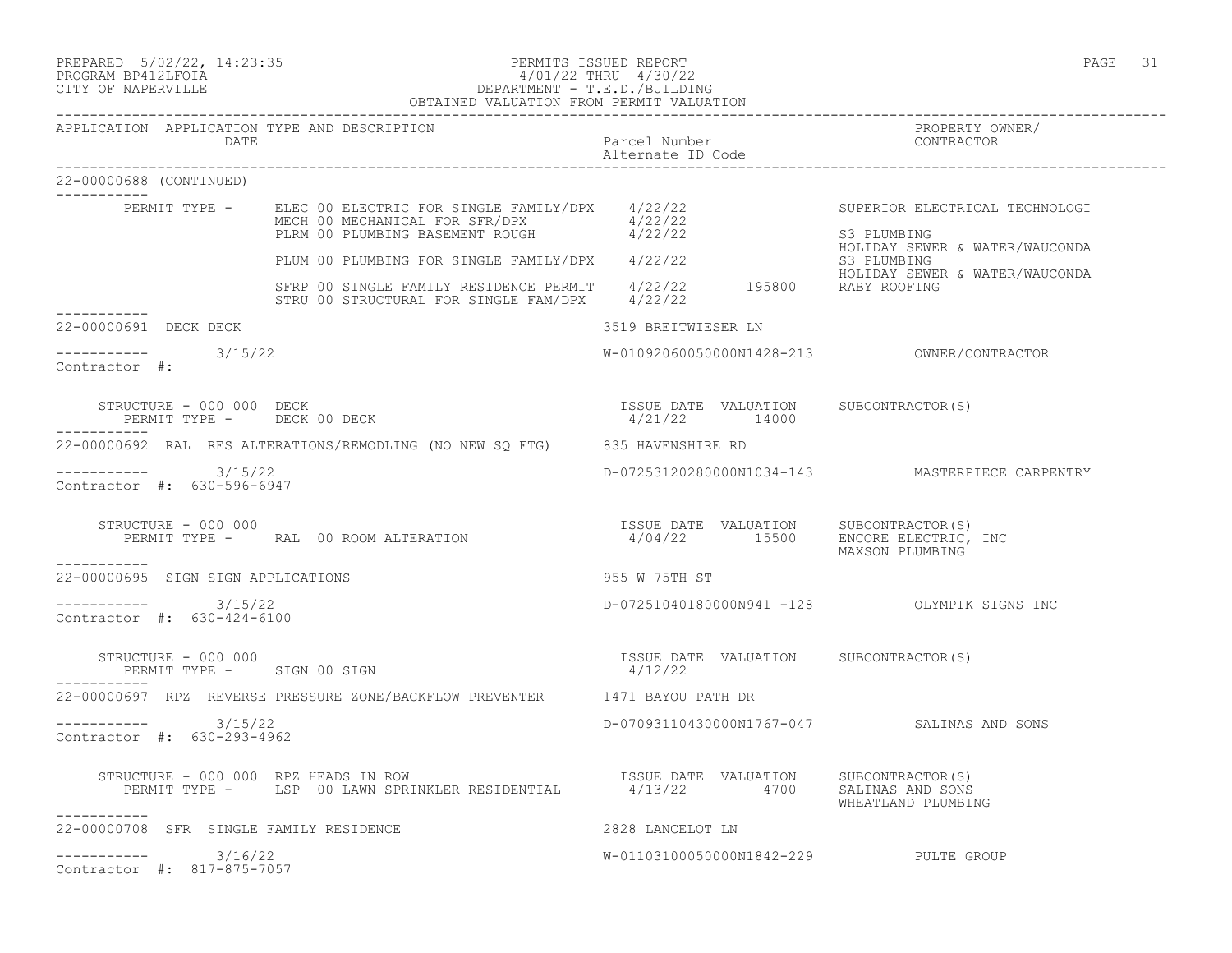| PREPARED              | $5/02/22$ , 14:23:35 |
|-----------------------|----------------------|
| DROGRAM DR 41 OT BOTA |                      |

### PREPARED 5/02/22, 14:23:35 PERMITS ISSUED REPORT<br>PROGRAM BP412LFOIA PAGE 32 PERMITS ISSUED REPORT 4/01/22 PHRU 4/30/22 PROGRAM BP412LFOIA  $4/01/22$  THRU  $4/30/22$ <br>CITY OF NAPERVILLE CITY OF NAPERVILLE DEPARTMENT - T.E.D./BUILDING OBTAINED VALUATION FROM PERMIT VALUATION

------------------------------------------------------------------------------------------------------------------------------------

| APPLICATION APPLICATION TYPE AND DESCRIPTION<br><b>DATE</b> |                                                                                                                                                                                      | Parcel Number<br>Alternate ID Code     | PROPERTY OWNER/<br>CONTRACTOR                                                                                                         |
|-------------------------------------------------------------|--------------------------------------------------------------------------------------------------------------------------------------------------------------------------------------|----------------------------------------|---------------------------------------------------------------------------------------------------------------------------------------|
| 22-00000708 (CONTINUED)<br>-----------                      |                                                                                                                                                                                      |                                        |                                                                                                                                       |
| STRUCTURE - 000 000 SFR<br>PERMIT TYPE -                    | ELEC 00 ELECTRIC FOR SINGLE FAMILY/DPX 4/28/22<br>EVCR 00 ELECTRIC VEHICLE STATION RES $4/28/22$ 195800<br>MECH 00 MECHANICAL FOR SFR/DPX 4/28/22<br>PLRM 00 PLUMBING BASEMENT ROUGH | ISSUE DATE VALUATION<br>4/28/22        | SUBCONTRACTOR(S)<br>SUPERIOR ELECTRICAL TECHNOLOGI<br>SUPERIOR ELECTRICAL TECHNOLOGI<br>S3 PLUMBING<br>HOLIDAY SEWER & WATER/WAUCONDA |
|                                                             | PLUM 00 PLUMBING FOR SINGLE FAMILY/DPX 4/28/22                                                                                                                                       |                                        | S3 PLUMBING<br>HOLIDAY SEWER & WATER/WAUCONDA                                                                                         |
|                                                             | SFRP 00 SINGLE FAMILY RESIDENCE PERMIT 4/28/22 195800                                                                                                                                |                                        | RABY ROOFING<br>SUPERIOR ELECTRICAL TECHNOLOGI<br>S3 PLUMBING                                                                         |
|                                                             | STRU 00 STRUCTURAL FOR SINGLE FAM/DPX 4/28/22                                                                                                                                        |                                        | HOLIDAY SEWER & WATER/WAUCONDA                                                                                                        |
| 22-00000709 DECK DECK                                       |                                                                                                                                                                                      | 2124 HIGH MEADOW RD                    |                                                                                                                                       |
| -----------     3/16/22<br>Contractor #: 815-549-5971       |                                                                                                                                                                                      |                                        | W-01222030170000N800 -275 ACE OF DECKS                                                                                                |
| STRUCTURE - 000 000 DECK                                    | PERMIT TYPE - DECK 00 DECK                                                                                                                                                           | 4/20/22 50000                          | ISSUE DATE VALUATION SUBCONTRACTOR(S)                                                                                                 |
| 22-00000710 PAT PATIO APPLICATION                           |                                                                                                                                                                                      | 4464 SASSAFRAS LN                      |                                                                                                                                       |
| ----------- 3/16/22<br>Contractor #: 630-362-0977           |                                                                                                                                                                                      |                                        | W-01172120060000N1743-241 F & R LANDSCAPING                                                                                           |
| STRUCTURE - 000 000 PATIO<br>___________                    | RUCTURE - 000 000 PATIO<br>PERMIT TYPE -     PAT  00 PATIO<br>PERG 00 PERGOLA / ARBOR                                                                                                | 4/19/22 13900<br>4/19/22 13900         | ISSUE DATE VALUATION SUBCONTRACTOR(S)                                                                                                 |
| 22-00000711 SFR SINGLE FAMILY RESIDENCE                     |                                                                                                                                                                                      | 3727 OUICK FIRE DR                     |                                                                                                                                       |
| ----------- 3/16/22<br>Contractor #: 817-875-7057           |                                                                                                                                                                                      |                                        | W-01103010290000N1839-229 PULTE GROUP                                                                                                 |
| STRUCTURE - 000 000 SFR<br>PERMIT TYPE -                    | ELEC 00 ELECTRIC FOR SINGLE FAMILY/DPX 4/15/22<br>MECH 00 MECHANICAL FOR SFR/DPX<br>PLRM 00 PLUMBING BASEMENT ROUGH 4/15/22                                                          | ISSUE DATE VALUATION<br>4/15/22        | SUBCONTRACTOR(S)<br>SUPERIOR ELECTRICAL TECHNOLOGI<br>S3 PLUMBING                                                                     |
|                                                             | PLUM 00 PLUMBING FOR SINGLE FAMILY/DPX 4/15/22                                                                                                                                       |                                        | HOLIDAY SEWER & WATER/WAUCONDA<br>S3 PLUMBING                                                                                         |
|                                                             | SFRP 00 SINGLE FAMILY RESIDENCE PERMIT<br>STRU 00 STRUCTURAL FOR SINGLE FAM/DPX                                                                                                      | 4/15/22 195800 RABY ROOFING<br>4/15/22 | HOLIDAY SEWER & WATER/WAUCONDA                                                                                                        |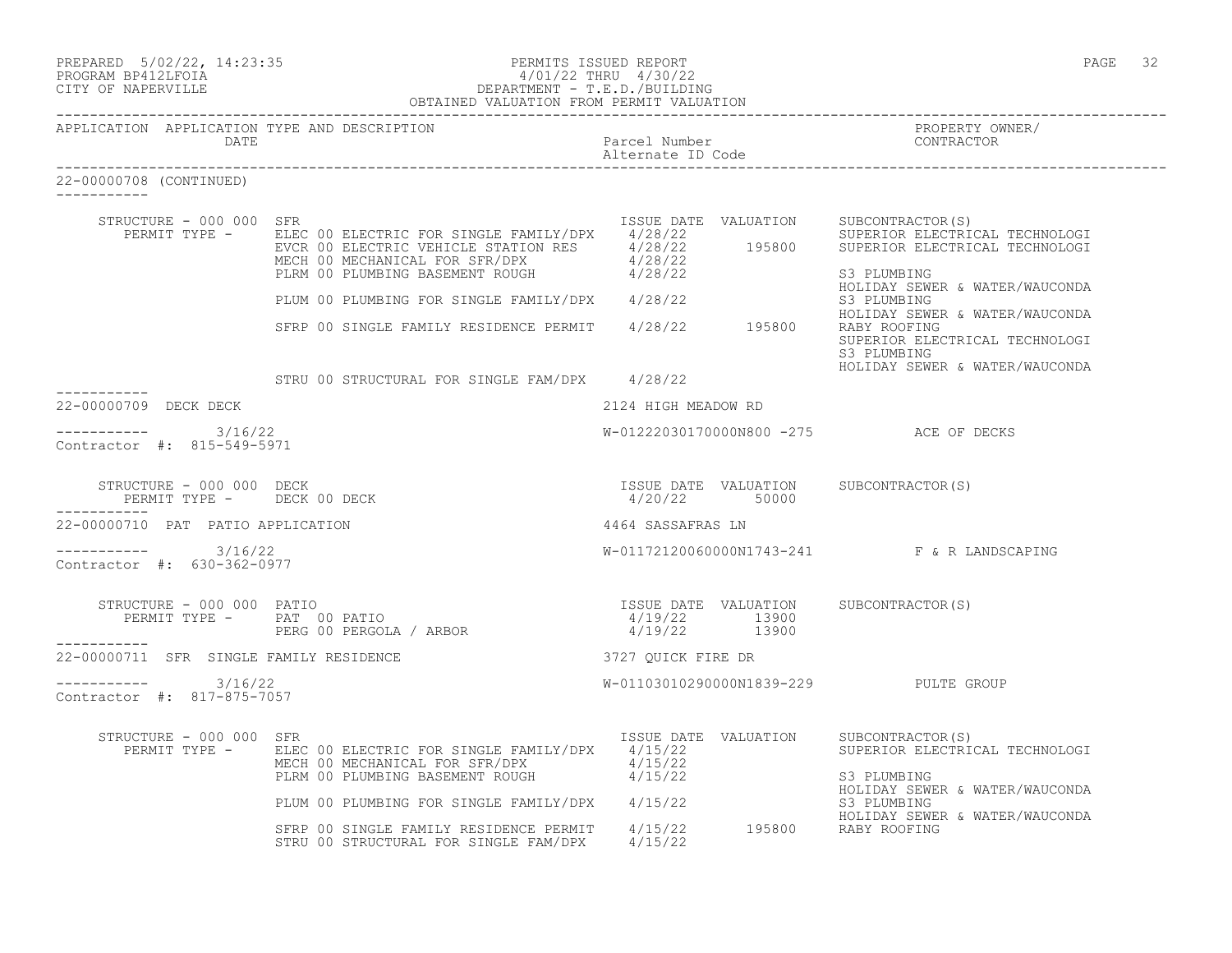## PREPARED 5/02/22, 14:23:35 PERMITS ISSUED REPORT<br>PROGRAM BP412LFOIA PAGE 33 AV01/22 THRU 4/30/22 PROGRAM BP412LFOIA 4/01/22 THRU 4/30/22 CITY OF NAPERVILLE DEPARTMENT - T.E.D./BUILDING

|                                                   |                         | OBTAINED VALUATION FROM PERMIT VALUATION                                                                                                                                                               |                                    |                                                                                                                          |
|---------------------------------------------------|-------------------------|--------------------------------------------------------------------------------------------------------------------------------------------------------------------------------------------------------|------------------------------------|--------------------------------------------------------------------------------------------------------------------------|
|                                                   | DATE                    | APPLICATION APPLICATION TYPE AND DESCRIPTION                                                                                                                                                           | Parcel Number<br>Alternate ID Code | PROPERTY OWNER/<br>CONTRACTOR                                                                                            |
|                                                   |                         | 22-00000712 SFR SINGLE FAMILY RESIDENCE                                                                                                                                                                | 3627 GOLD CUP LN                   |                                                                                                                          |
| $--------- 3/16/22$<br>Contractor #: 817-875-7057 |                         |                                                                                                                                                                                                        |                                    | W-01103140290000N1841-229 PULTE GROUP                                                                                    |
|                                                   | STRUCTURE - 000 000 SFR | PERMIT TYPE - ELEC 00 ELECTRIC FOR SINGLE FAMILY/DPX 4/15/22<br>MECH 00 MECHANICAL FOR SFR/DPX 4/15/22<br>PLRM 00 PLUMBING BASEMENT ROUGH 4/15/22                                                      |                                    | ISSUE DATE VALUATION SUBCONTRACTOR(S)<br>SUPERIOR ELECTRICAL TECHNOLOGI<br>S3 PLUMBING<br>HOLIDAY SEWER & WATER/WAUCONDA |
|                                                   |                         | PLUM 00 PLUMBING FOR SINGLE FAMILY/DPX 4/15/22<br>S3 PLUMBING SERP 00 SINGLE FAMILY RESIDENCE PERMIT 4/15/22 195800 RABY ROOFING<br>SERP 00 SINGLE FAMILY RESIDENCE PERMIT 4/15/22 195800 RABY ROOFING |                                    |                                                                                                                          |
| ------------                                      |                         | STRU 00 STRUCTURAL FOR SINGLE FAM/DPX 4/15/22                                                                                                                                                          |                                    |                                                                                                                          |
| 22-00000719 FN FENCE APPLICATION                  |                         |                                                                                                                                                                                                        | 2249 TRILLIUM LN                   |                                                                                                                          |
| ----------- 3/17/22<br>Contractor #: 630-551-3400 |                         |                                                                                                                                                                                                        |                                    | W-02041020710000N760 -194 CLASSIC FENCE INC                                                                              |
|                                                   | STRUCTURE - 000 000     | PERMIT TYPE - FN 00 FENCE                                                                                                                                                                              | 4/25/22 8120                       | ISSUE DATE VALUATION SUBCONTRACTOR(S)                                                                                    |
|                                                   |                         | 22-00000722 RAL RES ALTERATIONS/REMODLING (NO NEW SQ FTG) 1525 CLARKSON CT                                                                                                                             |                                    |                                                                                                                          |
| $--------- 3/17/22$<br>Contractor #: 630-852-2600 |                         |                                                                                                                                                                                                        |                                    | D-08331040150000N160 -164 WINDY CITY SKYLIGHTS                                                                           |
|                                                   |                         | STRUCTURE - 000 000 ADD 2 FIXED SKYLIGHTS TO LIVINGRM ISSUE DATE VALUATION SUBCONTRACTOR(S) PERMIT TYPE - MISC 00 MISCELLANEOUS PERMIT $4/11/22$ 5500                                                  |                                    |                                                                                                                          |
|                                                   |                         | 22-00000723 ESC ELECTRIC SERVICE CHANGE                                                                                                                                                                | 221 DURHAM CT                      |                                                                                                                          |
| $--------- 3/17/22$<br>Contractor #: 630-417-0634 |                         |                                                                                                                                                                                                        |                                    | D-08173130160000N229 -87 KUHRT ELECTRIC INC                                                                              |
|                                                   |                         | STRUCTURE - 000 000 UPGRADE SERVICE FROM 100AMP TO 200AMP ISSUE DATE VALUATION SUBCONTRACTOR(S)<br>PERMIT TYPE - ELSC 00 ELECTRIC SVC CHANGE RES. 4/05/22                                              |                                    |                                                                                                                          |
| -----------<br>22-00000725 DECK DECK              |                         |                                                                                                                                                                                                        | 2335 CORN LILY RD                  |                                                                                                                          |
| $--------- 3/17/22$<br>Contractor #: 331-253-9719 |                         |                                                                                                                                                                                                        |                                    | W-01103050170000N1839-229 OLARU HOMES LLC                                                                                |
|                                                   |                         |                                                                                                                                                                                                        |                                    | ISSUE DATE VALUATION SUBCONTRACTOR(S)                                                                                    |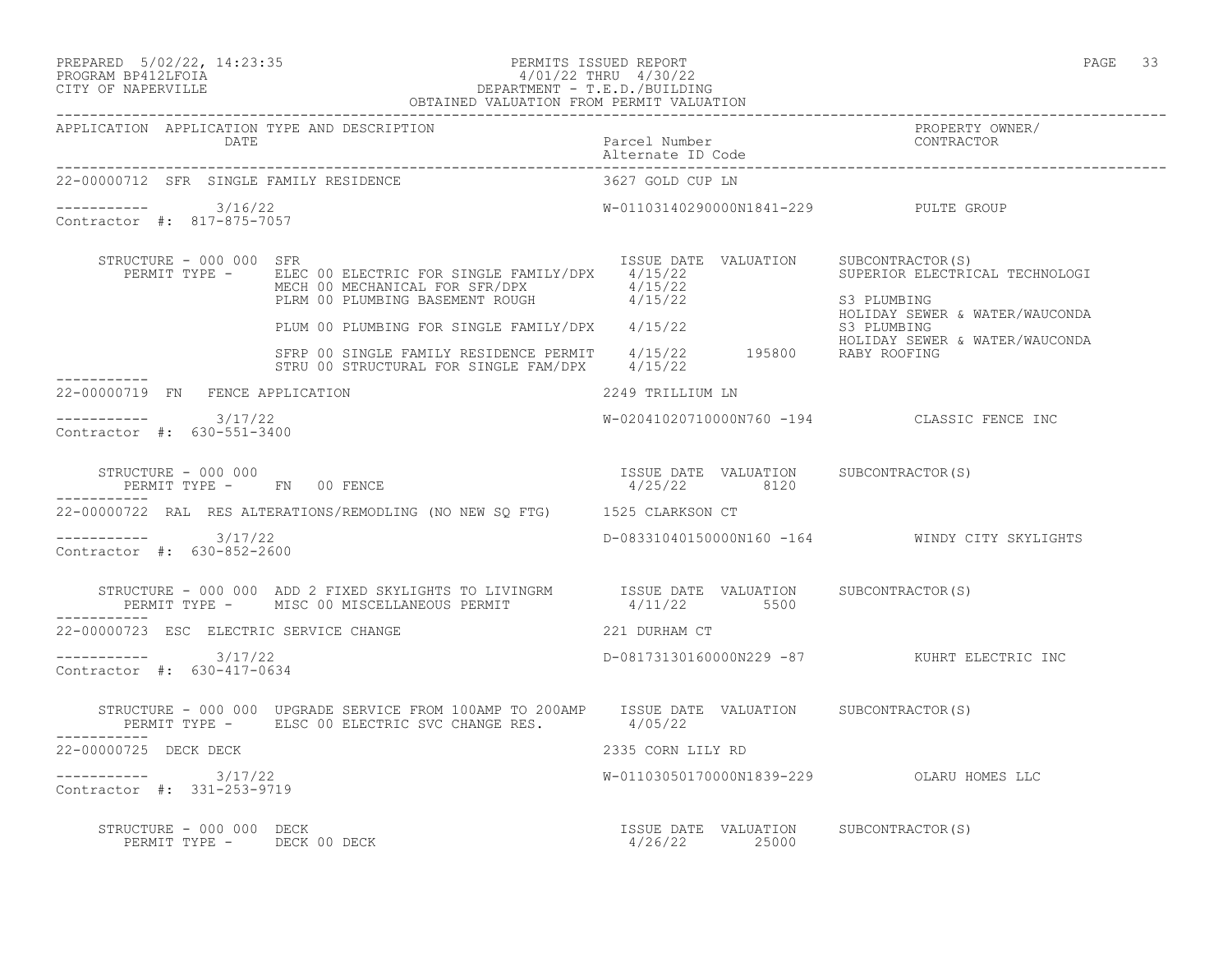### PREPARED 5/02/22, 14:23:35 PERMITS ISSUED REPORT PAGE 34 PROGRAM BP412LFOIA 4/01/22 THRU 4/30/22 CITY OF NAPERVILLE DEPARTMENT - T.E.D./BUILDING OBTAINED VALUATION FROM PERMIT VALUATION

| APPLICATION APPLICATION TYPE AND DESCRIPTION PEROPERTY PROPERTY OWNER/<br>DATE Parcel Number Parcel Dumber (Date enter the CONTRACTOR Alternate ID Code enterproperment of the contractor                                                            |                                               |                                                        |
|------------------------------------------------------------------------------------------------------------------------------------------------------------------------------------------------------------------------------------------------------|-----------------------------------------------|--------------------------------------------------------|
| 22-00000728 DRWY DRIVEWAY NEW AND ALTERATIONS                                                                                                                                                                                                        | 2317 RIVER WOODS DR                           |                                                        |
| $--------- 3/17/22$<br>Contractor #: 630-324-6219                                                                                                                                                                                                    | W-02062090170000N780 -191 DUCO CONSTRUCTION   |                                                        |
| STRUCTURE - 000 000 R/R ASPHALT W/CONCRETE//EXPAND/SYW/PUBLI ISSUE DATE VALUATION SUBCONTRACTOR(S)<br>PERMIT TYPE - DRWY 00 DRIVEWAY ADDITION/ALTERATION 4/20/22<br>ROW 00 RIGHT OF WAY PERMIT 4/20/22<br>--------- DUCO CONSTRUCTION<br>----------- |                                               |                                                        |
| 22-00000730 DMOC DEMOLITION COMMERCIAL COMPLACE DR 127                                                                                                                                                                                               |                                               |                                                        |
| $--------- 3/17/22$<br>Contractor #: 630-740-6563                                                                                                                                                                                                    |                                               | W-01044100730000N1572-198 SEQUOIA GENERAL CONSTRUCTION |
| STRUCTURE - 000 000 A LA FOLIE [15SUE DATE VALUATION SUBCONTRACTOR(S)<br>PERMIT TYPE - DMIC 00 DEMOLITION COMMERCIAL INTERIOR 4/21/22 40000                                                                                                          |                                               |                                                        |
| 22-00000731 DRWY DRIVEWAY NEW AND ALTERATIONS 40 124 W JEFFERSON AV                                                                                                                                                                                  |                                               |                                                        |
| $--------- 3/17/22$<br>Contractor #: 815-790-7880                                                                                                                                                                                                    | D-07133150070000N539 -83 CENTRAL CONSTRUCTION |                                                        |
| STRUCTURE - 000 000 R/R ASPHALT TO CONCRETE DRWY/APRON ISSUE DATE VALUATION SUBCONTRACTOR(S)<br>PERMIT TYPE - DRWY 00 DRIVEWAY ADDITION/ALTERATION 4/05/22 20000 CENTRAL CONSTRUCTION<br>ROW 00 RIGHT OF WAY PERMIT 4/05/22 CENTRAL<br>____________  |                                               |                                                        |
| 22-00000733 ESC ELECTRIC SERVICE CHANGE                                                                                                                                                                                                              | 4043 LOBO LN                                  |                                                        |
| $--------- 3/17/22$<br>Contractor #: 630-545-9343                                                                                                                                                                                                    |                                               | W-01082000120011N1808-211 ALTERNATING CURRENTS CORP    |
| STRUCTURE - 000 000 INSTALL 1450R CAR CHARGER RECEPTACLE     ISSUE DATE VALUATION     SUBCONTRACTOR(S)<br>PERMIT TYPE -    ELSC 00 ELECTRIC SVC CHANGE RES.        4/11/22        ALTERNATING CURRENTS CORP                                          |                                               |                                                        |
| 22-00000735 RAL RES ALTERATIONS/REMODLING (NO NEW SQ FTG) 1445 TERRANCE DR                                                                                                                                                                           |                                               |                                                        |
| $--------- 3/17/22$<br>Contractor #: 630-707-6288                                                                                                                                                                                                    | D-08311050180000N305 -160 FINSTROM CARPENTRY  |                                                        |
| STRUCTURE - 000 000 KITCHEN REMODEL<br>PERMIT TYPE -     RAL 00 ROOM ALTERATION                               4/15/22         65000     AFFINITY HOMES INC<br>------------                                                                           |                                               | HOMEWORK PLUMBING                                      |
| 22-00000739 SIGN SIGN APPLICATIONS                                                                                                                                                                                                                   | 955 W 75TH ST                                 |                                                        |
| $--------- 3/17/22$<br>Contractor #: 630-424-6100                                                                                                                                                                                                    |                                               | D-07251040180000N941 -128 OLYMPIK SIGNS INC            |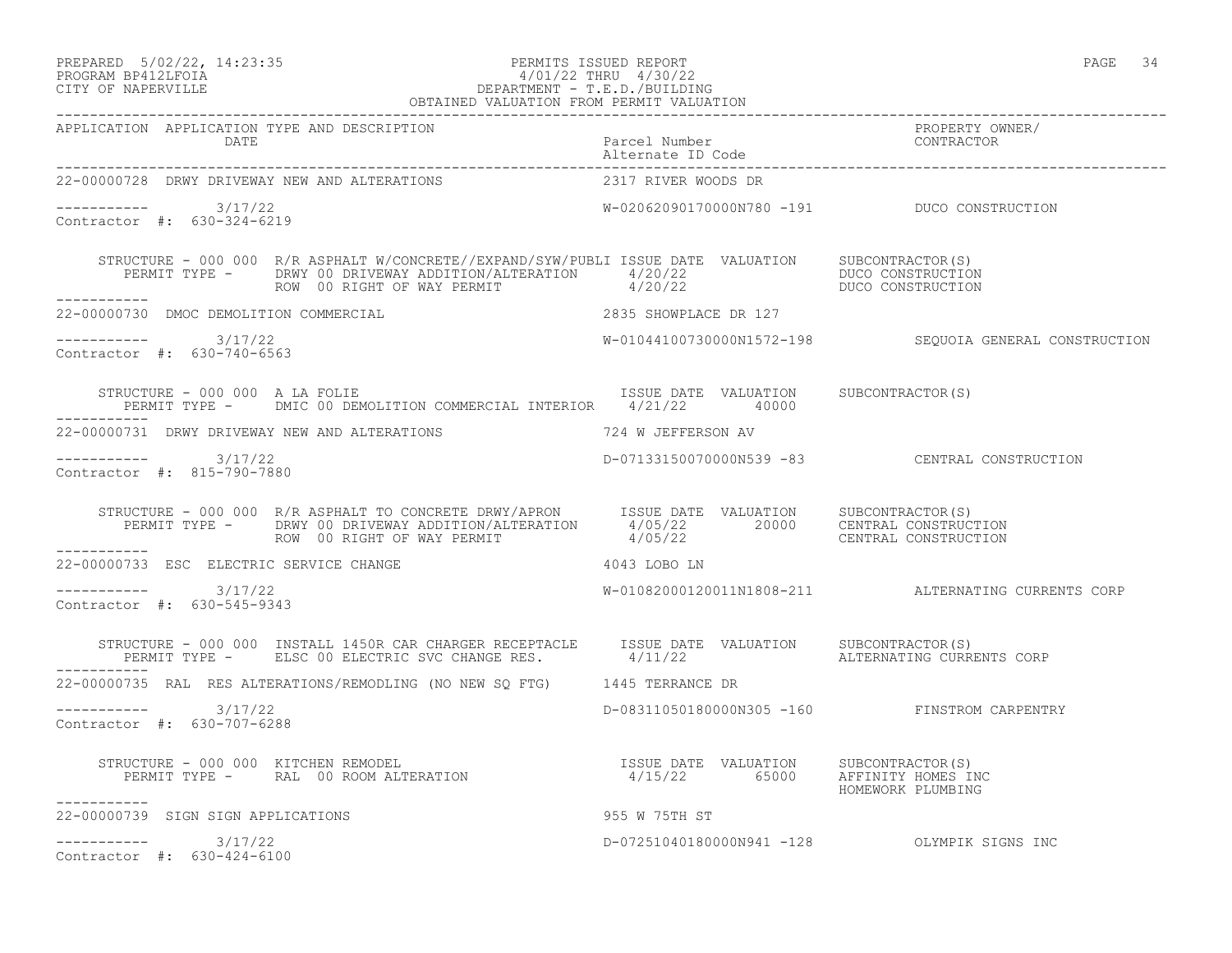| PREPARED 5/02/22, 14:23:35 | PERMITS ISSUED REPORT  | PAGE | 35 |
|----------------------------|------------------------|------|----|
| גדמה זמנומת ווגמממת        | 1/01/00 miinii 1/00/00 |      |    |

-----------

-----------

-----------

-----------

-----------

## PROGRAM BP412LFOIA 4/01/22 THRU 4/30/22 CITY OF NAPERVILLE DEPARTMENT - T.E.D./BUILDING OBTAINED VALUATION FROM PERMIT VALUATION

------------------------------------------------------------------------------------------------------------------------------------ APPLICATION APPLICATION TYPE AND DESCRIPTION PROPERTY OWNER/ DATE DATE Parcel Number<br>
Alternate ID Code Alternate ID Code ------------------------------------------------------------------------------------------------------------------------------------ 22-00000739 (CONTINUED) STRUCTURE – 000 000<br>
PERMIT TYPE – SIGN 00 SIGN CONSULATION PERMIT TYPE – SIGN 00 SIGN CONSULATION PERMIT TYPE – SIGN 00 SIGN CONS PERMIT TYPE - SIGN 00 SIGN 22-00000740 SIGN SIGN APPLICATIONS 304 S ROUTE 59 124 ----------- 3/17/22 D-07221020240000N1153-94 MIDWEST SIGN & LIGHTING, INC Contractor #: 708-365-5555 STRUCTURE - 000 000 ISSUE DATE VALUATION SUBCONTRACTOR(S) PERMIT TYPE - SIGN 00 SIGN 100 MIDWEST SIGN 4/25/22 MIDWEST SIGN & LIGHTING, INC 22-00000744 PAT PATIO APPLICATION 2423 COASTAL SAGE CT ----------- 3/17/22 D-07093110630000N1767-047 FERNANDO CRUZ Contractor #: 630-809-6911 STRUCTURE - 000 000 BRICK PATIO IN BACK YARD ISSUE DATE VALUATION SUBCONTRACTOR(S) PERMIT TYPE - PAT 00 PATIO 22-00000746 SIGN SIGN APPLICATIONS 26 W JEFFERSON AV ----------- 3/17/22 D-07134300120000N538 -84 Q & A MEDIA SERVICE Contractor #: 312-404-2130 STRUCTURE - 000 000 ISSUE DATE VALUATION SUBCONTRACTOR(S) PERMIT TYPE - SIGN 00 SIGN 22-00000754 DRWY DRIVEWAY NEW AND ALTERATIONS 24 N RIVER RD ----------- 3/18/22 D-07144020050000N179 -82 ALLRITE PAVING Contractor #: 630-885-8054 STRUCTURE - 000 000 ISSUE DATE VALUATION SUBCONTRACTOR(S) PERMIT TYPE - DRWY 00 DRIVEWAY ADDITION/ALTERATION 4/05/22 4800 ALLRITE PAVING ROW 00 RIGHT OF WAY PERMIT 4/05/22 ALLRITE PAVING 22-00000756 FN FENCE APPLICATION 1328 ORWELL RD

\_\_\_\_\_\_\_\_\_\_\_ ----------- 3/18/22 W-01141070010000N411 -246 CLASSIC FENCE INC Contractor #: 630-551-3400

 STRUCTURE - 000 000 ISSUE DATE VALUATION SUBCONTRACTOR(S) PERMIT TYPE - FN 00 FENCE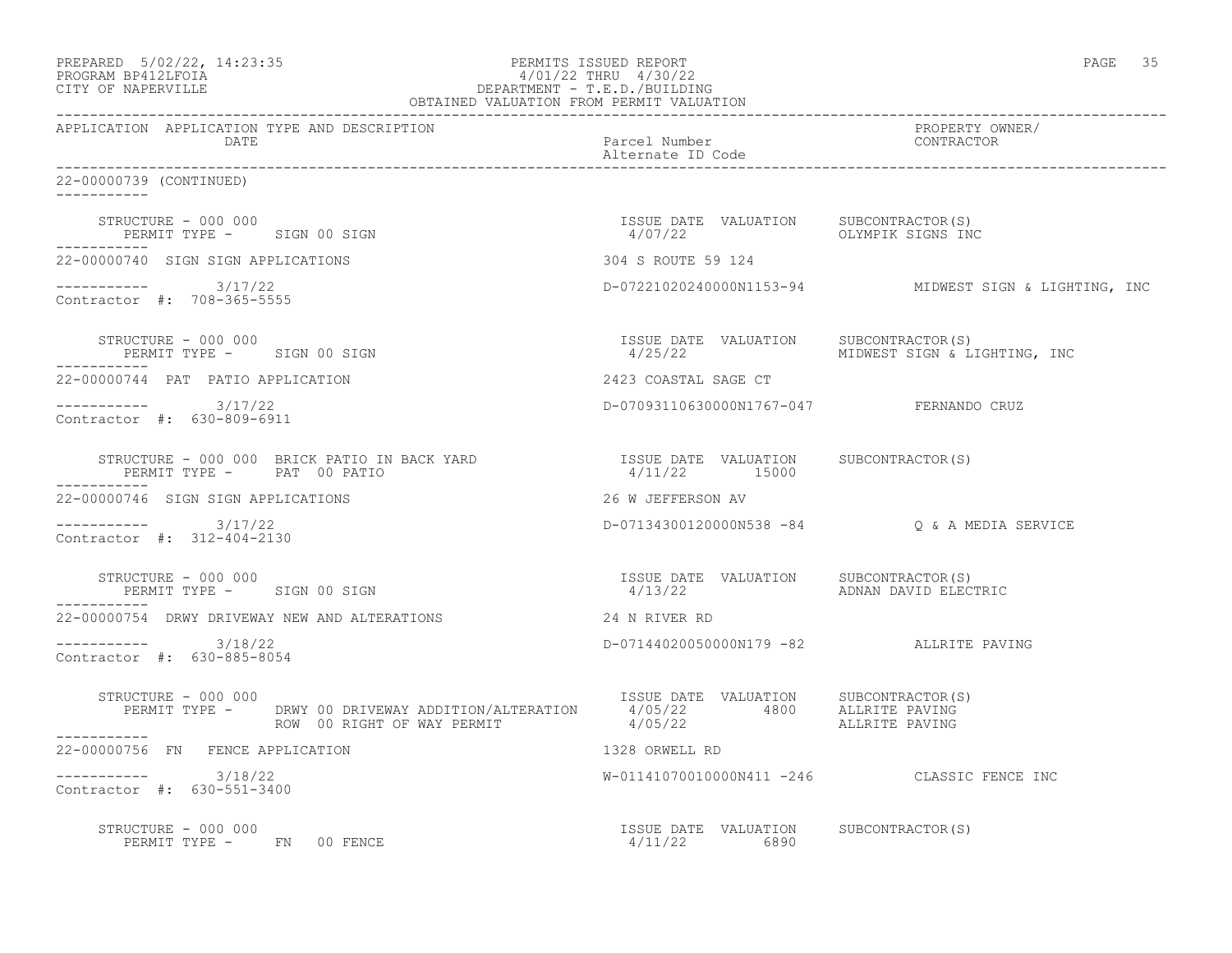## PREPARED 5/02/22, 14:23:35 PERMITS ISSUED REPORT PAGE 36 PROGRAM BP412LFOIA 4/01/22 THRU 4/30/22 CITY OF NAPERVILLE DEPARTMENT - T.E.D./BUILDING OBTAINED VALUATION FROM PERMIT VALUATION

| APPLICATION APPLICATION TYPE AND DESCRIPTION<br>DATE                                                                                                                                                              |                                                                       |                                                        |
|-------------------------------------------------------------------------------------------------------------------------------------------------------------------------------------------------------------------|-----------------------------------------------------------------------|--------------------------------------------------------|
| 22-00000758 ESC ELECTRIC SERVICE CHANGE                                                                                                                                                                           | 2636 CHARLESTOWNE LN                                                  |                                                        |
| $--------- 3/18/22$<br>Contractor #: 630-918-5213                                                                                                                                                                 |                                                                       | W-01031110080000N1330-184 NEWBERRY ELECTRIC CO INC     |
| STRUCTURE - 000 000 INSTALL PIPE & WIRE FROM BASEMENT      ISSUE DATE VALUATION   SUBCONTRACTOR(S)<br>PERMIT TYPE -    ELSC 00 ELECTRIC SVC CHANGE RES.          4/06/22                 NEWBERRY ELECTRIC CO INC |                                                                       |                                                        |
| 22-00000759 SIGN SIGN APPLICATIONS                                                                                                                                                                                | 900 E OGDEN AV                                                        |                                                        |
| $--------- 3/18/22$<br>Contractor #: 630-264-4340                                                                                                                                                                 |                                                                       | D-08074110030000N39 -56 J&S ELECTRIC AND SIGN (AUROR   |
| STRUCTURE - 000 000<br>PERMIT TYPE - SIGN 00 SIGN                                                                                                                                                                 | ISSUE DATE VALUATION SUBCONTRACTOR(S)                                 | 4/19/22 J & S ELECTRIC AND SIGN (AUROR                 |
| 22-00000763 SIGN SIGN APPLICATIONS                                                                                                                                                                                | 2960 ARTESIAN RD 120                                                  |                                                        |
| $--------- 3/18/22$<br>Contractor #: 847-543-7600                                                                                                                                                                 |                                                                       | W-01031130030000N1375-184 SIGN CENTRAL-ROUND LAKE      |
| STRUCTURE - 000 000<br>PERMIT TYPE - SIGN 00 SIGN                                                                                                                                                                 | ISSUE DATE VALUATION SUBCONTRACTOR(S)<br>4/20/22 CENTRAL STATES SIGNS |                                                        |
| 22-00000764 RAL RES ALTERATIONS/REMODLING (NO NEW SQ FTG) 1425 LARK LN                                                                                                                                            |                                                                       |                                                        |
| $--------- 3/18/22$<br>Contractor #: 331-452-4050                                                                                                                                                                 |                                                                       | D-08304010060000N62 -146 ALLMAX ROOFING & CONTRACTING  |
| STRUCTURE - 000 000 REPLACE ROOF SYSTEM                                ISSUE DATE VALUATION     SUBCONTRACTOR(S)<br>PERMIT TYPE -     MISC 00 MISCELLANEOUS PERMIT                   4/07/22        4000          |                                                                       |                                                        |
|                                                                                                                                                                                                                   |                                                                       |                                                        |
| $--------$ 3/18/22<br>Contractor #: 630-717-9005                                                                                                                                                                  |                                                                       | D-08313040280000N177 -175 HUNTER PAVING AND EXCAVATING |
| STRUCTURE - 000 000<br>PERMIT TYPE -     DRWY 00 DRIVEWAY ADDITION/ALTERATION        1/11/22          3865<br>STRUCTURE - 000 000                                                                                 |                                                                       |                                                        |
| 22-00000766 RAL RES ALTERATIONS/REMODLING (NO NEW SQ FTG) 1422 DRUID HILLS CT                                                                                                                                     |                                                                       |                                                        |
| $--------- 3/18/22$<br>Contractor #:                                                                                                                                                                              | D-07121040450000N582 -38 OWNER/CONTRACTOR                             |                                                        |
| STRUCTURE - 000 000 1ST REMODEL/ EXPAND KITCHEN/ 1SSUE DATE VALUATION SUBCONTRACTOR(S)                                                                                                                            |                                                                       |                                                        |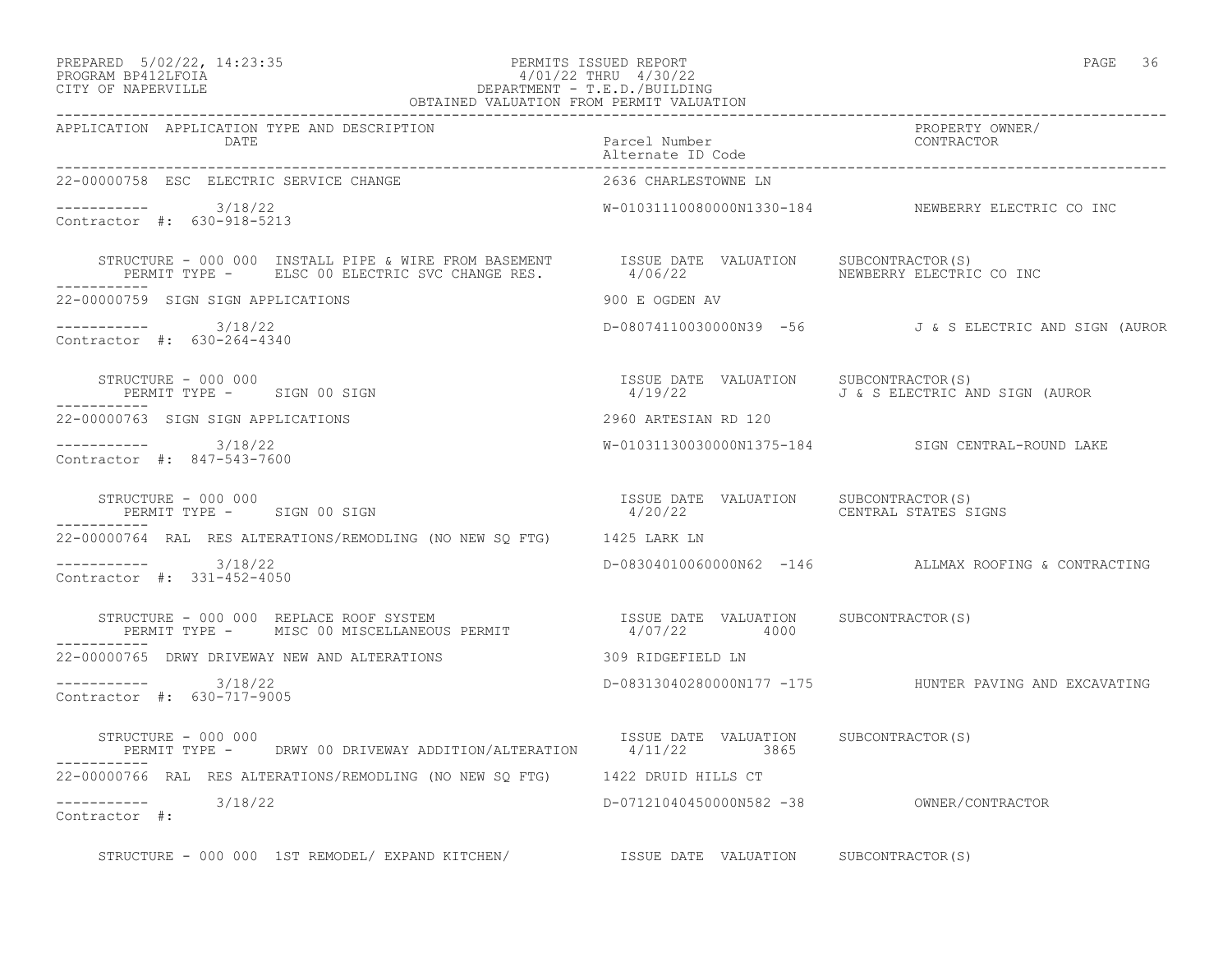## PREPARED 5/02/22, 14:23:35 PERMITS ISSUED REPORT PAGE 37 PROGRAM BP412LFOIA 4/01/22 THRU 4/30/22 CITY OF NAPERVILLE DEPARTMENT - T.E.D./BUILDING OBTAINED VALUATION FROM PERMIT VALUATION

| APPLICATION APPLICATION TYPE AND DESCRIPTION<br>DATE                                                                                                                                                                        | Parcel Number                                    | PROPERTY OWNER/<br>CONTRACTOR                                   |
|-----------------------------------------------------------------------------------------------------------------------------------------------------------------------------------------------------------------------------|--------------------------------------------------|-----------------------------------------------------------------|
| 22-00000766 (CONTINUED)<br>------------                                                                                                                                                                                     |                                                  |                                                                 |
| PERMIT TYPE - FB 00 FINISHED BASEMENT                                                                                                                                                                                       |                                                  | 4/05/22 175000 TOM CALLAHAN PLUMBING CO INC                     |
| RAL 00 ROOM ALTERATION                                                                                                                                                                                                      |                                                  | VINTAGE ELECTRIC<br>4/05/22 175000 TOM CALLAHAN PLUMBING CO INC |
| WMU 00 WATER METER UPGRADE 4/05/22<br>------------                                                                                                                                                                          |                                                  | VINTAGE ELECTRIC<br>TOM CALLAHAN PLUMBING CO INC                |
| 22-00000767 SIGN SIGN APPLICATIONS                                                                                                                                                                                          | 22 E CHICAGO AV HM                               |                                                                 |
| $--------- 3/18/22$<br>Contractor #: 630-424-6100                                                                                                                                                                           | D-08183270170000N596 -85 OLYMPIK SIGNS INC       |                                                                 |
| STRUCTURE - 000 000<br>PERMIT TYPE - SIGN 00 SIGN                                                                                                                                                                           | ISSUE DATE VALUATION SUBCONTRACTOR(S)<br>4/15/22 |                                                                 |
| 22-00000769 RAL RES ALTERATIONS/REMODLING (NO NEW SO FTG) 852 PLAINFIELD/NAPERVILLE RD                                                                                                                                      |                                                  |                                                                 |
| $--------- 3/18/22$<br>Contractor #: 630-369-6829                                                                                                                                                                           |                                                  | D-07243050160000N677 -113 SEBRING DESIGN BUILD                  |
| STRUCTURE – 000 000 MASTER BATH REMODEL                              ISSUE DATE VALUATION     SUBCONTRACTOR(S)<br>PERMIT TYPE –      RAL  00 ROOM ALTERATION                         4/14/22        25000     WAVE ELECTRIC |                                                  | SELECT PLUMBING CORP                                            |
| -----------<br>22-00000770 OCCI OCCUPANCY INSPECTION                                                                                                                                                                        | 776 S ROUTE 59 136                               |                                                                 |
| $--------- 3/18/22$<br>Contractor #:                                                                                                                                                                                        |                                                  |                                                                 |
| STRUCTURE - 000 000 MEETING ROOM (S) [SSUE DATE VALUATION SUBCONTRACTOR(S) PERMIT TYPE - OCC 00 OCC INSPECT. PERMIT COM/RST $4/08/22$                                                                                       |                                                  |                                                                 |
| 22-00000771 RAL RES ALTERATIONS/REMODLING (NO NEW SQ FTG) 1431 DRUID HILLS CT                                                                                                                                               |                                                  |                                                                 |
| ----------- 3/18/22<br>Contractor #: 630-969-8585                                                                                                                                                                           |                                                  | D-07121030230000N582 -38 BRADFORD & KENT BUILDERS INC           |
| TISSUE DATE VALUATION SUBCONTRACTOR(S)<br>PERMIT TYPE – RAL 00 ROOM ALTERATION 154000 154000 154000 154000 155000 155000 155000 155000 155000 155000 15<br>STRUCTURE - 000 000<br>-----------                               | 4/11/22 154000 AFFINITY HOMES INC                | HEAD ABOVE WATER PLUMBING, INC                                  |
| 22-00000776 RAL RES ALTERATIONS/REMODLING (NO NEW SQ FTG) 3608 BREITWIESER LN                                                                                                                                               |                                                  |                                                                 |
| $--------- 3/21/22$<br>Contractor #: 630-802-4754                                                                                                                                                                           |                                                  | W-01091080100000N1365-212 FIVE STAR OF OAK BROOK                |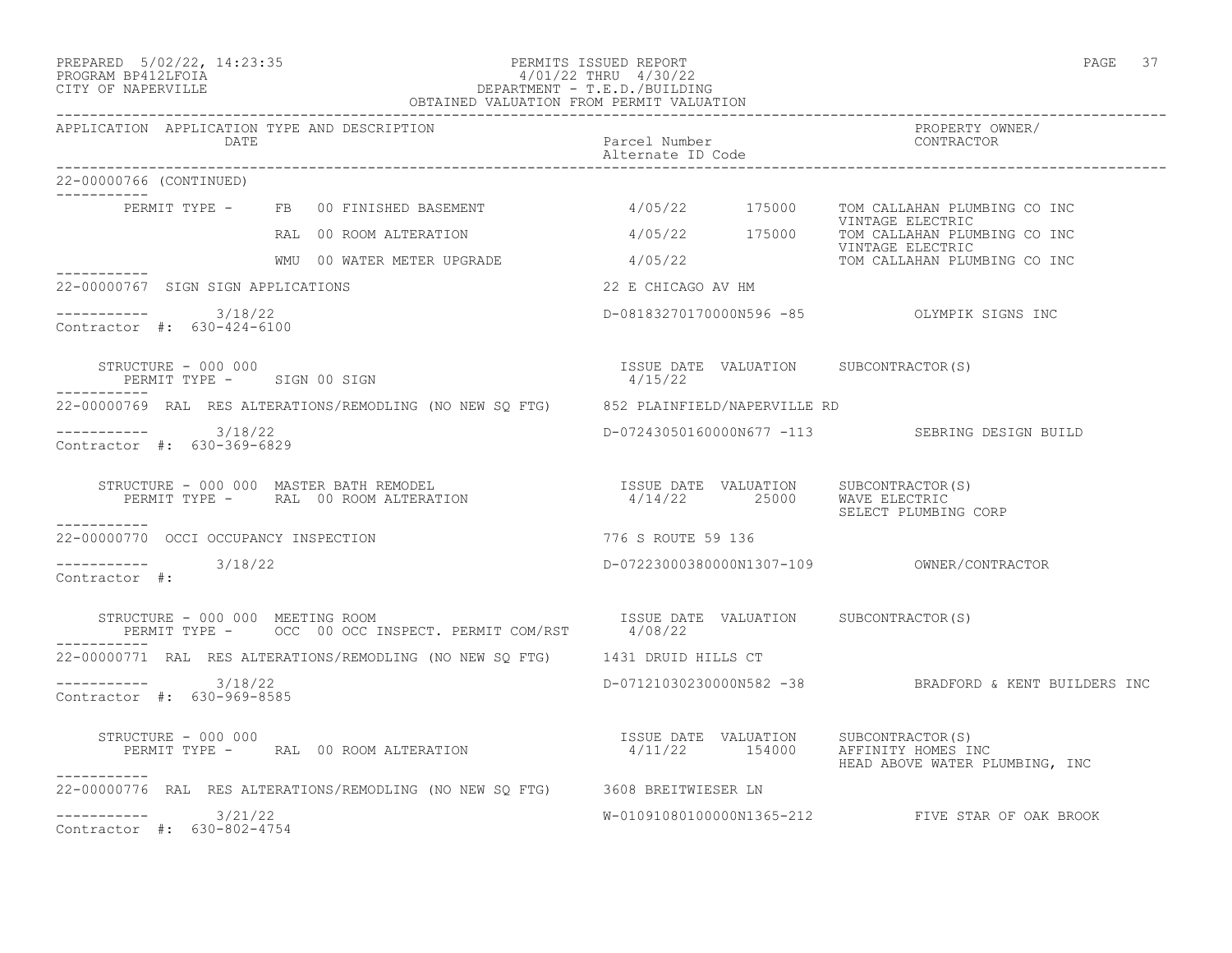PREPARED 5/02/22, 14:23:35 PERMITS ISSUED REPORT PAGE 38

# PROGRAM BP412LFOIA 4/01/22 THRU 4/30/22 CITY OF NAPERVILLE DEPARTMENT - T.E.D./BUILDING OBTAINED VALUATION FROM PERMIT VALUATION

| APPLICATION APPLICATION TYPE AND DESCRIPTION                                                                                                                                                                      |                                        | PROPERTY OWNER/<br>CONTRACTOR                                             |
|-------------------------------------------------------------------------------------------------------------------------------------------------------------------------------------------------------------------|----------------------------------------|---------------------------------------------------------------------------|
| 22-00000776 (CONTINUED)<br>------------                                                                                                                                                                           |                                        |                                                                           |
| STRUCTURE - 000 000 REMOVE SHOWER BASE, WALL, DOOR            ISSUE DATE VALUATION    SUBCONTRACTOR(S)<br>PERMIT TYPE -     RAL 00 ROOM ALTERATION                        4/14/22       12360    TMZ PLUMBING INC |                                        |                                                                           |
| 22-00000778 CMIS MISCELLANEOUS COMMERCIAL                                                                                                                                                                         | 2132 DEEP WATER LN HM                  |                                                                           |
| $--------- 3/21/22$<br>Contractor #: 630-724-7499                                                                                                                                                                 |                                        | D-07343150040000N1375-169    WATERTIGHT EXTERIORS                         |
| STRUCTURE – 000 000 STILLWATER OFFICE PLAZA                   ISSUE DATE VALUATION   SUBCONTRACTOR(S)<br>PERMIT TYPE –   CMIS 00 COMMERCIAL MISC. PERMIT         4/04/22     68800   WATERTIGHT EXTERIORS INC     |                                        |                                                                           |
| 22-00000779 RAL RES ALTERATIONS/REMODLING (NO NEW SQ FTG) 1718 INDIAN KNOLL RD                                                                                                                                    |                                        |                                                                           |
| $--------- 3/21/22$<br>Contractor #: 630-569-0394                                                                                                                                                                 | D-08322070100000N218 -163 DJI SERVICES |                                                                           |
| STRUCTURE - 000 000 LAUNDRY ROOM REMODEL<br>PERMIT TYPE - RAL 00 ROOM ALTERATION 1800 PERECISION POWER ELECTRIC<br>___________                                                                                    |                                        | PURE PLUMBING                                                             |
| 22-00000780 THA TOWNHOUSE APPLICATION                                                                                                                                                                             | 2140 WEATHERBEE LN                     |                                                                           |
| $--------- 3/21/22$<br>Contractor #: 847-230-5400                                                                                                                                                                 |                                        | D-08052070460000N1871-13 PULTE GROUP-SCHAUMBURG                           |
| RUCTURE - 000 000 1 BLDG 3 UNITS<br>PERMIT TYPE - 3B 00 FOUND. ONLY THA/APT/CONDO/U 4/19/22 195000 MAC ELECTRICAL CONTRACTORS INC<br>STRUCTURE - 000 000 1 BLDG 3 UNITS                                           |                                        | S3 PLUMBING<br>HOLIDAY SEWER & WATER/WAUCONDA<br>ROYALTY RESTORATIONS LLC |
| 22-00000781 THA TOWNHOUSE APPLICATION                                                                                                                                                                             | 2142 WEATHERBEE LN                     |                                                                           |
| $--------- 3/21/22$<br>Contractor #: 847-230-5400                                                                                                                                                                 |                                        | D-08052070361742N1859-013 PULTE GROUP-SCHAUMBURG                          |
| STRUCTURE - 000 000 1 BLDG 3 UNITS<br>PERMIT TYPE - 3B 00 FOUND. ONLY THA/APT/CONDO/U 4/19/22 195000 MAC ELECTRICAL CONTRACTORS INC<br>-----------                                                                |                                        | S3 PLUMBING<br>HOLIDAY SEWER & WATER/WAUCONDA<br>ROYALTY RESTORATIONS LLC |
| 22-00000782 THA TOWNHOUSE APPLICATION                                                                                                                                                                             | 2144 WEATHERBEE LN                     |                                                                           |
| $--------- 3/21/22$<br>Contractor #: 847-230-5400                                                                                                                                                                 |                                        | D-08052070361743N1859-013 PULTE GROUP-SCHAUMBURG                          |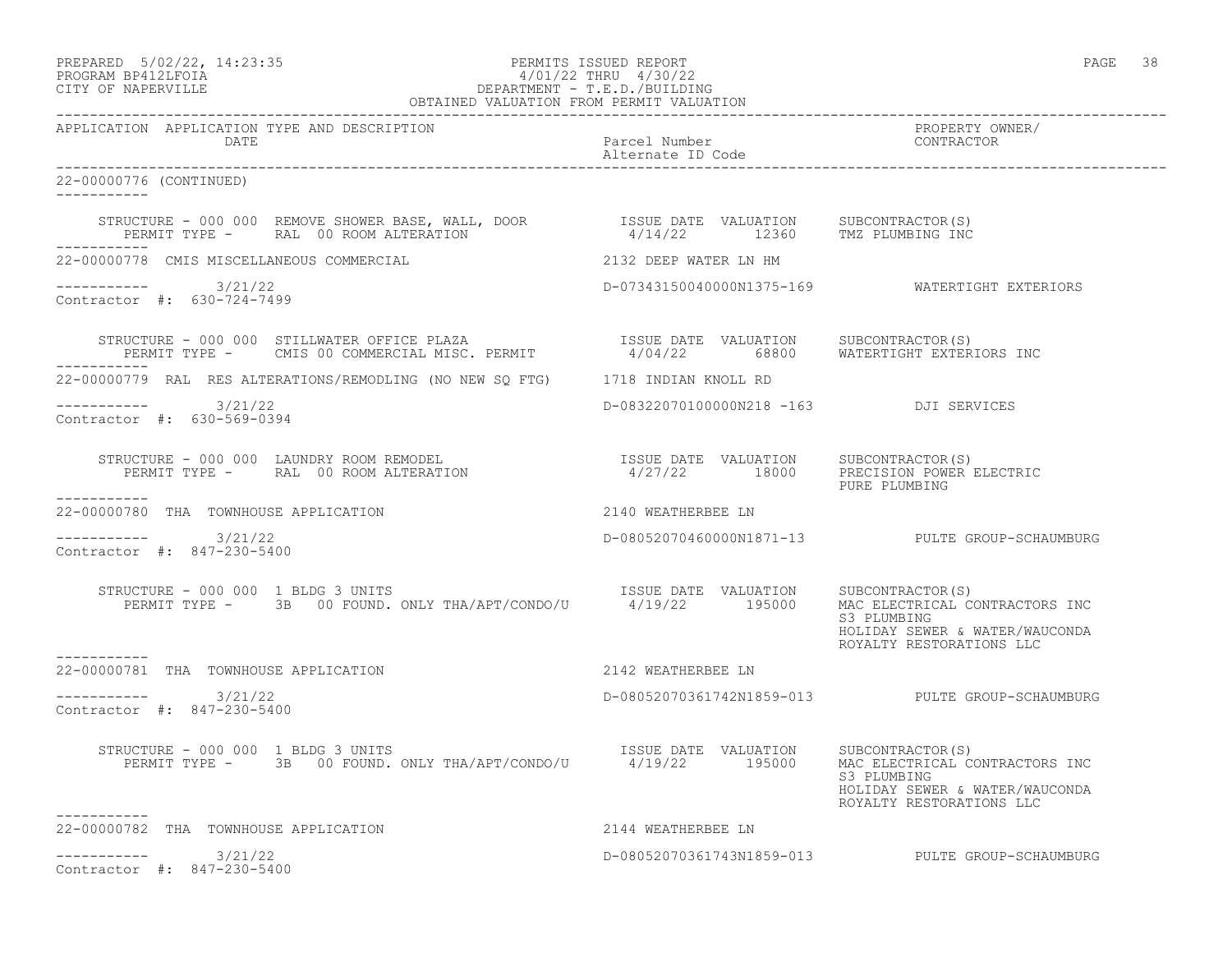| PREPARED            | $5/02/22$ , $14:23:35$ |  |
|---------------------|------------------------|--|
| DDACDAM BDA12T FATA |                        |  |

# PREPARED 5/02/22, 14:23:35 PERMITS ISSUED REPORT<br>PROGRAM BP412LFOIA PAGE 39 PERMITS ISSUED REPORT PROGRAM BP412LFOIA  $4/01/22$  THRU  $4/30/22$ <br>CITY OF NAPERVILLE CITY OF NAPERVILLE DEPARTMENT - T.E.D./BUILDING

| OBTAINED VALUATION FROM PERMIT VALUATION                                                                                                                                                                                                                                                                                                                                                                                                                                      |                                       |                                                                                                             |  |
|-------------------------------------------------------------------------------------------------------------------------------------------------------------------------------------------------------------------------------------------------------------------------------------------------------------------------------------------------------------------------------------------------------------------------------------------------------------------------------|---------------------------------------|-------------------------------------------------------------------------------------------------------------|--|
| APPLICATION APPLICATION TYPE AND DESCRIPTION<br>DATE                                                                                                                                                                                                                                                                                                                                                                                                                          | Parcel Number<br>Alternate ID Code    | PROPERTY OWNER/<br>CONTRACTOR                                                                               |  |
| 22-00000782 (CONTINUED)                                                                                                                                                                                                                                                                                                                                                                                                                                                       |                                       |                                                                                                             |  |
| $\begin{tabular}{lcccccc} \texttt{STRUCTURE} & - & 000 & 000 & 1 & \texttt{BLDG} & 3 & \texttt{UNITS} & & & & & & & & & \texttt{ISSUE} & \texttt{DATE} & \texttt{VALUATION} & & & & & & & \texttt{SUBCONTRACTOR(S)}\\ & & & & & & & & & & & & & \texttt{ISSUE} & \texttt{DATE} & \texttt{VALUATION} & & & & & & \texttt{SUBCONTRACTOR(S)}\\ & & & & & & & & & & & & \texttt{PERMIT} & \texttt{TYPE} & - & & 3B & 00 & \texttt{FOUND} & \texttt{OMLY} & \texttt$<br>---------- |                                       | MAC ELECTRICAL CONTRACTORS INC<br>S3 PLUMBING<br>HOLIDAY SEWER & WATER/WAUCONDA<br>ROYALTY RESTORATIONS LLC |  |
| 22-00000783 HME HOUSE METER-ELECTRIC 2140 WEATHERBEE LN HM                                                                                                                                                                                                                                                                                                                                                                                                                    |                                       |                                                                                                             |  |
| Contractor #: 817-875-7057                                                                                                                                                                                                                                                                                                                                                                                                                                                    | D-08052070460000N1871-13 PULTE GROUP  |                                                                                                             |  |
| STRUCTURE - 000 000<br>STRUCTURE - 000 000<br>PERMIT TYPE -       HME  00 HOUSE METER-ELECTRIC                     4/19/22<br>___________                                                                                                                                                                                                                                                                                                                                     | ISSUE DATE VALUATION SUBCONTRACTOR(S) | MAC ELECTRICAL CONTRACTORS INC<br>HOLIDAY SEWER & WATER/WAUCONDA                                            |  |
| 2130 WEATHERBEE LN<br>22-00000784 THA TOWNHOUSE APPLICATION                                                                                                                                                                                                                                                                                                                                                                                                                   |                                       |                                                                                                             |  |
| $--------$ 3/21/22<br>Contractor #: 847-230-5400                                                                                                                                                                                                                                                                                                                                                                                                                              |                                       | D-08052070470000N1871-13 PULTE GROUP-SCHAUMBURG                                                             |  |
| VUCTURE - 000 000 1 BLDG 4 UNITS<br>PERMIT TYPE - 3B 00 FOUND. ONLY THA/APT/CONDO/U 4/19/22 195000<br>STRUCTURE - 000 000 1 BLDG 4 UNITS                                                                                                                                                                                                                                                                                                                                      | ISSUE DATE VALUATION SUBCONTRACTOR(S) | MAC ELECTRICAL CONTRACTORS INC<br>S3 PLUMBING<br>HOLIDAY SEWER & WATER/WAUCONDA<br>ROYALTY RESTORATIONS LLC |  |
| -----------<br>-----------<br>22-00000785    THA     TOWNHOUSE  APPLICATION                                                                                                                                                                                                                                                                                                                                                                                                   | 2132 WEATHERBEE LN                    |                                                                                                             |  |
| $--------$ 3/21/22<br>Contractor #: 847-230-5400                                                                                                                                                                                                                                                                                                                                                                                                                              |                                       | D-08052070361752N1859-013 PULTE GROUP-SCHAUMBURG                                                            |  |
| STRUCTURE - 000 000 1 BLDG 4 UNITS<br>PERMIT TYPE - 3B 00 FOUND. ONLY THA/APT/CONDO/U 4/19/22 195000 MAC ELECTRICAL CO                                                                                                                                                                                                                                                                                                                                                        |                                       | MAC ELECTRICAL CONTRACTORS INC<br>S3 PLUMBING<br>HOLIDAY SEWER & WATER/WAUCONDA<br>ROYALTY RESTORATIONS LLC |  |
| ----------<br>22-00000786 THA TOWNHOUSE APPLICATION                                                                                                                                                                                                                                                                                                                                                                                                                           | 2134 WEATHERBEE LN                    |                                                                                                             |  |
| -----------    3/21/22<br>Contractor #: 847-230-5400                                                                                                                                                                                                                                                                                                                                                                                                                          |                                       | D-08052070361753N1859-013 PULTE GROUP-SCHAUMBURG                                                            |  |
| STRUCTURE - 000 000 1 BLDG 4 UNITS<br>PERMIT TYPE - 3B 00 FOUND. ONLY THA/APT/CONDO/U 4/19/22 195000 MAC ELECTRICAL CONTRACTORS INC                                                                                                                                                                                                                                                                                                                                           |                                       |                                                                                                             |  |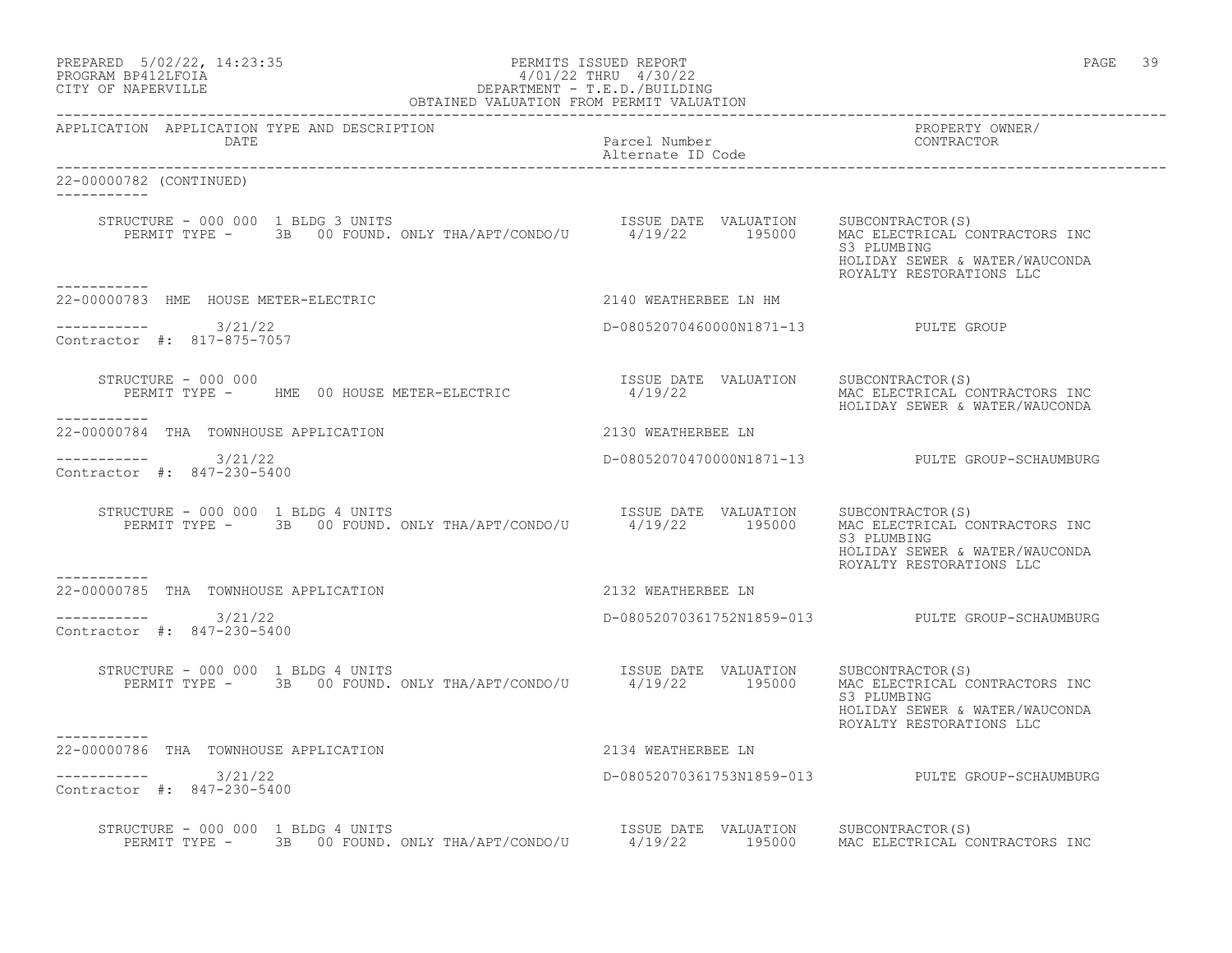| PREPARED 5/02/22, 14:23:35<br>$\begin{array}{cccc} & 4/01/22 & \ldots. \\ & \texttt{DEPENDENT} - \texttt{T.E.D.} / \texttt{BULDDING} \\ \texttt{OBTAINED VALUATION FROM PERMIT VALUATION} \end{array}$<br>PROGRAM BP412LFOIA<br>CITY OF NAPERVILLE |                                                        | PAGE<br>40                                                                                                  |
|----------------------------------------------------------------------------------------------------------------------------------------------------------------------------------------------------------------------------------------------------|--------------------------------------------------------|-------------------------------------------------------------------------------------------------------------|
| APPLICATION APPLICATION TYPE AND DESCRIPTION<br>DATE                                                                                                                                                                                               | Parcel Number<br>Alternate ID Code                     | PROPERTY OWNER/<br>CONTRACTOR                                                                               |
| 22-00000786 (CONTINUED)                                                                                                                                                                                                                            |                                                        |                                                                                                             |
| -----------                                                                                                                                                                                                                                        |                                                        | S3 PLUMBING<br>HOLIDAY SEWER & WATER/WAUCONDA<br>ROYALTY RESTORATIONS LLC                                   |
| 22-00000787 THA TOWNHOUSE APPLICATION                                                                                                                                                                                                              | 2136 WEATHERBEE LN                                     |                                                                                                             |
| $--------- 3/21/22$<br>Contractor #: 847-230-5400                                                                                                                                                                                                  |                                                        | D-08052070361754N1859-013 PULTE GROUP-SCHAUMBURG                                                            |
| STRUCTURE - 000 000 1 BLDG 4 UNITS<br>PERMIT TYPE - 3B 00 FOUND. ONLY THA/APT/CONDO/U 4/19/22 195000<br>-----------                                                                                                                                | ISSUE DATE VALUATION SUBCONTRACTOR(S)                  | MAC ELECTRICAL CONTRACTORS INC<br>S3 PLUMBING<br>HOLIDAY SEWER & WATER/WAUCONDA<br>ROYALTY RESTORATIONS LLC |
| 22-00000788 HME HOUSE METER-ELECTRIC                                                                                                                                                                                                               | 2136 WEATHERBEE LN HM                                  |                                                                                                             |
| $--------- 3/21/22$<br>Contractor #: 847-230-5400                                                                                                                                                                                                  |                                                        | D-08052070361754N1859-013 PULTE GROUP-SCHAUMBURG                                                            |
| STRUCTURE - 000 000<br>PERMIT TYPE - HME 00 HOUSE METER-ELECTRIC                                                                                                                                                                                   | ISSUE DATE VALUATION SUBCONTRACTOR(S)<br>4/19/22       | MAC ELECTRICAL CONTRACTORS INC<br>S3 PLUMBING                                                               |
| 22-00000789 RAL RES ALTERATIONS/REMODLING (NO NEW SQ FTG) 1416 MUIRHEAD AV                                                                                                                                                                         |                                                        |                                                                                                             |
| $--------- 3/21/22$<br>Contractor #: 630-569-0394                                                                                                                                                                                                  | D-08283170010000N1336-149 DJI SERVICES                 |                                                                                                             |
| STRUCTURE - 000 000 MASTER BATH REMODEL/ NO STRUCTURE   ISSUE DATE VALUATION   SUBCONTRACTOR(S)<br>PERMIT TYPE - RAL 00 ROOM ALTERATION                                                                                                            | 4/27/22 39000 PRECISION POWER ELECTRIC                 |                                                                                                             |
| 22-00000790 DECK DECK                                                                                                                                                                                                                              | 2238 KEIM RD                                           |                                                                                                             |
| ----------- 3/21/22<br>Contractor #:                                                                                                                                                                                                               |                                                        |                                                                                                             |
| STRUCTURE - 000 000 DECK<br>PERMIT TYPE - DECK 00 DECK                                                                                                                                                                                             | ISSUE DATE VALUATION SUBCONTRACTOR(S)<br>4/06/22 15000 |                                                                                                             |
| 22-00000798 FN FENCE APPLICATION                                                                                                                                                                                                                   | 105 QUAIL HOLLOW CT                                    |                                                                                                             |
| ----------    3/21/22<br>Contractor #: 630-406-8410                                                                                                                                                                                                |                                                        | D-08184060460000N157 -86 PARAMOUNT FENCE-BATAVIA                                                            |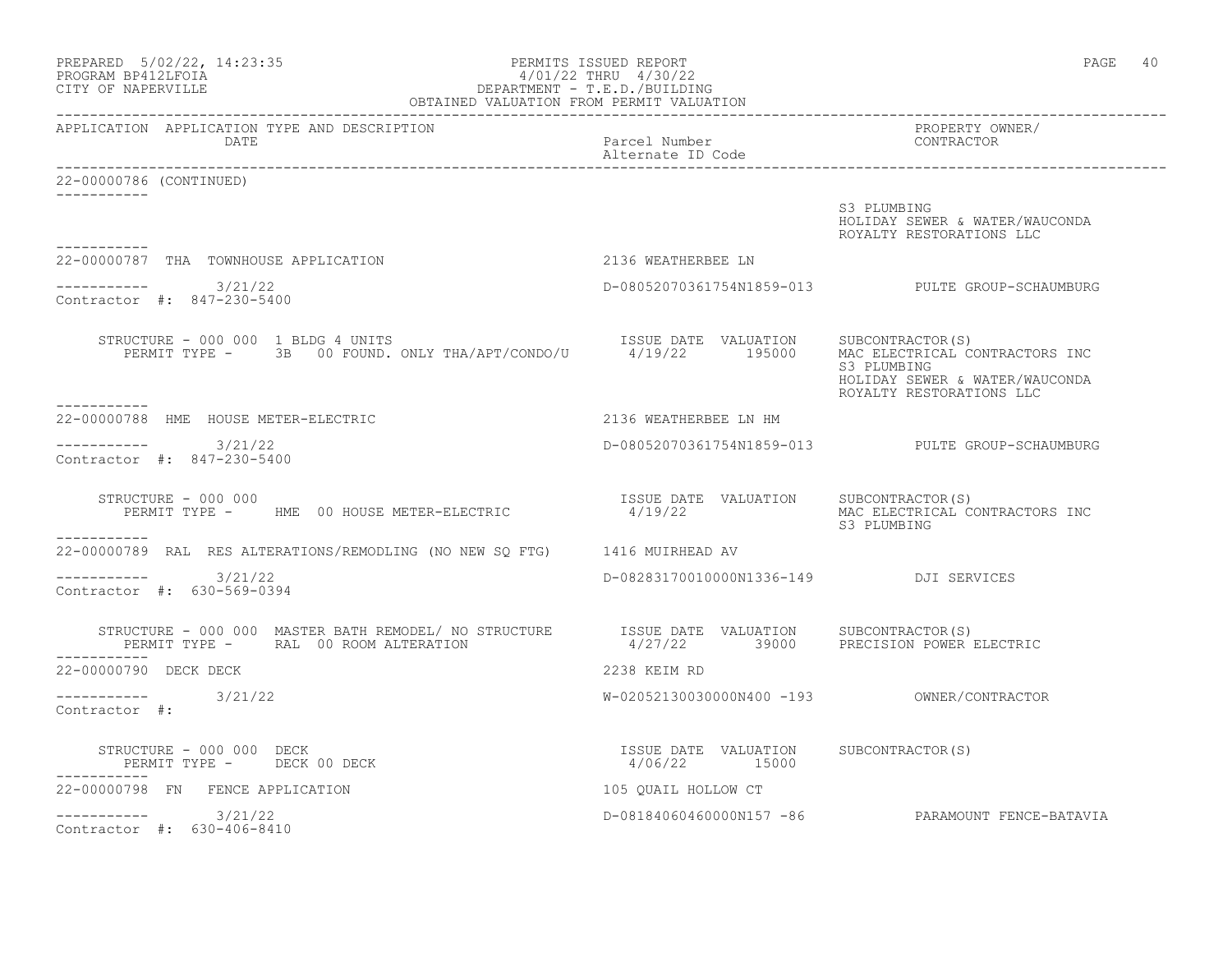|                   | PREPARED 5/02/22, 14:23:35 | PERMITS ISSUED REPORT |                       | PAGE |  |
|-------------------|----------------------------|-----------------------|-----------------------|------|--|
| EDOCRAM RRATTEOTA |                            |                       | 1/01/22 THRII 1/30/22 |      |  |

## PROGRAM BP412LFOIA 4/01/22 THRU 4/30/22 CITY OF NAPERVILLE DEPARTMENT - T.E.D./BUILDING OBTAINED VALUATION FROM PERMIT VALUATION

------------------------------------------------------------------------------------------------------------------------------------ APPLICATION APPLICATION TYPE AND DESCRIPTION PROPERTY OWNER/ DATE Parcel Number CONTRACTOR Alternate ID Code ------------------------------------------------------------------------------------------------------------------------------------ 22-00000798 (CONTINUED) ----------- STRUCTURE - 000 000 ISSUE DATE VALUATION SUBCONTRACTOR(S) PERMIT TYPE - FN 00 FENCE ----------- 22-00000801 THA TOWNHOUSE APPLICATION 2120 WEATHERBEE LN ----------- 3/22/22 D-08052070480000N1871-13 PULTE GROUP-SCHAUMBURG Contractor #: 847-230-5400 STRUCTURE - 000 000 1 BLDG 3 UNITS ISSUE DATE VALUATION SUBCONTRACTOR(S) PERMIT TYPE - 3B 00 FOUND. ONLY THA/APT/CONDO/U 4/19/22 195000 MAC ELECTRICAL CONTRACTORS INC S3 PLUMBING HOLIDAY SEWER & WATER/WAUCONDA ROYALTY RESTORATIONS LLC 22-00000802 THA TOWNHOUSE APPLICATION 2122 WEATHERBEE LN \_\_\_\_\_\_\_\_\_\_\_ ----------- 3/22/22 D-08052070361762N1859-013 PULTE GROUP-SCHAUMBURG Contractor #: 847-230-5400 STRUCTURE - 000 000 1 BLDG 3 UNITS ISSUE DATE VALUATION SUBCONTRACTOR(S) PERMIT TYPE - 3B 00 FOUND. ONLY THA/APT/CONDO/U 4/19/22 195000 MAC ELECTRICAL CONTRACTORS INC S3 PLUMBING HOLIDAY SEWER & WATER/WAUCONDA ROYALTY RESTORATIONS LLC 22-00000803 THA TOWNHOUSE APPLICATION 2124 WEATHERBEE LN  $--------- 3/22/22$ ----------- 3/22/22 D-08052070361763N1859-013 PULTE GROUP-SCHAUMBURG Contractor #: 847-230-5400 STRUCTURE - 000 000 1 BLDG 3 UNITS<br>PERMIT TYPE - 3B 00 FOUND, ONLY THA/APT/CONDO/U 4/19/22 195000 MAC ELECTRICAL CON PERMIT THAN 195000 FOUND THANKS AND THALL CONTRACTORS INC.<br>S3 PLUMBING S3 PLUMBING HOLIDAY SEWER & WATER/WAUCONDA ROYALTY RESTORATIONS LLC ----------- 22-00000804 HME HOUSE METER-ELECTRIC 2124 WEATHERBEE LN HM \_\_\_\_\_\_\_\_\_\_\_ ----------- 3/22/22 D-08052070361776N1859-013 PULTE GROUP-SCHAUMBURG Contractor #: 847-230-5400 STRUCTURE - 000 000<br>PERMIT TYPE - HME 00 HOUSE METER-ELECTRIC 4/19/22 AALUATION MAC ELECTRICAL CONTRACTORS INC PERMIT TYPE - HME 00 HOUSE METER-ELECTRIC 4/19/22 MAC ELECTRICAL CONTRACTORS INC S3 PLUMBING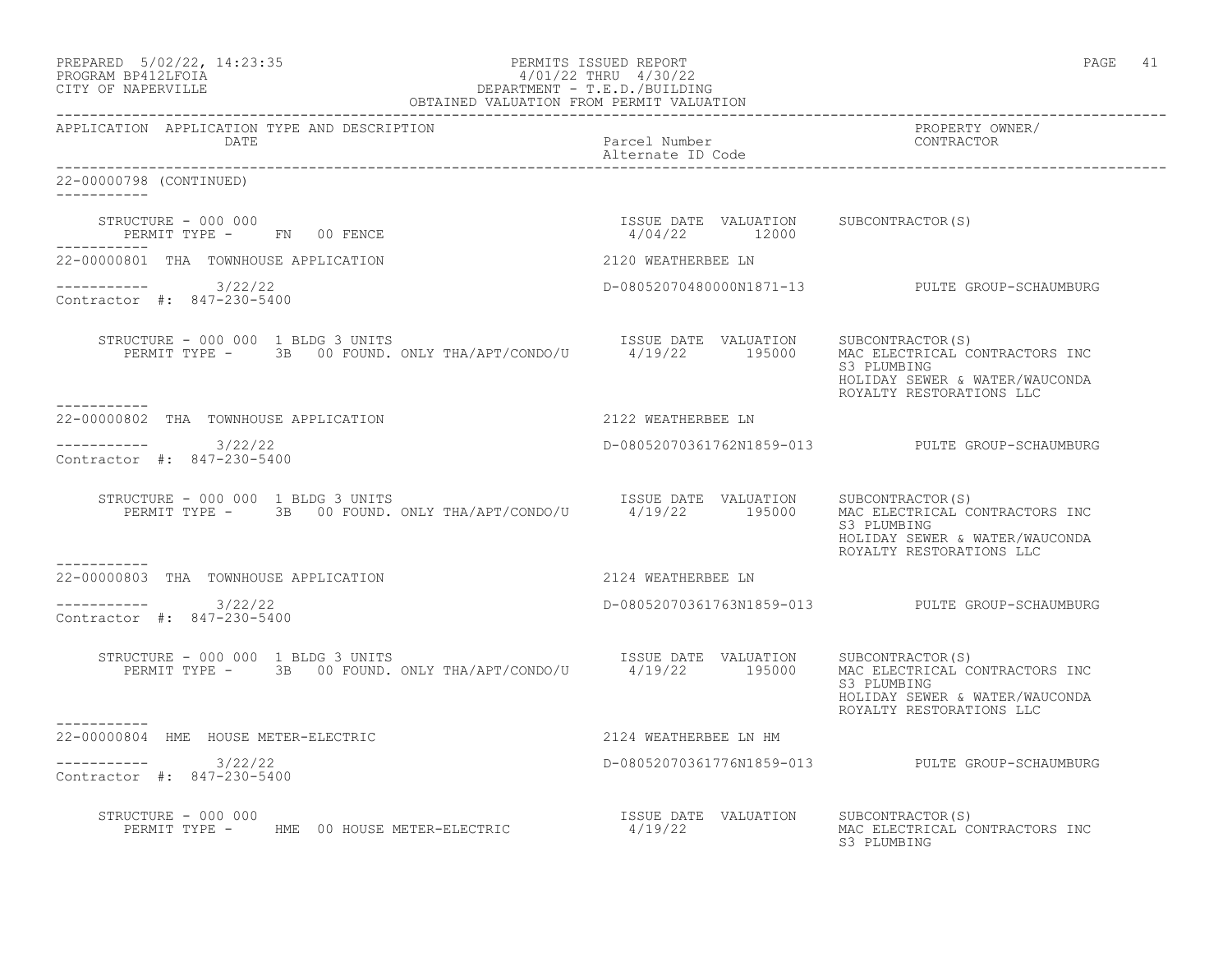# PREPARED 5/02/22, 14:23:35 PERMITS ISSUED REPORT PAGE 42 PROGRAM BP412LFOIA 4/01/22 THRU 4/30/22 CITY OF NAPERVILLE DEPARTMENT - T.E.D./BUILDING

| PAGE |  |
|------|--|
|------|--|

| OBTAINED VALUATION FROM PERMIT VALUATION                                                                                                                                                                                                                                                                                                                        |                                                                        |                                                                           |  |  |
|-----------------------------------------------------------------------------------------------------------------------------------------------------------------------------------------------------------------------------------------------------------------------------------------------------------------------------------------------------------------|------------------------------------------------------------------------|---------------------------------------------------------------------------|--|--|
| APPLICATION APPLICATION TYPE AND DESCRIPTION<br>DATE                                                                                                                                                                                                                                                                                                            | Parcel Number<br>Alternate ID Code and CONTRACTOR<br>Alternate ID Code | PROPERTY OWNER/                                                           |  |  |
| 22-00000805 THA TOWNHOUSE APPLICATION                                                                                                                                                                                                                                                                                                                           | 2104 WEATHERBEE LN                                                     |                                                                           |  |  |
| ----------- 3/22/22<br>Contractor #: 847-230-5400                                                                                                                                                                                                                                                                                                               |                                                                        | D-08052070500000N1871-13 PULTE GROUP-SCHAUMBURG                           |  |  |
| $\begin{array}{cccc} \texttt{STRUCTURE} - 000 000 1 BLDG 6 UNITS \\ \texttt{PERMIT TYPE -} 3B 00 FOUND. 0NLY THA/APT/COND / U & 4/19/22 & 195000 \\ \end{array} \quad \begin{array}{cccc} \texttt{ISSUE} & \texttt{DATE} & \texttt{VALUATION} & \texttt{SUBCONTRACTOR(S)} \\ \texttt{MAC ELECTRICAL CONTRACTORS INC} & \texttt{SUE} & \texttt{NIC} \end{array}$ |                                                                        | S3 PLUMBING<br>HOLIDAY SEWER & WATER/WAUCONDA<br>ROYALTY RESTORATIONS LLC |  |  |
| 22-00000806 THA TOWNHOUSE APPLICATION THE SERVICE OF STREAM CONSERVATION                                                                                                                                                                                                                                                                                        |                                                                        |                                                                           |  |  |
| $--------- 3/22/22$<br>Contractor #: 847-230-5400                                                                                                                                                                                                                                                                                                               |                                                                        | D-08052070361772N1859-013<br>PULTE GROUP-SCHAUMBURG                       |  |  |
| RUCTURE - 000 000 1 BLDG 6 UNITS<br>PERMIT TYPE - 3B 00 FOUND. ONLY THA/APT/CONDO/U 4/19/22 195000 MAC ELECTRICAL CONTRACTORS INC<br>STRUCTURE - 000 000 1 BLDG 6 UNITS                                                                                                                                                                                         |                                                                        | S3 PLUMBING<br>HOLIDAY SEWER & WATER/WAUCONDA<br>ROYALTY RESTORATIONS LLC |  |  |
| 22-00000807 THA TOWNHOUSE APPLICATION 2108 WEATHERBEE LN                                                                                                                                                                                                                                                                                                        |                                                                        |                                                                           |  |  |
| $--------$ 3/22/22<br>Contractor #: 847-230-5400                                                                                                                                                                                                                                                                                                                |                                                                        | D-08052070361773N1859-013 PULTE GROUP-SCHAUMBURG                          |  |  |
| XUCTURE - 000 000 1 BLDG 6 UNITS<br>PERMIT TYPE -      3B   00 FOUND. ONLY THA/APT/CONDO/U        4/19/22      195000   MAC ELECTRICAL CONTRACTORS INC<br>STRUCTURE - 000 000 1 BLDG 6 UNITS                                                                                                                                                                    |                                                                        | S3 PLUMBING<br>HOLIDAY SEWER & WATER/WAUCONDA<br>ROYALTY RESTORATIONS LLC |  |  |
| -----------<br>22-00000808 THA TOWNHOUSE APPLICATION                                                                                                                                                                                                                                                                                                            | 2110 WEATHERBEE LN                                                     |                                                                           |  |  |
| $--------- 3/22/22$<br>Contractor #: 847-230-5400                                                                                                                                                                                                                                                                                                               |                                                                        | D-08052070361774N1859-013 PULTE GROUP-SCHAUMBURG                          |  |  |
| STRUCTURE - 000 000 1 BLDG 6 UNITS<br>PERMIT TYPE - 3B 00 FOUND. ONLY THA/APT/CONDO/U 4/19/22 195000 MAC ELECTRICAL CONTRACTORS INC                                                                                                                                                                                                                             |                                                                        | S3 PLUMBING<br>HOLIDAY SEWER & WATER/WAUCONDA<br>ROYALTY RESTORATIONS LLC |  |  |
| 2112 WEATHERBEE LN<br>22-00000809 THA TOWNHOUSE APPLICATION                                                                                                                                                                                                                                                                                                     |                                                                        |                                                                           |  |  |
| $--------$ 3/22/22<br>Contractor #: 847-230-5400                                                                                                                                                                                                                                                                                                                |                                                                        | D-08052070361775N1859-013 PULTE GROUP-SCHAUMBURG                          |  |  |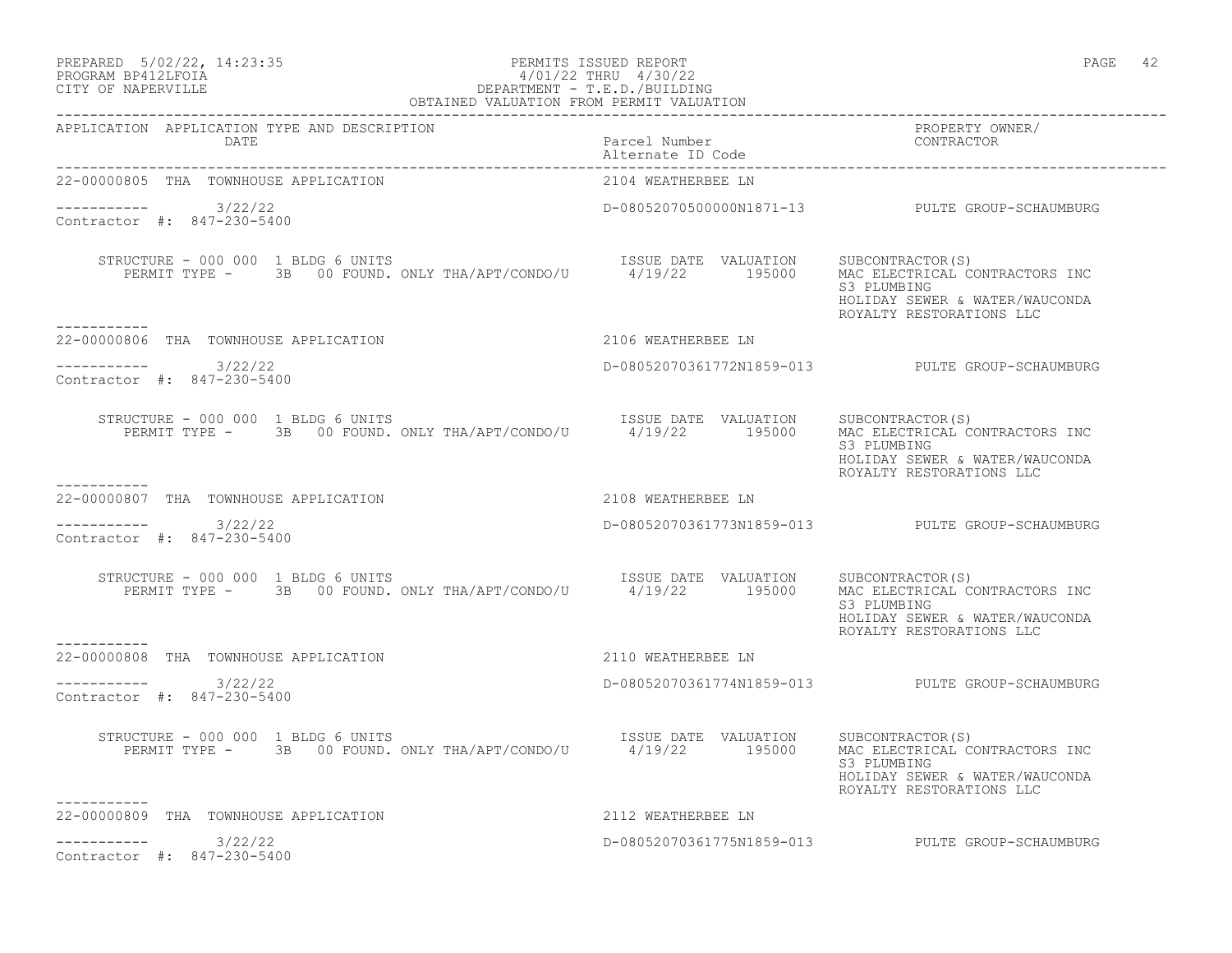| PREPARED            | $5/02/22$ , $14:23:35$ |  |
|---------------------|------------------------|--|
| DDACDAM RDA19T FATA |                        |  |

# PERMITS ISSUED REPORT AND SECULIAR SERVICES AS A PAGE 43 PROGRAM BP412LFOIA 4/01/22 THRU 4/30/22<br>CITY OF NAPERVILLE DEPARTMENT - T.E.D./BUILDIN CITY OF NAPERVILLE DEPARTMENT - T.E.D./BUILDING

| OBTAINED VALUATION FROM PERMIT VALUATION                                                                                                                                                |                                                       |                                                                           |
|-----------------------------------------------------------------------------------------------------------------------------------------------------------------------------------------|-------------------------------------------------------|---------------------------------------------------------------------------|
| APPLICATION APPLICATION TYPE AND DESCRIPTION<br>DATE                                                                                                                                    | Parcel Number<br>Alternate ID Code                    | PROPERTY OWNER/<br>CONTRACTOR                                             |
| 22-00000809 (CONTINUED)<br>------------                                                                                                                                                 |                                                       |                                                                           |
| RUCTURE - 000 000 1 BLDG 6 UNITS<br>PERMIT TYPE - 3B 00 FOUND. ONLY THA/APT/CONDO/U 4/19/22 195000 MAC ELECTRICAL CONTRACTORS INC<br>STRUCTURE - 000 000 1 BLDG 6 UNITS<br>----------   |                                                       | S3 PLUMBING<br>HOLIDAY SEWER & WATER/WAUCONDA<br>ROYALTY RESTORATIONS LLC |
| 22-00000810 THA TOWNHOUSE APPLICATION                                                                                                                                                   | 2114 WEATHERBEE LN                                    |                                                                           |
| $--------$ 3/22/22<br>Contractor #: 847-230-5400                                                                                                                                        |                                                       | D-08052070361776N1859-013 PULTE GROUP-SCHAUMBURG                          |
| STRUCTURE - 000 000 1 BLDG 6 UNITS<br>VUCTURE - 000 000 1 BLDG 6 UNITS<br>PERMIT TYPE - 3B 00 FOUND. ONLY THA/APT/CONDO/U 4/19/22 195000 MAC ELECTRICAL CONTRACTORS INC<br>------------ |                                                       | S3 PLUMBING<br>HOLIDAY SEWER & WATER/WAUCONDA<br>ROYALTY RESTORATIONS LLC |
| 22-00000811 HME HOUSE METER-ELECTRIC                                                                                                                                                    | 2104 WEATHERBEE LN HM                                 |                                                                           |
| $--------- 3/22/22$<br>Contractor #: 847-230-5400                                                                                                                                       |                                                       | D-080520705000000N1871-13 PULTE GROUP-SCHAUMBURG                          |
| STRUCTURE - 000 000<br>PERMIT TYPE - HME 00 HOUSE METER-ELECTRIC<br>------------                                                                                                        | ISSUE DATE VALUATION SUBCONTRACTOR (S)<br>4/19/22     | MAC ELECTRICAL CONTRACTORS INC<br>S3 PLUMBING                             |
| 22-00000812 FN FENCE APPLICATION                                                                                                                                                        | 463 WATERBURY CT                                      |                                                                           |
| ---------- 3/22/22<br>Contractor #: 847-636-3494                                                                                                                                        |                                                       | W-01012010170000N368 -189 DIRECT FENCE, INC                               |
| STRUCTURE - 000 000<br>PERMIT TYPE - FN 00 FENCE                                                                                                                                        | ISSUE DATE VALUATION SUBCONTRACTOR(S)<br>4/06/22 2300 |                                                                           |
| 22-00000816 CMIS MISCELLANEOUS COMMERCIAL                                                                                                                                               | 1500 SHORE RD                                         |                                                                           |
| $--------- 3/22/22$<br>Contractor #: 630-662-0992                                                                                                                                       |                                                       | D-07082040120000N547 -31 ARGO ROOFING CO. WILLOW SP                       |
| STRUCTURE - 000 000 ROYAL ENVELOPE<br>PERMIT TYPE - CMIS 00 COMMERCIAL MISC. PERMIT 4/28/22 253400 ARGO ROOFING CO. WILLOW SP                                                           | ISSUE DATE VALUATION SUBCONTRACTOR(S)                 |                                                                           |
| 22-00000817 DRWY DRIVEWAY NEW AND ALTERATIONS                                                                                                                                           | 1412 DURNESS CT                                       |                                                                           |
| 3/22/22<br>Contractor #: 630-885-8054                                                                                                                                                   | D-07253070410000N569 -301 ALLRITE PAVING              |                                                                           |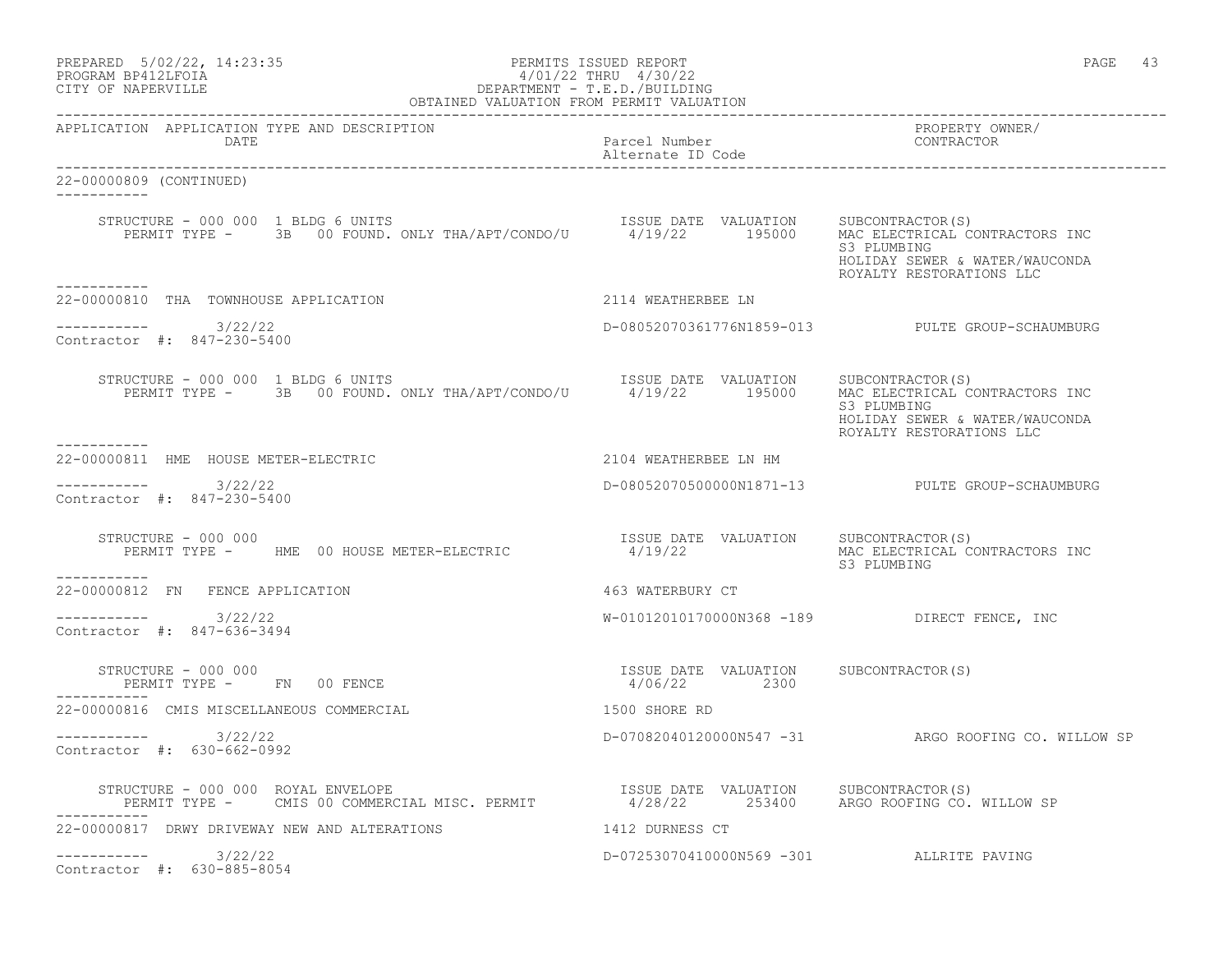| PREPARED            | $5/02/22$ , $14:23:35$ |  |
|---------------------|------------------------|--|
| DDOOD3M DD410T DOT3 |                        |  |

# PREPARED 5/02/22, 14:23:35 PERMITS ISSUED REPORT<br>PROGRAM BP412LFOIA PAGE 44 PAGE 44 PO1/22 THRU 4/30/22 PROGRAM BP412LFOIA  $4/01/22$  THRU  $4/30/22$ <br>CITY OF NAPERVILLE CITY OF NAPERVILLE DEPARTMENT - T.E.D./BUILDING

| OBTAINED VALUATION FROM PERMIT VALUATION                                                                                                                                                                                   |                                       |                                                      |
|----------------------------------------------------------------------------------------------------------------------------------------------------------------------------------------------------------------------------|---------------------------------------|------------------------------------------------------|
| APPLICATION APPLICATION TYPE AND DESCRIPTION<br>DATE                                                                                                                                                                       | Parcel Number<br>Alternate ID Code    | PROPERTY OWNER/<br>CONTRACTOR                        |
| 22-00000817 (CONTINUED)                                                                                                                                                                                                    |                                       |                                                      |
| STRUCTURE - 000 000<br>PERMIT TYPE - DRWY 00 DRIVEWAY ADDITION/ALTERATION $4/11/22$<br>ROW 00 RIGHT OF WAY PERMIT $4/11/22$<br>$4/11/22$<br>$4/11/22$<br>STRUCTURE - 000 000                                               |                                       |                                                      |
| ------------<br>22-00000818 FABD FIRE ALARM                                                                                                                                                                                | 1860 W JEFFERSON AV                   |                                                      |
| $--------- 3/22/22$<br>Contractor #: 630-434-7900                                                                                                                                                                          |                                       | D-07221020210000N1411-74 AFFILIATED CUSTOMER SERVICE |
| STRUCTURE - 000 000<br>TRUCTURE - 000 000<br>PERMIT TYPE -     FABD 00 FIRE ALARM                                                                                                                                          | ISSUE DATE VALUATION SUBCONTRACTOR(S) |                                                      |
| 22-00000819 DRWY DRIVEWAY NEW AND ALTERATIONS                                                                                                                                                                              | 2217 NOTTINGHAM DR                    |                                                      |
| $--------- 3/22/22$<br>Contractor #: 630-361-3810                                                                                                                                                                          |                                       | W-01011080050000N765 -188 VICTOR G MARQUEZ           |
| STRUCTURE - 000 000<br>PERMIT TYPE - DRWY 00 DRIVEWAY ADDITION/ALTERATION 1/06/22 10000 VICTOR G MARQUEZ<br>ROW 00 RIGHT OF WAY PERMIT 4/06/22<br>STRUCTURE - 000 000                                                      |                                       |                                                      |
| ------------<br>22-00000822 PAT PATIO APPLICATION                                                                                                                                                                          | 1671 RIPARIAN DR                      |                                                      |
| $--------- 3/22/22$<br>Contractor #: 630-271-9709                                                                                                                                                                          |                                       | D-08311140160000N305 -160 MONTANOS LANDSCAPING       |
| PERMIT TYPE - PAT 00 PATIO                                                                                                                                                                                                 |                                       |                                                      |
| 22-00000825 CMIS MISCELLANEOUS COMMERCIAL                                                                                                                                                                                  | 1700 PARK ST HM                       |                                                      |
| $--------- 3/22/22$<br>Contractor #: 708-430-8030                                                                                                                                                                          |                                       | D-07122250290000N351 -39 ROOFING SOLUTIONS LLC       |
| STRUCTURE - 000 000 PARK PLACE OFFICE CONDOS                       ISSUE DATE VALUATION     SUBCONTRACTOR(S)<br>PERMIT TYPE -     CMIS 00 COMMERCIAL MISC. PERMIT           4/22/22       219548     ROOFING SOLUTIONS LLC |                                       |                                                      |
| 22-00000827 RAL RES ALTERATIONS/REMODLING (NO NEW SQ FTG) 1525 CLARKSON CT                                                                                                                                                 |                                       |                                                      |
| $--------- 3/22/22$<br>Contractor #: 630-579-6600                                                                                                                                                                          |                                       | D-08331040150000N160 -164 RELIABLE HOME IMPROVEMENT  |
| STRUCTURE - 000 000 INTERIOR KITCHEN REMODELING TSSUE DATE VALUATION SUBCONTRACTOR(S)                                                                                                                                      |                                       |                                                      |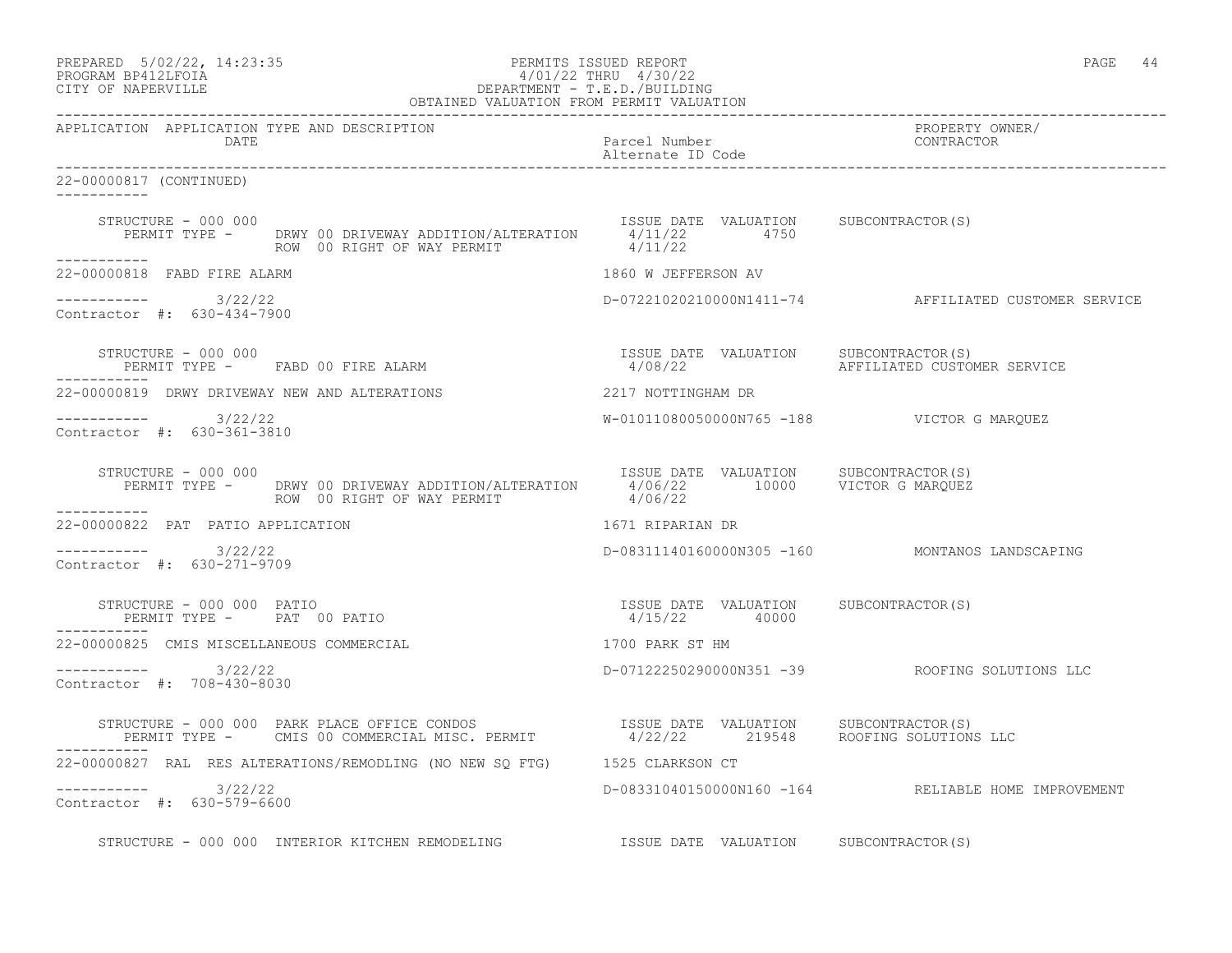## PREPARED 5/02/22, 14:23:35 PERMITS ISSUED REPORT PAGE 45 PROGRAM BP412LFOIA 4/01/22 THRU 4/30/22 CITY OF NAPERVILLE DEPARTMENT - T.E.D./BUILDING OBTAINED VALUATION FROM PERMIT VALUATION

| 22-00000827 (CONTINUED)                                          |                                                                                                                                                                                                                                                       |                          |                                                                                                                          |
|------------------------------------------------------------------|-------------------------------------------------------------------------------------------------------------------------------------------------------------------------------------------------------------------------------------------------------|--------------------------|--------------------------------------------------------------------------------------------------------------------------|
| -----------                                                      | PERMIT TYPE - RAL 00 ROOM ALTERATION                                                                                                                                                                                                                  |                          | 4/11/22  49930  RELIANCE ELECTRIC<br>B & K PLUMBING                                                                      |
| 22-00000832 SIGN SIGN APPLICATIONS                               |                                                                                                                                                                                                                                                       | 1023 S WASHINGTON ST 111 |                                                                                                                          |
| $--------- 3/22/22$<br>Contractor #: 847-298-5133                |                                                                                                                                                                                                                                                       |                          | - PGL SIGNS & SERVICE INC.LLC                                                                                            |
| STRUCTURE - 000 000<br>PERMIT TYPE - SIGN 00 SIGN<br>----------- |                                                                                                                                                                                                                                                       | 4/05/22                  | ISSUE DATE VALUATION SUBCONTRACTOR(S)                                                                                    |
| 22-00000833 SIGN SIGN APPLICATIONS                               |                                                                                                                                                                                                                                                       | 1023 S WASHINGTON ST 111 |                                                                                                                          |
| $--------- 3/22/22$<br>Contractor #: 847-298-5133                |                                                                                                                                                                                                                                                       |                          | - PGL SIGNS & SERVICE INC.LLC                                                                                            |
| STRUCTURE - 000 000<br>PERMIT TYPE - SIGN 00 SIGN                |                                                                                                                                                                                                                                                       | 4/05/22                  | ISSUE DATE VALUATION SUBCONTRACTOR(S)                                                                                    |
| -----------<br>22-00000836 SFR SINGLE FAMILY RESIDENCE           |                                                                                                                                                                                                                                                       | 2327 LUCENT LN           |                                                                                                                          |
| $--------- 3/22/22$<br>Contractor #: 817-875-7057                |                                                                                                                                                                                                                                                       |                          | D-05323000240000N1859-12N PULTE GROUP                                                                                    |
| STRUCTURE - 000 000 SFR                                          | PERMIT TYPE - ELEC 00 ELECTRIC FOR SINGLE FAMILY/DPX 4/18/22<br>MECH 00 MECHANICAL FOR SFR/DPX 4/18/22<br>PLRM 00 PLUMBING BASEMENT ROUGH 4/18/22                                                                                                     |                          | ISSUE DATE VALUATION SUBCONTRACTOR(S)<br>MAC ELECTRICAL CONTRACTORS INC<br>S3 PLUMBING                                   |
|                                                                  |                                                                                                                                                                                                                                                       |                          | HOLIDAY SEWER & WATER/WAUCONDA                                                                                           |
|                                                                  | PLUM 00 PLUMBING FOR SINGLE FAMILY/DPX 4/18/22<br>STRP 00 SINGLE FAMILY RESIDENCE PERMIT 4/18/22 195000 RABY ROOFING<br>STRU 00 STRUCTURAL FOR SINGLE FAM/DPX 4/18/22                                                                                 |                          | HOLIDAY SEWER & WATER/WAUCONDA                                                                                           |
| 22-00000837 SFR SINGLE FAMILY RESIDENCE                          |                                                                                                                                                                                                                                                       | 2323 LUCENT LN           |                                                                                                                          |
| $--------- 3/22/22$<br>Contractor #: 817-875-7057                |                                                                                                                                                                                                                                                       |                          | D-05323000230000N1859-12N PULTE GROUP                                                                                    |
| STRUCTURE - 000 000 SFR                                          | PERMIT TYPE - ELEC 00 ELECTRIC FOR SINGLE FAMILY/DPX 4/18/22<br>ELEC 00 ELECTRIC FOR SINGLE FATILIC FIRE ACTIVITY<br>MECH 00 MECHANICAL FOR SFR/DPX 4/18/22<br>PATO 00 PATIO WITH STRUCTURE 4/18/22 195000<br>PLRM 00 PLUMBING BASEMENT ROUGH 4/18/22 |                          | ISSUE DATE VALUATION SUBCONTRACTOR(S)<br>MAC ELECTRICAL CONTRACTORS INC<br>S3 PLUMBING<br>HOLIDAY SEWER & WATER/WAUCONDA |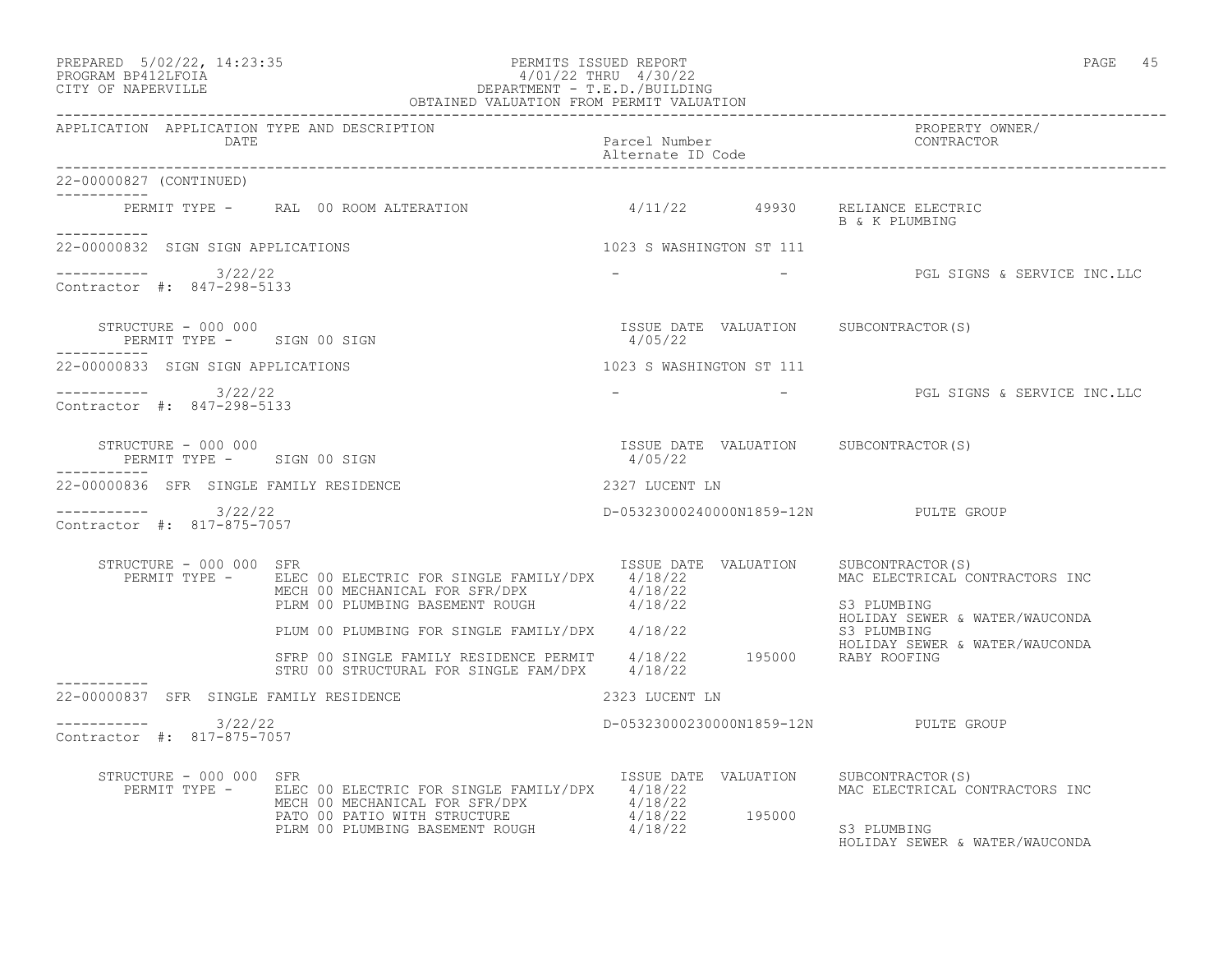# PREPARED 5/02/22, 14:23:35 PERMITS ISSUED REPORT PAGE 46 PROGRAM BP412LFOIA 4/01/22 THRU 4/30/22 CITY OF NAPERVILLE DEPARTMENT - T.E.D./BUILDING

|                                                      | OBTAINED VALUATION FROM PERMIT VALUATION                                                                                                                                                                                       |                                           |                                                                                                     |
|------------------------------------------------------|--------------------------------------------------------------------------------------------------------------------------------------------------------------------------------------------------------------------------------|-------------------------------------------|-----------------------------------------------------------------------------------------------------|
| APPLICATION APPLICATION TYPE AND DESCRIPTION<br>DATE |                                                                                                                                                                                                                                | Parcel Number<br>Alternate ID Code        | PROPERTY OWNER/<br>CONTRACTOR                                                                       |
| 22-00000837 (CONTINUED)                              |                                                                                                                                                                                                                                |                                           |                                                                                                     |
|                                                      | PLUM 00 PLUMBING FOR SINGLE FAMILY/DPX 4/18/22 S3 PLUMBING<br>SFRP 00 SINGLE FAMILY RESIDENCE PERMIT 4/18/22 195000 RABY ROOFING                                                                                               |                                           |                                                                                                     |
|                                                      | STRU 00 STRUCTURAL FOR SINGLE FAM/DPX 4/18/22                                                                                                                                                                                  |                                           |                                                                                                     |
| 22-00000838 SFR SINGLE FAMILY RESIDENCE              |                                                                                                                                                                                                                                | 1264 SNAPPER RD                           |                                                                                                     |
| --------- 3/22/22<br>Contractor #: 817-875-7057      |                                                                                                                                                                                                                                | D-05323070150000N1859-13N PULTE GROUP     |                                                                                                     |
| STRUCTURE - 000 000 SFR                              | PERMIT TYPE - ELEC 00 ELECTRIC FOR SINGLE FAMILY/DPX 4/18/22<br>MECH 00 MECHANICAL FOR SFR/DPX 4/18/22<br>PLRM 00 PLUMBING BASEMENT ROUGH 4/18/22                                                                              | ISSUE DATE VALUATION                      | SUBCONTRACTOR(S)<br>MAC ELECTRICAL CONTRACTORS INC<br>S3 PLUMBING<br>HOLIDAY SEWER & WATER/WAUCONDA |
|                                                      | PLUM 00 PLUMBING FOR SINGLE FAMILY/DPX 4/18/22                                                                                                                                                                                 |                                           | S3 PLUMBING<br>HOLIDAY SEWER & WATER/WAUCONDA                                                       |
|                                                      | SFRP 00 SINGLE FAMILY RESIDENCE PERMIT 4/18/22 195000 RABY ROOFING<br>STRU 00 STRUCTURAL FOR SINGLE FAM/DPX 4/18/22                                                                                                            |                                           |                                                                                                     |
| 22-00000839 SFR SINGLE FAMILY RESIDENCE              |                                                                                                                                                                                                                                | 1268 SNAPPER RD                           |                                                                                                     |
| ---------- 3/22/22<br>Contractor #: 817-875-7057     |                                                                                                                                                                                                                                | D-05323070160000N1859-13N PULTE GROUP     |                                                                                                     |
| STRUCTURE - 000 000 SFR<br>PERMIT TYPE -             | ELEC 00 ELECTRIC FOR SINGLE FAMILY/DPX 4/18/22<br>MECH 00 MECHANICAL FOR SFR/DPX $4/18/22$<br>PLRM 00 PLUMBING BASEMENT ROUGH $4/18/22$                                                                                        | ISSUE DATE VALUATION SUBCONTRACTOR(S)     | MAC ELECTRICAL CONTRACTORS INC<br>S3 PLUMBING<br>HOLIDAY SEWER & WATER/WAUCONDA                     |
|                                                      | PLUM 00 PLUMBING FOR SINGLE FAMILY/DPX $4/18/22$<br>S3 PLUMBING<br>SFRP 00 SINGLE FAMILY RESIDENCE PERMIT $4/18/22$ 195000 RABY ROOFING                                                                                        |                                           | HOLIDAY SEWER & WATER/WAUCONDA                                                                      |
|                                                      | STRU 00 STRUCTURAL FOR SINGLE FAM/DPX 4/18/22                                                                                                                                                                                  |                                           |                                                                                                     |
| 22-00000840 SFR SINGLE FAMILY RESIDENCE              |                                                                                                                                                                                                                                | 1227 WRENSON AV                           |                                                                                                     |
| $------ 3/22/22$<br>Contractor #: 817-875-7057       |                                                                                                                                                                                                                                | D-05323040080000N1859-13N PULTE GROUP     |                                                                                                     |
| STRUCTURE - 000 000 SFR<br>PERMIT TYPE -             | ELEC 00 ELECTRIC FOR SINGLE FAMILY/DPX 4/18/22<br>EVCR 00 ELECTRIC VEHICLE STATION RES $4/18/22$ 195000<br>MECH 00 MECHANICAL FOR SFR/DPX $4/18/22$<br>PATO 00 PATIO WITH STRUCTURE<br>PLRM 00 PLUMBING BASEMENT ROUGH 4/18/22 | ISSUE DATE VALUATION<br>195000<br>4/18/22 | SUBCONTRACTOR(S)<br>MAC ELECTRICAL CONTRACTORS INC<br>S3 PLUMBING                                   |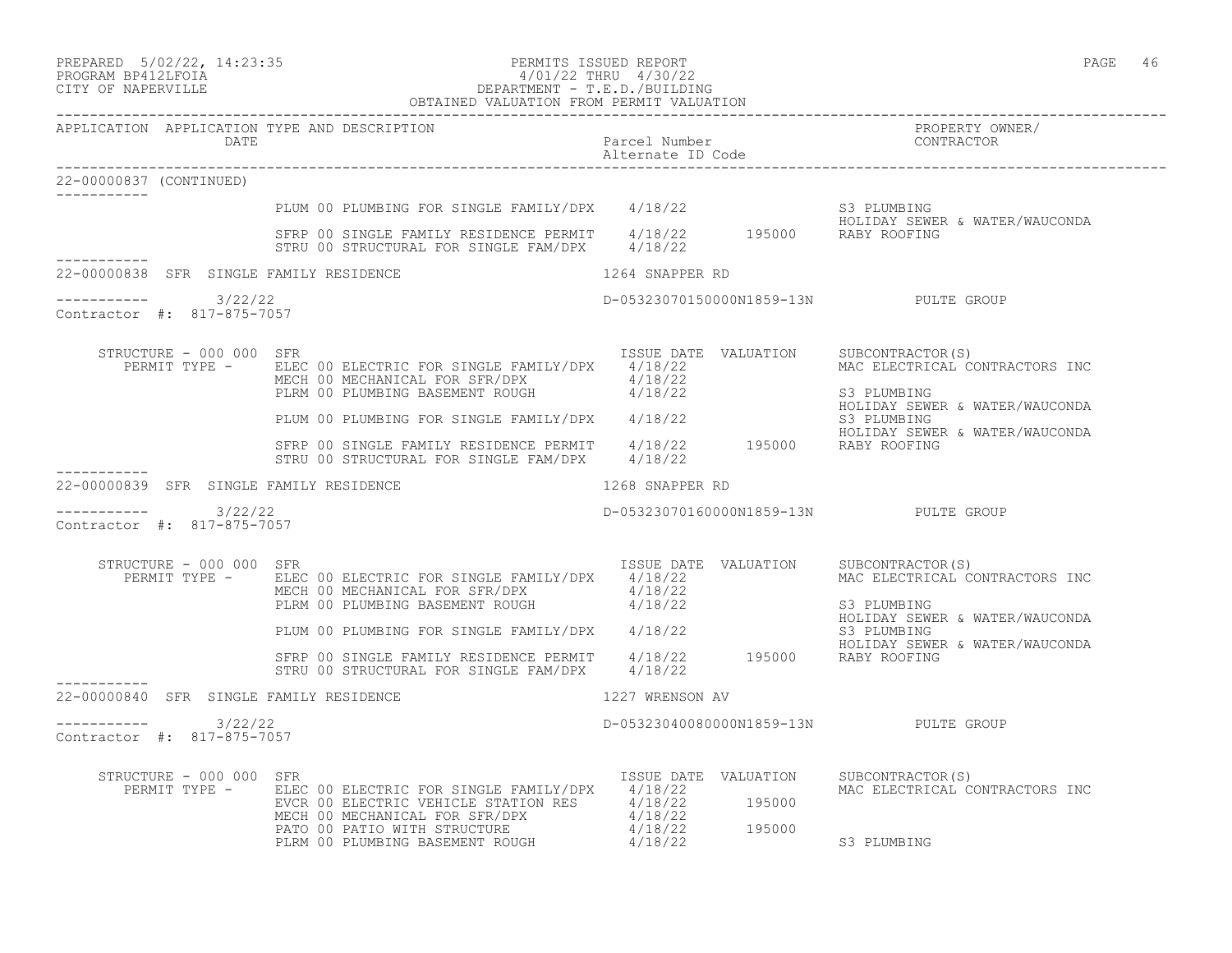| PREPARED |                                         | $5/02/22$ , 14:23:35 |
|----------|-----------------------------------------|----------------------|
| -------  | $\begin{array}{c}\n\hline\n\end{array}$ |                      |

## PREPARED 5/02/22, 14:23:35 PERMITS ISSUED REPORT<br>PROGRAM BP412LFOIA PAGE 47 PROGRAM BP412LFOIA  $4/01/22$  THRU  $4/30/22$ <br>CITY OF NAPERVILLE CITY OF NAPERVILLE DEPARTMENT - T.E.D./BUILDING OBTAINED VALUATION FROM PERMIT VALUATION

| APPLICATION APPLICATION TYPE AND DESCRIPTION<br>DATE                                                                                                                                                  | Parcel Number<br>Alternate ID Code                    | PROPERTY OWNER/<br>CONTRACTOR                                    |
|-------------------------------------------------------------------------------------------------------------------------------------------------------------------------------------------------------|-------------------------------------------------------|------------------------------------------------------------------|
| 22-00000840 (CONTINUED)                                                                                                                                                                               |                                                       |                                                                  |
| PLUM 00 PLUMBING FOR SINGLE FAMILY/DPX 4/18/22 53 PLUMBING<br>SFRP 00 SINGLE FAMILY RESIDENCE PERMIT 4/18/22 195000 RABY ROOFING<br>STRU 00 STRUCTURAL FOR SINGLE FAM/DPX 4/18/22 195000 RABY ROOFING |                                                       | HOLIDAY SEWER & WATER/WAUCONDA<br>HOLIDAY SEWER & WATER/WAUCONDA |
|                                                                                                                                                                                                       |                                                       |                                                                  |
| -----------<br>22-00000845 FN FENCE APPLICATION                                                                                                                                                       | 213 E 12TH AV                                         |                                                                  |
| ----------- 3/23/22<br>Contractor #: 630-933-9881                                                                                                                                                     |                                                       | D-08073020230000N365 -55 SP FENCE-WARRENVILLE                    |
| STRUCTURE - 000 000<br>PERMIT TYPE - FN 00 FENCE                                                                                                                                                      | ISSUE DATE VALUATION SUBCONTRACTOR(S)<br>4/06/22 6737 |                                                                  |
| 22-00000846 FN FENCE APPLICATION                                                                                                                                                                      | 508 TANGLEWOOD LN                                     |                                                                  |
| ----------- 3/23/22<br>Contractor #: 224-220-1042                                                                                                                                                     |                                                       | D-08071050060000N363 -40 CEDAR MOUNTAIN FENCE COMPANY            |
| STRUCTURE - 000 000<br>PERMIT TYPE - FN 00 FENCE                                                                                                                                                      | ISSUE DATE VALUATION SUBCONTRACTOR(S)<br>4/15/22 7800 |                                                                  |
| 22-00000848 FN FENCE APPLICATION                                                                                                                                                                      | 2407 WOODLAKE CT                                      |                                                                  |
| $--------- 3/23/22$<br>Contractor #: 630-551-3400                                                                                                                                                     |                                                       | W-01034090220000N1245-200 CLASSIC FENCE INC                      |
| STRUCTURE - 000 000<br>PERMIT TYPE - FN 00 FENCE                                                                                                                                                      | ISSUE DATE VALUATION SUBCONTRACTOR(S)<br>4/08/22 5300 |                                                                  |
| 22-00000853 RAL RES ALTERATIONS/REMODLING (NO NEW SQ FTG) 3808 MALLARD LN                                                                                                                             |                                                       |                                                                  |
| -----------    3/23/22<br>Contractor #: 630-698-8354                                                                                                                                                  | W-01103040110000N1058-229 MT MCCAW INC                |                                                                  |
| -----------                                                                                                                                                                                           |                                                       | BRISKO ELECTRIC                                                  |
| 22-00000854 RAL RES ALTERATIONS/REMODLING (NO NEW SQ FTG) 2755 WHITEHALL LN                                                                                                                           |                                                       |                                                                  |
| $--------- 3/23/22$<br>Contractor #: 630-355-9574                                                                                                                                                     |                                                       | D-07343090300000N1260-169 THE KITCHEN MASTER                     |
| STRUCTURE - 000 000 MASTER BATH REMODELING                                                                                                                                                            | ISSUE DATE VALUATION SUBCONTRACTOR(S)                 |                                                                  |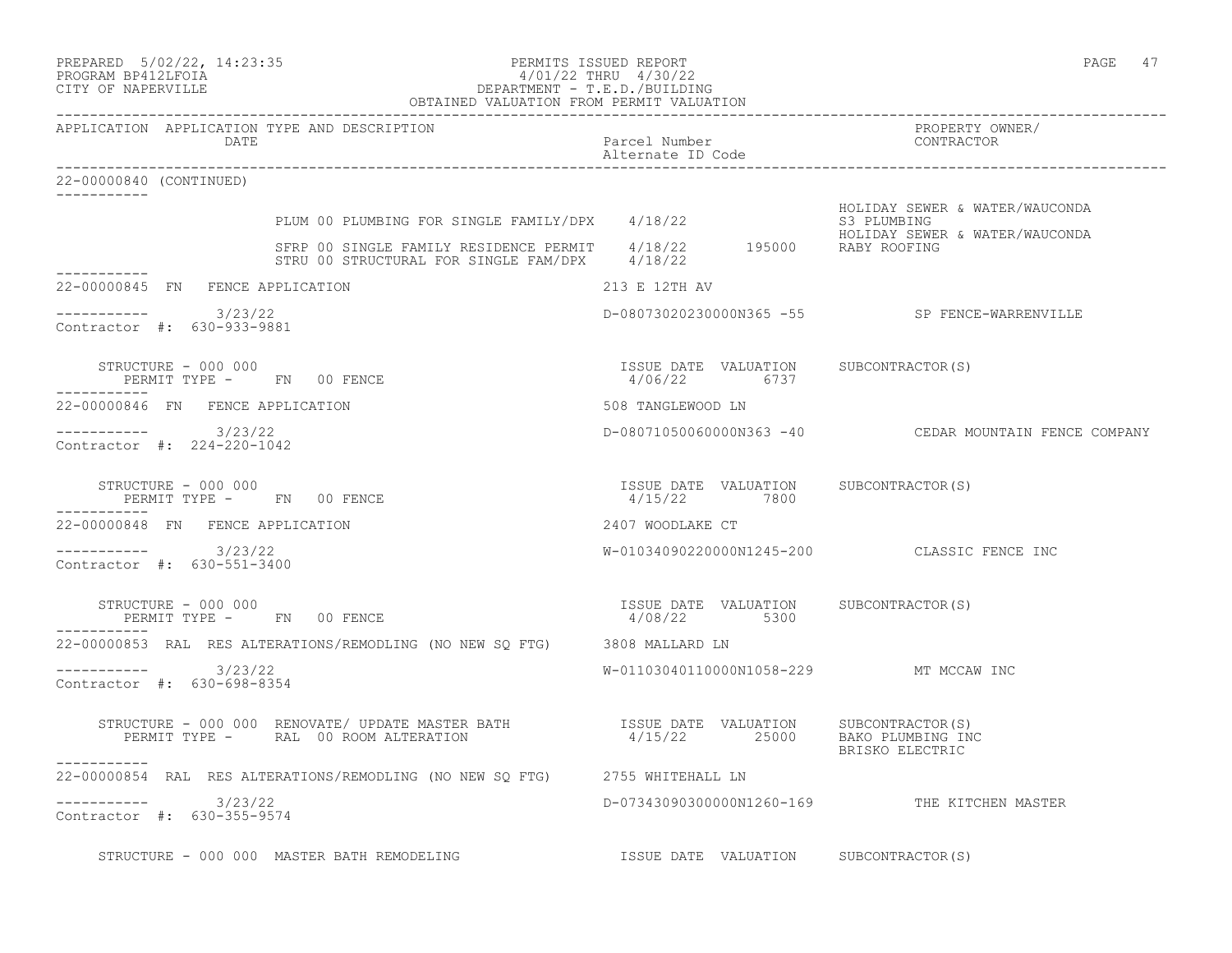# PREPARED 5/02/22, 14:23:35 PERMITS ISSUED REPORT PAGE 48 PROGRAM BP412LFOIA 4/01/22 THRU 4/30/22 CITY OF NAPERVILLE DEPARTMENT - T.E.D./BUILDING

| OBTAINED VALUATION FROM PERMIT VALUATION                                                                                                                                                                                                |                                                         |                                                                  |  |  |
|-----------------------------------------------------------------------------------------------------------------------------------------------------------------------------------------------------------------------------------------|---------------------------------------------------------|------------------------------------------------------------------|--|--|
| APPLICATION APPLICATION TYPE AND DESCRIPTION<br>DATE                                                                                                                                                                                    | Parcel Number<br>Alternate ID Code                      | PROPERTY OWNER/<br>CONTRACTOR                                    |  |  |
| 22-00000854 (CONTINUED)<br>-----------                                                                                                                                                                                                  |                                                         |                                                                  |  |  |
| PERMIT TYPE - RAL 00 ROOM ALTERATION 4/08/22 36700<br>___________                                                                                                                                                                       |                                                         | DONATELLO ELECTRIC, INC<br>LETO PLUMBING & HEATING, INC          |  |  |
| 22-00000857 FN FENCE APPLICATION                                                                                                                                                                                                        | 3468 PARLIAMENT LN                                      |                                                                  |  |  |
| $--------$ 3/23/22<br>Contractor #: 630-232-7116                                                                                                                                                                                        |                                                         |                                                                  |  |  |
| STRUCTURE - 000 000<br>PERMIT TYPE - FN 00 FENCE                                                                                                                                                                                        | ISSUE DATE VALUATION SUBCONTRACTOR(S)<br>4/20/22 8000   |                                                                  |  |  |
| 22-00000860 RAL RES ALTERATIONS/REMODLING (NO NEW SQ FTG) 635 BAKEWELL LN                                                                                                                                                               |                                                         |                                                                  |  |  |
| $--------- 3/23/22$<br>Contractor #: 630-330-4739                                                                                                                                                                                       |                                                         | D-08294050370000N184 -148 TRANQUILITY BUILDERS                   |  |  |
| STRUCTURE – 000 000 MASTER AND HALL BATH REMODEL                  ISSUE DATE VALUATION     SUBCONTRACTOR(S)<br>PERMIT TYPE –      RAL  00 ROOM ALTERATION                        4/08/22      42000     AFFORDABLE PLUMB:<br>---------- |                                                         | 4/08/22 42000 AFFORDABLE PLUMBING SERVICES<br>MATRIX ELECTRIC CO |  |  |
| 22-00000861 FN FENCE APPLICATION                                                                                                                                                                                                        | 1357 JANE AV                                            |                                                                  |  |  |
| --------<br>3/23/22<br>Contractor #: 708-856-8999                                                                                                                                                                                       |                                                         | D-08174060490000N136 -88 ILLINOIS FENCE COMPANY                  |  |  |
| STRUCTURE - 000 000<br>PERMIT TYPE - FN 00 FENCE                                                                                                                                                                                        | ISSUE DATE VALUATION SUBCONTRACTOR(S)<br>$4/12/22$ 9000 |                                                                  |  |  |
| 22-00000862 RAL RES ALTERATIONS/REMODLING (NO NEW SQ FTG) 1004 CONAN DOYLE RD                                                                                                                                                           |                                                         |                                                                  |  |  |
| $--------$ 3/23/22<br>Contractor #: 630-340-1092                                                                                                                                                                                        |                                                         | W-01112110080000N719 -217 TAKE 2 CUSTOM REMODELING               |  |  |
| STRUCTURE - 000 000 NEW ENTERTAINMENT ROOM IN BASEMENT ISSUE DATE VALUATION SUBCONTRACTOR(S)<br>PERMIT TYPE - RAL 00 ROOM ALTERATION<br>----------                                                                                      | $4/26/22$ 21250 ENCORE ELECTRIC, INC                    |                                                                  |  |  |
| 22-00000864 FN FENCE APPLICATION                                                                                                                                                                                                        | 1217 TREFOIL CT                                         |                                                                  |  |  |
| -----------    3/23/22<br>Contractor #: 224-220-1042                                                                                                                                                                                    |                                                         | D-08073020160000N365 -55 CEDAR MOUNTAIN FENCE COMPANY            |  |  |
| STRUCTURE - 000 000<br>PERMIT TYPE - FN 00 FENCE                                                                                                                                                                                        | ISSUE DATE VALUATION SUBCONTRACTOR(S)<br>4/08/22 14800  |                                                                  |  |  |
| 22-00000865 ESC ELECTRIC SERVICE CHANGE                                                                                                                                                                                                 | 3004 REFLECTION DR                                      |                                                                  |  |  |
| 3/23/22<br>Contractor #: 847-364-1057                                                                                                                                                                                                   |                                                         | W-01092030350000N1364-213 MC2 ELECTRIC, INC                      |  |  |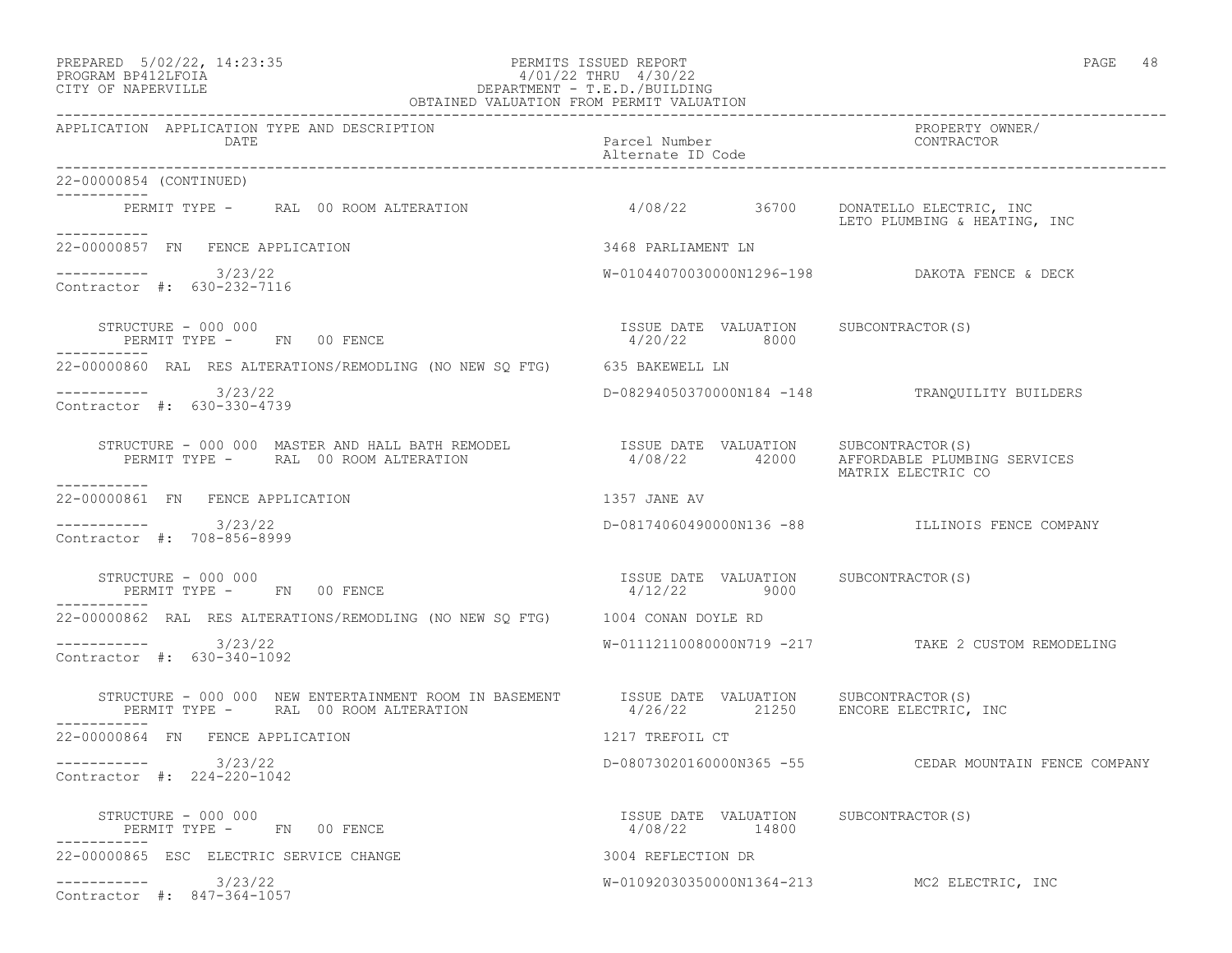| PREPARED            | $5/02/22$ , 14:23:35 |
|---------------------|----------------------|
| DDOCDAM DDA10T DOTA |                      |

# PREPARED 5/02/22, 14:23:35 PERMITS ISSUED REPORT<br>PROGRAM BP412LFOIA PAGE 49 PROGRAM BP412LFOIA  $4/01/22$  THRU  $4/30/22$ <br>CITY OF NAPERVILLE CITY OF NAPERVILLE DEPARTMENT - T.E.D./BUILDING

| OBTAINED VALUATION FROM PERMIT VALUATION                                                                                                                                                                                                                                                                                                                                                                 |                                            |                                                  |  |  |
|----------------------------------------------------------------------------------------------------------------------------------------------------------------------------------------------------------------------------------------------------------------------------------------------------------------------------------------------------------------------------------------------------------|--------------------------------------------|--------------------------------------------------|--|--|
| APPLICATION APPLICATION TYPE AND DESCRIPTION<br>DATE                                                                                                                                                                                                                                                                                                                                                     | Parcel Number<br>Alternate ID Code         | PROPERTY OWNER/<br>CONTRACTOR                    |  |  |
| 22-00000865 (CONTINUED)                                                                                                                                                                                                                                                                                                                                                                                  |                                            |                                                  |  |  |
| STRUCTURE - 000 000<br>PERMIT TYPE -     ESCC 00 ELECTRIC SERVICE CHANGE COMM      4/04/22          MC2 ELECTRIC, INC                                                                                                                                                                                                                                                                                    |                                            |                                                  |  |  |
| 22-00000866 ESC ELECTRIC SERVICE CHANGE<br>631 N ROUTE 59                                                                                                                                                                                                                                                                                                                                                |                                            |                                                  |  |  |
| ----------- 3/23/22<br>Contractor #: 847-364-1057                                                                                                                                                                                                                                                                                                                                                        |                                            | D-07162070060000N1471-63 MC2 ELECTRIC, INC       |  |  |
| $\begin{array}{cccccc} \texttt{STRUCTURE} & - & 000 & 000 & & & & \\ \texttt{PERMIT TYPE} & - & & \texttt{ESCC} & 00 & \texttt{ELECTRIC} & \texttt{SERVICE} & \texttt{CHANGE} & \texttt{COMM} & & & & \\ \end{array} \qquad \begin{array}{cccccc} \texttt{ISSUE} & \texttt{DATE} & \texttt{VALUATION} & & \texttt{SUBCONTRACTOR(S)}\\ & 4/04/22 & & & \texttt{MC2} & \texttt{ELECTRIC, INC} \end{array}$ |                                            |                                                  |  |  |
| 22-00000869 ESC ELECTRIC SERVICE CHANGE                                                                                                                                                                                                                                                                                                                                                                  | 977 COLLINGWOOD DR                         |                                                  |  |  |
| $--------- 3/24/22$<br>Contractor #:                                                                                                                                                                                                                                                                                                                                                                     | D-08204100160000N108 -118 OWNER/CONTRACTOR |                                                  |  |  |
| STRUCTURE - 000 000<br>STRUCTURE - 000 000<br>PERMIT TYPE -      ELSC 00 ELECTRIC SVC CHANGE RES.            4/05/22                                                                                                                                                                                                                                                                                     | ISSUE DATE VALUATION SUBCONTRACTOR(S)      |                                                  |  |  |
| 22-00000873 ESC ELECTRIC SERVICE CHANGE                                                                                                                                                                                                                                                                                                                                                                  | 2193 UNIVERSITY DR                         |                                                  |  |  |
| $--------$ 3/24/22<br>Contractor #: 630-915-8068                                                                                                                                                                                                                                                                                                                                                         |                                            | W-02052140150000N400 -193 RJ ELECTRIC SERVICE CO |  |  |
| STRUCTURE - 000 000<br>PERMIT TYPE - ELSC 00 ELECTRIC SVC CHANGE RES. 4/05/22 R J ELECTRIC SERVICE<br>EVCR 00 ELECTRIC VEHICLE STATION RES 4/05/22 1900 R J ELECTRIC SERVICE<br>STRUCTURE - 000 000                                                                                                                                                                                                      |                                            |                                                  |  |  |
| 22-00000875 PAT PATIO APPLICATION                                                                                                                                                                                                                                                                                                                                                                        | 2350 KEIM RD                               |                                                  |  |  |
| $--------- 3/24/22$<br>Contractor #:                                                                                                                                                                                                                                                                                                                                                                     |                                            |                                                  |  |  |
|                                                                                                                                                                                                                                                                                                                                                                                                          |                                            |                                                  |  |  |
| 22-00000876 CAL COMMERCIAL ALTERATION/REPAIR (NO NEW SO FTG) 1250 E DIEHL RD 115                                                                                                                                                                                                                                                                                                                         |                                            |                                                  |  |  |
| $--------$ 3/24/22<br>Contractor #: 708-531-9000                                                                                                                                                                                                                                                                                                                                                         |                                            | D-08053020150000N962 -27 CREATIVE CONTRACTING    |  |  |
|                                                                                                                                                                                                                                                                                                                                                                                                          |                                            |                                                  |  |  |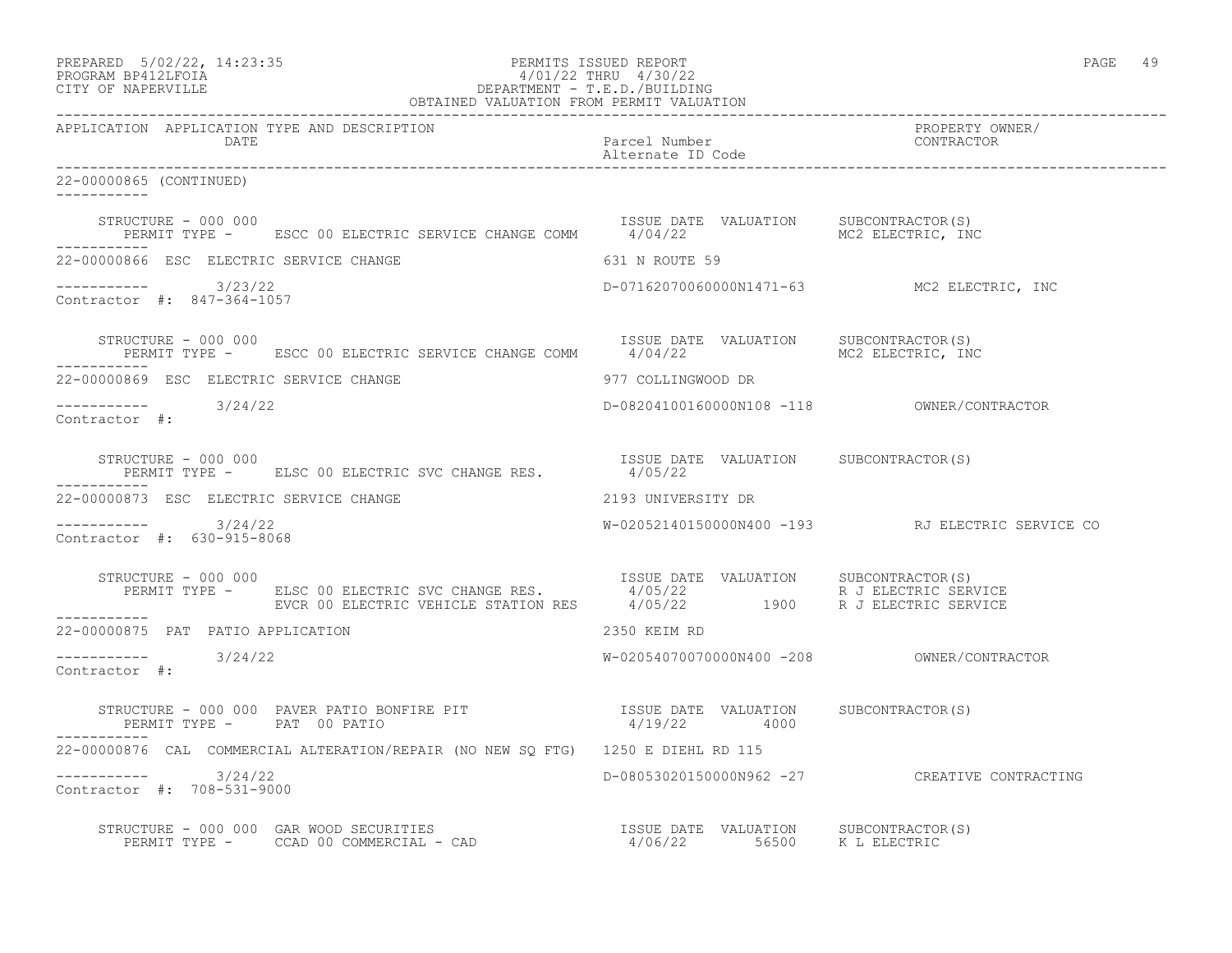| PREPARED            | $5/02/22$ , $14:23:35$ |  |
|---------------------|------------------------|--|
| DDACDAM BDA12T FATA |                        |  |

#### PREPARED 5/02/22, 14:23:35 PERMITS ISSUED REPORT<br>PROGRAM BP412LFOIA PAGE 50 ACCORD 4/01/22 THRU 4/30/22 PROGRAM BP412LFOIA  $4/01/22$  THRU 4/30/22<br>CITY OF NAPERVILLE DEPARTMENT - T.E.D./BUILDIN DEPARTMENT - T.E.D./BUILDING OBTAINED VALUATION FROM PERMIT VALUATION ------------------------------------------------------------------------------------------------------------------------------------

| APPLICATION APPLICATION TYPE AND DESCRIPTION<br>DATE                                                                   | Parcel Number<br>Alternate ID Code                                               | PROPERTY OWNER/<br>CONTRACTOR                            |
|------------------------------------------------------------------------------------------------------------------------|----------------------------------------------------------------------------------|----------------------------------------------------------|
| 22-00000876 (CONTINUED)<br>___________                                                                                 |                                                                                  |                                                          |
| FABD 00 FIRE ALARM<br>-----------                                                                                      | 4/21/22                                                                          | C. W. BURNS CO, INC<br>FIRST SECURITY SYSTEMS<br>FA      |
| 22-00000881 PAT PATIO APPLICATION                                                                                      | 2328 MOONLIGHT CT                                                                |                                                          |
| $--------$ 3/24/22<br>Contractor #:                                                                                    |                                                                                  | W-01011130320000N767 -188 BRICK LOGIK, LLC               |
| STRUCTURE - 000 000 BRICK PAVER PATIO<br>PERMIT TYPE - PAT 00 PATIO                                                    | ISSUE DATE VALUATION SUBCONTRACTOR(S)<br>4/26/22 18000                           |                                                          |
| 22-00000882 FN FENCE APPLICATION                                                                                       | 353 S BIRCHWOOD DR                                                               |                                                          |
| 3/24/22<br>____________<br>Contractor #: 224-220-1042                                                                  |                                                                                  | D-07231030200000N532 -96 CEDAR MOUNTAIN FENCE COMPANY    |
| STRUCTURE - 000 000<br>PERMIT TYPE - FN 00 FENCE                                                                       | ISSUE DATE VALUATION SUBCONTRACTOR(S)<br>4/04/22 5000                            |                                                          |
| 22-00000883 PAT PATIO APPLICATION                                                                                      | 3939 GOLD CUP LN                                                                 |                                                          |
| $--------- 3/24/22$<br>Contractor #: 331-262-7431                                                                      |                                                                                  | W-01103120210000N1839-229 D & M LANDSCAPING AND PAVING L |
| STRUCTURE - 000 000 PATIO, DRIVEWAY EDGING<br>PERMIT TYPE - PAT 00 PATIO                                               | ISSUE DATE VALUATION SUBCONTRACTOR(S)<br>4/20/22 21500                           |                                                          |
| 22-00000884 DRWY DRIVEWAY NEW AND ALTERATIONS                                                                          | 936 W BAILEY RD                                                                  |                                                          |
| $--------- 3/24/22$<br>Contractor #: 630-469-6898                                                                      | D-07253070070000N565 -301 CUSTOM CONCRETE                                        |                                                          |
| STRUCTURE - 000 000<br>PERMIT TYPE - DRWY 00 DRIVEWAY ADDITION/ALTERATION<br>ROW 00 RIGHT OF WAY PERMIT<br>----------- | ISSUE DATE VALUATION SUBCONTRACTOR(S)<br>4/04/22 9200 CUSTOM CONCRETE<br>4/04/22 |                                                          |
| 22-00000885 DRWY DRIVEWAY NEW AND ALTERATIONS                                                                          | 786 E GARTNER RD                                                                 |                                                          |
| 3/24/22<br>Contractor #: 630-835-5456                                                                                  |                                                                                  | D-08194040110000N421 -116 F & C DEMO AND CONSTRUCTION    |
| STRUCTURE - 000 000<br>PERMIT TYPE - DRWY 00 DRIVEWAY ADDITION/ALTERATION<br>ROW 00 RIGHT OF WAY PERMIT                | ISSUE DATE VALUATION SUBCONTRACTOR(S)<br>4/07/22                                 | $4/07/22$ 13000 F & C DEMO AND CONSTRUCTION              |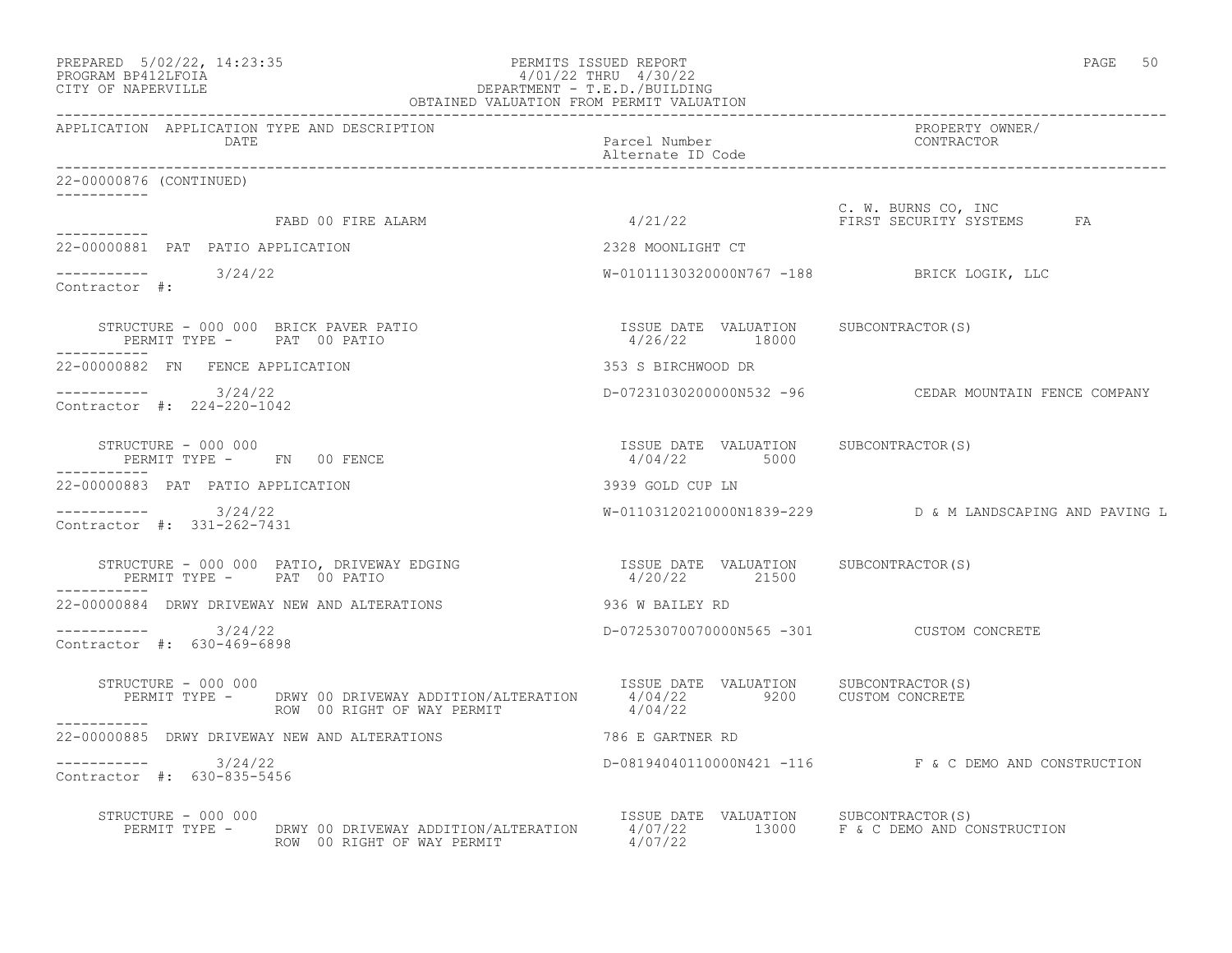# PREPARED 5/02/22, 14:23:35 PERMITS ISSUED REPORT PROGRAM BP412LFOIA PROGRAM BP412LFOIA 4/01/22 THRU 4/30/22 CITY OF NAPERVILLE DEPARTMENT - T.E.D./BUILDING

| ×<br>۰. | v<br>۰. |
|---------|---------|
|         |         |

| OBTAINED VALUATION FROM PERMIT VALUATION                                                                                                                                                                                                                                                                                             |                                                  |                                                        |
|--------------------------------------------------------------------------------------------------------------------------------------------------------------------------------------------------------------------------------------------------------------------------------------------------------------------------------------|--------------------------------------------------|--------------------------------------------------------|
| APPLICATION APPLICATION TYPE AND DESCRIPTION<br><b>DATE</b>                                                                                                                                                                                                                                                                          | Parcel Number<br>Alternate ID Code               | PROPERTY OWNER/<br>CONTRACTOR                          |
| 22-00000889 DECK DECK                                                                                                                                                                                                                                                                                                                | 5336 MILKWEED DR                                 |                                                        |
| ---------- 3/24/22<br>Contractor #: 630-327-9735                                                                                                                                                                                                                                                                                     |                                                  | W-01221100380000N1221-274 KINGSTON BUILDERS-PLAINFIELD |
| $\begin{array}{cccc} \texttt{STRUCTURE} - 000 000 & \texttt{DETACHED} & \texttt{PAVILLION} & \texttt{ISSUE} & \texttt{DATE} & \texttt{VALUATION} & \texttt{SUBCONTRACTOR(S)} \\ \texttt{PERMIT TYPE} - \texttt{GAZO 00 GAZEBO} / \texttt{PAVILION} & \texttt{PERMIT} & 4/20/22 & 15850 & \texttt{AFFINITE HOMES INC} \\ \end{array}$ |                                                  |                                                        |
| 22-00000893 DRWY DRIVEWAY NEW AND ALTERATIONS                                                                                                                                                                                                                                                                                        | 952 ERB FARM LN                                  |                                                        |
| $--------$ 3/24/22<br>Contractor #: 630-393-5646                                                                                                                                                                                                                                                                                     | D-07112010290000N1312-37 POWER PAVING            |                                                        |
| STRUCTURE - 000 000<br>PERMIT TYPE - DRWY 00 DRIVEWAY ADDITION/ALTERATION 4/11/22 5300<br>ROW 00 RIGHT OF WAY PERMIT<br>------------                                                                                                                                                                                                 | ISSUE DATE VALUATION SUBCONTRACTOR(S)<br>4/11/22 |                                                        |
| 22-00000895 DRWY DRIVEWAY NEW AND ALTERATIONS THE RESERVED STOLEN AV                                                                                                                                                                                                                                                                 |                                                  |                                                        |
| ----------- 3/24/22<br>Contractor #: 630-668-5279                                                                                                                                                                                                                                                                                    |                                                  | D-08083140090000N694 -57 HAROLD WESTWOOD CONCRETE, INC |
| STRUCTURE - 000 000<br>PERMIT TYPE - DRWY 00 DRIVEWAY ADDITION/ALTERATION 4/04/22 90000 HAROLD WESTWOOD CONCRETE, INC                                                                                                                                                                                                                | ISSUE DATE VALUATION SUBCONTRACTOR(S)            |                                                        |
|                                                                                                                                                                                                                                                                                                                                      |                                                  |                                                        |
| $--------- 3/24/22$<br>Contractor #: 630-377-9339                                                                                                                                                                                                                                                                                    | D-07251070080000N677 -128 DAMICO PAVING          |                                                        |
| STRUCTURE - 000 000<br>PERMIT TYPE - DRWY 00 DRIVEWAY ADDITION/ALTERATION 4/22/22 9850<br>STRUCTURE - 000 000<br>ROW 00 RIGHT OF WAY PERMIT                                                                                                                                                                                          | 4/22/22                                          |                                                        |
| -----------<br>22-00000900 DRWY DRIVEWAY NEW AND ALTERATIONS 1209 BROOK LN                                                                                                                                                                                                                                                           |                                                  |                                                        |
| $--------- 3/24/22$<br>Contractor #: 815-791-1848                                                                                                                                                                                                                                                                                    | D-07144140340000N622 -82 JASON MOLK              |                                                        |
| STRUCTURE - 000 000 $R/R$ DRWY/AP/PUB WALK<br>------------                                                                                                                                                                                                                                                                           |                                                  |                                                        |
| 22-00000901 DRWY DRIVEWAY NEW AND ALTERATIONS THE RESERVED SEE STRICHWOOD DR                                                                                                                                                                                                                                                         |                                                  |                                                        |
| $--------$ 3/24/22<br>Contractor #: 815-791-1848                                                                                                                                                                                                                                                                                     | D-07231060020000N532 -96 JASON MOLK              |                                                        |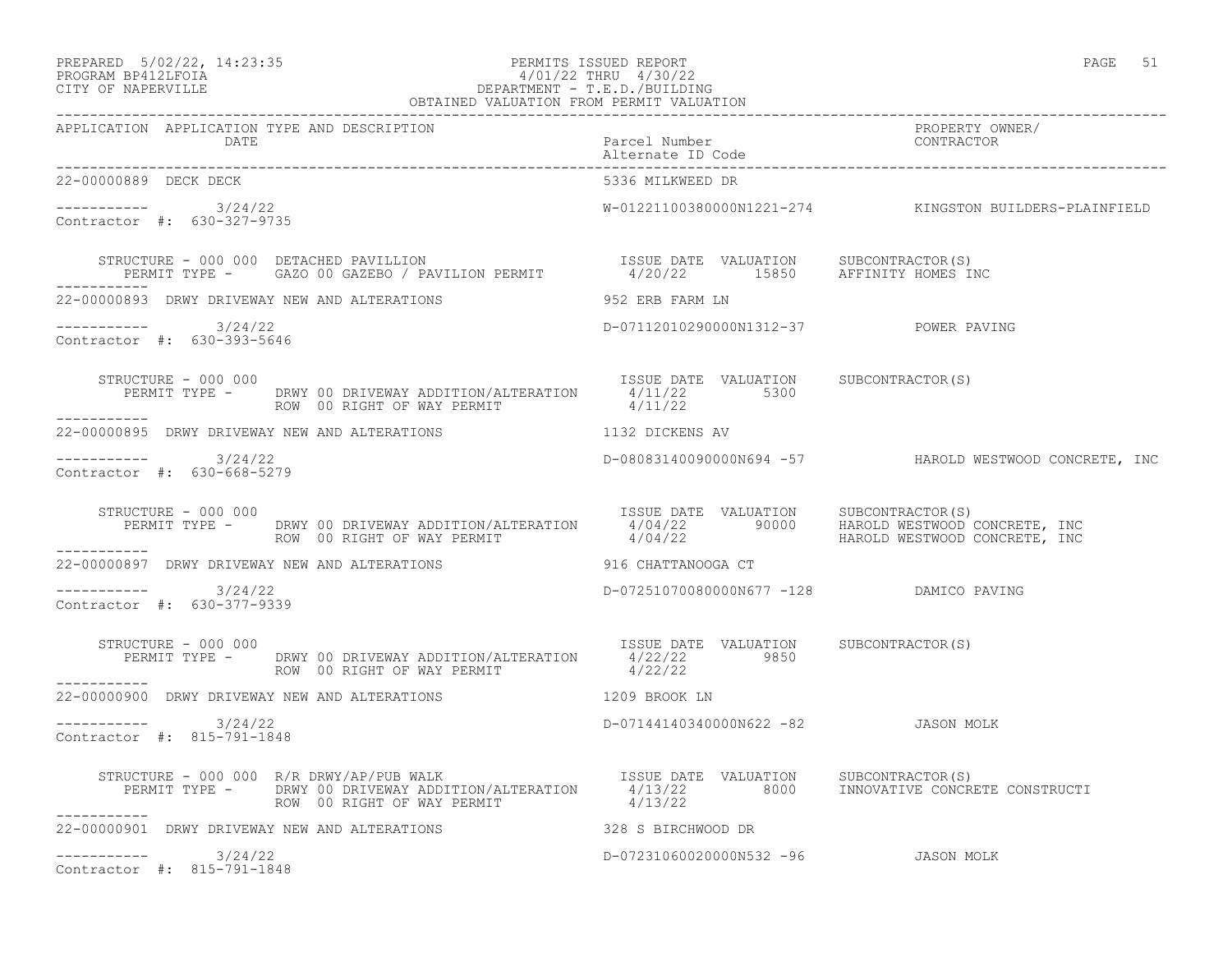# PREPARED 5/02/22, 14:23:35 PERMITS ISSUED REPORT PAGE 52 PROGRAM BP412LFOIA 4/01/22 THRU 4/30/22 CITY OF NAPERVILLE DEPARTMENT - T.E.D./BUILDING

|                                                             | OBTAINED VALUATION FROM PERMIT VALUATION                                                                                                                                                                                                                                                                              |                                     |                                                     |
|-------------------------------------------------------------|-----------------------------------------------------------------------------------------------------------------------------------------------------------------------------------------------------------------------------------------------------------------------------------------------------------------------|-------------------------------------|-----------------------------------------------------|
| APPLICATION APPLICATION TYPE AND DESCRIPTION<br><b>DATE</b> |                                                                                                                                                                                                                                                                                                                       | Parcel Number<br>Alternate ID Code  | PROPERTY OWNER/<br>CONTRACTOR                       |
| 22-00000901 (CONTINUED)<br>------------                     |                                                                                                                                                                                                                                                                                                                       |                                     |                                                     |
| ------------                                                | STRUCTURE - 000 000 R/R DRWY/AP/FDR/PUB WALK [ISSUE DATE VALUATION SUBCONTRACTOR(S)<br>PERMIT TYPE - DRWY 00 DRIVEWAY ADDITION/ALTERATION 4/13/22 [INNOVATIVE CONCRETE CONSTRUCTI<br>ROW 00 RIGHT OF WAY PERMIT                                                                                                       | 4/13/22                             |                                                     |
|                                                             | 22-00000902 DRWY DRIVEWAY NEW AND ALTERATIONS THE RESERVED OF THE RESERVED DR                                                                                                                                                                                                                                         |                                     |                                                     |
| -----------    3/24/22<br>Contractor #: 815-791-1848        |                                                                                                                                                                                                                                                                                                                       | D-07232050010000N532 -97 JASON MOLK |                                                     |
|                                                             | STRUCTURE - 000 000 R/R DRWY/AP<br>PERMIT TYPE - DRWY 00 DRIVEWAY ADDITION/ALTERATION 4/13/22<br>ROW 00 RIGHT OF WAY PERMIT 4/13/22<br>4/13/22                                                                                                                                                                        |                                     |                                                     |
| 22-00000904 ESC ELECTRIC SERVICE CHANGE                     | 5519 KANLOW DR                                                                                                                                                                                                                                                                                                        |                                     |                                                     |
| $--------- 3/25/22$<br>Contractor #: 630-833-2389           |                                                                                                                                                                                                                                                                                                                       |                                     | W-01223030230000N1420-289 KAPITAL ELECTRIC INC      |
|                                                             | STRUCTURE - 000 000<br>PERMIT TYPE - EVCR 00 ELECTRIC VEHICLE STATION RES 1/11/22 2094 KAPITAL ELECTRIC INC                                                                                                                                                                                                           |                                     |                                                     |
|                                                             | 22-00000905 RAL RES ALTERATIONS/REMODLING (NO NEW SQ FTG) 1240 BASSWOOD DR                                                                                                                                                                                                                                            |                                     |                                                     |
| $--------- 3/25/22$<br>Contractor #: 630-579-6600           |                                                                                                                                                                                                                                                                                                                       |                                     | D-08301160090000N452 -130 RELIABLE HOME IMPROVEMENT |
| -----------                                                 | $\begin{tabular}{lllllllllllll} \texttt{STRUCTURE} & - & 000 & 000 & \texttt{REMODEL PARTIAL FIRS & UPPER LEVER} & \texttt{ISUE DATE} & \texttt{VALUATION} & \texttt{SUBCONTRACTOR(S)} \\ \texttt{PERMIT TYPE} & - & \texttt{RAL} & 00\texttt{ ROM ALTERATION} & 4/19/22 & 38018 & MDS ELECTRIC INC \\ \end{tabular}$ |                                     | JJL MATTERS INC                                     |
| 22-00000906 FN FENCE APPLICATION                            |                                                                                                                                                                                                                                                                                                                       | 373 PEARSON CR                      |                                                     |
| $--------$ 3/25/22<br>Contractor #: 708-856-8999            |                                                                                                                                                                                                                                                                                                                       |                                     | D-07124050340000N540 -54 ILLINOIS FENCE COMPANY     |
|                                                             |                                                                                                                                                                                                                                                                                                                       |                                     |                                                     |
|                                                             | 22-00000907 RAL RES ALTERATIONS/REMODLING (NO NEW SQ FTG) 2319 SNAPDRAGON RD                                                                                                                                                                                                                                          |                                     |                                                     |
| $--------- 3/25/22$<br>Contractor #: 630-579-6600           |                                                                                                                                                                                                                                                                                                                       |                                     | W-01222070120000N1111-275 RELIABLE HOME IMPROVEMENT |
|                                                             | STRUCTURE - 000 000 MASTER BATHROOM INTERIOR REMODELING ISSUE DATE VALUATION SUBCONTRACTOR(S)                                                                                                                                                                                                                         |                                     |                                                     |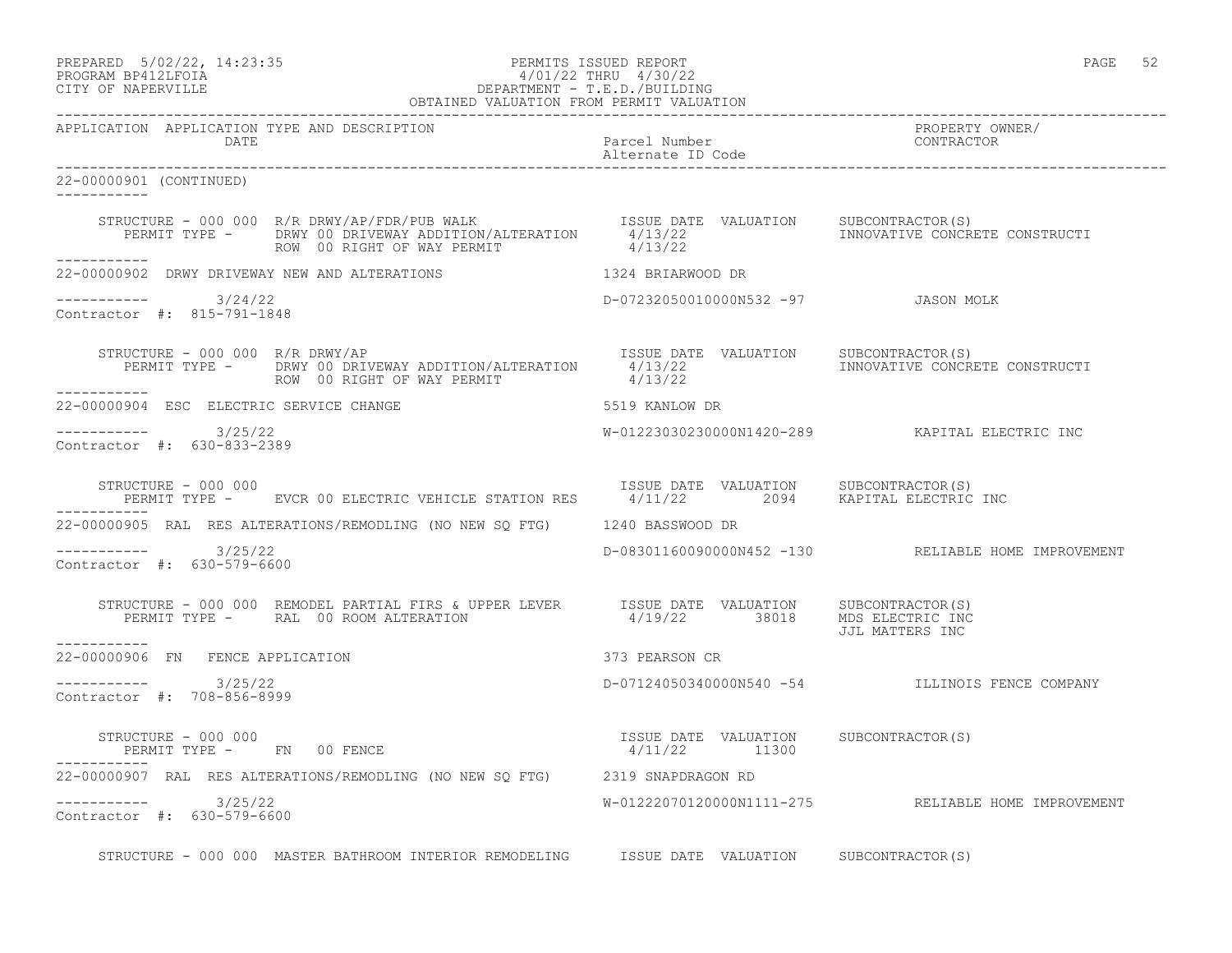## PREPARED 5/02/22, 14:23:35 PERMITS ISSUED REPORT PAGE 53 PROGRAM BP412LFOIA 4/01/22 THRU 4/30/22 CITY OF NAPERVILLE DEPARTMENT - T.E.D./BUILDING

| OBTAINED VALUATION FROM PERMIT VALUATION                                                                                                                                                                                                                                                                                                                                                                  |                                                                       |                                                       |
|-----------------------------------------------------------------------------------------------------------------------------------------------------------------------------------------------------------------------------------------------------------------------------------------------------------------------------------------------------------------------------------------------------------|-----------------------------------------------------------------------|-------------------------------------------------------|
| APPLICATION APPLICATION TYPE AND DESCRIPTION<br>DATE                                                                                                                                                                                                                                                                                                                                                      | Parcel Number<br>Alternate ID Code                                    | PROPERTY OWNER/<br>CONTRACTOR                         |
| 22-00000907 (CONTINUED)<br>------------                                                                                                                                                                                                                                                                                                                                                                   |                                                                       |                                                       |
| PERMIT TYPE - RAL 00 ROOM ALTERATION 4/11/22 40565 RELIANCE ELECTRIC<br>-----------                                                                                                                                                                                                                                                                                                                       |                                                                       | B&K PLUMBING                                          |
| 22-00000913 RAL RES ALTERATIONS/REMODLING (NO NEW SQ FTG) 115 N HUFFMAN ST                                                                                                                                                                                                                                                                                                                                |                                                                       |                                                       |
| $--------- 3/25/22$<br>Contractor #:                                                                                                                                                                                                                                                                                                                                                                      |                                                                       |                                                       |
| STRUCTURE - 000 000 ROUGH PLUMB/STAIRS/SLAB<br>PERMIT TYPE - RAL 00 ROOM ALTERATION                                                                                                                                                                                                                                                                                                                       | ISSUE DATE VALUATION SUBCONTRACTOR(S)<br>4/22/22 7500 GRAY'S PLUMBING |                                                       |
| 22-00000914 RAL RES ALTERATIONS/REMODLING (NO NEW SQ FTG) 2448 BARKDOLL RD                                                                                                                                                                                                                                                                                                                                |                                                                       |                                                       |
| $---------$ 3/25/22<br>Contractor #:                                                                                                                                                                                                                                                                                                                                                                      |                                                                       |                                                       |
| $\begin{array}{cccccccc} \texttt{STRUCTURE} & - & 000 & 000 & & & & & \\ \texttt{PERMIT TYPE} & - & \texttt{RAL} & 00 & \texttt{ROOM ALTERATION} & & & & & \\ \texttt{PERMIT TYPE} & - & \texttt{RAL} & 00 & \texttt{ROM RARTION} & & & & \\ \end{array} \qquad \begin{array}{cccc} \texttt{ISSUE} & \texttt{DATE} & \texttt{VALUATION} & & \texttt{SUBCONTRACTOR} \\ 4/19/22 & & 4500 & & 0 \end{array}$ |                                                                       |                                                       |
| 22-00000917 SIGN SIGN APPLICATIONS                                                                                                                                                                                                                                                                                                                                                                        | 2776 FORGUE DR 100                                                    |                                                       |
| $--------- 3/25/22$<br>Contractor #: 815-566-8848                                                                                                                                                                                                                                                                                                                                                         |                                                                       | W-01033071371021N1578-199 SIGNARAMA/PLAINFIELD        |
| STRUCTURE - 000 000<br>PERMIT TYPE - SIGN 00 SIGN                                                                                                                                                                                                                                                                                                                                                         | ISSUE DATE VALUATION SUBCONTRACTOR(S)<br>4/14/22                      |                                                       |
| 22-00000918 RPZ REVERSE PRESSURE ZONE/BACKFLOW PREVENTER 6713 JACKSON AV                                                                                                                                                                                                                                                                                                                                  |                                                                       |                                                       |
| ----------- 3/25/22<br>Contractor #: 815-462-3300                                                                                                                                                                                                                                                                                                                                                         |                                                                       | D-07133150260000N539 -83 CAREFREE LANDSCAPING, INC    |
| TRUCTURE - 000 000<br>PERMIT TYPE -     LSP 00 LAWN SPRINKLER RESIDENTIAL             4/05/22        4850     CAREFREE LANDSCA<br>STRUCTURE - 000 000<br>-----------                                                                                                                                                                                                                                      |                                                                       | CAREFREE LANDSCAPING, INC<br>CAREFREE LAWN SPRINKLERS |
| 22-00000923 SIGN SIGN APPLICATIONS                                                                                                                                                                                                                                                                                                                                                                        | 351 E BAILEY RD                                                       |                                                       |
| 3/25/22<br>Contractor #: 815-774-9621                                                                                                                                                                                                                                                                                                                                                                     |                                                                       | D-08321010020000N467 -162 US SIGN ELECTRIC LLC        |
| STRUCTURE - 000 000<br>PERMIT TYPE - SIGN 00 SIGN                                                                                                                                                                                                                                                                                                                                                         | ISSUE DATE VALUATION SUBCONTRACTOR(S)<br>4/14/22                      | US SIGN ELECTRIC LLC                                  |
| 22-00000925 FN FENCE APPLICATION                                                                                                                                                                                                                                                                                                                                                                          | 868 HEATHERFIELD CR                                                   |                                                       |
| ----------- 3/28/22<br>Contractor #:                                                                                                                                                                                                                                                                                                                                                                      |                                                                       | D-08294130020000N1738-148 OWNER/CONTRACTOR            |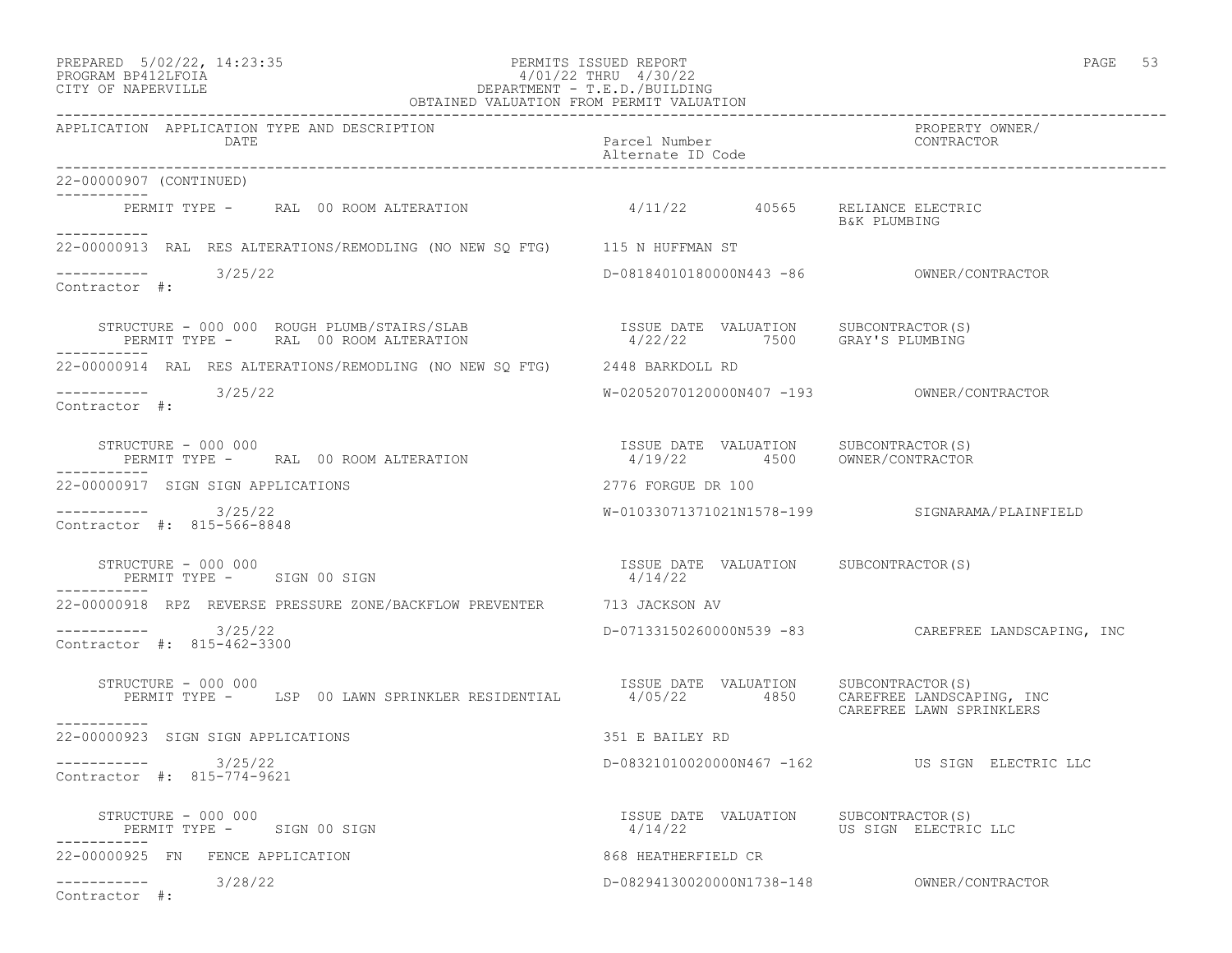|                                                      | PERMITS ISSUED REPORT<br>PERMITS ISSUED REPORT<br>PROGRAM BP412LFOIA<br>CITY OF NAPERVILLE<br>CITY OF NAPERVILLE<br>PERMIT VALUATION<br>OBTAINED VALUATION FROM PERMIT VALUATION<br>OBTAINED VALUATION<br>OBTAINED VALUATION<br>OBTAINED VALUATI                                                                                             |                                                       | PAGE 54                                                                                         |
|------------------------------------------------------|----------------------------------------------------------------------------------------------------------------------------------------------------------------------------------------------------------------------------------------------------------------------------------------------------------------------------------------------|-------------------------------------------------------|-------------------------------------------------------------------------------------------------|
| APPLICATION APPLICATION TYPE AND DESCRIPTION<br>DATE |                                                                                                                                                                                                                                                                                                                                              | Parcel Number<br>Alternate ID Code                    | PROPERTY OWNER/<br>CONTRACTOR                                                                   |
| 22-00000925 (CONTINUED)<br>------------              |                                                                                                                                                                                                                                                                                                                                              |                                                       |                                                                                                 |
| -----------                                          | $\begin{array}{cccccccccc} \texttt{STRUCTURE} & - & 000 & 000 & & & & & & & \\ \texttt{PERMIT TYPE} & - & & \texttt{FN} & 00 & \texttt{FENCE} & & & & & & \\ \end{array} \hspace{2.5cm} \begin{array}{cccccccccc} \texttt{SSUB} & \texttt{DATE} & \texttt{VALUATION} & \texttt{SUBCONTRACTOR(S)} \\ & 4/01/22 & & 1500 & & & \\ \end{array}$ |                                                       |                                                                                                 |
| 22-00000926 FN FENCE APPLICATION                     |                                                                                                                                                                                                                                                                                                                                              | 1458 APPLEGATE DR                                     |                                                                                                 |
| $--------- 3/28/22$<br>Contractor #: 630-401-2650    |                                                                                                                                                                                                                                                                                                                                              |                                                       | D-07254030010000N164 -144 PRO FENCE NAPERVILLE                                                  |
| STRUCTURE - 000 000<br>PERMIT TYPE - FN 00 FENCE     |                                                                                                                                                                                                                                                                                                                                              | ISSUE DATE VALUATION SUBCONTRACTOR(S)<br>4/06/22 6350 |                                                                                                 |
|                                                      | 22-00000928 DRWY DRIVEWAY NEW AND ALTERATIONS                                                                                                                                                                                                                                                                                                | 816 CANYON RUN RD                                     |                                                                                                 |
| $--------- 3/28/22$<br>Contractor #: 630-469-6898    |                                                                                                                                                                                                                                                                                                                                              | D-08324030120000N66 -178 CUSTOM CONCRETE              |                                                                                                 |
| STRUCTURE - 000 000<br>------------                  | PERMIT TYPE - DRWY 00 DRIVEWAY ADDITION/ALTERATION 4/13/22<br>ROW 00 RIGHT OF WAY PERMIT - 4/13/22 6400 CUSTOM CONCRETE                                                                                                                                                                                                                      | ISSUE DATE VALUATION SUBCONTRACTOR(S)                 |                                                                                                 |
|                                                      | 22-00000931 SADC SATELLITE DISH/ANTENNA COMMERCIAL 1044 S ROUTE 59 CELL                                                                                                                                                                                                                                                                      |                                                       |                                                                                                 |
| $--------- 3/28/22$<br>Contractor #: 972-377-1490    |                                                                                                                                                                                                                                                                                                                                              | D-07271010870000N1766-124 VELEX, INC                  |                                                                                                 |
| STRUCTURE - 000 000<br>-----------                   | PERMIT TYPE - SADC 00 SATELLITE DISH/ANT COMMERCIAL 4/28/22 5 6 7 VELEX, INC                                                                                                                                                                                                                                                                 | ISSUE DATE VALUATION SUBCONTRACTOR(S)                 |                                                                                                 |
| 22-00000932 SFR SINGLE FAMILY RESIDENCE              | 3608 GOLD CUP LN                                                                                                                                                                                                                                                                                                                             |                                                       |                                                                                                 |
| $--------- 3/28/22$<br>Contractor #: 817-875-7057    |                                                                                                                                                                                                                                                                                                                                              | W-01103100140000N1842-229 PULTE GROUP                 |                                                                                                 |
| STRUCTURE - 000 000 SFR                              | PERMIT TYPE - ELEC 00 ELECTRIC FOR SINGLE FAMILY/DPX 4/22/22<br>MECH 00 MECHANICAL FOR SFR/DPX 4/22/22<br>PLUM 00 PLUMBING FOR SINGLE FAMILY/DPX 4/22/22                                                                                                                                                                                     | ISSUE DATE VALUATION SUBCONTRACTOR(S)                 | SUPERIOR ELECTRICAL TECHNOLOGI<br>S3 PLUMBING                                                   |
|                                                      | SFRP 00 SINGLE FAMILY RESIDENCE PERMIT                                                                                                                                                                                                                                                                                                       | 4/22/22<br>195800                                     | HOLIDAY SEWER & WATER/WAUCONDA<br>RABY ROOFING<br>SUPERIOR ELECTRICAL TECHNOLOGI<br>S3 PLUMBING |
|                                                      | STRU 00 STRUCTURAL FOR SINGLE FAM/DPX 4/22/22                                                                                                                                                                                                                                                                                                |                                                       | HOLIDAY SEWER & WATER/WAUCONDA                                                                  |
| 22-00000933 SFR SINGLE FAMILY RESIDENCE              |                                                                                                                                                                                                                                                                                                                                              | 3623 GOLD CUP LN                                      |                                                                                                 |
| 3/28/22<br>-----------                               |                                                                                                                                                                                                                                                                                                                                              | W-01103140230000N1841-229                             | PULTE GROUP                                                                                     |

Contractor #: 817-875-7057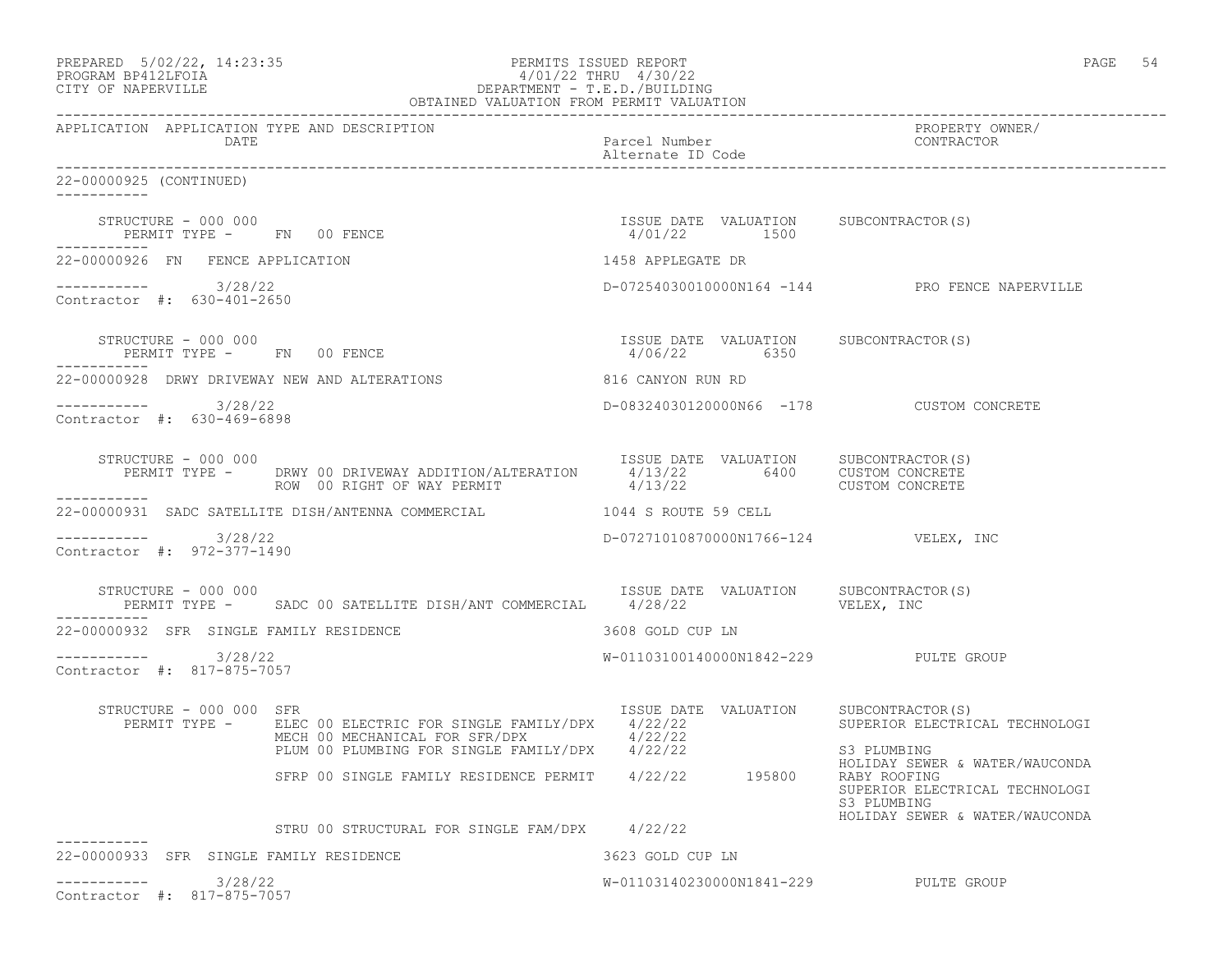| PREPARED 5/02/22, 14:23:35 |  |
|----------------------------|--|
| PROCRAM RP412LFOIA         |  |

## PERMITS ISSUED REPORT FOR STRUCK AND THE PAGE 55 PAGE 55 PROGRAM BP412LFOIA 4/01/22 THRU 4/30/22 CITY OF NAPERVILLE DEPARTMENT - T.E.D./BUILDING OBTAINED VALUATION FROM PERMIT VALUATION

------------------------------------------------------------------------------------------------------------------------------------

| APPLICATION APPLICATION TYPE AND DESCRIPTION<br>DATE   |                                                                                                                                                                                                                                                     | Parcel Number<br>Alternate ID Code | PROPERTY OWNER/<br>CONTRACTOR                                                                   |
|--------------------------------------------------------|-----------------------------------------------------------------------------------------------------------------------------------------------------------------------------------------------------------------------------------------------------|------------------------------------|-------------------------------------------------------------------------------------------------|
| 22-00000933 (CONTINUED)                                |                                                                                                                                                                                                                                                     |                                    |                                                                                                 |
| STRUCTURE - 000 000 SFR                                | ISSUE DATE VALUATION SUBCONTRACTOR(S)<br>PERMIT TYPE - ELEC 00 ELECTRIC FOR SINGLE FAMILY/DPX 4/22/22<br>MECH 00 MECHANICAL FOR SFR/DPX 4/22/22<br>PLRM 00 PLUMBING BASEMENT ROUGH 4/22/22                                                          |                                    | SUPERIOR ELECTRICAL TECHNOLOGI<br>S3 PLUMBING<br>HOLIDAY SEWER & WATER/WAUCONDA                 |
|                                                        | PLUM 00 PLUMBING FOR SINGLE FAMILY/DPX 4/22/22                                                                                                                                                                                                      |                                    | S3 PLUMBING                                                                                     |
|                                                        | SFRP 00 SINGLE FAMILY RESIDENCE PERMIT 4/22/22 195800                                                                                                                                                                                               |                                    | HOLIDAY SEWER & WATER/WAUCONDA<br>RABY ROOFING<br>SUPERIOR ELECTRICAL TECHNOLOGI<br>S3 PLUMBING |
|                                                        | STRU 00 STRUCTURAL FOR SINGLE FAM/DPX 4/22/22                                                                                                                                                                                                       |                                    | HOLIDAY SEWER & WATER/WAUCONDA                                                                  |
|                                                        | 22-00000934 RAL RES ALTERATIONS/REMODLING (NO NEW SQ FTG) 7 MIAMI CT                                                                                                                                                                                |                                    |                                                                                                 |
| $--------- 3/28/22$                                    |                                                                                                                                                                                                                                                     |                                    | D-08063030060000N147 -25 PROPERTY RENOVATORS                                                    |
| Contractor #: 630-888-4694                             |                                                                                                                                                                                                                                                     |                                    |                                                                                                 |
|                                                        | STRUCTURE - 000 000 REMOVE WALL BETWEEN KITCHEN/ DINING ISSUE DATE VALUATION SUBCONTRACTOR(S)<br>PERMIT TYPE - RAL 00 ROOM ALTERATION                                                                                                               |                                    | 4/15/22 33000 ACE ELECTRIC SERVICE INC<br>CLAUSEN PLUMBING                                      |
| -----------<br>22-00000936 SFR SINGLE FAMILY RESIDENCE | 2847 LANCELOT LN                                                                                                                                                                                                                                    |                                    |                                                                                                 |
| $--------- 3/28/22$<br>Contractor #: 817-875-7057      |                                                                                                                                                                                                                                                     |                                    | W-01103070080000N1842-229 PULTE GROUP                                                           |
| STRUCTURE - 000 000 SFR                                | PERMIT TYPE - ELEC 00 ELECTRIC FOR SINGLE FAMILY/DPX 4/22/22<br>ELEC OU ELECIAIL FOR SINGLE FATILIC PIA (22/22)<br>MECH 00 MECHANICAL FOR SFR/DPX 4/22/22<br>PATO 00 PATIO WITH STRUCTURE 4/22/22 195800<br>PLRM 00 PLUMBING BASEMENT ROUGH 4/22/22 | ISSUE DATE VALUATION               | SUBCONTRACTOR(S)<br>SUPERIOR ELECTRICAL TECHNOLOGI                                              |
|                                                        |                                                                                                                                                                                                                                                     |                                    | S3 PLUMBING<br>HOLIDAY SEWER & WATER/WAUCONDA                                                   |
|                                                        | PLUM 00 PLUMBING FOR SINGLE FAMILY/DPX 4/22/22                                                                                                                                                                                                      |                                    | S3 PLUMBING<br>HOLIDAY SEWER & WATER/WAUCONDA                                                   |
|                                                        | SFRP 00 SINGLE FAMILY RESIDENCE PERMIT 4/22/22 195800                                                                                                                                                                                               |                                    | RABY ROOFING<br>SUPERIOR ELECTRICAL TECHNOLOGI<br>S3 PLUMBING<br>HOLIDAY SEWER & WATER/WAUCONDA |
|                                                        | STRU 00 STRUCTURAL FOR SINGLE FAM/DPX 4/22/22                                                                                                                                                                                                       |                                    |                                                                                                 |
| 22-00000937 FN FENCE APPLICATION                       |                                                                                                                                                                                                                                                     | 911 RIVER OAK DR                   |                                                                                                 |
| $--------- 3/28/22$<br>Contractor #: 815-436-7440      |                                                                                                                                                                                                                                                     |                                    | D-08322110050000N178 -163 CEDAR RUSTIC/JOLIET                                                   |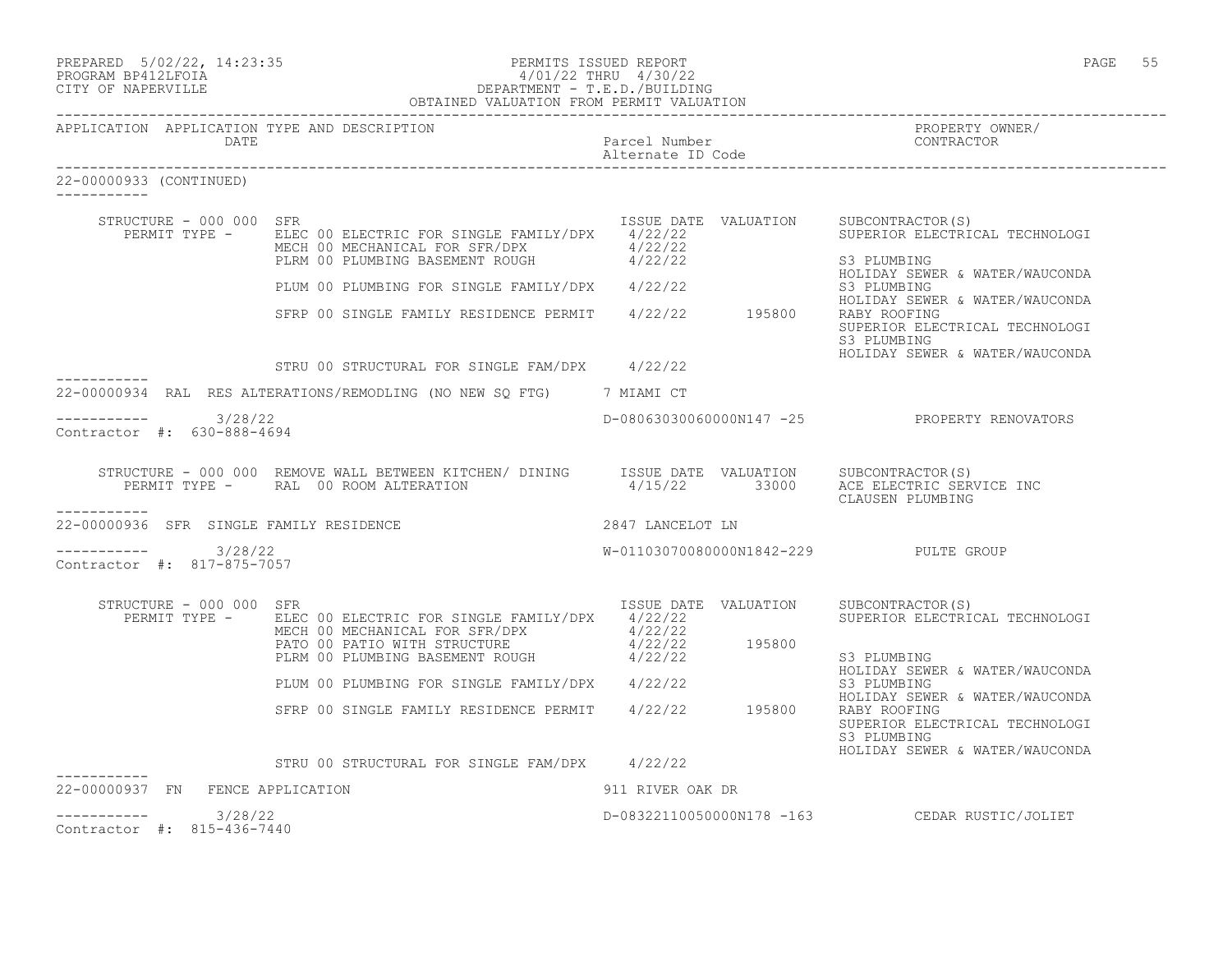| PREPARED            | $5/02/22$ , 14:23:35 |  |
|---------------------|----------------------|--|
| DDOOD3M DD410T DOT3 |                      |  |

# PREPARED 5/02/22, 14:23:35 PERMITS ISSUED REPORT<br>PROGRAM BP412LFOIA PAGE 56 AND 1/22 THRU 4/30/22 PROGRAM BP412LFOIA  $4/01/22$  THRU  $4/30/22$ <br>CITY OF NAPERVILLE CITY OF NAPERVILLE DEPARTMENT - T.E.D./BUILDING

| OBTAINED VALUATION FROM PERMIT VALUATION                                                                                                                                                                                                                                                                                                      |                                                        |                                                        |  |  |
|-----------------------------------------------------------------------------------------------------------------------------------------------------------------------------------------------------------------------------------------------------------------------------------------------------------------------------------------------|--------------------------------------------------------|--------------------------------------------------------|--|--|
| APPLICATION APPLICATION TYPE AND DESCRIPTION<br>DATE                                                                                                                                                                                                                                                                                          | Parcel Number<br>Alternate ID Code                     | PROPERTY OWNER/<br>CONTRACTOR                          |  |  |
| 22-00000937 (CONTINUED)                                                                                                                                                                                                                                                                                                                       |                                                        |                                                        |  |  |
| $\begin{array}{cccccccccc} \texttt{STRUCTURE} & - & 000 & 000 & & & & & & \\ \texttt{PERMIT TYPE} & - & \texttt{FN} & 00 & \texttt{FENCE} & & & & & \\ \end{array} \hspace{2.5in} \begin{array}{cccccccccc} \texttt{S5UE} & \texttt{DATE} & \texttt{VALUATION} & \texttt{SUBCONTRACTOR(S)} \\ \texttt{4/06/22} & 3550 & & & & \\ \end{array}$ |                                                        |                                                        |  |  |
| 22-00000938 FN FENCE APPLICATION                                                                                                                                                                                                                                                                                                              | 986 DAKOTA CR                                          |                                                        |  |  |
| $--------- 3/28/22$<br>Contractor #:                                                                                                                                                                                                                                                                                                          |                                                        |                                                        |  |  |
| STRUCTURE - 000 000<br>PERMIT TYPE - FN 00 FENCE<br>-----------                                                                                                                                                                                                                                                                               | ISSUE DATE VALUATION SUBCONTRACTOR(S)<br>4/05/22 3000  |                                                        |  |  |
| 22-00000939 FN FENCE APPLICATION                                                                                                                                                                                                                                                                                                              | 5011 CHRISTA CT                                        |                                                        |  |  |
| $--------- 3/28/22$<br>Contractor #: 630-551-3400                                                                                                                                                                                                                                                                                             |                                                        | W-01202020270000N1545-271 CLASSIC FENCE INC            |  |  |
| STRUCTURE - 000 000<br>PERMIT TYPE - FN 00 FENCE<br>-----------                                                                                                                                                                                                                                                                               | ISSUE DATE VALUATION SUBCONTRACTOR(S)<br>4/08/22 7400  |                                                        |  |  |
| 22-00000940 PAT PATIO APPLICATION                                                                                                                                                                                                                                                                                                             | 4311 CONIFER RD                                        |                                                        |  |  |
| $--------- 3/28/22$<br>Contractor #: 815-212-4068                                                                                                                                                                                                                                                                                             |                                                        | W-01172010020055N1780-241 THE LANDSCAPING EXPERTS, INC |  |  |
| STRUCTURE - 000 000 PAVER PATIO<br>PERMIT TYPE - PAT 00 PATIO<br>-----------                                                                                                                                                                                                                                                                  | ISSUE DATE VALUATION SUBCONTRACTOR(S)<br>4/25/22 39475 |                                                        |  |  |
| 22-00000941 DECK DECK                                                                                                                                                                                                                                                                                                                         | 4535 CORKTREE RD                                       |                                                        |  |  |
| $--------- 3/28/22$<br>Contractor #: 847-344-6664                                                                                                                                                                                                                                                                                             |                                                        | W-01174080050000N1526-256 PLATINUM DECKING             |  |  |
| STRUCTURE - 000 000 DECK<br>PERMIT TYPE - DECK 00 DECK                                                                                                                                                                                                                                                                                        | ISSUE DATE VALUATION SUBCONTRACTOR(S)<br>4/19/22 35000 |                                                        |  |  |
| 22-00000942 ESC ELECTRIC SERVICE CHANGE                                                                                                                                                                                                                                                                                                       | 2231 REMINGTON DR                                      |                                                        |  |  |
| $--------- 3/28/22$<br>Contractor #: 630-915-8068                                                                                                                                                                                                                                                                                             |                                                        | W-02052040140000N406 -193 RJ ELECTRIC SERVICE CO       |  |  |
| STRUCTURE - 000 000<br>NUCTURE - 000 000<br>PERMIT TYPE - ELSC 00 ELECTRIC SVC CHANGE RES. 4/05/22 R J ELECTRIC SERVICE<br>EVCR 00 ELECTRIC VEHICLE STATION RES 4/05/22 2800 R J ELECTRIC SERVICE                                                                                                                                             |                                                        |                                                        |  |  |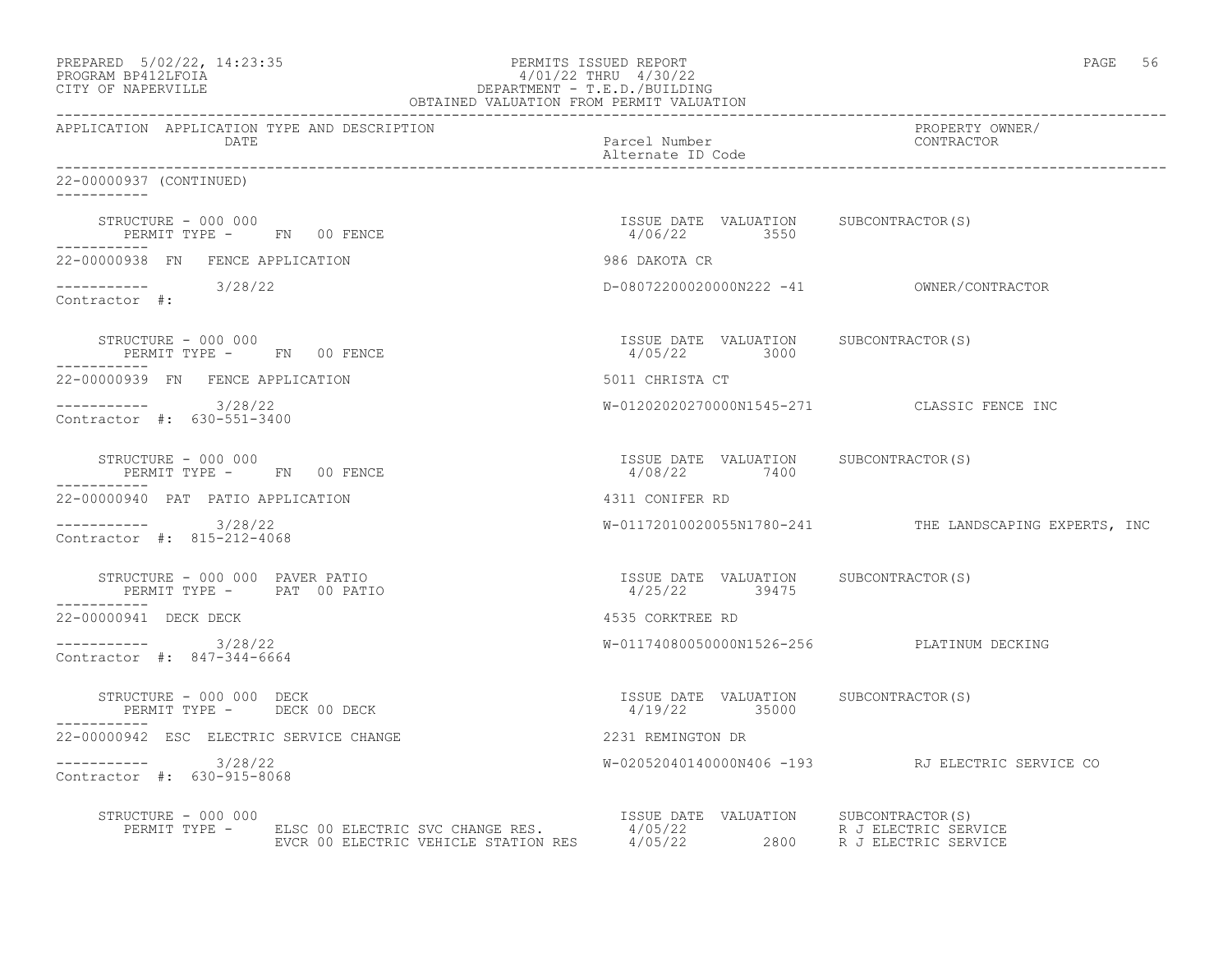## PREPARED 5/02/22, 14:23:35 PERMITS ISSUED REPORT PAGE 57 PROGRAM BP412LFOIA 4/01/22 THRU 4/30/22 CITY OF NAPERVILLE DEPARTMENT - T.E.D./BUILDING

| OBTAINED VALUATION FROM PERMIT VALUATION                                                                                                                                                                                          |                                    |                                                        |
|-----------------------------------------------------------------------------------------------------------------------------------------------------------------------------------------------------------------------------------|------------------------------------|--------------------------------------------------------|
| APPLICATION APPLICATION TYPE AND DESCRIPTION<br>DATE                                                                                                                                                                              | Parcel Number<br>Alternate ID Code | PROPERTY OWNER/<br>CONTRACTOR                          |
| 22-00000944 CAL COMMERCIAL ALTERATION/REPAIR (NO NEW SQ FTG) 801 S WASHINGTON ST                                                                                                                                                  |                                    |                                                        |
| -----------    3/29/22<br>Contractor #: 815-774-0036                                                                                                                                                                              |                                    | D-07244000160000N166 -114 COSGROVE CONSTRUCTION        |
| STRUCTURE - 000 000 EDWARD HOSPITAL - CHAPLAIN RM                ISSUE DATE VALUATION     SUBCONTRACTOR(S)<br>PERMIT TYPE -      CCAD 00 COMMERCIAL - CAD                                 4/25/22             110000     REICHELT |                                    |                                                        |
| 22-00000945 RAL RES ALTERATIONS/REMODLING (NO NEW SQ FTG) 815 ATLANTA CT                                                                                                                                                          |                                    |                                                        |
| ---------- 3/29/22<br>Contractor #: 630-330-4739                                                                                                                                                                                  |                                    | D-07243050330000N677 -113 TRANQUILITY BUILDERS         |
| STRUCTURE – 000 000 MASTER/HALL BATH REMODEL                      ISSUE DATE VALUATION     SUBCONTRACTOR(S)<br>PERMIT TYPE –     RAL 00 ROOM ALTERATION                        4/19/22      42000   MATRIX ELECTRIC CO            |                                    | AFFORDABLE PLUMBING SERVICES                           |
| 22-00000946 ESC ELECTRIC SERVICE CHANGE 600 18820 FORMBY RD                                                                                                                                                                       |                                    |                                                        |
| $--------- 3/29/22$<br>Contractor #: 630-363-0634                                                                                                                                                                                 |                                    | W-01163080360000N1555-257 CHARLES HINTON ELECTRIC, LLC |
| STRUCTURE - 000 000<br>PERMIT TYPE -    ELSC 00 ELECTRIC SVC CHANGE RES.           4/20/22        CHARLES HINTON ELECTRIC, LLC                                                                                                    |                                    |                                                        |
| 22-00000947 PAT PATIO APPLICATION                                                                                                                                                                                                 | 4724 FESSENEVA LN                  |                                                        |
| $--------- 3/29/22$<br>Contractor #: 708-863-5735                                                                                                                                                                                 |                                    | W-01153080120000N1291-259 ROBERT ANDREAS & SONS        |
| STRUCTURE - 000 000 R/R CONCRETE PATIO/R/R CONCRETE SIDEWALK ISSUE DATE VALUATION SUBCONTRACTOR(S)                                                                                                                                |                                    |                                                        |
| 22-00000950 DRWY DRIVEWAY NEW AND ALTERATIONS                                                                                                                                                                                     | 1165 DICKENS AV                    |                                                        |
| ----------- 3/29/22<br>Contractor #: 630-293-8776                                                                                                                                                                                 |                                    | D-08083150040000N694 -57 STONE HARD CONCRETE           |
| STRUCTURE – 000 000<br>PERMIT TYPE – MISC 00 MISCELLANEOUS PERMIT – 1/18/22 12000 SUBCONTRACTOR(S)                                                                                                                                |                                    |                                                        |
| 22-00000953 ESC ELECTRIC SERVICE CHANGE<br>1039 THACKERY LN                                                                                                                                                                       |                                    |                                                        |
| $--------- 3/29/22$<br>Contractor #: 630-607-9277                                                                                                                                                                                 |                                    | W-01112100240000N444 -217 BREAKER ONE ELECTRIC         |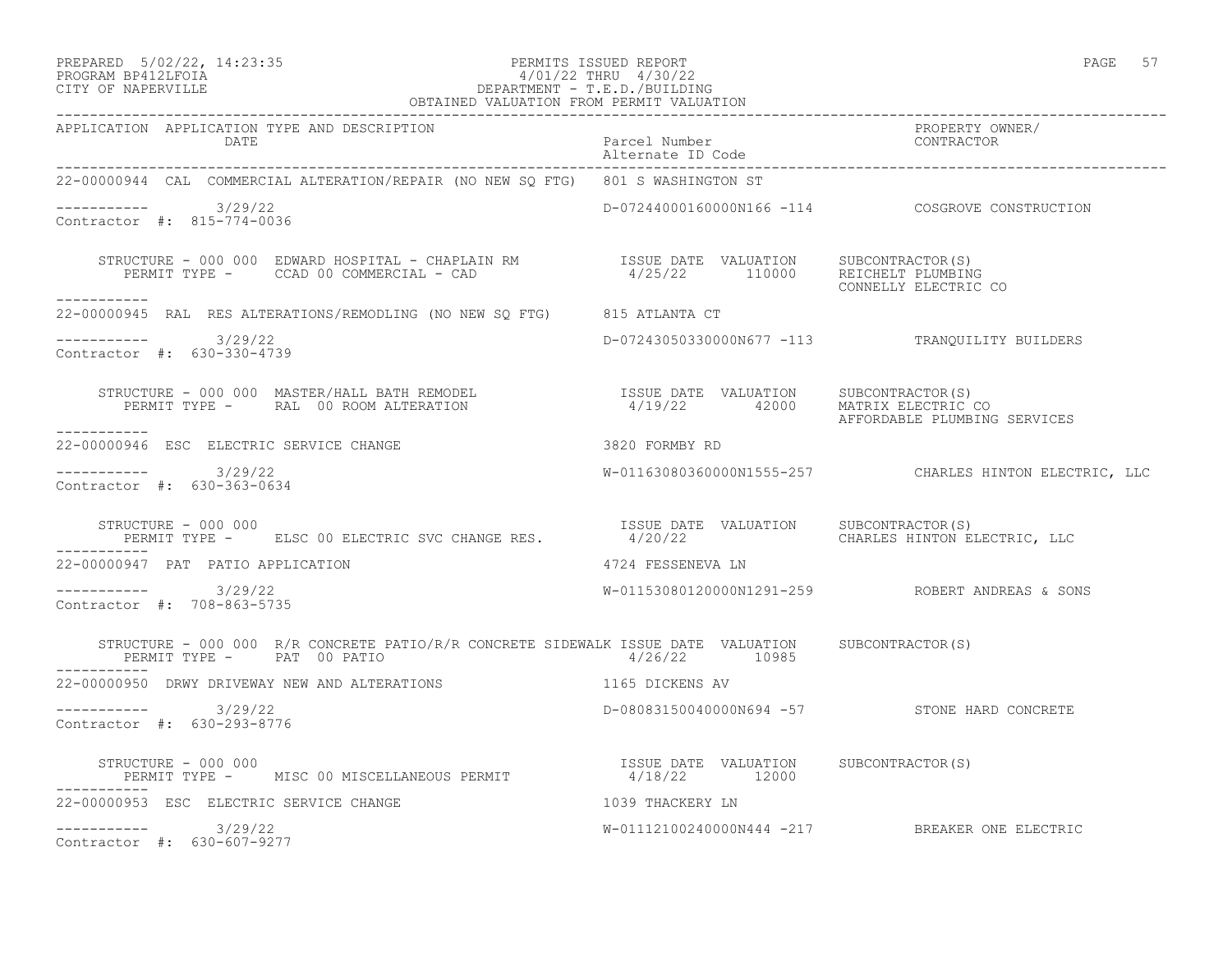| PREPARED            | $5/02/22$ , $14:23:35$ |
|---------------------|------------------------|
| DDOOD3M DD410T DOT3 |                        |

# PREPARED 5/02/22, 14:23:35 PERMITS ISSUED REPORT<br>PROGRAM BP412LFOIA PAGE 58 PERMITS ISSUED REPORT AND 1/30/22 PROGRAM BP412LFOIA 4/01/22 THRU 4/30/22<br>CITY OF NAPERVILLE DEPARTMENT - T.E.D./BUILDIN CITY OF NAPERVILLE DEPARTMENT - T.E.D./BUILDING

|                                                                             | OBTAINED VALUATION FROM PERMIT VALUATION                                                                                                                                                                                                                                                                                                    |                                                       |                                                                                 |  |
|-----------------------------------------------------------------------------|---------------------------------------------------------------------------------------------------------------------------------------------------------------------------------------------------------------------------------------------------------------------------------------------------------------------------------------------|-------------------------------------------------------|---------------------------------------------------------------------------------|--|
| APPLICATION APPLICATION TYPE AND DESCRIPTION<br>DATE                        |                                                                                                                                                                                                                                                                                                                                             | Parcel Number<br>Alternate ID Code                    | PROPERTY OWNER/<br>CONTRACTOR                                                   |  |
| 22-00000953 (CONTINUED)                                                     |                                                                                                                                                                                                                                                                                                                                             |                                                       |                                                                                 |  |
|                                                                             | STRUCTURE - 000 000<br>PERMIT TYPE -     ELSC 00 ELECTRIC SVC CHANGE RES.           4/08/22                 BREAKER ONE ELECTRIC                                                                                                                                                                                                            |                                                       |                                                                                 |  |
| 22-00000954 FN FENCE APPLICATION                                            |                                                                                                                                                                                                                                                                                                                                             | 1021 KENNEBEC LN                                      |                                                                                 |  |
| $--------- 3/29/22$<br>Contractor #: 224-220-1042                           |                                                                                                                                                                                                                                                                                                                                             |                                                       | D-08072080170000N11 -41 CEDAR MOUNTAIN FENCE COMPANY                            |  |
| ___________                                                                 | $\begin{array}{cccccccccc} \texttt{STRUCTURE} & - & 000 & 000 & & & & & & \\ \texttt{PERMIT TYPE} & - & - & \texttt{FN} & 00 & \texttt{FENCE} & & & & & \\ \end{array} \hspace{2cm} \begin{array}{cccccccccc} \texttt{ISSUE} & \texttt{DATE} & \texttt{VALUATION} & & \texttt{SUBCONTRACTOR(S)} \\ & 4/15/22 & & 7650 & & & \\ \end{array}$ |                                                       |                                                                                 |  |
| 22-00000956 FN FENCE APPLICATION                                            |                                                                                                                                                                                                                                                                                                                                             | 330 N WRIGHT ST                                       |                                                                                 |  |
| $--------- 3/29/22$<br>Contractor #: 708-856-8999                           |                                                                                                                                                                                                                                                                                                                                             |                                                       | D-08181420020000N440 -70 ILLINOIS FENCE COMPANY                                 |  |
| STRUCTURE - 000 000<br>PERMIT TYPE - FN 00 FENCE<br>. _ _ _ _ _ _ _ _ _ _ _ |                                                                                                                                                                                                                                                                                                                                             | ISSUE DATE VALUATION SUBCONTRACTOR(S)<br>4/11/22 5200 |                                                                                 |  |
| 22-00000958 SFR SINGLE FAMILY RESIDENCE                                     |                                                                                                                                                                                                                                                                                                                                             | 1211 WRENSON AV                                       |                                                                                 |  |
| $--------- 3/30/22$<br>Contractor #: 817-875-7057                           |                                                                                                                                                                                                                                                                                                                                             | D-05323030090000N1859-12N PULTE GROUP                 |                                                                                 |  |
| STRUCTURE - 000 000 SFR                                                     | PERMIT TYPE - ELEC 00 ELECTRIC FOR SINGLE FAMILY/DPX 4/22/22<br>ELEC 00 ELECTRIC FOR SINGLE FAMILIZUES 3722/22<br>MECH 00 MECHANICAL FOR SFR/DPX 4/22/22<br>PLUM 00 PLUMBING FOR SINGLE FAMILY/DPX 4/22/22                                                                                                                                  | ISSUE DATE VALUATION SUBCONTRACTOR(S)                 | MAC ELECTRICAL CONTRACTORS INC<br>S3 PLUMBING                                   |  |
|                                                                             | SFRP 00 SINGLE FAMILY RESIDENCE PERMIT 4/22/22 195000 RABY ROOFING                                                                                                                                                                                                                                                                          |                                                       | HOLIDAY SEWER & WATER/WAUCONDA<br>MAC ELECTRICAL CONTRACTORS INC<br>S3 PLUMBING |  |
|                                                                             | STRU 00 STRUCTURAL FOR SINGLE FAM/DPX 4/22/22                                                                                                                                                                                                                                                                                               |                                                       | HOLIDAY SEWER & WATER/WAUCONDA                                                  |  |
| 22-00000959 SFR SINGLE FAMILY RESIDENCE                                     | 2335 LUCENT LN                                                                                                                                                                                                                                                                                                                              |                                                       |                                                                                 |  |
| $--------- 3/30/22$<br>Contractor #: 817-875-7057                           |                                                                                                                                                                                                                                                                                                                                             | D-05323000260000N1859-12N PULTE GROUP                 |                                                                                 |  |
| STRUCTURE - 000 000 SFR                                                     | PERMIT TYPE - ELEC 00 ELECTRIC FOR SINGLE FAMILY/DPX 4/22/22<br>EVCR 00 ELECTRIC VEHICLE STATION RES 4/22/22 195000 MAC ELECTRICAL CONTRACTORS INC<br>MECH 00 MECHANICAL FOR SFR/DPX 4/22/22                                                                                                                                                | ISSUE DATE VALUATION SUBCONTRACTOR(S)                 |                                                                                 |  |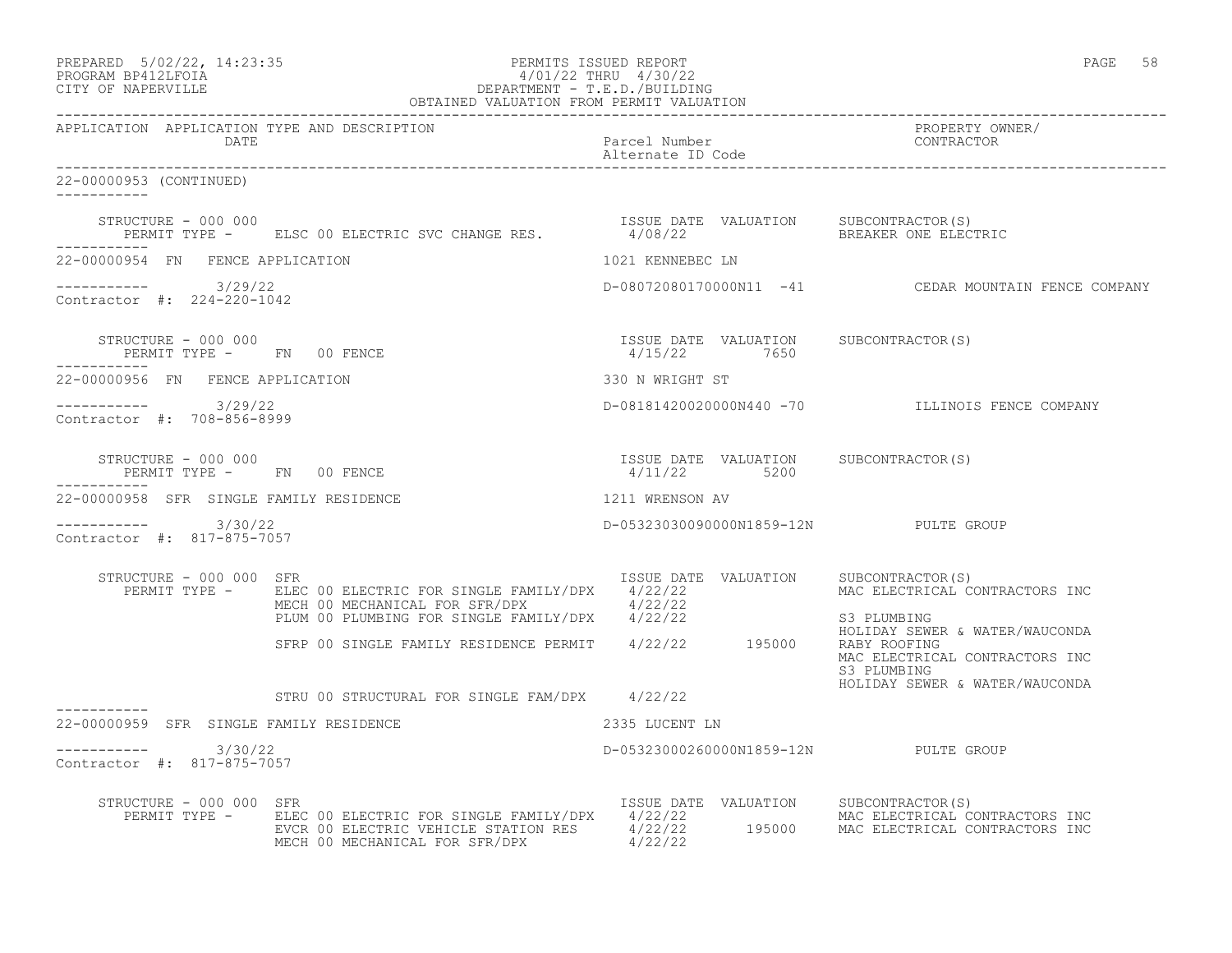| PREPARED |  | $5/02/22$ , 14:23:3 |
|----------|--|---------------------|
|          |  |                     |

Contractor #:

# PREPARED 5/02/22, 14:23:35 PERMITS ISSUED REPORT<br>PROGRAM BP412LFOIA PAGE 59 4/01/22 THRU 4/30/22 PROGRAM BP412LFOIA  $4/01/22$  THRU  $4/30/22$ <br>CITY OF NAPERVILLE CITY OF NAPERVILLE DEPARTMENT - T.E.D./BUILDING

| APPLICATION APPLICATION TYPE AND DESCRIPTION<br>DATE |                                                                                                                                                                                                                                                                                                      | Parcel Number<br>Alternate ID Code    | PROPERTY OWNER/<br>CONTRACTOR                                                                                                     |
|------------------------------------------------------|------------------------------------------------------------------------------------------------------------------------------------------------------------------------------------------------------------------------------------------------------------------------------------------------------|---------------------------------------|-----------------------------------------------------------------------------------------------------------------------------------|
| 22-00000959 (CONTINUED)<br>___________               |                                                                                                                                                                                                                                                                                                      |                                       |                                                                                                                                   |
|                                                      | PLRM 00 PLUMBING BASEMENT ROUGH $4/22/22$ S3 PLUMBING                                                                                                                                                                                                                                                |                                       | HOLIDAY SEWER & WATER/WAUCONDA                                                                                                    |
|                                                      | PLUM 00 PLUMBING FOR SINGLE FAMILY/DPX 4/22/22                                                                                                                                                                                                                                                       |                                       | S3 PLUMBING<br>HOLIDAY SEWER & WATER/WAUCONDA                                                                                     |
|                                                      | SFRP 00 SINGLE FAMILY RESIDENCE PERMIT 4/22/22 195000 RABY ROOFING                                                                                                                                                                                                                                   |                                       | MAC ELECTRICAL CONTRACTORS INC<br>S3 PLUMBING                                                                                     |
|                                                      | STRU 00 STRUCTURAL FOR SINGLE FAM/DPX 4/22/22                                                                                                                                                                                                                                                        |                                       | HOLIDAY SEWER & WATER/WAUCONDA                                                                                                    |
| 22-00000960 SFR SINGLE FAMILY RESIDENCE              |                                                                                                                                                                                                                                                                                                      | 1240 SNAPPER RD                       |                                                                                                                                   |
| 3/30/22<br>Contractor #: 817-875-7057                |                                                                                                                                                                                                                                                                                                      | D-05323070100000N1859-13N PULTE GROUP |                                                                                                                                   |
| STRUCTURE - 000 000 SFR<br>PERMIT TYPE -             | ELEC 00 ELECTRIC FOR SINGLE FAMILY/DPX 4/22/22<br>MECH 00 MECHANICAL FOR SFR/DPX $4/22/22$<br>PLRM 00 PLUMBING BASEMENT ROUGH $4/22/22$                                                                                                                                                              | ISSUE DATE VALUATION SUBCONTRACTOR(S) | MAC ELECTRICAL CONTRACTORS INC<br>S3 PLUMBING                                                                                     |
|                                                      | PLUM 00 PLUMBING FOR SINGLE FAMILY/DPX 4/22/22                                                                                                                                                                                                                                                       |                                       | HOLIDAY SEWER & WATER/WAUCONDA<br>S3 PLUMBING                                                                                     |
|                                                      | SFRP 00 SINGLE FAMILY RESIDENCE PERMIT 4/22/22 195000                                                                                                                                                                                                                                                |                                       | HOLIDAY SEWER & WATER/WAUCONDA<br>RABY ROOFING<br>MAC ELECTRICAL CONTRACTORS INC<br>S3 PLUMBING<br>HOLIDAY SEWER & WATER/WAUCONDA |
|                                                      | STRU 00 STRUCTURAL FOR SINGLE FAM/DPX 4/22/22                                                                                                                                                                                                                                                        |                                       |                                                                                                                                   |
|                                                      | 22-00000961 RAL RES ALTERATIONS/REMODLING (NO NEW SQ FTG) 1510 WELTON CT                                                                                                                                                                                                                             |                                       |                                                                                                                                   |
| 3/30/22<br>Contractor #: 630-816-2360                |                                                                                                                                                                                                                                                                                                      |                                       | D-08311090550000N488 -160 TRILLIAM REMODELING                                                                                     |
| ___________                                          | $\begin{array}{ccccccccc} \texttt{STRUCTURE} & - & 000 & 000 & \texttt{HALL} \texttt{BATH} & \texttt{REMODEL} & & & & & & & & \texttt{ISSUE} \texttt{DATE} & \texttt{VALUATION} & & & & & & \texttt{SUBCONTRACTOR(S)} \\ & & & & & & & & & & & & & \texttt{PRECIISION} & \texttt{POWER} \end{array}$ |                                       | PRECISION POWER ELECTRIC<br>HOGAN PLUMBING                                                                                        |
|                                                      | 22-00000963 RAL RES ALTERATIONS/REMODLING (NO NEW SO FTG) 1280 GREGORY CT                                                                                                                                                                                                                            |                                       |                                                                                                                                   |
| 3/30/22<br>___________<br>Contractor #: 630-293-8070 |                                                                                                                                                                                                                                                                                                      |                                       | D-07254010280000N775 -144 SYNERGY BUILDERS INC                                                                                    |
| -----------                                          | STRUCTURE – 000 000 KITCHEN REMODEL<br>PERMIT TYPE – RAL 00 ROOM ALTERATION 1990 1990 1991 1992/22 44010 10PPEL PLUMBING                                                                                                                                                                             |                                       | TOPPEL PLUMBING INC<br>SYNERGY BUILDERS                                                                                           |
| 22-00000965 TSG TEMPORARY SIGNS                      |                                                                                                                                                                                                                                                                                                      | 924 W 75TH ST 128                     |                                                                                                                                   |
| 3/30/22<br>-----------                               |                                                                                                                                                                                                                                                                                                      | D-07253000180000N1218-143             | OWNER/CONTRACTOR                                                                                                                  |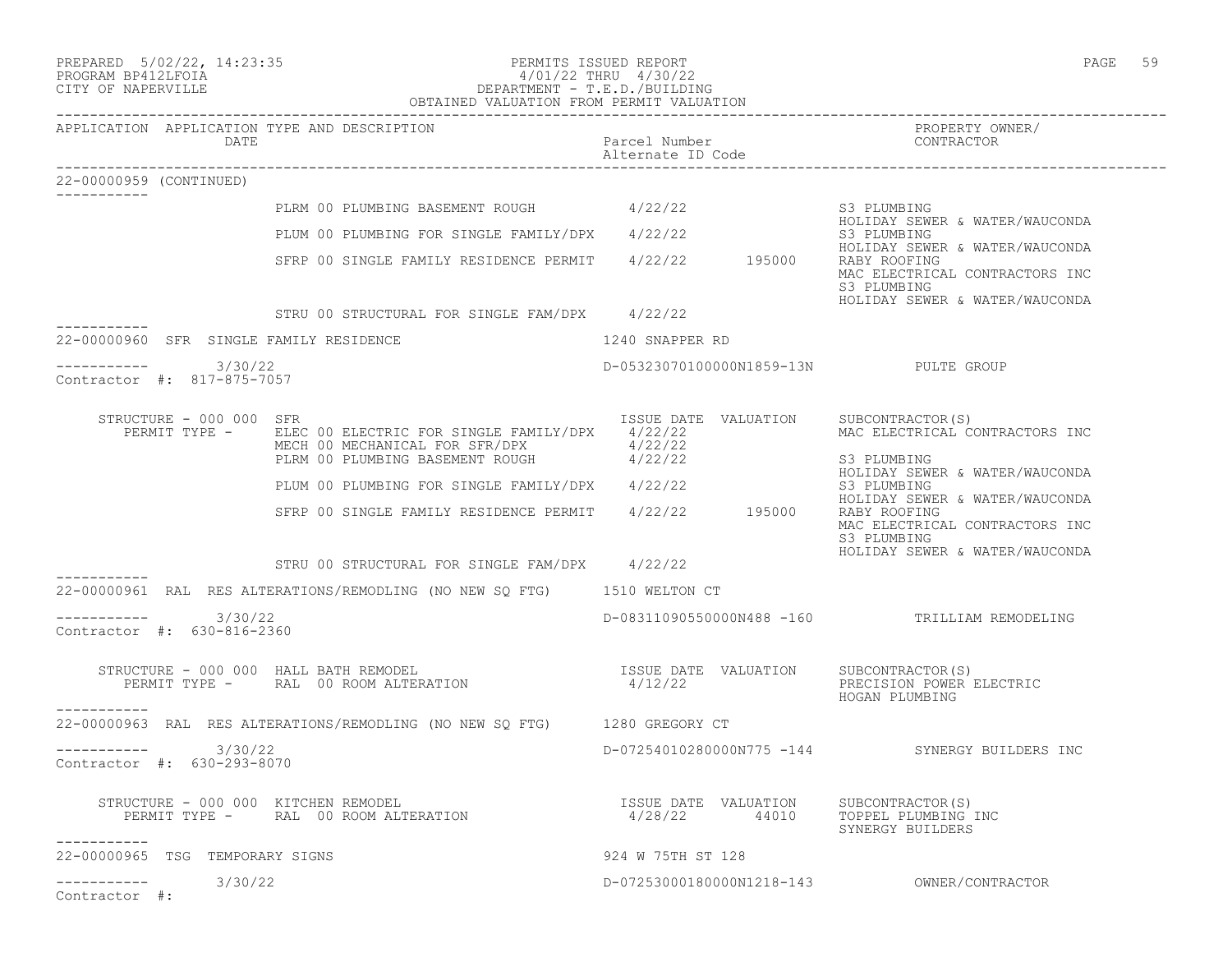| PREPARED |                    | $5/02/22$ , $14:23:35$ |
|----------|--------------------|------------------------|
|          | PROCRAM RP412LFOIA |                        |

# PERMITS ISSUED REPORT AND SERVED AND REPORT STATES OF PAGE 60 PROGRAM BP412LFOIA 4/01/22 THRU 4/30/22<br>CITY OF NAPERVILLE DEPARTMENT - T.E.D./BUILDIN CITY OF NAPERVILLE DEPARTMENT - T.E.D./BUILDING

| OBTAINED VALUATION FROM PERMIT VALUATION                                                                                              |                                                        |                                                        |  |
|---------------------------------------------------------------------------------------------------------------------------------------|--------------------------------------------------------|--------------------------------------------------------|--|
| APPLICATION APPLICATION TYPE AND DESCRIPTION<br>DATE                                                                                  | Parcel Number<br>Alternate ID Code                     | PROPERTY OWNER/<br>CONTRACTOR                          |  |
| 22-00000965 (CONTINUED)<br>------------                                                                                               |                                                        |                                                        |  |
| STRUCTURE - 000 000 TEMP FEATHER FLAG 04/01/22-04/30/22  ISSUE DATE VALUATION SUBCONTRACTOR(S)<br>PERMIT TYPE - TSG 00 TEMPORARY SIGN | 4/05/22                                                |                                                        |  |
| 22-00000966 SIGN SIGN APPLICATIONS                                                                                                    | 908 JACKSON AV                                         |                                                        |  |
| $--------$ 3/30/22<br>Contractor #: 630-357-2300                                                                                      |                                                        | D-07133190030000N539 -83 SIGNS NOW - NAPERVILLE        |  |
| STRUCTURE - 000 000<br>PERMIT TYPE - SIGN 00 SIGN                                                                                     | ISSUE DATE VALUATION SUBCONTRACTOR(S)<br>4/11/22       | CENTRAL STATES SIGNS                                   |  |
| 22-00000971 OCCI OCCUPANCY INSPECTION                                                                                                 | 955 W 75TH ST                                          |                                                        |  |
| $--------- 3/30/22$<br>Contractor #:                                                                                                  |                                                        |                                                        |  |
|                                                                                                                                       |                                                        |                                                        |  |
| 22-00000972 FN FENCE APPLICATION                                                                                                      | 816 PIEDMONT CR                                        |                                                        |  |
| $--------$ 3/30/22<br>Contractor #: 630-551-3400                                                                                      |                                                        | W-02052020300000N148 -193 CLASSIC FENCE INC            |  |
| STRUCTURE - 000 000<br>PERMIT TYPE - FN 00 FENCE                                                                                      | ISSUE DATE VALUATION SUBCONTRACTOR(S)<br>4/01/22 5960  |                                                        |  |
| 22-00000973 FN FENCE APPLICATION                                                                                                      | 2051 THISTLE HILL CT                                   |                                                        |  |
| 3/30/22<br>Contractor #: 847-745-9977                                                                                                 | D-08284170990000N693 -150 SRS EXTERIORS                |                                                        |  |
| STRUCTURE - 000 000<br>PERMIT TYPE - FN 00 FENCE<br>----------                                                                        | ISSUE DATE VALUATION SUBCONTRACTOR(S)<br>4/15/22 12058 |                                                        |  |
| 22-00000974 FN FENCE APPLICATION                                                                                                      | 2615 RUTLAND RD                                        |                                                        |  |
| ----------- 3/30/22<br>Contractor #: 630-406-8410                                                                                     |                                                        | W-01031090070000N1330-184 PARAMOUNT FENCE-BATAVIA      |  |
| STRUCTURE - 000 000<br>PERMIT TYPE - FN 00 FENCE                                                                                      | ISSUE DATE VALUATION SUBCONTRACTOR(S)<br>4/19/22       |                                                        |  |
| 22-00000975 FN FENCE APPLICATION                                                                                                      | 2807 CHAMPION RD                                       |                                                        |  |
| 3/30/22<br>___________<br>Contractor #: 224-220-1042                                                                                  |                                                        | W-01223040080000N1420-289 CEDAR MOUNTAIN FENCE COMPANY |  |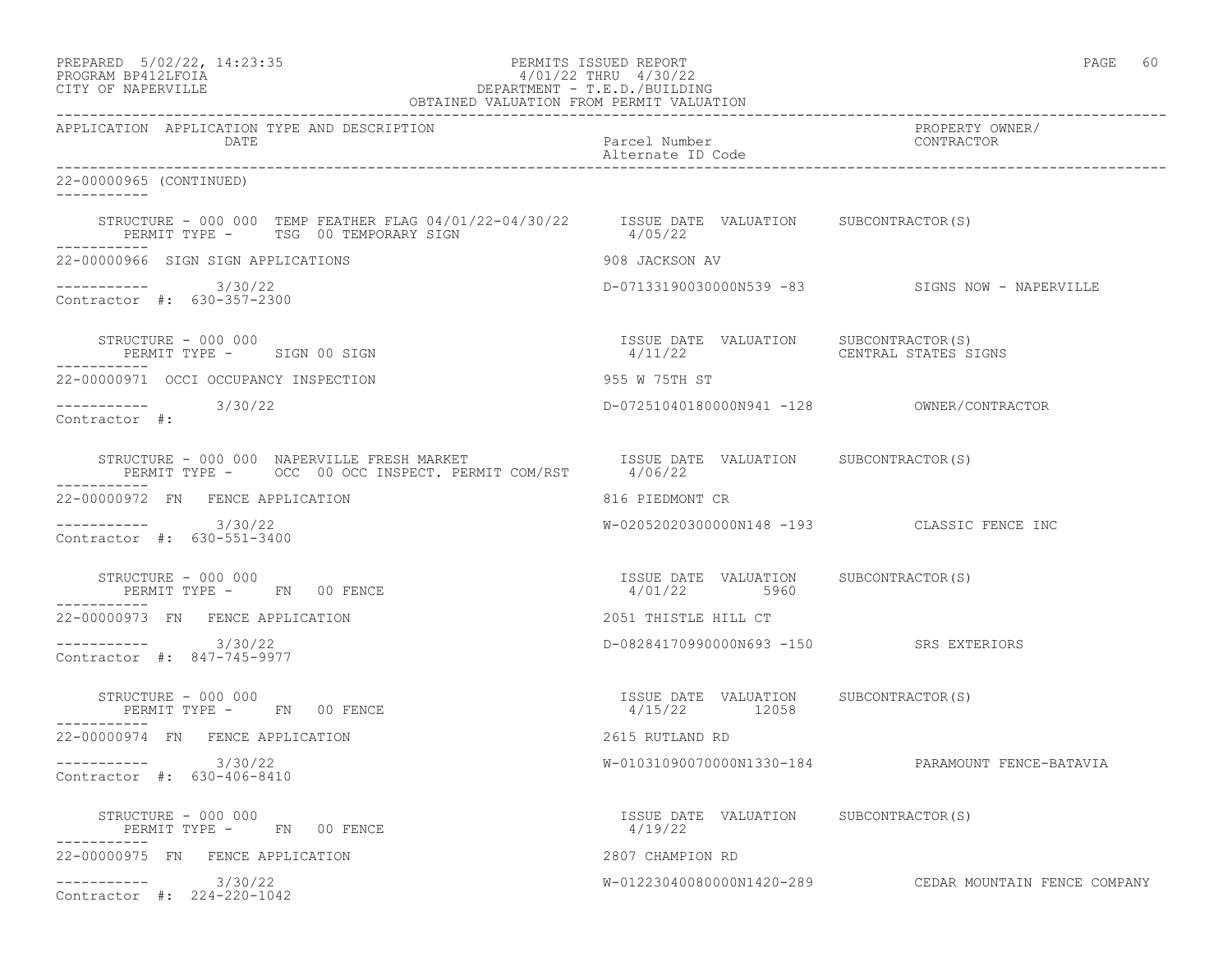| PREPARED            | $5/02/22$ , $14:23:35$ |
|---------------------|------------------------|
| DDOOD3M DD410T DOT3 |                        |

# PREPARED 5/02/22, 14:23:35 PERMITS ISSUED REPORT<br>PROGRAM BP412LFOIA PAGE 61 PROGRAM BP412LFOIA 4/01/22 THRU 4/30/22 CITY OF NAPERVILLE DEPARTMENT - T.E.D./BUILDING

| OBTAINED VALUATION FROM PERMIT VALUATION                                                                                                                                                                                                                                                                                                                                                                                                                                        |                                    |                                                         |
|---------------------------------------------------------------------------------------------------------------------------------------------------------------------------------------------------------------------------------------------------------------------------------------------------------------------------------------------------------------------------------------------------------------------------------------------------------------------------------|------------------------------------|---------------------------------------------------------|
| APPLICATION APPLICATION TYPE AND DESCRIPTION<br>DATE DATE                                                                                                                                                                                                                                                                                                                                                                                                                       | Parcel Number<br>Alternate ID Code | PROPERTY OWNER/<br>CONTRACTOR                           |
| 22-00000975 (CONTINUED)                                                                                                                                                                                                                                                                                                                                                                                                                                                         |                                    |                                                         |
|                                                                                                                                                                                                                                                                                                                                                                                                                                                                                 |                                    |                                                         |
| 22-00000976 FN FENCE APPLICATION                                                                                                                                                                                                                                                                                                                                                                                                                                                | 1036 WILLIAMSBURG DR               |                                                         |
| $--------- 3/30/22$<br>Contractor #: 815-436-7440                                                                                                                                                                                                                                                                                                                                                                                                                               |                                    | D-07251030480000N680 -128 CEDAR RUSTIC/JOLIET           |
| $\begin{array}{cccc}\n 1 & 00 & \text{FENCE} & \text{1S5UE} & \text{DATE} & \text{VALUATION} & \text{SUBCONTRACTOR(S)}\\ \n 1 & 00 & \text{FENCE} & \text{20/22} & 6030 & \text{30} & \text{30} & \text{30} & \text{30} & \text{30} & \text{30} & \text{30} & \text{30} & \text{30} & \text{30} & \text{30} & \text{30} & \text{30} & \text{30} & \text{30} & \text{30} & \text{30} & \text{30} & \text{30$<br>STRUCTURE - 000 000<br>PERMIT TYPE - FN 00 FENCE<br>------------ |                                    |                                                         |
| 22-00000977 FN FENCE APPLICATION                                                                                                                                                                                                                                                                                                                                                                                                                                                | 1014 FOREST VIEW CT                |                                                         |
| $--------- 3/30/22$<br>Contractor #: 630-406-8410                                                                                                                                                                                                                                                                                                                                                                                                                               |                                    | D-07113010180000N91 -51 PARAMOUNT FENCE-BATAVIA         |
| $\begin{array}{cccccccccc} \texttt{STRUCTURE} & - & 000 & 000 & & & & & & \\ \texttt{PERMIT TYPE} & - & & \texttt{FN} & 00 & \texttt{FENCE} & & & & & \\ \end{array} \qquad \begin{array}{cccccccccc} \texttt{ISSUE} & \texttt{DATE} & \texttt{VALUATION} & & \texttt{SUBCONTRACTOR(S)} \\ & & 4/05/22 & & 5440 & & \\ \end{array}$<br>STRUCTURE - 000 000<br>------------                                                                                                      |                                    |                                                         |
| 22-00000979 ESC ELECTRIC SERVICE CHANGE                                                                                                                                                                                                                                                                                                                                                                                                                                         | 1946 TEMPLAR DR                    |                                                         |
| $--------- 3/30/22$<br>Contractor #: 630-400-0804                                                                                                                                                                                                                                                                                                                                                                                                                               |                                    | D-08313090070000N159 -175 MJP ELECTRICAL EXPERTS INC    |
| STRUCTURE - 000 000 UPGRADE 100AMP TO 200AMP<br>PERMIT TYPE -    ELSC 00 ELECTRIC SVC CHANGE RES.        4/21/22       MJP ELECTRICAL EXPERTS INC                                                                                                                                                                                                                                                                                                                               |                                    |                                                         |
| 22-00000981 DRWY DRIVEWAY NEW AND ALTERATIONS                                                                                                                                                                                                                                                                                                                                                                                                                                   | 128 ENCINA DR                      |                                                         |
| $--------- 3/30/22$<br>Contractor #: 815-791-1848                                                                                                                                                                                                                                                                                                                                                                                                                               |                                    | D-07143140210000N179 -81 INNOVATIVE CONCRETE CONSTRUCTI |
| STRUCTURE - 000 000 R/R CONCRETE TO CONCRETE/PUB WALK/CC ISSUE DATE VALUATION SUBCONTRACTOR(S)<br>PERMIT TYPE - DRWY 00 DRIVEWAY ADDITION/ALTERATION 4/14/22 15000 INNOVATIVE CONCRETE CONSTRUCTI<br>ROW 00 RIGHT OF WAY PERMIT 4/14<br>------------                                                                                                                                                                                                                            |                                    |                                                         |
| 22-00000982 DRWY DRIVEWAY NEW AND ALTERATIONS                                                                                                                                                                                                                                                                                                                                                                                                                                   | 1755 IONA AV                       |                                                         |
| $--------- 3/30/22$<br>Contractor #: 630-207-6650                                                                                                                                                                                                                                                                                                                                                                                                                               |                                    | D-08332030020000N472 -165 S & W CONSTRUCTION, INC       |
| STRUCTURE - 000 000 R/R ASP TO CON DRWY/AP/FDW/SYW/CC/STOOP ISSUE DATE VALUATION SUBCONTRACTOR(S)<br>PERMIT TYPE - DRWY 00 DRIVEWAY ADDITION/ALTERATION 4/13/22 13700 S & W CONSTRUCTION, INC                                                                                                                                                                                                                                                                                   |                                    |                                                         |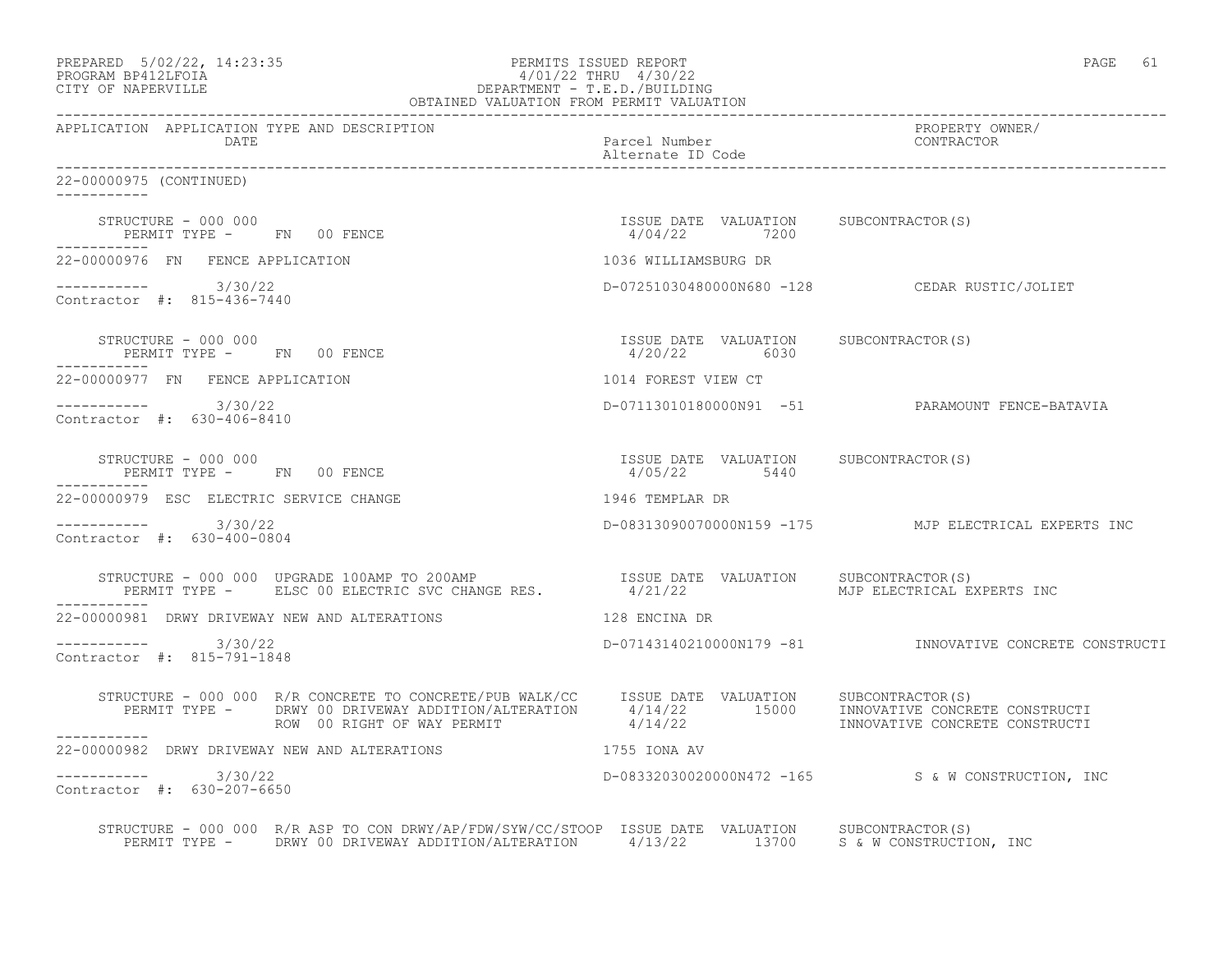-----------

-----------

-----------

\_\_\_\_\_\_\_\_\_\_\_

-----------

-----------

# PREPARED 5/02/22, 14:23:35 PERMITS ISSUED REPORT PAGE 62 PROGRAM BP412LFOIA 4/01/22 THRU 4/30/22 CITY OF NAPERVILLE DEPARTMENT - T.E.D./BUILDING

 OBTAINED VALUATION FROM PERMIT VALUATION ------------------------------------------------------------------------------------------------------------------------------------ APPLICATION APPLICATION TYPE AND DESCRIPTION PROPERTY OWNER/ DATE Parcel Number CONTRACTOR Alternate ID Code ------------------------------------------------------------------------------------------------------------------------------------ 22-00000982 (CONTINUED) ROW 00 RIGHT OF WAY PERMIT  $4/13/22$  S & W CONSTRUCTION, INC 22-00000983 DRWY DRIVEWAY NEW AND ALTERATIONS 40 S PARKWAY DR  $--------- 3/30/22$ ----------- 3/30/22 D-07133080040000N58 -83 BRAULIO LANDSCAPING Contractor #: 630-644-6651 STRUCTURE - 000 000 R/R CON TO BP EXTEND DRWY/AP/FDW ISSUE DATE VALUATION SUBCONTRACTOR(S) PERMIT TYPE - DRWY 00 DRIVEWAY ADDITION/ALTERATION 4/15/22 36500 ROW 00 RIGHT OF WAY PERMIT  $4/15/22$ 22-00000985 FN FENCE APPLICATION 1858 PRINCETON CR ----------- 3/31/22 D-08284030030000N160 -150 FIRST FENCE-HILLSIDE Contractor #: 708-547-7555 STRUCTURE - 000 000 ISSUE DATE VALUATION SUBCONTRACTOR(S) PERMIT TYPE - FN 00 FENCE 22-00000987 RAL RES ALTERATIONS/REMODLING (NO NEW SQ FTG) 700 CASTILLEJA CT ----------- 3/31/22 D-07234060250000N672 -112 RELIABLE HOME IMPROVEMENT Contractor #: 630-579-6600 STRUCTURE - 000 000 ISSUE DATE VALUATION SUBCONTRACTOR(S) PERMIT TYPE - RAL 00 ROOM ALTERATION 4/15/22 29855 RELIANCE ELECTRIC A-KEVELOH PLUMBING 22-00000988 RAL RES ALTERATIONS/REMODLING (NO NEW SQ FTG) 2017 WALTON CT  $--------- 3/31/22$ D-08313070170000N159 -175 ABSOLUTE CONSTRUCTION INC Contractor #: 866-989-5907 STRUCTURE - 000 000 KITCHEN REMODEL ISSUE DATE VALUATION SUBCONTRACTOR(S) PERMIT TYPE - RAL 00 ROOM ALTERATION 4/15/22 26600 ACTIVE ELECTRIC INC JOURNEYMAN CONSTRUCTION CO.

22-00000990 FABD FIRE ALARM 1025 AURORA AV \_\_\_\_\_\_\_\_\_\_\_ ----------- 3/31/22 D-07241000100000N927 -98 FOX VALLEY FIRE & SAFETY FA Contractor #: 224-293-5408

 STRUCTURE - 000 000 ISSUE DATE VALUATION SUBCONTRACTOR(S) PERMIT TYPE - FABD 00 FIRE ALARM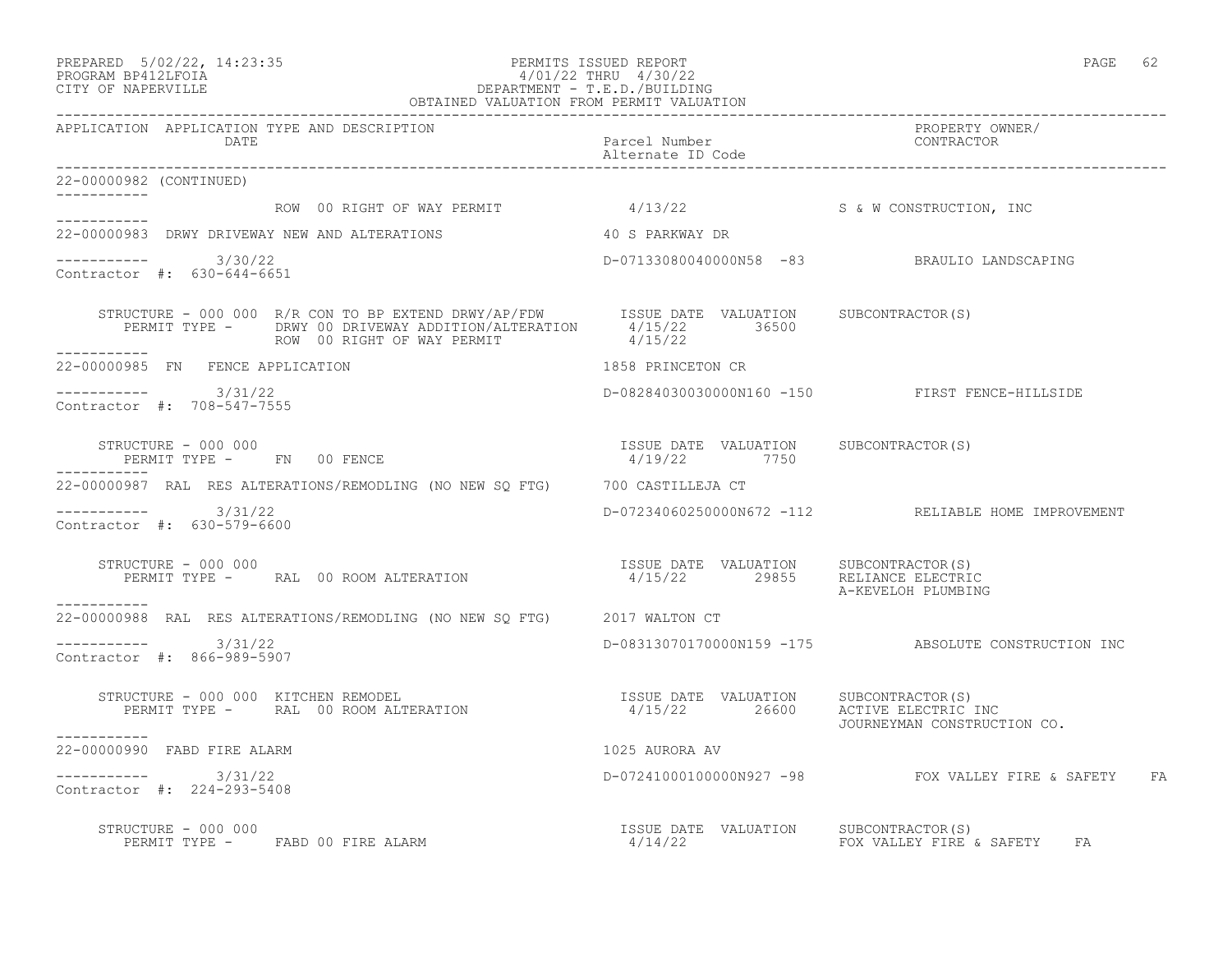## PREPARED 5/02/22, 14:23:35 PERMITS ISSUED REPORT PAGE 63 PROGRAM BP412LFOIA 4/01/22 THRU 4/30/22 CITY OF NAPERVILLE DEPARTMENT - T.E.D./BUILDING

| OBTAINED VALUATION FROM PERMIT VALUATION                                                                                               |                                                                  |                                                       |  |
|----------------------------------------------------------------------------------------------------------------------------------------|------------------------------------------------------------------|-------------------------------------------------------|--|
| APPLICATION APPLICATION TYPE AND DESCRIPTION<br>DATE                                                                                   | Parcel Number<br>Alternate ID Code                               | PROPERTY OWNER/<br>CONTRACTOR                         |  |
| 22-00000991 LV ELECTRIC LOW VOLTAGE                                                                                                    | 55 SHUMAN BL 1025                                                |                                                       |  |
| $--------$ 3/31/22<br>Contractor #: 630-860-2266                                                                                       |                                                                  | D-08063000140000N7 -25 ILLINOIS BUSINESS COMMUNICATIO |  |
| STRUCTURE - 000 000<br>PERMIT TYPE - LV 00 ELECTRIC LOW VOLTAGE                                                                        | ISSUE DATE VALUATION SUBCONTRACTOR(S)<br>$\frac{13300}{4/15/22}$ |                                                       |  |
| 22-00000992 FN FENCE APPLICATION                                                                                                       | 1164 GREENSFIELD DR                                              |                                                       |  |
| $--------- 3/31/22$<br>Contractor #: 630-406-8410                                                                                      |                                                                  | D-08083080020000N80 -57 PARAMOUNT FENCE-BATAVIA       |  |
| STRUCTURE - 000 000<br>PERMIT TYPE - FN 00 FENCE                                                                                       | ISSUE DATE VALUATION SUBCONTRACTOR(S)<br>4/01/22 6500            |                                                       |  |
| 22-00000993 SIGN SIGN APPLICATIONS                                                                                                     | 1603 NORTH AURORA RD 107                                         |                                                       |  |
| ---------- 3/31/22<br>Contractor #: 630-237-4397                                                                                       |                                                                  | D-07152000210000N847 -65 OMEGA SIGN & LIGHTING INC    |  |
| STRUCTURE - 000 000<br>PERMIT TYPE - SIGN 00 SIGN                                                                                      | ISSUE DATE VALUATION SUBCONTRACTOR(S)<br>4/27/22                 | OMEGA SIGN & LIGHTING INC                             |  |
| 22-00000996 DRWY DRIVEWAY NEW AND ALTERATIONS                                                                                          | 454 WATERBURY CT                                                 |                                                       |  |
| $--------$ 3/31/22<br>Contractor #: 224-723-2041                                                                                       |                                                                  | W-01012010260000N368 -189 HARDSCAPE SOLUTIONS INC     |  |
| STRUCTURE - 000 000<br>PERMIT TYPE - MISC 00 MISCELLANEOUS PERMIT                                                                      | ISSUE DATE VALUATION SUBCONTRACTOR(S)<br>4/15/22 2150            |                                                       |  |
| 22-00000997 TENT TENTS                                                                                                                 | 2115 CITYGATE LN                                                 |                                                       |  |
| $--------$ 3/31/22<br>Contractor #:                                                                                                    |                                                                  | D-07031030170000N1579-4 OWNER/CONTRACTOR              |  |
| STRUCTURE - 000 000 APPROX. 80 TENTS 10/8/22-10/9/22 2 DAYS ISSUE DATE VALUATION SUBCONTRACTOR(S)<br>PERMIT TYPE - TENT 00 TENT PERMIT | 4/06/22                                                          |                                                       |  |
| 22-00000998 SIGN SIGN APPLICATIONS                                                                                                     | 2852 W OGDEN AV 110                                              |                                                       |  |
| ----------- 3/31/22<br>Contractor #: 815-937-1855                                                                                      |                                                                  | D-07271010260000N1152-124 FAST SIGNS-KANKAKEE         |  |
| $STRUCTURE - 000 000$                                                                                                                  | ISSUE DATE VALUATION SUBCONTRACTOR(S)                            |                                                       |  |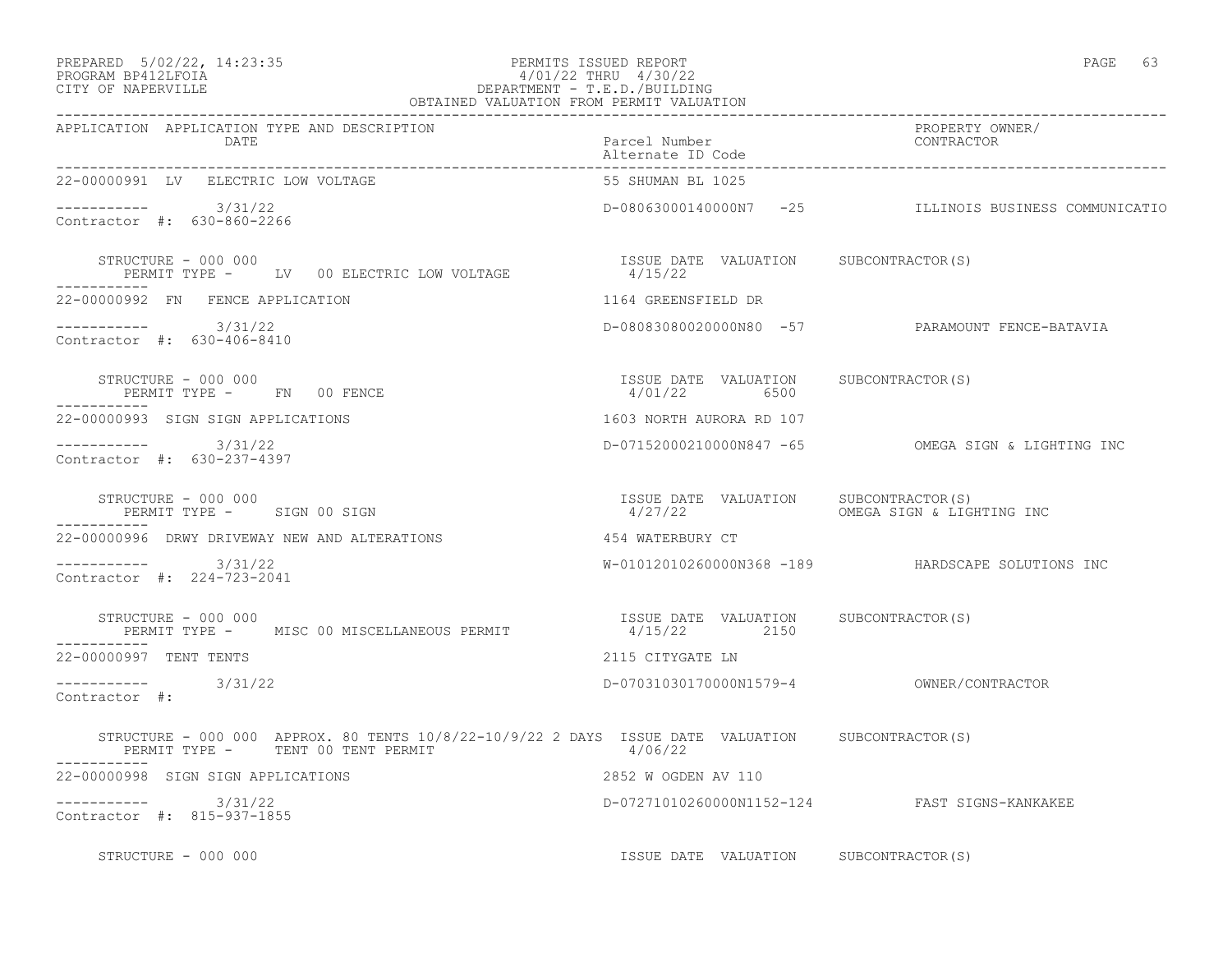# PREPARED 5/02/22, 14:23:35 PERMITS ISSUED REPORT PAGE 64 PROGRAM BP412LFOIA 4/01/22 THRU 4/30/22 CITY OF NAPERVILLE DEPARTMENT - T.E.D./BUILDING

| OBTAINED VALUATION FROM PERMIT VALUATION             |                                                                       |                                               |  |
|------------------------------------------------------|-----------------------------------------------------------------------|-----------------------------------------------|--|
| APPLICATION APPLICATION TYPE AND DESCRIPTION<br>DATE | Parcel Number<br>Alternate ID Code                                    | PROPERTY OWNER/<br>CONTRACTOR                 |  |
| 22-00000998 (CONTINUED)                              |                                                                       |                                               |  |
| PERMIT TYPE - SIGN 00 SIGN                           | 4/25/22                                                               | CENTRAL STATES SIGNS                          |  |
| 22-00000999 SIGN SIGN APPLICATIONS                   | 2852 W OGDEN AV 110                                                   |                                               |  |
| $--------- 3/31/22$<br>Contractor #: 815-937-1855    |                                                                       | D-07271010260000N1152-124 FAST SIGNS-KANKAKEE |  |
| STRUCTURE - 000 000<br>PERMIT TYPE - SIGN 00 SIGN    | ISSUE DATE VALUATION SUBCONTRACTOR(S)                                 |                                               |  |
| 22-00001000 SIGN SIGN APPLICATIONS                   | 2852 W OGDEN AV 110                                                   |                                               |  |
| $--------- 3/31/22$<br>Contractor #: 815-937-1855    |                                                                       | D-07271010260000N1152-124 FAST SIGNS-KANKAKEE |  |
| STRUCTURE - 000 000<br>PERMIT TYPE - SIGN 00 SIGN    |                                                                       |                                               |  |
| 22-00001001 SIGN SIGN APPLICATIONS                   | 2852 W OGDEN AV 110                                                   |                                               |  |
| $--------- 3/31/22$<br>Contractor #: 815-937-1855    |                                                                       | D-07271010260000N1152-124 FAST SIGNS-KANKAKEE |  |
| STRUCTURE - 000 000<br>PERMIT TYPE - SIGN 00 SIGN    | ISSUE DATE VALUATION SUBCONTRACTOR(S)<br>4/25/22 CENTRAL STATES SIGNS |                                               |  |
| 22-00001002 SIGN SIGN APPLICATIONS                   | 2852 W OGDEN AV 110                                                   |                                               |  |
| ---------- 3/31/22<br>Contractor #: 815-937-1855     |                                                                       | D-07271010260000N1152-124 FAST SIGNS-KANKAKEE |  |
| STRUCTURE - 000 000<br>PERMIT TYPE - SIGN 00 SIGN    |                                                                       |                                               |  |
| 22-00001003 SIGN SIGN APPLICATIONS                   | 2852 W OGDEN AV 110                                                   |                                               |  |
| $--------- 3/31/22$<br>Contractor #: 815-937-1855    |                                                                       | D-07271010260000N1152-124 FAST SIGNS-KANKAKEE |  |
| STRUCTURE - 000 000<br>PERMIT TYPE - SIGN 00 SIGN    |                                                                       |                                               |  |
| 22-00001004 SIGN SIGN APPLICATIONS                   | 2852 W OGDEN AV 110                                                   |                                               |  |
| $--------- 3/31/22$<br>Contractor #: 815-937-1855    |                                                                       | D-07271010260000N1152-124 FAST SIGNS-KANKAKEE |  |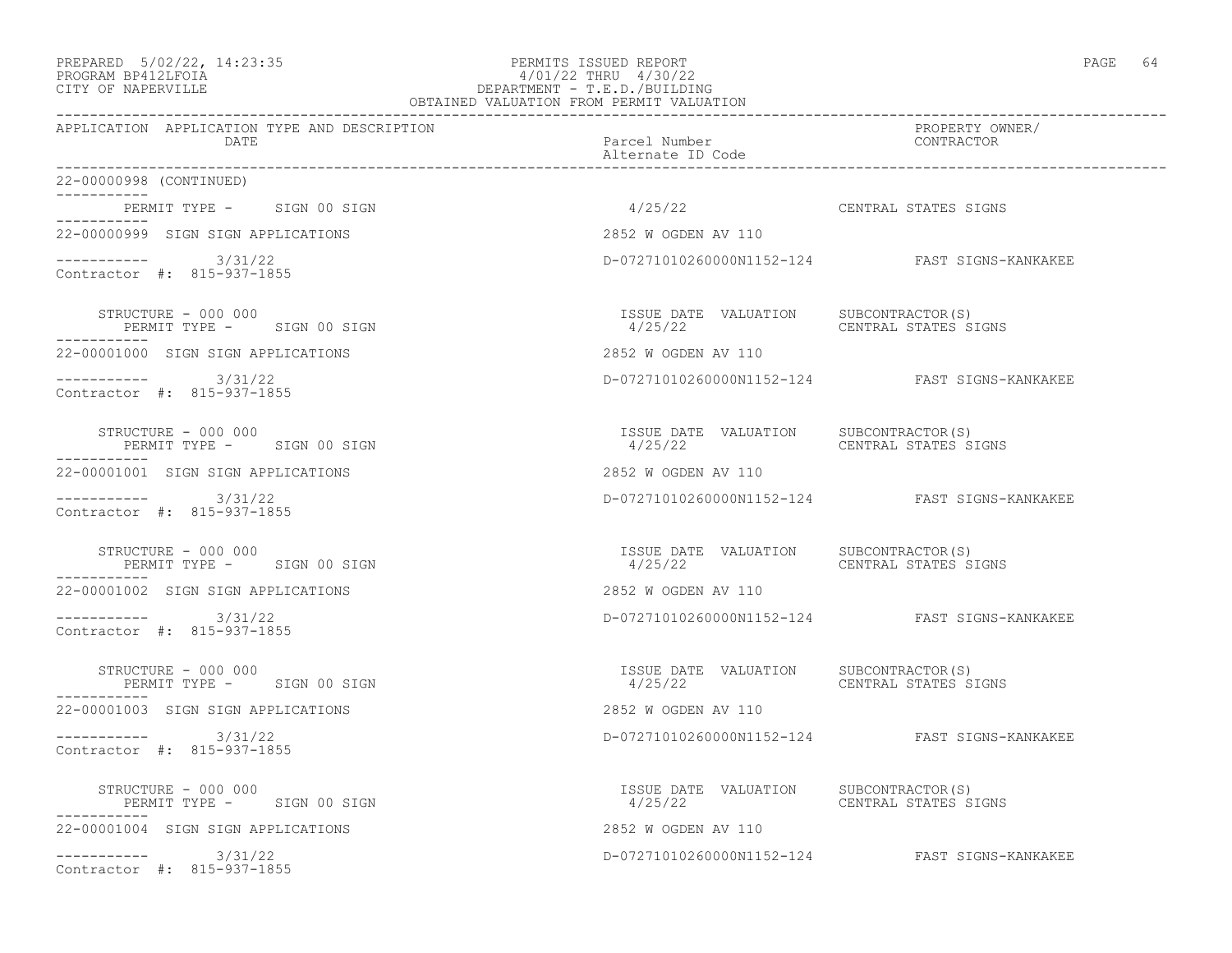| PREPARED | $5/02/22$ , 14:23:35 |  |
|----------|----------------------|--|
|          | PROGRAM RP412LFOIA   |  |

## PREPARED 5/02/22, 14:23:35 PERMITS ISSUED REPORT PAGE 65 PROGRAM BP412LFOIA 4/01/22 THRU 4/30/22 CITY OF NAPERVILLE DEPARTMENT - T.E.D./BUILDING OBTAINED VALUATION FROM PERMIT VALUATION

------------------------------------------------------------------------------------------------------------------------------------ APPLICATION APPLICATION TYPE AND DESCRIPTION PROPERTY OWNER/ DATE Parcel Number CONTRACTOR Alternate ID Code ------------------------------------------------------------------------------------------------------------------------------------ 22-00001004 (CONTINUED) ----------- STRUCTURE - 000 000 ISSUE DATE VALUATION SUBCONTRACTOR(S) PERMIT TYPE - SIGN 00 SIGN ----------- 22-00001005 CMIS MISCELLANEOUS COMMERCIAL 320 SCHOOL ST ----------- 4/01/22 D-0818306001000 N427 -85 OWNER/CONTRACTOR Contractor #: STRUCTURE - 000 000 NCC - OESTERLE LIBRARY ISSUE DATE VALUATION SUBCONTRACTOR(S) PERMIT TYPE - CMIS 00 COMMERCIAL MISC. PERMIT 4/25/22 250000 ORION ELECTRIC & MAINTENANCE C ----------- 22-00001011 RAL RES ALTERATIONS/REMODLING (NO NEW SQ FTG) 5324 SAND LILY DR ----------- 4/01/22 W-01222090060000N1111-275 EXTERIOR REPAIR & DESIGN Contractor #: 630-406-9239 STRUCTURE - 000 000 REVOVING EIFS EXTEIOR AT FRONT ELEVATION ISSUE DATE VALUATION SUBCONTRACTOR(S) PERMIT TYPE - MISC 00 MISCELLANEOUS PERMIT 4/19/22 25400 ----------- 22-00001012 FN FENCE APPLICATION 905 S RIVER RD ----------- 4/01/22 D-07262070020000N762 -127 NORTHWEST CEDAR PRODUCTS Contractor #: 815-836-8731 STRUCTURE - 000 000 ISSUE DATE VALUATION SUBCONTRACTOR(S) PERMIT TYPE - FN 00 FENCE ----------- 22-00001015 FN FENCE APPLICATION 60 REDSTART RD ----------- 4/01/22 D-08312120010000N62 -161 PEERLESS FENCE GROUP Contractor #: 630-584-7710 STRUCTURE - 000 000 ISSUE DATE VALUATION SUBCONTRACTOR(S) PERMIT TYPE - FN 00 FENCE ----------- 22-00001017 DRWY DRIVEWAY NEW AND ALTERATIONS 907 HEATHROW LN ----------- 4/01/22 D-07262060290000N702 -128 M & J PAVING Contractor #: 708-222-1200 STRUCTURE - 000 000 HOA ASPHALT DRWY/AP **ISSUE DATE** VALUATION SUBCONTRACTOR(S) PERMIT TYPE - DRWY 00 DRIVEWAY ADDITION/ALTERATION 4/06/22 87805<br>ROW 00 RIGHT OF WAY PERMIT 4/06/22 ROW 00 RIGHT OF WAY PERMIT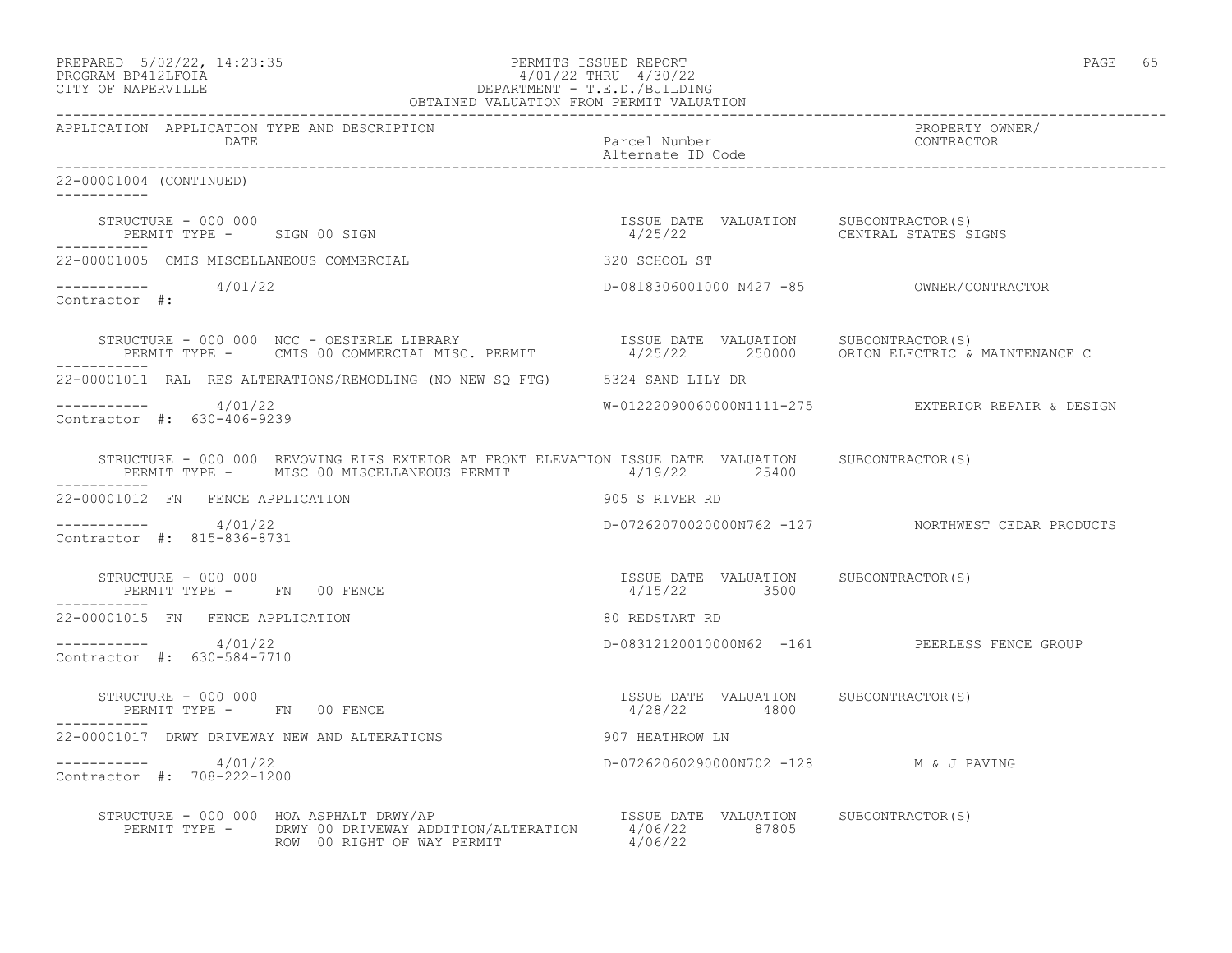## PREPARED 5/02/22, 14:23:35 PERMITS ISSUED REPORT PAGE 66 PROGRAM BP412LFOIA 4/01/22 THRU 4/30/22 CITY OF NAPERVILLE DEPARTMENT - T.E.D./BUILDING

| $\cdot$<br>1 T I<br>$\overline{\phantom{a}}$<br>× |  |
|---------------------------------------------------|--|
|---------------------------------------------------|--|

| OBTAINED VALUATION FROM PERMIT VALUATION                                                                                                                 |                                                       |                                                          |
|----------------------------------------------------------------------------------------------------------------------------------------------------------|-------------------------------------------------------|----------------------------------------------------------|
| APPLICATION APPLICATION TYPE AND DESCRIPTION<br>DATE                                                                                                     | Parcel Number<br>Alternate ID Code                    | PROPERTY OWNER/<br>CONTRACTOR                            |
| 22-00001018 DRWY DRIVEWAY NEW AND ALTERATIONS                                                                                                            | 1101 TENNYSON LN                                      |                                                          |
| $--------- 4/01/22$<br>Contractor #: 708-222-1200                                                                                                        | D-07262100370000N702 -128 M & J PAVING                |                                                          |
| ROW 00 RIGHT OF WAY PERMIT 4/06/22<br>ROW 00 RIGHT OF WAY PERMIT 4/06/22                                                                                 |                                                       |                                                          |
| 22-00001019 POOL POOL ABOVE/INGROUND RESIDENTIAL 334 SHOME CT                                                                                            |                                                       |                                                          |
| $--------- 4/01/22$<br>Contractor #: 773-600-0670                                                                                                        |                                                       | D-08313090140000N159 -175 PRESTIGE LANDSCAPING SOLUTIONS |
| STRUCTURE - 000 000 POOL DEMOLITION DE PERMIT STRUCTURE - 000 000 POOL DEMOLITION DERMIT TYPE - MISC 00 MISCELLANEOUS PERMIT 4/26/22 8500<br>----------- |                                                       |                                                          |
| 22-00001020 FN FENCE APPLICATION                                                                                                                         | 1661 BRENTFORD DR                                     |                                                          |
| $--------- 4/01/22$<br>Contractor #: 630-406-8410                                                                                                        |                                                       | D-08063060160000N173 -25 PARAMOUNT FENCE-BATAVIA         |
| STRUCTURE - 000 000<br>PERMIT TYPE - FN 00 FENCE<br>___________                                                                                          | ISSUE DATE VALUATION SUBCONTRACTOR(S)<br>4/05/22 7170 |                                                          |
| 22-00001021 FN FENCE APPLICATION                                                                                                                         | 2796 ASHTONLEE CT                                     |                                                          |
| $--------- 4/01/22$<br>Contractor #: 630-551-3400                                                                                                        |                                                       | W-02063070140000N562 -205 CLASSIC FENCE INC              |
| STRUCTURE - 000 000<br>PERMIT TYPE - FN 00 FENCE<br>------------                                                                                         | ISSUE DATE VALUATION SUBCONTRACTOR(S)<br>4/08/22 3815 |                                                          |
| 22-00001022 SIGN SIGN APPLICATIONS                                                                                                                       | 367 E BAILEY RD                                       |                                                          |
| $--------- 4/01/22$<br>Contractor #: 630-898-5900                                                                                                        |                                                       | D-08321010050000N467 -162 AURORA SIGN COMPANY            |
| . _ _ _ _ _ _ _ _ _ _                                                                                                                                    | 4/11/22 AURORA SIGN COMPANY                           |                                                          |
| 22-00001023 DRWY DRIVEWAY NEW AND ALTERATIONS                                                                                                            | 224 N COLUMBIA ST                                     |                                                          |
| $--------- 4/01/22$<br>Contractor #: 224-938-9130                                                                                                        |                                                       | D-08182090110000N442 -71 DESMOND LANDSCAPE               |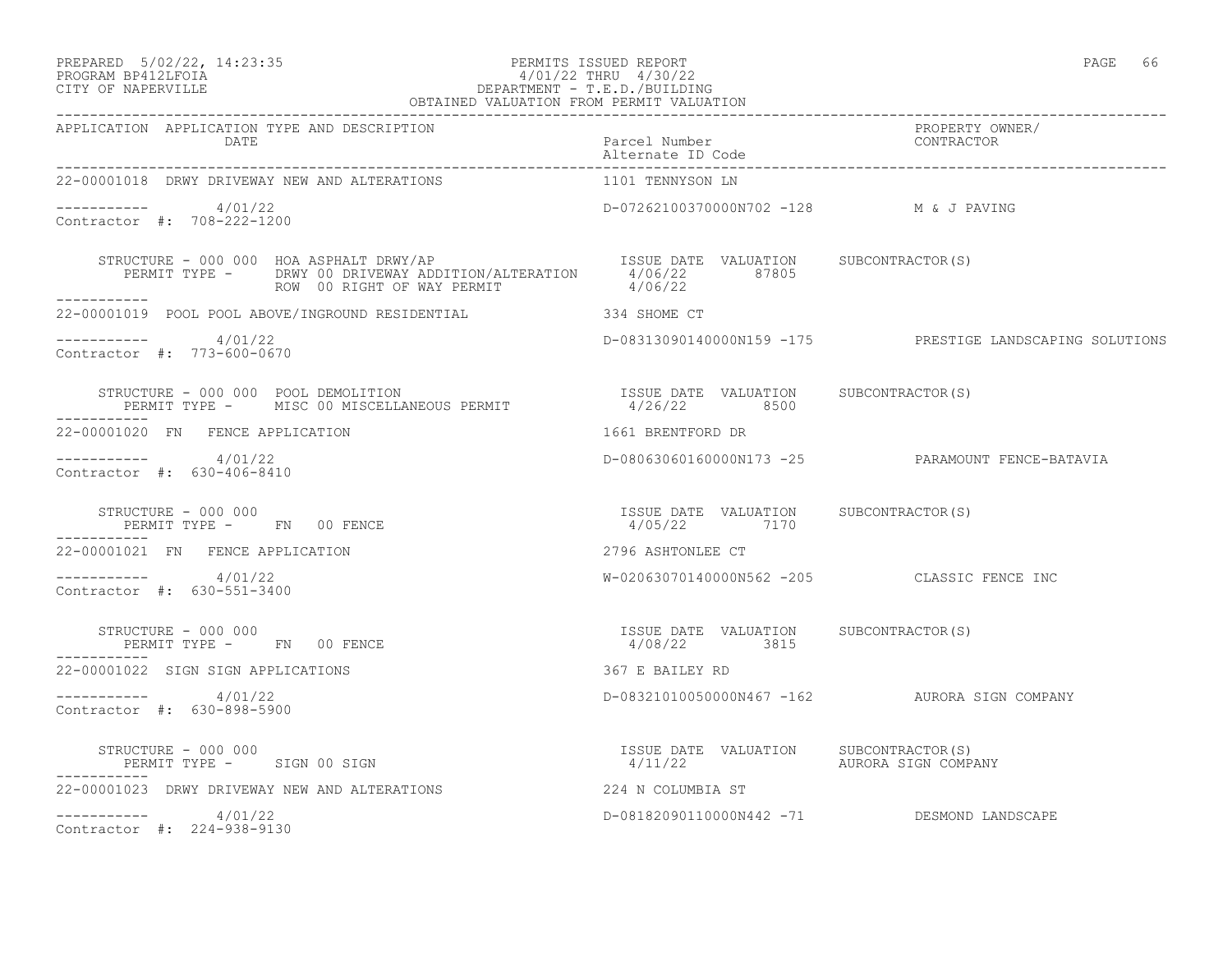| PREPARED 5/02/22, 14:23:35 | PERMITS ISSUED REPORT     | PAGE | 67 |
|----------------------------|---------------------------|------|----|
| BROCHAM BRATOTHOTA         | $1/01/00$ munti $1/00/00$ |      |    |

# PROGRAM BP412LFOIA 4/01/22 THRU 4/30/22 CITY OF NAPERVILLE CITY OF NAPERVILLE

| OBTAINED VALUATION FROM PERMIT VALUATION                                                                                                                                                                                                                                                                                                                                                                                                                       |                                           |                                                          |
|----------------------------------------------------------------------------------------------------------------------------------------------------------------------------------------------------------------------------------------------------------------------------------------------------------------------------------------------------------------------------------------------------------------------------------------------------------------|-------------------------------------------|----------------------------------------------------------|
| APPLICATION APPLICATION TYPE AND DESCRIPTION<br>DATE                                                                                                                                                                                                                                                                                                                                                                                                           | Parcel Number<br>Alternate ID Code        | PROPERTY OWNER/<br>CONTRACTOR                            |
| 22-00001023 (CONTINUED)<br>-----------                                                                                                                                                                                                                                                                                                                                                                                                                         |                                           |                                                          |
| $\begin{array}{cccc} \texttt{STRUCTURE} & - & 000 & 000 \\ \texttt{PERMIT} & \texttt{TYPE} & - & \texttt{MISC} & 00 \\ \texttt{MISC} & 00 \\ \texttt{MISC} & 00 \\ \end{array} \begin{array}{cccc} \texttt{RINIST} & \texttt{RINIST} & \texttt{RINIST} \\ \texttt{NIST} & \texttt{RINIST} \\ \texttt{RINIST} & 4/04/22 \\ \texttt{RINIST} & 4925 \\ \end{array} \begin{array}{cccc} \texttt{SUBCONTRACTOR(S)} \\ \texttt{SUBCONTRACTOR(S)} \\ \texttt{SUSC} &$ |                                           |                                                          |
| 22-00001024 SIGN SIGN APPLICATIONS                                                                                                                                                                                                                                                                                                                                                                                                                             | 1021 W OGDEN AV                           |                                                          |
| $--------- 4/01/22$<br>Contractor #: 630-470-6161                                                                                                                                                                                                                                                                                                                                                                                                              | D-07114040310000N95 -52 CAPTIVATING SIGNS |                                                          |
| STRUCTURE – 000 000<br>PERMIT TYPE – SIGN 00 SIGN 19/19/22 4/19/22 CENTRAL STATES SI                                                                                                                                                                                                                                                                                                                                                                           | 4/19/22 CENTRAL STATES SIGNS              |                                                          |
| 22-00001025 SIGN SIGN APPLICATIONS                                                                                                                                                                                                                                                                                                                                                                                                                             | 1935 SPRINGBROOK SQUARE DR 105            |                                                          |
| $--------- 4/01/22$<br>Contractor #: 630-470-6161                                                                                                                                                                                                                                                                                                                                                                                                              |                                           |                                                          |
| STRUCTURE – 000 000<br>PERMIT TYPE – SIGN 00 SIGN 1999 STATE VALUATION SUBCONTRACTOR(S)<br>STRUCTURE - 000 000                                                                                                                                                                                                                                                                                                                                                 | 4/15/22 CENTRAL STATES SIGNS              |                                                          |
| 22-00001027 RPZ REVERSE PRESSURE ZONE/BACKFLOW PREVENTER 2665 HADDASSAH DR                                                                                                                                                                                                                                                                                                                                                                                     |                                           |                                                          |
| $--------- 4/01/22$<br>Contractor #: 815-436-5455                                                                                                                                                                                                                                                                                                                                                                                                              |                                           | W-02063040100000N562 -205 RAINMAKERS IRRIGATION-ROMEOVIL |
| STRUCTURE - 000 000<br>PERMIT TYPE - LSP 00 LAWN SPRINKLER RESIDENTIAL 4/05/22 4950 RAINMAKERS IRRIGATION-ROMEOVIL<br>-----------                                                                                                                                                                                                                                                                                                                              | ISSUE DATE VALUATION SUBCONTRACTOR(S)     | RAINMAKERS IRRIGATION-ROMEOVIL                           |
| 22-00001028 DRWY DRIVEWAY NEW AND ALTERATIONS 671 CAVALCADE CR                                                                                                                                                                                                                                                                                                                                                                                                 |                                           |                                                          |
| ----------- 4/01/22<br>Contractor #: 773-619-1649                                                                                                                                                                                                                                                                                                                                                                                                              |                                           | D-08194040280000N421 -116 THE CONCRETE DOCTORS           |
| STRUCTURE - 000 000<br>-----------                                                                                                                                                                                                                                                                                                                                                                                                                             |                                           |                                                          |
| 22-00001029 FN FENCE APPLICATION                                                                                                                                                                                                                                                                                                                                                                                                                               | 835 HAWTHORN DR                           |                                                          |
| $--------$ 4/01/22<br>Contractor #:                                                                                                                                                                                                                                                                                                                                                                                                                            |                                           | D-08193100060000N450 -115 CONTRACTOR MANAGEMENT SERVICES |

STRUCTURE - 000 000 **ISSUE DATE VALUATION** SUBCONTRACTOR(S)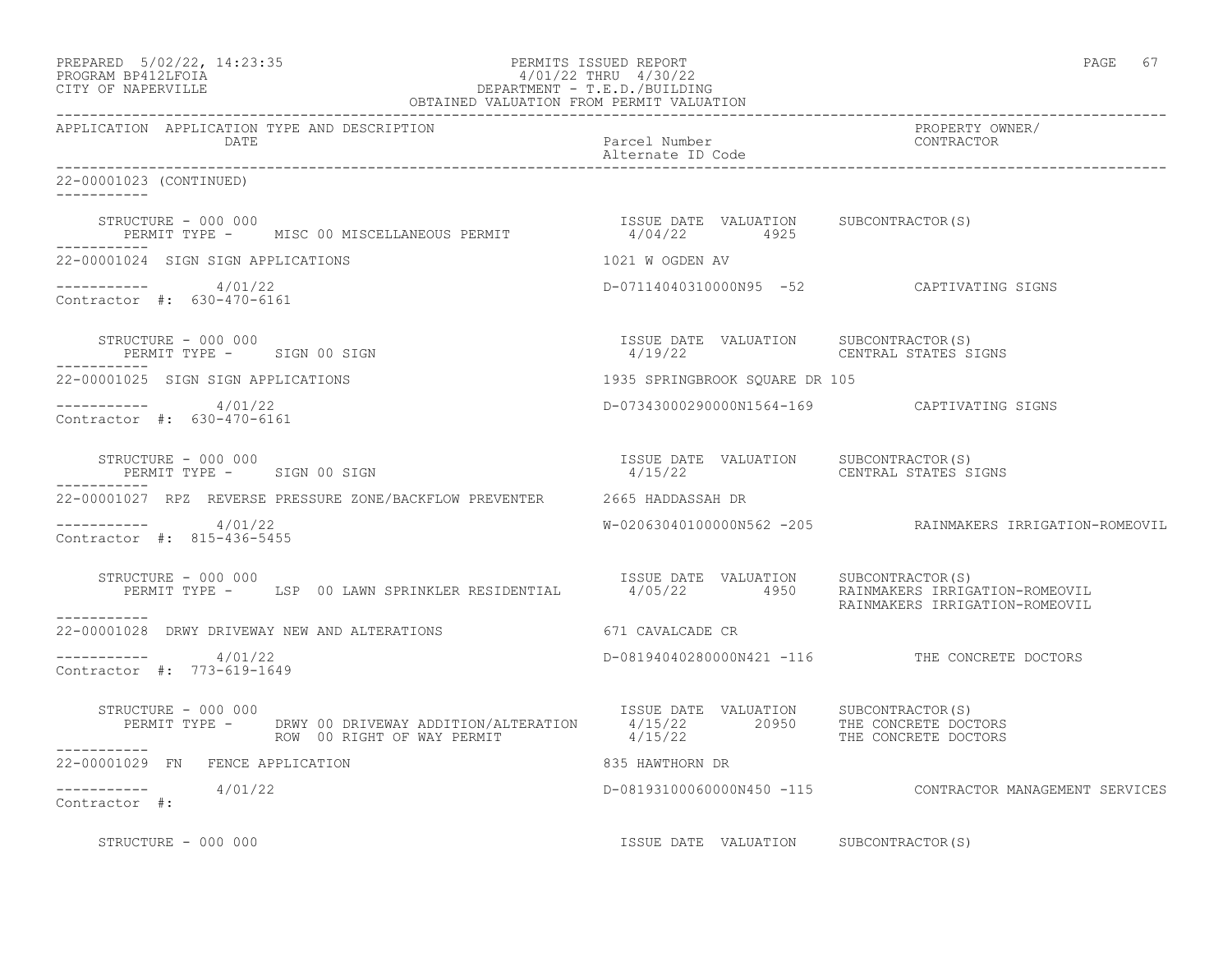22-00001029 (CONTINUED)

-----------

-----------

\_\_\_\_\_\_\_\_\_\_\_

-----------

Contractor #: 708-856-8999

-----------

## PREPARED 5/02/22, 14:23:35 PERMITS ISSUED REPORT PAGE 68 PROGRAM BP412LFOIA 4/01/22 THRU 4/30/22 CITY OF NAPERVILLE DEPARTMENT - T.E.D./BUILDING OBTAINED VALUATION FROM PERMIT VALUATION

------------------------------------------------------------------------------------------------------------------------------------ APPLICATION APPLICATION TYPE AND DESCRIPTION PROPERTY OWNER/ Parcel Number Alternate ID Code ------------------------------------------------------------------------------------------------------------------------------------ PERMIT TYPE - FN 00 FENCE 1 2000 1/15/22 8000 22-00001030 RAL RES ALTERATIONS/REMODLING (NO NEW SQ FTG) 4751 CLEARWATER LN  $--------- 4/01/22$ W-01154010090000N743 -260 THE KITCHEN MASTER Contractor #: 630-355-9574 STRUCTURE - 000 000 KITCHEN & LAUNDRY ROOM REMODEL ISSUE DATE VALUATION SUBCONTRACTOR(S)<br>PERMIT TYPE - RAL 00 ROOM ALTERATION 4/19/22 46700 LETO PLUMBING & H PERMIT THE 20 AMI 20 DON ALT ALTERATION AND LET ALTERATION AND ALTERATION 4/19/22 46700 LET AND DONATELLO ELECTRIC DONATELLO ELECTRIC, INC 22-00001031 RAL RES ALTERATIONS/REMODLING (NO NEW SQ FTG) 1212 TRANQUILITY CT 4/01/22 D-08281011230000N1537-134 DJK CUSTOM HOMES Contractor #: 630-369-1953 STRUCTURE - 000 000<br>PERMIT TYPE - FB 00 FINISHED BASEMENT 4/19/22 110000 CUSTOM HOME ELEC' 4/19/22 110000 CUSTOM HOME ELECTRIC INC CERTIFIED PLUMBING SERVICES 22-00001035 FN FENCE APPLICATION 333 PEARSON CR  $--------- 4/04/22$ D-07132290130000N540 -69 FOX VALLEY LANDSCAPE SERVICES Contractor #: 630-302-9659 STRUCTURE - 000 000 ISSUE DATE VALUATION SUBCONTRACTOR(S) PERMIT TYPE - FN 00 FENCE

22-00001036 FN FENCE APPLICATION 414 W BENTON AV

----------- 4/04/22 D-07134150050000N539 -84 ILLINOIS FENCE COMPANY

 STRUCTURE - 000 000 ISSUE DATE VALUATION SUBCONTRACTOR(S) PERMIT TYPE - FN 00 FENCE

22-00001037 RAL RES ALTERATIONS/REMODLING (NO NEW SQ FTG) 1222 EDWARD RD ----------- 4/04/22 D-08201090320000N104 -102 TRANQUILITY BUILDERS Contractor #: 630-330-4739

 STRUCTURE - 000 000 KITCHEN AND LAUNDRY REMODEL/ELECTRIC PAN ISSUE DATE VALUATION SUBCONTRACTOR(S) PERMIT TYPE - RAL 00 ROOM ALTERATION 4/26/22 80000 MATRIX ELECTRIC CO

AFFORDABLE PLUMBING SERVICES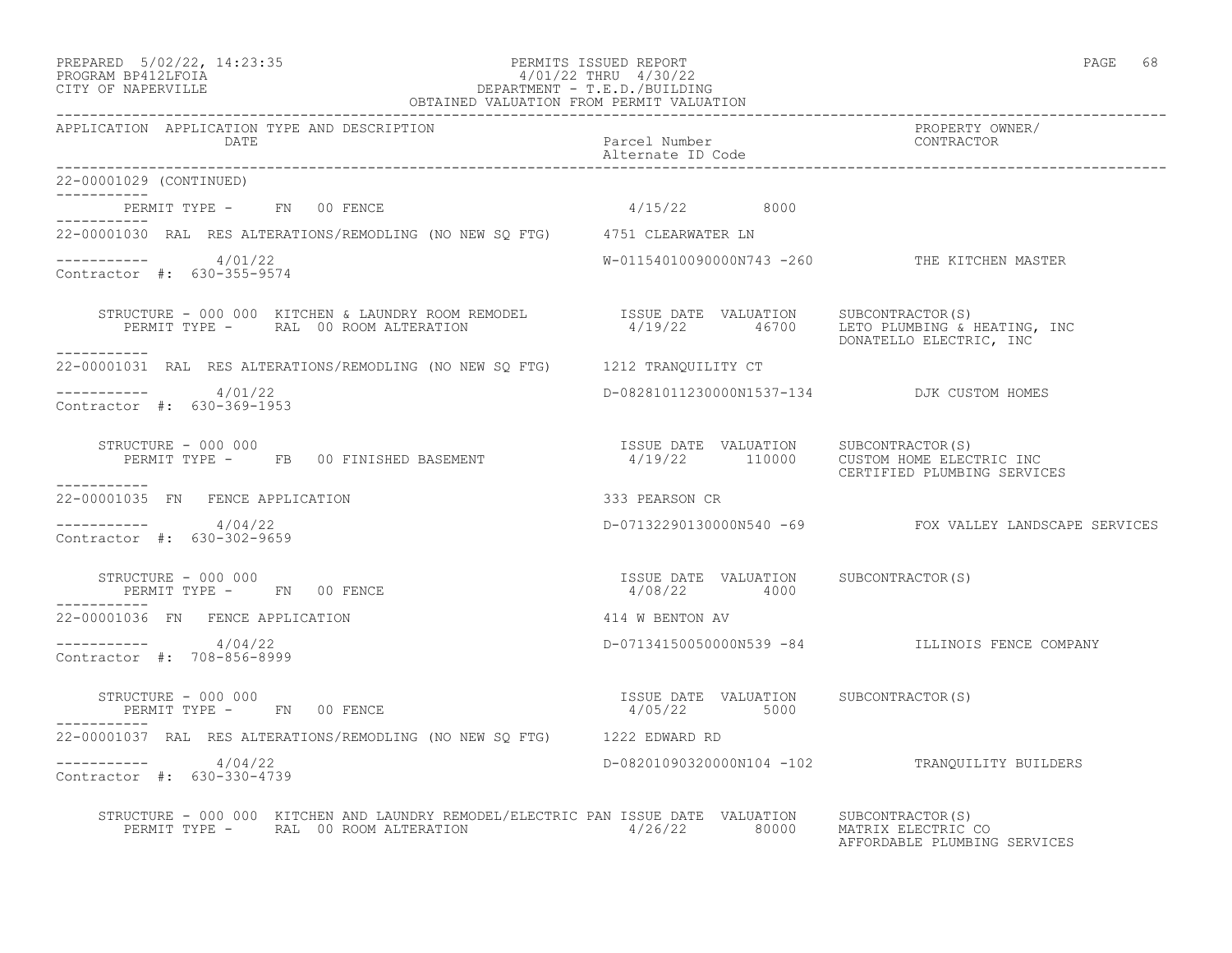## PREPARED 5/02/22, 14:23:35 PERMITS ISSUED REPORT PAGE 69 PROGRAM BP412LFOIA 4/01/22 THRU 4/30/22 CITY OF NAPERVILLE DEPARTMENT - T.E.D./BUILDING OBTAINED VALUATION FROM PERMIT VALUATION

| APPLICATION APPLICATION TYPE AND DESCRIPTION<br>DATE                                                                              | PROPERTY OWNER/<br>PROPERTY OWNER/<br>Alternate ID Code<br>------------ |                                                   |
|-----------------------------------------------------------------------------------------------------------------------------------|-------------------------------------------------------------------------|---------------------------------------------------|
| 22-00001038 OCCI OCCUPANCY INSPECTION                                                                                             | 236 S WASHINGTON ST 200                                                 |                                                   |
| $--------- 4/04/22$<br>Contractor #:                                                                                              |                                                                         |                                                   |
| STRUCTURE - 000 000<br>ISSUE DATE VALUATION SUBCONTRACTOR(S)<br>PERMIT TYPE – OCC 00 OCC INSPECT. PERMIT COM/RST 4/27/22<br>----- |                                                                         |                                                   |
| 22-00001039 CAL COMMERCIAL ALTERATION/REPAIR (NO NEW SQ FTG) 23 GLENCOE CT 201                                                    |                                                                         |                                                   |
| $--------- 4/04/22$<br>Contractor #: 847-895-4422                                                                                 |                                                                         | D-08314100590000N1175-176    GENESIS CONSTRUCTION |
| STRUCTURE - 000 000 OLD SAWMILL HOA<br>PERMIT TYPE - DECK 00 DECK                                                                 | ISSUE DATE VALUATION SUBCONTRACTOR(S)<br>4/25/22 7922                   |                                                   |
| 22-00001040 CAL COMMERCIAL ALTERATION/REPAIR (NO NEW SQ FTG) 23 GLENCOE CT 202                                                    |                                                                         |                                                   |
| $--------- 4/04/22$<br>Contractor #: 847-895-4422                                                                                 |                                                                         | D-08314100600000N1175-176 GENESIS CONSTRUCTION    |
| STRUCTURE - 000 000 OLD SAWMILL HOA<br>PERMIT TYPE - DECK 00 DECK                                                                 | ISSUE DATE VALUATION SUBCONTRACTOR (S)<br>4/25/22 7922                  |                                                   |
| 22-00001041 CAL COMMERCIAL ALTERATION/REPAIR (NO NEW SQ FTG) 29 GLENCOE CT 201                                                    |                                                                         |                                                   |
| $--------- 4/04/22$<br>Contractor #: 847-895-4422                                                                                 |                                                                         | D-08314100630000N1175-176    GENESIS CONSTRUCTION |
| STRUCTURE - 000 000 OLD SAWMILL HOA<br>PERMIT TYPE - DECK 00 DECK                                                                 | ISSUE DATE VALUATION SUBCONTRACTOR(S)<br>4/25/22 7922                   |                                                   |
| 22-00001042 CAL COMMERCIAL ALTERATION/REPAIR (NO NEW SO FTG) 29 GLENCOE CT 202                                                    |                                                                         |                                                   |
| $--------- 4/04/22$<br>Contractor #: 847-895-4422                                                                                 |                                                                         | D-08314100640000N1175-176 GENESIS CONSTRUCTION    |
| STRUCTURE - 000 000 OLD SAWMILL HOA<br>PERMIT TYPE - DECK 00 DECK                                                                 | ISSUE DATE VALUATION SUBCONTRACTOR (S)<br>4/25/22 7922                  |                                                   |
| 22-00001043 CAL COMMERCIAL ALTERATION/REPAIR (NO NEW SQ FTG) 2146 SUNDERLAND CT 201                                               |                                                                         |                                                   |
| $--------- 4/04/22$<br>Contractor #: 847-895-4422                                                                                 |                                                                         | D-08314101190000N1175-176 GENESIS CONSTRUCTION    |
| STRUCTURE - 000 000 OLD SAWMILL HOA                                                                                               | ISSUE DATE VALUATION SUBCONTRACTOR(S)                                   |                                                   |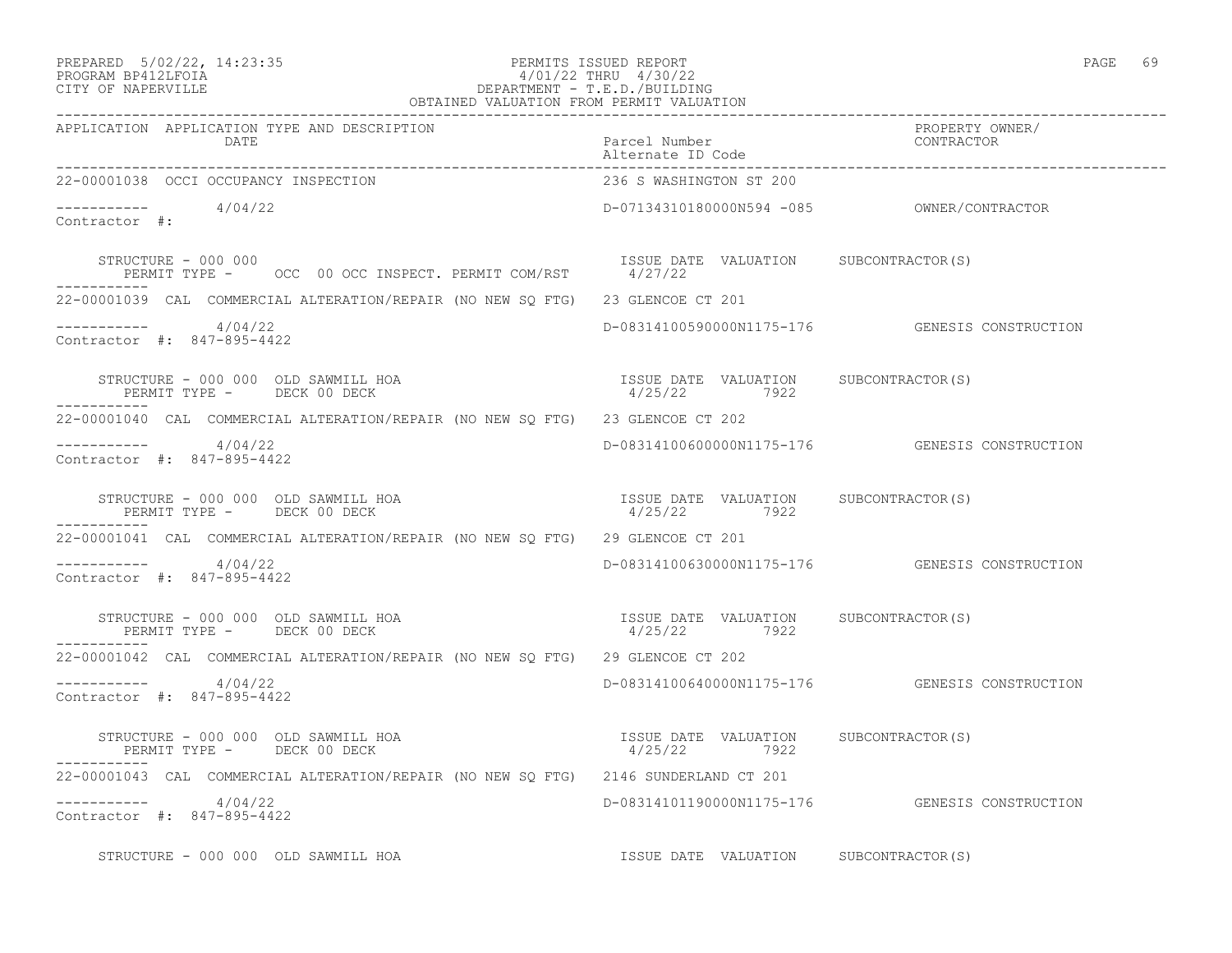# PREPARED 5/02/22, 14:23:35 PERMITS ISSUED REPORT PAGE 70 PROGRAM BP412LFOIA 4/01/22 THRU 4/30/22 CITY OF NAPERVILLE DEPARTMENT - T.E.D./BUILDING

| OBTAINED VALUATION FROM PERMIT VALUATION                                            |                                                                       |                                                   |  |  |
|-------------------------------------------------------------------------------------|-----------------------------------------------------------------------|---------------------------------------------------|--|--|
| APPLICATION APPLICATION TYPE AND DESCRIPTION<br>DATE                                | Parcel Number<br>Alternate ID Code                                    | PROPERTY OWNER/<br>CONTRACTOR                     |  |  |
| 22-00001043 (CONTINUED)                                                             |                                                                       |                                                   |  |  |
| PERMIT TYPE - DECK 00 DECK                                                          | 4/25/22 7922                                                          |                                                   |  |  |
| 22-00001044 CAL COMMERCIAL ALTERATION/REPAIR (NO NEW SQ FTG) 2146 SUNDERLAND CT 202 |                                                                       |                                                   |  |  |
| $--------- 4/04/22$<br>Contractor #: 847-895-4422                                   |                                                                       | D-08314101200000N1175-176    GENESIS CONSTRUCTION |  |  |
| STRUCTURE - 000 000 OLD SAWMILL HOA<br>PERMIT TYPE - DECK 00 DECK                   | ISSUE DATE VALUATION SUBCONTRACTOR(S)<br>4/25/22 7922<br>4/25/22 7922 |                                                   |  |  |
| 22-00001045 CAL COMMERCIAL ALTERATION/REPAIR (NO NEW SO FTG) 2156 SUNDERLAND CT 201 |                                                                       |                                                   |  |  |
| ---------     4/04/22<br>Contractor #: 847-895-4422                                 |                                                                       | D-08314101630000N1175-176    GENESIS CONSTRUCTION |  |  |
| STRUCTURE - 000 000 OLD SAWMILL HOA<br>PERMIT TYPE - DECK 00 DECK                   | ISSUE DATE VALUATION SUBCONTRACTOR(S)<br>4/25/22 7922                 |                                                   |  |  |
| 22-00001046 CAL COMMERCIAL ALTERATION/REPAIR (NO NEW SO FTG) 2156 SUNDERLAND CT 202 |                                                                       |                                                   |  |  |
| $-$ --------- $4/04/22$<br>Contractor #: 847-895-4422                               |                                                                       | D-08314101640000N1175-176 GENESIS CONSTRUCTION    |  |  |
| STRUCTURE - 000 000 OLD SAWMILL HOA<br>PERMIT TYPE - DECK 00 DECK                   | ISSUE DATE VALUATION SUBCONTRACTOR(S)<br>4/25/22 7922                 |                                                   |  |  |
| 22-00001047 CAL COMMERCIAL ALTERATION/REPAIR (NO NEW SQ FTG) 2158 SUNDERLAND CT 201 |                                                                       |                                                   |  |  |
| ----------     4/04/22<br>Contractor #: 847-895-4422                                |                                                                       | D-08314101670000N1175-176 GENESIS CONSTRUCTION    |  |  |
| STRUCTURE - 000 000 OLD SAWMILL HOA<br>PERMIT TYPE - DECK 00 DECK                   | ISSUE DATE VALUATION SUBCONTRACTOR(S)<br>4/25/22<br>7922              |                                                   |  |  |
| 22-00001048 CAL COMMERCIAL ALTERATION/REPAIR (NO NEW SQ FTG) 2158 SUNDERLAND CT 202 |                                                                       |                                                   |  |  |
| $--------- 4/04/22$<br>Contractor #: 847-895-4422                                   |                                                                       | D-08314101680000N1175-176 GENESIS CONSTRUCTION    |  |  |
| STRUCTURE - 000 000 OLD SAWMILL HOA<br>PERMIT TYPE - DECK 00 DECK                   | ISSUE DATE VALUATION SUBCONTRACTOR(S)<br>4/25/22 7922                 |                                                   |  |  |
| 22-00001053 ESC ELECTRIC SERVICE CHANGE                                             | 2100 TEMPLAR DR                                                       |                                                   |  |  |
| 4/04/22<br>Contractor #: 847-697-2600                                               |                                                                       | D-08313080110000N159 -175 BERNARDONI ELECTRIC INC |  |  |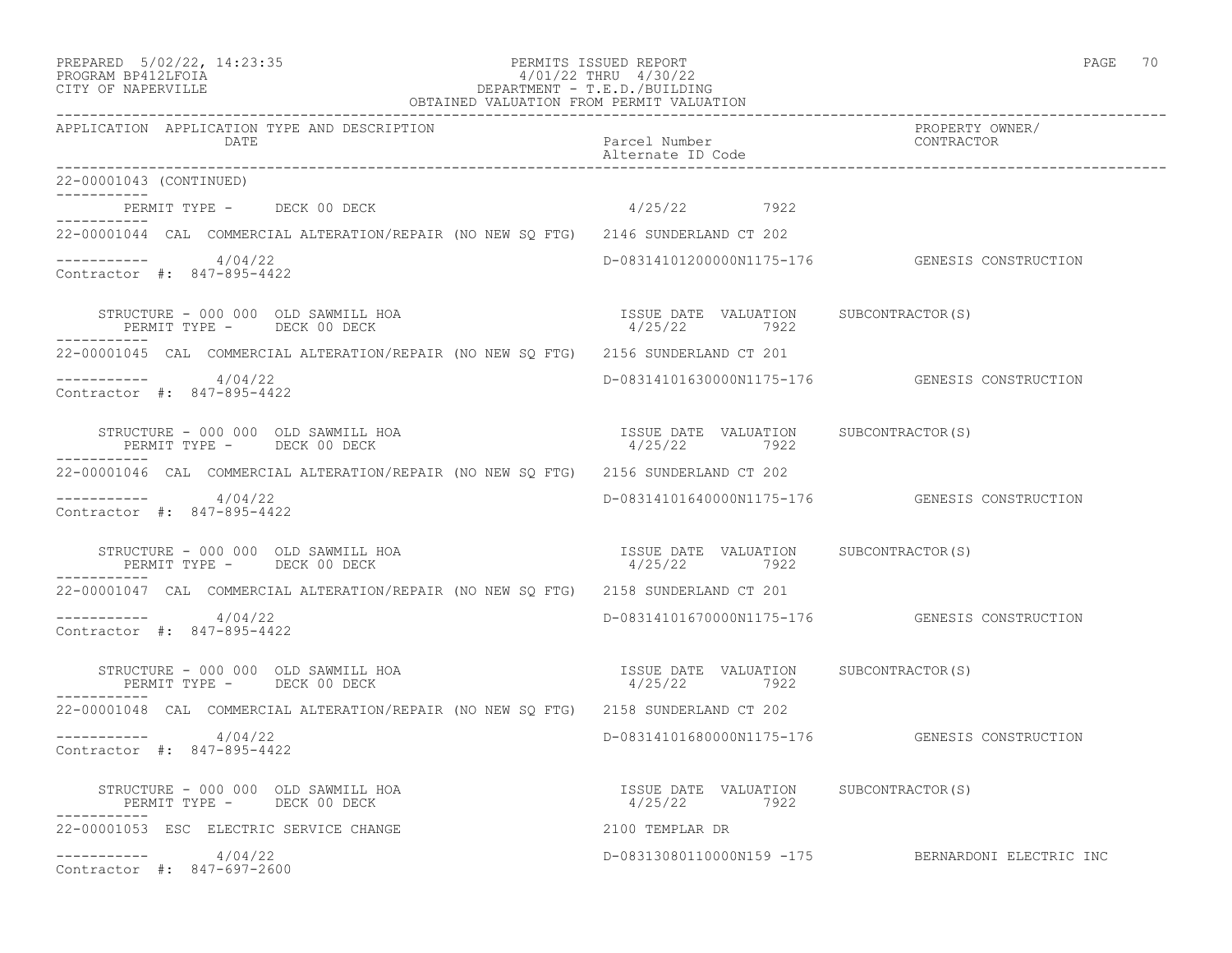| PREPARED            | $5/02/22$ , 14:23:35 |  |
|---------------------|----------------------|--|
| DDOOD3M DD410T DOT3 |                      |  |

# PREPARED 5/02/22, 14:23:35 PERMITS ISSUED REPORT PAGE 71 PROGRAM BP412LFOIA 4/01/22 THRU 4/30/22 CITY OF NAPERVILLE CITY OF NAPERVILLE

| OBTAINED VALUATION FROM PERMIT VALUATION                              |                                                        |                                                          |  |  |
|-----------------------------------------------------------------------|--------------------------------------------------------|----------------------------------------------------------|--|--|
| APPLICATION APPLICATION TYPE AND DESCRIPTION<br>DATE                  | Parcel Number<br>Alternate ID Code                     | PROPERTY OWNER/<br>CONTRACTOR                            |  |  |
| 22-00001053 (CONTINUED)<br>___________                                |                                                        |                                                          |  |  |
| STRUCTURE - 000 000<br>PERMIT TYPE - ELSC 00 ELECTRIC SVC CHANGE RES. | ISSUE DATE VALUATION SUBCONTRACTOR(S)<br>4/25/22       | BERNARDONI ELECTRIC INC                                  |  |  |
| 22-00001054 FN FENCE APPLICATION                                      | 469 GLEN ECHO RD                                       |                                                          |  |  |
| $--------- 4/04/22$<br>Contractor #: 815-744-9390                     | W-02051040140000N192 -192 CEDAR MILL                   |                                                          |  |  |
| STRUCTURE - 000 000<br>PERMIT TYPE - FN 00 FENCE                      | ISSUE DATE VALUATION SUBCONTRACTOR (S)<br>4/06/22 8500 |                                                          |  |  |
| 22-00001058 FN FENCE APPLICATION                                      | 2979 LANCELOT LN                                       |                                                          |  |  |
| $--------- 4/04/22$<br>Contractor #: 708-856-8999                     |                                                        | W-01103060190000N1841-229 ILLINOIS FENCE COMPANY         |  |  |
| STRUCTURE - 000 000<br>PERMIT TYPE - FN 00 FENCE                      | ISSUE DATE VALUATION SUBCONTRACTOR(S)<br>4/19/22 5477  |                                                          |  |  |
| 22-00001059 FN FENCE APPLICATION                                      | 2275 BARTH DR                                          |                                                          |  |  |
| $--------- 4/04/22$<br>Contractor #:                                  |                                                        | W-02051050170000N130 -192 CONTRACTOR MANAGEMENT SERVICES |  |  |
| STRUCTURE - 000 000<br>PERMIT TYPE - FN 00 FENCE                      | ISSUE DATE VALUATION SUBCONTRACTOR(S)<br>4/19/22 1550  |                                                          |  |  |
| 22-00001060 FN FENCE APPLICATION                                      | 2604 IDAHO RD                                          |                                                          |  |  |
| $--------- 4/04/22$<br>Contractor #:                                  |                                                        |                                                          |  |  |
| STRUCTURE - 000 000<br>PERMIT TYPE - FN 00 FENCE<br>-----------       | ISSUE DATE VALUATION SUBCONTRACTOR(S)<br>4/20/22 1000  |                                                          |  |  |
| 22-00001061 FN FENCE APPLICATION                                      | 971 MERRIMAC CR                                        |                                                          |  |  |
| $--------- 4/04/22$<br>Contractor #: 708-301-1200                     |                                                        | D-07251070280000N677 -128 AMERICAS BACKYARD              |  |  |
| STRUCTURE - 000 000<br>PERMIT TYPE - FN 00 FENCE                      | ISSUE DATE VALUATION SUBCONTRACTOR(S)<br>4/06/22 3400  |                                                          |  |  |
| 22-00001062 FN FENCE APPLICATION                                      | 614 N EAGLE ST                                         |                                                          |  |  |
| 4/05/22<br>Contractor #: 708-856-8999                                 |                                                        | D-07132050270000N1455-69 ILLINOIS FENCE COMPANY          |  |  |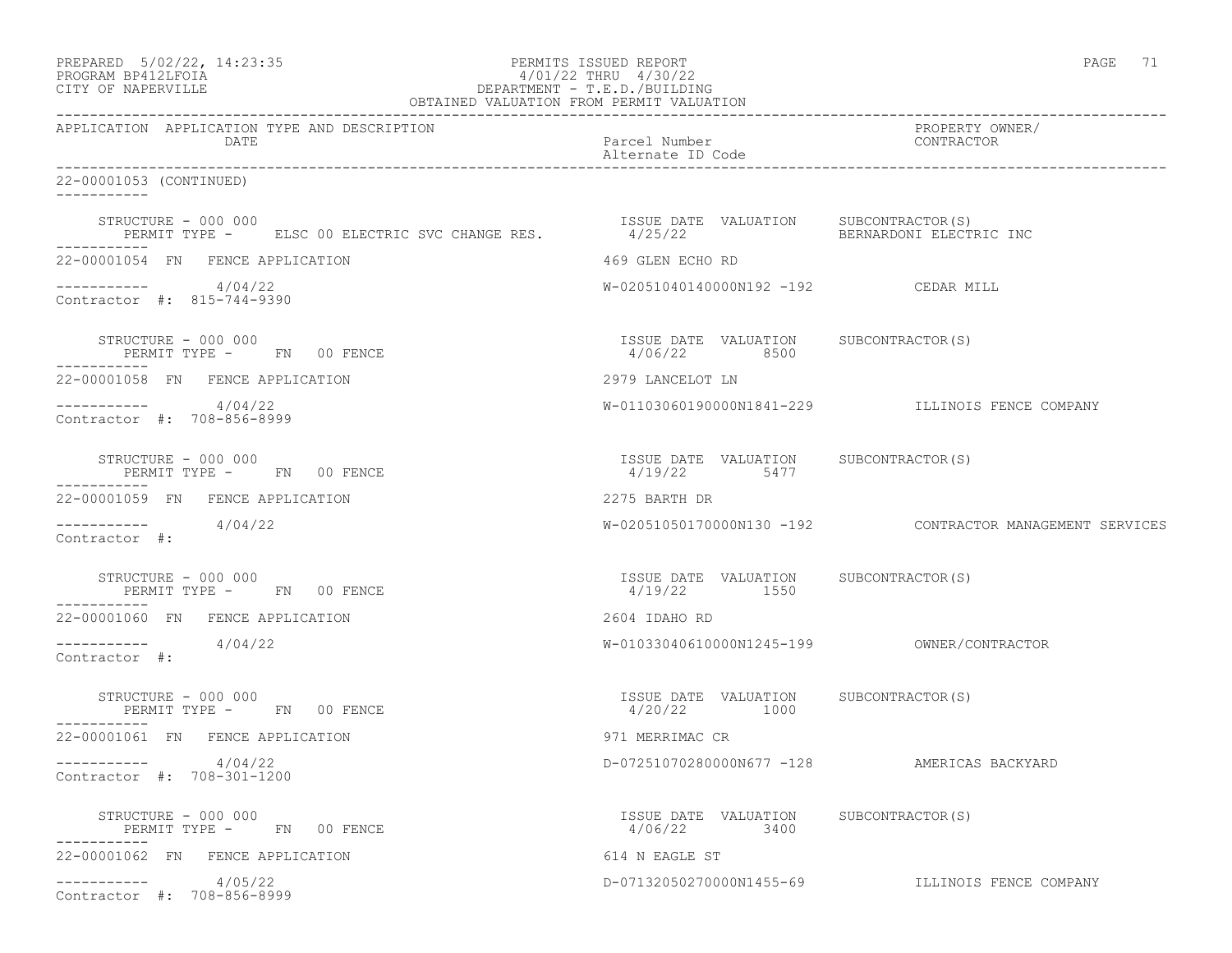| 4/01/22 THRU 4/30/22<br>PROGRAM BP412LFOIA<br>CITY OF NAPERVILLE<br>OBTAINED VALUATION FROM PERMIT VALUATION                                            | DEPARTMENT - T.E.D./BUILDING                          |                                                          |
|---------------------------------------------------------------------------------------------------------------------------------------------------------|-------------------------------------------------------|----------------------------------------------------------|
| APPLICATION APPLICATION TYPE AND DESCRIPTION<br>DATE                                                                                                    | Parcel Number<br>Alternate ID Code                    | PROPERTY OWNER/<br>CONTRACTOR                            |
| 22-00001062 (CONTINUED)<br>-----------                                                                                                                  |                                                       |                                                          |
| STRUCTURE - 000 000<br>PERMIT TYPE - FN 00 FENCE                                                                                                        | ISSUE DATE VALUATION SUBCONTRACTOR(S)<br>4/06/22 4200 |                                                          |
| 22-00001064 FN FENCE APPLICATION                                                                                                                        | 2705 GATESHEAD DR                                     |                                                          |
| $--------- 4/05/22$<br>Contractor #: 815-436-7440                                                                                                       |                                                       | W-01024020610000N385 -202 CEDAR RUSTIC/JOLIET            |
| STRUCTURE - 000 000<br>PERMIT TYPE - FN 00 FENCE                                                                                                        | ISSUE DATE VALUATION SUBCONTRACTOR(S)<br>4/22/22 8600 |                                                          |
| 22-00001065 FN FENCE APPLICATION                                                                                                                        | 29 E 6TH AV                                           |                                                          |
| $--------- 4/05/22$<br>Contractor #: 708-856-8999                                                                                                       |                                                       | D-08181020140000N426 -70 ILLINOIS FENCE COMPANY          |
| STRUCTURE - 000 000<br>PERMIT TYPE - FN 00 FENCE<br>-----------                                                                                         | ISSUE DATE VALUATION SUBCONTRACTOR(S)<br>4/22/22 9426 |                                                          |
| 22-00001068 ESC ELECTRIC SERVICE CHANGE                                                                                                                 | 2715 MCHENRY AV                                       |                                                          |
| $--------- 4/05/22$<br>Contractor #:                                                                                                                    |                                                       | D-07103111120000N1256-49 BRIGHT INDUSTRIES, LLC          |
| STRUCTURE - 000 000<br>PERMIT TYPE - ELSC 00 ELECTRIC SVC CHANGE RES.                                                                                   | ISSUE DATE VALUATION SUBCONTRACTOR (S)<br>4/15/22     | BRIGHT INDUSTRIES, LLC                                   |
| 22-00001069 ESC ELECTRIC SERVICE CHANGE                                                                                                                 | 69 REDSTART RD                                        |                                                          |
| $--------- 4/05/22$<br>Contractor #: 630-499-1492                                                                                                       |                                                       | D-08312030290000N487 -161 TRINITY ELECTRICAL SERVICE, IN |
| STRUCTURE - 000 000<br>PERMIT TYPE - ELSC 00 ELECTRIC SVC CHANGE RES.                                                                                   | ISSUE DATE VALUATION SUBCONTRACTOR(S)<br>4/19/22      | TRINITY ELECTRICAL SERVICE, IN                           |
| 22-00001071 ESC ELECTRIC SERVICE CHANGE                                                                                                                 | 839 MOBILE CT                                         |                                                          |
| $--------- 4/05/22$<br>Contractor #: 630-470-8286                                                                                                       | D-07243080140000N677 -113 BOOTS ELECTRIC              |                                                          |
| STRUCTURE - 000 000 REPLACE & UPGRADE ELECTRIC PANEL<br>ISSUE DATE VALUATION SUBCONTRACTOR(S)<br>PERMIT TYPE - ELSC 00 ELECTRIC SVC CHANGE RES. 4/06/22 |                                                       | BOOTS ELECTRIC                                           |
| 22-00001073 FN FENCE APPLICATION                                                                                                                        | 810 TULIP LN                                          |                                                          |
| 4/05/22<br>____________<br>Contractor #: 630-373-7414                                                                                                   | D-07244060250000N679 -114 JUST FENCE IT               |                                                          |

PREPARED  $5/02/22$ ,  $14:23:35$  PERMITS ISSUED REPORT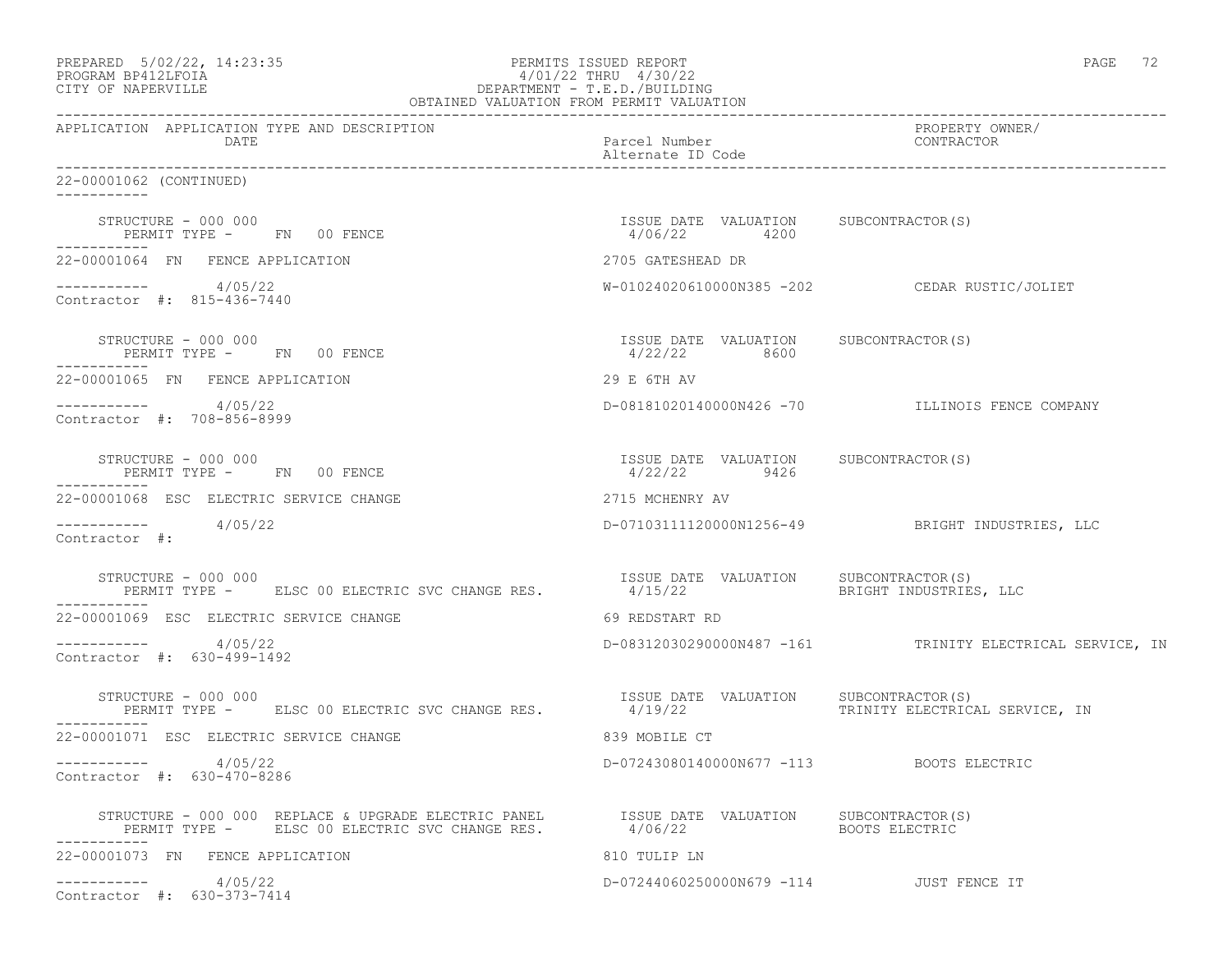| PREPARED 5/02/22, 14:23:35<br>PROGRAM BP412LFOIA 4/01/22 THRU 4/30/22<br>CITY OF NAPERVILLE DEPARTMENT - T.E.D./BUILDING<br>OBTAINED VALUATION FROM PERMIT VALUATION |                                                                        | PAGE 73                                                         |
|----------------------------------------------------------------------------------------------------------------------------------------------------------------------|------------------------------------------------------------------------|-----------------------------------------------------------------|
| APPLICATION APPLICATION TYPE AND DESCRIPTION<br>DATE                                                                                                                 | Parcel Number<br>Alternate ID Code                                     | PROPERTY OWNER/<br>CONTRACTOR                                   |
| 22-00001073 (CONTINUED)<br>-----------                                                                                                                               |                                                                        |                                                                 |
| STRUCTURE - 000 000<br>PERMIT TYPE - FN 00 FENCE                                                                                                                     | ISSUE DATE VALUATION SUBCONTRACTOR(S)<br>4/06/22 1500                  |                                                                 |
| 22-00001074 FN FENCE APPLICATION                                                                                                                                     | 1415 MEANDER DR                                                        |                                                                 |
| $--------- 4/05/22$<br>Contractor #: 630-551-3400                                                                                                                    |                                                                        | D-08303100220000N306 -145 CLASSIC FENCE INC                     |
| STRUCTURE - 000 000<br>PERMIT TYPE - FN 00 FENCE                                                                                                                     | ISSUE DATE VALUATION SUBCONTRACTOR(S)<br>4/08/22 6000                  |                                                                 |
| 22-00001075 RPZ REVERSE PRESSURE ZONE/BACKFLOW PREVENTER 1123 CONAN DOYLE RD                                                                                         |                                                                        |                                                                 |
| $--------- 4/05/22$<br>Contractor #: 630-293-4962                                                                                                                    | W-01112070050000N719 -217 SALINAS AND SONS                             |                                                                 |
| STRUCTURE - 000 000 RPZ NO ROW<br>-----------                                                                                                                        |                                                                        | WHEATLAND PLUMBING                                              |
| 22-00001076 FN FENCE APPLICATION                                                                                                                                     | 1213 FIELD CT                                                          |                                                                 |
| $--------- 4/05/22$<br>Contractor #: 815-836-8731                                                                                                                    |                                                                        | D-07144150090000N579 -82 NORTHWEST CEDAR PRODUCTS               |
| STRUCTURE - 000 000<br>PERMIT TYPE - FN 00 FENCE                                                                                                                     | ISSUE DATE VALUATION SUBCONTRACTOR(S)<br>4/08/22 06660<br>4/08/22 9660 |                                                                 |
| 22-00001077 RPZ REVERSE PRESSURE ZONE/BACKFLOW PREVENTER 1148 CONAN DOYLE RD                                                                                         |                                                                        |                                                                 |
| $--------- 4/05/22$<br>Contractor #: 815-436-5455                                                                                                                    |                                                                        | W-01112050170000N719 -217 RAINMAKERS IRRIGATION-ROMEOVIL        |
| STRUCTURE - 000 000 RPZ HEADS IN ROW                                                                                                                                 |                                                                        | RAINMAKERS IRRIGATION-ROMEOVIL<br>RAINMAKERS IRRIGATION & MAINT |
| 22-00001078 RPZ REVERSE PRESSURE ZONE/BACKFLOW PREVENTER                                                                                                             | 817 SHILOH CR                                                          |                                                                 |
| -----------    4/05/22<br>Contractor #: 815-436-5455                                                                                                                 |                                                                        | D-07251060200000N75 -128 RAINMAKERS IRRIGATION-ROMEOVIL         |
| STRUCTURE - 000 000 RPZ HEADS IN ROW                                                                                                                                 | ISSUE DATE VALUATION SUBCONTRACTOR(S)                                  |                                                                 |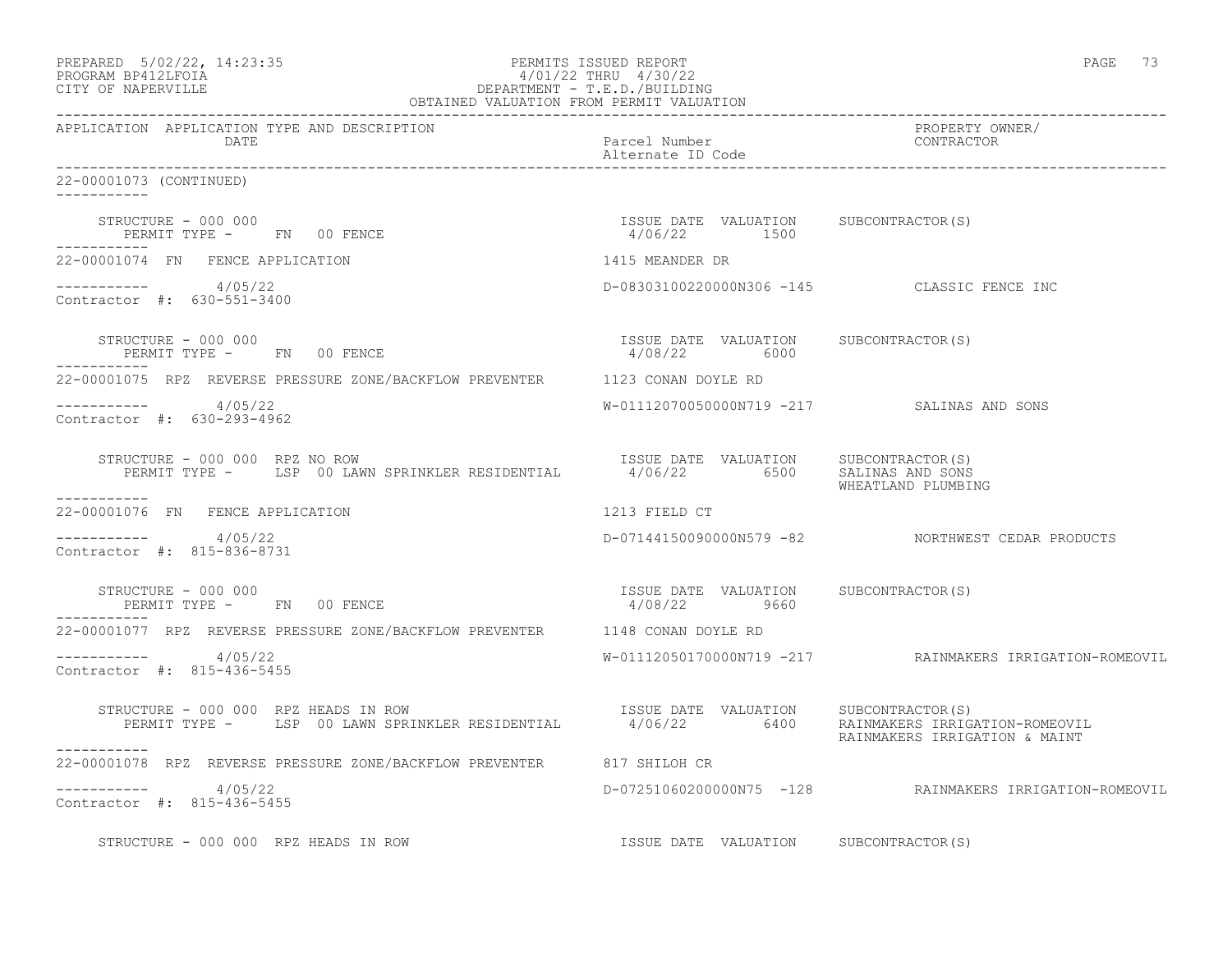### PREPARED 5/02/22, 14:23:35 PERMITS ISSUED REPORT PAGE 74 PROGRAM BP412LFOIA 4/01/22 THRU 4/30/22 CITY OF NAPERVILLE DEPARTMENT - T.E.D./BUILDING

| OBTAINED VALUATION FROM PERMIT VALUATION                                                                                                                   |                                                                                |                                             |
|------------------------------------------------------------------------------------------------------------------------------------------------------------|--------------------------------------------------------------------------------|---------------------------------------------|
| APPLICATION APPLICATION TYPE AND DESCRIPTION<br>DATE                                                                                                       | Parcel Number<br>Alternate ID Code                                             | PROPERTY OWNER/<br>CONTRACTOR               |
| 22-00001078 (CONTINUED)                                                                                                                                    |                                                                                |                                             |
| PERMIT TYPE - LSP 00 LAWN SPRINKLER RESIDENTIAL 4/06/22 6000 RAINMAKERS IRRIGATION-ROMEOVIL<br>-----------                                                 |                                                                                | RAINMAKERS IRRIGATION & MAINT               |
| 22-00001079 RPZ REVERSE PRESSURE ZONE/BACKFLOW PREVENTER 4031 LOBO LN                                                                                      |                                                                                |                                             |
| $--------- 4/05/22$<br>Contractor #: 630-293-4962                                                                                                          | W-01082000120008N1808-211 SALINAS AND SONS                                     |                                             |
| STRUCTURE - 000 000 RPZ HEADS IN ROW<br>PERMIT TYPE - LSP 00 LAWN SPRINKLER RESIDENTIAL 4/08/22 5375 SALINAS AND SONS<br>WHEATLAND PLUMBING<br>----------- |                                                                                |                                             |
| 22-00001080 RPZ REVERSE PRESSURE ZONE/BACKFLOW PREVENTER 16 BUTTERNUT DR                                                                                   |                                                                                |                                             |
| $--------- 4/05/22$<br>Contractor #: 630-653-3937                                                                                                          |                                                                                | D-08193120240000N57 -115 WESTERN IRRIGATION |
| STRUCTURE - 000 000 RPZ HEADS IN ROW<br>PERMIT TYPE - LSP 00 LAWN SPRINKLER RESIDENTIAL 4/12/22 6800 WESTERN IRRIGATION<br>WESTERN IRRIGATION, INC         |                                                                                |                                             |
| -----------<br>22-00001081 FN FENCE APPLICATION                                                                                                            | 2512 HODDAM CT                                                                 |                                             |
| $--------$ 4/05/22<br>Contractor #: 630-584-7710                                                                                                           | W-01153060640000N1311-259 PEERLESS FENCE                                       |                                             |
| STRUCTURE - 000 000<br>PERMIT TYPE - FN 00 FENCE                                                                                                           | ISSUE DATE VALUATION SUBCONTRACTOR(S)<br>4/11/22 8600                          |                                             |
| 22-00001082 FN FENCE APPLICATION                                                                                                                           | 1207 HIDDEN SPRING DR                                                          |                                             |
| $--------- 4/05/22$<br>Contractor #: 630-584-7710                                                                                                          | D-07142050130000N65 -67 PEERLESS FENCE                                         |                                             |
| STRUCTURE - 000 000<br>PERMIT TYPE - FN 00 FENCE                                                                                                           | ISSUE DATE VALUATION SUBCONTRACTOR(S)<br>$4/11/22$ 4650                        |                                             |
| 22-00001084 FN FENCE APPLICATION                                                                                                                           | 313 W GARTNER RD                                                               |                                             |
| $--------- 4/06/22$<br>Contractor #: 630-584-7710                                                                                                          | D-08301010110000N183 -130 PEERLESS FENCE                                       |                                             |
| STRUCTURE - 000 000<br>PERMIT TYPE - FN 00 FENCE                                                                                                           | ISSUE DATE VALUATION SUBCONTRACTOR (S)<br>ISSUE DATE VALUATION<br>4/11/22 4900 |                                             |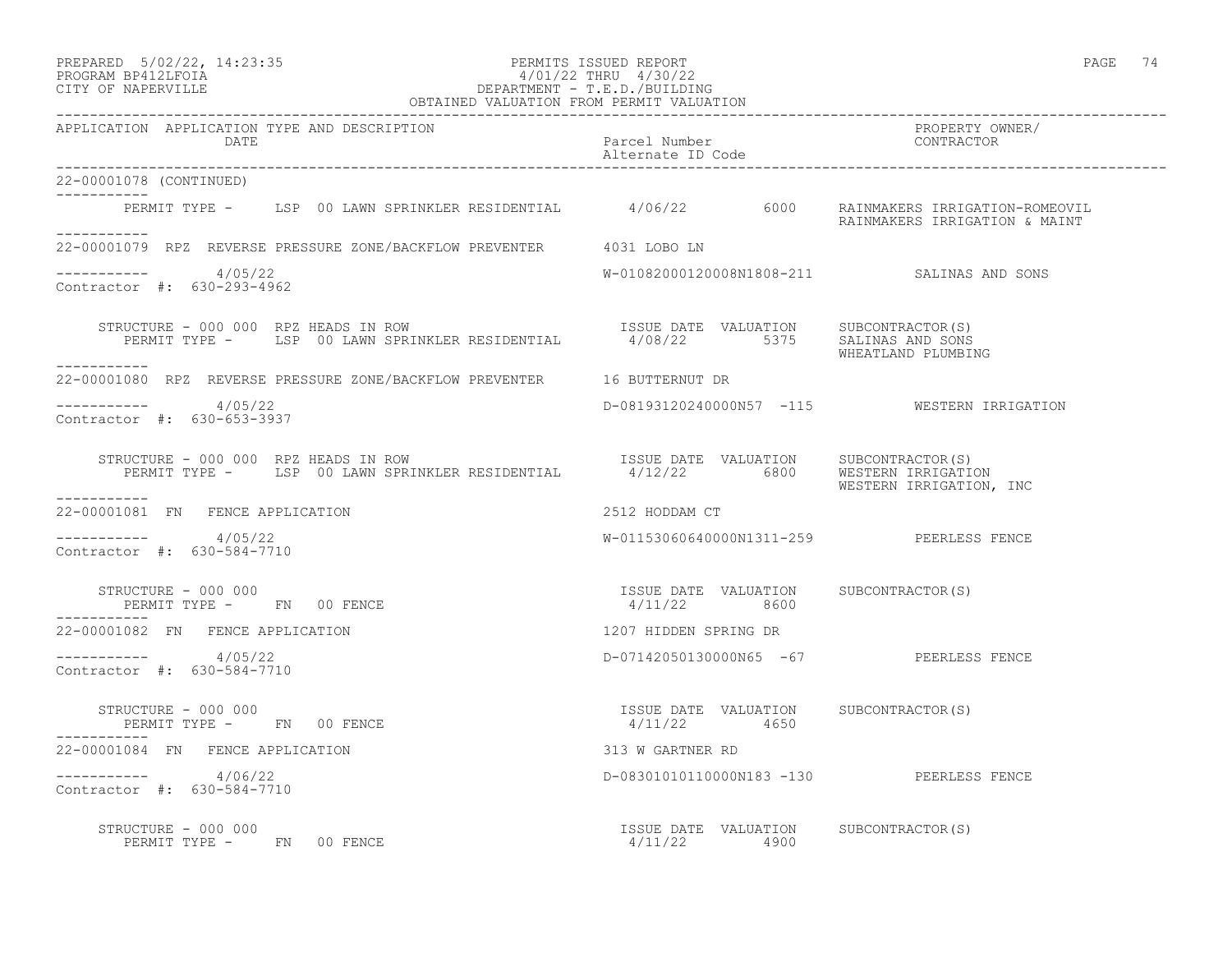### PREPARED 5/02/22, 14:23:35 PERMITS ISSUED REPORT PAGE 75 PROGRAM BP412LFOIA 4/01/22 THRU 4/30/22 CITY OF NAPERVILLE DEPARTMENT - T.E.D./BUILDING OBTAINED VALUATION FROM PERMIT VALUATION

| APPLICATION APPLICATION TYPE AND DESCRIPTION<br>DATE                                                                                                                | Parcel Number                                           | PROPERTY OWNER/<br>CONTRACTOR |
|---------------------------------------------------------------------------------------------------------------------------------------------------------------------|---------------------------------------------------------|-------------------------------|
| 22-00001085 FN FENCE APPLICATION                                                                                                                                    | 991 COLLINGWOOD DR                                      |                               |
| ---------- 4/06/22<br>Contractor #: 630-584-7710                                                                                                                    | D-08204090320000N108 -118 PEERLESS FENCE                |                               |
| STRUCTURE - 000 000<br>PERMIT TYPE - FN 00 FENCE                                                                                                                    | ISSUE DATE VALUATION SUBCONTRACTOR(S)<br>4/21/22 5850   |                               |
| 22-00001087 FN FENCE APPLICATION                                                                                                                                    | 640 S WEBSTER ST                                        |                               |
| $--------- 4/06/22$<br>Contractor #: 630-584-7710                                                                                                                   | D-07242030280000N1857-099 PEERLESS FENCE                |                               |
| STRUCTURE – 000 000<br>PERMIT TYPE - FN 00 FENCE<br>-----------                                                                                                     | ISSUE DATE VALUATION SUBCONTRACTOR(S)<br>$4/21/22$ 3000 |                               |
| 22-00001088 FN FENCE APPLICATION                                                                                                                                    | 2415 WARM SPRINGS LN                                    |                               |
| $--------- 4/06/22$<br>Contractor #: 630-584-7710                                                                                                                   | W-01034120290000N1246-200 PEERLESS FENCE                |                               |
| STRUCTURE - 000 000<br>PERMIT TYPE - FN 00 FENCE<br>-----------                                                                                                     | ISSUE DATE VALUATION SUBCONTRACTOR(S)<br>$4/11/22$ 2500 |                               |
| 22-00001089 FN FENCE APPLICATION                                                                                                                                    | 633 THORNWOOD DR                                        |                               |
| $--------- 4/06/22$<br>Contractor #: 630-584-7710                                                                                                                   | D-08191130200000N54 -100 PEERLESS FENCE                 |                               |
| STRUCTURE - 000 000<br>PERMIT TYPE - FN 00 FENCE<br>-----------                                                                                                     | ISSUE DATE VALUATION SUBCONTRACTOR(S)<br>4/11/22 5000   |                               |
| 22-00001090 DECK DECK                                                                                                                                               | 4207 RICHWOOD CT                                        |                               |
| $--------- 4/06/22$<br>Contractor #: 331-757-8131                                                                                                                   | W-01142060100000N1259-247 ROYAL DECK LLC                |                               |
| STRUCTURE - 000 000 COMPOSITE DECK WITH WOOD PERGOLA ISSUE DATE VALUATION SUBCONTRACTOR(S)<br>PERMIT TYPE - DECK 00 DECK<br>PERG 00 PERGOLA / ARBOR<br>------------ | 4/29/22 27000<br>4/29/22 27000                          |                               |
| 22-00001091 FN FENCE APPLICATION                                                                                                                                    | 2265 S NAPER BL                                         |                               |
| $--------- 4/06/22$<br>Contractor #: 630-584-7710                                                                                                                   | W-02051030190000N763 -192 PEERLESS FENCE                |                               |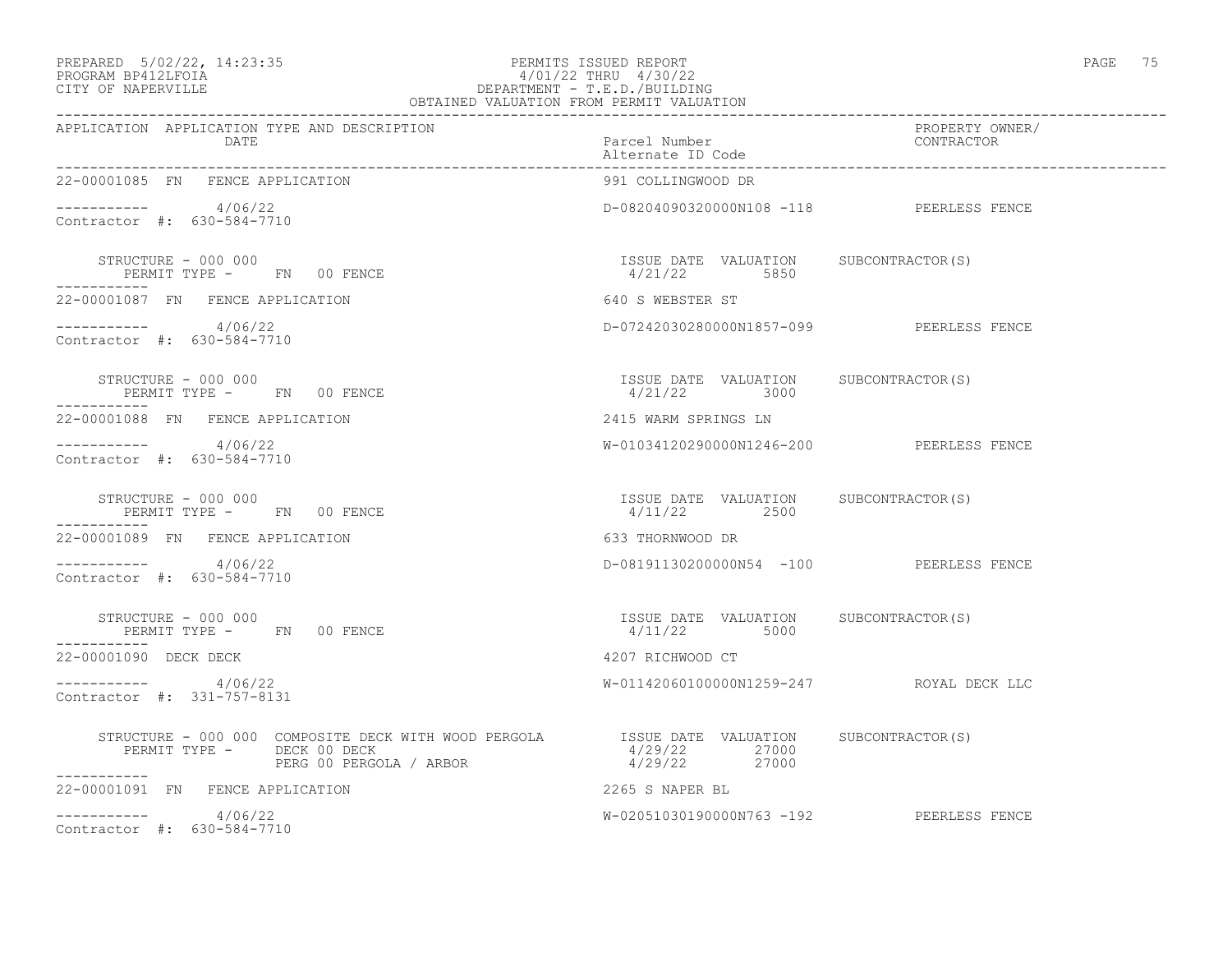| PREPARED            | $5/02/22$ , $14:23:35$ |  |
|---------------------|------------------------|--|
| DDOOD3M DD410T DOT3 |                        |  |

### PREPARED 5/02/22, 14:23:35 PERMITS ISSUED REPORT PAGE 76 PROGRAM BP412LFOIA 4/01/22 THRU 4/30/22 CITY OF NAPERVILLE DEPARTMENT - T.E.D./BUILDING OBTAINED VALUATION FROM PERMIT VALUATION

------------------------------------------------------------------------------------------------------------------------------------ APPLICATION APPLICATION TYPE AND DESCRIPTION PROPERTY OWNER/ DATE DATE Parcel Number<br>
Alternate ID Code Alternate ID Code ------------------------------------------------------------------------------------------------------------------------------------ 22-00001091 (CONTINUED) ----------- STRUCTURE - 000 000 ISSUE DATE VALUATION SUBCONTRACTOR(S) PERMIT TYPE - FN 00 FENCE ----------- 22-00001092 SIGN SIGN APPLICATIONS 1504 N NAPER BL 116 ----------- 4/06/22 D-08082000510000N1003-43 NEON ART LLC Contractor #: 773-588-5883 STRUCTURE - 000 000 ISSUE DATE VALUATION SUBCONTRACTOR(S) PERMIT TYPE - SIGN 00 SIGN 100 - 100 MHz = 4/22/22 NEON ART LLC ----------- 22-00001093 FN FENCE APPLICATION 716 CENTER ST ----------- 4/06/22 D-08181060050000N426 -70 CLASSIC FENCE INC Contractor #: 630-551-3400 STRUCTURE - 000 000 ISSUE DATE VALUATION SUBCONTRACTOR(S) PERMIT TYPE - FN 00 FENCE ----------- 22-00001095 FN FENCE APPLICATION 530 E BENTON AV ----------- 4/06/22 D-08183170080000N436 -85 PEERLESS FENCE Contractor #: 630-584-7710 STRUCTURE - 000 000 ISSUE DATE VALUATION SUBCONTRACTOR(S) PERMIT TYPE - FN 00 FENCE ----------- 22-00001096 COA CERTIFICATE OF APPROPRIATENESS 22 N COLUMBIA ST ----------- 4/06/22 D-08184040020000N442 -86 OWNER/CONTRACTOR Contractor #: STRUCTURE - 000 000 ISSUE DATE VALUATION SUBCONTRACTOR(S) PERMIT TYPE - COA 00 CERTIFICATE OF APPROPRIATENESS 4/19/22 ----------- 22-00001097 RPZ REVERSE PRESSURE ZONE/BACKFLOW PREVENTER 2452 CORN LILY RD ----------- 4/06/22 W-01103150110000N1841-229 CAREFREE LAWN SPRINKLERS Contractor #: 815-462-3300 STRUCTURE - 000 000 RPZ HEADS IN ROW ISSUE DATE VALUATION SUBCONTRACTOR(S) PERMIT TYPE - LSP 00 LAWN SPRINKLER RESIDENTIAL 4/20/22 5050 CAREFREE LAWN SPRINKLERS

CAREFREE LAWN SPRINKLERS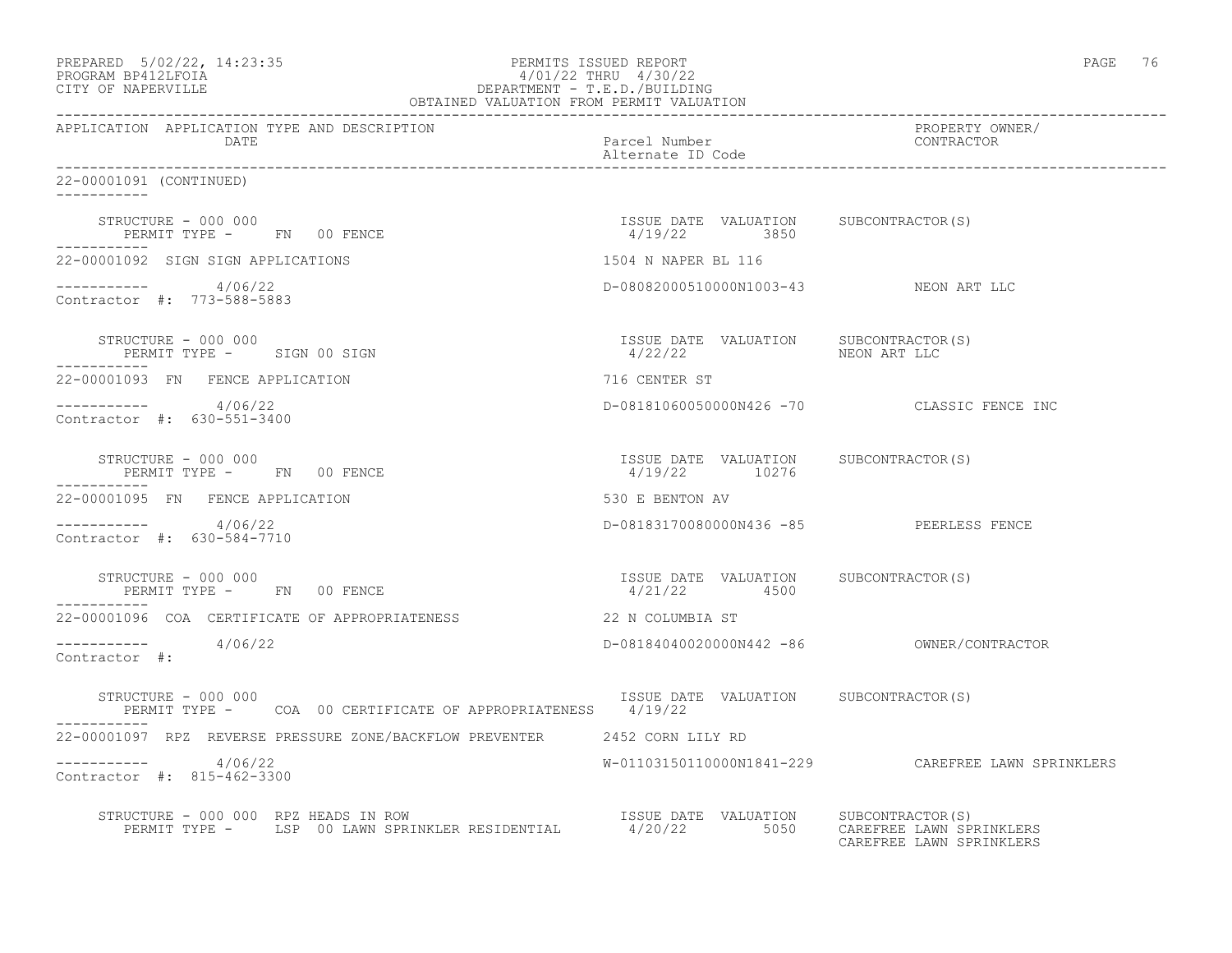### PREPARED 5/02/22, 14:23:35 PERMITS ISSUED REPORT PAGE 77 PROGRAM BP412LFOIA 4/01/22 THRU 4/30/22 CITY OF NAPERVILLE DEPARTMENT - T.E.D./BUILDING OBTAINED VALUATION FROM PERMIT VALUATION

| APPLICATION APPLICATION TYPE AND DESCRIPTION<br>DATE                                                                                                                                      | Parcel Number<br>Alternate ID Code                     | PROPERTY OWNER/<br>FROFERII OW<br>CONTRACTOR        |
|-------------------------------------------------------------------------------------------------------------------------------------------------------------------------------------------|--------------------------------------------------------|-----------------------------------------------------|
| 22-00001099 COA CERTIFICATE OF APPROPRIATENESS                                                                                                                                            | 146 N COLUMBIA ST                                      |                                                     |
| $--------- 4/06/22$<br>Contractor #: 630-243-6196                                                                                                                                         |                                                        | D-08184000030000N442 -86 ACORN CUSTOM BUILDERS, INC |
| STRUCTURE - 000 000<br>PERMIT TYPE - COA 00 CERTIFICATE OF APPROPRIATENESS 4/19/22                                                                                                        | ISSUE DATE VALUATION SUBCONTRACTOR(S)                  |                                                     |
| 22-00001101 FN FENCE APPLICATION                                                                                                                                                          | 3420 PARLIAMENT LN                                     |                                                     |
| $--------- 4/06/22$<br>Contractor #: 815-836-8731                                                                                                                                         |                                                        | W-01044070080000N1296-198 NORTHWEST CEDAR PRODUCTS  |
| STRUCTURE - 000 000<br>PERMIT TYPE - FN 00 FENCE                                                                                                                                          | ISSUE DATE VALUATION SUBCONTRACTOR(S)<br>4/08/22 3875  |                                                     |
| 22-00001102 FN FENCE APPLICATION                                                                                                                                                          | 316 WAXWING AV                                         |                                                     |
| $--------- 4/06/22$<br>Contractor #: 630-551-3400                                                                                                                                         | D-08303060120000N197 -145 CLASSIC FENCE INC            |                                                     |
| STRUCTURE - 000 000<br>PERMIT TYPE - FN 00 FENCE                                                                                                                                          | ISSUE DATE VALUATION SUBCONTRACTOR (S)<br>4/22/22 6655 |                                                     |
| 22-00001103 ESC ELECTRIC SERVICE CHANGE                                                                                                                                                   | 25 W JEFFERSON AV DN#02                                |                                                     |
| $--------- 4/06/22$<br>Contractor #: 708-275-9045                                                                                                                                         |                                                        | D-07134230140000N538 -84 FAIL SAFE ELECTRIC CO.     |
| STRUCTURE - 000 000 EMERGENCY ELECTRIC CABINET REPLACEMENT ISSUE DATE VALUATION SUBCONTRACTOR(S)<br>PERMIT TYPE - ESCC 00 ELECTRIC SERVICE CHANGE COMM 4/27/22 TAN PAIL SAFE ELECTRIC CO. |                                                        |                                                     |
| 22-00001104 PAT PATIO APPLICATION                                                                                                                                                         | 1487 BAYOU PATH DR                                     |                                                     |
| $--------- 4/06/22$<br>Contractor #: 630-809-6911                                                                                                                                         | D-07093110390000N1767-047 FERNANDO CRUZ                |                                                     |
| STRUCTURE - 000 000 BRICK PATIO IN BACK W/ 4 STEPS STRUE DATE VALUATION SUBCONTRACTOR(S)<br>PERMIT TYPE - PAT 00 PATIO                                                                    | 4/29/22 17000                                          |                                                     |
| 22-00001106 ESC ELECTRIC SERVICE CHANGE<br>1344 SUSSEX RD                                                                                                                                 |                                                        |                                                     |
| $--------- 4/06/22$<br>Contractor #: 630-964-9179                                                                                                                                         |                                                        | D-08174060270000N136 -88 PRO ELECTRIC CORPORATION   |
| STRUCTURE - 000 000                                                                                                                                                                       | ISSUE DATE VALUATION SUBCONTRACTOR(S)                  |                                                     |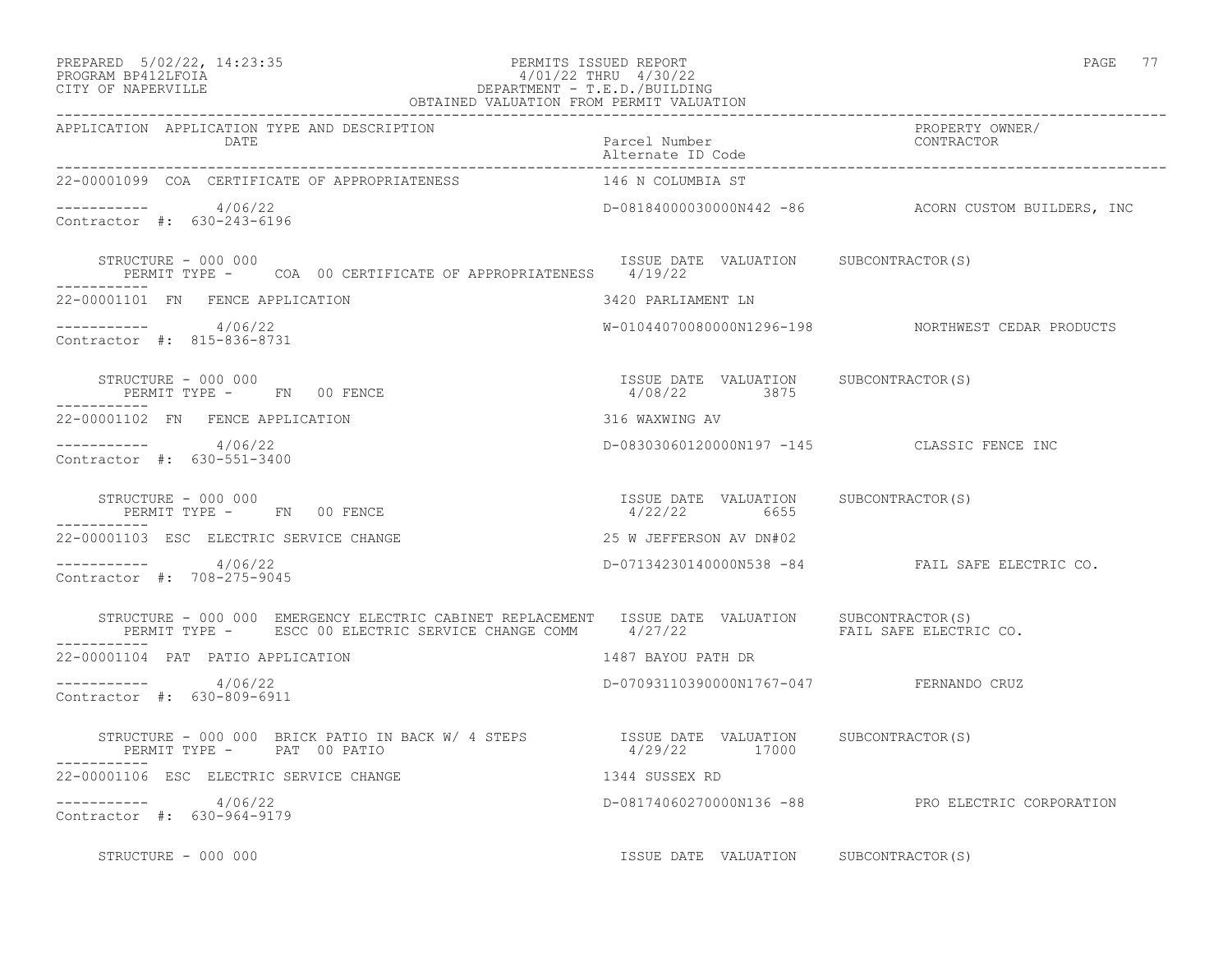### PREPARED 5/02/22, 14:23:35 PERMITS ISSUED REPORT PAGE 78 PROGRAM BP412LFOIA 4/01/22 THRU 4/30/22 CITY OF NAPERVILLE DEPARTMENT - T.E.D./BUILDING OBTAINED VALUATION FROM PERMIT VALUATION

------------------------------------------------------------------------------------------------------------------------------------

| APPLICATION APPLICATION TYPE AND DESCRIPTION<br><b>DATE</b> |                                                                                                                                                                                                                                          | Parcel Number<br>Alternate ID Code               | PROPERTY OWNER/<br>CONTRACTOR                       |
|-------------------------------------------------------------|------------------------------------------------------------------------------------------------------------------------------------------------------------------------------------------------------------------------------------------|--------------------------------------------------|-----------------------------------------------------|
| 22-00001106 (CONTINUED)<br>___________                      |                                                                                                                                                                                                                                          |                                                  |                                                     |
| -----------                                                 | PERMIT TYPE - ELSC 00 ELECTRIC SVC CHANGE RES. 4/21/22 PRO ELECTRIC CORPORATION                                                                                                                                                          |                                                  |                                                     |
| 22-00001108 DRWY DRIVEWAY NEW AND ALTERATIONS               |                                                                                                                                                                                                                                          | 1131 OVERTON CT                                  |                                                     |
| -----------     4/06/22<br>Contractor #: 630-461-6014       |                                                                                                                                                                                                                                          | D-08204050020000N152 -133 STANLEY CO             |                                                     |
| ------------                                                | STRUCTURE - 000 000 R/R DRWY APRON/GAR/SLAB/PR WALK/SAWCUT C ISSUE DATE VALUATION SUBCONTRACTOR(S)<br>PERMIT TYPE - DRWY 00 DRIVEWAY ADDITION/ALTERATION 4/11/22 16000 STANLEY COMPANY ADDITION/ALTERATION 4/11/22 16000 STANLEY COMPANY |                                                  |                                                     |
|                                                             | 22-00001109 DRWY DRIVEWAY NEW AND ALTERATIONS 512 GLEN ECHO RD                                                                                                                                                                           |                                                  |                                                     |
| $---------$ 4/07/22<br>Contractor #: 630-213-9540           |                                                                                                                                                                                                                                          |                                                  | W-02051060160000N192 -192 FORTIS GROUND WERKS       |
| STRUCTURE - 000 000                                         | PERMIT TYPE - DRWY 00 DRIVEWAY ADDITION/ALTERATION 4/15/22 3475 FORTIS GROUND WERKS<br>ROW 00 RIGHT OF WAY PERMIT $4/15/22$                                                                                                              | ISSUE DATE VALUATION SUBCONTRACTOR(S)            |                                                     |
|                                                             | 22-00001116 DRWY DRIVEWAY NEW AND ALTERATIONS                                                                                                                                                                                            | 624 STEAMBOAT RD                                 |                                                     |
| $--------- 4/07/22$<br>Contractor #: 630-922-0620           |                                                                                                                                                                                                                                          |                                                  | W-01013120050000N714 -203 DRESSLER BLOCK CONCRETE   |
| STRUCTURE - 000 000                                         | PERMIT TYPE - DRWY 00 DRIVEWAY ADDITION/ALTERATION 4/11/22 12720 DRESSLER BLOCK CONCRETE<br>ROW 00 RIGHT OF WAY PERMIT                                                                                                                   | ISSUE DATE VALUATION SUBCONTRACTOR(S)<br>4/11/22 |                                                     |
| 22-00001118 DRWY DRIVEWAY NEW AND ALTERATIONS               | Example 2023 BRISTOL CT                                                                                                                                                                                                                  |                                                  |                                                     |
| $--------- 4/07/22$<br>Contractor #: 630-512-0221           |                                                                                                                                                                                                                                          |                                                  | D-08313080350000N159 -175 LEON SEALCOATING SERVICES |
| STRUCTURE – 000 000                                         | PERMIT TYPE - DRWY 00 DRIVEWAY ADDITION/ALTERATION 4/22/22 4146                                                                                                                                                                          | ISSUE DATE VALUATION SUBCONTRACTOR(S)            |                                                     |
| 22-00001119 ESC ELECTRIC SERVICE CHANGE                     |                                                                                                                                                                                                                                          | 856 PLAINFIELD/NAPERVILLE RD                     |                                                     |
| -----------     4/07/22<br>Contractor #: 630-668-7400       |                                                                                                                                                                                                                                          | D-07243050170000N677 -113 ADRIAN ELECTRIC        |                                                     |
|                                                             | STRUCTURE – 000 000 REPLACE EXISTING PANEL (STRUCTURE – 000 000 REPLACE EXISTING PANEL (STRUCTURE 1997) SUBCONTRACTOR (STRUCTURE 1997) PERMIT TYPE – ELSC 00 ELECTRIC SVC CHANGE RES. $\frac{4}{12/22}$ adrian electric                  |                                                  |                                                     |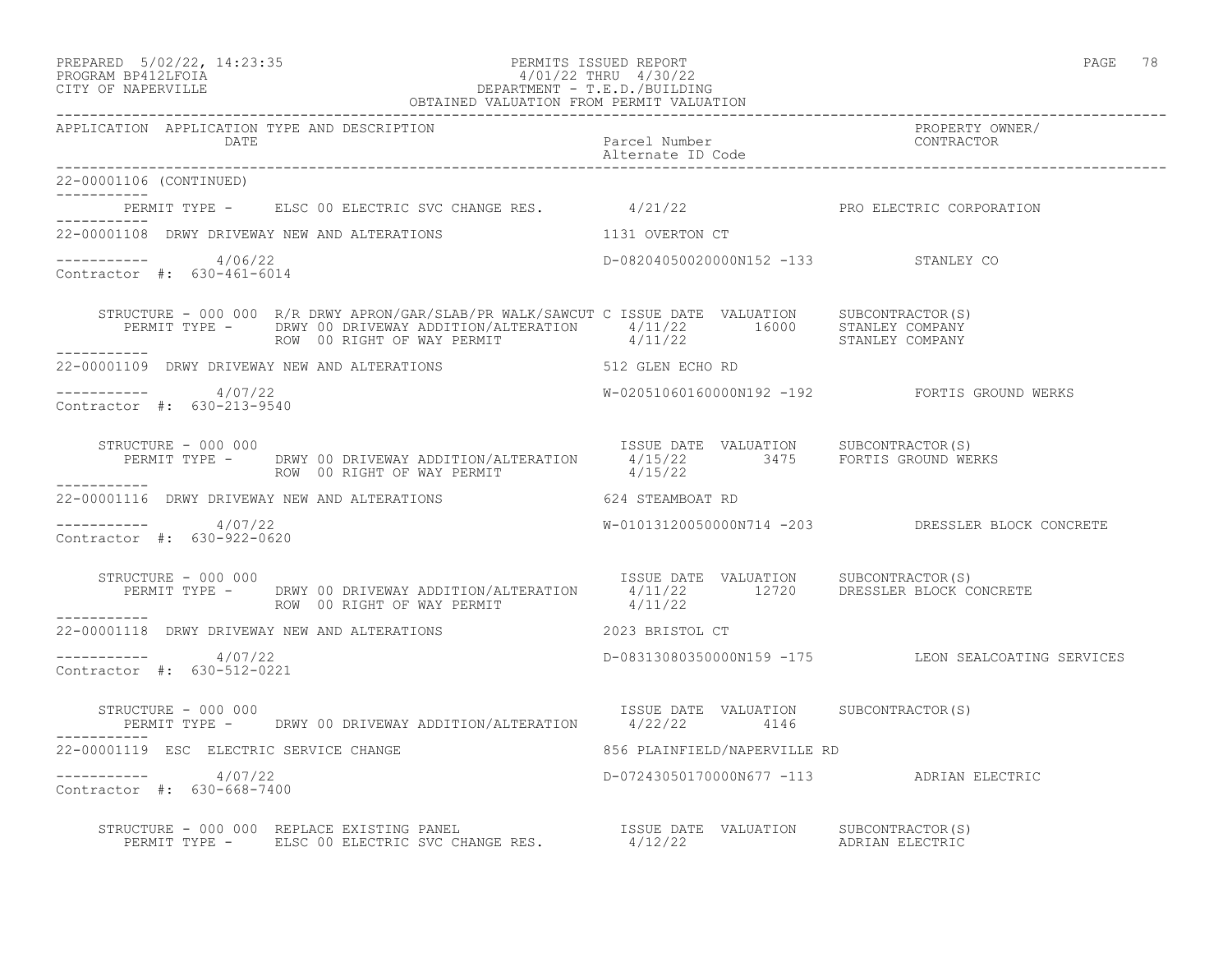### PREPARED 5/02/22, 14:23:35 PERMITS ISSUED REPORT PAGE 79 PROGRAM BP412LFOIA 4/01/22 THRU 4/30/22 CITY OF NAPERVILLE DEPARTMENT - T.E.D./BUILDING OBTAINED VALUATION FROM PERMIT VALUATION

| 22-00001120 DRWY DRIVEWAY NEW AND ALTERATIONS                                                                                                                                                                                                                                                                                                                                                                                                                                  | 1909 VASSAR DR                           |                                                     |
|--------------------------------------------------------------------------------------------------------------------------------------------------------------------------------------------------------------------------------------------------------------------------------------------------------------------------------------------------------------------------------------------------------------------------------------------------------------------------------|------------------------------------------|-----------------------------------------------------|
| $--------- 4/07/22$<br>Contractor #: 630-476-1590                                                                                                                                                                                                                                                                                                                                                                                                                              | D-08333190250000N769 -179 DEAN TERRITO   |                                                     |
| STRUCTURE - 000 000<br>PERMIT TYPE - DRWY 00 DRIVEWAY ADDITION/ALTERATION 1/11/22 2800<br>ROW 00 RIGHT OF WAY PERMIT 4/11/22<br>2800<br>2800<br>2800<br>STRUCTURE - 000 000<br>___________                                                                                                                                                                                                                                                                                     |                                          |                                                     |
| 22-00001122 DRWY DRIVEWAY NEW AND ALTERATIONS                                                                                                                                                                                                                                                                                                                                                                                                                                  | 2258 ALLEGANY DR                         |                                                     |
| $--------- 4/07/22$<br>Contractor #: 630-885-8054                                                                                                                                                                                                                                                                                                                                                                                                                              | W-02052040100000N406 -193 ALLRITE PAVING |                                                     |
| $\begin{array}{cccc} \texttt{STRUCTURE} & - & 000 & 000 \\ \texttt{PERMIT TYPE} & - & \texttt{DRWY} & 00 \\ \texttt{REMMIT TYPE} & - & \texttt{DRWY} & 00 \\ \texttt{ROW} & 00 \\ \texttt{ROW} & 00 \\ \texttt{ROW} & 00 \\ \texttt{ROW} & 00 \\ \texttt{RCHT OF WAY} & \texttt{PERMIT} \\ \end{array} \qquad \begin{array}{cccc} \texttt{ISSUE} & \texttt{DATE} & \texttt{VALUATION} & \texttt{SUBCONTRACTOR(S)} \\ \texttt{4/11/22} & 4000 \\$<br>ROW 00 RIGHT OF WAY PERMIT |                                          |                                                     |
| 22-00001123 DRWY DRIVEWAY NEW AND ALTERATIONS 578 HEMPSTEAD AV                                                                                                                                                                                                                                                                                                                                                                                                                 |                                          |                                                     |
| $--------- 4/07/22$<br>Contractor #: 630-406-7709                                                                                                                                                                                                                                                                                                                                                                                                                              |                                          | W-01011050100000N285 -188 GLEN GALIS CONCRETE CONT. |
| STRUCTURE - 000 000<br>PERMIT TYPE - DRWY 00 DRIVEWAY ADDITION/ALTERATION SUSUE DATE VALUATION SUBCONTRACTOR(S)<br>ROW 00 RIGHT OF WAY PERMIT 4/25/22 4/25/22 GLEN GALIS CONCRETE CONT.<br>------------                                                                                                                                                                                                                                                                        |                                          |                                                     |
| 22-00001125 DRWY DRIVEWAY NEW AND ALTERATIONS                                                                                                                                                                                                                                                                                                                                                                                                                                  | 45 FINCH CT                              |                                                     |
| $--------- 4/07/22$<br>Contractor #: 630-406-7709                                                                                                                                                                                                                                                                                                                                                                                                                              |                                          | D-08312120470000N62 -161 GLEN GALIS CONCRETE CONT.  |
| STRUCTURE - 000 000<br>FERMIT TYPE - DRWY 00 DRIVEWAY ADDITION/ALTERATION 15SUE DATE VALUATION SUBCONTRACTOR(S)<br>ROW 00 RIGHT OF WAY PERMIT 4/25/22 16200 GLEN GALIS CONCRETE CONT.<br>STRUCTURE - 000 000                                                                                                                                                                                                                                                                   |                                          |                                                     |
| -----------<br>22-00001126 DRWY DRIVEWAY NEW AND ALTERATIONS 407 KNOCH KNOLLS RD                                                                                                                                                                                                                                                                                                                                                                                               |                                          |                                                     |
| $--------- 4/07/22$<br>Contractor #: 630-202-8598                                                                                                                                                                                                                                                                                                                                                                                                                              |                                          | W-01014110400000N563 -204 HACKIE CEMENT CORPORATION |
| STRUCTURE - 000 000<br>PERMIT TYPE - DRWY 00 DRIVEWAY ADDITION/ALTERATION 15SUE DATE VALUATION SUBCONTRACTOR(S)<br>ROW 00 RIGHT OF WAY PERMIT 4/13/22 20900 HACKIE CEMENT CORPORATION<br>------------                                                                                                                                                                                                                                                                          |                                          |                                                     |
| 22-00001127 DRWY DRIVEWAY NEW AND ALTERATIONS THE RESERN CONTRACT STORM OF 2512 FOSTER CT                                                                                                                                                                                                                                                                                                                                                                                      |                                          |                                                     |
| $--------- 4/07/22$<br>Contractor #: 630-820-1624                                                                                                                                                                                                                                                                                                                                                                                                                              |                                          | W-01153070350000N1291-259 LIBERTY PAVING CO INC     |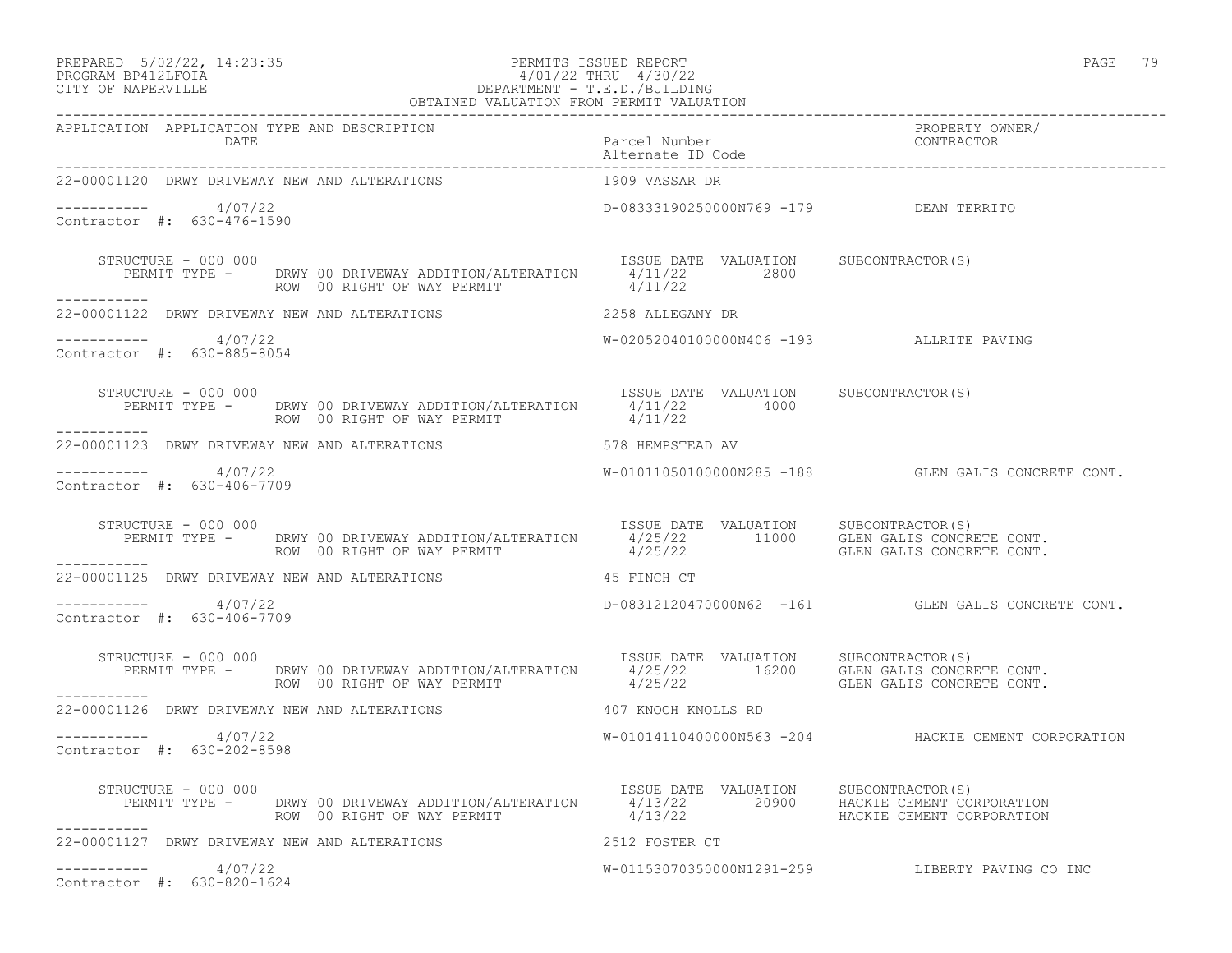| PREPARED            | $5/02/22$ , $14:23:35$ |  |
|---------------------|------------------------|--|
| DDOOD3M DD410T DOT3 |                        |  |

# PREPARED 5/02/22, 14:23:35 PERMITS ISSUED REPORT<br>PROGRAM BP412LFOIA PAGE 80<br>4/01/22 THRU 4/30/22 PROGRAM BP412LFOIA  $4/01/22$  THRU  $4/30/22$ <br>CITY OF NAPERVILLE CITY OF NAPERVILLE DEPARTMENT - T.E.D./BUILDING

| OBTAINED VALUATION FROM PERMIT VALUATION                                                                                                                                                                                      |                                            |                                                          |
|-------------------------------------------------------------------------------------------------------------------------------------------------------------------------------------------------------------------------------|--------------------------------------------|----------------------------------------------------------|
| APPLICATION APPLICATION TYPE AND DESCRIPTION<br>DATE                                                                                                                                                                          | Parcel Number<br>Alternate ID Code         | PROPERTY OWNER/<br>CONTRACTOR                            |
| 22-00001127 (CONTINUED)                                                                                                                                                                                                       |                                            |                                                          |
| STRUCTURE - 000 000<br>PERMIT TYPE - DRWY 00 DRIVEWAY ADDITION/ALTERATION $4/11/22$ 5000<br>PERMIT TYPE - DRWY 00 DRIVEWAY ADDITION/ALTERATION $4/11/22$ 5000<br>STRUCTURE - 000 000<br>ROW 00 RIGHT OF WAY PERMIT            | 4/11/22                                    |                                                          |
| ------------<br>22-00001128 DRWY DRIVEWAY NEW AND ALTERATIONS 1672 ESTATE CR                                                                                                                                                  |                                            |                                                          |
| -----------     4/07/22<br>Contractor #: 630-870-2627                                                                                                                                                                         |                                            | D-08284120460000N464 -150    GUARDIAN ASPHALT PROTECTION |
| STRUCTURE - 000 000<br>PERMIT TYPE - DRWY 00 DRIVEWAY ADDITION/ALTERATION 4/13/22 2600                                                                                                                                        | ISSUE DATE VALUATION SUBCONTRACTOR(S)      |                                                          |
| 22-00001129 DRWY DRIVEWAY NEW AND ALTERATIONS THE STARK STARS SO OLESEN DR                                                                                                                                                    |                                            |                                                          |
| -----------     4/07/22<br>Contractor #: 630-885-8054                                                                                                                                                                         | D-08201070180000N104 -102 ALLRITE PAVING   |                                                          |
| STRUCTURE - 000 000<br>RUCTURE - 000 000<br>PERMIT TYPE - DRWY 00 DRIVEWAY ADDITION/ALTERATION 1997/22 8375 ALLRITE PAVING<br>ROW 00 RIGHT OF WAY PERMIT 1997/22<br>ROW 00 RIGHT OF WAY PERMIT 1997/22                        |                                            |                                                          |
| ------------                                                                                                                                                                                                                  |                                            | K&M CONCRETE, INC                                        |
| 22-00001130 DRWY DRIVEWAY NEW AND ALTERATIONS 45 1500 LONDON CT                                                                                                                                                               |                                            |                                                          |
| -----------     4/07/22<br>Contractor #: 630-406-7709                                                                                                                                                                         |                                            | D-07101030230000N284 -34 GLEN GALIS CONCRETE CONT.       |
| RUCTURE - 000 000<br>PERMIT TYPE - DRWY 00 DRIVEWAY ADDITION/ALTERATION 1/25/22 8375 GLEN GALIS CONCRETE CONT.<br>ROW 00 RIGHT OF WAY PERMIT 4/25/22 4/25/22 GLEN GALIS CONCRETE CONT.<br>STRUCTURE - 000 000<br>------------ |                                            |                                                          |
| 22-00001132 DRWY DRIVEWAY NEW AND ALTERATIONS 415 BRAD CT                                                                                                                                                                     |                                            |                                                          |
| ----------- 4/07/22<br>Contractor #: 331-703-0748                                                                                                                                                                             | D-08293050060000N477 -147 J.O CONCRETE LLC |                                                          |
| STRUCTURE - 000 000                                                                                                                                                                                                           |                                            |                                                          |
| 22-00001133 SITE SITE DEVELOPMENT                                                                                                                                                                                             | 1204 COLLEGE RD                            |                                                          |
| 4/07/22<br>------------                                                                                                                                                                                                       |                                            | D-08282000220000D1080-135 DJK CUSTOM HOMES               |

Contractor #: 630-369-1953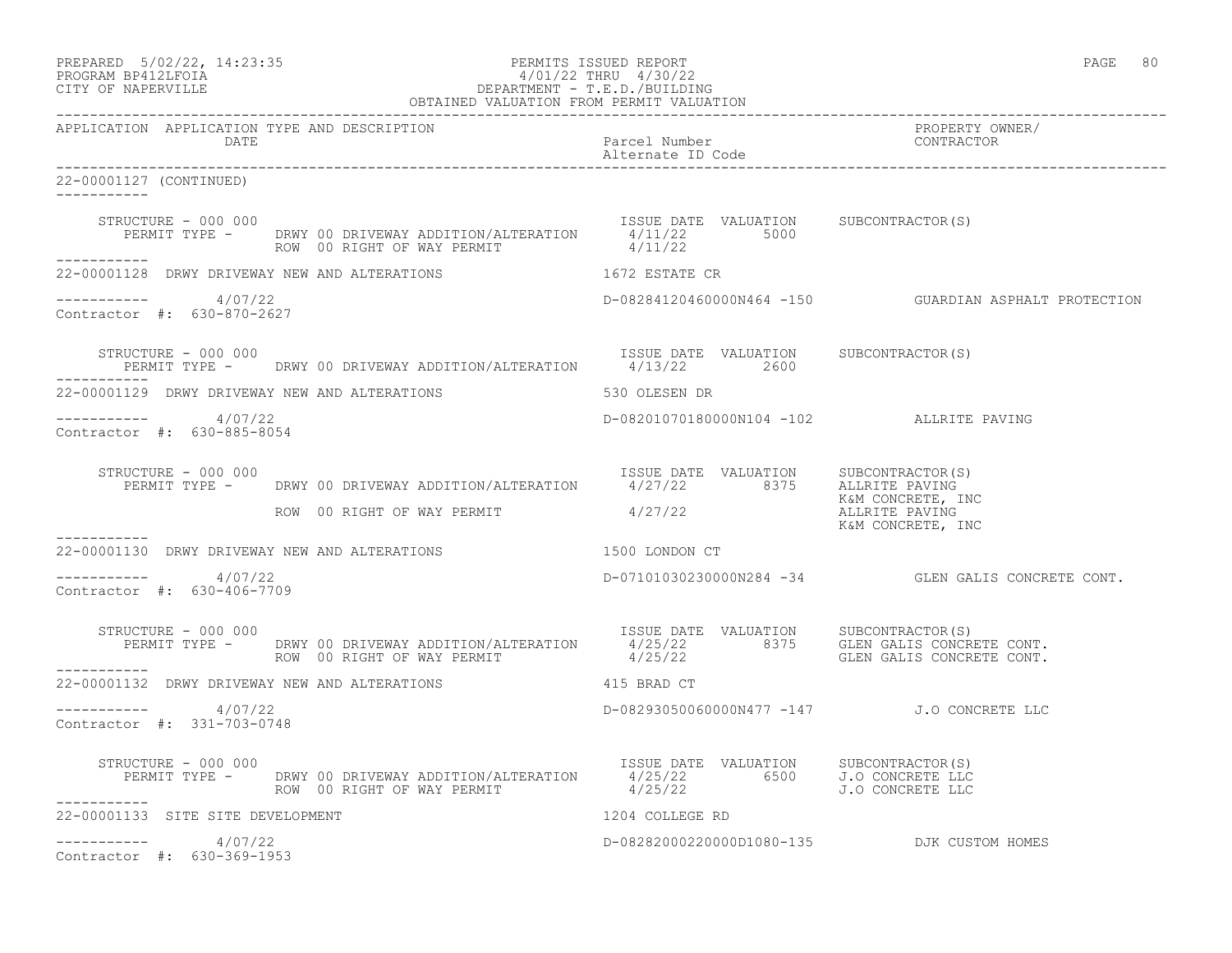| PREPARED            | $5/02/22$ , $14:23:35$ |  |
|---------------------|------------------------|--|
| DDOCDAM DDA10T DOTA |                        |  |

# PREPARED 5/02/22, 14:23:35 PERMITS ISSUED REPORT<br>PROGRAM BP412LFOIA PAGE 81 PAGE 81 PROGRAM BP412LFOIA  $4/01/22$  THRU  $4/30/22$ <br>CITY OF NAPERVILLE CITY OF NAPERVILLE DEPARTMENT - T.E.D./BUILDING

| OBTAINED VALUATION FROM PERMIT VALUATION                                                                                                       |                                                       |                                                  |
|------------------------------------------------------------------------------------------------------------------------------------------------|-------------------------------------------------------|--------------------------------------------------|
| APPLICATION APPLICATION TYPE AND DESCRIPTION<br>DATE                                                                                           | Parcel Number<br>Alternate ID Code                    | PROPERTY OWNER/<br>CONTRACTOR                    |
| 22-00001133 (CONTINUED)<br>-----------                                                                                                         |                                                       |                                                  |
| STRUCTURE - 000 000<br>PERMIT TYPE - SITE 00 SITE DEVELOPMENT                                                                                  | ISSUE DATE VALUATION SUBCONTRACTOR(S)<br>4/07/22      | CERTIFIED PLUMBING SERVICES                      |
| 22-00001134 FN FENCE APPLICATION                                                                                                               | 2048 COBBLEBROOK LN                                   |                                                  |
| $--------- 4/07/22$<br>Contractor #: 708-856-8999                                                                                              |                                                       | D-08284190350000N693 -150 ILLINOIS FENCE COMPANY |
| STRUCTURE - 000 000<br>PERMIT TYPE - FN 00 FENCE                                                                                               | ISSUE DATE VALUATION SUBCONTRACTOR(S)<br>4/11/22 8000 |                                                  |
| 22-00001135 FN FENCE APPLICATION                                                                                                               | 1724 CLYDE DR                                         |                                                  |
| 4/07/22<br>Contractor #: 815-744-9390                                                                                                          |                                                       | D-08312110060000N62 -161 THE CEDAR MILL-MORRIS   |
| STRUCTURE - 000 000<br>PERMIT TYPE - FN 00 FENCE                                                                                               | ISSUE DATE VALUATION SUBCONTRACTOR(S)<br>4/14/22 6620 |                                                  |
| 22-00001136 ESC ELECTRIC SERVICE CHANGE                                                                                                        | 3440 ODYSSEY CT                                       |                                                  |
| $--------$ 4/07/22<br>Contractor #: 708-418-1822                                                                                               |                                                       | D-07044000110000N1367-3 SPAULDING ELECTRIC       |
|                                                                                                                                                |                                                       | SPAULDING ELECTRIC                               |
| 22-00001139 TENT TENTS                                                                                                                         | 3116 S ROUTE 59 104                                   |                                                  |
| 4/08/22<br>Contractor #: 847-564-1700                                                                                                          |                                                       | W-01101010020000N1359-214 H D O TENT PRODUCTIONS |
| STRUCTURE - 000 000 1 TENT 04/13/22-04/24/22 12 DAYS SISUE DATE VALUATION SUBCONTRACTOR(S)<br>PERMIT TYPE - TENT 00 TENT PERMIT<br>----------- | 4/12/22                                               |                                                  |
| 22-00001140 SIGN SIGN APPLICATIONS                                                                                                             | 1307 S NAPER BL                                       |                                                  |
| 4/08/22<br>Contractor #: 773-267-6007                                                                                                          | D-08292030070000N143 -133 TFA SIGNS                   |                                                  |
| STRUCTURE - 000 000<br>PERMIT TYPE - SIGN 00 SIGN                                                                                              | ISSUE DATE VALUATION SUBCONTRACTOR(S)                 | 4/29/22 PHOENIX CONSTRUCTION SERVICES            |
| 22-00001141 FN FENCE APPLICATION                                                                                                               | 17 S RIVER RD                                         |                                                  |
| 4/08/22<br>___________<br>Contractor #: 815-744-9390                                                                                           |                                                       | D-07144180060000N179 -82 THE CEDAR MILL-MORRIS   |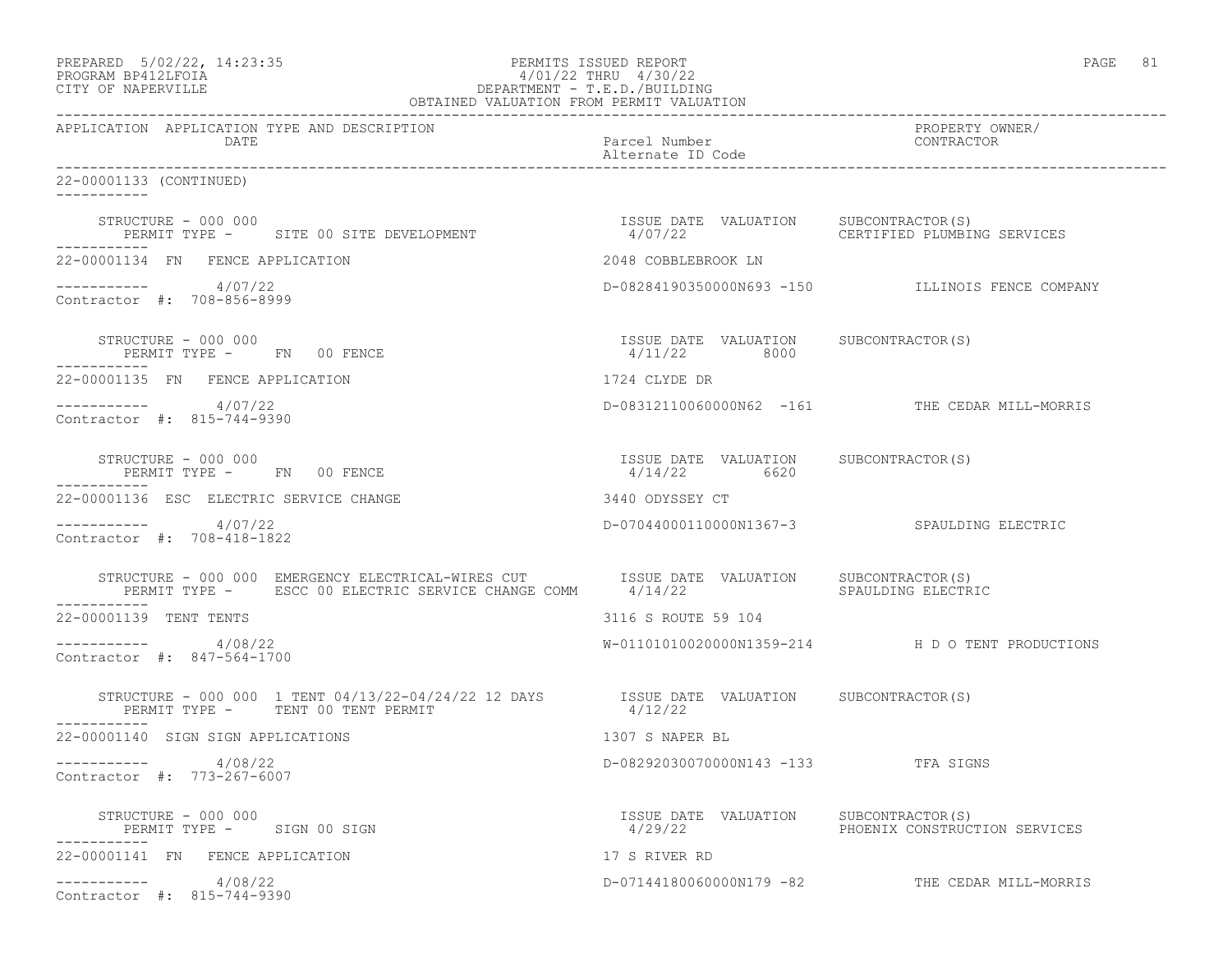| $\begin{minipage}{.4cm} \texttt{PREPARED} & 5/02/22, 14:23:33 \\ \texttt{PROGRAPHMENT - T.E.D./BULDING} & \texttt{DEPARTMENT - T.E.D./BULDING} \\ \texttt{CFTW OF NAPERVILLE} & \texttt{OBTAINED VALUATION FROM PERMIT VALUATION} \end{minipage}$ |                                                         | PAGE 82                                           |
|---------------------------------------------------------------------------------------------------------------------------------------------------------------------------------------------------------------------------------------------------|---------------------------------------------------------|---------------------------------------------------|
| DATE                                                                                                                                                                                                                                              | Parcel Number<br>Alternate ID Code                      | PROPERTY OWNER/<br>CONTRACTOR                     |
| 22-00001141 (CONTINUED)                                                                                                                                                                                                                           |                                                         |                                                   |
| STRUCTURE - 000 000<br>PERMIT TYPE - FN 00 FENCE                                                                                                                                                                                                  | ISSUE DATE VALUATION SUBCONTRACTOR(S)<br>4/13/22 3700   |                                                   |
| 22-00001143 FN FENCE APPLICATION                                                                                                                                                                                                                  | 411 E BAUER RD                                          |                                                   |
| $\frac{1}{2}$ -----------<br>Contractor #: 4/08/22                                                                                                                                                                                                |                                                         |                                                   |
| STRUCTURE - 000 000<br>PERMIT TYPE - FN 00 FENCE                                                                                                                                                                                                  | ISSUE DATE VALUATION SUBCONTRACTOR(S)<br>$4/13/22$ 4500 |                                                   |
| 22-00001144 RAL RES ALTERATIONS/REMODLING (NO NEW SO FTG) 2060 CROSSING LN                                                                                                                                                                        |                                                         |                                                   |
| $--------- 4/08/22$<br>Contractor #: 630-933-9323                                                                                                                                                                                                 |                                                         | D-07272040010000N69 -125 AM KITCHEN & BATH        |
| STRUCTURE - 000 000 BATHROOM REMODEL<br>-----------                                                                                                                                                                                               |                                                         | PM PLUMBING, HEATING, COOLING                     |
| 22-00001145 FN FENCE APPLICATION                                                                                                                                                                                                                  | 408 RUSSET AV                                           |                                                   |
| $--------- 4/08/22$<br>Contractor #: 630-406-8410                                                                                                                                                                                                 |                                                         | D-07254040150000N164 -144 PARAMOUNT FENCE-BATAVIA |
| STRUCTURE - 000 000<br>PERMIT TYPE - FN 00 FENCE<br>___________                                                                                                                                                                                   | ISSUE DATE VALUATION SUBCONTRACTOR(S)<br>4/11/22 10380  |                                                   |
| 22-00001146 FN FENCE APPLICATION                                                                                                                                                                                                                  | 412 RUSSET AV                                           |                                                   |
| $--------- 4/08/22$<br>Contractor #: 630-406-8410                                                                                                                                                                                                 |                                                         | D-07254040140000N164 -144 PARAMOUNT FENCE-BATAVIA |
| STRUCTURE - 000 000<br>PERMIT TYPE - FN 00 FENCE                                                                                                                                                                                                  | ISSUE DATE VALUATION SUBCONTRACTOR (S)<br>4/11/22 10380 |                                                   |
| 22-00001147 PAT PATIO APPLICATION                                                                                                                                                                                                                 | 2735 GLENEAGLES CT                                      |                                                   |
| $--------- 4/08/22$<br>Contractor #: 630-416-8998                                                                                                                                                                                                 |                                                         | W-01014130150000N1137-204 C.B. CONLIN LANDSCAPE   |
| STRUCTURE - 000 000 PAVER PATIO, STOOP, PILLAR, FIREPIT ON ISSUE DATE VALUATION SUBCONTRACTOR(S)<br>PERMIT TYPE - PAT 00 PATIO                                                                                                                    | $4/22/22$ 30000                                         |                                                   |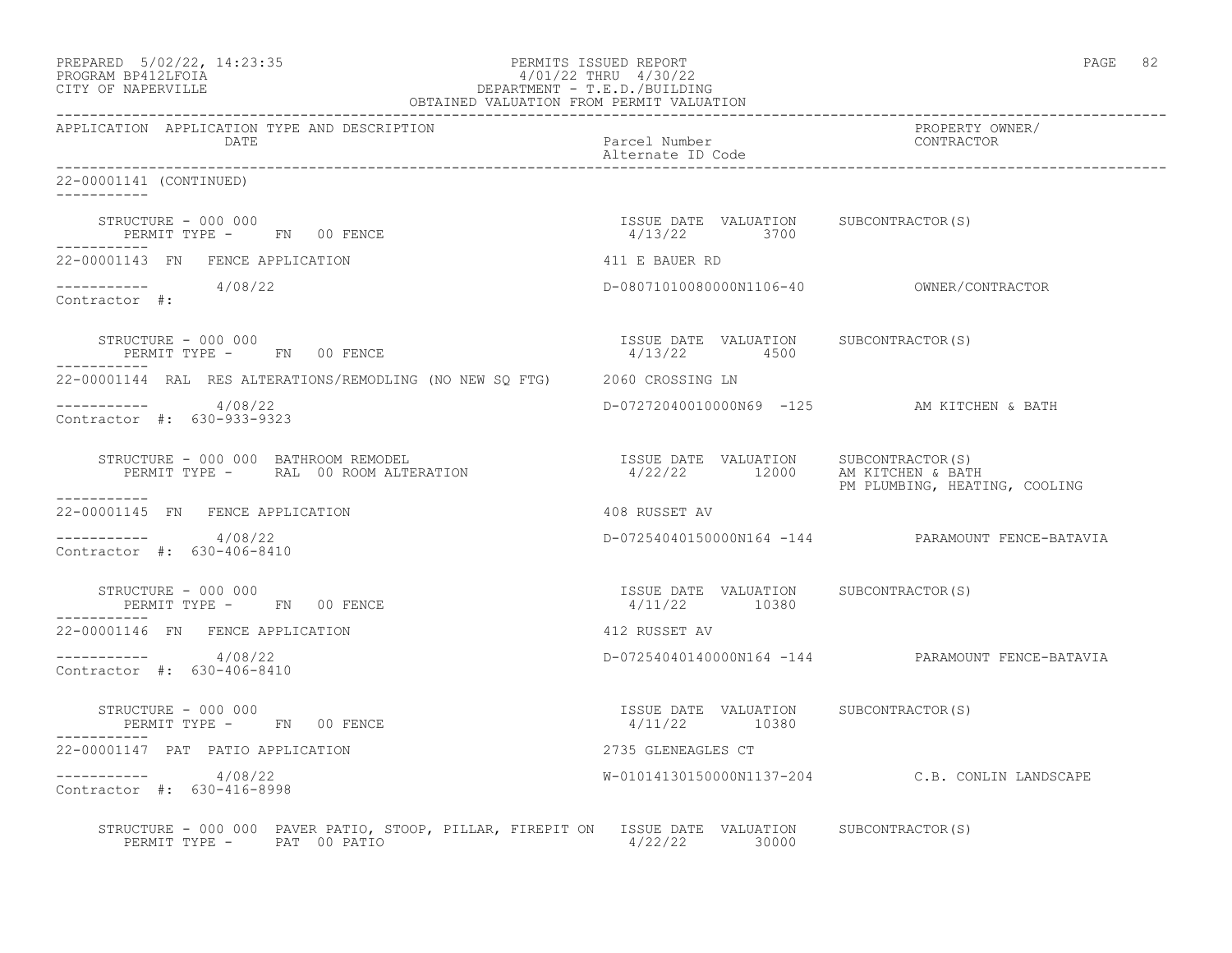### PREPARED 5/02/22, 14:23:35 PERMITS ISSUED REPORT PAGE 83 PROGRAM BP412LFOIA 4/01/22 THRU 4/30/22 CITY OF NAPERVILLE DEPARTMENT - T.E.D./BUILDING OBTAINED VALUATION FROM PERMIT VALUATION

| APPLICATION APPLICATION TYPE AND DESCRIPTION<br>DATE                                                                                                           |                                                       |                                                |
|----------------------------------------------------------------------------------------------------------------------------------------------------------------|-------------------------------------------------------|------------------------------------------------|
| 22-00001153 POOL POOL ABOVE/INGROUND RESIDENTIAL THAT ALL THAT HYDE PARK LN                                                                                    |                                                       |                                                |
| $--------- 4/08/22$<br>Contractor #:                                                                                                                           | D-08294010280000N465 -148 OWNER/CONTRACTOR            |                                                |
|                                                                                                                                                                |                                                       |                                                |
| 22-00001154 OCCI OCCUPANCY INSPECTION                                                                                                                          | 184 SHUMAN BL 530                                     |                                                |
| $--------- 4/08/22$<br>Contractor #:                                                                                                                           | D-07014120030000N7 -24 OWNER/CONTRACTOR               |                                                |
| STRUCTURE - 000 000 UNIVERSAL FINANCIAL INSURANCE SERVICES L ISSUE DATE VALUATION SUBCONTRACTOR(S)<br>PERMIT TYPE - OCC 00 OCC INSPECT. PERMIT COM/RST 4/19/22 |                                                       |                                                |
| 22-00001156 SADC SATELLITE DISH/ANTENNA COMMERCIAL 1288 RICKERT DR CELL1                                                                                       |                                                       |                                                |
| $--------- 4/08/22$<br>Contractor #: 630-690-6580                                                                                                              | D-07251010080000N1760-128 ASCENDTEK                   |                                                |
| STRUCTURE - 000 000<br>PERMIT TYPE - SADC 00 SATELLITE DISH/ANT COMMERCIAL 4/26/22 SKITCH ELECTRIC COMPANY                                                     | ISSUE DATE VALUATION SUBCONTRACTOR(S)                 |                                                |
| 22-00001157 FN FENCE APPLICATION                                                                                                                               | 3168 KINGBIRD LN                                      |                                                |
| $--------- 4/08/22$<br>Contractor #: 630-715-7409                                                                                                              | W-01092040950000N1428-213 AURORA FENCE INC            |                                                |
| STRUCTURE - 000 000<br>PERMIT TYPE - FN 00 FENCE                                                                                                               | ISSUE DATE VALUATION SUBCONTRACTOR(S)<br>4/29/22 6050 |                                                |
| 22-00001160 CMIS MISCELLANEOUS COMMERCIAL                                                                                                                      | 184 SHUMAN BL HM                                      |                                                |
| $--------- 4/08/22$<br>Contractor #: 630-850-8633                                                                                                              |                                                       | D-07014120030000N7 -24 MIDWEST MECHANICAL      |
|                                                                                                                                                                |                                                       |                                                |
| 22-00001161 ESC ELECTRIC SERVICE CHANGE<br>3908 MALLARD LN                                                                                                     |                                                       |                                                |
| $--------- 4/08/22$<br>Contractor #: 630-833-2389                                                                                                              |                                                       | W-01103040070000N1046-229 KAPITAL ELECTRIC INC |
| STRUCTURE - 000 000                                                                                                                                            | ISSUE DATE VALUATION SUBCONTRACTOR(S)                 |                                                |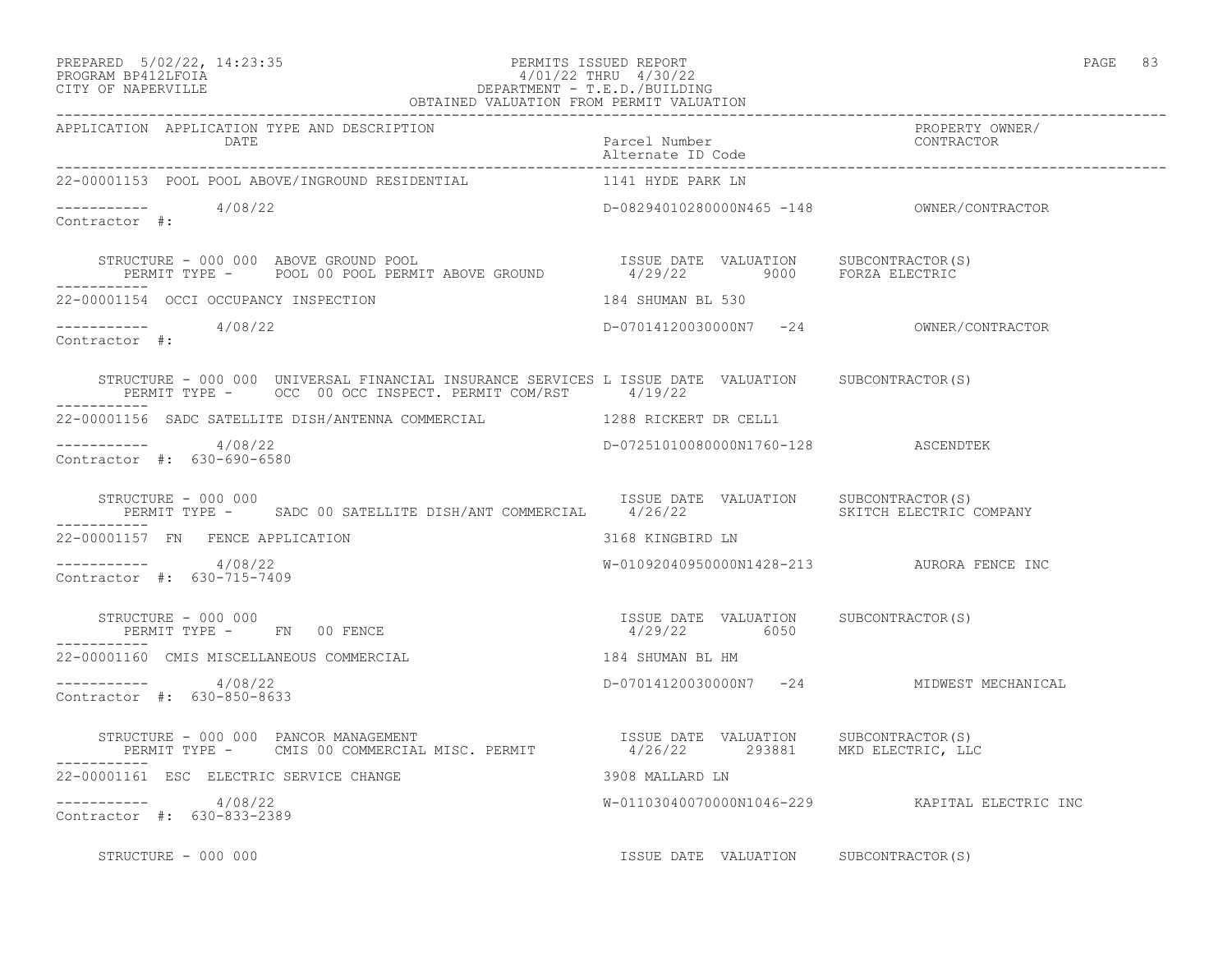| PREPARED | $5/02/22$ , 14:23:35 |  |
|----------|----------------------|--|
|          | - - - - - - -        |  |

### PREPARED 5/02/22, 14:23:35 PERMITS ISSUED REPORT PAGE 84 PROGRAM BP412LFOIA 4/01/22 THRU 4/30/22 CITY OF NAPERVILLE DEPARTMENT - T.E.D./BUILDING

| OBTAINED VALUATION FROM PERMIT VALUATION                                             |                                                                   |                                                          |
|--------------------------------------------------------------------------------------|-------------------------------------------------------------------|----------------------------------------------------------|
| APPLICATION APPLICATION TYPE AND DESCRIPTION<br>DATE                                 | Parcel Number<br>Alternate ID Code                                | PROPERTY OWNER/<br>CONTRACTOR                            |
| 22-00001161 (CONTINUED)                                                              |                                                                   |                                                          |
| PERMIT TYPE - EVCR 00 ELECTRIC VEHICLE STATION RES 4/22/22 2300 KAPITAL ELECTRIC INC |                                                                   |                                                          |
| 22-00001165 FABD FIRE ALARM                                                          | 1555 W OGDEN AV                                                   |                                                          |
| $--------- 4/08/22$<br>Contractor #: 847-806-4412                                    | D-07154000150000N1425-80    JOHNSON CONTROLS                      |                                                          |
| STRUCTURE - 000 000<br>PERMIT TYPE - FABD 00 FIRE ALARM                              | ISSUE DATE VALUATION SUBCONTRACTOR(S)<br>4/14/22 JOHNSON CONTROLS |                                                          |
| 22-00001167 FABD FIRE ALARM                                                          | 908 JACKSON AV                                                    |                                                          |
| $--------$ 4/11/22<br>Contractor #: 224-293-5408                                     |                                                                   | D-07133190030000N539 -83 FOX VALLEY FIRE & SAFETY FA     |
| STRUCTURE – 000 000<br>PERMIT TYPE - FABD 00 FIRE ALARM                              |                                                                   | FOX VALLEY FIRE & SAFETY FA                              |
| 22-00001168 FABD FIRE ALARM                                                          | 1625 COUNTRY LAKES DR HM                                          |                                                          |
| $--------- 4/11/22$<br>Contractor #: 224-293-5408                                    |                                                                   | D-07092230020000N283 -33 FOX VALLEY FIRE & SAFETY FA     |
| STRUCTURE - 000 000<br>PERMIT TYPE - FABD 00 FIRE ALARM                              | ISSUE DATE VALUATION SUBCONTRACTOR(S)<br>4/14/22                  | FOX VALLEY FIRE & SAFETY FA                              |
| 22-00001170 FN FENCE APPLICATION                                                     | 836 MILLRACE LN                                                   |                                                          |
| ---------- 4/11/22<br>Contractor #: 708-856-8999                                     |                                                                   | D-08322100370000N158 -163 ILLINOIS FENCE COMPANY         |
| STRUCTURE - 000 000<br>PERMIT TYPE - FN 00 FENCE                                     | ISSUE DATE VALUATION SUBCONTRACTOR(S)<br>4/19/22 8400             |                                                          |
| 22-00001174 OCCI OCCUPANCY INSPECTION                                                | 226 S WASHINGTON ST                                               |                                                          |
| $--------- 4/12/22$<br>Contractor #:                                                 |                                                                   | D-07134310080000N594 -84 OWNER/CONTRACTOR                |
| STRUCTURE - 000 000<br>PERMIT TYPE - OCC 00 OCC INSPECT. PERMIT COM/RST 4/19/22      | ISSUE DATE VALUATION SUBCONTRACTOR (S)                            |                                                          |
| 22-00001177 FN FENCE APPLICATION                                                     | 1535 WINDSOR CT                                                   |                                                          |
| $--------- 4/12/22$<br>Contractor #:                                                 |                                                                   | D-08294070340000N155 -148 CONTRACTOR MANAGEMENT SERVICES |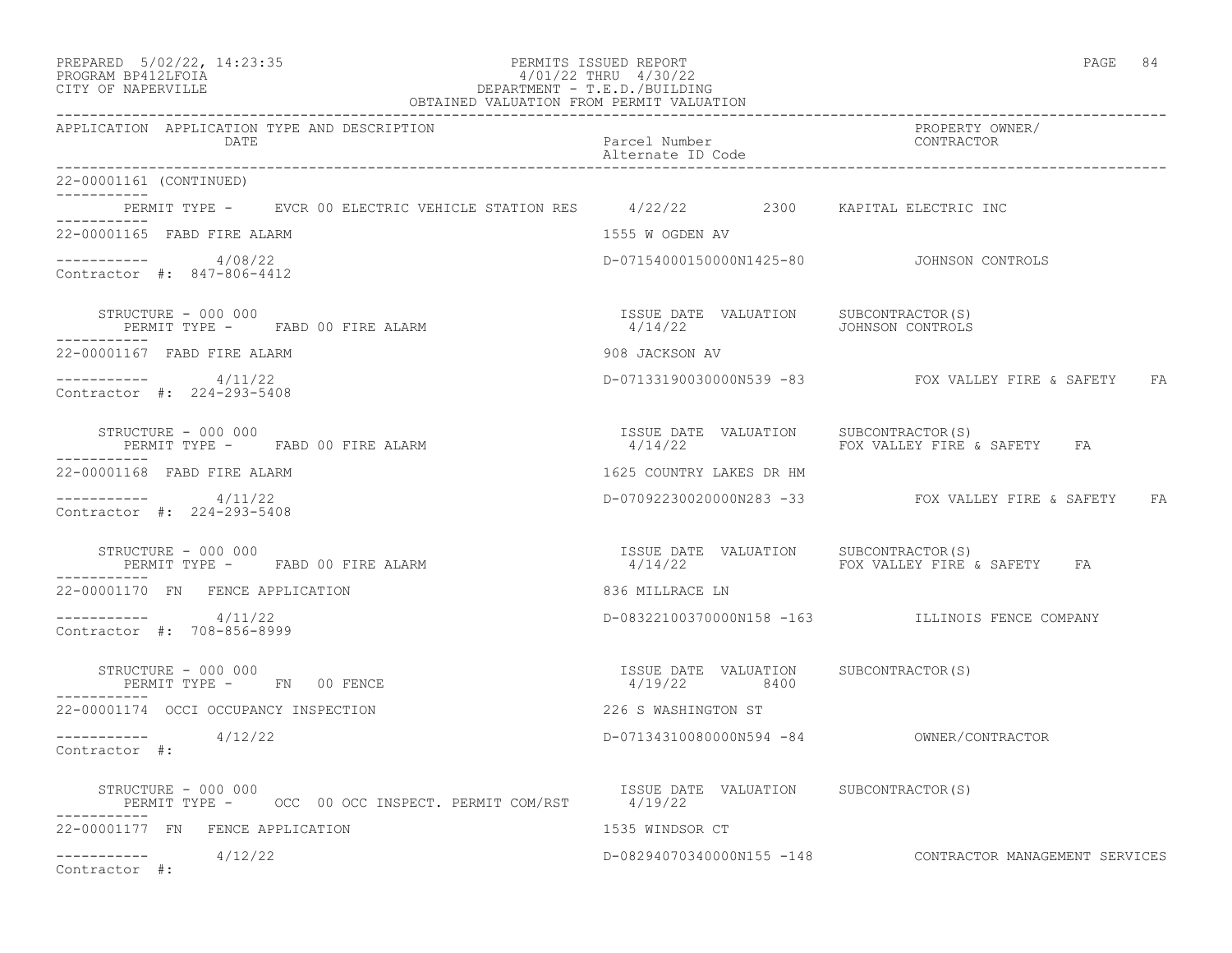| PREPARED 5/02/22, 14:23:35 | PERMITS ISSUED REPORT     | PAGE |  |
|----------------------------|---------------------------|------|--|
| DDOCD3M DD419T DOT3        | $1/01/00$ munti $1/00/00$ |      |  |

# PROGRAM BP412LFOIA 4/01/22 THRU 4/30/22 CITY OF NAPERVILLE DEPARTMENT - T.E.D./BUILDING

| OBTAINED VALUATION FROM PERMIT VALUATION                        |                                                        |                                                       |  |  |
|-----------------------------------------------------------------|--------------------------------------------------------|-------------------------------------------------------|--|--|
| APPLICATION APPLICATION TYPE AND DESCRIPTION<br>DATE            | Parcel Number<br>Alternate ID Code                     | PROPERTY OWNER/<br>CONTRACTOR                         |  |  |
| 22-00001177 (CONTINUED)<br>___________                          |                                                        |                                                       |  |  |
| STRUCTURE - 000 000<br>PERMIT TYPE - FN 00 FENCE<br>----------- | ISSUE DATE VALUATION SUBCONTRACTOR (S)<br>4/13/22 3400 |                                                       |  |  |
| 22-00001178 FN FENCE APPLICATION                                | 2839 BLUEWATER CR                                      |                                                       |  |  |
| $--------- 4/12/22$<br>Contractor #:                            |                                                        |                                                       |  |  |
| STRUCTURE - 000 000<br>PERMIT TYPE - FN 00 FENCE                | ISSUE DATE VALUATION SUBCONTRACTOR(S)<br>4/15/22 4000  |                                                       |  |  |
| 22-00001184 FN FENCE APPLICATION                                | 1337 E BAILEY RD                                       |                                                       |  |  |
| $--------- 4/12/22$<br>Contractor #: 630-401-2650               |                                                        | D-08283020170000N160 -149 PRO FENCE NAPERVILLE        |  |  |
| STRUCTURE - 000 000<br>PERMIT TYPE - FN 00 FENCE                | ISSUE DATE VALUATION SUBCONTRACTOR(S)<br>4/26/22 9980  |                                                       |  |  |
| 22-00001185 FN FENCE APPLICATION                                | 908 WILLIAMSBURG DR                                    |                                                       |  |  |
| $--------- 4/12/22$<br>Contractor #: 630-971-1034               | D-07251030110000N680 -128 NORTHWEST FENCE              |                                                       |  |  |
| STRUCTURE - 000 000<br>PERMIT TYPE - FN 00 FENCE                | ISSUE DATE VALUATION SUBCONTRACTOR(S)<br>4/13/22 8436  |                                                       |  |  |
| 22-00001186 FN FENCE APPLICATION                                | 1341 E BAILEY RD                                       |                                                       |  |  |
| 4/12/22<br>Contractor #: 630-401-2650                           |                                                        | D-08283020180000N160 -149 PRO FENCE NAPERVILLE        |  |  |
| STRUCTURE - 000 000<br>PERMIT TYPE - FN 00 FENCE                | ISSUE DATE VALUATION SUBCONTRACTOR(S)<br>4/22/22 6720  |                                                       |  |  |
| 22-00001191 FABD FIRE ALARM                                     | 1190 OLESEN DR                                         |                                                       |  |  |
| $--------- 4/12/22$<br>Contractor #: 630-833-1110               |                                                        | D-08291020470000N126 -132 CHICAGO METROPOLITAN FIRE   |  |  |
| STRUCTURE - 000 000<br>PERMIT TYPE - FABD 00 FIRE ALARM         | ISSUE DATE VALUATION SUBCONTRACTOR(S)                  |                                                       |  |  |
| 22-00001192 TENT TENTS                                          | 455 S BRAINARD ST                                      |                                                       |  |  |
| $--------- 4/12/22$<br>Contractor #: 630-848-5001               |                                                        | D-081910000600000880 -100 LAKESHORE ATHLETIC SERVICES |  |  |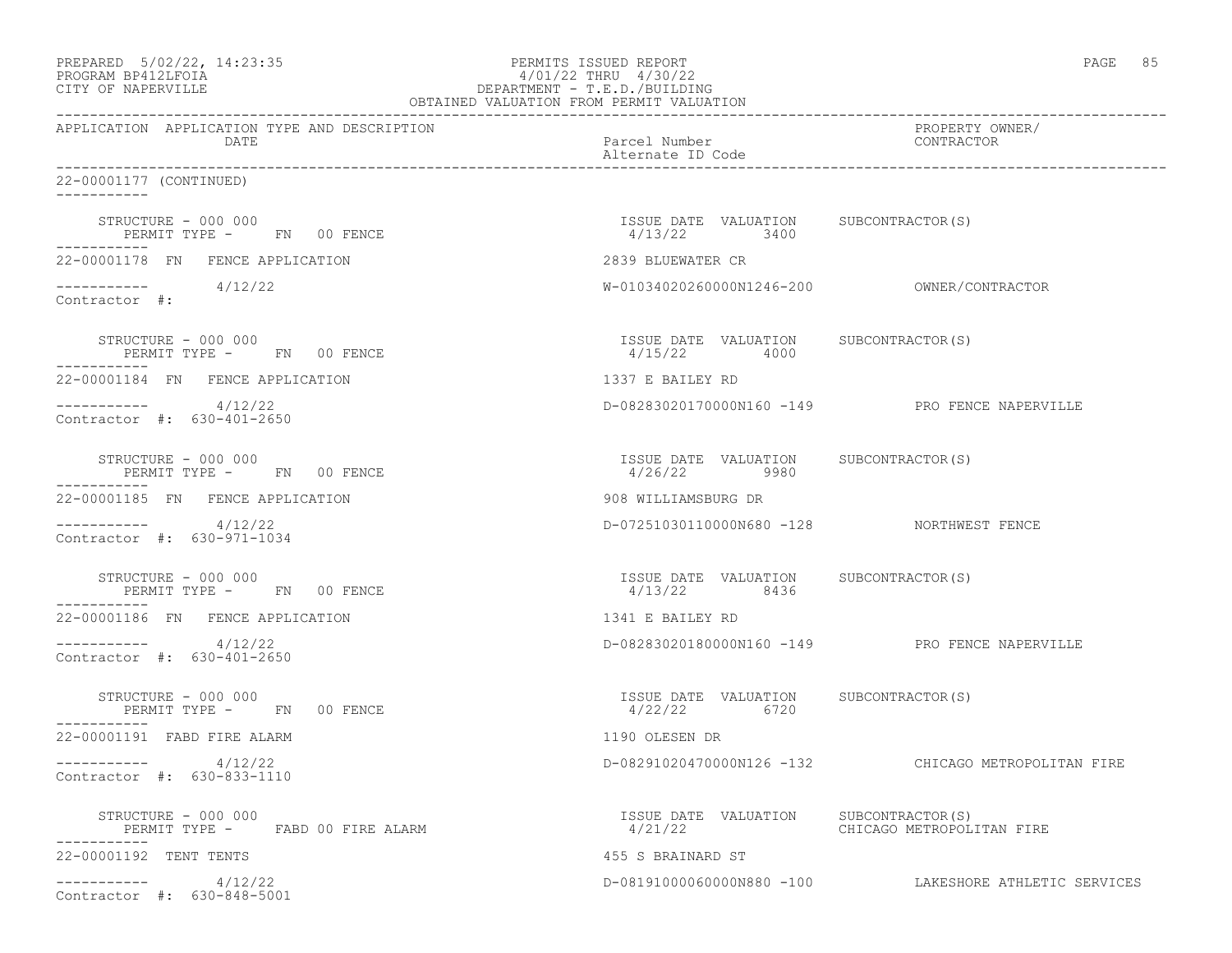# PREPARED 5/02/22, 14:23:35 PERMITS ISSUED REPORT PAGE 86 PROGRAM BP412LFOIA 4/01/22 THRU 4/30/22 CITY OF NAPERVILLE DEPARTMENT - T.E.D./BUILDING

|                                                      | OBTAINED VALUATION FROM PERMIT VALUATION                                                                                                                                                                                                                                                                                                |                                                  |                                                     |
|------------------------------------------------------|-----------------------------------------------------------------------------------------------------------------------------------------------------------------------------------------------------------------------------------------------------------------------------------------------------------------------------------------|--------------------------------------------------|-----------------------------------------------------|
| APPLICATION APPLICATION TYPE AND DESCRIPTION<br>DATE |                                                                                                                                                                                                                                                                                                                                         | Parcel Number<br>Alternate ID Code               | PROPERTY OWNER/<br>CONTRACTOR                       |
| 22-00001192 (CONTINUED)<br>___________               |                                                                                                                                                                                                                                                                                                                                         |                                                  |                                                     |
|                                                      | STRUCTURE - 000 000 6 TENT $04/23/22-04/24/22$ 1 DAY 1SSUE DATE VALUATION SUBCONTRACTOR(S)<br>PERMIT TYPE - TENT 00 TENT PERMIT                                                                                                                                                                                                         | 4/19/22                                          |                                                     |
| 22-00001195 ESC ELECTRIC SERVICE CHANGE              |                                                                                                                                                                                                                                                                                                                                         | 2405 RIVER WOODS DR                              |                                                     |
| $--------- 4/13/22$<br>Contractor #: 630-417-0537    |                                                                                                                                                                                                                                                                                                                                         |                                                  | W-02062090270000N780 -191 AARDVARK ELECTRIC, INC    |
| -----------                                          | STRUCTURE - 000 000<br>PERMIT TYPE -      EVCR 00 ELECTRIC VEHICLE STATION RES       4/27/22         850      AARDVARK ELECTRIC, INC                                                                                                                                                                                                    |                                                  |                                                     |
| 22-00001196 ESC ELECTRIC SERVICE CHANGE              |                                                                                                                                                                                                                                                                                                                                         | 3524 TIMBER CREEK LN                             |                                                     |
| $--------- 4/13/22$<br>Contractor #: 630-417-0537    |                                                                                                                                                                                                                                                                                                                                         |                                                  | W-01121100300000N1479-218 AARDVARK ELECTRIC, INC    |
|                                                      | $\begin{array}{cccc} \texttt{STRUCTURE} - 000\ 000 & \texttt{EVCR 00 ELECTRIC VEHICLE STATION RES} & \texttt{ISSUE DATE} & \texttt{VALUATION} & \texttt{SUBCONTRACTOR(S)} \\ \texttt{PERMIT TYPE -} & \texttt{EVCR 00 ELECTRIC VEHICLE STATION RES} & \texttt{4/27/22} & \texttt{900} & \texttt{AARDVARK ELECTRIC, INC} \\ \end{array}$ |                                                  |                                                     |
| 22-00001197 DRWY DRIVEWAY NEW AND ALTERATIONS        |                                                                                                                                                                                                                                                                                                                                         | 1334 WINCHESTER CT                               |                                                     |
| $--------- 4/13/22$<br>Contractor #: 630-870-2627    |                                                                                                                                                                                                                                                                                                                                         |                                                  | D-07113040040000N85 -51 GUARDIAN ASPHALT PROTECTION |
| STRUCTURE - 000 000                                  | PERMIT TYPE - DRWY 00 DRIVEWAY ADDITION/ALTERATION $\begin{array}{c} 4/14/22 \\ 4/14/22 \end{array}$ 2700                                                                                                                                                                                                                               | ISSUE DATE VALUATION SUBCONTRACTOR(S)            |                                                     |
|                                                      | 22-00001200 DRWY DRIVEWAY NEW AND ALTERATIONS 764 THORNAPPLE DR                                                                                                                                                                                                                                                                         |                                                  |                                                     |
| $--------- 4/13/22$<br>Contractor #: 630-885-8054    |                                                                                                                                                                                                                                                                                                                                         | D-07234020170000N187 -112 ALLRITE PAVING         |                                                     |
| STRUCTURE - 000 000<br>___________                   | PERMIT TYPE - DRWY 00 DRIVEWAY ADDITION/ALTERATION 4/14/22 3800<br>ROW 00 RIGHT OF WAY PERMIT                                                                                                                                                                                                                                           | ISSUE DATE VALUATION SUBCONTRACTOR(S)<br>4/14/22 |                                                     |
|                                                      | 22-00001201 DRWY DRIVEWAY NEW AND ALTERATIONS THE RESERVED STORE APPLIES CT                                                                                                                                                                                                                                                             |                                                  |                                                     |
| $--------- 4/13/22$<br>Contractor #: 630-469-6898    |                                                                                                                                                                                                                                                                                                                                         | D-08303120150000N306 -145 CUSTOM CONCRETE        |                                                     |
| STRUCTURE - 000 000                                  |                                                                                                                                                                                                                                                                                                                                         | ISSUE DATE VALUATION SUBCONTRACTOR(S)            |                                                     |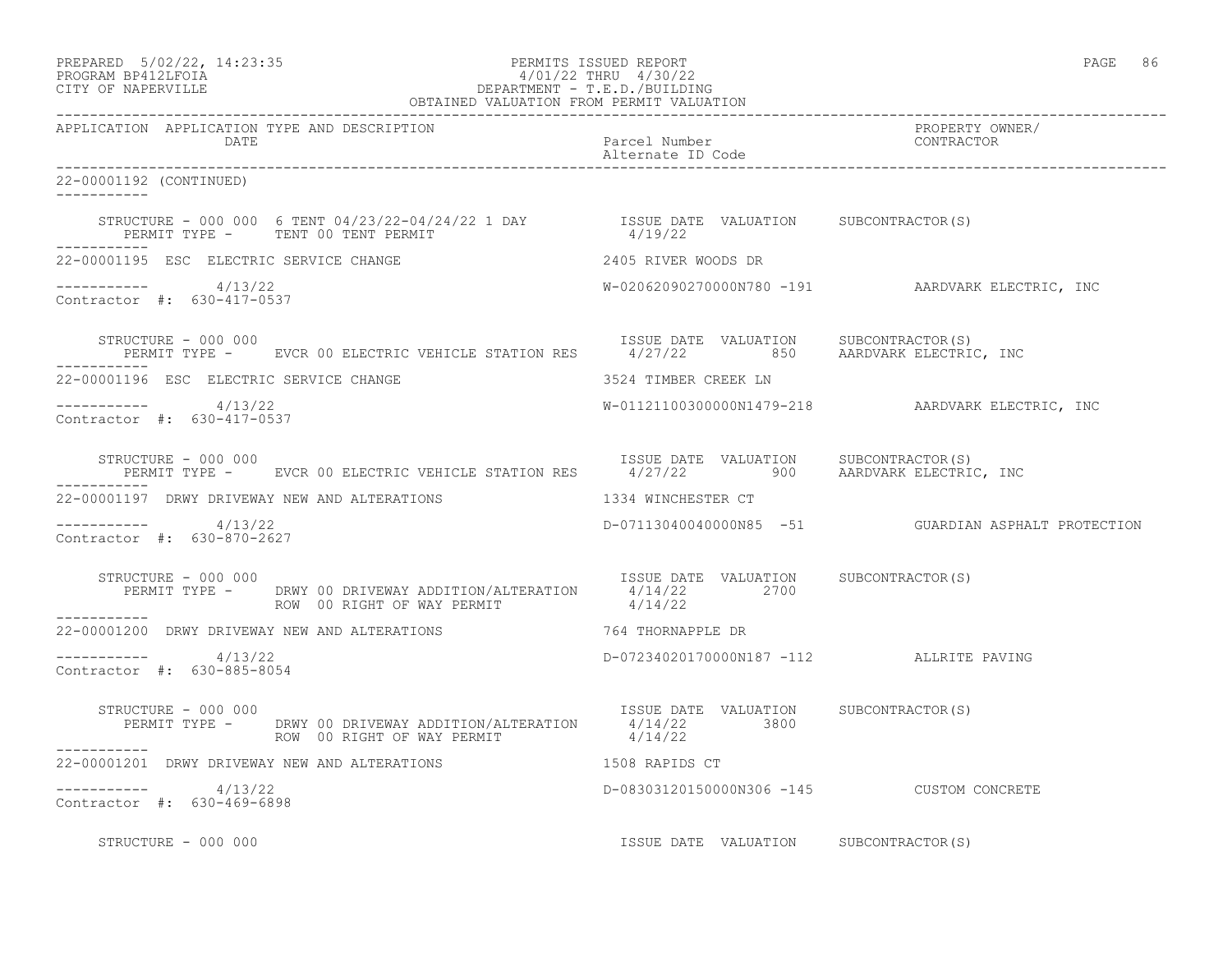22-00001201 (CONTINUED)

 $--------- 4/13/22$ 

Contractor #: 630-863-6200

-----------

-----------

-----------

### PREPARED 5/02/22, 14:23:35 PERMITS ISSUED REPORT PAGE 87 PROGRAM BP412LFOIA 4/01/22 THRU 4/30/22 CITY OF NAPERVILLE DEPARTMENT - T.E.D./BUILDING OBTAINED VALUATION FROM PERMIT VALUATION

------------------------------------------------------------------------------------------------------------------------------------ APPLICATION APPLICATION TYPE AND DESCRIPTION PROPERTY OWNER/ DATE Parcel Number CONTRACTOR Alternate ID Code ------------------------------------------------------------------------------------------------------------------------------------ PERMIT TYPE - DRWY 00 DRIVEWAY ADDITION/ALTERATION 4/14/22 14000 CUSTOM CONCRETE ROW 00 RIGHT OF WAY PERMIT  $4/14/22$  CUSTOM CONCRETE 22-00001203 SITE SITE DEVELOPMENT 1507 W OGDEN AV D-07154020020000N653 -80 JOSEPH NICHOLAS CONSTRUCTION STRUCTURE - 000 000<br>PERMIT TYPE - SITE 00 SITE DEVELOPMENT - 1/13/22 ALUATION SUBCONTRACTOR(S) 22-00001204 DRWY DRIVEWAY NEW AND ALTERATIONS 907 SARA LN ----------- 4/13/22 D-08294030110000N184 -148 DAMICO PAVING

----------- 4/13/22 D-07272050220000N94 -125 LIBERTY PAVING CO INC

D-07134260130000N538 -84 LAMP INC

Contractor #: 630-377-9339

STRUCTURE - 000 000 **ISSUE DATE VALUATION** SUBCONTRACTOR(S) PERMIT TYPE - DRWY 00 DRIVEWAY ADDITION/ALTERATION  $4/26/22$  4975<br>ROW 00 RIGHT OF WAY PERMIT 4/26/22 ROW 00 RIGHT OF WAY PERMIT -----------

22-00001205 DRWY DRIVEWAY NEW AND ALTERATIONS 1143 LAKEWOOD CR

PERMIT TYPE - SITE 00 SITE DEVELOPMENT

----------- 4/13/22 Contractor #: 630-820-1624

STRUCTURE - 000 000 **ISSUE DATE VALUATION** SUBCONTRACTOR(S) PERMIT TYPE - DRWY 00 DRIVEWAY ADDITION/ALTERATION  $4/15/22$  3000<br>ROW 00 RIGHT OF WAY PERMIT 4/15/22 ROW 00 RIGHT OF WAY PERMIT -----------

 $--------- 4/13/22$ Contractor #: 847-741-7220

STRUCTURE - 000 000<br>PERMIT TYPE - SITE 00 SITE DEVELOPMENT - 1/13/22 HARTWIG PLUMBING PERMIT TYPE - SITE 00 SITE DEVELOPMENT ----------- 22-00001207 DRWY DRIVEWAY NEW AND ALTERATIONS 1408 GROMMON RD ----------- 4/13/22 W-01113170150000N793 -231 PALLLERA PAVING Contractor #: 630-896-3587

22-00001206 SITE SITE DEVELOPMENT 219 S MILL ST

STRUCTURE - 000 000 **ISSUE DATE VALUATION** SUBCONTRACTOR(S) PERMIT TYPE - DRWY 00 DRIVEWAY ADDITION/ALTERATION 4/15/22 4950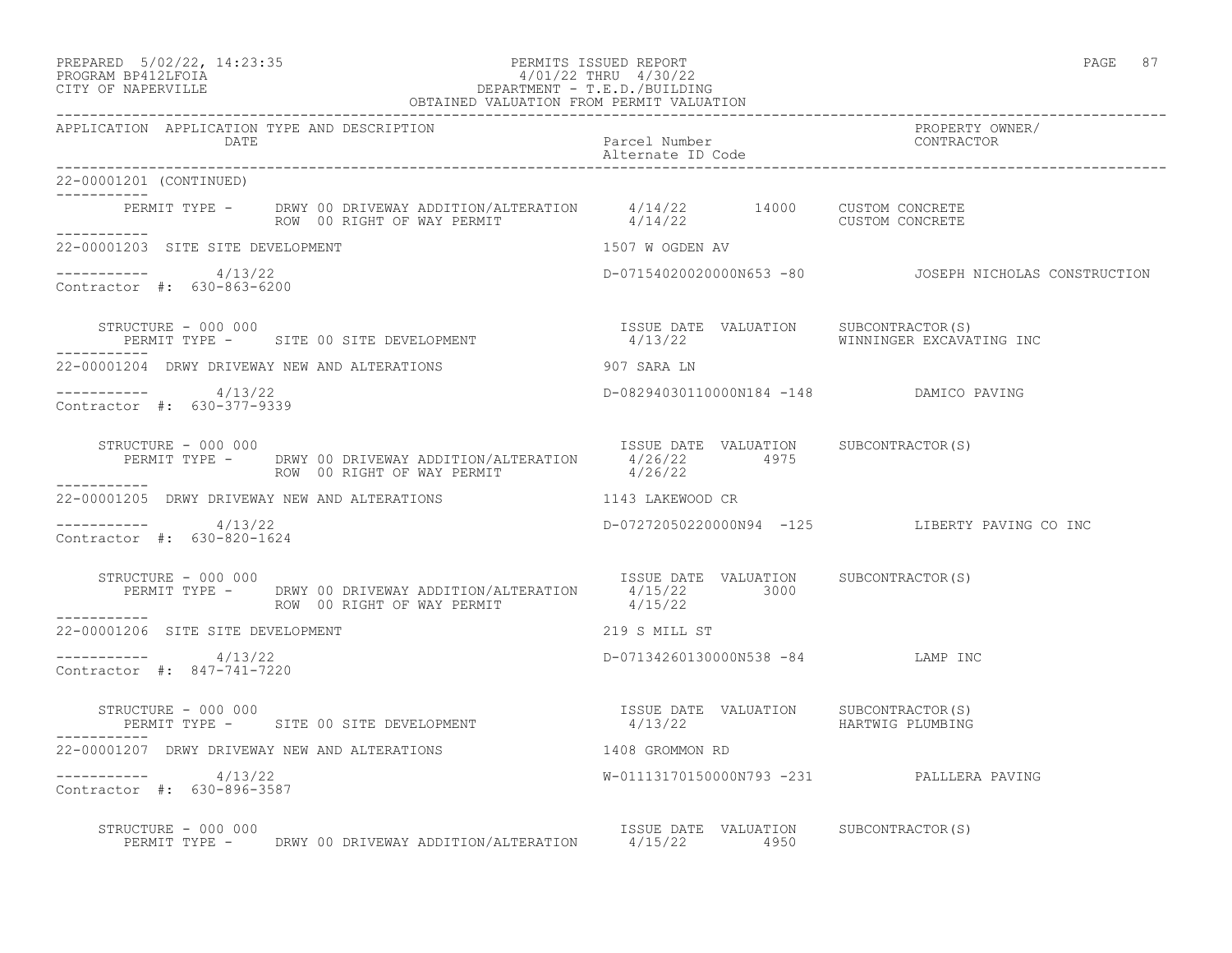### PREPARED 5/02/22, 14:23:35 PERMITS ISSUED REPORT PAGE 88 PROGRAM BP412LFOIA 4/01/22 THRU 4/30/22 CITY OF NAPERVILLE DEPARTMENT - T.E.D./BUILDING OBTAINED VALUATION FROM PERMIT VALUATION

| APPLICATION APPLICATION TYPE AND DESCRIPTION<br>DATE                                                                                                                                                                    | Parcel Number<br>Alternate ID Code                     | PROPERTY OWNER/<br>LINILI-<br>CONTRACTOR                               |
|-------------------------------------------------------------------------------------------------------------------------------------------------------------------------------------------------------------------------|--------------------------------------------------------|------------------------------------------------------------------------|
| 22-00001207 (CONTINUED)                                                                                                                                                                                                 |                                                        |                                                                        |
| ---------- ROW 00 RIGHT OF WAY PERMIT 4/15/22                                                                                                                                                                           |                                                        |                                                                        |
| 22-00001208 SITE SITE DEVELOPMENT                                                                                                                                                                                       | NAPER COMMONS PHASE 1 & 2                              |                                                                        |
| $--------- 4/13/22$<br>Contractor #: 817-875-7057                                                                                                                                                                       | $\sim$                                                 | – PULTE GROUP                                                          |
| STRUCTURE - 000 000<br>PERMIT TYPE - SITE 00 SITE DEVELOPMENT                                                                                                                                                           | ISSUE DATE VALUATION SUBCONTRACTOR(S)                  | 4/13/22                                 HOLIDAY SEWER & WATER/WAUCONDA |
| 22-00001209 DRWY DRIVEWAY NEW AND ALTERATIONS                                                                                                                                                                           | 1026 NORTH AV                                          |                                                                        |
| $----------$ 4/13/22<br>Contractor #: 630-207-6650                                                                                                                                                                      |                                                        | D-08182110090000N443 -71 S& W CONSTRUCTION, INC                        |
| STRUCTURE - 000 000<br>PERMIT TYPE - DRWY 00 DRIVEWAY ADDITION/ALTERATION 1/14/22 9000 S & W CONSTRUCTION, INC<br>ROW 00 RIGHT OF WAY PERMIT 4/14/22 9000 S & W CONSTRUCTION, INC<br>STRUCTURE - 000 000<br>___________ |                                                        |                                                                        |
| 22-00001211 FN FENCE APPLICATION                                                                                                                                                                                        | 4276 COLTON CR                                         |                                                                        |
| ----------- 4/13/22<br>Contractor #: 630-971-1034                                                                                                                                                                       | W-01142060010000N1259-247 NORTHWEST FENCE              |                                                                        |
| STRUCTURE - 000 000<br>PERMIT TYPE - FN 00 FENCE                                                                                                                                                                        | ISSUE DATE VALUATION SUBCONTRACTOR(S)<br>4/25/22 10400 |                                                                        |
| 22-00001212 DRWY DRIVEWAY NEW AND ALTERATIONS                                                                                                                                                                           | 531 DELKIR CT                                          |                                                                        |
| $--------- 4/13/22$<br>Contractor #: 630-717-9005                                                                                                                                                                       |                                                        | D-08311140410000N488 -160 HUNTER PAVING AND EXCAVATING                 |
| STRUCTURE - 000 000<br>PERMIT TYPE - DRWY 00 DRIVEWAY ADDITION/ALTERATION 4/28/22 7350<br>ROW 00 RIGHT OF WAY PERMIT<br>-----------                                                                                     | ISSUE DATE VALUATION SUBCONTRACTOR(S)<br>4/28/22       |                                                                        |
| 22-00001214 FN FENCE APPLICATION                                                                                                                                                                                        | 412 TUPELO AV                                          |                                                                        |
| $--------$ 4/13/22<br>Contractor #:                                                                                                                                                                                     |                                                        |                                                                        |
| STRUCTURE - 000 000<br>PERMIT TYPE - FN 00 FENCE                                                                                                                                                                        | ISSUE DATE VALUATION SUBCONTRACTOR(S)<br>$4/14/22$ 800 |                                                                        |
|                                                                                                                                                                                                                         |                                                        |                                                                        |
| $--------- 4/13/22$<br>Contractor #: 630-904-0078                                                                                                                                                                       |                                                        | W-02063080330000N562 -205 BUD'S CONCRETE INC                           |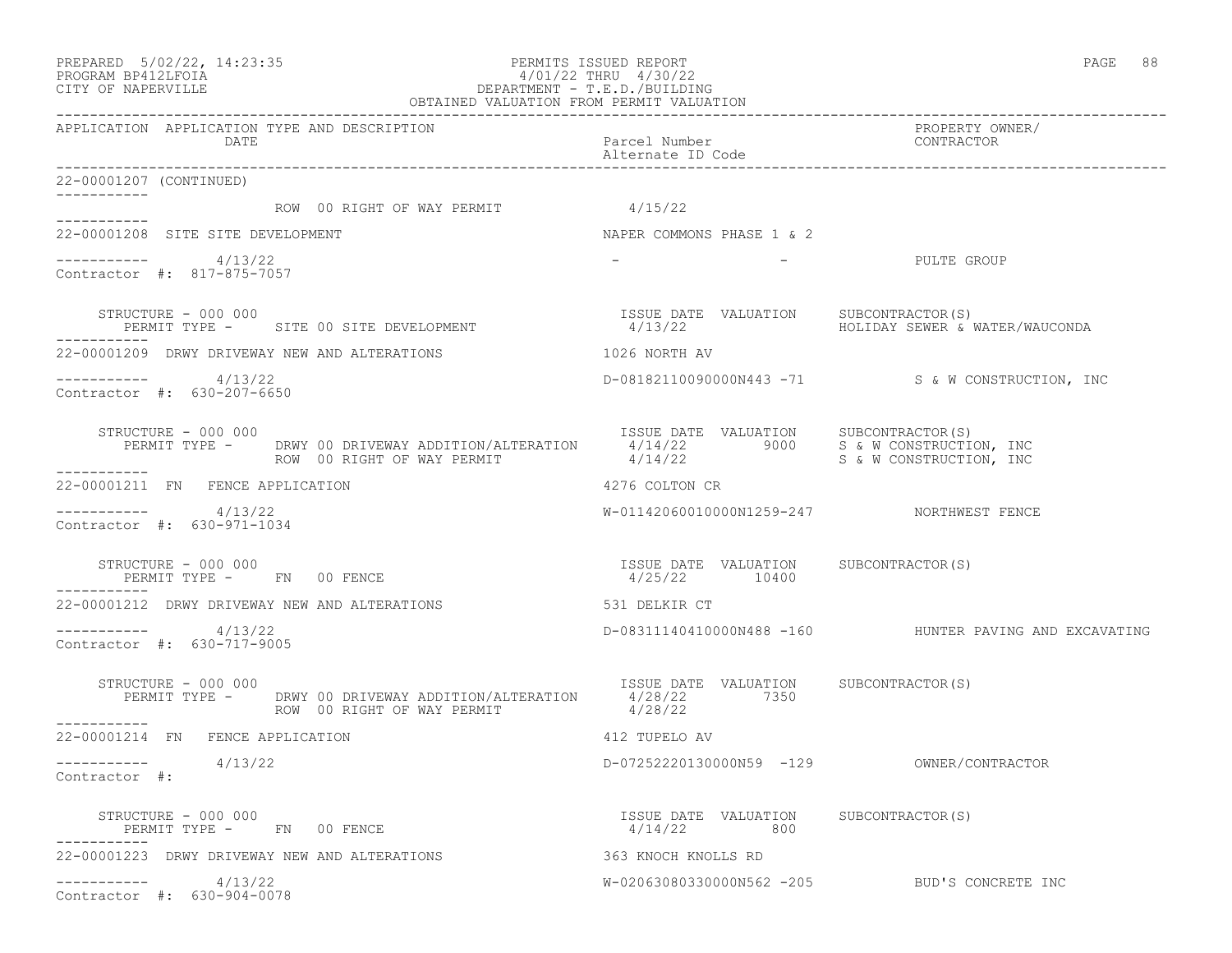| PREPARED 5/02/22, 14:23:35 | PERMITS ISSUED REPORT |                           | PAGE | 89 |
|----------------------------|-----------------------|---------------------------|------|----|
| BROCHAM BRAICIPOTA         |                       | $1/01/00$ munti $1/00/00$ |      |    |

# PROGRAM BP412LFOIA 4/01/22 THRU 4/30/22 CITY OF NAPERVILLE DEPARTMENT - T.E.D./BUILDING

| OBTAINED VALUATION FROM PERMIT VALUATION                                                                                                                                                                                                                     |                                                         |                                                  |
|--------------------------------------------------------------------------------------------------------------------------------------------------------------------------------------------------------------------------------------------------------------|---------------------------------------------------------|--------------------------------------------------|
| APPLICATION APPLICATION TYPE AND DESCRIPTION<br>DATE                                                                                                                                                                                                         | Parcel Number<br>Alternate ID Code                      | PROPERTY OWNER/<br>CONTRACTOR                    |
| 22-00001223 (CONTINUED)                                                                                                                                                                                                                                      |                                                         |                                                  |
| STRUCTURE - 000 000<br>PERMIT TYPE - DRWY 00 DRIVEWAY ADDITION/ALTERATION 18022 18024 BUD'S CONCRETE INC<br>ROW 00 RIGHT OF WAY PERMIT And the data of the data of the state of the state of way permit<br>STRUCTURE - 000 000<br>ROW 00 RIGHT OF WAY PERMIT |                                                         |                                                  |
| ------------<br>22-00001224 FN FENCE APPLICATION                                                                                                                                                                                                             | 2268 BRIARHILL DR                                       |                                                  |
| $--------- 4/13/22$<br>Contractor #:                                                                                                                                                                                                                         |                                                         |                                                  |
| STRUCTURE - 000 000<br>PERMIT TYPE - FN 00 FENCE                                                                                                                                                                                                             | ISSUE DATE VALUATION SUBCONTRACTOR(S)<br>4/15/22 1500   |                                                  |
| 22-00001225 FN FENCE APPLICATION                                                                                                                                                                                                                             | 3828 NANNYBERRY CT                                      |                                                  |
| $--------- 4/13/22$<br>Contractor #: 708-856-8999                                                                                                                                                                                                            |                                                         | W-01084020310000N1717-226 ILLINOIS FENCE COMPANY |
| STRUCTURE - 000 000<br>PERMIT TYPE - FN 00 FENCE                                                                                                                                                                                                             | ISSUE DATE VALUATION SUBCONTRACTOR(S)<br>4/27/22 4518   |                                                  |
| 22-00001226 FN FENCE APPLICATION                                                                                                                                                                                                                             | 2032 SPICE CR                                           |                                                  |
| $--------- 4/13/22$<br>Contractor #: 779-703-0880                                                                                                                                                                                                            |                                                         | D-08284190470000N693 -150 THREE BROTHERS FENCING |
| STRUCTURE - 000 000<br>PERMIT TYPE - FN 00 FENCE                                                                                                                                                                                                             | ISSUE DATE VALUATION SUBCONTRACTOR(S)<br>4/25/22 6504   |                                                  |
| 22-00001227 FN FENCE APPLICATION                                                                                                                                                                                                                             | 1814 CRANSHIRE LN                                       |                                                  |
| $--------- 4/13/22$<br>Contractor #: 708-856-8999                                                                                                                                                                                                            |                                                         | D-08332110020000N656 -165 ILLINOIS FENCE COMPANY |
| STRUCTURE - 000 000<br>PERMIT TYPE - FN 00 FENCE                                                                                                                                                                                                             | ISSUE DATE VALUATION SUBCONTRACTOR(S)<br>$4/27/22$ 3000 |                                                  |
| 22-00001228 FN FENCE APPLICATION                                                                                                                                                                                                                             | 2116 PRIMROSE LN                                        |                                                  |
| $--------- 4/13/22$<br>Contractor #: 815-744-9390                                                                                                                                                                                                            |                                                         | D-08324060430000N706 -178 THE CEDAR MILL-MORRIS  |
| STRUCTURE - 000 000<br>PERMIT TYPE - FN 00 FENCE                                                                                                                                                                                                             | ISSUE DATE VALUATION SUBCONTRACTOR(S)<br>4/27/22 2100   |                                                  |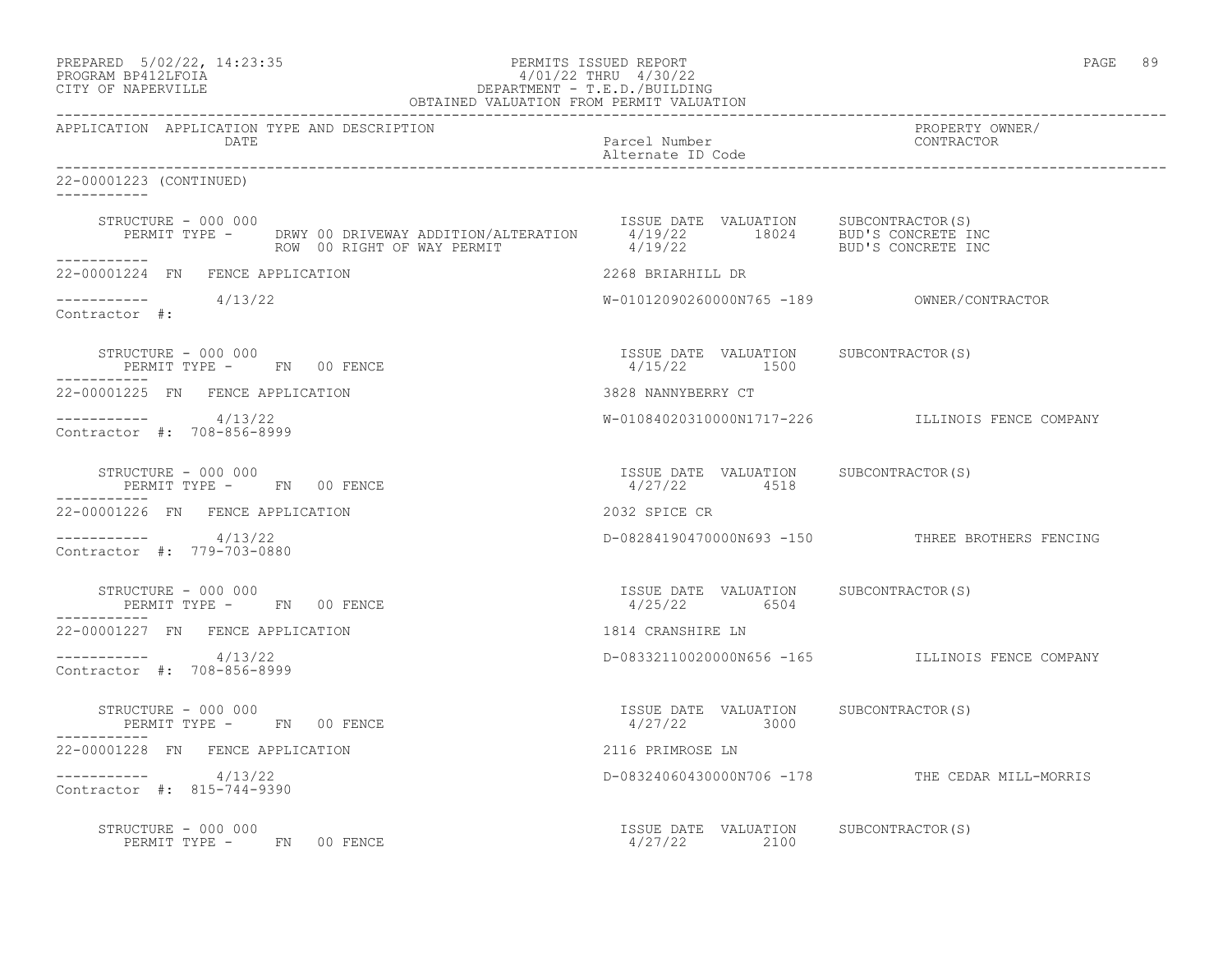### PREPARED 5/02/22, 14:23:35 PERMITS ISSUED REPORT PAGE 90 PROGRAM BP412LFOIA 4/01/22 THRU 4/30/22 CITY OF NAPERVILLE DEPARTMENT - T.E.D./BUILDING OBTAINED VALUATION FROM PERMIT VALUATION

------------------------------------------------------------------------------------------------------------------------------------

| APPLICATION APPLICATION TYPE AND DESCRIPTION                                                                                                                                                                                                                                                                                                                       | Parcel Number<br>Alternate ID Code          | PROPERTY OWNER/<br>CONTRACTOR                       |
|--------------------------------------------------------------------------------------------------------------------------------------------------------------------------------------------------------------------------------------------------------------------------------------------------------------------------------------------------------------------|---------------------------------------------|-----------------------------------------------------|
| 22-00001230 FN FENCE APPLICATION                                                                                                                                                                                                                                                                                                                                   | 2017 WALTON CT                              |                                                     |
| $--------- 4/13/22$<br>Contractor #: 630-551-3400                                                                                                                                                                                                                                                                                                                  | D-08313070170000N159 -175 CLASSIC FENCE INC |                                                     |
| $\begin{array}{cccccccccc} \texttt{STRUCTURE} & - & 000 & 000 & & & & & & & \\ \texttt{PERMIT TYPE} & - & & \texttt{FN} & 00 & \texttt{FENCE} & & & & & & \\ \end{array} \hspace{2cm} \begin{array}{cccccccccc} \texttt{ISSUE} & \texttt{DATE} & \texttt{VALUATION} & & \texttt{SUBCONTRACTOR(S)} \\ & & & & & & & \\ \texttt{4/29/22} & & & & & & \\ \end{array}$ |                                             |                                                     |
| -----------<br>22-00001232 DRWY DRIVEWAY NEW AND ALTERATIONS                                                                                                                                                                                                                                                                                                       | 906 TIM TAM CR                              |                                                     |
| $--------- 4/13/22$<br>Contractor #: 630-922-0620                                                                                                                                                                                                                                                                                                                  |                                             | D-08203100030000N156 -117 DRESSLER BLOCK CONCRETE   |
| STRUCTURE - 000 000 R/R CONCRETE DRWY                                    ISSUE DATE VALUATION     SUBCONTRACTOR(S)<br>PERMIT TYPE -     DRWY 00 DRIVEWAY ADDITION/ALTERATION      4/15/22        7400      DRESSLER BLOCK CONCRET<br>-----------                                                                                                                   |                                             |                                                     |
| 22-00001233 DRWY DRIVEWAY NEW AND ALTERATIONS THE RESERVED ON A 2715 GLENEAGLES CT                                                                                                                                                                                                                                                                                 |                                             |                                                     |
| $--------- 4/13/22$<br>Contractor #: 331-645-0108                                                                                                                                                                                                                                                                                                                  |                                             | W-01014130100000N1137-204 MONARCAS BRICK PAVERS INC |
| ROW 00 RIGHT OF WAY PERMIT                                                                                                                                                                                                                                                                                                                                         | 4/15/22                                     |                                                     |
| ------------<br>22-00001235 DRWY DRIVEWAY NEW AND ALTERATIONS THE RESERVE LIST OF THE RESERVE IN                                                                                                                                                                                                                                                                   |                                             |                                                     |
| $--------- 4/13/22$<br>Contractor #: 630-377-9339                                                                                                                                                                                                                                                                                                                  | D-08173090080000N412 -87 DAMICO PAVING      |                                                     |
|                                                                                                                                                                                                                                                                                                                                                                    |                                             |                                                     |
| 22-00001236 DRWY DRIVEWAY NEW AND ALTERATIONS                                                                                                                                                                                                                                                                                                                      | 2296 WOODVIEW LN                            |                                                     |
| $--------$ 4/13/22<br>Contractor #:                                                                                                                                                                                                                                                                                                                                |                                             |                                                     |
|                                                                                                                                                                                                                                                                                                                                                                    |                                             |                                                     |
| 22-00001237 DRWY DRIVEWAY NEW AND ALTERATIONS                                                                                                                                                                                                                                                                                                                      | 1520 APACHE DR                              |                                                     |
| $--------- 4/13/22$<br>Contractor #: 630-922-0620                                                                                                                                                                                                                                                                                                                  |                                             | D-07122230010000N147 -39 DRESSLER BLOCK CONCRETE    |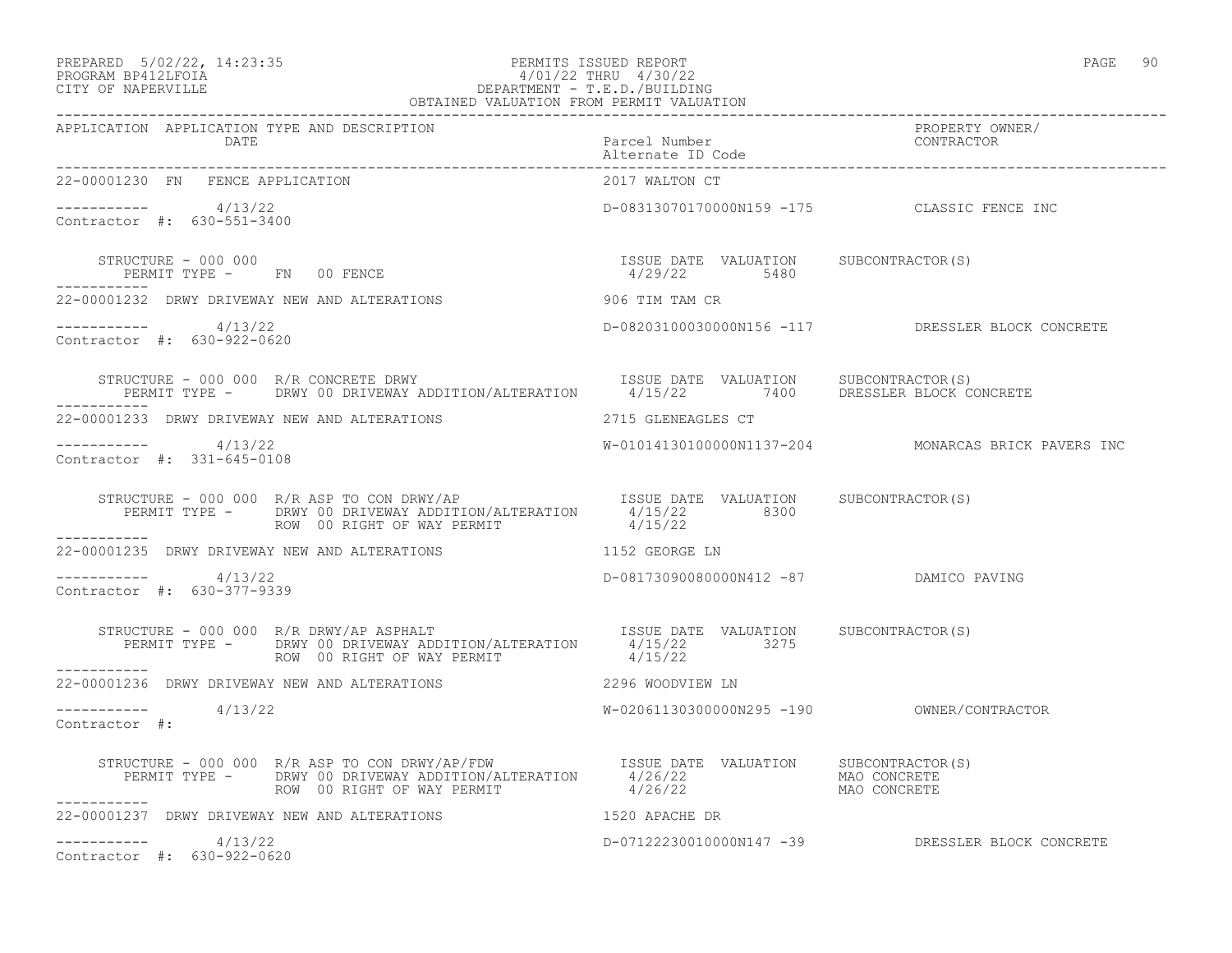PREPARED 5/02/22, 14:23:35 PERMITS ISSUED REPORT PAGE 91

# PROGRAM BP412LFOIA 4/01/22 THRU 4/30/22 CITY OF NAPERVILLE DEPARTMENT - T.E.D./BUILDING

|                                                       | OBTAINED VALUATION FROM PERMIT VALUATION                                                                                                                                                                                             |                                       |                                                        |
|-------------------------------------------------------|--------------------------------------------------------------------------------------------------------------------------------------------------------------------------------------------------------------------------------------|---------------------------------------|--------------------------------------------------------|
| APPLICATION APPLICATION TYPE AND DESCRIPTION<br>DATE  |                                                                                                                                                                                                                                      | Parcel Number<br>Alternate ID Code    | PROPERTY OWNER/<br>CONTRACTOR                          |
| 22-00001237 (CONTINUED)<br>___________                |                                                                                                                                                                                                                                      |                                       |                                                        |
|                                                       | STRUCTURE - 000 000 R/R CON DRWY/AP/FDW/PUBW/CC        ISSUE DATE VALUATION   SUBCONTRACTOR(S)<br>PERMIT TYPE -     DRWY 00 DRIVEWAY ADDITION/ALTERATION     4/15/22        14200     DRESSLER BLOCK CONCRETE<br>ROW 00 RIGHT OF WAY |                                       |                                                        |
| ___________                                           | 22-00001241 DRWY DRIVEWAY NEW AND ALTERATIONS 274 DANBURY DR                                                                                                                                                                         |                                       |                                                        |
| -----------     4/13/22<br>Contractor #: 630-213-9540 |                                                                                                                                                                                                                                      |                                       |                                                        |
| ___________                                           | STRUCTURE - 000 000 2711 SWEETBROOM CT<br>PERMIT TYPE - DRWY 00 DRIVEWAY ADDITION/ALTERATION 1/14/22 3640 FORTIS GROUND WERKS<br>ROW 00 RIGHT OF WAY PERMIT 11/22 4/14/22                                                            |                                       |                                                        |
| 22-00001244 PPA PLUMBING PERMIT                       | 1008 LAKEWOOD CR                                                                                                                                                                                                                     |                                       |                                                        |
| $--------- 4/14/22$<br>Contractor #: 833-933-5874     |                                                                                                                                                                                                                                      |                                       | D-07272060010000N94 -125 AM/FM PLUMBING & SERVICES INC |
|                                                       | STRUCTURE - 000 000 EMERGENCY SEWER/WATER REPAIR              ISSUE DATE VALUATION     SUBCONTRACTOR(S)<br>PERMIT TYPE -     SEW 00 SEWER/WATER REPAIR OR REPLACE     4/15/22                          AM/FM PLUMBING & SERVICES     |                                       |                                                        |
| 22-00001245 FN FENCE APPLICATION                      |                                                                                                                                                                                                                                      | 4720 SASSAFRAS LN                     |                                                        |
| $--------- 4/14/22$<br>Contractor #: 630-406-8410     |                                                                                                                                                                                                                                      |                                       | W-01174080140000N1526-256 PARAMOUNT FENCE-BATAVIA      |
| ____________                                          | $\begin{array}{cccc} \texttt{STRUCTURE} & - & 000 & 000 \\ \texttt{PERMIT} & \texttt{TYPE} & - & \texttt{FN} & 00 \\ \texttt{FENCE} & \texttt{SURC} & \texttt{SURC} & \texttt{SURC} & \texttt{SURC} \\ \end{array}$                  |                                       |                                                        |
| 22-00001246 FN FENCE APPLICATION                      |                                                                                                                                                                                                                                      | 2424 BROCKTON CR                      |                                                        |
| $--------- 4/14/22$<br>Contractor #: 630-551-3400     |                                                                                                                                                                                                                                      |                                       | W-01012100040000N367 -189 CLASSIC FENCE INC            |
|                                                       |                                                                                                                                                                                                                                      |                                       |                                                        |
| 22-00001248 FN FENCE APPLICATION                      |                                                                                                                                                                                                                                      | 1337 MIDDLEBURG RD                    |                                                        |
| $--------- 4/14/22$<br>Contractor #: 630-551-3400     |                                                                                                                                                                                                                                      |                                       | D-08202050290000N113 -103 CLASSIC FENCE/OSWEGO         |
| STRUCTURE - 000 000                                   |                                                                                                                                                                                                                                      | ISSUE DATE VALUATION SUBCONTRACTOR(S) |                                                        |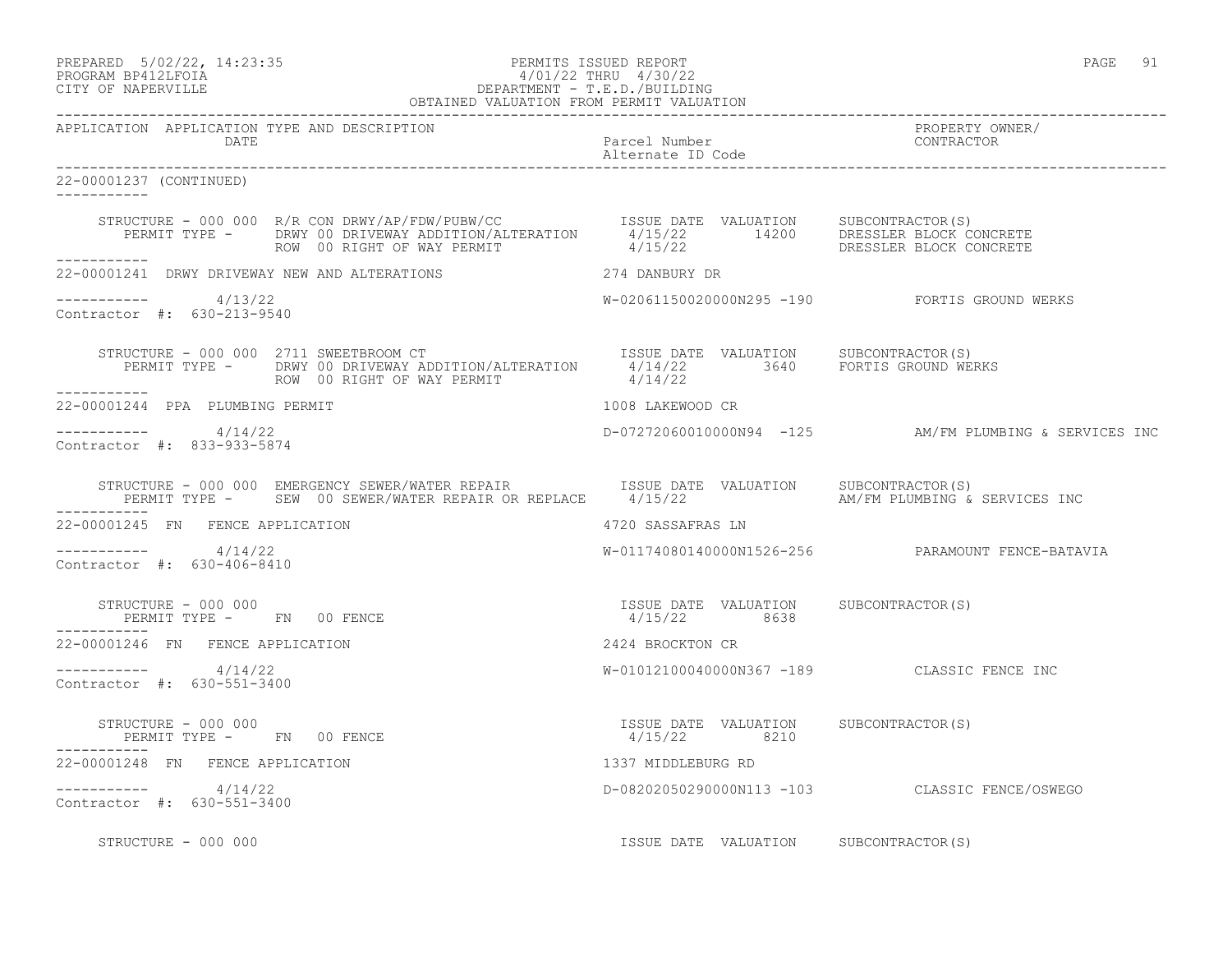## PREPARED 5/02/22, 14:23:35 PERMITS ISSUED REPORT PAGE 92 PROGRAM BP412LFOIA 4/01/22 THRU 4/30/22 CITY OF NAPERVILLE DEPARTMENT - T.E.D./BUILDING

| OBTAINED VALUATION FROM PERMIT VALUATION                                                                                                                                                                                                            |                                       |                                                   |
|-----------------------------------------------------------------------------------------------------------------------------------------------------------------------------------------------------------------------------------------------------|---------------------------------------|---------------------------------------------------|
| APPLICATION APPLICATION TYPE AND DESCRIPTION<br>DATE                                                                                                                                                                                                | Parcel Number<br>Alternate ID Code    | PROPERTY OWNER/<br>CONTRACTOR                     |
| 22-00001248 (CONTINUED)                                                                                                                                                                                                                             |                                       |                                                   |
| PERMIT TYPE - FN 00 FENCE                                                                                                                                                                                                                           | $4/15/22$ 8000                        |                                                   |
| ----------<br>22-00001249 RPZ REVERSE PRESSURE ZONE/BACKFLOW PREVENTER 625 S WASHINGTON ST                                                                                                                                                          |                                       |                                                   |
| ----------- 4/14/22<br>Contractor #: 815-725-2460                                                                                                                                                                                                   |                                       |                                                   |
| STRUCTURE - 000 000<br>PERMIT TYPE - LSP 00 LAWN SPRINKLER RESIDENTIAL 4/15/22 3795 AQUA DESIGNS INC<br>___________                                                                                                                                 | ISSUE DATE VALUATION SUBCONTRACTOR(S) | AOUA DESIGNS INC                                  |
| 22-00001250 RPZ REVERSE PRESSURE ZONE/BACKFLOW PREVENTER 40 S PARKWAY DR                                                                                                                                                                            |                                       |                                                   |
| $--------- 4/14/22$<br>Contractor #: 630-876-9685                                                                                                                                                                                                   |                                       | D-07133080040000N58 -83 SALINAS IRRIGATION        |
| STRUCTURE - 000 000<br>PERMIT TYPE - LSP 00 LAWN SPRINKLER RESIDENTIAL - 1/20/22 2800 KEEFE MECHANICAL<br>STRUCTURE – 000 000                                                                                                                       |                                       | SALINAS IRRIGATION                                |
| -----------<br>22-00001251 OCCI OCCUPANCY INSPECTION                                                                                                                                                                                                | 5024 ACE LN 112                       |                                                   |
| $--------- 4/14/22$<br>Contractor #:                                                                                                                                                                                                                |                                       |                                                   |
| STRUCTURE - 000 000<br>PERMIT TYPE - OCC 00 OCC INSPECT. PERMIT COM/RST 4/21/22                                                                                                                                                                     | ISSUE DATE VALUATION SUBCONTRACTOR(S) |                                                   |
| 22-00001253 DRWY DRIVEWAY NEW AND ALTERATIONS                                                                                                                                                                                                       | 1931 NUTMEG LN                        |                                                   |
| $--------- 4/14/22$<br>Contractor #: 630-922-0620                                                                                                                                                                                                   |                                       | D-08284180140000N693 -150 DRESSLER BLOCK CONCRETE |
| STRUCTURE - 000 000 R/R ASP TO CON DRWY/AP/FDW ISSUE DATE VALUATION SUBCONTRACTOR(S)<br>PERMIT TYPE - DRWY 00 DRIVEWAY ADDITION/ALTERATION 4/20/22 5800 DRESSLER BLOCK CONCRETE<br>ROW 00 RIGHT OF WAY PERMIT 4/20/22 DRESSLER BLOCK<br>___________ |                                       |                                                   |
| 22-00001254 DRWY DRIVEWAY NEW AND ALTERATIONS                                                                                                                                                                                                       | 108 WAXWING AV                        |                                                   |
| $--------$ 4/14/22<br>Contractor #: 630-922-0620                                                                                                                                                                                                    |                                       | D-08304020190000N62 -146 DRESSLER BLOCK CONCRETE  |
| STRUCTURE - 000 000 R/R ASP TO CON DRWY/AP/PUBW ISSUE DATE VALUATION SUBCONTRACTOR(S)<br>PERMIT TYPE - DRWY 00 DRIVEWAY ADDITION/ALTERATION 4/20/22 8090 DRESSLER BLOCK CONCRETE                                                                    |                                       |                                                   |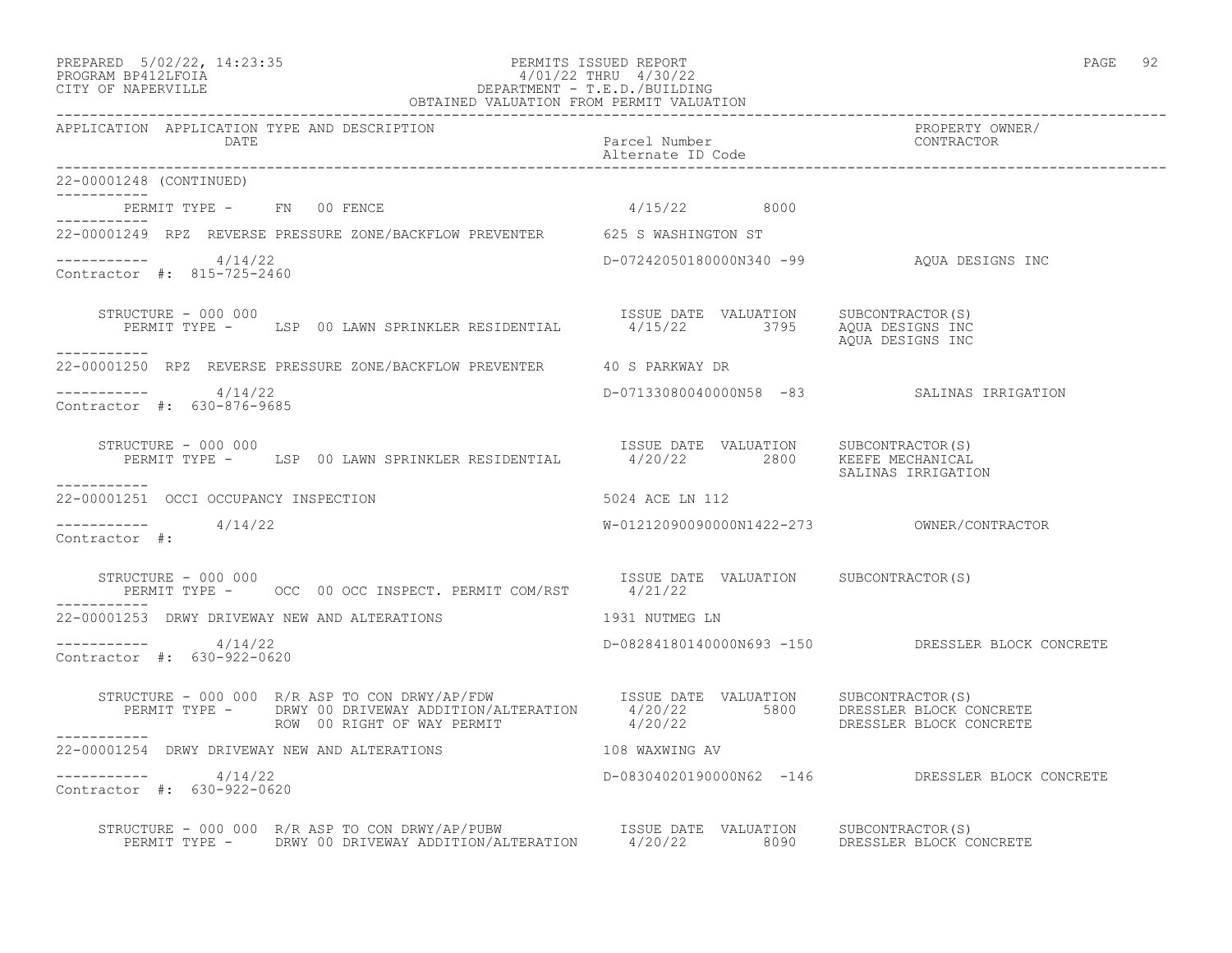# PREPARED 5/02/22, 14:23:35 PERMITS ISSUED REPORT<br>PROGRAM BP412LFOIA PAGE 93 PERMITS ISSUED REPORT 4/30/22 PROGRAM BP412LFOIA 4/01/22 THRU 4/30/22 CITY OF NAPERVILLE DEPARTMENT - T.E.D./BUILDING

|                                                      | OBTAINED VALUATION FROM PERMIT VALUATION                                                                                                                                                                                             |                                       |                                                   |
|------------------------------------------------------|--------------------------------------------------------------------------------------------------------------------------------------------------------------------------------------------------------------------------------------|---------------------------------------|---------------------------------------------------|
| APPLICATION APPLICATION TYPE AND DESCRIPTION<br>DATE |                                                                                                                                                                                                                                      | Parcel Number<br>Alternate ID Code    | PROPERTY OWNER/<br>CONTRACTOR                     |
| 22-00001254 (CONTINUED)                              |                                                                                                                                                                                                                                      |                                       |                                                   |
|                                                      | ------------<br>ROW 00 RIGHT OF WAY PERMIT 4/20/22 PERMIT DRESSLER BLOCK CONCRETE                                                                                                                                                    |                                       |                                                   |
|                                                      | 22-00001255 DRWY DRIVEWAY NEW AND ALTERATIONS 3511 MALVINA CT                                                                                                                                                                        |                                       |                                                   |
| ----------- 4/14/22<br>Contractor #: 630-922-0620    |                                                                                                                                                                                                                                      |                                       | W-01114260150000N664 -232 DRESSLER BLOCK CONCRETE |
|                                                      | STRUCTURE - 000 000 R/R ASP TO CON DRWY/AP/FDW LSSUE DATE VALUATION SUBCONTRACTOR(S)<br>PERMIT TYPE - DRWY 00 DRIVEWAY ADDITION/ALTERATION 4/20/22 7000 DRESSLER BLOCK CONCRETE<br>ROW 00 RIGHT OF WAY PERMIT 4/20/22 1000 DRESSLER  |                                       |                                                   |
|                                                      | 22-00001256 DRWY DRIVEWAY NEW AND ALTERATIONS 2003 SPICE CR                                                                                                                                                                          |                                       |                                                   |
| $--------- 4/14/22$<br>Contractor #: 630-922-0620    |                                                                                                                                                                                                                                      |                                       | D-08284200120000N693 -150 DRESSLER BLOCK CONCRETE |
|                                                      | STRUCTURE - 000 000 R/R ASP TO CON DRWY/AP/FDW ISSUE DATE VALUATION SUBCONTRACTOR(S)<br>PERMIT TYPE - DRWY 00 DRIVEWAY ADDITION/ALTERATION 4/20/22 5800 DRESSLER BLOCK CONCRETE<br>--------- ROW 00 RIGHT OF WAY PERMIT 4/20/22 DRES |                                       |                                                   |
| ------------                                         | 22-00001258 DRWY DRIVEWAY NEW AND ALTERATIONS THE RESERVIES OF 2052 HOLLOW BEND CT                                                                                                                                                   |                                       |                                                   |
| $--------- 4/14/22$<br>Contractor #: 630-922-0620    |                                                                                                                                                                                                                                      |                                       | D-08284171120000N693 -150 DRESSLER BLOCK CONCRETE |
| ___________                                          | STRUCTURE - 000 000 R/R ASP TO CON DRWY/AP/FDW ISSUE DATE VALUATION SUBCONTRACTOR(S)<br>PERMIT TYPE - DRWY 00 DRIVEWAY ADDITION/ALTERATION 4/20/22 5900 DRESSLER BLOCK CONCRETE<br>ROW 00 RIGHT OF WAY PERMIT 4/20/22 5900 DRESSLER  |                                       |                                                   |
| 22-00001259 ESC ELECTRIC SERVICE CHANGE              |                                                                                                                                                                                                                                      | 2311 NEW HAVEN CT                     |                                                   |
| $--------- 4/14/22$<br>Contractor #: 443-538-2958    |                                                                                                                                                                                                                                      | W-01032070090000N1320-185 TESLA, INC. |                                                   |
|                                                      | STRUCTURE - 000 000<br>PERMIT TYPE - PV 00 SOLAR PHOTOVOLTAIC 6 1/29/22 13536 TESLA, INC.                                                                                                                                            |                                       |                                                   |
|                                                      | 22-00001262 DRWY DRIVEWAY NEW AND ALTERATIONS 40 1308 BENT CREEK CT                                                                                                                                                                  |                                       |                                                   |
| $--------- 4/14/22$<br>Contractor #: 630-922-0620    |                                                                                                                                                                                                                                      |                                       | D-08284170860000N693 -150 DRESSLER BLOCK CONCRETE |
|                                                      | STRUCTURE - 000 000 R/R ASP TO CON DRWY/FDW<br>PERMIT TYPE - DRWY 00 DRIVEWAY ADDITION/ALTERATION 4/20/22 5054 DRESSLER BLOCK CONCRETE                                                                                               |                                       |                                                   |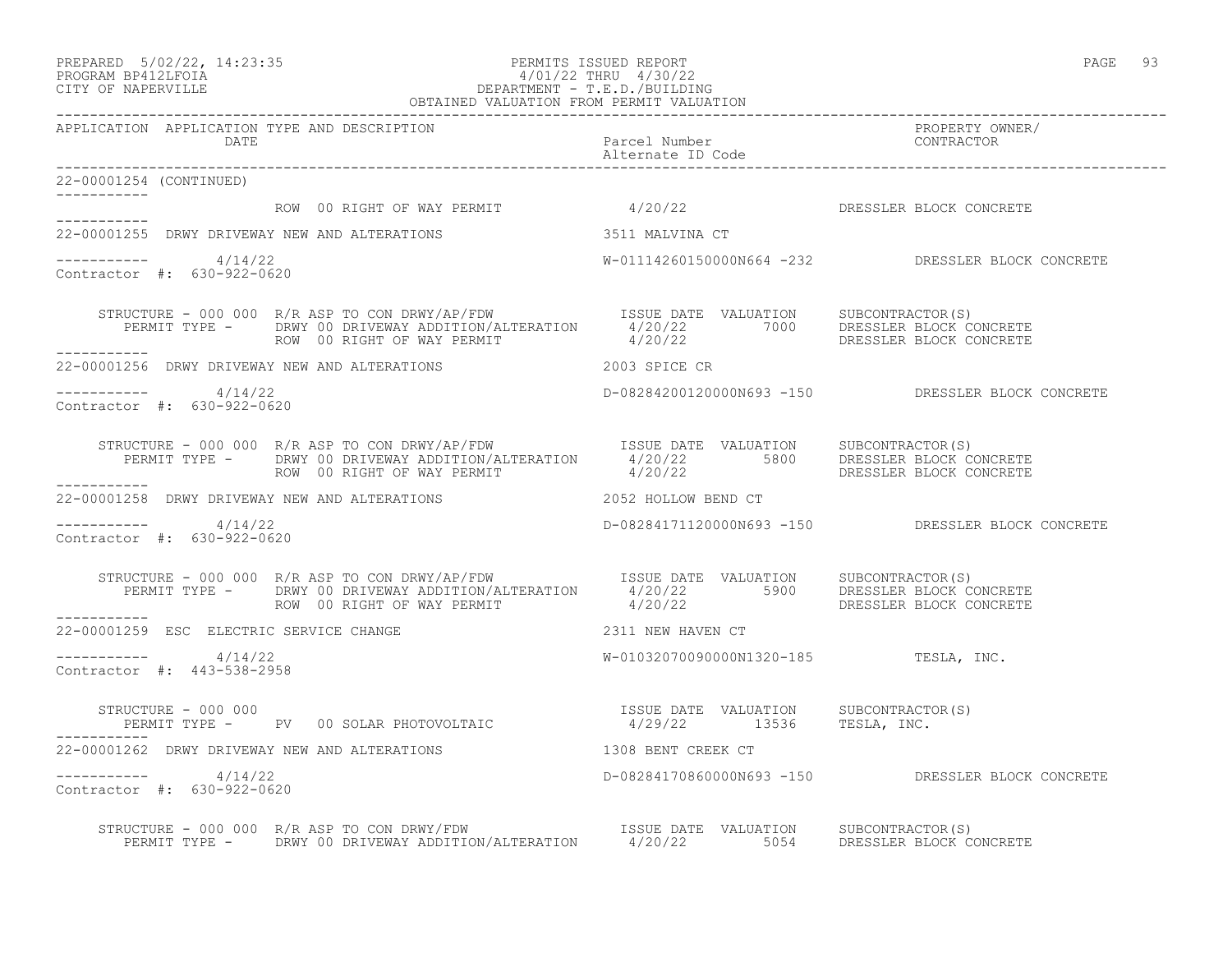### PREPARED 5/02/22, 14:23:35 PERMITS ISSUED REPORT PAGE 94 PROGRAM BP412LFOIA 4/01/22 THRU 4/30/22 CITY OF NAPERVILLE DEPARTMENT - T.E.D./BUILDING OBTAINED VALUATION FROM PERMIT VALUATION

| PAGE |  |
|------|--|
|      |  |
|      |  |

| APPLICATION APPLICATION TYPE AND DESCRIPTION<br>DATE                                                                                                                                                                                                                                                                                                                                                                                                                         | Parcel Number<br>Alternate ID Code                      | PROPERTY OWNER/<br>CONTRACTOR                       |
|------------------------------------------------------------------------------------------------------------------------------------------------------------------------------------------------------------------------------------------------------------------------------------------------------------------------------------------------------------------------------------------------------------------------------------------------------------------------------|---------------------------------------------------------|-----------------------------------------------------|
| 22-00001263 FN FENCE APPLICATION                                                                                                                                                                                                                                                                                                                                                                                                                                             | 2820 CORDGRASS RD                                       |                                                     |
| ----------- 4/14/22<br>Contractor #: 630-406-8410                                                                                                                                                                                                                                                                                                                                                                                                                            |                                                         | W-01223060020000N1420-189 PARAMOUNT FENCE-BATAVIA   |
| STRUCTURE - 000 000<br>PERMIT TYPE - FN 00 FENCE                                                                                                                                                                                                                                                                                                                                                                                                                             | ISSUE DATE VALUATION SUBCONTRACTOR(S)<br>$4/15/22$ 6600 |                                                     |
| 22-00001264 DRWY DRIVEWAY NEW AND ALTERATIONS                                                                                                                                                                                                                                                                                                                                                                                                                                | 2051 STEEPLEBROOK CT                                    |                                                     |
| $--------- 4/14/22$<br>Contractor #: 630-922-0620                                                                                                                                                                                                                                                                                                                                                                                                                            |                                                         | D-08284171030000N693 -150 DRESSLER BLOCK CONCRETE   |
| STRUCTURE - 000 000 R/R ASP TO CON DRWY/FDW                           ISSUE DATE VALUATION      SUBCONTRACTOR(S)<br>PERMIT TYPE -       DRWY 00 DRIVEWAY ADDITION/ALTERATION       4/20/22         5800       DRESSLER BLOCK CONC<br>-----------                                                                                                                                                                                                                             |                                                         |                                                     |
| 22-00001265 ESC ELECTRIC SERVICE CHANGE                                                                                                                                                                                                                                                                                                                                                                                                                                      | 1313 FIELDSTONE CT                                      |                                                     |
| $--------- 4/14/22$<br>Contractor #: 630-326-9047                                                                                                                                                                                                                                                                                                                                                                                                                            |                                                         | W-01024050330000N386 -202 LEO'S ELECTRICAL SERVICES |
| STRUCTURE - 000 000<br>PERMIT TYPE - ELSC 00 ELECTRIC SVC CHANGE RES. $4/27/22$                                                                                                                                                                                                                                                                                                                                                                                              | ISSUE DATE VALUATION SUBCONTRACTOR(S)                   |                                                     |
| -----------<br>22-00001267 DRWY DRIVEWAY NEW AND ALTERATIONS                                                                                                                                                                                                                                                                                                                                                                                                                 | 2791 SPINNER CT                                         |                                                     |
| $--------- 4/14/22$<br>Contractor #:                                                                                                                                                                                                                                                                                                                                                                                                                                         | W-01014160210000N563 -204                               |                                                     |
| $\begin{array}{cccc} \texttt{STRUCTURE} & - & 000 & 000 & \texttt{R/R} \texttt{ASP} \texttt{DRWY} / \texttt{AP} \texttt{CON} \texttt{CC} & \texttt{ISSUE} \texttt{DATE} \texttt{VALUATION} & \texttt{SUBCONTRACTOR(S)} \\ \texttt{PERMIT} \texttt{TYPE} & - & \texttt{DRWY} \texttt{00} \texttt{DRIVEWAY} \texttt{ADDITION} / \texttt{ALTERATION} & 4/19/22 & 3900 & \texttt{CURB} \texttt{CUTTERS} \texttt{INC} \\ \texttt{ROW} \texttt{00} \texttt{RIGHT}$<br>------------ |                                                         |                                                     |
| 22-00001268 ESC ELECTRIC SERVICE CHANGE                                                                                                                                                                                                                                                                                                                                                                                                                                      | 1004 DARIUS LN                                          |                                                     |
| $--------- 4/14/22$<br>Contractor #: 630-515-8696                                                                                                                                                                                                                                                                                                                                                                                                                            | D-08322120050000N178 -163 A B S ELECTRIC                |                                                     |
| $\begin{array}{cccccc} \texttt{STRUCTURE} & - & 000 & 000 & & & & & \\ \texttt{PERMIT TYPE} & - & & \texttt{ELSC 00 ELECTRIC SVC CHANGE RES} & & & & & & 4/26/22 & & & \\ \end{array}$<br>------------                                                                                                                                                                                                                                                                       | ISSUE DATE VALUATION SUBCONTRACTOR(S)                   |                                                     |
| 22-00001270 DRWY DRIVEWAY NEW AND ALTERATIONS 425 LEAMINGTON CT                                                                                                                                                                                                                                                                                                                                                                                                              |                                                         |                                                     |
| $--------- 4/14/22$<br>Contractor #: 630-042-8765                                                                                                                                                                                                                                                                                                                                                                                                                            | D-08323000110000N111 -177 MAUL PAVING                   |                                                     |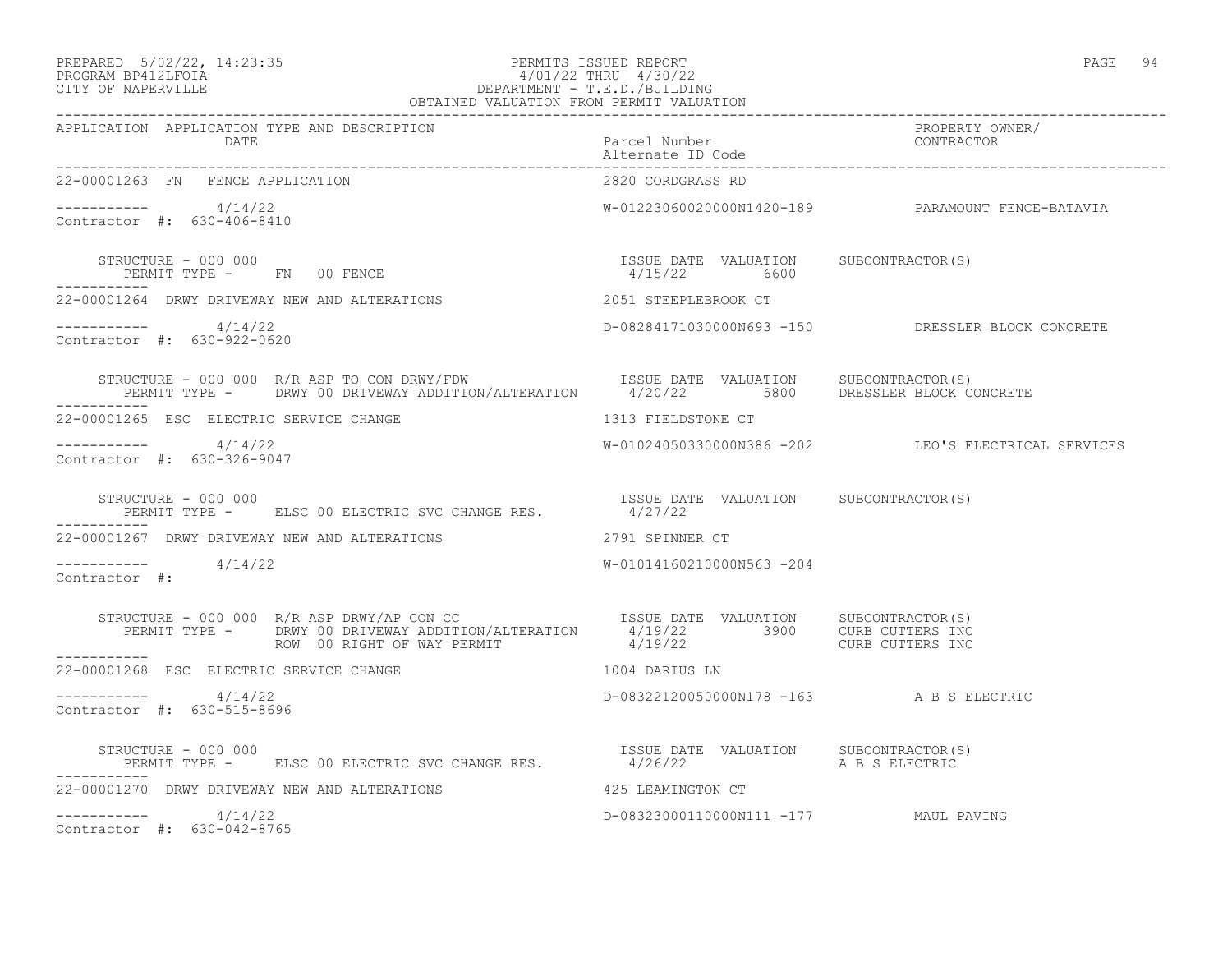# PREPARED 5/02/22, 14:23:35 PERMITS ISSUED REPORT PAGE 95 PROGRAM BP412LFOIA 4/01/22 THRU 4/30/22 CITY OF NAPERVILLE DEPARTMENT - T.E.D./BUILDING

|                                                       | OBTAINED VALUATION FROM PERMIT VALUATION                                                                                                                                                                                                                                                                                                                                                                                         |                                       |                                                   |
|-------------------------------------------------------|----------------------------------------------------------------------------------------------------------------------------------------------------------------------------------------------------------------------------------------------------------------------------------------------------------------------------------------------------------------------------------------------------------------------------------|---------------------------------------|---------------------------------------------------|
| APPLICATION APPLICATION TYPE AND DESCRIPTION<br>DATE  |                                                                                                                                                                                                                                                                                                                                                                                                                                  | Parcel Number<br>Alternate ID Code    | PROPERTY OWNER/<br>CONTRACTOR                     |
| 22-00001270 (CONTINUED)                               |                                                                                                                                                                                                                                                                                                                                                                                                                                  |                                       |                                                   |
|                                                       | STRUCTURE - 000 000 R/R ASP DRWY/AP<br>PERMIT TYPE -     DRWY 00 DRIVEWAY ADDITION/ALTERATION     4/19/22     3000     SUBCONTRACTOR(S)<br>ROW 00 RIGHT OF WAY PERMIT                                                                                                                                                                                                                                                            | 4/19/22                               |                                                   |
| -----------                                           | 22-00001272 DRWY DRIVEWAY NEW AND ALTERATIONS 1149 ELIZABETH AV                                                                                                                                                                                                                                                                                                                                                                  |                                       |                                                   |
| $--------- 4/14/22$<br>Contractor #: 331-305-0218     |                                                                                                                                                                                                                                                                                                                                                                                                                                  |                                       | D-08173090160000N229 -87 FRANKU BUILDERS LLC      |
| -----------                                           | $\begin{array}{cccc} \texttt{STRUCTURE} - 000 000 & \texttt{R/R} & \texttt{EXTEND} & \texttt{ASP TO CON DRWY/AP} & \texttt{ISSUE} & \texttt{DATE} & \texttt{VALUATION} & \texttt{SUBCONTRACTOR(S)} \\ \texttt{PERMIT TYPE} - & \texttt{DRWY 00 DRIVEWAY ADDITION/ALTERATION} & 4/29/22 & 3900 & \texttt{FRANKU BULDERS LLC} \\ \texttt{ROW} & 00 RIGHT OF WAY PERMIT & 4/29/22 & 3900 & \texttt{FRANKU BULDERS LLC} \end{array}$ |                                       |                                                   |
| 22-00001274 TENT TENTS                                |                                                                                                                                                                                                                                                                                                                                                                                                                                  | 3400 CLUB DR                          |                                                   |
| -----------     4/14/22<br>Contractor #: 630-338-0288 |                                                                                                                                                                                                                                                                                                                                                                                                                                  |                                       | W-01041000200000N725 -183 BLUE PEAK TENTS-BATAVIA |
|                                                       | STRUCTURE – 000 000 3 TENTS 05/03/22-05/11/22 8 DAYS TSSUE DATE VALUATION SUBCONTRACTOR(S)<br>PERMIT TYPE – TENT 00 TENT PERMIT 1/27/22                                                                                                                                                                                                                                                                                          |                                       |                                                   |
| 22-00001276 PPA PLUMBING PERMIT                       |                                                                                                                                                                                                                                                                                                                                                                                                                                  | 1500 FORDHAM CT                       |                                                   |
| -----------     4/15/22<br>Contractor #: 847-562-5578 |                                                                                                                                                                                                                                                                                                                                                                                                                                  | D-08331200490000N470 -164 ABC PHCE    |                                                   |
|                                                       |                                                                                                                                                                                                                                                                                                                                                                                                                                  |                                       |                                                   |
| 22-00001279 TSG TEMPORARY SIGNS                       |                                                                                                                                                                                                                                                                                                                                                                                                                                  | 2936 SHOWPLACE DR 116                 |                                                   |
| $--------- 4/15/22$<br>Contractor #:                  |                                                                                                                                                                                                                                                                                                                                                                                                                                  |                                       |                                                   |
| ------------                                          | STRUCTURE - 000 000 1 FEATHER FLAG 04/22/22-05/15/22         ISSUE DATE VALUATION SUBCONTRACTOR(S)<br>PERMIT TYPE -     TSG 00 TEMPORARY SIGN                          4/26/22                                                                                                                                                                                                                                                   |                                       |                                                   |
|                                                       | 22-00001284 RAL RES ALTERATIONS/REMODLING (NO NEW SQ FTG) 1204 BAINBRIDGE DR                                                                                                                                                                                                                                                                                                                                                     |                                       |                                                   |
| $--------- 4/15/22$<br>Contractor #: 847-812-3026     |                                                                                                                                                                                                                                                                                                                                                                                                                                  |                                       | D-07104030370000N223 -50 KCD CONSTRUCTION INC     |
|                                                       | STRUCTURE - 000 000 FIRE RESTORATION                                                                                                                                                                                                                                                                                                                                                                                             | ISSUE DATE VALUATION SUBCONTRACTOR(S) |                                                   |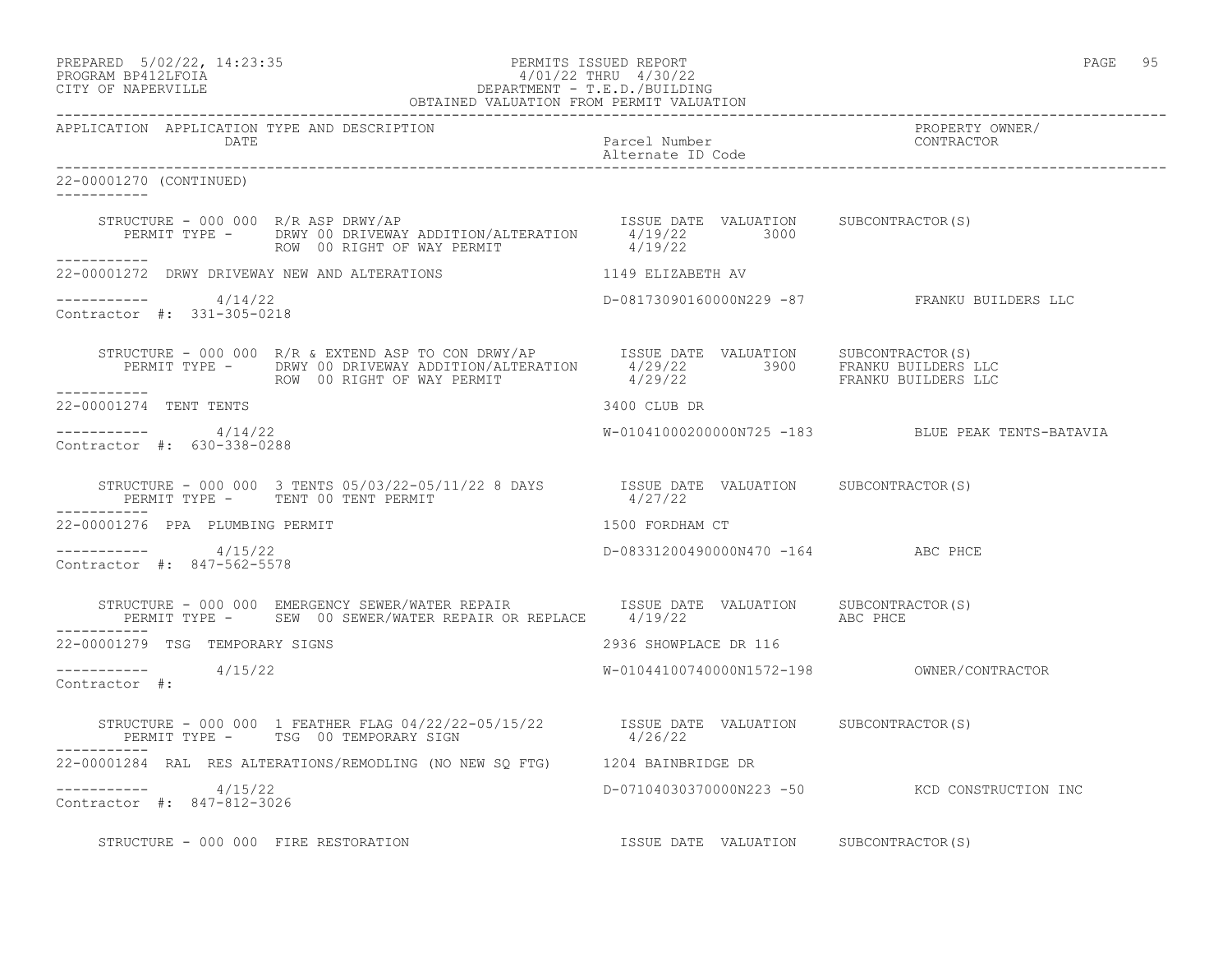#### PREPARED 5/02/22, 14:23:35 PERMITS ISSUED REPORT PAGE 96 PROGRAM BP412LFOIA 4/01/22 THRU 4/30/22 CITY OF NAPERVILLE DEPARTMENT - T.E.D./BUILDING OBTAINED VALUATION FROM PERMIT VALUATION

------------------------------------------------------------------------------------------------------------------------------------

APPLICATION APPLICATION TYPE AND DESCRIPTION PROPERTY OWNER/ DATE PARTICLE IN THE PARTICLE OF THE PARTICLE NUMber CONTRACTOR OF THE PARTICLE IN THE PARTICLE OF THE PARTICLE Alternate ID Code ------------------------------------------------------------------------------------------------------------------------------------ 22-00001284 (CONTINUED) ----------- PERMIT TYPE - FDR 00 FIRE DAMAGE REPAIR 4/26/22 150000 AMB SHEET METAL SERVICES ----------- 22-00001286 DRWY DRIVEWAY NEW AND ALTERATIONS 2271 MASSACHUSETTS AV  $--------- 4/15/22$ W-01012030060000N368 -189 ALLRITE PAVING Contractor #: 630-885-8054 STRUCTURE - 000 000 R/R DRIVEWAY & APRON / CURB CUT SISUE DATE VALUATION SUBCONTRACTOR(S) PERMIT TYPE - DRWY 00 DRIVEWAY ADDITION/ALTERATION 4/19/22 4500 CURB CUTTERS INC ROW 00 RIGHT OF WAY PERMIT  $4/19/22$  CURB CUTTERS INC ----------- 22-00001288 FN FENCE APPLICATION 1505 E BAILEY RD \_\_\_\_\_\_\_\_\_\_\_ ----------- 4/18/22 D-08283080080000N160 -149 CEDAR MOUNTAIN FENCE COMPANY Contractor #: 224-220-1042 STRUCTURE - 000 000 ISSUE DATE VALUATION SUBCONTRACTOR(S) PERMIT TYPE - FN 00 FENCE ----------- 22-00001292 FN FENCE APPLICATION 3331 LAPP LN ----------- 4/18/22 W-01091130380000N1423-212 NORTHWEST CEDAR/ROMEOVILLE Contractor #: 815-836-8731 STRUCTURE - 000 000 ISSUE DATE VALUATION SUBCONTRACTOR(S) PERMIT TYPE - FN 00 FENCE ----------- 22-00001294 FN FENCE APPLICATION 1708 SHAGBARK CT ----------- 4/18/22 D-08322100090000N158 -163 THE CEDAR MILL-MORRIS Contractor #: 815-744-9390 STRUCTURE - 000 000 ISSUE DATE VALUATION SUBCONTRACTOR(S) PERMIT TYPE - FN 00 FENCE ----------- 22-00001295 FN FENCE APPLICATION 1209 EMERALD DR ----------- 4/18/22 D-07252020090000N183 -129 ILLINOIS FENCE COMPANY Contractor #: 708-856-8999 STRUCTURE - 000 000 ISSUE DATE VALUATION SUBCONTRACTOR(S) PERMIT TYPE - FN 00 FENCE ----------- 22-00001297 FN FENCE APPLICATION 1149 ELIZABETH AV ----------- 4/18/22 D-08173090160000N229 -87 OWNER/CONTRACTOR Contractor #: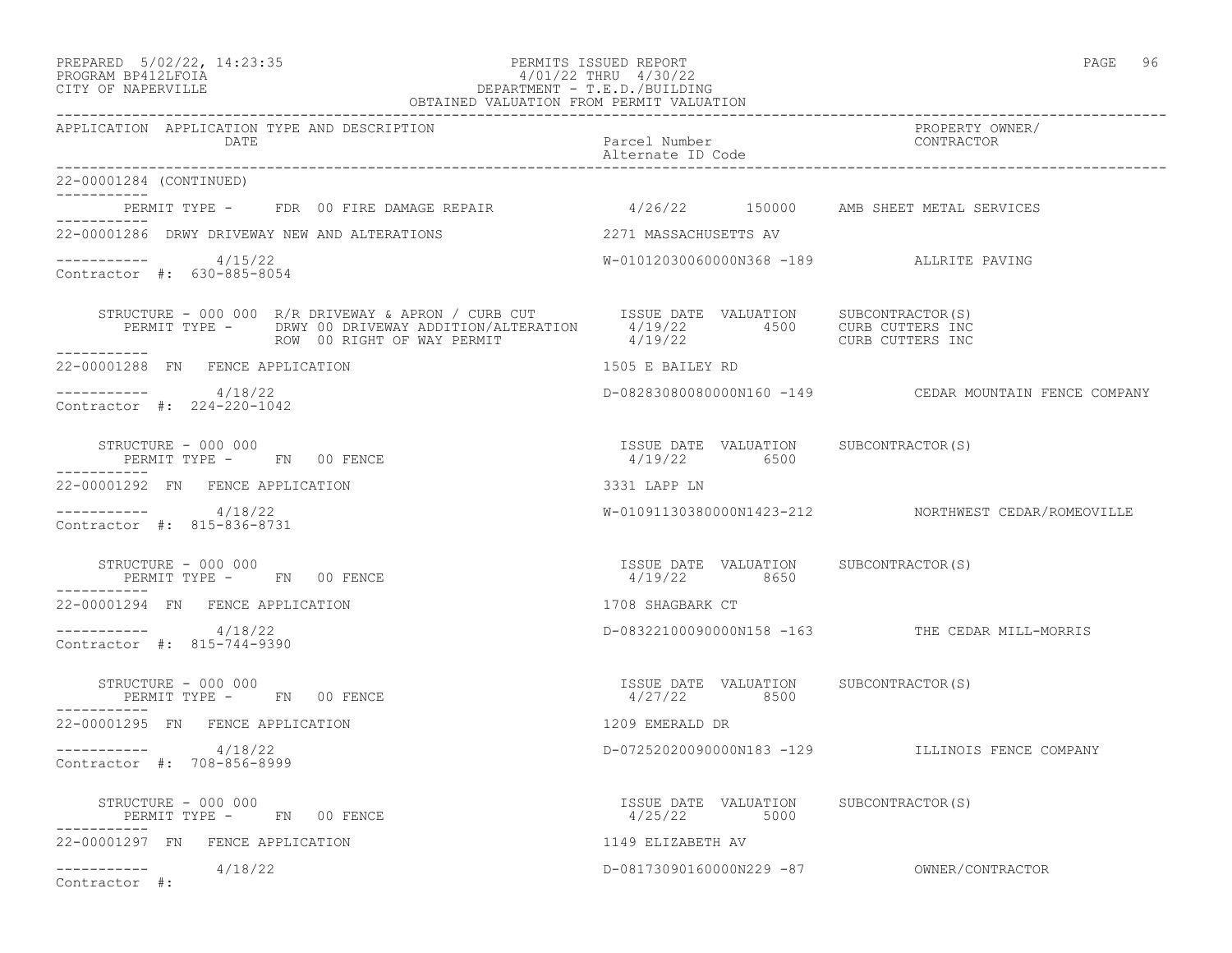| PREPARED 5/02/22, 14:23:35<br>PROGRAM BP412LFOIA 4/01/22 THRU 4/30/22<br>CITY OF NAPERVILLE DEPARTMENT - T.E.D./BUILDING<br>DEPARTMENT - T.E.D./BUILDING<br>OBTAINED VALUATION FROM PERMIT VALUATION |                                                         | PAGE 97                                           |
|------------------------------------------------------------------------------------------------------------------------------------------------------------------------------------------------------|---------------------------------------------------------|---------------------------------------------------|
| APPLICATION APPLICATION TYPE AND DESCRIPTION<br>DATE                                                                                                                                                 | Parcel Number<br>Alternate ID Code                      | PROPERTY OWNER/<br>CONTRACTOR                     |
| 22-00001297 (CONTINUED)<br>___________                                                                                                                                                               |                                                         |                                                   |
| STRUCTURE - 000 000<br>PERMIT TYPE - FN 00 FENCE                                                                                                                                                     | ISSUE DATE VALUATION SUBCONTRACTOR(S)<br>4/19/22 2950   |                                                   |
| 22-00001298 FN FENCE APPLICATION                                                                                                                                                                     | 1708 SCHEY CT                                           |                                                   |
| $--------- 4/18/22$<br>Contractor #: 630-551-3400                                                                                                                                                    |                                                         | D-08312140230000N568 -161 CLASSIC FENCE/OSWEGO    |
| STRUCTURE - 000 000<br>PERMIT TYPE - FN 00 FENCE                                                                                                                                                     | ISSUE DATE VALUATION SUBCONTRACTOR(S)<br>4/26/22 2200   |                                                   |
| 22-00001299 FN FENCE APPLICATION                                                                                                                                                                     | 1011 N WEBSTER ST                                       |                                                   |
| ----------- 4/18/22<br>Contractor #: 630-514-2558                                                                                                                                                    |                                                         | D-07124150190000N514 -54 SP FENCE CO-CAROL STREAM |
| STRUCTURE - 000 000<br>PERMIT TYPE - FN 00 FENCE<br>------------                                                                                                                                     | ISSUE DATE VALUATION SUBCONTRACTOR(S)<br>4/19/22 4000   |                                                   |
| 22-00001301 FN FENCE APPLICATION                                                                                                                                                                     | 299 CASSIN RD                                           |                                                   |
| $--------- 4/18/22$<br>Contractor #: 630-933-9881                                                                                                                                                    |                                                         | W-02051010510000N130 -192 SP FENCE-WARRENVILLE    |
| STRUCTURE - 000 000<br>PERMIT TYPE - FN 00 FENCE<br>-----------                                                                                                                                      | ISSUE DATE VALUATION SUBCONTRACTOR (S)<br>4/22/22 12000 |                                                   |
| 22-00001302 FN FENCE APPLICATION                                                                                                                                                                     | 1856 GOLF DR                                            |                                                   |
| $--------- 4/18/22$<br>Contractor #: 708-856-8999                                                                                                                                                    |                                                         | D-08324030020000N66 -178 ILLINOIS FENCE COMPANY   |
| STRUCTURE - 000 000<br>PERMIT TYPE - FN 00 FENCE                                                                                                                                                     | ISSUE DATE VALUATION SUBCONTRACTOR (S)<br>4/19/22 9050  |                                                   |
| 22-00001305 RPZ REVERSE PRESSURE ZONE/BACKFLOW PREVENTER 632 LEONA MAE CT                                                                                                                            |                                                         |                                                   |
| 4/18/22<br>Contractor #: 815-462-3300                                                                                                                                                                |                                                         | D-08074160220000N1741-56 CAREFREE LAWN SPRINKLERS |
| STRUCTURE - 000 000 RPZ NO ROW                                                                                                                                                                       |                                                         | CAREFREE LAWN SPRINKLERS<br>CAREFREE SYSTEMS      |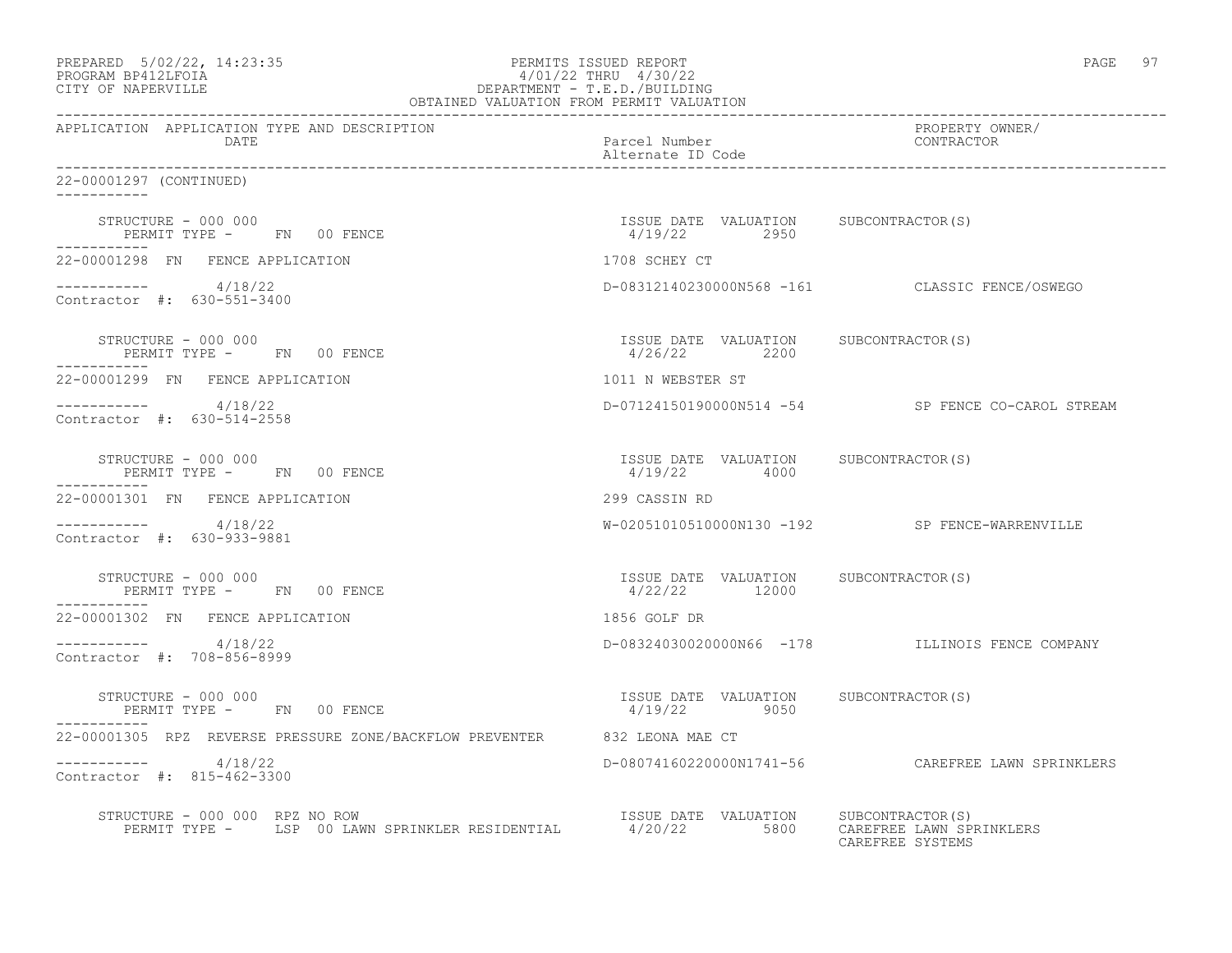### PREPARED 5/02/22, 14:23:35 PERMITS ISSUED REPORT PAGE 98 PROGRAM BP412LFOIA 4/01/22 THRU 4/30/22 CITY OF NAPERVILLE DEPARTMENT - T.E.D./BUILDING

| OBTAINED VALUATION FROM PERMIT VALUATION                                                                                                                                                                                                                                         |                                          |                                                       |
|----------------------------------------------------------------------------------------------------------------------------------------------------------------------------------------------------------------------------------------------------------------------------------|------------------------------------------|-------------------------------------------------------|
| APPLICATION APPLICATION TYPE AND DESCRIPTION<br>DATE                                                                                                                                                                                                                             | Parcel Number<br>Alternate ID Code       | PROPERTY OWNER/<br>CONTRACTOR                         |
| 22-00001306 RPZ REVERSE PRESSURE ZONE/BACKFLOW PREVENTER 634 LEONA MAE CT                                                                                                                                                                                                        |                                          |                                                       |
| $--------- 4/18/22$<br>Contractor #: 815-462-3300                                                                                                                                                                                                                                |                                          | D-08074160220001N1741-56    CAREFREE LAWN SPRINKLERS  |
| STRUCTURE - 000 000 RPZ HEADS IN ROW<br>RUCTURE – 000 000 RPZ HEADS IN ROW                                   ISSUE DATE VALUATION      SUBCONTRACTOR(S)<br>PERMIT TYPE –     LSP 00 LAWN SPRINKLER RESIDENTIAL          4/20/22         6050    CAREFREE SYSTEMS<br>------------ |                                          | CAREFREE SYSTEMS                                      |
| 22-00001308 RPZ REVERSE PRESSURE ZONE/BACKFLOW PREVENTER 1008 ELIZABETH AV                                                                                                                                                                                                       |                                          |                                                       |
| $--------- 4/18/22$<br>Contractor #: 815-521-3247                                                                                                                                                                                                                                |                                          | D-08184200050000N418 -86 EVERGREEN SPRINKLERS         |
| TRUCTURE - 000 000 RPZ NO ROW (SPECTURE 1999)<br>PERMIT TYPE - LSP 00 LAWN SPRINKLER RESIDENTIAL 34/19/22 5600 EVERGREEN SPRINKLERS<br>HARTLAND PLUMBING & MECH<br>STRUCTURE - 000 000 RPZ NO ROW<br>-----------                                                                 |                                          |                                                       |
| 22-00001310 RPZ REVERSE PRESSURE ZONE/BACKFLOW PREVENTER 324 S JULIAN ST                                                                                                                                                                                                         |                                          |                                                       |
| -----------     4/18/22<br>Contractor #: 815-521-3247                                                                                                                                                                                                                            |                                          | D-08184170070000N345 -86 EVERGREEN SPRINKLERS         |
| STRUCTURE - 000 000 RPZ NO ROW                                                                                                                                                                                                                                                   |                                          | HARTLAND PLUMBING & MECH                              |
| 22-00001317 DRWY DRIVEWAY NEW AND ALTERATIONS THE STATE REAL MARKED ST                                                                                                                                                                                                           |                                          |                                                       |
| $--------- 4/18/22$<br>Contractor #: 630-299-3842                                                                                                                                                                                                                                | D-08183050080000N427 -85 MAO CONCRETE    |                                                       |
| STRUCTURE - 000 000 R/R FRONT WALK & SIDE YARD WALK            ISSUE DATE VALUATION      SUBCONTRACTOR(S)     PERMIT TYPE -      MISC 00 MISCELLANEOUS PERMIT          4/20/22     3200                                                                                          |                                          |                                                       |
| 22-00001319 DRWY DRIVEWAY NEW AND ALTERATIONS 1701 RUTGERS CT                                                                                                                                                                                                                    |                                          |                                                       |
| $--------- 4/18/22$<br>Contractor #: 630-885-8054                                                                                                                                                                                                                                | D-08331140300000N470 -164 ALLRITE PAVING |                                                       |
| STRUCTURE - 000 000 R/R ASPHALT DRWY/AP<br>------------                                                                                                                                                                                                                          |                                          |                                                       |
| 22-00001320 DRWY DRIVEWAY NEW AND ALTERATIONS THE RESERVED TO CAVALCADE CR                                                                                                                                                                                                       |                                          |                                                       |
| $--------- 4/18/22$<br>Contractor #: 630-870-2627                                                                                                                                                                                                                                |                                          | D-08194040200000N421 -116 GUARDIAN ASPHALT PROTECTION |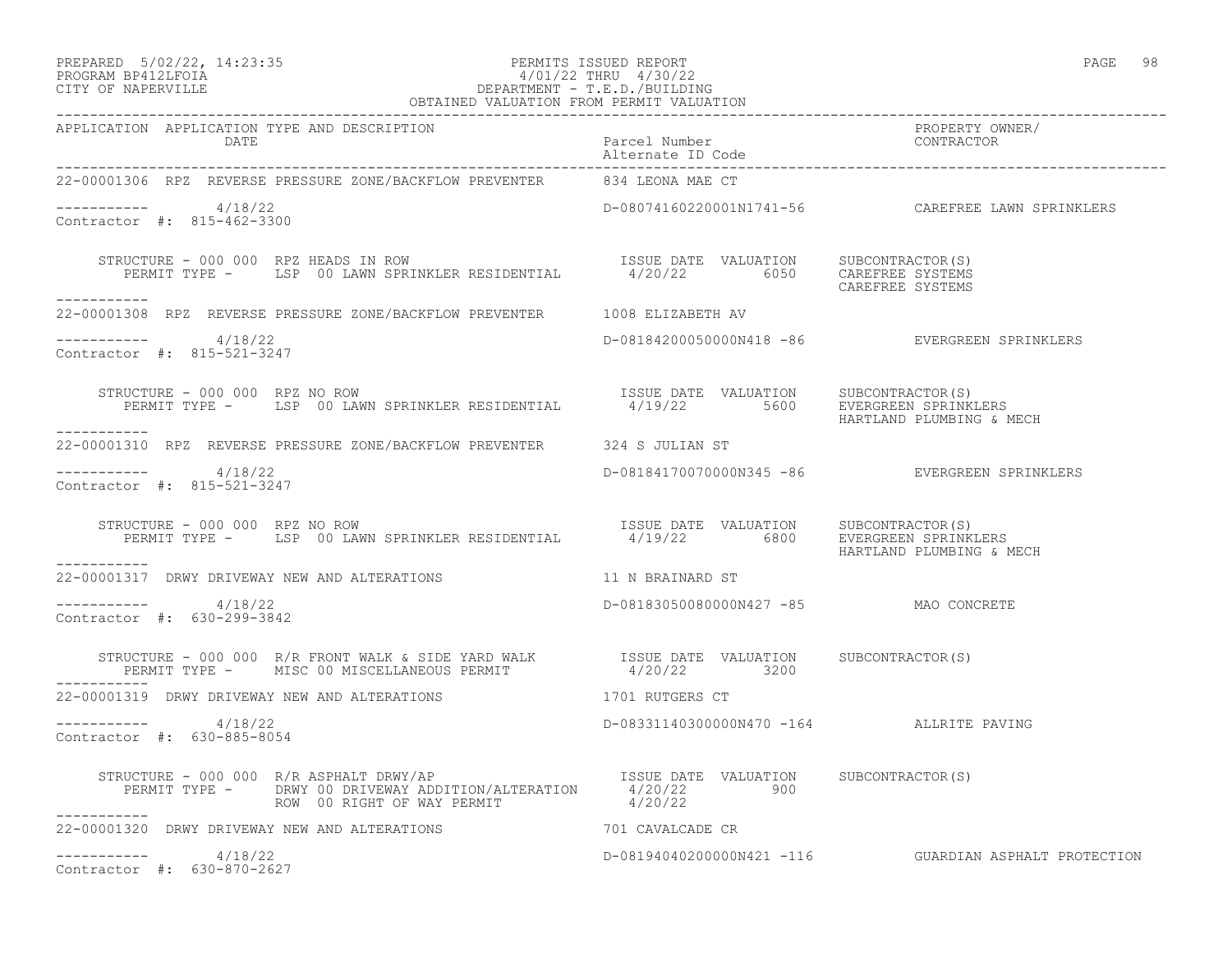PREPARED 5/02/22, 14:23:35 PERMITS ISSUED REPORT PAGE 99

### PROGRAM BP412LFOIA 4/01/22 THRU 4/30/22 CITY OF NAPERVILLE DEPARTMENT - T.E.D./BUILDING OBTAINED VALUATION FROM PERMIT VALUATION ------------------------------------------------------------------------------------------------------------------------------------

APPLICATION APPLICATION TYPE AND DESCRIPTION<br>DATE DATE DATE DATE DATE Parcel Number CONTRACTOR Alternate ID Code ------------------------------------------------------------------------------------------------------------------------------------ 22-00001320 (CONTINUED) ----------- STRUCTURE - 000 000 R/R ASPHALT DRWY/AP ISSUE DATE VALUATION SUBCONTRACTOR(S) PERMIT TYPE - DRWY 00 DRIVEWAY ADDITION/ALTERATION  $4/19/22$  900 ROW 00 RIGHT OF WAY PERMIT  $4/19/22$ ----------- 22-00001325 DRWY DRIVEWAY NEW AND ALTERATIONS 65336 WIRESTEM CT  $--------- 4/19/22$ W-01222090390000N1114-275 DRESSLER BLOCK CONCRETE Contractor #: 630-922-0620 STRUCTURE - 000 000 R 32X16 BLACKDRIVE R/W CONCRETE/ CURB CU ISSUE DATE VALUATION SUBCONTRACTOR(S) PERMIT TYPE - DRWY 00 DRIVEWAY ADDITION/ALTERATION 4/20/22 7929 DRESSLER BLOCK CONCRETE ROW 00 RIGHT OF WAY PERMIT  $4/20/22$  DRESSLER BLOCK CONCRETE ----------- 22-00001329 DRWY DRIVEWAY NEW AND ALTERATIONS 1064 HUNTLEIGH DR \_\_\_\_\_\_\_\_\_\_\_ ----------- 4/19/22 D-08204080040000N171 -118 DRESSLER BLOCK CONCRETE Contractor #: 630-922-0620 STRUCTURE - 000 000 REMOVE BLACKTOP 35X17 WITH CONCRETE ISSUE DATE VALUATION SUBCONTRACTOR(S) PERMIT TYPE - DRWY 00 DRIVEWAY ADDITION/ALTERATION 4/29/22 7716 DRESSLER BLOCK CONCRETE ROW 00 RIGHT OF WAY PERMIT 4/29/22 DRESSLER BLOCK CONCRETE ----------- 22-00001330 PPA PLUMBING PERMIT 1756 NAPOLEON DR  $--------- 4/19/22$ ----------- 4/19/22 D-08321150330000N720 -162 JIM WAGNER PLUMBING INC Contractor #: 630-577-9241 STRUCTURE - 000 000 EMERGENCY SEWER REPAIR<br>PERMIT TYPE - SEW 00 SEWER/WATER REPAIR OR REPLACE 4/19/22 JIM WAGNER PLUMBING INC PERMIT TYPE - SEW 00 SEWER/WATER REPAIR OR REPLACE 4/19/22 ----------- 22-00001338 GBP GREENER BUSINESS PROGRAM 1880 COUNTRY FARM DR #02 ----------- 4/20/22 D-07044010320000N29 -18 OWNER/CONTRACTOR Contractor #: STRUCTURE - 000 000<br>PERMIT TYPE - GBP 00 GREENER BUSINESS PROGRAM 4/20/22<br>4/20/22 PERMIT TYPE - GBP 00 GREENER BUSINESS PROGRAM ----------- 22-00001340 CMIS MISCELLANEOUS COMMERCIAL 1767 W OGDEN AV HM ----------- 4/20/22 D-07222010100000N1226-95 ARMOR SHIELD CONSTRUCTION, INC Contractor #: STRUCTURE - 000 000 DIKA LAKEVIEW LLC **ISSUE DATE VALUATION** SUBCONTRACTOR(S)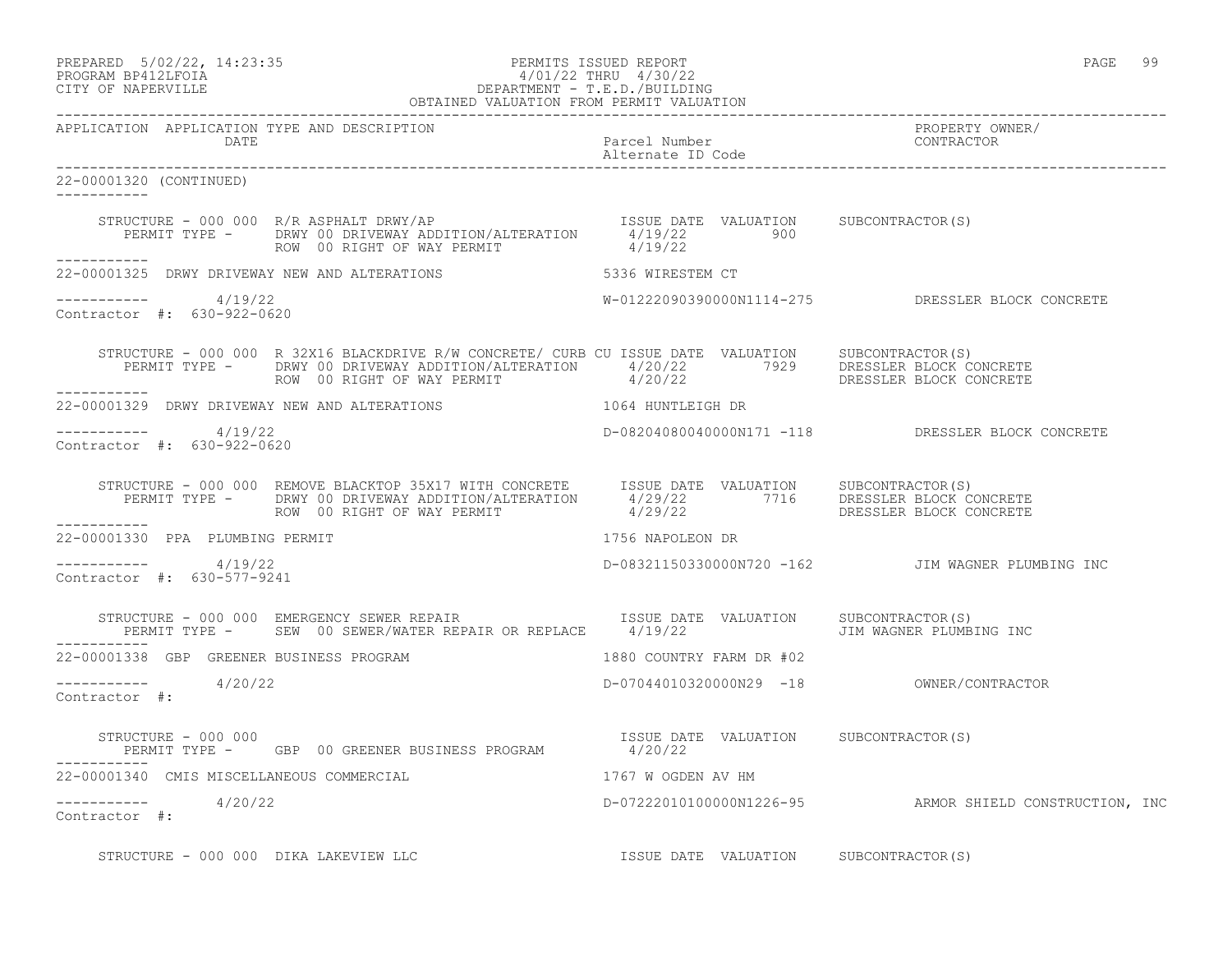## PREPARED 5/02/22, 14:23:35 PERMITS ISSUED REPORT PAGE 100 PROGRAM BP412LFOIA 4/01/22 THRU 4/30/22 CITY OF NAPERVILLE DEPARTMENT - T.E.D./BUILDING

| OBTAINED VALUATION FROM PERMIT VALUATION                                                                                                                                      |                                          |                                                                 |
|-------------------------------------------------------------------------------------------------------------------------------------------------------------------------------|------------------------------------------|-----------------------------------------------------------------|
| APPLICATION APPLICATION TYPE AND DESCRIPTION<br>DATE                                                                                                                          | Parcel Number<br>Alternate ID Code       | PROPERTY OWNER/<br>CONTRACTOR                                   |
| 22-00001340 (CONTINUED)                                                                                                                                                       |                                          |                                                                 |
| PERMIT TYPE - CMIS 00 COMMERCIAL MISC. PERMIT 4/26/22 112000 ARMOR SHIELD CONSTRUCTION, INC<br>----------                                                                     |                                          |                                                                 |
| 22-00001341 RPZ REVERSE PRESSURE ZONE/BACKFLOW PREVENTER 412 S WRIGHT ST                                                                                                      |                                          |                                                                 |
| ----------- 4/20/22<br>Contractor #: 630-653-3937                                                                                                                             |                                          | D-08192010020000N345 -101 WESTERN IRRIGATION                    |
| TRUCTURE - 000 000 RPZ HEADS IN ROW<br>PERMIT TYPE - LSP 00 LAWN SPRINKLER RESIDENTIAL 4/22/22 7200 WESTERN IRRIGATION<br>STRUCTURE - 000 000 RPZ HEADS IN ROW<br>___________ |                                          | WESTERN IRRIGATION, INC                                         |
| 22-00001342 RPZ REVERSE PRESSURE ZONE/BACKFLOW PREVENTER 610 E PORTER AV                                                                                                      |                                          |                                                                 |
| $--------- 4/20/22$<br>Contractor #: 630-653-3937                                                                                                                             |                                          | D-08192010010000N345 -101 WESTERN IRRIGATION                    |
| STRUCTURE - 000 000 RPZ HEADS IN ROW<br>PERMIT TYPE - LSP 00 LAWN SPRINKLER RESIDENTIAL 4/22/22 7200 WESTERNIT TYPE - LSP 00 LAWN SPRINKLER RESIDENTIAL                       |                                          | WESTERN IRRIGATION, INC                                         |
| ___________<br>22-00001343 RPZ REVERSE PRESSURE ZONE/BACKFLOW PREVENTER 3819 PARADOR DR                                                                                       |                                          |                                                                 |
| $--------- 4/20/22$<br>Contractor #: 815-436-5455                                                                                                                             |                                          | W-01114030310000N812 -232 RAINMAKERS IRRIGATION-ROMEOVIL        |
| STRUCTURE - 000 000 RPZ HEADS IN ROW<br>PERMIT TYPE - LSP 00 LAWN SPRINKLER RESIDENTIAL 4/22/22 5250 RAINMAKERS IRRIGATION & MAINT<br>------------                            |                                          | RAINMAKERS IRRIGATION-ROMEOVIL                                  |
| 22-00001346 RPZ REVERSE PRESSURE ZONE/BACKFLOW PREVENTER 628 GLENMORE CT                                                                                                      |                                          |                                                                 |
| $--------- 4/20/22$<br>Contractor #: 815-436-5455                                                                                                                             |                                          | D-08204120270000N71 -118 RAINMAKERS IRRIGATION & MAINT          |
| RUCTURE – 000 000 RPZ HEADS IN ROW<br>PERMIT TYPE – LSP 00 LAWN SPRINKLER RESIDENTIAL – 1/22/22 5450 RAINMAKERS IRRIG<br>STRUCTURE - 000 000 RPZ HEADS IN ROW                 |                                          | RAINMAKERS IRRIGATION & MAINT<br>RAINMAKERS IRRIGATION-ROMEOVIL |
| ___________<br>22-00001351 TENT TENTS                                                                                                                                         | 912 SINDT CT                             |                                                                 |
| ----------- 4/20/22<br>Contractor #: 630-690-8500                                                                                                                             | D-07133200100000N619 -83 BIG TENT EVENTS |                                                                 |
| STRUCTURE - 000 000 30 TENTS 05/01/22-05/01/22 1 DAY ISSUE DATE VALUATION SUBCONTRACTOR(S)                                                                                    |                                          |                                                                 |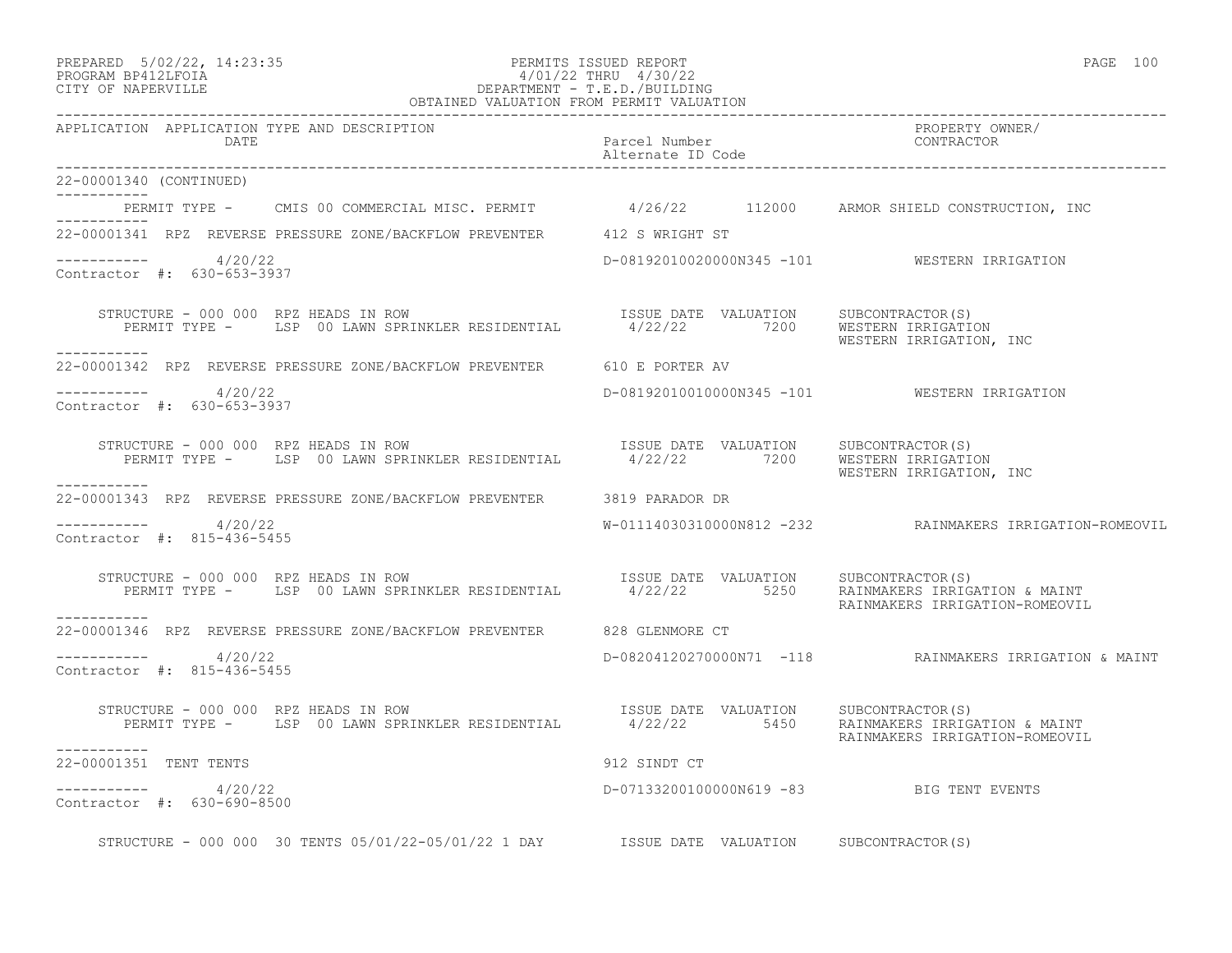APPLICATION APPLICATION TYPE AND DESCRIPTION

### PREPARED 5/02/22, 14:23:35 PERMITS ISSUED REPORT PAGE 101 PROGRAM BP412LFOIA 4/01/22 THRU 4/30/22 CITY OF NAPERVILLE DEPARTMENT - T.E.D./BUILDING OBTAINED VALUATION FROM PERMIT VALUATION

------------------------------------------------------------------------------------------------------------------------------------

| DATE                                                             | Parcel Number<br>Alternate ID Code                      | CONTRACTOR                                           |
|------------------------------------------------------------------|---------------------------------------------------------|------------------------------------------------------|
| 22-00001351 (CONTINUED)                                          |                                                         |                                                      |
| PERMIT TYPE - TENT 00 TENT PERMIT<br>-----------                 | 4/28/22                                                 |                                                      |
| 22-00001359 FN FENCE APPLICATION                                 | 240 WESTBROOK CR                                        |                                                      |
| $--------- 4/21/22$<br>Contractor #:                             |                                                         |                                                      |
| STRUCTURE - 000 000<br>PERMIT TYPE - FN 00 FENCE                 | ISSUE DATE VALUATION SUBCONTRACTOR(S)<br>4/22/22 2000   |                                                      |
| 22-00001360 FN FENCE APPLICATION                                 | 5303 PAPAW DR                                           |                                                      |
| $--------- 4/21/22$<br>Contractor #: 815-836-8731                |                                                         | W-01222060080000N1111-275 NORTHWEST CEDAR/ROMEOVILLE |
| STRUCTURE - 000 000<br>PERMIT TYPE - FN 00 FENCE<br>-----------  | ISSUE DATE VALUATION SUBCONTRACTOR(S)<br>4/25/22 7000   |                                                      |
| 22-00001361 FN FENCE APPLICATION                                 | 2608 RUTLAND RD                                         |                                                      |
| $--------- 4/21/22$<br>Contractor #: 630-551-3400                |                                                         | W-01031100110000N1330-184 CLASSIC FENCE INC          |
|                                                                  | D                                                       |                                                      |
| STRUCTURE - 000 000<br>PERMIT TYPE - FN 00 FENCE<br>------------ | ISSUE DATE VALUATION SUBCONTRACTOR(S)<br>4/25/22 8590   |                                                      |
| 22-00001364 FN FENCE APPLICATION                                 | 1164 HYDE PARK LN                                       |                                                      |
| $--------- 4/21/22$<br>Contractor #: 630-892-5432                | D-08294110210000N465 -148 JOHN'S FENCE                  |                                                      |
| STRUCTURE - 000 000<br>PERMIT TYPE - FN 00 FENCE<br>-----------  | ISSUE DATE VALUATION SUBCONTRACTOR(S)<br>4/26/22 3550   |                                                      |
| 22-00001367 FN FENCE APPLICATION                                 | 3716 CELESTE LN                                         |                                                      |
| $--------- 4/21/22$<br>Contractor #: 630-551-3400                |                                                         | W-01114290120000N961 -232 CLASSIC FENCE INC          |
| STRUCTURE - 000 000<br>PERMIT TYPE - FN 00 FENCE                 | ISSUE DATE VALUATION SUBCONTRACTOR(S)<br>$4/25/22$ 3600 |                                                      |
| 22-00001369 DRWY DRIVEWAY NEW AND ALTERATIONS                    | 1424 KEATS AV                                           |                                                      |
| $--------- 4/21/22$<br>Contractor #:                             | W-01111110060000N533 -216 MASONRY DOCTORS               |                                                      |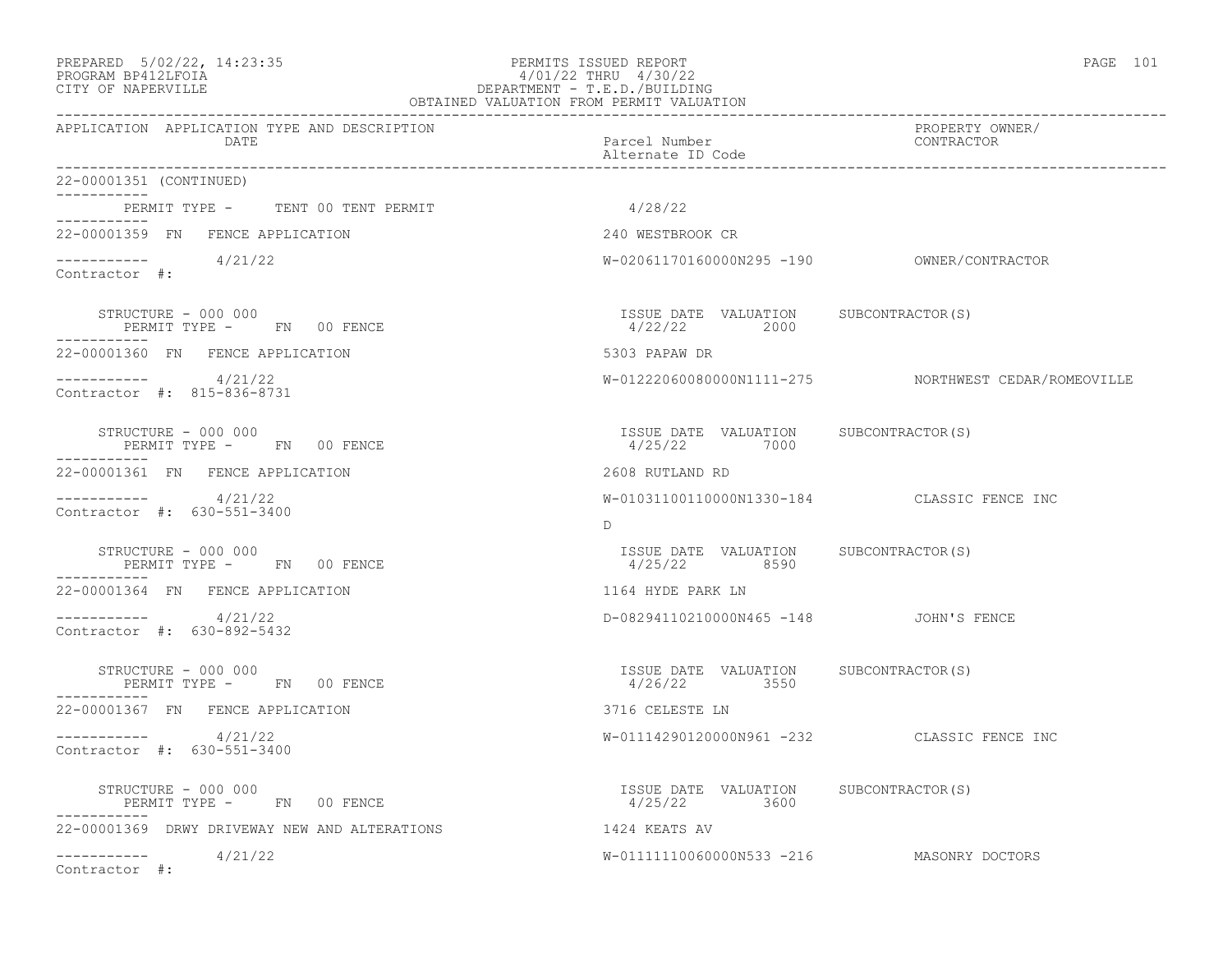| PREPARED 5/02/22, 14:23:35 | PERMITS ISSUED REPORT | PAGE | 102 |
|----------------------------|-----------------------|------|-----|
|                            |                       |      |     |
| EDOCRAM RRATTEOTA          | 1/01/22 THRII 1/30/22 |      |     |

# PROGRAM BP412LFOIA 4/01/22 THRU 4/30/22 CITY OF NAPERVILLE CITY OF NAPERVILLE

|                                                                | OBTAINED VALUATION FROM PERMIT VALUATION                                                                                                                                                                                             |                                          |                                                     |
|----------------------------------------------------------------|--------------------------------------------------------------------------------------------------------------------------------------------------------------------------------------------------------------------------------------|------------------------------------------|-----------------------------------------------------|
| APPLICATION APPLICATION TYPE AND DESCRIPTION<br><b>DATE</b>    |                                                                                                                                                                                                                                      | Parcel Number                            | PROPERTY OWNER/<br>CONTRACTOR                       |
| 22-00001369 (CONTINUED)<br>____________                        |                                                                                                                                                                                                                                      |                                          |                                                     |
|                                                                | STRUCTURE - 000 000 R/R ASPHALT WITH CONCRETE SAME DIMENTION ISSUE DATE VALUATION SUBCONTRACTOR(S)<br>PERMIT TYPE - DRWY 00 DRIVEWAY ADDITION/ALTERATION 4/22/22 5000<br>ROW 00 RIGHT OF WAY PERMIT $4/22/22$                        |                                          |                                                     |
| ___________                                                    | 22-00001371 DRWY DRIVEWAY NEW AND ALTERATIONS 1020 KNOLL DR                                                                                                                                                                          |                                          |                                                     |
| $--------- 4/21/22$<br>Contractor #: 630-717-9005              |                                                                                                                                                                                                                                      |                                          |                                                     |
| STRUCTURE - 000 000 RR DRWY<br><u> - - - - - - - - - - - -</u> | PERMIT TYPE - DRWY 00 DRIVEWAY ADDITION/ALTERATION 4/26/22 5750<br>ROW 00 RIGHT OF WAY PERMIT 4/26/22                                                                                                                                | ISSUE DATE VALUATION SUBCONTRACTOR(S)    |                                                     |
|                                                                | 22-00001372 DRWY DRIVEWAY NEW AND ALTERATIONS THE RESERVED OF THE DR SPRING DR                                                                                                                                                       |                                          |                                                     |
| ----------     4/21/22<br>Contractor #: 630-263-7283           |                                                                                                                                                                                                                                      | D-07142060010000N106 -67 DAMICO PAVING   |                                                     |
|                                                                | STRUCTURE - 000 000 R/R ASPHALT / NO DIMESION CHANGE ISSUE DATE VALUATION SUBCONTRACTOR(S)<br>PERMIT TYPE - DRWY 00 DRIVEWAY ADDITION/ALTERATION 4/26/22 3550<br>ROW 00 RIGHT OF WAY PERMIT 4/26/22                                  |                                          |                                                     |
|                                                                |                                                                                                                                                                                                                                      |                                          |                                                     |
| $--------- 4/21/22$<br>Contractor #: 847-372-2177              |                                                                                                                                                                                                                                      |                                          | D-08182180060000N209 -71 DIAZ CONCRETE CONSTRUCTION |
|                                                                | STRUCTURE - 000 000 R/EXISTING CONCRETE DRWY, FRONT WALK, AP ISSUE DATE VALUATION SUBCONTRACTOR(S)<br>PERMIT TYPE - DRWY 00 DRIVEWAY ADDITION/ALTERATION 4/26/22 10000 DIAZ CONCRETE CONSTRUCTION<br>------- ROW 00 RIGHT OF WAY PER |                                          |                                                     |
| ___________                                                    | 22-00001379 OCCI OCCUPANCY INSPECTION                                                                                                                                                                                                | 1740 QUINCY AV                           |                                                     |
| $--------- 4/22/22$<br>Contractor #:                           |                                                                                                                                                                                                                                      |                                          |                                                     |
| -----------                                                    | STRUCTURE – 000 000 HOME& GARDEN SHOW AT TOCA $$\tt ISSUE$ DATE VALUATION SUBCONTRACTOR(S) PERMIT TYPE – OCC 00 OCC INSPECT. PERMIT COM/RST $4/28/22$                                                                                |                                          |                                                     |
| 22-00001380 OCCI OCCUPANCY INSPECTION                          |                                                                                                                                                                                                                                      | 404 S ROUTE 59 128                       |                                                     |
| $--------- 4/22/22$<br>Contractor #:                           |                                                                                                                                                                                                                                      | D-07221020220000N67 -94 OWNER/CONTRACTOR |                                                     |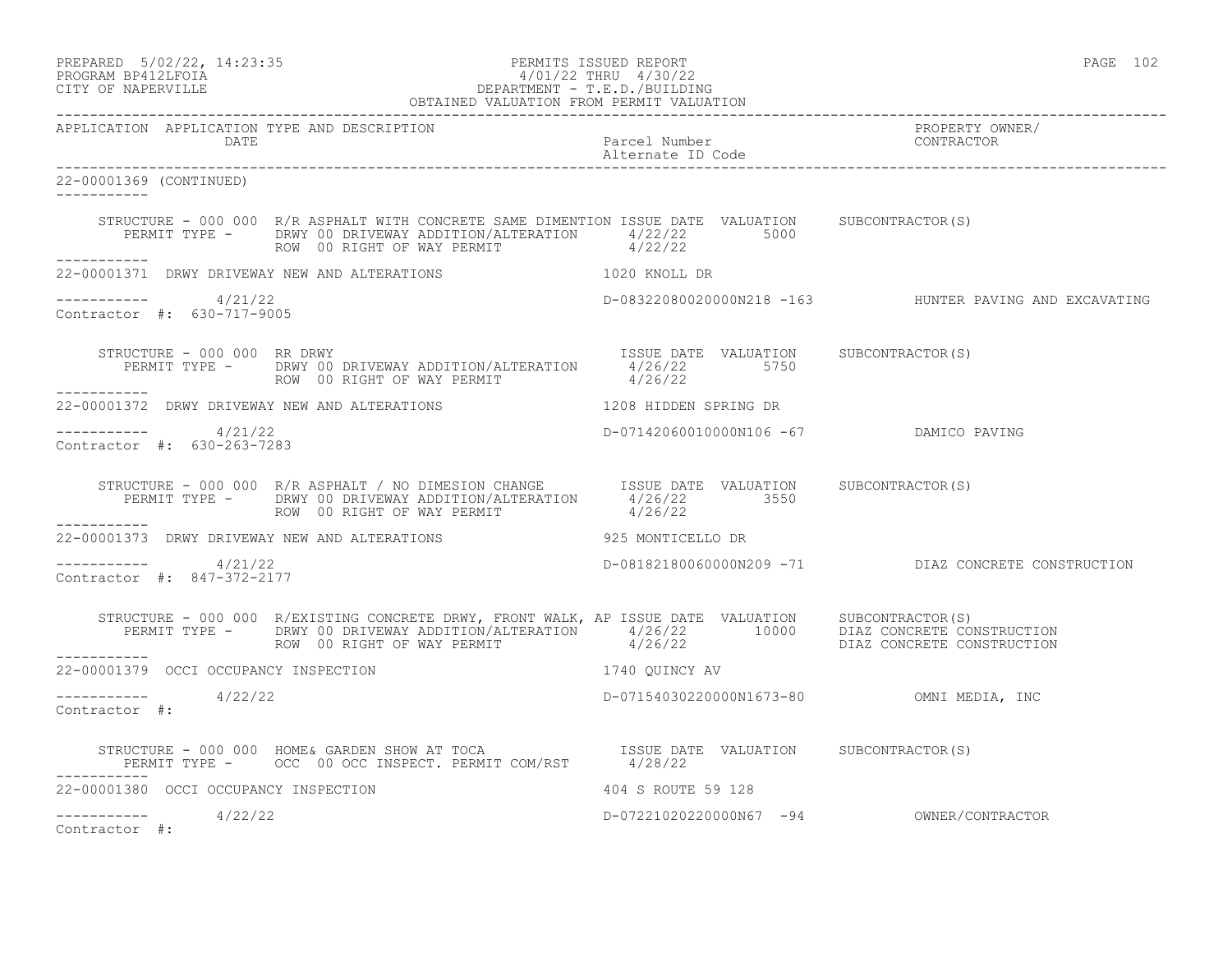|                    | PREPARED 5/02/22, 14:23:35 | PERMITS ISSUED REPORT     | PAGE |  |
|--------------------|----------------------------|---------------------------|------|--|
| DROGRAM BRAIGEROTA |                            | $1/01/00$ munts $1/00/00$ |      |  |

# PROGRAM BP412LFOIA 4/01/22 THRU 4/30/22 CITY OF NAPERVILLE CITY OF NAPERVILLE

| OBTAINED VALUATION FROM PERMIT VALUATION                                                                                                   |                                                        |                                                  |  |  |
|--------------------------------------------------------------------------------------------------------------------------------------------|--------------------------------------------------------|--------------------------------------------------|--|--|
| APPLICATION APPLICATION TYPE AND DESCRIPTION<br>DATE                                                                                       | Parcel Number<br>Alternate ID Code                     | PROPERTY OWNER/<br>CONTRACTOR                    |  |  |
| 22-00001380 (CONTINUED)<br>------------                                                                                                    |                                                        |                                                  |  |  |
| STRUCTURE - UUU UUU SHOE SELLOFF<br>PERMIT TYPE - OCC 00 OCC INSPECT. PERMIT COM/RST 4/28/22<br>------<br>STRUCTURE - 000 000 SHOE SELLOFF |                                                        |                                                  |  |  |
| 22-00001383 FN FENCE APPLICATION                                                                                                           | 324 S WRIGHT ST                                        |                                                  |  |  |
| $--------- 4/22/22$<br>Contractor #: 309-261-1934                                                                                          | D-08183330050000N345 -85 TOWN FENCE                    |                                                  |  |  |
| STRUCTURE - 000 000<br>$\overline{C}$                                                                                                      | ISSUE DATE VALUATION SUBCONTRACTOR (S)<br>4/25/22 4700 |                                                  |  |  |
| 22-00001384 FN FENCE APPLICATION                                                                                                           | 1223 REDFIELD RD                                       |                                                  |  |  |
| $--------- 4/22/22$<br>Contractor #: 800-543-6511                                                                                          | D-07102010110000N284 -35 PEERLESS FENCE                |                                                  |  |  |
| STRUCTURE - 000 000<br>PERMIT TYPE - FN 00 FENCE                                                                                           | ISSUE DATE VALUATION SUBCONTRACTOR(S)<br>4/26/22 1500  |                                                  |  |  |
| 22-00001385 FN FENCE APPLICATION                                                                                                           | 2717 GATESHEAD DR                                      |                                                  |  |  |
| $--------- 4/22/22$<br>Contractor #: 630-360-4099                                                                                          |                                                        | W-01024030080000N270 -202 EVERLAST FENCE INC     |  |  |
| STRUCTURE - 000 000<br>PERMIT TYPE - FN 00 FENCE                                                                                           | ISSUE DATE VALUATION SUBCONTRACTOR(S)<br>4/25/22 4700  |                                                  |  |  |
| 22-00001386 FN FENCE APPLICATION                                                                                                           | 930 EMERALD DR                                         |                                                  |  |  |
| ___________<br>4/22/22<br>Contractor #: 708-856-8999                                                                                       |                                                        | D-07252040060000N56 -129 ILLINOIS FENCE COMPANY  |  |  |
| STRUCTURE - 000 000<br>PERMIT TYPE - FN 00 FENCE<br>-----------                                                                            | ISSUE DATE VALUATION SUBCONTRACTOR(S)<br>4/25/22 4700  |                                                  |  |  |
| 22-00001387 FN FENCE APPLICATION                                                                                                           | 112 N SLEIGHT ST                                       |                                                  |  |  |
| $--------- 4/22/22$<br>Contractor #: 630-373-7414                                                                                          | D-08183080070000N436 -85 JUST FENCE IT                 |                                                  |  |  |
| STRUCTURE - 000 000<br>PERMIT TYPE - FN 00 FENCE                                                                                           | ISSUE DATE VALUATION SUBCONTRACTOR(S)<br>4/25/22 1775  |                                                  |  |  |
| 22-00001390 RAD RES ADDITIONS (NEW SO FTG)                                                                                                 | 60 REDSTART RD                                         |                                                  |  |  |
| $--------- 4/22/22$<br>Contractor #: 773-671-2873                                                                                          |                                                        | D-08312120110000N62 -161 FIVE STARZ CONSTRUCTION |  |  |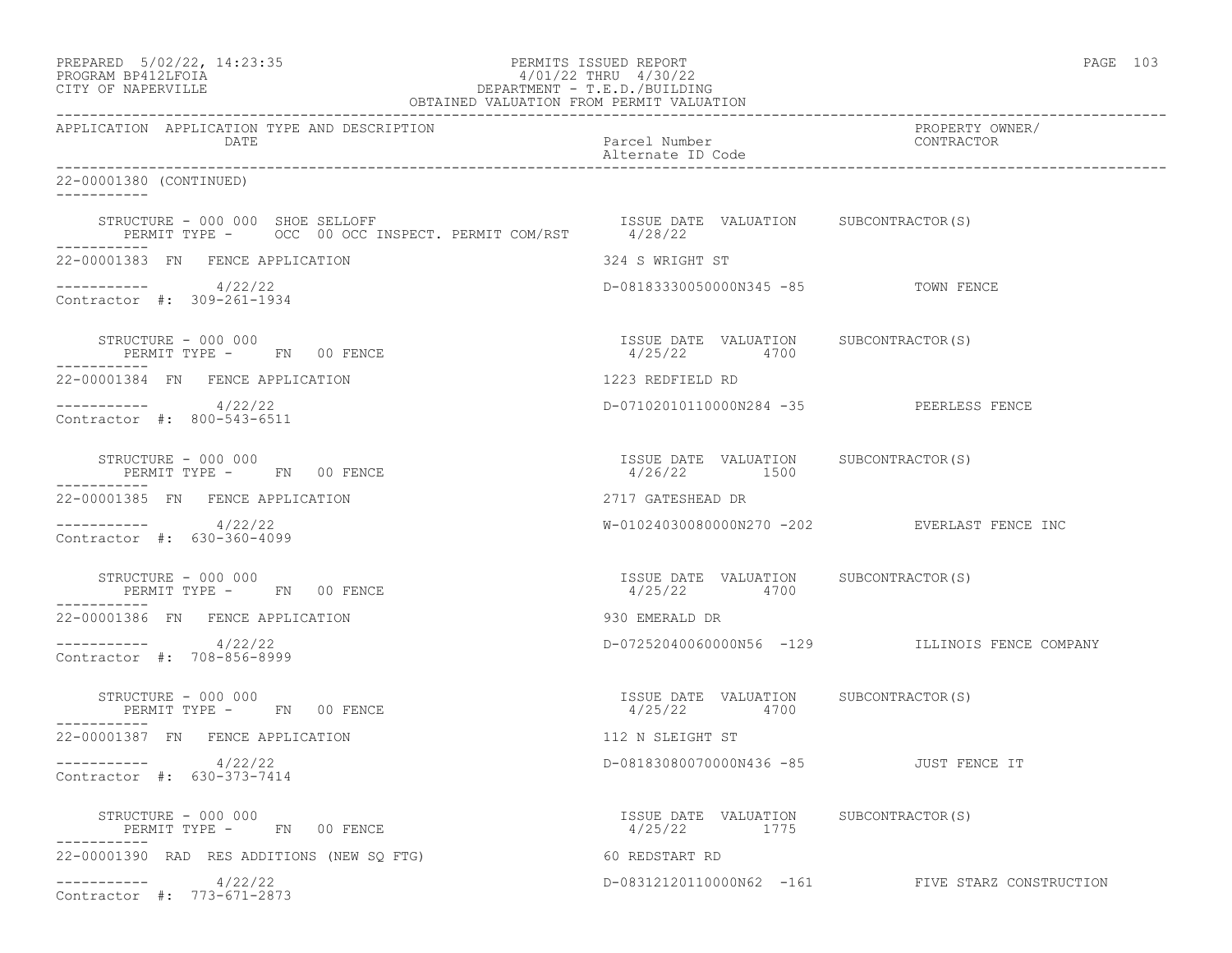PREPARED 5/02/22, 14:23:35 PERMITS ISSUED REPORT PAGE 104

# PROGRAM BP412LFOIA 4/01/22 THRU 4/30/22 CITY OF NAPERVILLE DEPARTMENT - T.E.D./BUILDING

| OBTAINED VALUATION FROM PERMIT VALUATION          |                                                                                                                                                                                                                                      |                                        |                                                   |
|---------------------------------------------------|--------------------------------------------------------------------------------------------------------------------------------------------------------------------------------------------------------------------------------------|----------------------------------------|---------------------------------------------------|
| APPLICATION APPLICATION TYPE AND DESCRIPTION      |                                                                                                                                                                                                                                      |                                        | PROPERTY OWNER/                                   |
| 22-00001390 (CONTINUED)                           |                                                                                                                                                                                                                                      |                                        |                                                   |
|                                                   | STRUCTURE - 000 000 RE-ROOF INCLUDING SHEATHING                ISSUE DATE VALUATION     SUBCONTRACTOR(S)<br>PERMIT TYPE -     MISC 00 MISCELLANEOUS PERMIT                  4/29/22       7830     FIVE STARZ CONSTRUCTION           |                                        |                                                   |
|                                                   | 22-00001391 DRWY DRIVEWAY NEW AND ALTERATIONS 3527 TIMBER CREEK LN                                                                                                                                                                   |                                        |                                                   |
| ----------- 4/22/22<br>Contractor #: 630-922-0620 |                                                                                                                                                                                                                                      |                                        | W-01121020290000N1479-218 DRESSLER BLOCK CONCRETE |
|                                                   | STRUCTURE - 000 000 R/R ASPHALT TO CONCRETE DRWY/AP  LSSUE DATE VALUATION SUBCONTRACTOR(S)<br>PERMIT TYPE - DRWY 00 DRIVEWAY ADDITION/ALTERATION 4/29/22 12720 DRESSLER BLOCK CONCRETE<br>----------- ROW 00 RIGHT OF WAY PERMIT  4/ |                                        |                                                   |
|                                                   | 22-00001393 DRWY DRIVEWAY NEW AND ALTERATIONS 509 TETON CT                                                                                                                                                                           |                                        |                                                   |
| $--------- 4/22/22$<br>Contractor #: 630-393-5646 |                                                                                                                                                                                                                                      | D-07254020250000N175 -144 POWER PAVING |                                                   |
| -----------                                       | STRUCTURE - 000 000 R/R ASPHALT TO CONCRETE DRWY/AP<br>PERMIT TYPE - DRWY 00 DRIVEWAY ADDITION/ALTERATION $4/27/22$ 12720<br>$4/27/22$ 12720<br>ROW 00 RIGHT OF WAY PERMIT                                                           | 4/27/22                                |                                                   |
|                                                   | 22-00001398 DRWY DRIVEWAY NEW AND ALTERATIONS 330 ELMWOOD DR                                                                                                                                                                         |                                        |                                                   |
| --------- 4/22/22<br>Contractor #: 847-875-4546   |                                                                                                                                                                                                                                      |                                        | D-07252080050000N56 -129 JM PAVING CONTRACTORS    |
|                                                   | STRUCTURE - 000 000 R/R ASPHALT TO CONCRETE DRWY/AP<br>PERMIT TYPE - DRWY 00 DRIVEWAY ADDITION/ALTERATION $4/25/22$ 12720<br>ROW 00 RIGHT OF WAY PERMIT 4/25/22                                                                      |                                        |                                                   |
| ------------                                      | 22-00001404 DRWY DRIVEWAY NEW AND ALTERATIONS 40 19 PEPPERIDGE RD                                                                                                                                                                    |                                        |                                                   |
| $--------- 4/22/22$<br>Contractor #: 630-377-9339 |                                                                                                                                                                                                                                      | D-07144020130000N106 -82 DAMICO PAVING |                                                   |
|                                                   | STRUCTURE - 000 000 R/R ASPHALT DRWY/AP/CURB CUT SISUE DATE VALUATION SUBCONTRACTOR(S)<br>PERMIT TYPE - DRWY 00 DRIVEWAY ADDITION/ALTERATION 4/26/22 3750<br>ROW 00 RIGHT OF WAY PERMIT 4/26/22                                      |                                        |                                                   |
|                                                   | 22-00001405 DRWY DRIVEWAY NEW AND ALTERATIONS 636 S LOOMIS ST                                                                                                                                                                        |                                        |                                                   |
| $--------- 4/22/22$<br>Contractor #: 630-263-7283 |                                                                                                                                                                                                                                      | D-08191150050000N50 -100 DAMICO PAVING |                                                   |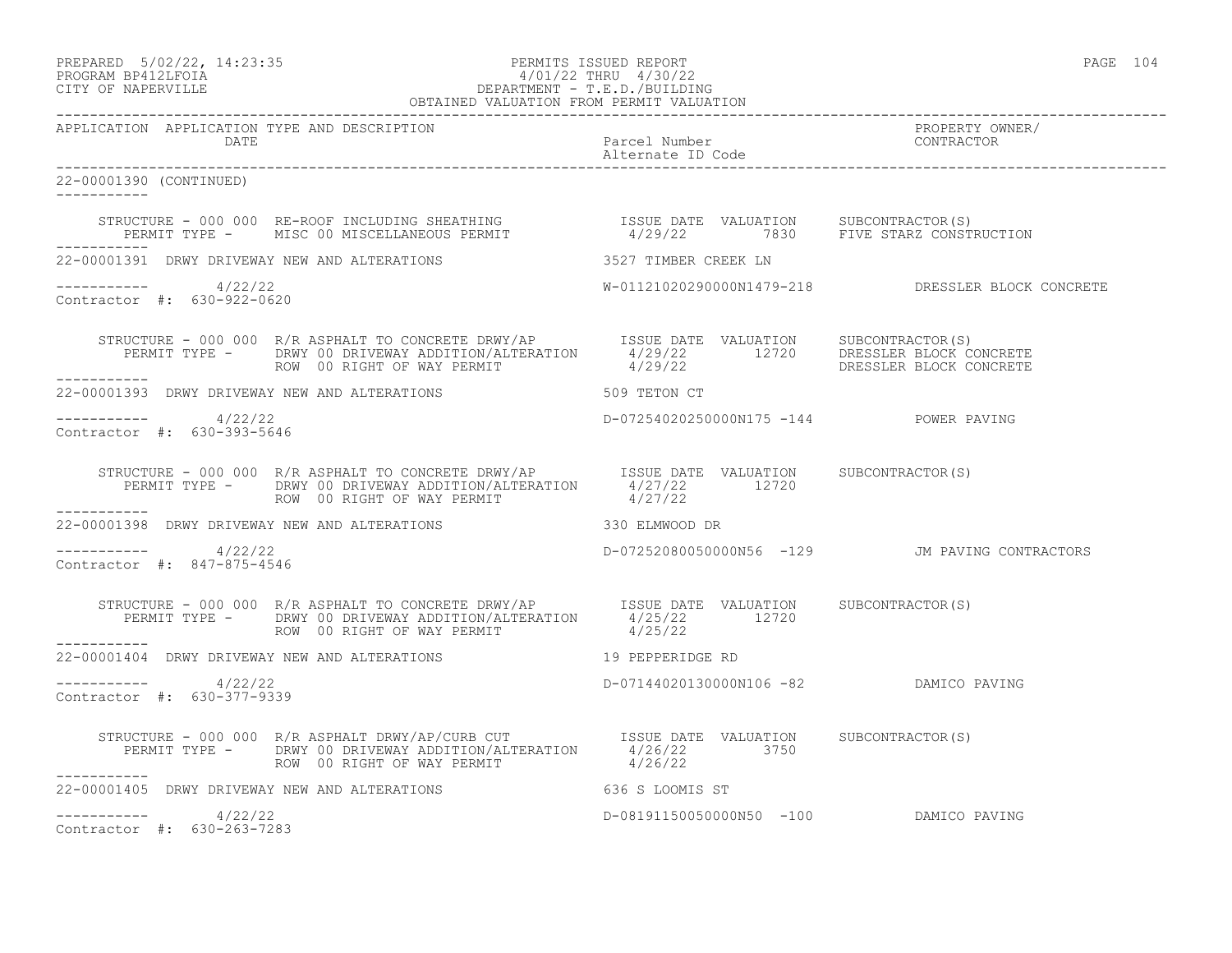PREPARED 5/02/22, 14:23:35 PERMITS ISSUED REPORT PAGE 105

# PROGRAM BP412LFOIA 4/01/22 THRU 4/30/22 CITY OF NAPERVILLE DEPARTMENT - T.E.D./BUILDING

| OBTAINED VALUATION FROM PERMIT VALUATION              |                                                                                                                                                                                                                                                                                                                                     |                                                        |                                                      |
|-------------------------------------------------------|-------------------------------------------------------------------------------------------------------------------------------------------------------------------------------------------------------------------------------------------------------------------------------------------------------------------------------------|--------------------------------------------------------|------------------------------------------------------|
| APPLICATION APPLICATION TYPE AND DESCRIPTION<br>DATE  |                                                                                                                                                                                                                                                                                                                                     | Parcel Number<br>Alternate ID Code                     | PROPERTY OWNER/<br>CONTRACTOR                        |
| 22-00001405 (CONTINUED)<br>-----------                |                                                                                                                                                                                                                                                                                                                                     |                                                        |                                                      |
|                                                       | STRUCTURE - 000 000 R/R CONCRETE TO ASPHALT DRWY TSSUE DATE VALUATION SUBCONTRACTOR(S)<br>PERMIT TYPE - DRWY 00 DRIVEWAY ADDITION/ALTERATION 4/26/22 8000                                                                                                                                                                           |                                                        |                                                      |
|                                                       | 22-00001408 DRWY DRIVEWAY NEW AND ALTERATIONS THE RELATION CONTRACTED AND STANDISH CT                                                                                                                                                                                                                                               |                                                        |                                                      |
| $--------- 4/22/22$<br>Contractor #: 630-420-8765     |                                                                                                                                                                                                                                                                                                                                     |                                                        | D-08302140310000N422 -131 MAUL ASPHALT & SEALCOATING |
|                                                       | STRUCTURE – 000 000 R/R ASPHALT DRWY/AP/CURB CUT TSSUE DATE VALUATION SUBCONTRACTOR(S)<br>PERMIT TYPE – DRWY 00 DRIVEWAY ADDITION/ALTERATION $4/25/22$ 3750<br>ROW 00 RIGHT OF WAY PERMIT                                                                                                                                           | 4/25/22                                                |                                                      |
| 22-00001410 DRWY DRIVEWAY NEW AND ALTERATIONS         | 2235 HAIDER AV                                                                                                                                                                                                                                                                                                                      |                                                        |                                                      |
| -----------     4/22/22<br>Contractor #: 630-263-7283 |                                                                                                                                                                                                                                                                                                                                     | W-01152040060000N1067-245 DAMICO PAVING                |                                                      |
|                                                       | $\begin{array}{cccc} \texttt{STRUCTURE} - 000 000 & \texttt{R/R ASPHALT DRW1/AP/CURB CUT} & \texttt{ISSUE DATE} & \texttt{VALUATION} & \texttt{SUBCONTRACTOR(S)} \\ \texttt{PERMIT TYPE -} & \texttt{DRWY 00 DRIVEWAY ADDITION/ALTERATION} & 4/26/22 & 3750 \\ \texttt{ROW 00 RIGHT OF WAY PERMIT} & 4/26/22 & 3750 \\ \end{array}$ |                                                        |                                                      |
| -----------<br>22-00001426 FN FENCE APPLICATION       |                                                                                                                                                                                                                                                                                                                                     | 113 TUPELO AV                                          |                                                      |
| ----------- 4/25/22<br>Contractor #: 708-301-1200     |                                                                                                                                                                                                                                                                                                                                     |                                                        | D-08302070140000N451 -131 AMERICAS BACKYARD          |
|                                                       | STRUCTURE - 000 000<br>PERMIT TYPE -      FN    00 FENCE                                                                                                                                                                                                                                                                            | ISSUE DATE VALUATION SUBCONTRACTOR(S)<br>4/26/22 8200  |                                                      |
| 22-00001427 FN FENCE APPLICATION                      |                                                                                                                                                                                                                                                                                                                                     | 1928 CLYDE DR                                          |                                                      |
| ----------- 4/25/22<br>Contractor #: 708-856-8999     |                                                                                                                                                                                                                                                                                                                                     |                                                        | D-08314030440000N1066-176 ILLINOIS FENCE COMPANY     |
|                                                       | STRUCTURE - 000 000<br>PERMIT TYPE - FN 00 FENCE                                                                                                                                                                                                                                                                                    | ISSUE DATE VALUATION SUBCONTRACTOR (S)<br>4/26/22 8200 |                                                      |
| 22-00001428 FN FENCE APPLICATION                      |                                                                                                                                                                                                                                                                                                                                     | 1290 MEYER CT                                          |                                                      |
| $--------- 4/25/22$<br>Contractor #:                  |                                                                                                                                                                                                                                                                                                                                     |                                                        |                                                      |
| STRUCTURE - 000 000                                   |                                                                                                                                                                                                                                                                                                                                     | ISSUE DATE VALUATION SUBCONTRACTOR(S)                  |                                                      |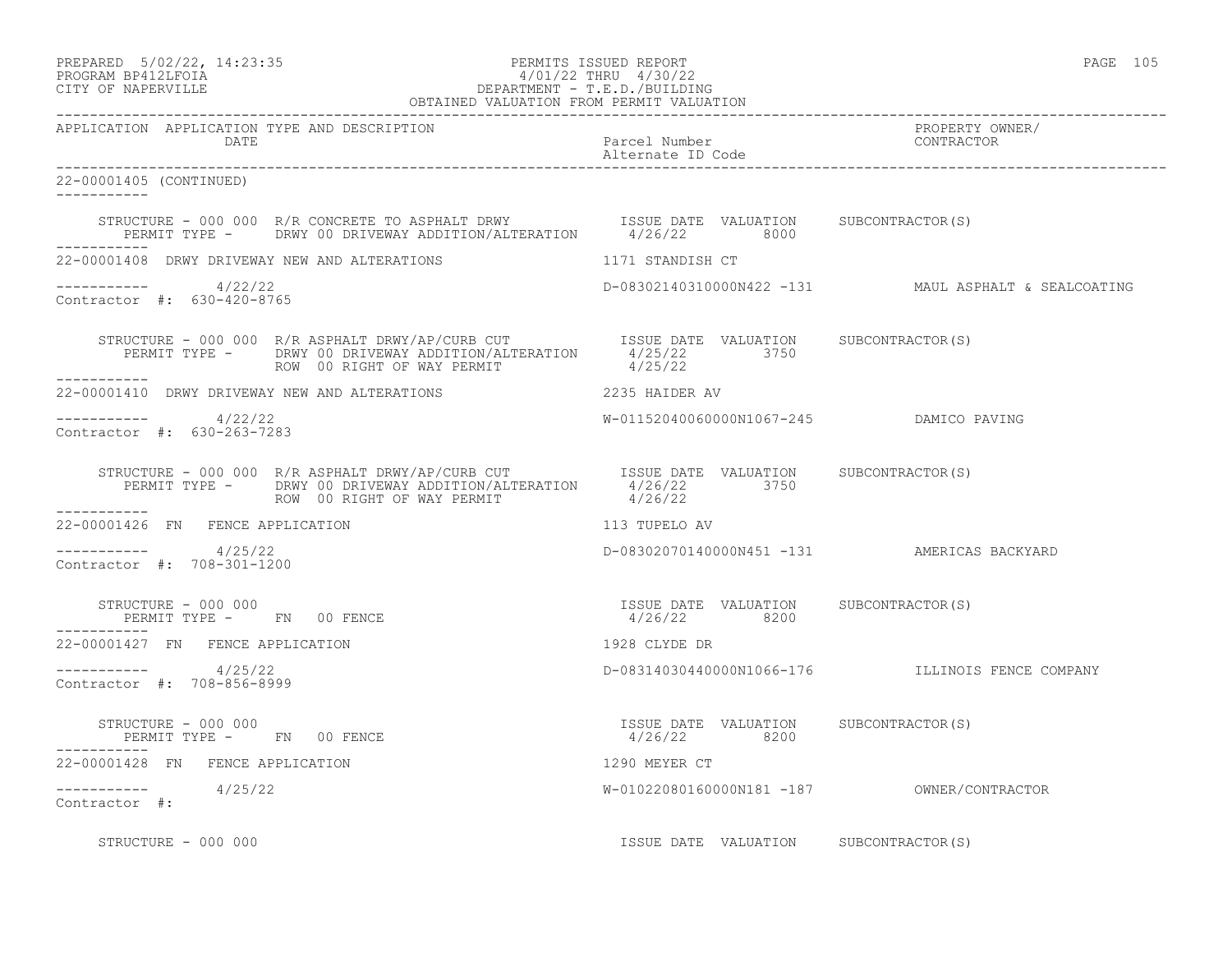### PREPARED 5/02/22, 14:23:35 PERMITS ISSUED REPORT PAGE 106 PAGE 106<br>PROGRAM BP412LFOIA PAGE 106 PAGE 106 PAGE 106 PAGE 106 PAGE 106 PAGE 106 PROGRAM BP412LFOIA 4/01/22 THRU 4/30/22 CITY OF NAPERVILLE DEPARTMENT - T.E.D./BUILDING OBTAINED VALUATION FROM PERMIT VALUATION

| APPLICATION APPLICATION TYPE AND DESCRIPTION<br>DATE                                                                                                                             | Parcel Number<br>Alternate ID Code                     | PROPERTY OWNER/<br>CONTRACTOR                     |
|----------------------------------------------------------------------------------------------------------------------------------------------------------------------------------|--------------------------------------------------------|---------------------------------------------------|
| 22-00001428 (CONTINUED)                                                                                                                                                          |                                                        |                                                   |
| PERMIT TYPE - FN 00 FENCE                                                                                                                                                        | 4/26/22 8200                                           |                                                   |
| 22-00001430 FN FENCE APPLICATION                                                                                                                                                 | 1339 GOLDENROD DR                                      |                                                   |
| $--------- 4/25/22$<br>Contractor #: 630-406-8410                                                                                                                                |                                                        | D-07234070050000N631 -112 PARAMOUNT FENCE-BATAVIA |
| STRUCTURE - 000 000<br>PERMIT TYPE - FN 00 FENCE<br>------------                                                                                                                 | ISSUE DATE VALUATION SUBCONTRACTOR(S)<br>4/26/22 8200  |                                                   |
| 22-00001440 PPA PLUMBING PERMIT                                                                                                                                                  | 635 N EAGLE ST                                         |                                                   |
| $--------- 4/25/22$<br>Contractor #: 773-284-6616                                                                                                                                | D-07132040110000N42 -69 ALMIGHTY ROOTER                |                                                   |
| STRUCTURE - 000 000 EMERGENCY SEWER/WATER REPAIR <a>&gt; SISSUE<br/> DATE VALUATION <br/> SUBCONTRACTOR(S)<br/>PERMIT TYPE - SEW 00 SEWER/WATER REPAIR OR REPLACE 4/26/22</a>    |                                                        |                                                   |
| 22-00001442 RPZ REVERSE PRESSURE ZONE/BACKFLOW PREVENTER 2271 PALMER CR                                                                                                          |                                                        |                                                   |
| $--------- 4/25/22$<br>Contractor #: 630-964-1700                                                                                                                                |                                                        | W-01042310090000N724 -183 ROBERT BAIR PLUMBING    |
| STRUCTURE – 000 000 REPLACE RPZ<br>PERMIT TYPE – LSP 00 LAWN SPRINKLER RESIDENTIAL – 4/25/22 1177 ROBERT BLAIR PLUMBING<br>STRUCTURE - 000 000 REPLACE RPZ                       |                                                        |                                                   |
| 22-00001460 LV ELECTRIC LOW VOLTAGE                                                                                                                                              | 2552 W 75TH ST                                         |                                                   |
| $--------- 4/26/22$<br>Contractor #: 708-403-7808                                                                                                                                |                                                        | D-07273000280000N1678-139 KWASIGROCH ELECTRIC     |
| STRUCTURE - 000 000 LV DATA CABLING-TELECOMMUNICATION SYSTEM ISSUE DATE VALUATION SUBCONTRACTOR(S)<br>PERMIT TYPE - LV 00 ELECTRIC LOW VOLTAGE 4/29/22 SERVIC MASIGROCH ELECTRIC |                                                        |                                                   |
| 22-00001466 FN FENCE APPLICATION                                                                                                                                                 | 112 E BAUER RD                                         |                                                   |
| $--------- 4/26/22$<br>Contractor #: 708-856-8999                                                                                                                                |                                                        | D-08071020030000N363 -40 ILLINOIS FENCE COMPANY   |
| STRUCTURE - 000 000<br>PERMIT TYPE - FN 00 FENCE                                                                                                                                 | ISSUE DATE VALUATION SUBCONTRACTOR (S)<br>4/27/22 5763 |                                                   |
| 22-00001467 FN FENCE APPLICATION                                                                                                                                                 | 3531 SWEET MAGGIE LN                                   |                                                   |
| $--------- 4/26/22$<br>Contractor #: 815-436-7440                                                                                                                                |                                                        | W-01093110220000N1386-227 CEDAR RUSTIC/JOLIET     |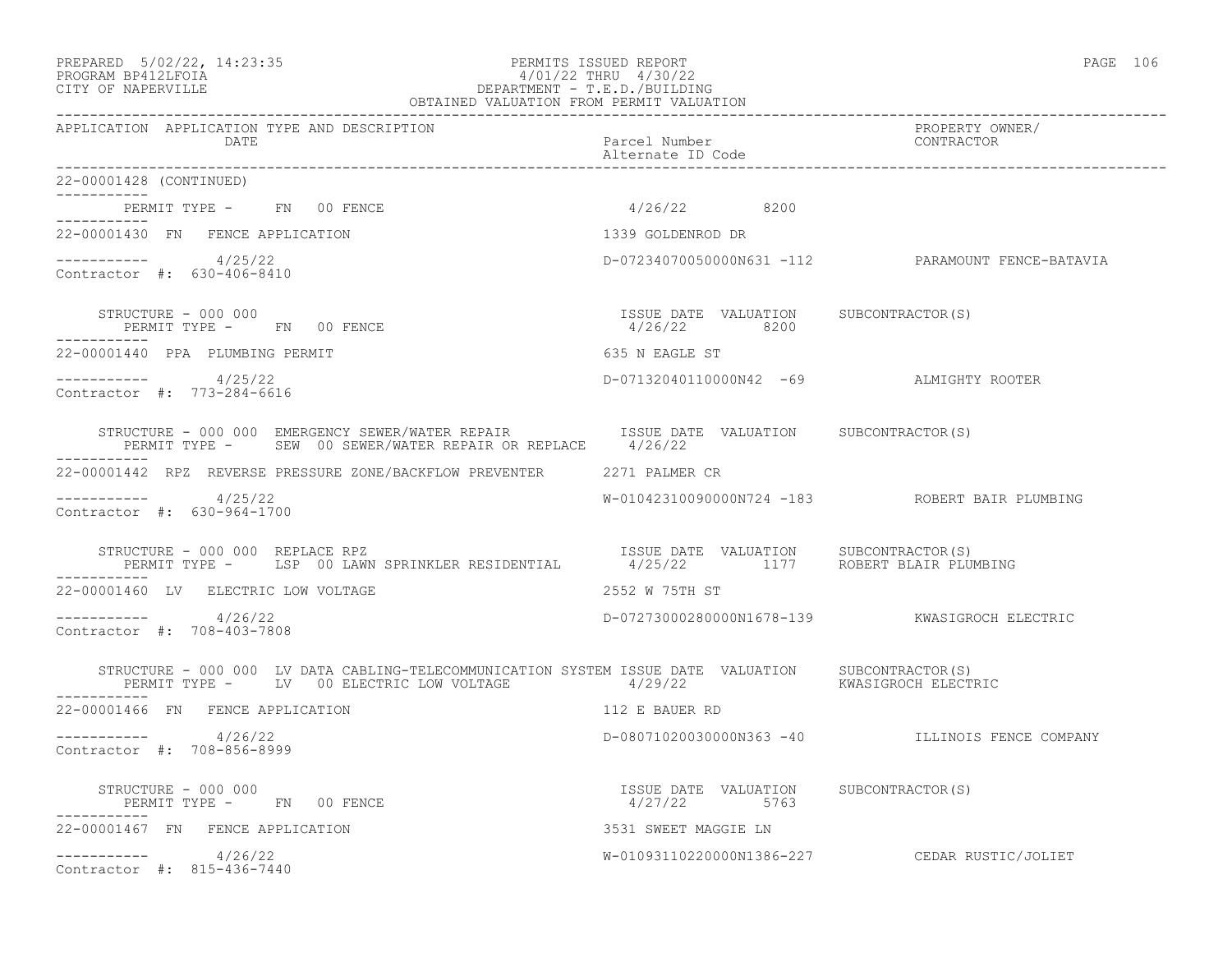| PREPARED 5/02/22, 14:23:35<br>$\begin{tabular}{r} $4/01/22$ & $\ldots$\\ DEPARTMENT - T.E.D./BULLDING \\ ORTAINED VALUATION FROM PERMIT VALUATION \\ \end{tabular}$<br>PROGRAM BP412LFOIA<br>CITY OF NAPERVILLE                                                                         | PERMITS ISSUED REPORT                                   | PAGE 107                                                 |
|-----------------------------------------------------------------------------------------------------------------------------------------------------------------------------------------------------------------------------------------------------------------------------------------|---------------------------------------------------------|----------------------------------------------------------|
| APPLICATION APPLICATION TYPE AND DESCRIPTION<br>DATE                                                                                                                                                                                                                                    | Parcel Number<br>Alternate ID Code                      | PROPERTY OWNER/<br>CONTRACTOR                            |
| 22-00001467 (CONTINUED)<br>-----------                                                                                                                                                                                                                                                  |                                                         |                                                          |
| STRUCTURE – 000 000<br>PERMIT TYPE - FN 00 FENCE<br>-----------                                                                                                                                                                                                                         | ISSUE DATE VALUATION SUBCONTRACTOR(S)<br>4/27/22 5763   |                                                          |
| 22-00001468 FN FENCE APPLICATION                                                                                                                                                                                                                                                        | 4304 FRASER CR                                          |                                                          |
| $--------- 4/26/22$<br>Contractor #: 815-295-7779                                                                                                                                                                                                                                       |                                                         | W-01084000150000N1757-226 AMERIDREAM FENCE & DECK INC    |
| STRUCTURE - 000 000<br>PERMIT TYPE - FN 00 FENCE<br>------------                                                                                                                                                                                                                        | ISSUE DATE VALUATION SUBCONTRACTOR(S)<br>$4/27/22$ 5763 |                                                          |
| 22-00001472 FN FENCE APPLICATION                                                                                                                                                                                                                                                        | 516 MENOMINEE LN                                        |                                                          |
| $--------- 4/26/22$<br>Contractor #: 708-856-8999                                                                                                                                                                                                                                       |                                                         | D-08071120130000N1204-40 ILLINOIS FENCE COMPANY          |
| STRUCTURE - 000 000<br>PERMIT TYPE - FN 00 FENCE                                                                                                                                                                                                                                        | ISSUE DATE VALUATION SUBCONTRACTOR(S)<br>4/27/22 5763   |                                                          |
| 22-00001473 RPZ REVERSE PRESSURE ZONE/BACKFLOW PREVENTER 5071 SWITCH GRASS LN                                                                                                                                                                                                           |                                                         |                                                          |
| $--------- 4/26/22$<br>Contractor #: 815-436-5455                                                                                                                                                                                                                                       |                                                         | W-01221030160000N225 -274 RAINMAKERS IRRIGATION-ROMEOVIL |
| STRUCTURE - 000 000 RPZ HEADS IN ROW<br>RUCTURE – 000 000 RPZ HEADS IN ROW                                 ISSUE DATE VALUATION     SUBCONTRACTOR(S)<br>PERMIT TYPE –     LSP 00 LAWN SPRINKLER RESIDENTIAL        4/27/22        5450    RAINMAKERS IRRIGATION-ROMEOVIL<br>----------- |                                                         | RAINMAKERS IRRIGATION & MAINT                            |
| 22-00001485 FN FENCE APPLICATION                                                                                                                                                                                                                                                        | 2547 BASIN TRAIL LN                                     |                                                          |
| $--------- 4/26/22$<br>Contractor #: 708-856-8999                                                                                                                                                                                                                                       |                                                         | D-07091090280000N1762-032 ILLINOIS FENCE COMPANY         |
| STRUCTURE - 000 000<br>PERMIT TYPE - FN 00 FENCE                                                                                                                                                                                                                                        | ISSUE DATE VALUATION SUBCONTRACTOR(S)<br>4/27/22 7350   |                                                          |
| 22-00001492 PPA PLUMBING PERMIT                                                                                                                                                                                                                                                         | 1643 KEMPER DR                                          |                                                          |
| ----------- 4/27/22<br>Contractor #: 312-391-6503                                                                                                                                                                                                                                       |                                                         | D-07043050200000N548 -17 CHICAGO SEWER EXPERTS           |
| STRUCTURE – 000 000 EMERGENCY SEWER/WATER REPAIR ISSUE DATE VALUATION SUBCONTRACTOR(S) PERMIT TYPE – SEW 00 SEWER/WATER REPAIR OR REPLACE 4/29/22                                                                                                                                       |                                                         |                                                          |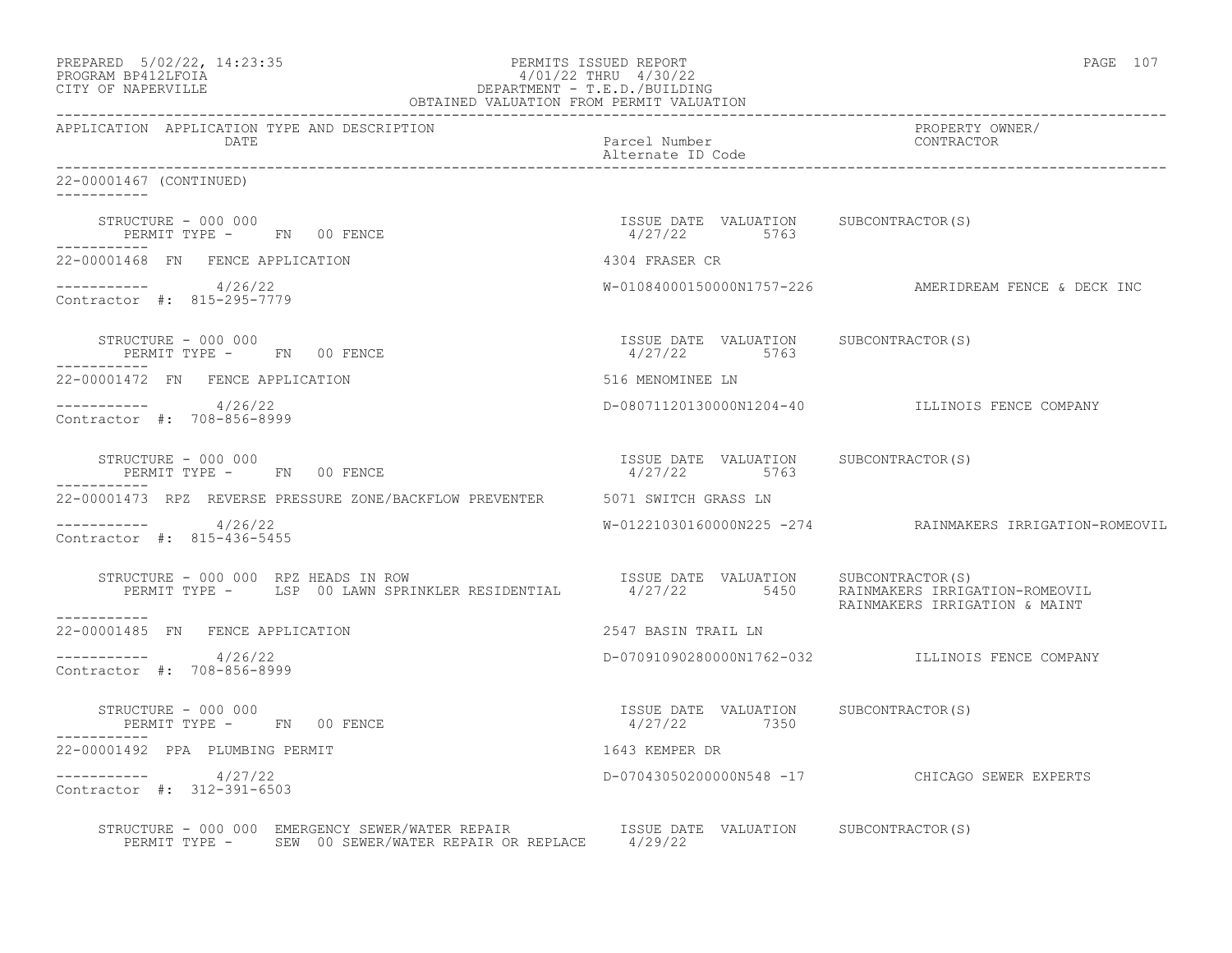### PREPARED 5/02/22, 14:23:35 PERMITS ISSUED REPORT PAGE 108 PROGRAM BP412LFOIA 4/01/22 THRU 4/30/22 CITY OF NAPERVILLE DEPARTMENT - T.E.D./BUILDING OBTAINED VALUATION FROM PERMIT VALUATION

| 08 |  |
|----|--|
|    |  |

| APPLICATION TYPE AND DESCRIPTION<br>APPLICATION<br>DATE                                                                  | Parcel Number<br>Alternate ID Code | PROPERTY OWNER/<br>CONTRACTOR                 |
|--------------------------------------------------------------------------------------------------------------------------|------------------------------------|-----------------------------------------------|
| 22-00001501<br>ELECTRIC LOW VOLTAGE<br>LV                                                                                | 348 S ROUTE 59                     |                                               |
| 4/28/22<br>Contractor #: 773-505-2116                                                                                    | D-07221020240000N1153-94           | MOBILE TECHNOLOGY X NOVA COMM                 |
| STRUCTURE - 000 000 ADDING 2 IP DOME CAMERAS<br>PERMIT TYPE -<br>00 ELECTRIC LOW VOLTAGE<br>LV                           | ISSUE DATE VALUATION<br>4/29/22    | SUBCONTRACTOR (S)                             |
| .<br>22-00001530<br>ESC ELECTRIC SERVICE CHANGE                                                                          | 3208 TREYBURN RD                   |                                               |
| 4/29/22<br>Contractor #: 630-964-9179                                                                                    | W-01042010210000N725 -183          | PRO ELECTRIC CORPORATION                      |
| STRUCTURE - 000 000 REPLACE DAMAGE UNDERGROUND METER SOCKET ISSUE DATE<br>PERMIT TYPE - ELSC 00 ELECTRIC SVC CHANGE RES. | VALUATION<br>4/29/22               | SUBCONTRACTOR (S)<br>PRO ELECTRIC CORPORATION |
| 788 TOTAL PERMITS HELD<br>TOTAL PERMITS ISSUED                                                                           | $\Omega$                           |                                               |
| TOTAL PERMIT VALUATION<br>0                                                                                              |                                    |                                               |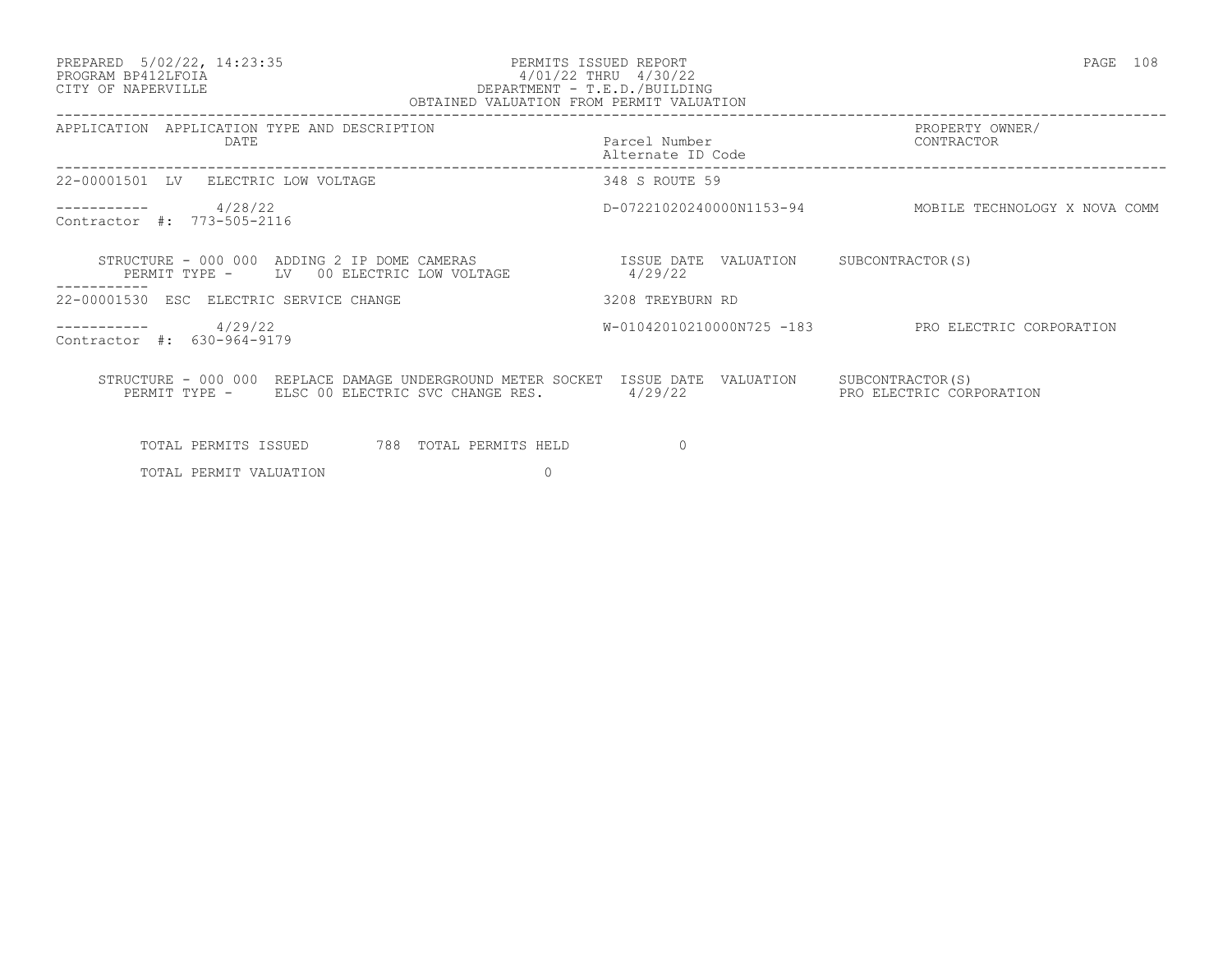### PREPARED 5/02/22, 14:23:35 PERMITS ISSUED REPORT PAGE 109 PROGRAM BP412LFOIA 4/01/22 THRU 4/30/22 CITY OF NAPERVILLE DEPARTMENT - FIBER OPTIC ROW OBTAINED VALUATION FROM PERMIT VALUATION

| APPLICATION APPLICATION TYPE AND DESCRIPTION<br>DATE                      | Parcel Number<br>Alternate ID Code               | PROPERTY OWNER/<br>CONTRACTOR |
|---------------------------------------------------------------------------|--------------------------------------------------|-------------------------------|
| 22-66600004 FO FIBER OPTIC ROW                                            | N AURORA & GENSEE - WOODE CMST                   |                               |
| $--------- 1/27/22$<br>Contractor #: 630-669-2394                         |                                                  |                               |
| STRUCTURE – 000 000<br>PERMIT TYPE - FO 00 FIBER OPTIC ROW<br>----------- | ISSUE DATE VALUATION SUBCONTRACTOR(S)<br>4/21/22 |                               |
| 22-66600009 FO FIBER OPTIC ROW                                            | RT 59, N AURORA-GLACIERPK ROW                    |                               |
| $---------2$ 2/24/22<br>Contractor #:                                     |                                                  |                               |
| STRUCTURE - 000 000<br>PERMIT TYPE - FO 00 FIBER OPTIC ROW<br>----------  | ISSUE DATE VALUATION SUBCONTRACTOR(S)<br>4/04/22 |                               |
| 22-66600015 FO FIBER OPTIC ROW                                            | NAPERVILLE CROSSINGS AT&T                        |                               |
| $--------- 3/22/22$<br>Contractor #:                                      |                                                  | - CONSTRUCTION SERVICES       |
| STRUCTURE - 000 000<br>PERMIT TYPE - FO 00 FIBER OPTIC ROW                | ISSUE DATE VALUATION SUBCONTRACTOR(S)<br>4/21/22 |                               |
| TOTAL PERMITS ISSUED 3 TOTAL PERMITS HELD                                 | $\sim$ 0                                         |                               |
| TOTAL PERMIT VALUATION<br>$\Omega$                                        |                                                  |                               |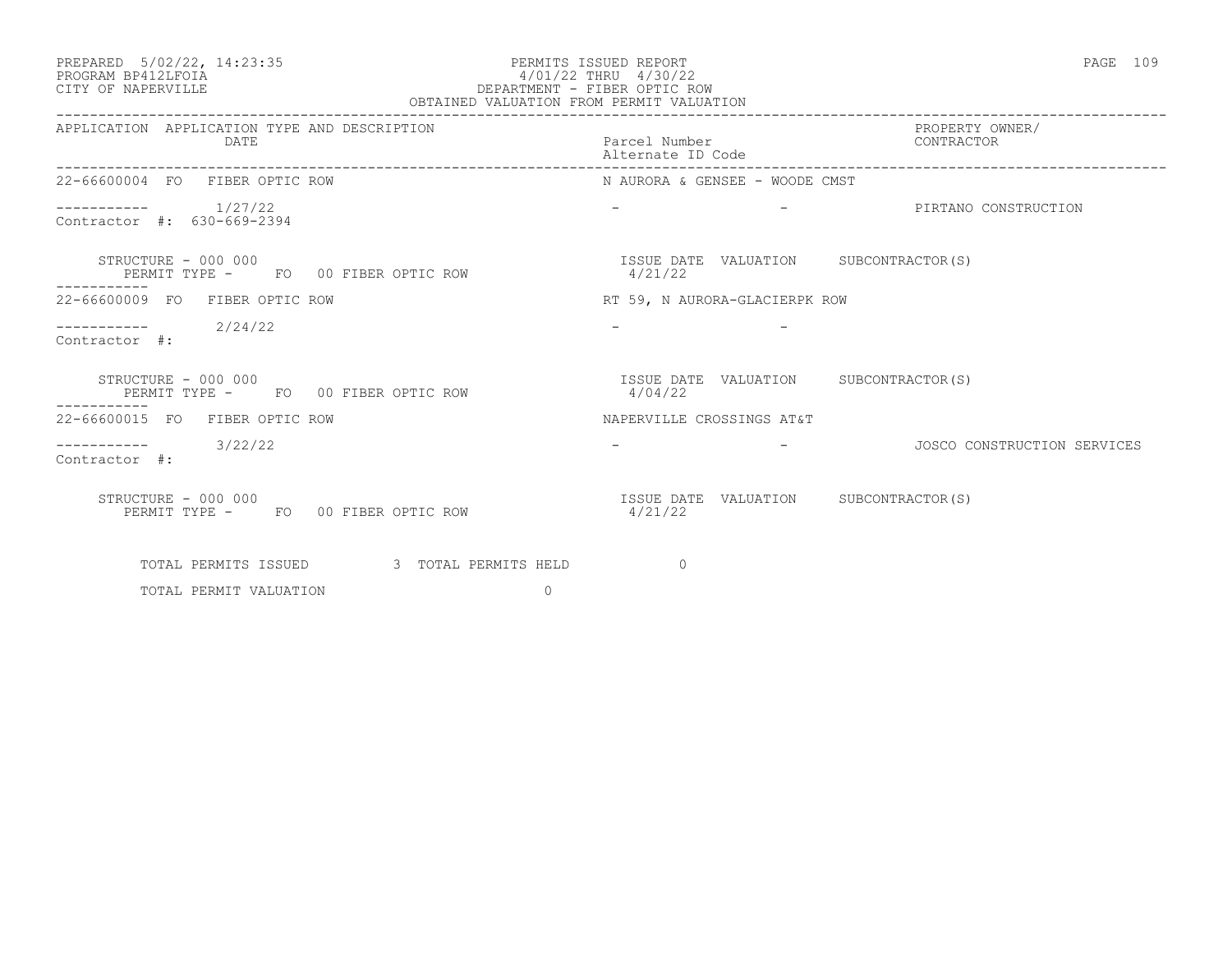| PREPARED 5/02/22, 14:23:35 | PERMITS ISSUED REPORT | PAGE 110 |
|----------------------------|-----------------------|----------|
|                            |                       |          |

# PROGRAM BP412LFOIA 4/01/22 THRU 4/30/22 CITY OF NAPERVILLE **Example 20** and the contract of the DEPARTMENT - TED/ROW

| OBTAINED VALUATION FROM PERMIT VALUATION                                                                                    |                                                                                                                                                                       |                                                        |  |
|-----------------------------------------------------------------------------------------------------------------------------|-----------------------------------------------------------------------------------------------------------------------------------------------------------------------|--------------------------------------------------------|--|
| APPLICATION APPLICATION TYPE AND DESCRIPTION<br>DATE                                                                        | Parcel Number<br>Alternate ID Code                                                                                                                                    | PROPERTY OWNER/<br>CONTRACTOR                          |  |
| 21-88800109 TROW TD RIGHT OF WAY                                                                                            | NAPER COMMONS PHASE 1 & 2                                                                                                                                             |                                                        |  |
| ----------- 8/03/21<br>Contractor #: 847-875-7153                                                                           |                                                                                                                                                                       | - BIRECTIONAL CONSTRUCTION SVCS                        |  |
| STRUCTURE - 000 000<br>RUCTURE - UUU UUU<br>PERMIT TYPE -       TROW 00 TD  RIGHT OF WAY PERMIT                     4/18/22 | ISSUE DATE VALUATION SUBCONTRACTOR(S)                                                                                                                                 |                                                        |  |
| 22-88800053 TROW TD RIGHT OF WAY                                                                                            | 1442 PINE TREE DR                                                                                                                                                     |                                                        |  |
| $--------- 3/30/22$<br>Contractor #: 815-378-3834                                                                           | D-07254020340000N175 -144 WE BORE IT                                                                                                                                  |                                                        |  |
| STRUCTURE - 000 000<br>PERMIT TYPE - TROW 00 TD RIGHT OF WAY PERMIT                                                         | ISSUE DATE VALUATION SUBCONTRACTOR(S)<br>4/11/22                                                                                                                      |                                                        |  |
| 22-88800054 TROW TD RIGHT OF WAY                                                                                            | 217 N LAIRD ST                                                                                                                                                        |                                                        |  |
| ----------    4/01/22<br>Contractor #: 630-675-0189                                                                         |                                                                                                                                                                       | D-07131010040000N600 -68 UNIVERSAL CABLE CONSTRUCTION  |  |
| STRUCTURE - 000 000<br>PERMIT TYPE - TROW 00 TD RIGHT OF WAY PERMIT                                                         | ISSUE DATE VALUATION SUBCONTRACTOR(S)<br>4/20/22                                                                                                                      |                                                        |  |
| 22-88800055 TROW TD RIGHT OF WAY                                                                                            | SEWER LINING PROJECT                                                                                                                                                  |                                                        |  |
| $--------- 4/05/22$<br>Contractor #: 920-583-3132                                                                           |                                                                                                                                                                       | -                           MICHELS CORP/PIPE SERVICES |  |
| STRUCTURE - 000 000<br>PERMIT TYPE - TROW 00 TD RIGHT OF WAY PERMIT 4/18/22                                                 | ISSUE DATE VALUATION SUBCONTRACTOR(S)                                                                                                                                 |                                                        |  |
| 22-88800056 TROW TD RIGHT OF WAY                                                                                            | 1756 NORTH AURORA RD                                                                                                                                                  |                                                        |  |
| $--------- 4/05/22$<br>Contractor #:                                                                                        | D-07151010270000N1770-64                                                                                                                                              |                                                        |  |
| STRUCTURE – 000 000<br>PERMIT TYPE - TROW 00 TD RIGHT OF WAY PERMIT                                                         | ISSUE DATE VALUATION SUBCONTRACTOR(S)<br>4/20/22                                                                                                                      |                                                        |  |
| 22-88800057 TROW TD RIGHT OF WAY                                                                                            | 111TH ST & CNRR CROSSING ROW                                                                                                                                          |                                                        |  |
| $--------- 4/06/22$<br>Contractor #: 815-370-3529                                                                           | $\label{eq:2.1} \mathcal{L}_{\mathcal{A}}(x) = \mathcal{L}_{\mathcal{A}}(x) \mathcal{L}_{\mathcal{A}}(x) + \mathcal{L}_{\mathcal{A}}(x) \mathcal{L}_{\mathcal{A}}(x)$ | WISCONSIN CENTRAL LTD                                  |  |
| $STRUCTURE - 000 000$                                                                                                       | ISSUE DATE VALUATION SUBCONTRACTOR(S)                                                                                                                                 |                                                        |  |